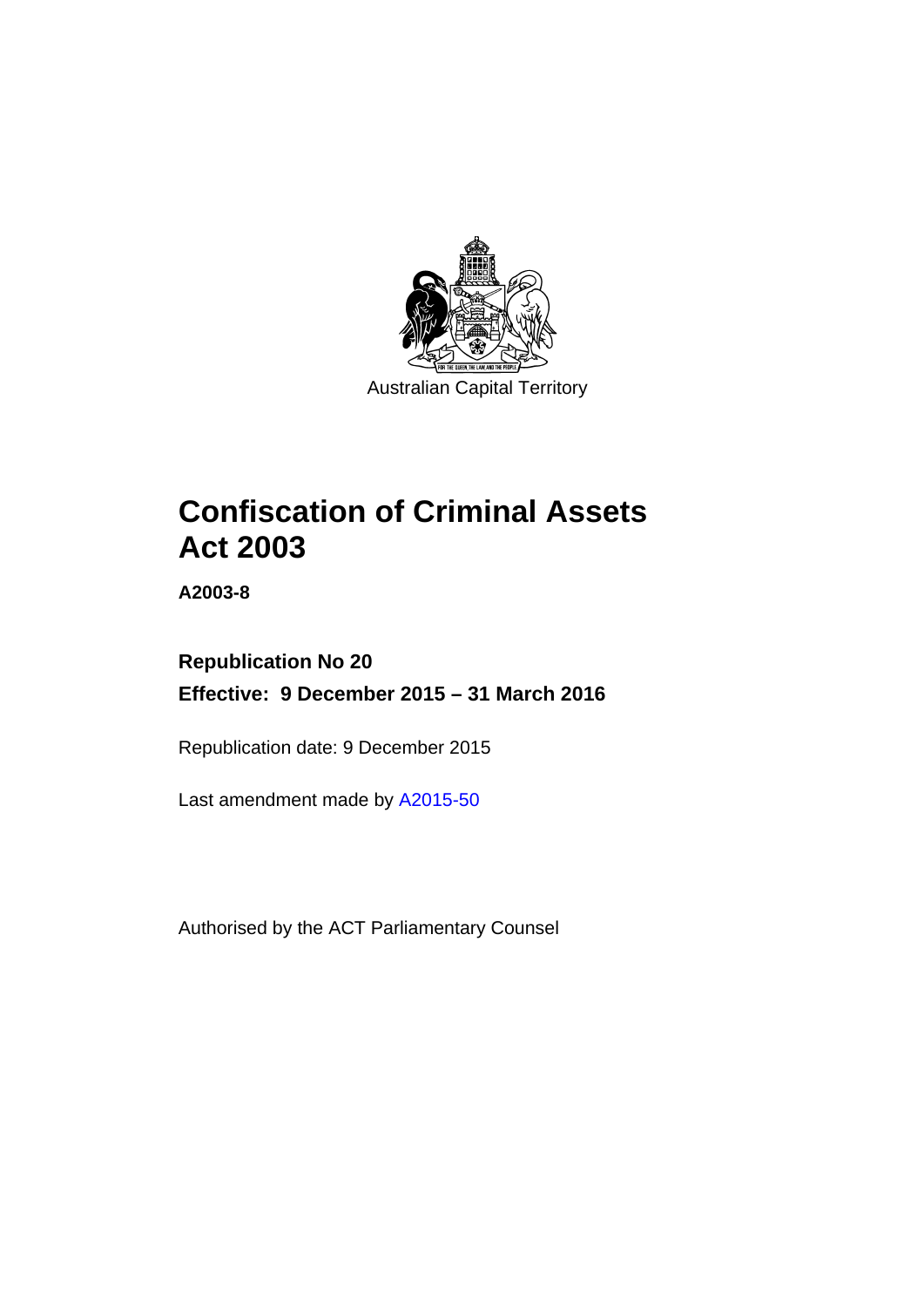### **About this republication**

### **The republished law**

This is a republication of the *Confiscation of Criminal Assets Act 2003* (including any amendment made under the *[Legislation Act 2001](http://www.legislation.act.gov.au/a/2001-14)*, part 11.3 (Editorial changes)) as in force on 9 December 2015*.* It also includes any commencement, amendment, repeal or expiry affecting this republished law to 9 December 2015.

The legislation history and amendment history of the republished law are set out in endnotes 3 and 4.

### **Kinds of republications**

The Parliamentary Counsel's Office prepares 2 kinds of republications of ACT laws (see the ACT legislation register at [www.legislation.act.gov.au](http://www.legislation.act.gov.au/)):

- authorised republications to which the *[Legislation Act 2001](http://www.legislation.act.gov.au/a/2001-14)* applies
- unauthorised republications.

The status of this republication appears on the bottom of each page.

### **Editorial changes**

The *[Legislation Act 2001](http://www.legislation.act.gov.au/a/2001-14)*, part 11.3 authorises the Parliamentary Counsel to make editorial amendments and other changes of a formal nature when preparing a law for republication. Editorial changes do not change the effect of the law, but have effect as if they had been made by an Act commencing on the republication date (see *[Legislation Act 2001](http://www.legislation.act.gov.au/a/2001-14)*, s 115 and s 117). The changes are made if the Parliamentary Counsel considers they are desirable to bring the law into line, or more closely into line, with current legislative drafting practice.

This republication does not include amendments made under part 11.3 (see endnote 1).

### **Uncommenced provisions and amendments**

If a provision of the republished law has not commenced, the symbol  $\mathbf{U}$  appears immediately before the provision heading. Any uncommenced amendments that affect this republished law are accessible on the ACT legislation register [\(www.legislation.act.gov.au\)](http://www.legislation.act.gov.au/). For more information, see the home page for this law on the register.

#### **Modifications**

If a provision of the republished law is affected by a current modification, the symbol  $\mathbf{M}$ appears immediately before the provision heading. The text of the modifying provision appears in the endnotes. For the legal status of modifications, see the *[Legislation Act 2001](http://www.legislation.act.gov.au/a/2001-14)*, section 95.

#### **Penalties**

At the republication date, the value of a penalty unit for an offence against this law is \$150 for an individual and \$750 for a corporation (see *[Legislation Act 2001](http://www.legislation.act.gov.au/a/2001-14)*, s 133).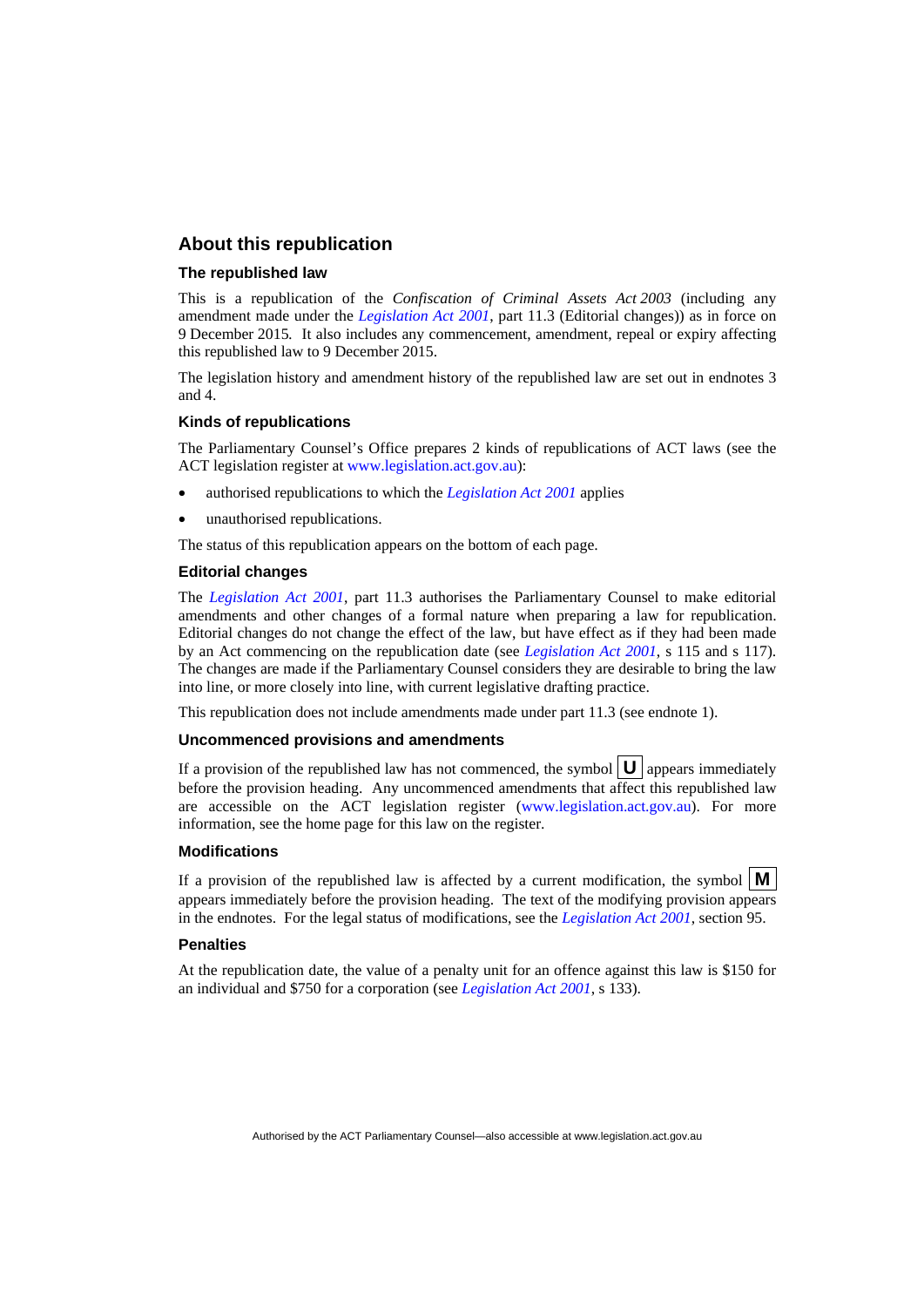

# **Confiscation of Criminal Assets Act 2003**

# **Contents**

| Part 1 | <b>Preliminary</b>                                    |                |
|--------|-------------------------------------------------------|----------------|
| 1      | Name of Act                                           | $\overline{2}$ |
| 3      | Purposes of Act                                       | 2              |
| 4      | Application of Act to property and dealings           | 3              |
| 5      | Application of Act to offences                        | 3              |
| 6      | Dictionary                                            | 3              |
| 7      | <b>Notes</b>                                          | 3              |
| 8      | Offences against Act-application of Criminal Code etc | 4              |
| Part 2 | <b>General overview of confiscation scheme</b>        |                |
| 9      | General overview                                      | 5              |

Page

| R20      | Confiscation of Criminal Assets Act 2003 | contents 1 |
|----------|------------------------------------------|------------|
| 09/12/15 | Effective: 09/12/15-31/03/16             |            |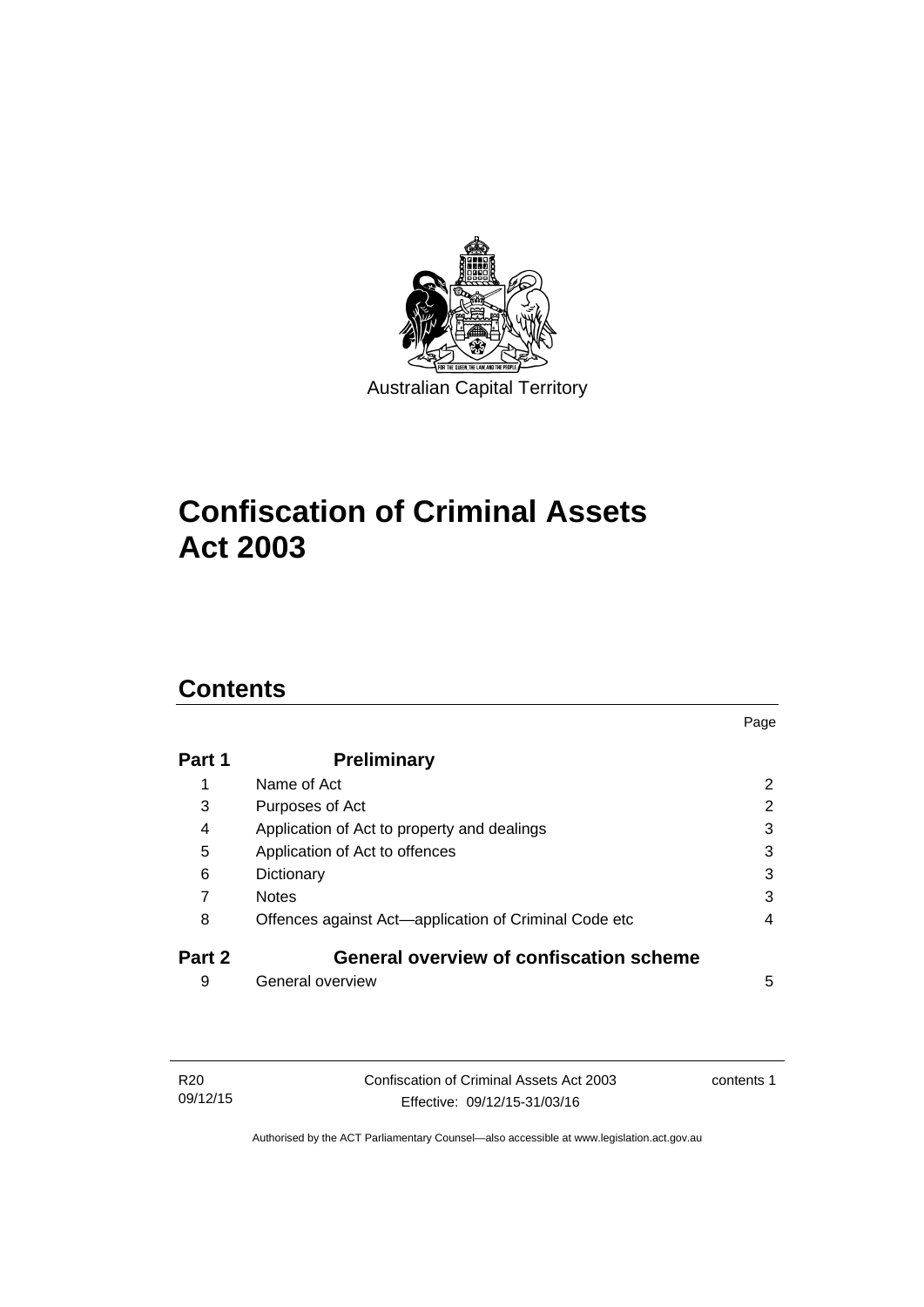### **Contents**

09/12/15

| Part 3              | Key concepts                                                               |                 |
|---------------------|----------------------------------------------------------------------------|-----------------|
| 10                  | What is tainted property                                                   | 6               |
| 11                  | What is unclaimed tainted property                                         | 8               |
| 12                  | Meaning of derived                                                         | 9               |
| 13                  | Meaning of offence and of particular kinds of offences                     | 10              |
| 14                  | Meaning of effective control of property                                   | 11              |
| 15                  | Meaning of convicted and quashed                                           | 12              |
| 16                  | When does someone abscond                                                  | 13              |
| 17                  | When is someone <i>cleared</i> of an offence                               | 15              |
| 18                  | When a proceeding is <i>finalised</i>                                      | 15              |
| Part 4              | <b>Restraint of property</b>                                               |                 |
| <b>Division 4.1</b> | General                                                                    |                 |
| 19                  | Meaning of restraining order                                               | 17              |
| 20                  | Meaning of artistic profits restraining order                              | 17              |
| 21                  | Meaning of unclaimed tainted property restraining order                    | 17              |
| 22                  | Restraining orders-purposes                                                | 18              |
| 23                  | Contravening restraining orders                                            | 18              |
| 24                  | Setting aside dealings with restrained property                            | 19              |
| Division 4.2        | <b>Making restraining orders</b>                                           |                 |
| 25                  | Restraining orders over unclaimed tainted property-application             | 20              |
| 26                  | Restraining orders over other property-application                         | 21              |
| 27                  | Restraining orders-time for making certain applications                    | 22              |
| 28                  | Restraining orders over unclaimed tainted property-affidavit               |                 |
|                     | supporting application                                                     | 24              |
| 29                  | Restraining orders over other property-affidavit supporting<br>application | 24              |
| 30                  | Restraining orders over unclaimed tainted property-making                  | 26              |
| 31                  | Restraining orders over other property-making                              | 27              |
| 32                  | Making of restraining orders-specific serious offence not required etc     | 29              |
| 33                  | Restraining orders-contents                                                | 30              |
| 34                  | Restraining orders-notice of making                                        | 32              |
| 35                  | Restraining order proceedings-restrictions on disclosure                   | 33              |
| 36                  | Restraining orders-disclosure offences                                     | 34              |
| 37                  | Payment of living and business expenses from restrained property           | 37              |
| contents 2          | Confiscation of Criminal Assets Act 2003                                   | R <sub>20</sub> |

Effective: 09/12/15-31/03/16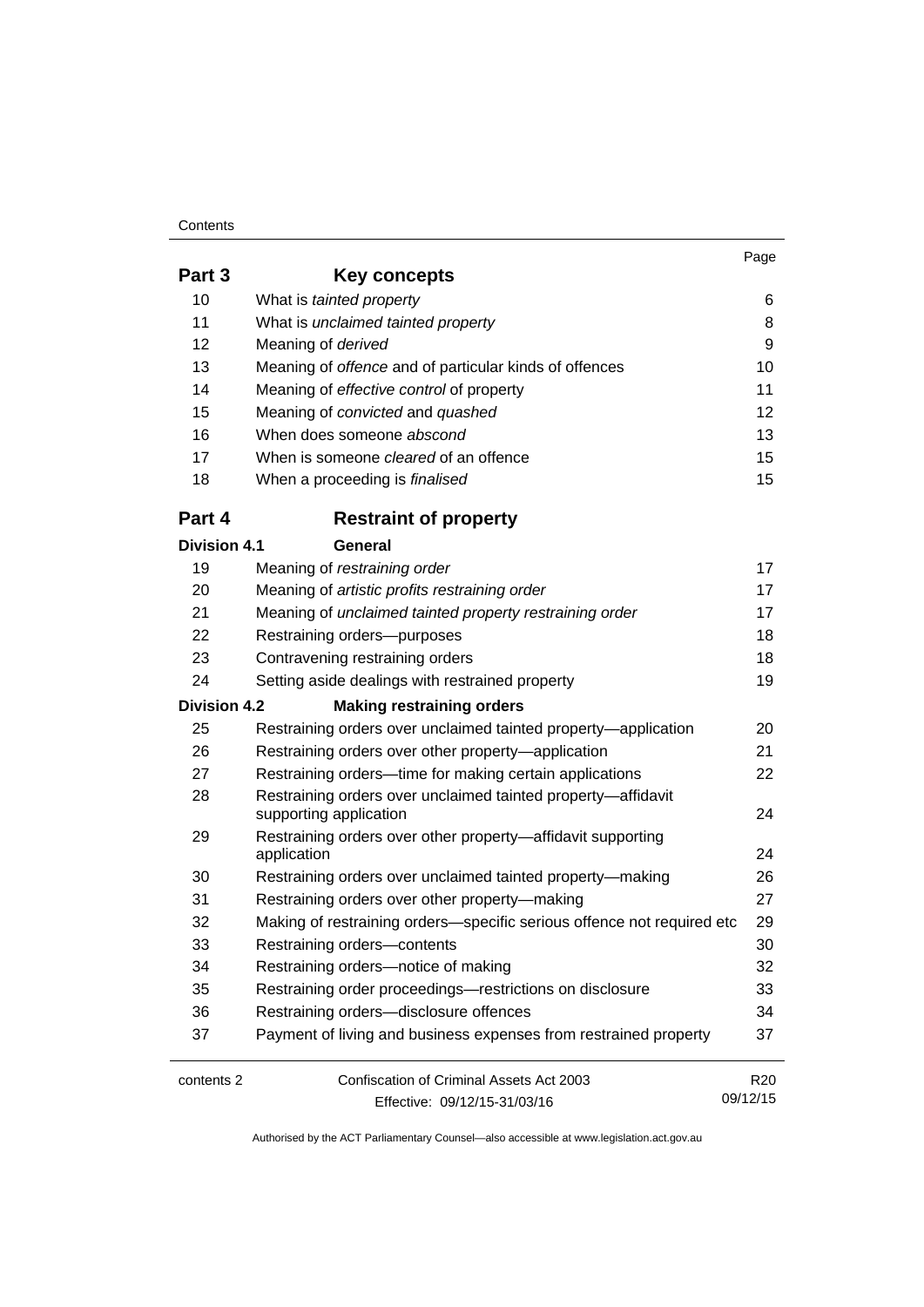| Contents |
|----------|
|----------|

| 38                          | Payment of certain legal expenses from restrained property                         | Page<br>38 |
|-----------------------------|------------------------------------------------------------------------------------|------------|
| 39                          | Additional orders about restraining orders and restrained property                 | 39         |
| 40                          | Contravention of additional orders under s 39                                      | 41         |
| <b>Division 4.3</b>         | <b>Duration of restraining orders</b>                                              |            |
| 41                          | Meaning of forfeiture or penalty application for div 4.3                           | 42         |
| 42                          | Restraining orders generally not time limited                                      | 42         |
| 43                          | Revocation or variation of restraining orders made without notice of               |            |
|                             | application                                                                        | 42         |
| 44                          | Revocation or variation of restraining orders if security or undertakings<br>given | 43         |
| 45                          | When restraining order over particular property ends                               | 44         |
| 46                          | When unclaimed tainted property restraining order ends                             | 45         |
| 47                          | When restraining order ends-ordinary offences                                      | 45         |
| 48                          | When restraining order ends-serious offences                                       | 48         |
| 49                          | Extension of time for restraining orders                                           | 51         |
| <b>Division 4.4</b>         | <b>Restraining orders-other matters</b>                                            |            |
| 50                          | Restraining orders-registration in statutory property registers                    | 52         |
| 51                          | Penalty orders-execution against restrained property                               | 53         |
| Part 5                      | <b>Forfeiture of property</b>                                                      |            |
| <b>Division 5.1</b>         | <b>Conviction forfeiture orders</b>                                                |            |
| 52                          | Meaning of conviction forfeiture order                                             | 54         |
| 53                          | Conviction forfeiture orders-application                                           | 54         |
| 54                          | Conviction forfeiture orders-making                                                | 54         |
| 55                          | Conviction forfeiture orders-forfeiture                                            | 55         |
| 56                          | When conviction forfeiture order ends                                              | 55         |
| Division 5.2                | Automatic forfeiture-conviction for serious offences                               |            |
| 57                          | Unclaimed tainted property restraining orders-<br>non-application of div 5.2       | 56         |
| 58                          | Automatic forfeiture of restrained property on conviction for serious<br>offences  | 56         |
| 59                          | Automatic forfeiture-court order declaring property automatically<br>forfeited     | 57         |
| 60                          | Automatic forfeiture-court orders                                                  | 58         |
| 61                          | When automatic forfeiture under div 5.2 ends                                       | 59         |
| R <sub>20</sub><br>09/12/15 | Confiscation of Criminal Assets Act 2003<br>Effective: 09/12/15-31/03/16           | contents 3 |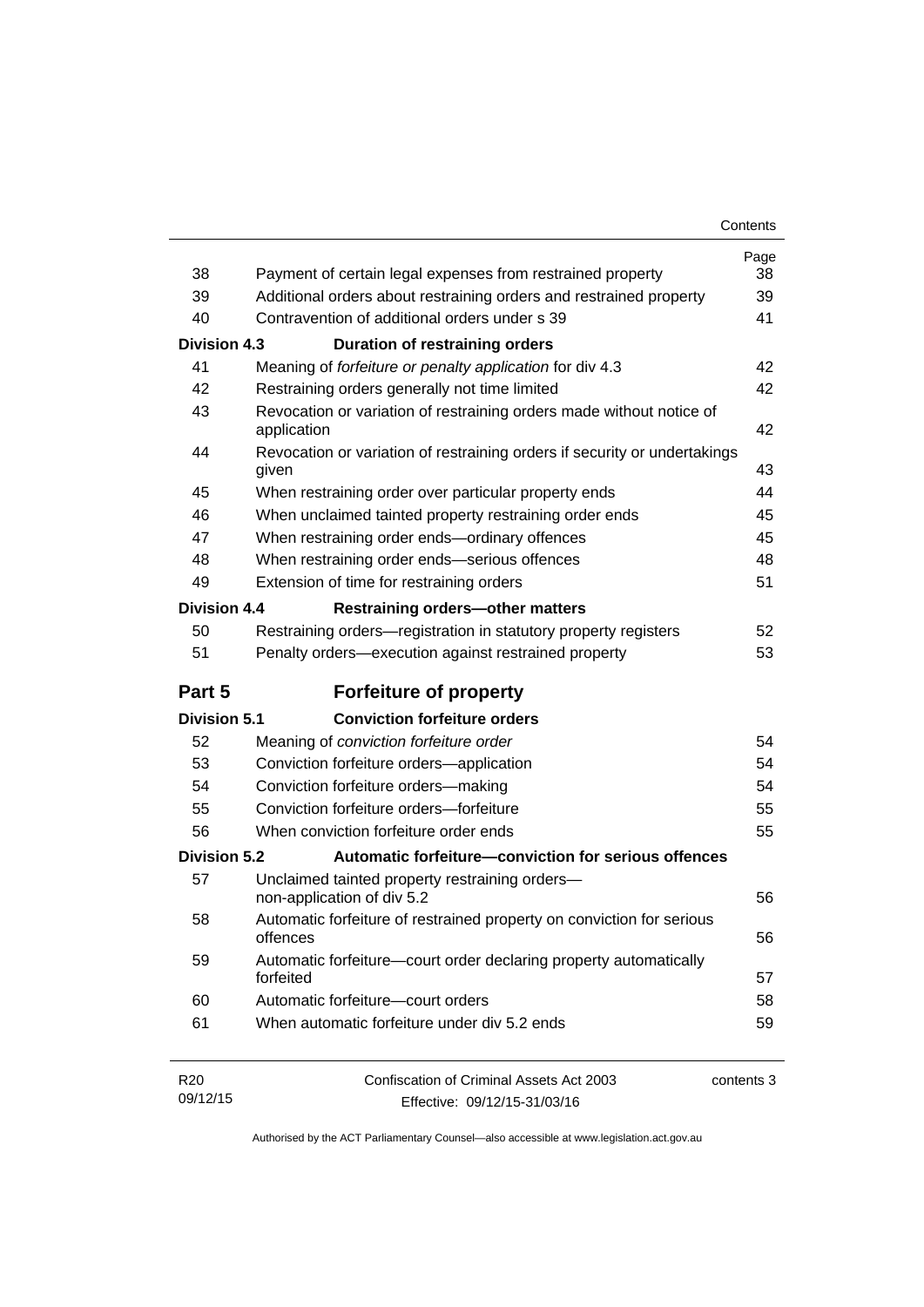## **Contents**

|                     | <b>Division 5.3</b><br>Automatic forfeiture-unclaimed tainted property |                                                                                             | Page            |  |  |  |  |    |
|---------------------|------------------------------------------------------------------------|---------------------------------------------------------------------------------------------|-----------------|--|--|--|--|----|
| 62                  |                                                                        | Forfeiture of unclaimed tainted property                                                    | 60              |  |  |  |  |    |
| 63                  |                                                                        | When automatic forfeiture under div 5.3 ends                                                | 60              |  |  |  |  |    |
| <b>Division 5.4</b> |                                                                        | Civil forfeiture orders                                                                     |                 |  |  |  |  |    |
| 64                  |                                                                        |                                                                                             |                 |  |  |  |  |    |
|                     |                                                                        | Artistic profits and unclaimed tainted property-<br>non-application of div 5.4              |                 |  |  |  |  |    |
| 65                  |                                                                        | Meaning of civil forfeiture order                                                           | 61              |  |  |  |  |    |
| 66                  | Civil forfeiture orders-application                                    | 61                                                                                          |                 |  |  |  |  |    |
| 67                  |                                                                        | Civil forfeiture orders-making                                                              | 62              |  |  |  |  |    |
| 68                  |                                                                        | Civil forfeiture orders-forfeiture                                                          | 64              |  |  |  |  |    |
| 69                  |                                                                        | Civil forfeiture order proceedings-restrictions on disclosure                               | 64              |  |  |  |  |    |
| 70                  |                                                                        | Civil forfeiture orders-disclosure offences                                                 | 65              |  |  |  |  |    |
| 71                  |                                                                        | When civil forfeiture order ends                                                            | 68              |  |  |  |  |    |
| Part 6              |                                                                        | <b>Exclusion of property</b>                                                                |                 |  |  |  |  |    |
| <b>Division 6.1</b> |                                                                        | General                                                                                     |                 |  |  |  |  |    |
| 72                  |                                                                        | Meaning of exclusion order                                                                  | 69              |  |  |  |  |    |
| 73                  | When property is subject to forfeiture<br>Effect of exclusion order    | 69                                                                                          |                 |  |  |  |  |    |
| 74                  |                                                                        | 70                                                                                          |                 |  |  |  |  |    |
| <b>Division 6.2</b> |                                                                        | <b>Making exclusion orders</b>                                                              |                 |  |  |  |  |    |
| 75                  |                                                                        | Exclusion orders-application                                                                | 70              |  |  |  |  |    |
| 76                  |                                                                        | Making of exclusion orders-ordinary offences<br>Making of exclusion orders-serious offences |                 |  |  |  |  | 71 |
| 77                  | Making of exclusion orders—unclaimed tainted property                  |                                                                                             |                 |  |  |  |  |    |
| 78                  |                                                                        |                                                                                             |                 |  |  |  |  |    |
| Part 7              |                                                                        | <b>Penalty orders</b>                                                                       |                 |  |  |  |  |    |
| <b>Division 7.1</b> |                                                                        | <b>Benefits</b>                                                                             |                 |  |  |  |  |    |
| 79                  |                                                                        | Meaning of commission of serious offence for pt 7                                           | 76              |  |  |  |  |    |
| 80                  |                                                                        | Meaning of benefits derived by an offender                                                  | 76              |  |  |  |  |    |
| 81                  | Meaning of artistic profits                                            | 77                                                                                          |                 |  |  |  |  |    |
| <b>Division 7.2</b> |                                                                        | <b>Making penalty orders</b>                                                                |                 |  |  |  |  |    |
| 82                  |                                                                        | Meaning of penalty order                                                                    | 79              |  |  |  |  |    |
| 83                  |                                                                        | Penalty orders-application                                                                  | 79              |  |  |  |  |    |
| 84                  |                                                                        | Penalty orders-offenders convicted of ordinary offences                                     | 80              |  |  |  |  |    |
| contents 4          |                                                                        | Confiscation of Criminal Assets Act 2003                                                    | R <sub>20</sub> |  |  |  |  |    |
|                     |                                                                        | Effective: 09/12/15-31/03/16                                                                | 09/12/15        |  |  |  |  |    |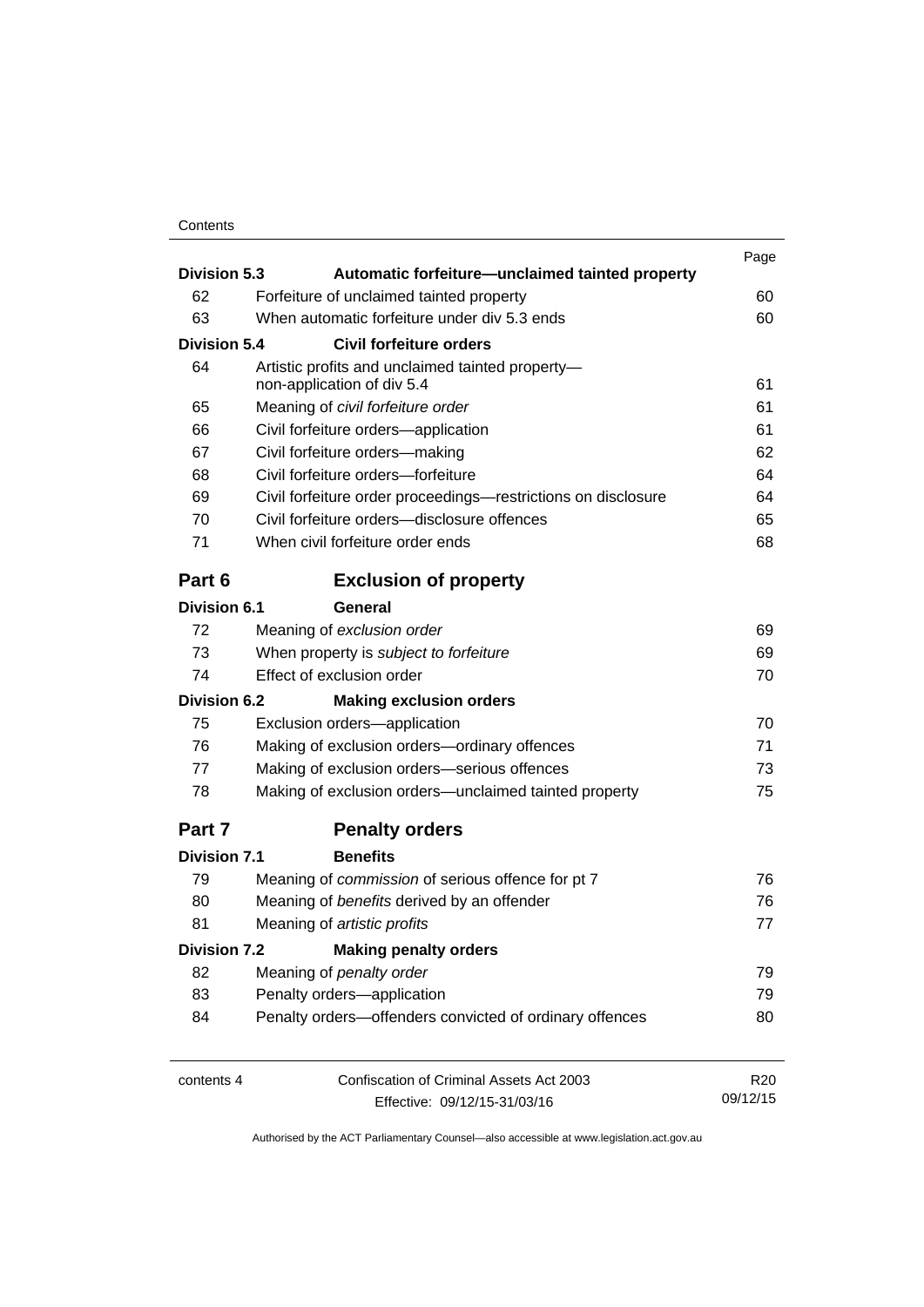| Contents |
|----------|
|----------|

|                     |                                                                        | Page       |
|---------------------|------------------------------------------------------------------------|------------|
| 85                  | Penalty orders-commission of serious offences                          | 80         |
| 86                  | Penalty orders-amount of penalty                                       | 82         |
| 87                  | Penalty orders-contents                                                | 83         |
| 88                  | Penalty orders-enforceable as judgment debt                            | 84         |
| 89                  | Penalty orders-variation for reassessed value of benefits              | 84         |
| <b>Division 7.3</b> | <b>Value of benefits</b>                                               |            |
| 90                  | Meaning of narcotic substance and property for div 7.3                 | 85         |
| 91                  | Presumed value of benefits-ordinary offence                            | 85         |
| 92                  | Presumed value of benefits-serious offence                             | 87         |
| 93                  | Value of benefits-relevant matters                                     | 88         |
| <b>Division 7.4</b> | Satisfaction of penalty order                                          |            |
| 94                  | Creation of penalty charge over restrained property                    | 90         |
| 95                  | When penalty charge over property ends                                 | 91         |
| 96                  | Power to satisfy penalty order                                         | 92         |
| 97                  | Public trustee to repay any amount surplus to satisfying penalty order | 93         |
| <b>Division 7.5</b> | End of penalty orders                                                  |            |
| 98                  | When penalty order ends                                                | 94         |
|                     |                                                                        |            |
| Part 8              | <b>Restrained property</b>                                             |            |
| <b>Division 8.1</b> | Management of restrained property by public trustee                    |            |
| 99                  | Application of div 8.1                                                 | 95         |
| 100                 | Powers of public trustee to preserve restrained property etc           | 95         |
| 101                 | Sale, modification or destruction of property by public trustee        | 96         |
| 102                 | Notice of sale, modification or destruction of restrained property by  |            |
|                     | public trustee                                                         | 97         |
| 103                 | Emergency modification or destruction of restrained property           | 98         |
| 104                 | Notice details to be included in public trustee's report               | 98         |
| 105                 | Order to stop sale, modification or destruction of restrained property | 99         |
| <b>Division 8.2</b> | Joint ownership of restrained property                                 |            |
| 106                 | Effect of death on joint ownership                                     | 100        |
| Part 9              | <b>Forfeited property</b>                                              |            |
| <b>Division 9.1</b> | Preliminary                                                            |            |
| 107                 | Meaning of interested person in pt 9                                   | 102        |
| R <sub>20</sub>     | Confiscation of Criminal Assets Act 2003                               | contents 5 |
| 09/12/15            | Effective: 09/12/15-31/03/16                                           |            |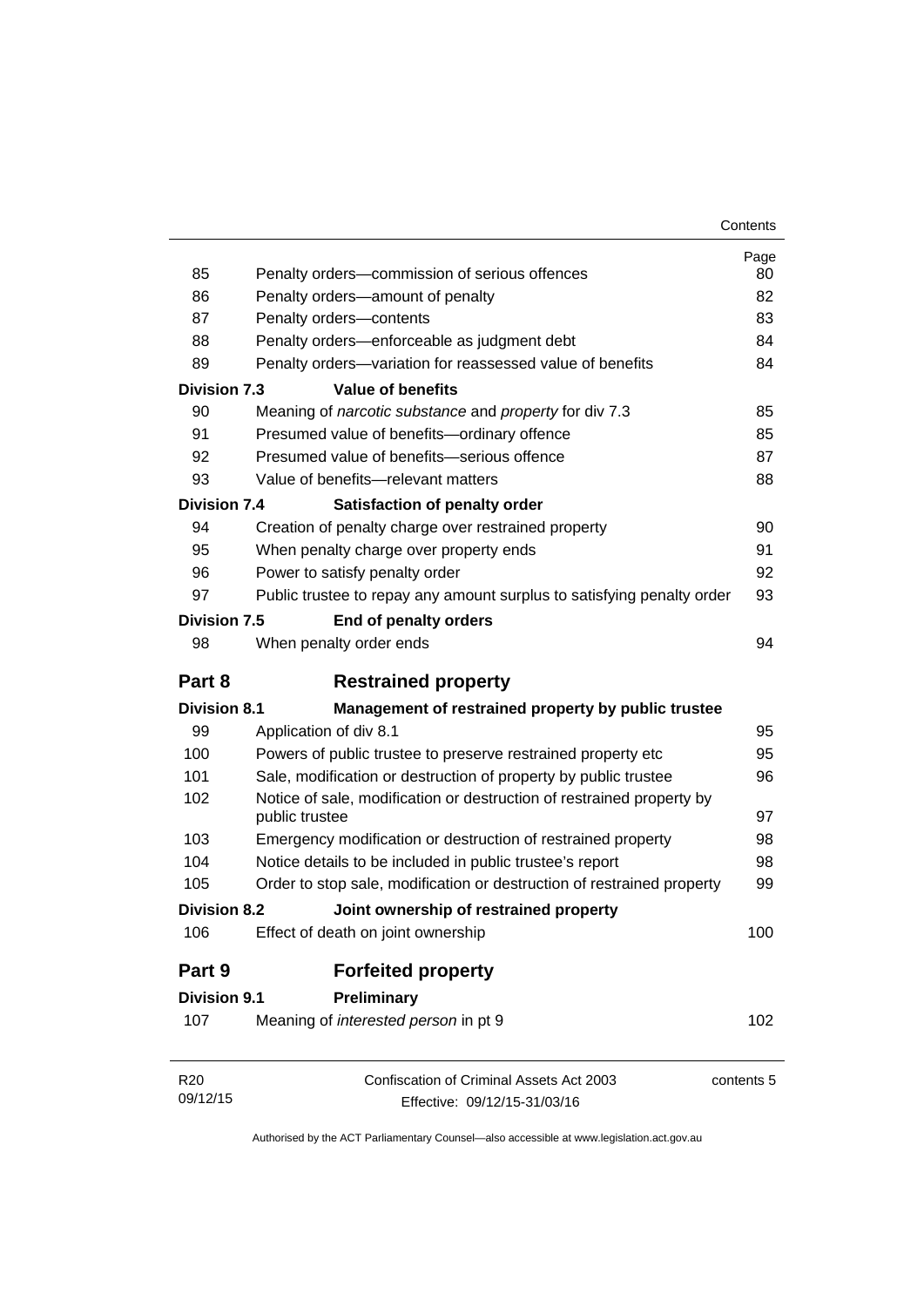### **Contents**

| 108                 | Forfeited property-powers of public trustee                                     | Page<br>102     |
|---------------------|---------------------------------------------------------------------------------|-----------------|
| Division 9.2        | Vesting and disposal of forfeited property                                      |                 |
| 109                 | Vesting of forfeited property-general rule                                      | 103             |
| 110                 | Vesting of registrable property on forfeiture                                   | 103             |
| 111                 | Disposal of forfeited property                                                  | 105             |
|                     |                                                                                 |                 |
| <b>Division 9.3</b> | Improperly obtained registered property interests                               |                 |
| 112                 | Application of div 9.3 to registered property interests                         | 106             |
| 113                 | Discharge of prior registered property interests given for improper<br>purposes | 106             |
| <b>Division 9.4</b> | Sale of jointly owned forfeited property                                        |                 |
| 114                 | Application of div 9.4 to jointly owned property                                | 107             |
| 115                 | Inconsistency with Trustee Act or Conveyancing Act                              | 107             |
| 116                 | Order for sale of jointly owned property                                        | 108             |
| 117                 | Trust for sale of property                                                      | 109             |
| 118                 | Effect of trust for sale on joint ownership                                     | 109             |
| 119                 | Distribution of proceeds of sale of property                                    | 109             |
| 120                 | Variation of court order for sale                                               | 110             |
| <b>Division 9.5</b> | Forfeited property-return or compensation                                       |                 |
| 121                 | Meaning of return or compensation order                                         | 110             |
| 122                 | Return or compensation orders-application                                       | 111             |
| 123                 | Return or compensation orders-making                                            | 111             |
| <b>Division 9.6</b> | Forfeited property-buyback of interest                                          |                 |
| 124                 | Meaning of buyback order                                                        | 112             |
| 125                 | Buyback orders-application                                                      | 112             |
| 126                 | Buyback orders-making                                                           | 113             |
| 127                 | Buyback orders-buying interest in property                                      | 114             |
| Part 10             | <b>Confiscated assets trust fund</b>                                            |                 |
| 128                 | Definitions for pt 10                                                           | 115             |
| 129                 | Meaning of equitable sharing program                                            | 115             |
| 130                 | Establishment of trust fund                                                     | 116             |
| 131                 | Payments into trust fund                                                        | 116             |
| 132                 | Purposes of trust fund                                                          | 117             |
| 133                 | Payments from trust fund                                                        | 118             |
|                     |                                                                                 |                 |
| contents 6          | Confiscation of Criminal Assets Act 2003                                        | R <sub>20</sub> |

Effective: 09/12/15-31/03/16

09/12/15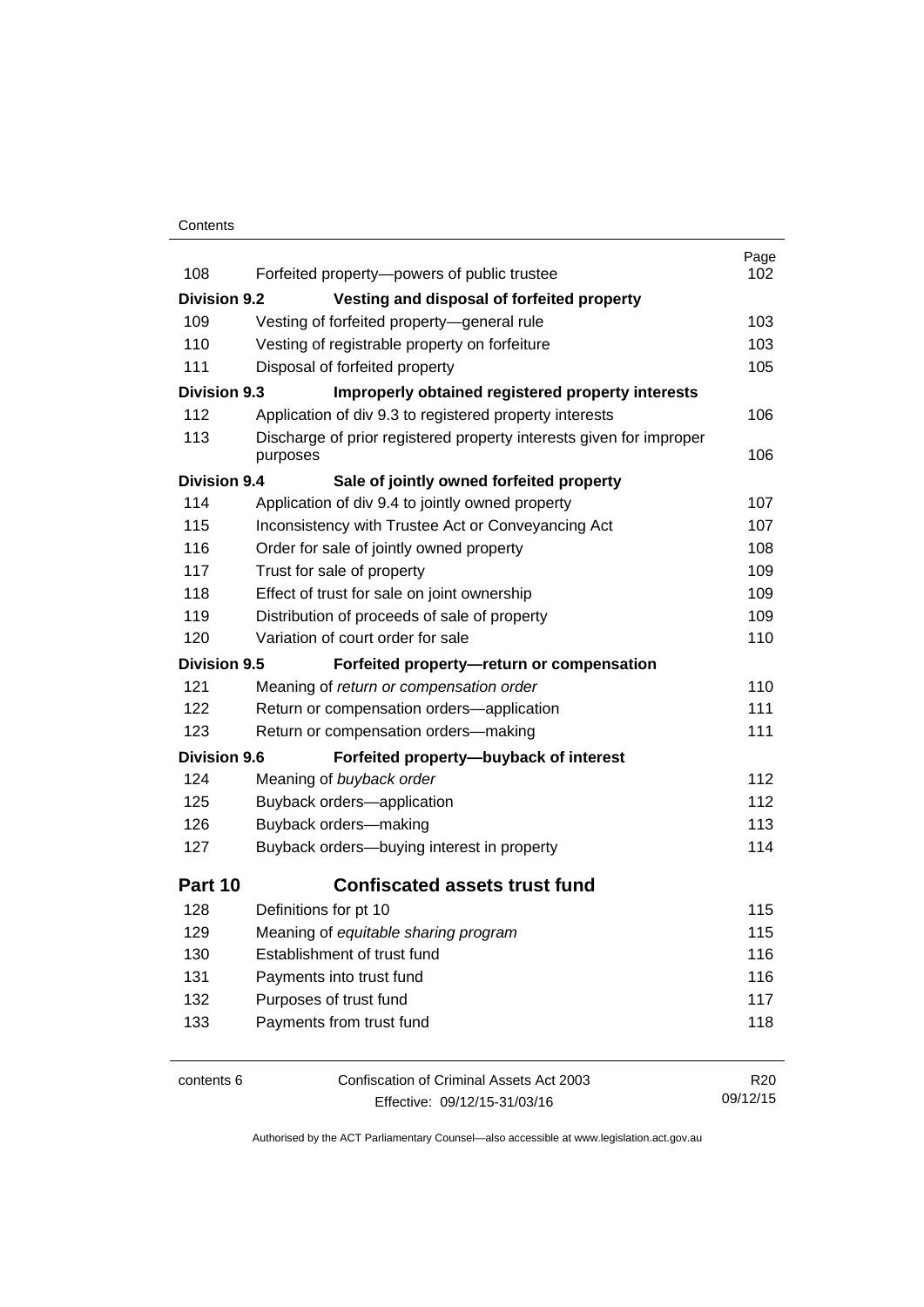| 134                  | Distribution of surplus funds                                             | Page<br>118 |
|----------------------|---------------------------------------------------------------------------|-------------|
| 135                  | Review of reserved and distributable funds by public trustee              | 119         |
|                      |                                                                           |             |
| Part 11              | Interstate orders                                                         |             |
| 136                  | Meaning of authenticated for pt 11                                        | 120         |
| 137                  | Interstate restraining and forfeiture orders etc-registration             | 120         |
| 138                  | Interstate restraining and forfeiture orders etc-interim registration     | 121         |
| 139                  | Interstate restraining and forfeiture orders etc—effect of registration   | 122         |
| 140                  | Interstate restraining and forfeiture orders etc-ending of registration   | 122         |
| 141                  | Interstate restraining and forfeiture orders etc-cancellation of          |             |
|                      | registration                                                              | 123         |
| 142                  | Creation of interstate penalty charges                                    | 123         |
| 143                  | Interstate penalty charges-effect of creation                             | 124         |
| Part 12              | <b>Information gathering</b>                                              |             |
| <b>Division 12.1</b> | <b>Inquiry notices</b>                                                    |             |
| 144                  | Meaning of <i>inquiry notice</i>                                          | 125         |
| 145                  | Inquiry notices-giving                                                    | 125         |
| 146                  | Inquiry notices-form                                                      | 126         |
| 147                  | Inquiry notices—immunity for complying financial institutions and staff   | 127         |
| Division 12.2        | <b>Monitoring orders</b>                                                  |             |
| 148                  | Meaning of monitoring order                                               | 127         |
| 149                  | Monitoring orders-application                                             | 127         |
| 150                  | Monitoring orders-affidavit supporting application                        | 128         |
| 151                  | Monitoring orders-making                                                  | 128         |
| <b>Division 12.3</b> | <b>Transaction suspension orders</b>                                      |             |
| 152                  | Meaning of transaction suspension order                                   | 130         |
| 153                  | Transaction suspension orders-application                                 | 130         |
| 154                  | Transaction suspension orders-affidavit supporting application            | 131         |
| 155                  | Transaction suspension orders-making                                      | 131         |
|                      | <b>Division 12.4</b><br>Production orders for property-tracking documents |             |
| 156                  | Meaning of production order                                               | 134         |
| 157                  | Meaning of property-tracking document                                     | 134         |
| 158                  | Production orders-application                                             | 135         |
| 159                  | Production orders-affidavit supporting application                        | 135         |
| R <sub>20</sub>      | Confiscation of Criminal Assets Act 2003                                  | contents 7  |
| 09/12/15             | Effective: 09/12/15-31/03/16                                              |             |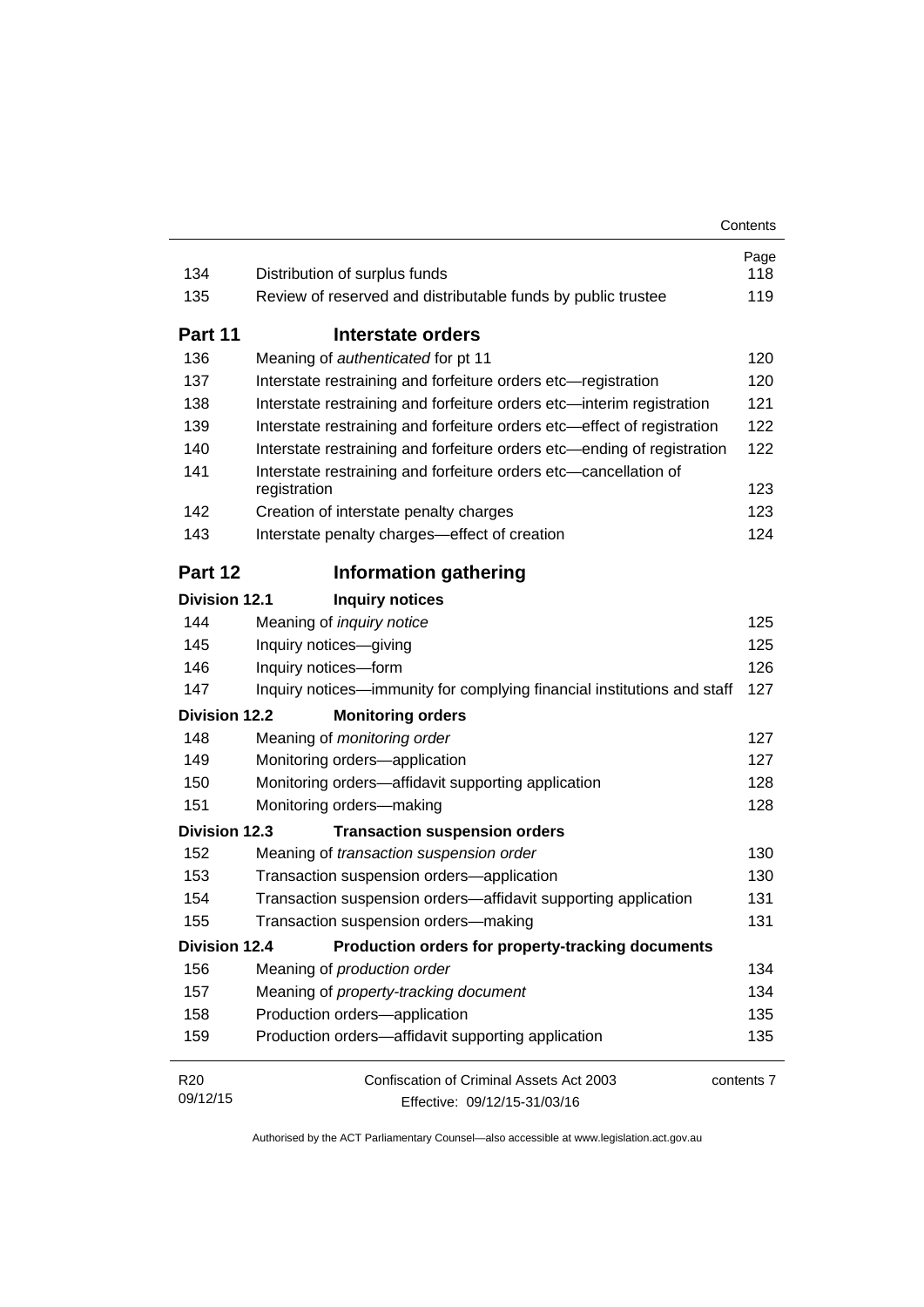| 160           |                                                                                        | Page       |
|---------------|----------------------------------------------------------------------------------------|------------|
| 161           | Production orders-making                                                               | 135<br>137 |
| 162           | Production order proceedings—restrictions on disclosure<br>Production orders-variation | 137        |
| 163           | Production orders-consequential powers about documents                                 | 138        |
|               |                                                                                        |            |
| Division 12.5 | <b>Examination orders and notices</b>                                                  |            |
|               | <b>Subdivision 12.5.1</b><br>Preliminary                                               |            |
| 164           | Definitions for div 12.5                                                               | 139        |
| 165           | Authorised investigators                                                               | 140        |
|               | Subdivision 12.5.2<br><b>Examination orders</b>                                        |            |
| 166           | Meaning of examination order                                                           | 140        |
| 167           | Examination orders-application                                                         | 141        |
| 168           | Examination orders-affidavit supporting application                                    | 141        |
| 169           | Examination orders-making                                                              | 141        |
| 170           | Examination order proceedings-restrictions on disclosure                               | 142        |
|               | Subdivision 12.5.3<br><b>Examination notices</b>                                       |            |
| 171           | Meaning of examination notice                                                          | 143        |
| 172           | Examination notices-giving                                                             | 143        |
| 173           | Examination notices-form                                                               | 144        |
|               | Subdivision 12.5.4<br><b>Conducting examinations</b>                                   |            |
| 174           | Time and place of examination                                                          | 145        |
| 175           | Requirements made of person examined                                                   | 145        |
| 176           | Conduct of examination                                                                 | 145        |
| 177           | Role of the examinee's lawyer                                                          | 146        |
| 178           | Examinations-consequential powers about documents                                      | 146        |
| 179           | Examinations-additional restrictions on disclosure                                     | 147        |
| 180           | Protection of authorised investigator etc                                              | 148        |
|               | Subdivision 12.5.5<br>Offences-examination notices                                     |            |
| 181           | Obstruction etc of authorised investigator                                             | 148        |
| 182           | Failing to attend examination                                                          | 149        |
| 183           | Offences relating to appearance at examination                                         | 149        |
| 184           | Unauthorised presence at an examination                                                | 150        |
| 185           | Examinations-additional disclosure offences                                            | 150        |
|               |                                                                                        |            |

contents 8 Confiscation of Criminal Assets Act 2003 Effective: 09/12/15-31/03/16

R20 09/12/15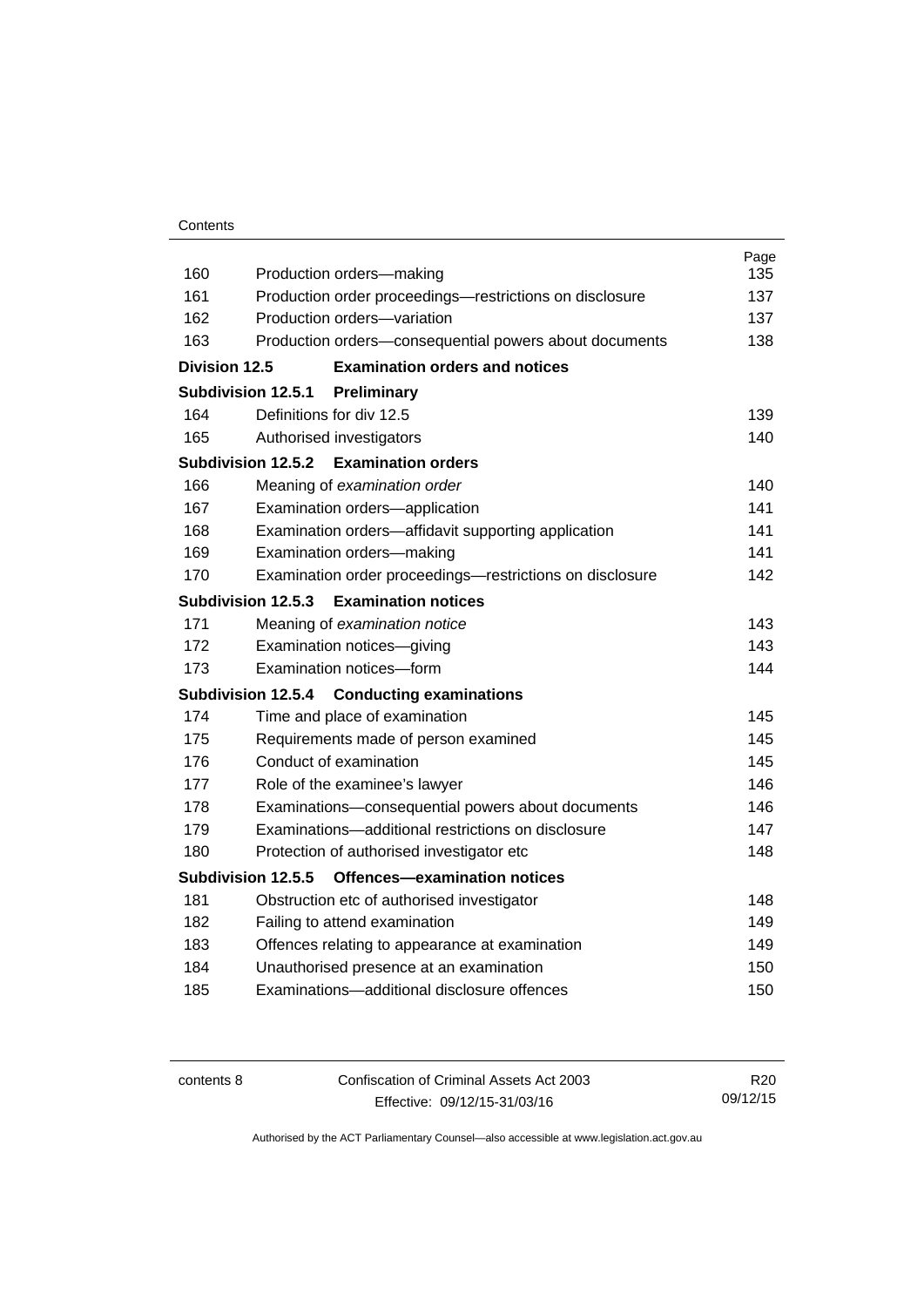|                      |                                                                                           | Contents |
|----------------------|-------------------------------------------------------------------------------------------|----------|
|                      |                                                                                           | Page     |
| Division 12.6        | Information order offences                                                                |          |
| 186                  | Meaning of information order                                                              |          |
| 187                  | Information orders-failure to comply                                                      |          |
| 188                  | Information orders-false or misleading information                                        |          |
| 189                  | Information orders-false or misleading documents                                          |          |
| 190                  | Destruction etc of documents                                                              |          |
| 191                  | Meaning of non-disclosable information order                                              |          |
| 192                  | Information orders-disclosure offences                                                    |          |
| 193                  | Information orders-disclosure by police officers                                          |          |
| 194                  | Information orders-protection of complying financial institutions                         |          |
| Part 13              | <b>Search warrants</b>                                                                    |          |
| <b>Division 13.1</b> | <b>Preliminary</b>                                                                        |          |
| 195                  | Definitions for pt 13                                                                     |          |
| <b>Division 13.2</b> | Search warrants-general                                                                   |          |
| 196                  | Applications for search warrants-general                                                  |          |
| 197                  | Offence for making false etc statements in search warrant applications                    |          |
| 198                  | Additional contents of search warrant applications                                        |          |
| 199                  | Issuing search warrants                                                                   |          |
| 200                  | When search warrant for property-tracking document may be issued                          |          |
| 201                  | Contents of search warrants                                                               |          |
| 202                  | Authorisation given by search warrants                                                    |          |
| <b>Division 13.3</b> | <b>Telephone and electronic warrants</b>                                                  |          |
| 203                  | Applying for search warrants by telephone or other electronic means                       |          |
| 204                  | Issuing search warrants by telephone or other electronic means                            |          |
| 205                  | Unsigned warrants by telephone or other electronic means in court<br>proceedings          |          |
| 206                  | Offence for stating incorrect names in warrants by telephone or other<br>electronic means |          |
| 207                  | Offence for execution etc of search warrant departing in material form                    |          |
| 208                  | Offence for execution etc of unauthorised form of search warrant                          |          |
| 209                  | Offence for giving unauthorised form of search warrant                                    |          |
| <b>Division 13.4</b> | <b>Executing search warrants</b>                                                          |          |
| 210                  | Search warrants—whether must be executed only during particular<br>hours                  |          |
| R <sub>20</sub>      | Confiscation of Criminal Assets Act 2003<br>contents 9                                    |          |
| 09/12/15             | Effective: 09/12/15-31/03/16                                                              |          |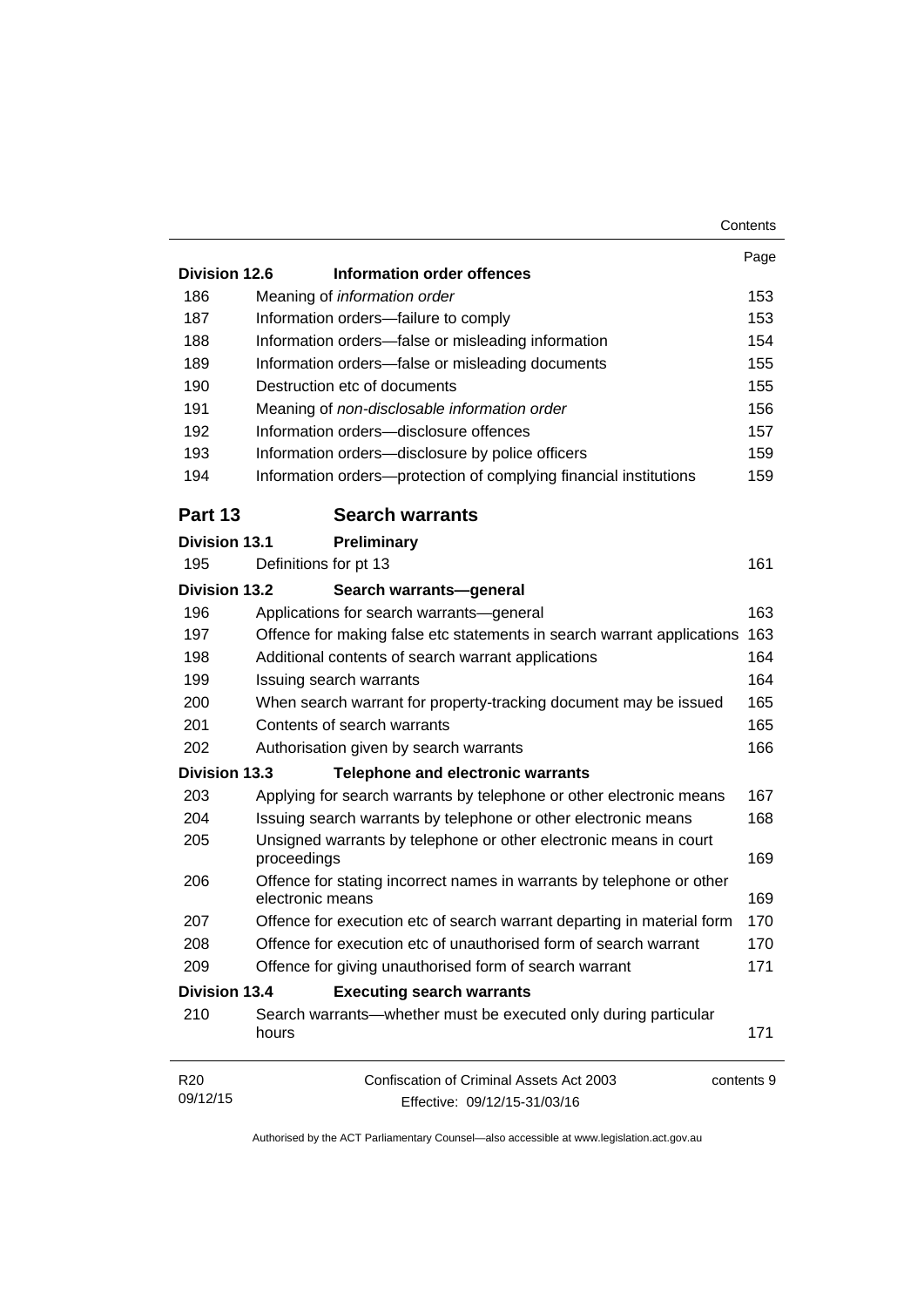### **Contents**

|                      |                                                                                                                      | Page<br>172     |  |
|----------------------|----------------------------------------------------------------------------------------------------------------------|-----------------|--|
|                      | 211<br>Search warrants-restrictions on personal searches<br>212                                                      |                 |  |
| 213                  | Use of force and availability of assistance in executing search warrant<br>Search warrants-announcement before entry |                 |  |
| 214                  |                                                                                                                      | 173<br>174      |  |
|                      | Details of search warrant to be given to occupier etc                                                                |                 |  |
| 215                  | Occupier entitled to be present during search etc                                                                    | 174             |  |
| 216                  | Particular powers available to officers executing search warrant                                                     | 175             |  |
| 217                  | Use of equipment to examine or process things                                                                        | 175<br>176      |  |
| 218                  | Moving things to another place for examination or processing                                                         |                 |  |
| 219                  | Use of electronic equipment at premises                                                                              | 177             |  |
| 220                  | Person with knowledge of computer or computer system to assist<br>access etc                                         | 178             |  |
| 221                  | Securing electronic equipment                                                                                        | 179             |  |
| 222                  | Copies of seized things to be provided                                                                               | 181             |  |
| 223                  | Providing documents after execution of search warrant                                                                | 181             |  |
| <b>Division 13.5</b> | <b>Stopping and searching vehicles</b>                                                                               |                 |  |
| 224                  | Searches of vehicles without search warrant in emergency situations                                                  | 182             |  |
| 225                  | How police officer exercises powers under s 224                                                                      | 183             |  |
| Division 13.6        | Search warrants-things seized                                                                                        |                 |  |
| 226                  | Receipts for things seized under search warrants                                                                     | 183             |  |
| 227                  | Keeping seized things under search warrants                                                                          | 184             |  |
| 228                  | Keeping things for further period                                                                                    |                 |  |
| 229                  | Issuing officer may order keeping of thing                                                                           | 186             |  |
| 230                  | Transfer of things seized to public trustee                                                                          | 186             |  |
| <b>Division 13.7</b> | Search warrants-miscellaneous                                                                                        |                 |  |
| 231                  | Search warrants-false or misleading information                                                                      | 186             |  |
| 232                  | Search warrants—false or misleading documents                                                                        | 187             |  |
| 233                  | Obstruction etc of police officers and people assisting                                                              |                 |  |
| 234                  | Damage etc to be minimised                                                                                           |                 |  |
| 235                  | Compensation                                                                                                         | 189             |  |
| Part 14              | <b>Court procedure</b>                                                                                               |                 |  |
| 236                  | Meaning of confiscation proceeding                                                                                   | 190             |  |
| 237                  | Confiscation and corresponding law order proceedings are civil, not<br>criminal                                      | 192             |  |
| 238                  | Meaning of relevant court                                                                                            | 192             |  |
| contents 10          | Confiscation of Criminal Assets Act 2003                                                                             | R <sub>20</sub> |  |
|                      | Effective: 09/12/15-31/03/16                                                                                         | 09/12/15        |  |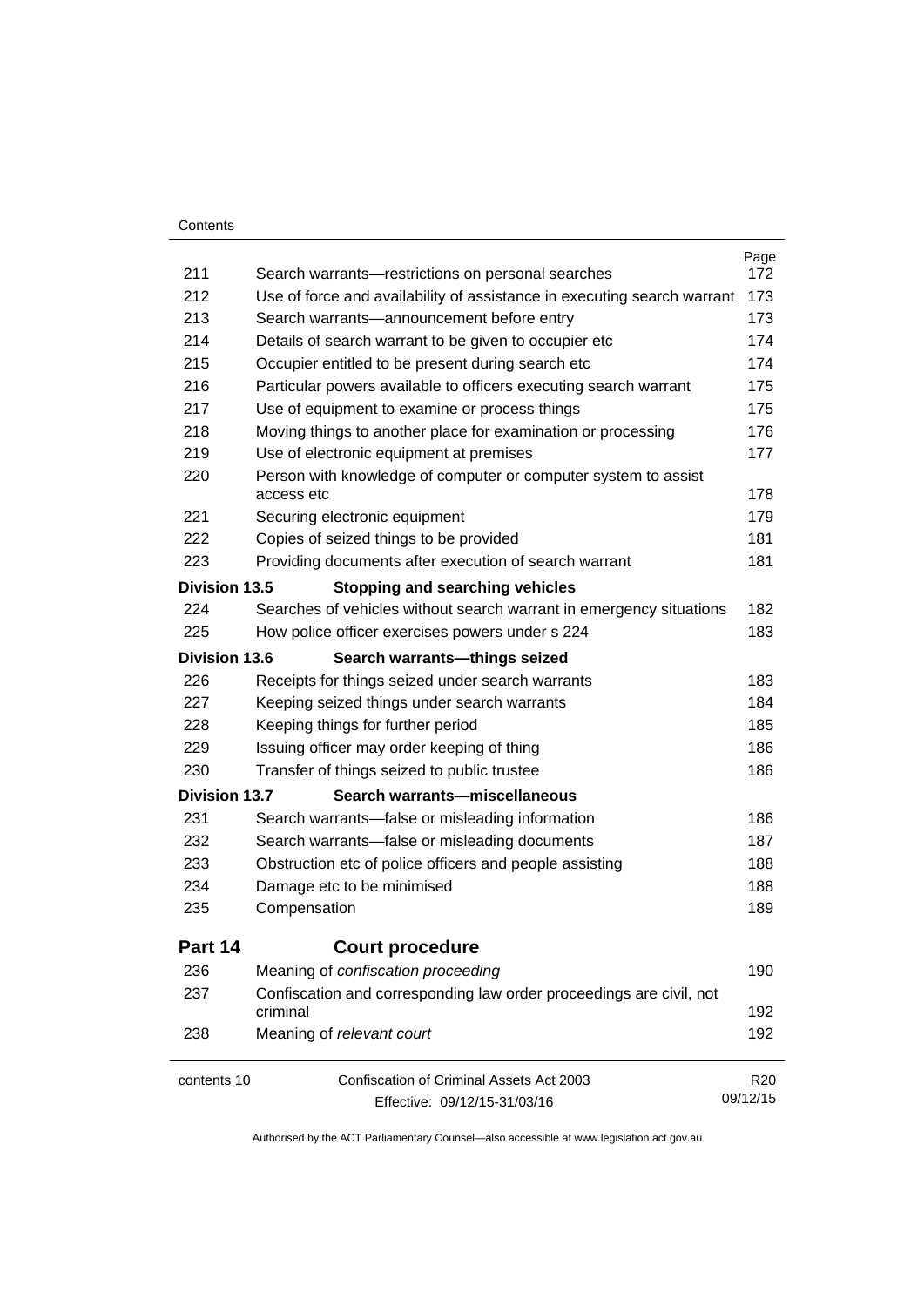| 239               | Jurisdiction of Magistrates Court-confiscation proceedings                                     | Page<br>193 |
|-------------------|------------------------------------------------------------------------------------------------|-------------|
| 240               | Jurisdiction of Magistrates Court-interstate orders                                            | 194         |
| 241               | Jurisdiction of Supreme Court                                                                  | 195         |
| 242               | Confiscation proceedings—transferred proceedings                                               | 195         |
| 243               | Restricted access proceedings—notice of applications etc                                       | 196         |
| 244               | Other confiscation proceedings—notice of applications etc                                      | 197         |
| 245               | Applications for another confiscation proceeding in relation to same<br>offence                | 198         |
| 246               | Confiscation proceedings—time extensions for applications                                      | 199         |
| 247               | Confiscation proceedings—amendment of applications                                             | 199         |
| 248               | Confiscation proceedings-relevant material                                                     | 200         |
| 249               | Confiscation proceedings—witness not required to answer questions<br>prejudicing investigation | 200         |
| 250               | Confiscation proceedings—additional orders                                                     | 200         |
| 251               | Contravention of additional orders under s 250                                                 | 202         |
| 252               | Confiscation proceedings-consent orders                                                        | 202         |
| 253               | Confiscation proceedings—notice of making orders                                               | 202         |
| 254               | Concurrent proceedings                                                                         | 203         |
| Part 15           | <b>Miscellaneous</b>                                                                           |             |
| 255               | Self-incrimination and other privileges overridden                                             | 204         |
| 256               | Powers under Act not limited by criminal proceedings                                           | 205         |
| 257               | Powers under Act do not limit each other or powers under other laws                            | 206         |
| 258               | Examination orders-reporting requirements                                                      | 206         |
| 259               | Approved forms                                                                                 | 208         |
| 260               | Regulation-making power                                                                        | 208         |
| <b>Dictionary</b> |                                                                                                | 209         |

### **[Endnotes](#page-233-0)**

|     | About the endnotes  | 220 |
|-----|---------------------|-----|
| 2   | Abbreviation key    | 220 |
| -3- | Legislation history | 221 |
| 4   | Amendment history   | 225 |
|     |                     |     |

| R20      | Confiscation of Criminal Assets Act 2003 | contents 11 |
|----------|------------------------------------------|-------------|
| 09/12/15 | Effective: 09/12/15-31/03/16             |             |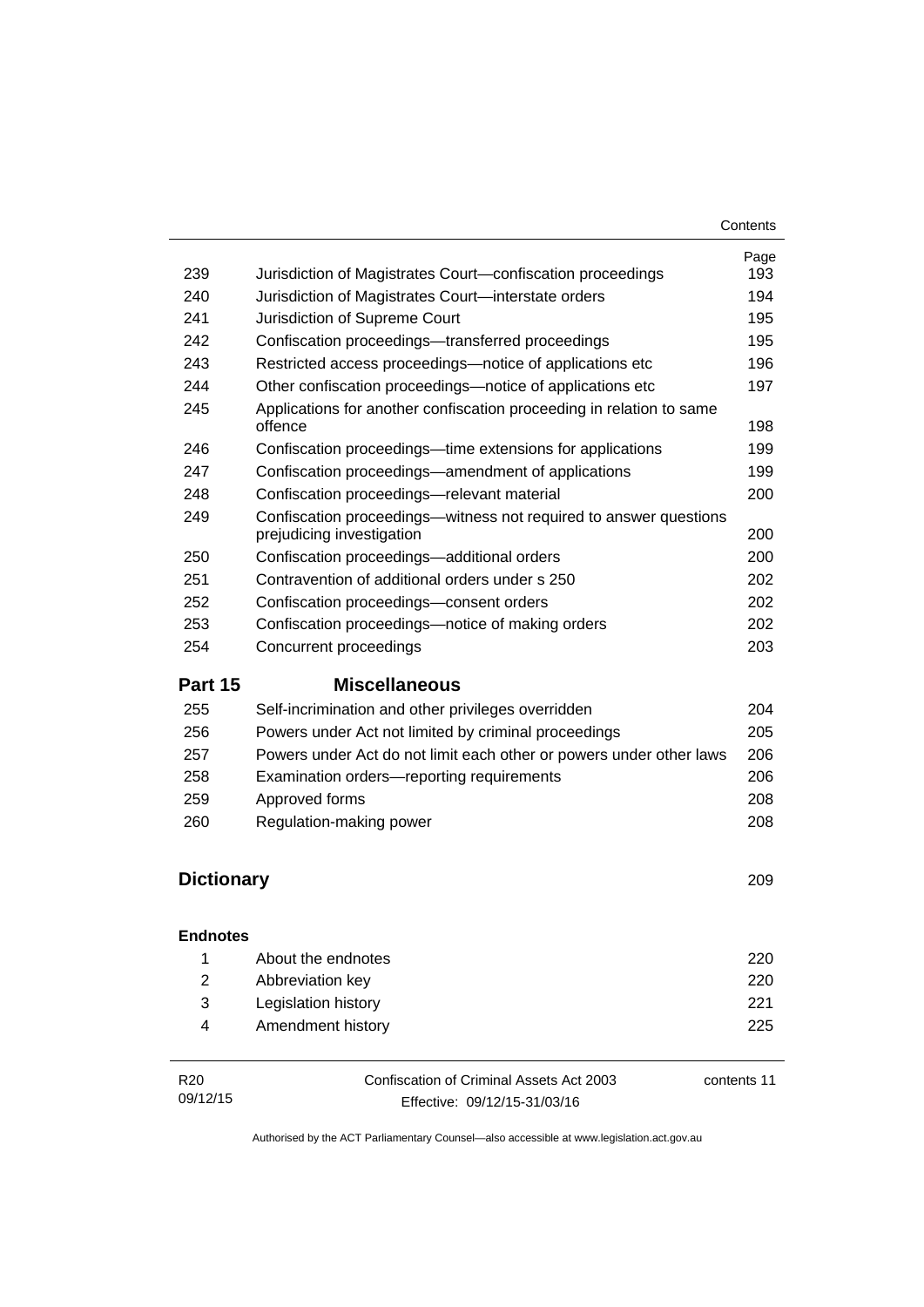**Contents** 

5 Earlier republications

Page<br>230

contents 12 Confiscation of Criminal Assets Act 2003 Effective: 09/12/15-31/03/16

R20 09/12/15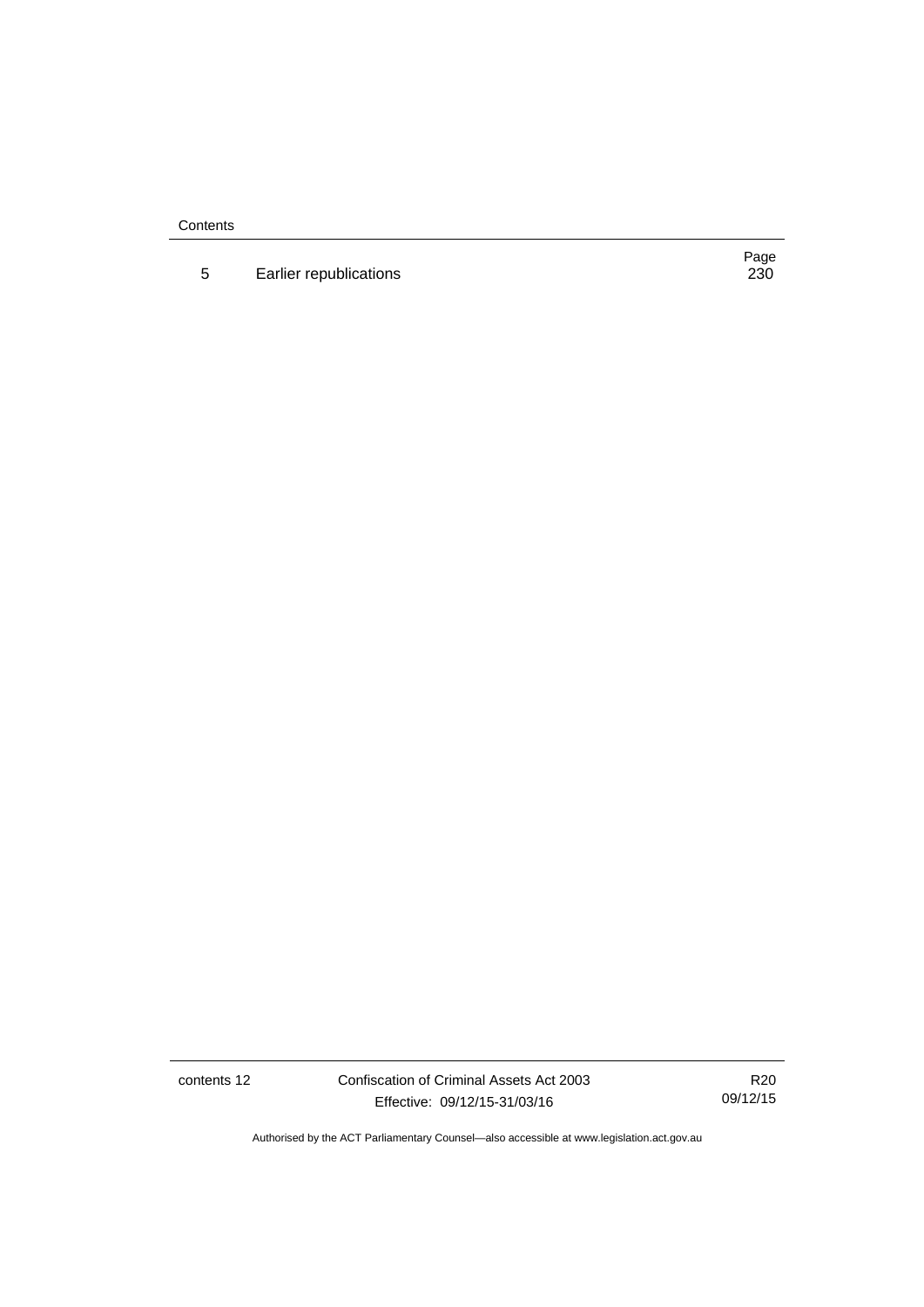

# **Confiscation of Criminal Assets Act 2003**

An Act to deprive people of the proceeds of crime and of property used for criminal activity, and for other purposes

R20 09/12/15

l

page 1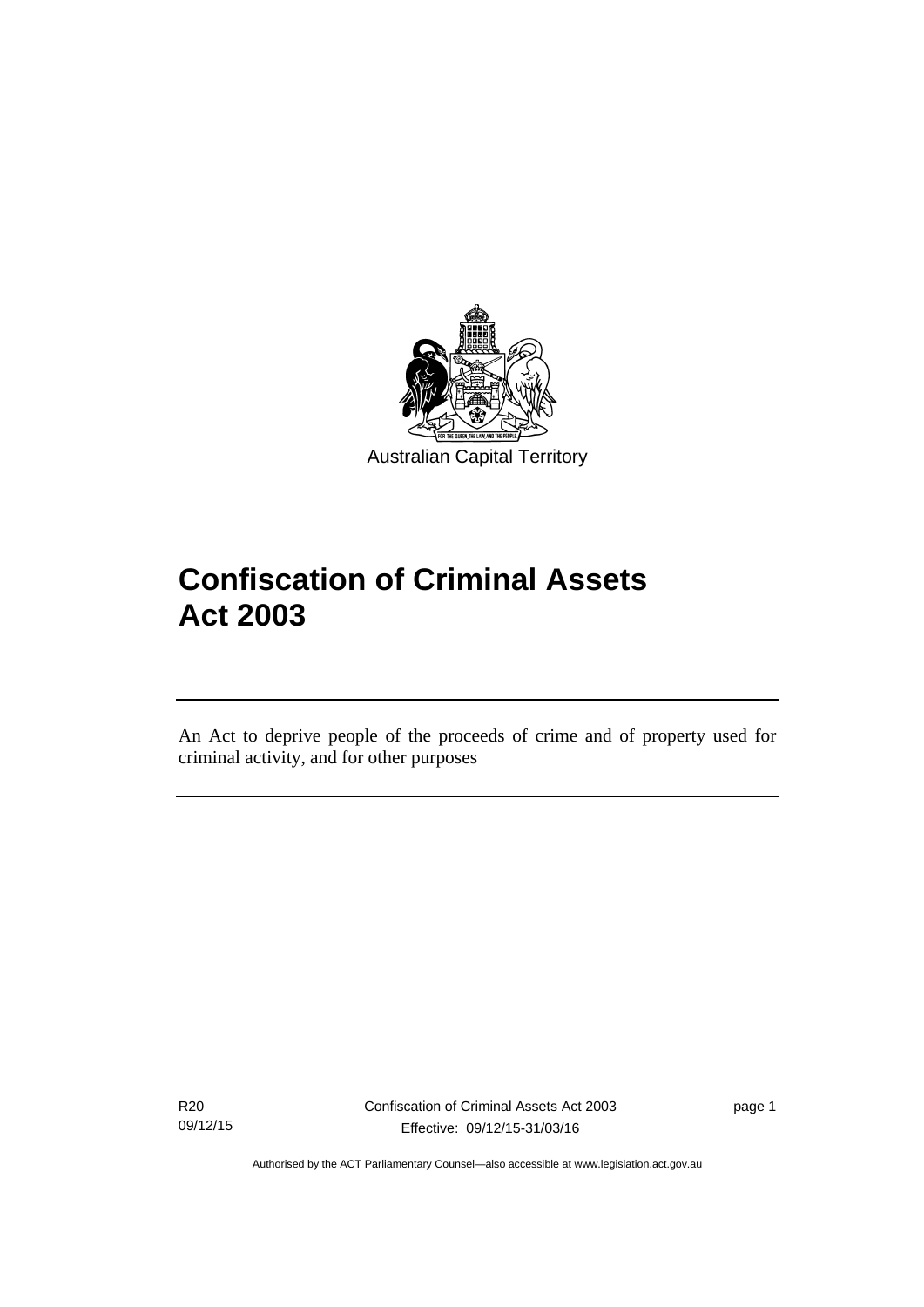### Part 1 **Preliminary**

Section 1

# <span id="page-15-0"></span>**Part 1** Preliminary

# <span id="page-15-1"></span>**1 Name of Act**

This Act is the *Confiscation of Criminal Assets Act 2003.*

# <span id="page-15-2"></span>**3 Purposes of Act**

The *purposes of this Act* include the following:

- (a) to encourage law-abiding behaviour by the community;
- (b) to give effect to the principle of public policy that a person should not be enriched because of the commission of an offence, whether or not anyone has been convicted of the offence;
- (c) to deprive a person of all material advantage derived from the commission of an offence, whatever the form into which property or benefits derived from the offence may have been changed;
- (d) to deprive a person of property used, or intended by an offender to be used, in relation to the commission of an offence, whatever the form into which it may have been changed, and to prevent the person from using the property to commit other offences;
- (e) to enable the effective tracing and seizure by law enforcement authorities of property used, or intended by an offender to be used, in relation to the commission of an offence and all material advantage derived from the offence;
- (f) to provide for the enforcement in the ACT of orders, notices or decisions (however described) made under corresponding laws.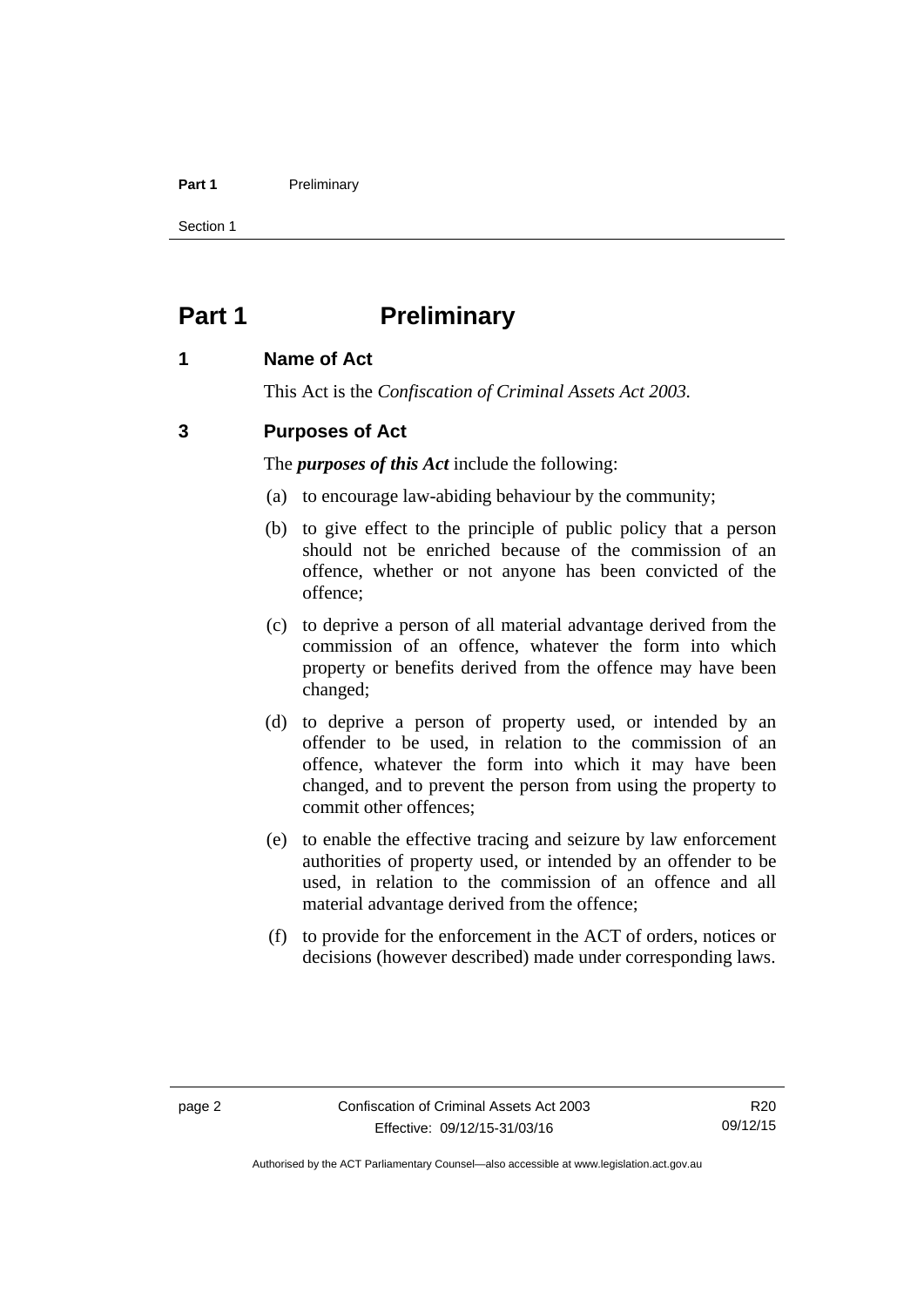# <span id="page-16-0"></span>**4 Application of Act to property and dealings**

- (1) This Act applies to property located anywhere, whether in the ACT, in Australia outside the ACT, or outside Australia.
- (2) This Act applies to dealings with property anywhere, whether it happens in the ACT, in Australia outside the ACT, or outside Australia.

# <span id="page-16-1"></span>**5 Application of Act to offences**

This Act applies in relation to offences, whether committed, or alleged to have been committed, before or after the commencement of this Act.

# <span id="page-16-2"></span>**6 Dictionary**

The dictionary at the end of this Act is part of this Act.

*Note 1* The dictionary at the end of this Act defines certain terms used in this Act, and includes references (*signpost definitions*) to other terms defined elsewhere in this Act.

> For example, the signpost definition '*effective control*, of property—see section 14.' means that the term 'effective control' is defined in that section.

*Note 2* A definition in the dictionary (including a signpost definition) applies to the entire Act unless the definition, or another provision of the Act, provides otherwise or the contrary intention otherwise appears (see [Legislation Act,](http://www.legislation.act.gov.au/a/2001-14)  $s$  155 and  $s$  156 (1)).

# <span id="page-16-3"></span>**7 Notes**

A note included in this Act is explanatory and is not part of this Act.

*Note* See the [Legislation Act,](http://www.legislation.act.gov.au/a/2001-14) s 127 (1), (4) and (5) for the legal status of notes.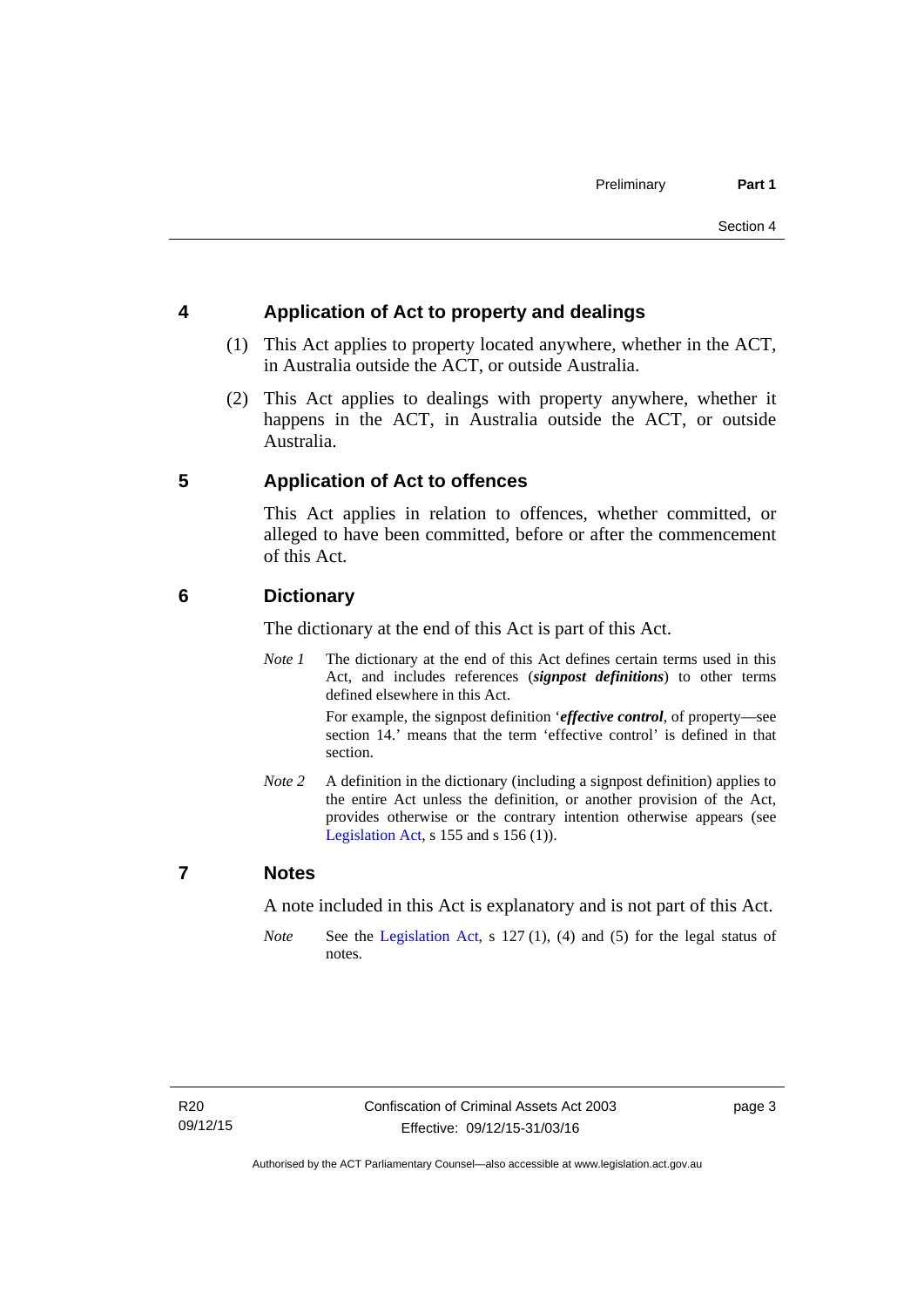## <span id="page-17-0"></span>**8 Offences against Act—application of Criminal Code etc**

Other legislation applies in relation to offences against this Act.

- *Note 1 Criminal Code* The [Criminal Code](http://www.legislation.act.gov.au/a/2002-51), ch 2 applies to all offences against this Act (see Code, pt 2.1). The chapter sets out the general principles of criminal responsibility (including burdens of proof and general defences), and defines terms used for offences to which the Code applies (eg *conduct*, *intention*, *recklessness* and *strict liability*).
- *Note 2 Penalty units*

The [Legislation Act](http://www.legislation.act.gov.au/a/2001-14), s 133 deals with the meaning of offence penalties that are expressed in penalty units.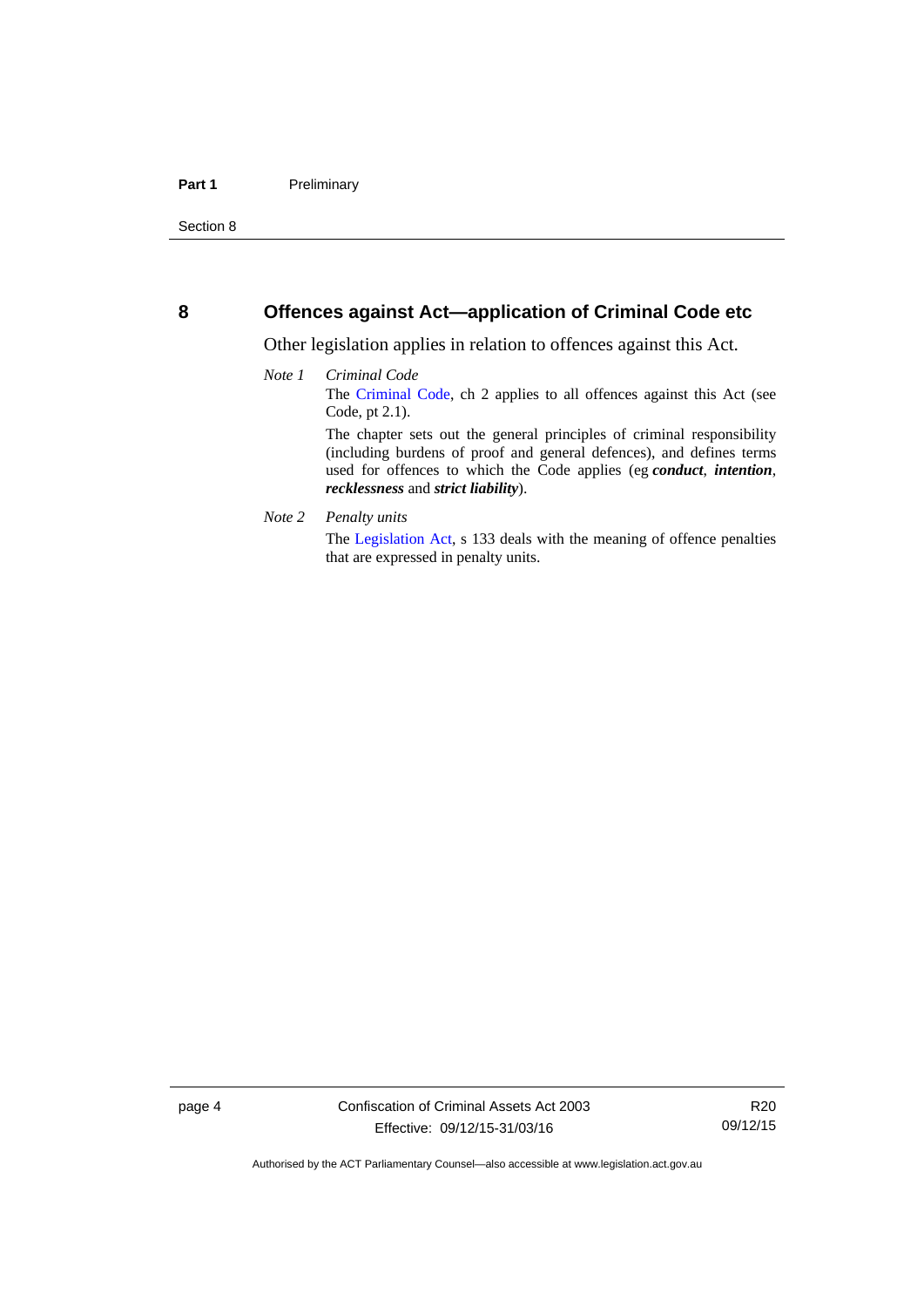# <span id="page-18-0"></span>**Part 2 General overview of confiscation scheme**

### <span id="page-18-1"></span>**9 General overview**

The notes to this section provide a general overview of the scheme of this Act.

### *Note 1 Restraining orders*

A court may make an order (a *restraining order*) preventing the disposal or other dealing with property. A restraining order may also be made to secure a property for the payment of a penalty order (see note 4).

Property may be restrained even though it is not the offender's property.

#### *Note 2 Confiscation of property on conviction*

A court that convicts a person of a relevant offence may make an order (a *conviction forfeiture order*) for the forfeiture to the Territory of tainted property in relation to the offence (whether or not the tainted property is restrained).

If a person is convicted of a serious offence (generally an offence punishable by imprisonment for 5 years or more), all restrained property is, by the operation of this Act, forfeited to the Territory (an *automatic forfeiture*).

Property may be forfeited even though it is not the offender's property.

#### *Note 3 Confiscation of property without conviction*

If a court is satisfied on the balance of probabilities that a person has committed a serious offence, it may make an order (a *civil forfeiture order*) for the forfeiture to the Territory of all restrained property even though the person has not been convicted, or the person has been cleared, of the relevant offence.

### *Note 4 Penalty orders*

A court may order the payment to the Territory (a *penalty order*) of the value of the tainted property and the advantages and other benefits derived in any way from the commission of a relevant offence and for restrained property be sold to satisfy the penalty order.

### *Note 5 Exclusion of property from forfeiture and return or compensation for forfeited property*

Provision is made for a order that property be excluded from forfeiture (an *exclusion order*) and forfeited property can be returned or compensation paid for it in certain circumstances. Provision is also made for the buyback of interests in forfeited property.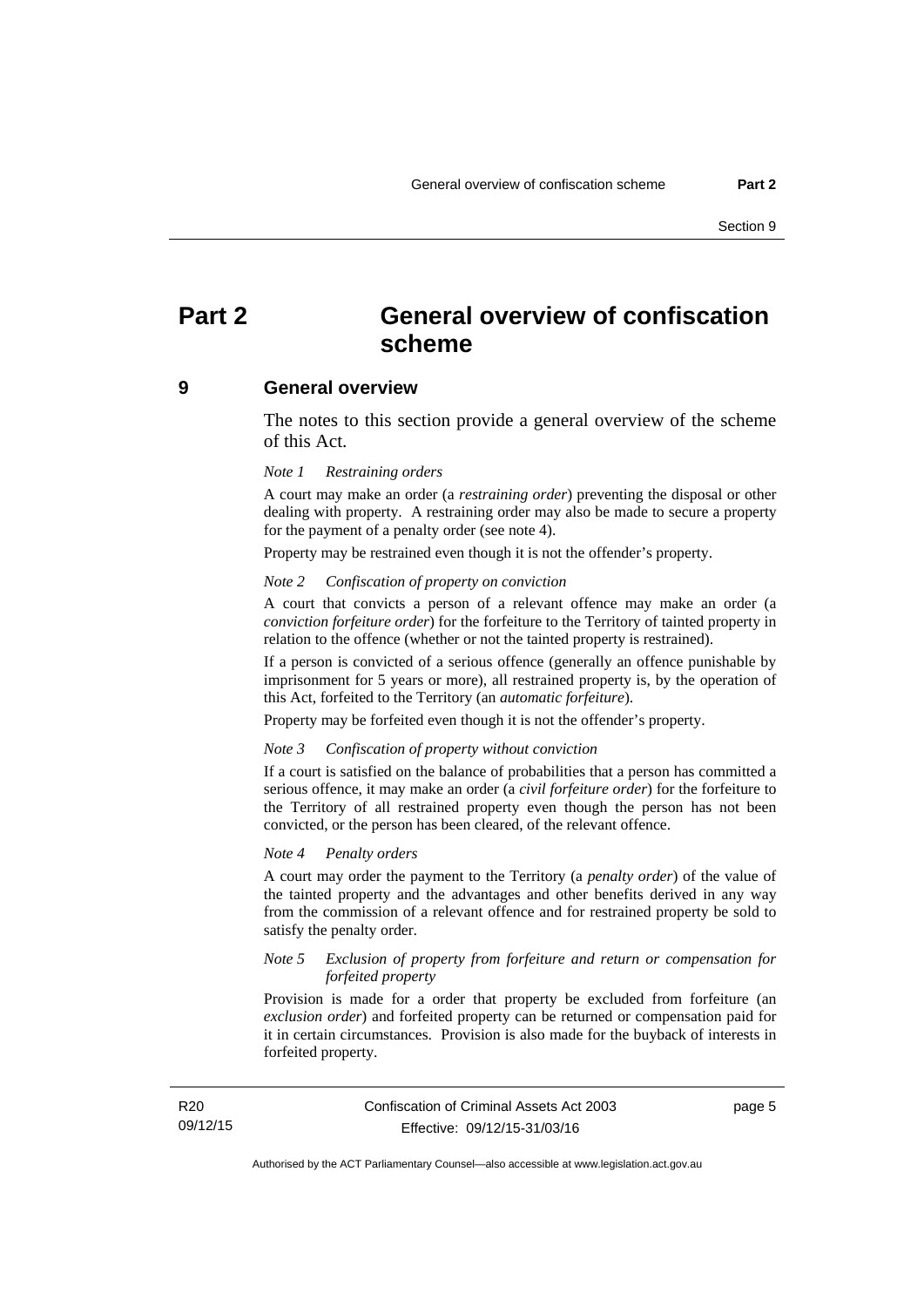### Part 3 **Key concepts**

Section 10

# <span id="page-19-0"></span>**Part 3 Key concepts**

*Note 1* The following concepts are defined in this part:

- *abscond*—see s 16
- *cleared*, of an offence—see s 17
- *convicted*—see s 15 (1)
- *derived*—see s 12
- *effective control*, of property—see s 14
- *finalised* confiscation or criminal proceeding—see s 18
- *offence*—see s 13 (1)
- *ordinary offence*—see s 13 (2)
- *quashed*—see s 15 (3) and (4)
- *related offence*—see s 13 (3)
- *relevant offence*—see s 13 (2)
- *serious offence*—see s 13 (2)
- *tainted property*—see s 10
- *unclaimed tainted property*—see s 11.
- *Note 2* Other important concepts include *benefits* (see s 80), *penalty order* (see s 82) and *relevant court* (see s 238).
- *Note 3* Other important concepts are defined in the [Legislation Act,](http://www.legislation.act.gov.au/a/2001-14) dict, pt 1, including the following:
	- indictment
	- present.

# <span id="page-19-1"></span>**10 What is** *tainted property*

(1) In this Act:

*tainted property*, in relation to an offence, means—

- (a) property that was used, or was intended by an offender to be used, in relation to the commission of the offence; or
- (b) property that was derived by anyone from the commission of the offence; or

R20 09/12/15

Authorised by the ACT Parliamentary Counsel—also accessible at www.legislation.act.gov.au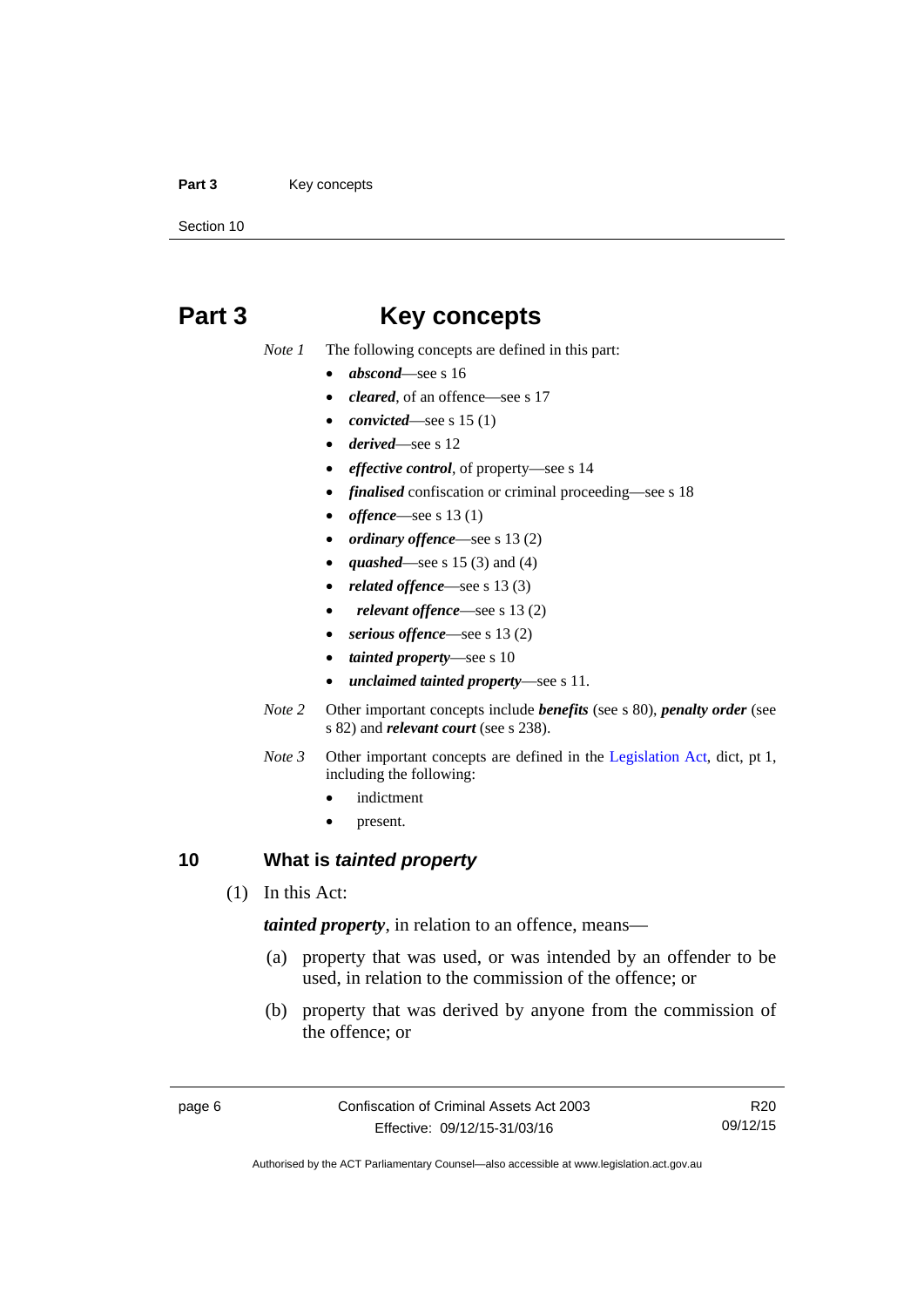(c) property that was derived by anyone from property mentioned in paragraph (a) or (b);

and includes an amount of money held in an account with a financial institution that represents the value of property mentioned in paragraph (a), (b) or (c) that has been directly or indirectly credited to the account.

- *Note 1* For the meaning of *in relation to*, see dict.
- *Note 2* For the meaning of *derived*, see s 12.
- *Note 3 Property* includes an interest in property, see the [Legislation Act,](http://www.legislation.act.gov.au/a/2001-14) dict, pt 1.
- (2) For subsection (1) (a), any property found in the possession of an offender at the time of, or immediately after, the commission of the offence is taken to be property that was used, or was intended by the offender to be used, in relation to the commission of the offence, unless the contrary is established by the offender.

### **Examples of** *tainted property* **for s 10**

- 1 A car used as a getaway car for an armed robbery (see s (1) (a)).
- 2 Money and jewellery stolen during the commission of the armed robbery offence (see s (1) (b)).
- 3 Shares bought using money stolen during the commission of the armed robbery offence, or a mixture of that money and money unconnected with the offence (see s (1) (c) and s 12 (1) (Meaning of *derived*)).
- 4 A house in relation to which a mortgage is partly or completely discharged using money stolen during the commission of the armed robbery offence, or a mixture of that money and money unconnected with the offence (see s (1) (c) and s 12 (1)).
- 5 Money or other property received from the sale of the car, jewellery, shares or house mentioned in examples 1 to 4 (see s (1) (c) and s 12 (1)).
- 6 Other property purchased using the money mentioned in example 5 (see s (1) (c) and s 12 (1)).
- 7 Money stolen during the commission of the armed robbery offence is deposited in 1 or more accounts with a credit union and later transferred to a bank account that also contains money unconnected with the offence. The money in the bank account to the value of the money stolen during the commission of the offence is *tainted property* (see s (1)).

page 7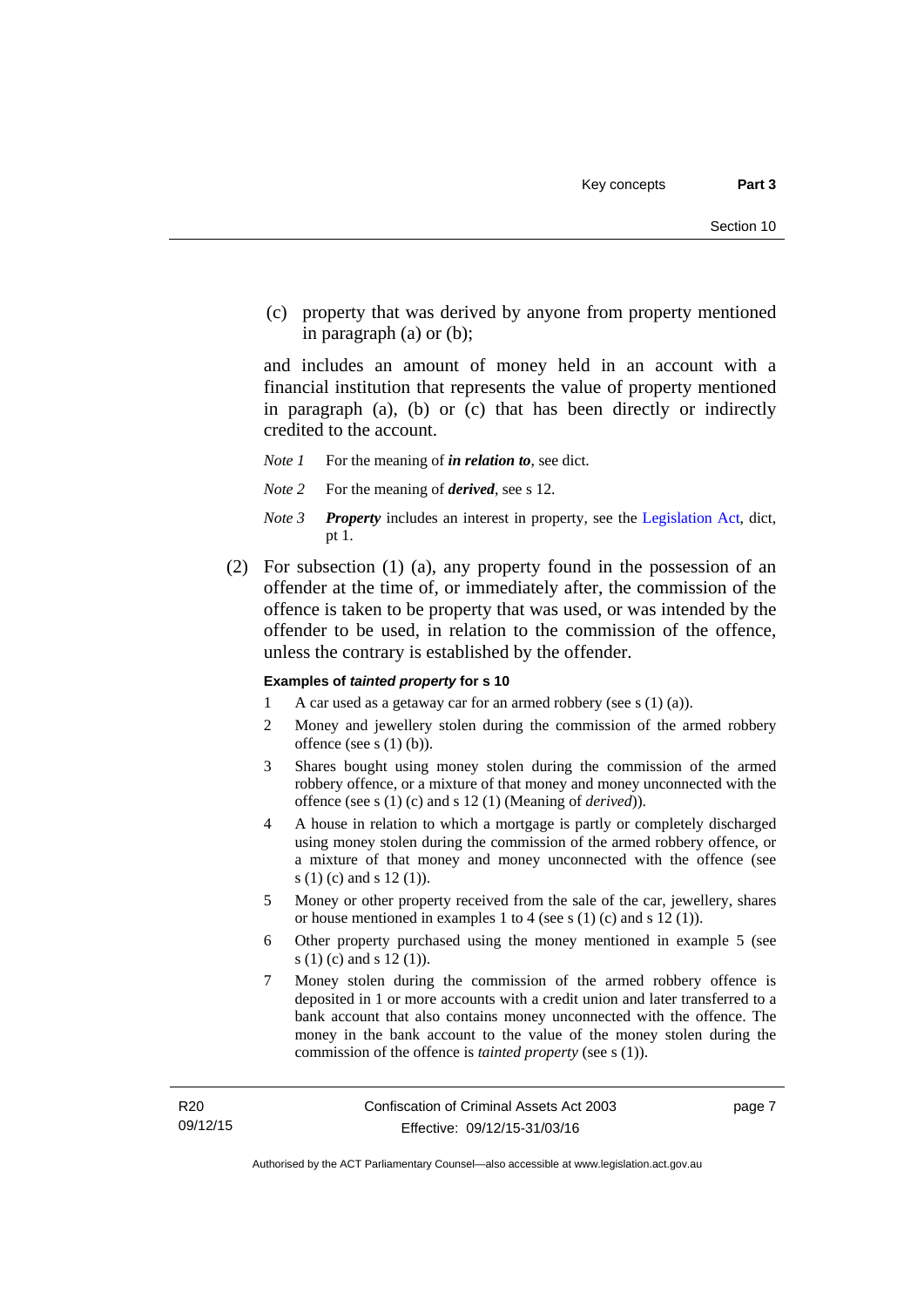- 8 Money received from the sale of the car, jewellery, shares or house mentioned in examples 1 to 4 is deposited in a credit union account that also contains money unconnected with the armed robbery offence. The money in the account to the value of the money received from the sale of the car, jewellery, shares or house mentioned in examples 1 to 4 is *tainted property* (see s (1) and s 12 (1)).
- *Note* An example is part of the Act, is not exhaustive and may extend, but does not limit, the meaning of the provision in which it appears (see [Legislation Act,](http://www.legislation.act.gov.au/a/2001-14) s 126 and s 132).

### <span id="page-21-0"></span>**11 What is** *unclaimed tainted property*

In this Act:

*unclaimed tainted property* means property that—

(a) is tainted property in relation to an offence; and

*Note* For the meaning of *in relation to*, see dict.

(b) is not claimed by anyone;

even if it is not possible to identify the offence or an offender.

### **Examples of property that may be** *unclaimed tainted property*

- 1 a large quantity of hydroponic equipment and lights for growing plants indoors that is found at premises suspected of being used for the production of drugs and that is not claimed by anyone
- 2 a large amount of money with traces of cocaine that is found in a house suspected of being used for drug dealing and that is not claimed by anyone
- 3 a large quantity of jewellery found in a car that has been recently used by several people and that is not claimed by anyone
- 4 a large amount of money found beneath a bridge in a bag that also contains traces of explosives
- *Note 1* A claim for property restrained under an unclaimed tainted property restraining order does not, of itself, change or end the restraining order, see s 46 (2).
- *Note 2* An example is part of the Act, is not exhaustive and may extend, but does not limit, the meaning of the provision in which it appears (see [Legislation Act,](http://www.legislation.act.gov.au/a/2001-14) s 126 and s 132).

R20 09/12/15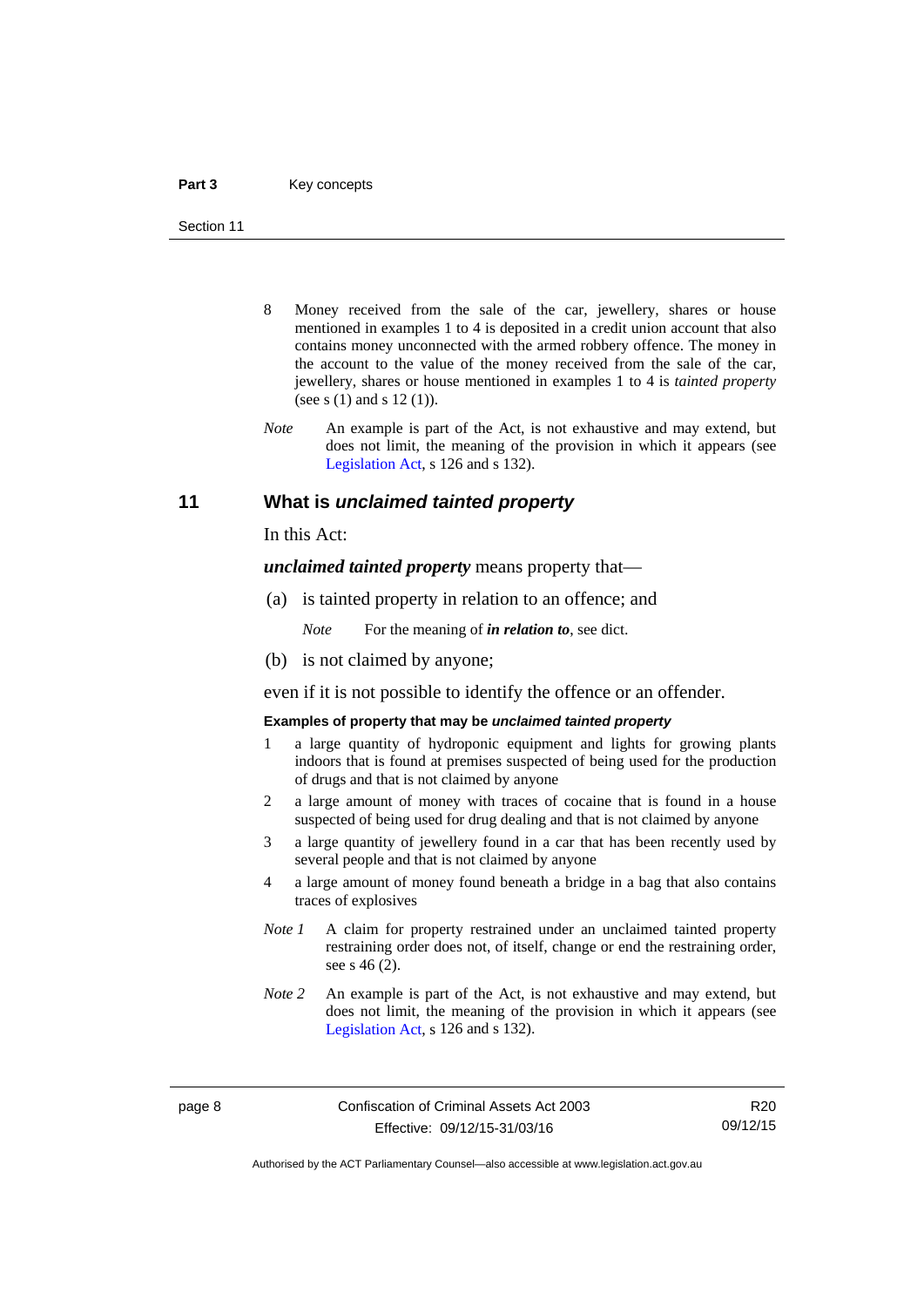# <span id="page-22-0"></span>**12 Meaning of** *derived*

(1) In this Act:

*derived*—property or a benefit is *derived* if it is derived or realised, whether completely or partly and whether directly or indirectly.

### **Examples**

See section 10, examples 3 to 6 and 8.

*Note 1* For the meaning of *benefits*, see s 80.

- *Note 2* An example is part of the Act, is not exhaustive and may extend, but does not limit, the meaning of the provision in which it appears (see [Legislation Act,](http://www.legislation.act.gov.au/a/2001-14) s 126 and s 132).
- (2) Property or a benefit is *derived* by a person if it is derived by someone else at the request or direction of the person.

### **Example**

Jane Citizen commits a relevant offence and then writes a book about the commission of the offence. Ms Citizen directs the book's publisher to pay the royalties for the book to her husband rather than to herself. The royalties would still be *derived* by Ms Citizen because they are derived by her husband at her direction. (This may be relevant, for example, for deciding whether they are artistic profits and thus benefits under div 7.1.)

- (3) For subsection (2), a request or direction of a person (the *first person*)—
	- (a) includes an understanding between the first person and someone else or the first person making it known (directly or indirectly) to someone else that a particular outcome (or an outcome of a particular kind) is wanted or required by the first person; and
	- (b) may be taken to have been made even though, after all the evidence has been considered, the existence of the request or direction can be found only by inference from the actions of people or from other relevant circumstances.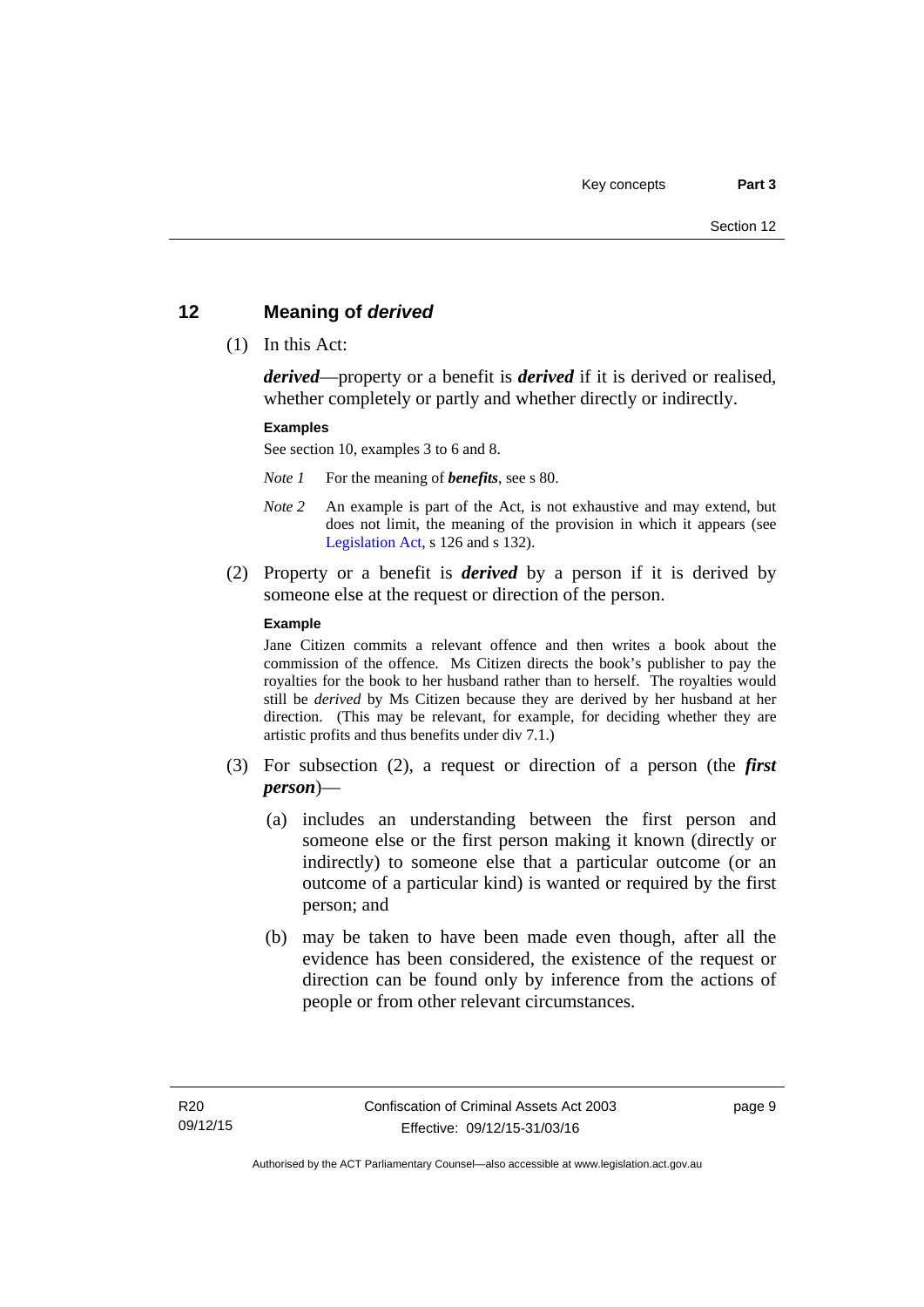### Part 3 **Key concepts**

Section 13

# <span id="page-23-0"></span>**13 Meaning of** *offence* **and of particular kinds of offences**

(1) In this Act:

*offence* means an offence against the law of the Territory, the Commonwealth, a State or another Territory.

(2) In this Act:

*ordinary offence* means a relevant offence other than a serious offence.

### *relevant offence*—

- (a) means an offence punishable by imprisonment for longer than 12 months; and
- (b) includes an offence (however described) against the law of the Commonwealth, a State or another Territory that may be dealt with under a law of the Commonwealth, the State or the other Territory as an indictable offence (or in a way corresponding to the way in which an indictable offence against an ACT law may be dealt with), even if it may also be dealt with as a summary offence (however described) in some circumstances.
	- *Note* An offence against an ACT law is an indictable offence if it is punishable by imprisonment for longer than 2 years, or is declared by law to be an indictable offence (see [Legislation Act,](http://www.legislation.act.gov.au/a/2001-14) s 190 (1)).

*serious offence* means—

- (a) an offence punishable by imprisonment for 5 years or longer; or
- (b) any other offence prescribed by regulation.
- (3) For this Act, an offence is *related* to another offence if the physical elements of the 2 offences are the same, or substantially the same, acts or omissions.

Authorised by the ACT Parliamentary Counsel—also accessible at www.legislation.act.gov.au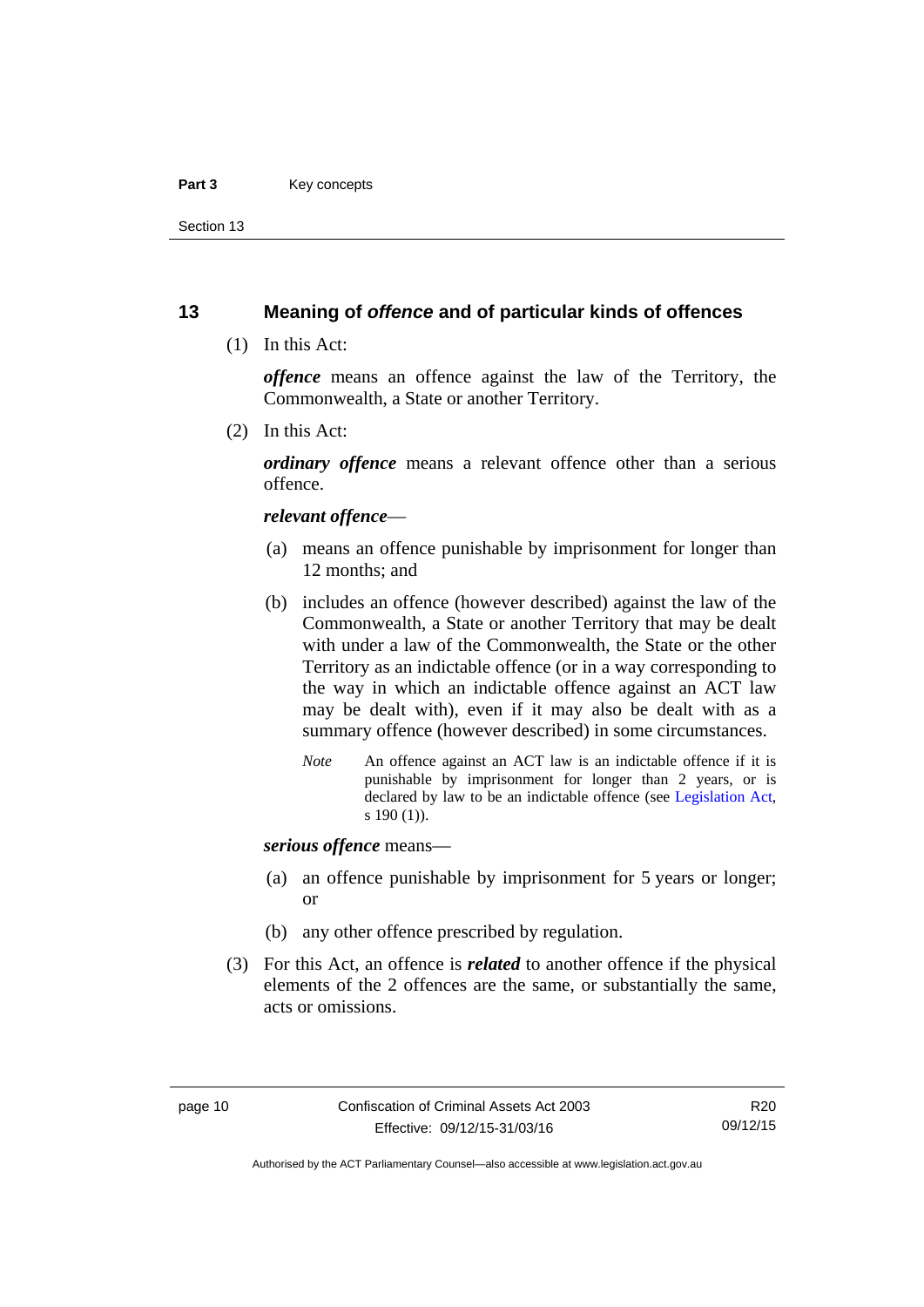# <span id="page-24-0"></span>**14 Meaning of** *effective control* **of property**

 (1) For this Act, property may be subject to the *effective control* of a person whether or not the person has an interest in it.

*Note Interest*, in relation to land or other property, means—

- (a) a legal or equitable estate in the land or other property; or
- (b) a right, power or privilege over, or in relation to, the land or other property.

See the [Legislation Act,](http://www.legislation.act.gov.au/a/2001-14) dict, pt 1.

- (2) In deciding whether or not property is subject to the effective control of a person, or whether or not there are reasonable grounds to suspect or believe that it is, regard may be had to any relevant matter, including, for example, any of the following:
	- (a) shareholdings in, debentures over, or directorships of, a company that has an interest (whether direct or indirect) in the property (a *relevant company*);
	- (b) a trust that has a relationship to the property (a *relevant trust*);
	- (c) family, personal, business and other relationships between people having an interest in the property, or in a relevant company or relevant trust, and other people.
	- *Note* An example is part of the Act, is not exhaustive and may extend, but does not limit, the meaning of the provision in which it appears (see [Legislation Act,](http://www.legislation.act.gov.au/a/2001-14) s 126 and s 132).
- (3) However, property is taken to be subject to the *effective control* of a person if—
	- (a) it is held by someone else on trust or otherwise for the ultimate benefit of the person; or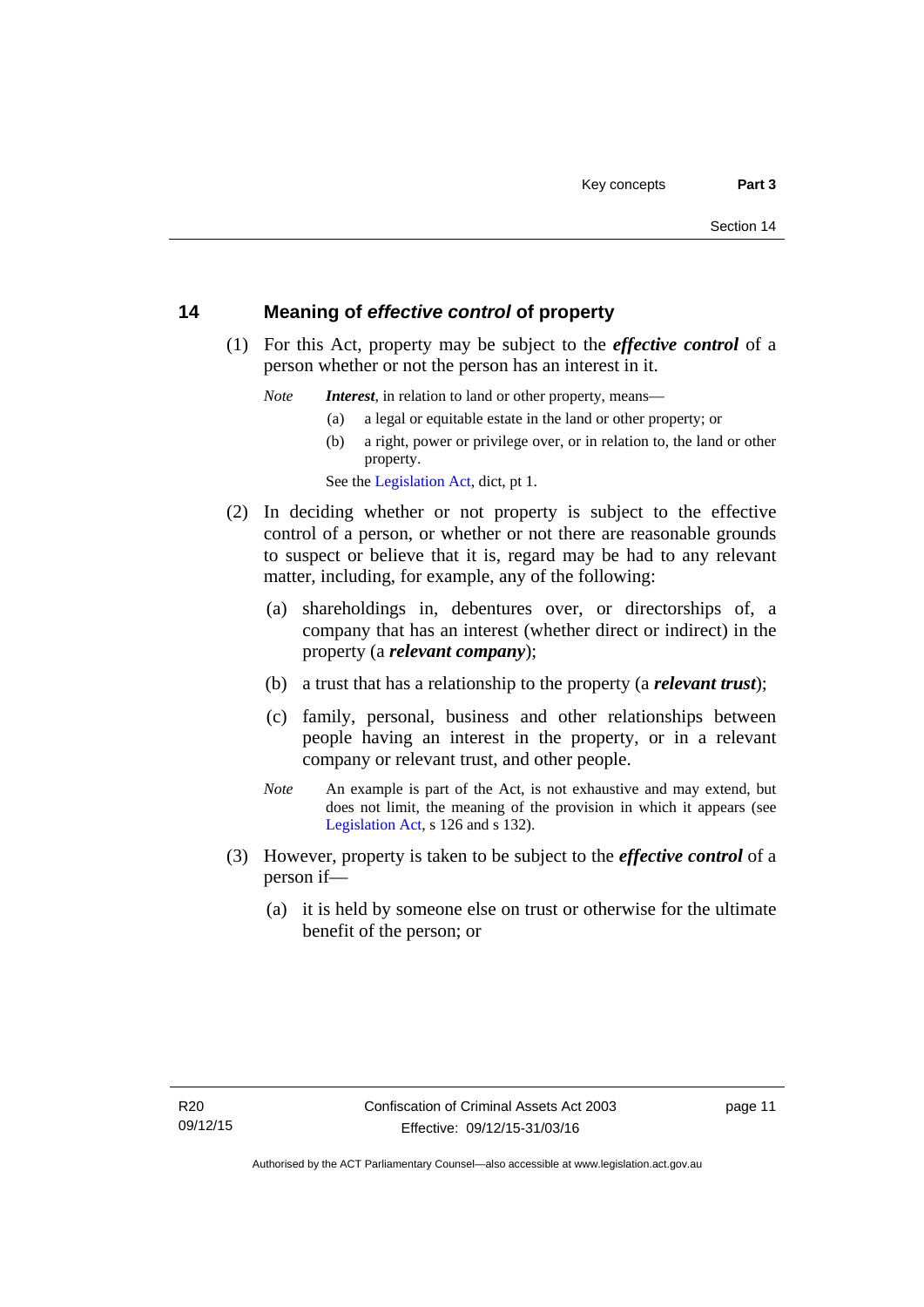- (b) within 6 years before or after the commission of the offence in relation to which an application is made in a confiscation proceeding, the person disposed of the property without sufficient consideration to someone else.
- *Note 1* For the meaning of *in relation to*, see dict.

*Note 2* For the meaning of *sufficient consideration*, see dict.

## <span id="page-25-0"></span>**15 Meaning of** *convicted* **and** *quashed*

- (1) For this Act, a person is taken to be *convicted* of an offence if—
	- (a) the person is convicted of the offence, whether summarily or on indictment; or
	- (b) the person is found guilty, but not convicted, of the offence; or
	- (c) the person absconds in relation to the offence.

*Note 1 Found guilty*, of an offence, includes—

- having an order made for the offence under the *[Crimes](http://www.legislation.act.gov.au/a/2005-58)  [\(Sentencing\) Act 2005](http://www.legislation.act.gov.au/a/2005-58)*, s 17 (Non-conviction orders—general)
- having the offence taken into account under the *[Crimes](http://www.legislation.act.gov.au/a/2005-58)  [\(Sentencing\) Act 2005](http://www.legislation.act.gov.au/a/2005-58)*, s 57 (Outstanding additional offences taken into account in sentencing)

(see [Legislation Act,](http://www.legislation.act.gov.au/a/2001-14) dict, pt 1).

*Note* 2 For the meaning of *abscond*, see s 16.

- (2) The person is taken to be convicted of the offence—
	- (a) if subsection (1) (a) applies—on the day the person is convicted; or
	- (b) if subsection (1) (b) applies—on the day the person is found guilty; or
	- (c) if subsection  $(1)$  (c) applies—
		- (i) on the day the person is committed for trial for the offence; or

R20 09/12/15

Authorised by the ACT Parliamentary Counsel—also accessible at www.legislation.act.gov.au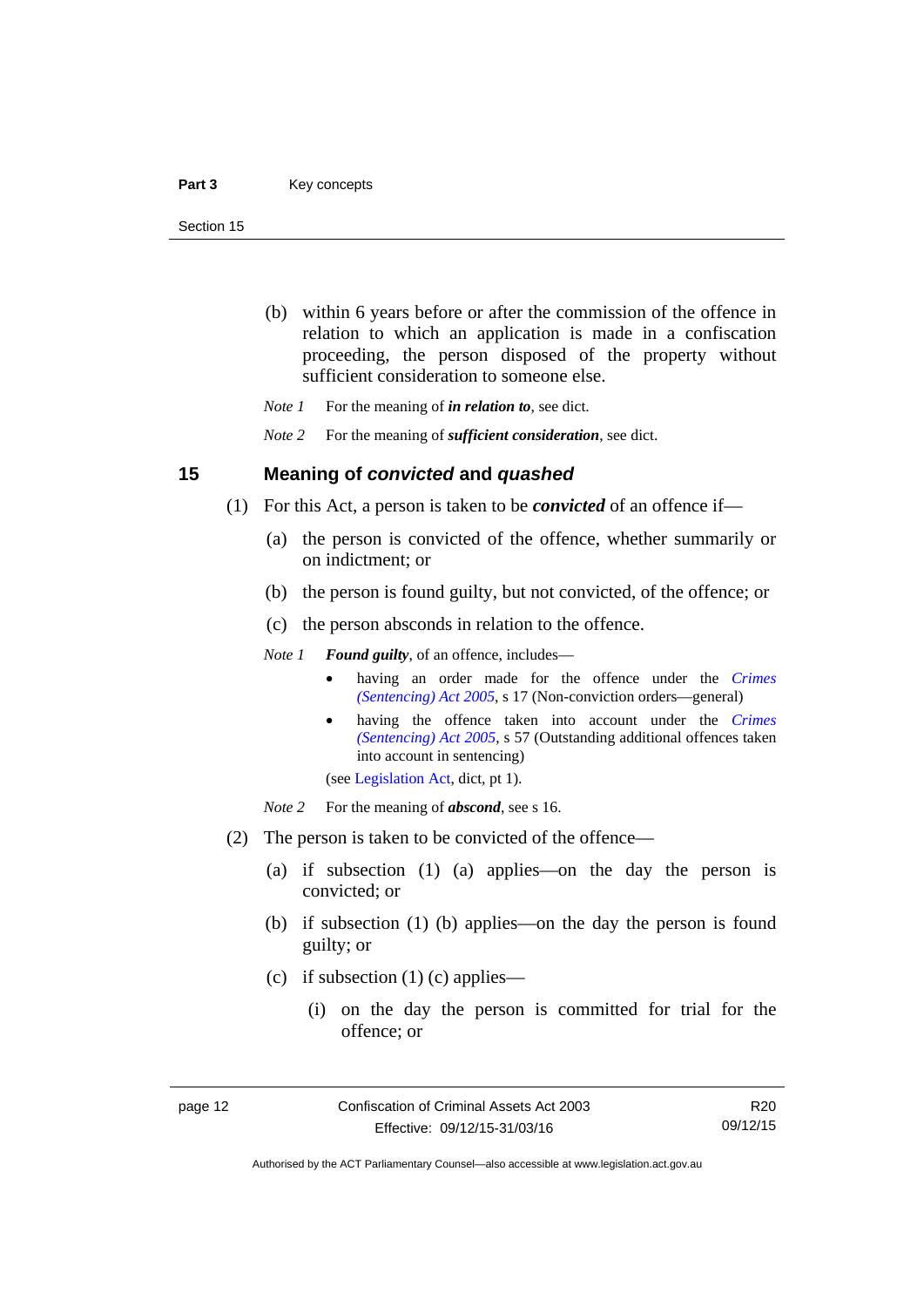- (ii) on the day a court, in a confiscation proceeding, makes an order that the evidence is of sufficient weight to support a conviction for the offence.
- (3) For this Act, the person's conviction for the offence is taken to be *quashed* when—
	- (a) if subsection (1) (a) applies—the conviction is quashed or set aside; or
	- (b) if subsection (1) (b) applies because the offence was taken into account in passing sentence for another offence—
		- (i) the person's conviction or finding of guilty for the other offence is quashed or set aside; or
		- (ii) the decision to take the offence into account is quashed or set aside; or
	- (c) if subsection (1) (b) applies for another reason—the finding of guilty for the offence (however described) is quashed or set aside; or
	- (d) if subsection (1) (c) applies—the person is brought before a court for the offence, and the person is cleared of the offence.

*Note* For the meaning of *cleared*, see s 17.

 (4) However, a person's conviction for an offence is not taken to be *quashed* if a court quashes or sets aside the conviction or finding of guilty (however described) but orders the person to be retried for the offence.

# <span id="page-26-0"></span>**16 When does someone** *abscond*

- (1) This section applies to an offender in relation to a relevant offence if—
	- (a) an indictment is presented against the offender for the offence; and

page 13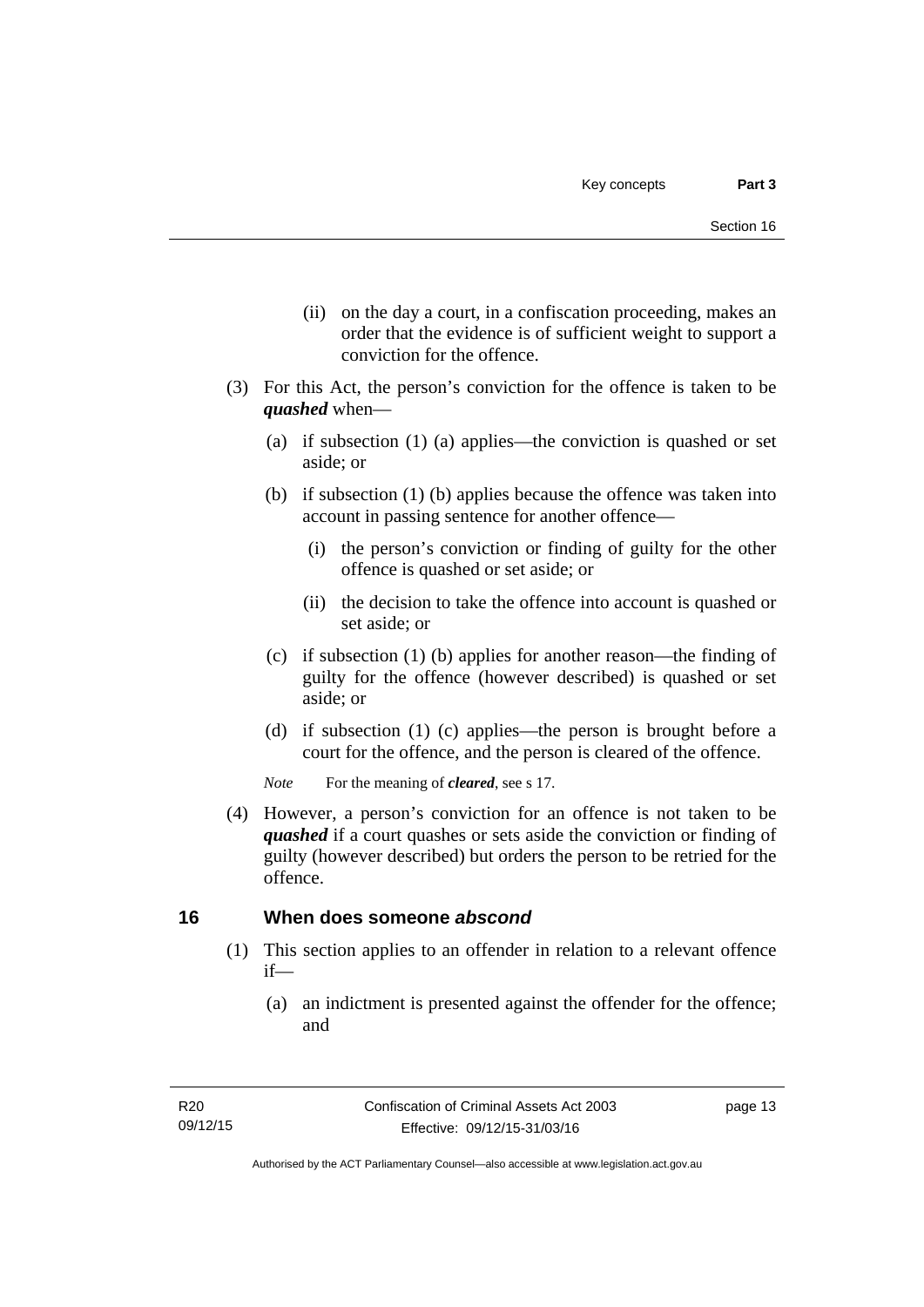- (b) a warrant is issued for the arrest of the offender for the offence; and
- (c) either—
	- (i) the offender is committed for trial for the offence; or
	- (ii) a court, in a confiscation proceeding, makes a finding that the evidence is of sufficient weight to support the offender's conviction for the offence.
- *Note Indictment* is defined in the [Legislation Act,](http://www.legislation.act.gov.au/a/2001-14) dict, pt 1 as including an information. (See also that Act, dict, pt 1, def *present*.)
- (2) For this Act, the offender is taken to have *absconded* in relation to the offence if—
	- (a) the offender dies before the warrant is executed; or
	- (b) at the end of 6 months after the day the warrant is issued, the offender cannot be found; or
	- (c) at the end of 6 months after the day the warrant is issued—
		- (i) the offender is not amenable to justice for any other reason; and
		- (ii) if the offender is outside the ACT—an extradition proceeding against the offender is not on foot; or
	- (d) at the end of 6 months after the day the warrant is issued—
		- (i) the offender is not amenable to justice because the offender is outside the ACT; and
		- (ii) an extradition proceeding against the offender is on foot;

and the extradition proceeding later ends without an order for the offender's extradition being made.

R20 09/12/15

Authorised by the ACT Parliamentary Counsel—also accessible at www.legislation.act.gov.au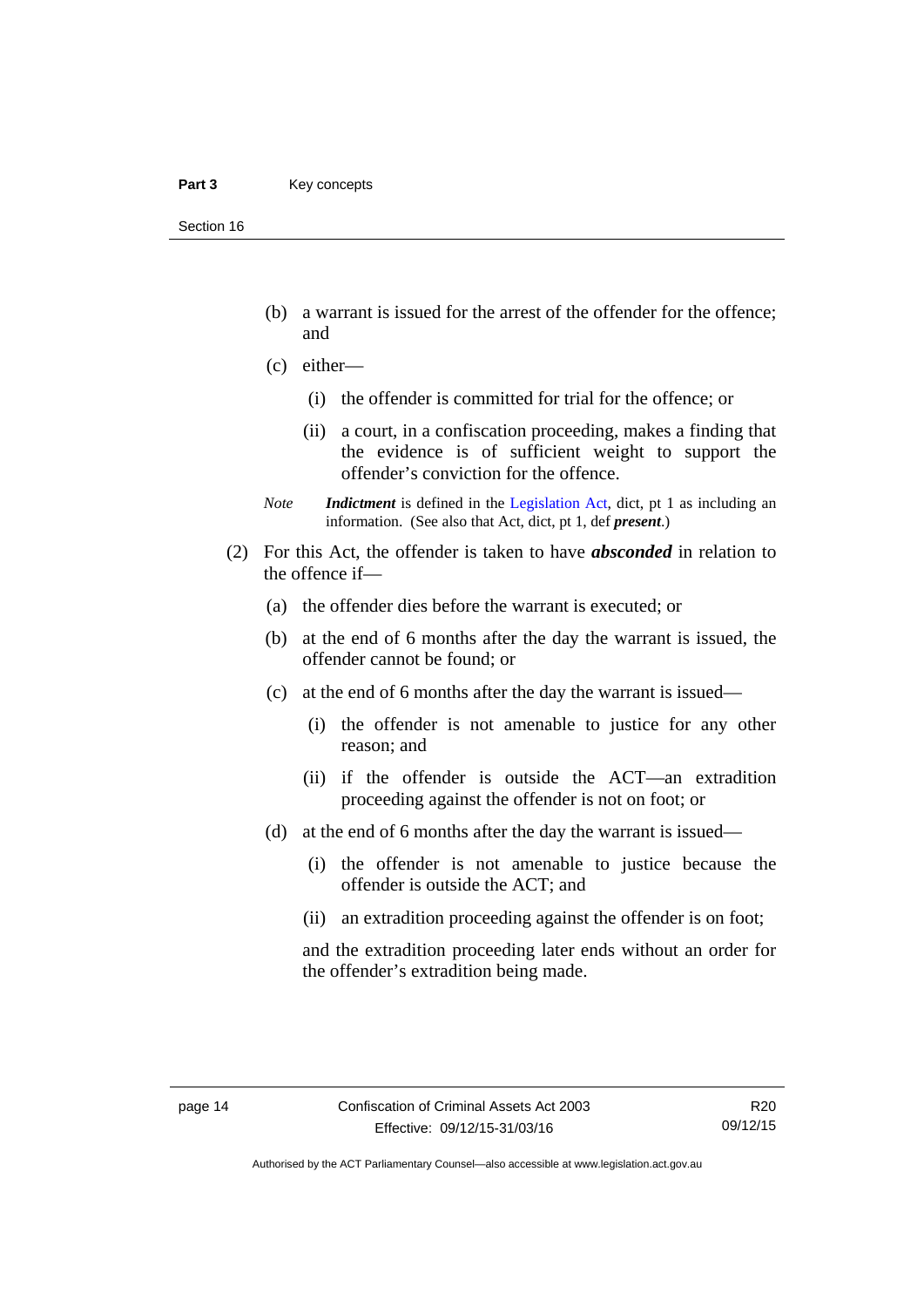# <span id="page-28-0"></span>**17 When is someone** *cleared* **of an offence**

For this Act, a person is *cleared* of an offence if—

- (a) an indictment for the offence lapses, or is withdrawn or struck out; or
- (b) a charge for the offence is withdrawn or discharged; or
- (c) the person is acquitted of the offence; or
- (d) the person's conviction for the offence is quashed.
- *Note Indictment* is defined in the [Legislation Act,](http://www.legislation.act.gov.au/a/2001-14) dict, pt 1 as including an information. (See also that Act, dict, pt 1, def *present*.)

# <span id="page-28-1"></span>**18 When a proceeding is** *finalised*

- (1) For this Act, a confiscation proceeding is *finalised* if—
	- (a) the proceeding lapses, or is withdrawn or struck out; or
	- (b) the appeal period for an appeal against the final judgment of the court hearing the proceeding ends without an appeal having been made against the judgment; or
	- (c) if an appeal against the final judgment is made within the appeal period—the appeal is dismissed, withdrawn or struck out, or the appeal is otherwise finalised (within the meaning of this subsection).
- (2) For this Act, a criminal proceeding is *finalised* if—
	- (a) the offender is cleared of the offence to which the proceeding relates; or
	- (b) the offender is convicted of an offence to which the proceeding relates, and the appeal period for an appeal against the conviction or finding of guilty (however described) ends without an appeal having been made against it; or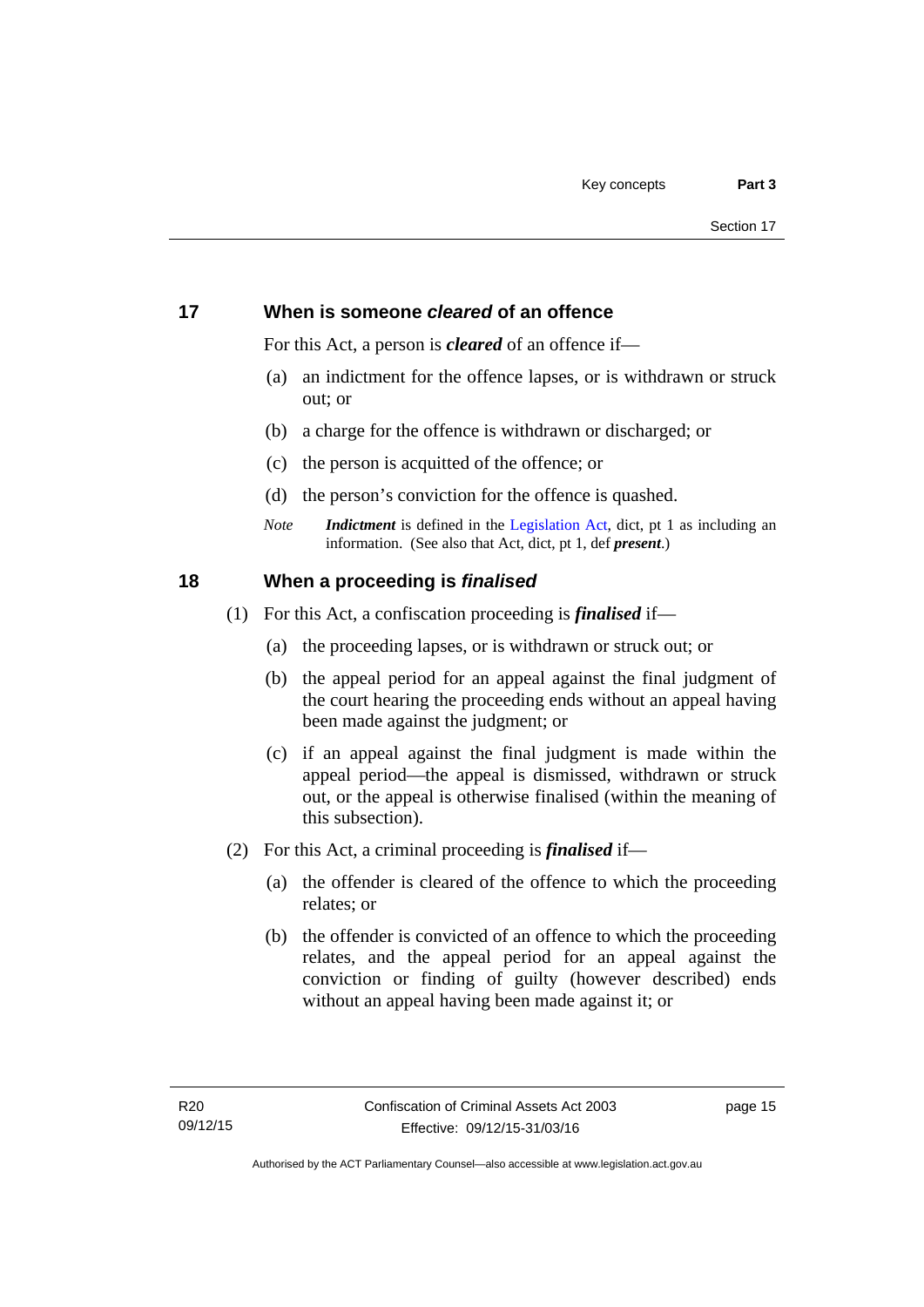### Part 3 **Key concepts**

Section 18

- (c) if an appeal is made against the conviction or finding of guilty (however described) within the appeal period—the appeal is dismissed, withdrawn or struck out, or the appeal is otherwise finalised (within the meaning of this subsection) without a retrial having been ordered; or
- (d) if a retrial has been ordered—the proceeding on the retrial is finalised (within the meaning of this subsection).
- (3) In this section:

*appeal period* means the period within which an appeal may be made without an extension of time or leave to make the appeal out of time.

page 16 Confiscation of Criminal Assets Act 2003 Effective: 09/12/15-31/03/16

R20 09/12/15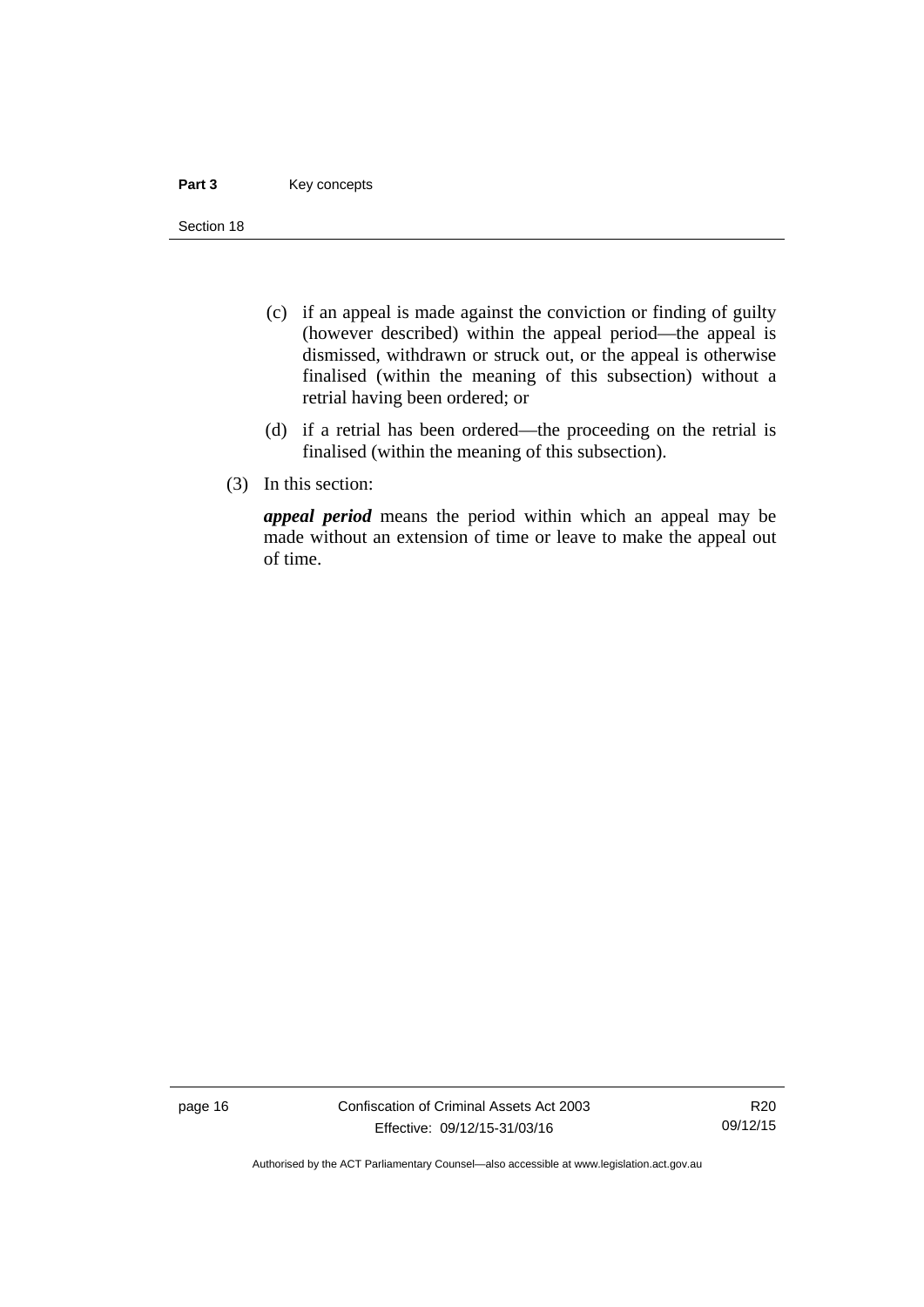# <span id="page-30-0"></span>**Part 4** Restraint of property

# <span id="page-30-1"></span>**Division 4.1 General**

# <span id="page-30-2"></span>**19 Meaning of** *restraining order*

In this Act:

*restraining order* means an order under section 30 (Restraining orders over unclaimed tainted property—making) or section 31 (Restraining orders over other property—making) that a person must not deal with the property stated in the order except in accordance with—

- (a) the order; or
- (b) another order under this Act of a relevant court; or
- (c) this Act.

# <span id="page-30-3"></span>**20 Meaning of** *artistic profits restraining order*

In this Act:

*artistic profits restraining order*, in relation to an offence, means a restraining order made solely to satisfy a penalty order for artistic profits in relation to the offence.

# <span id="page-30-4"></span>**21 Meaning of** *unclaimed tainted property restraining order*

In this Act:

*unclaimed tainted property restraining order* means a restraining order made solely over unclaimed tainted property.

*Note* A claim for property restrained under an unclaimed tainted property restraining order does not, of itself, change or end the restraining order (see s 46 (2)).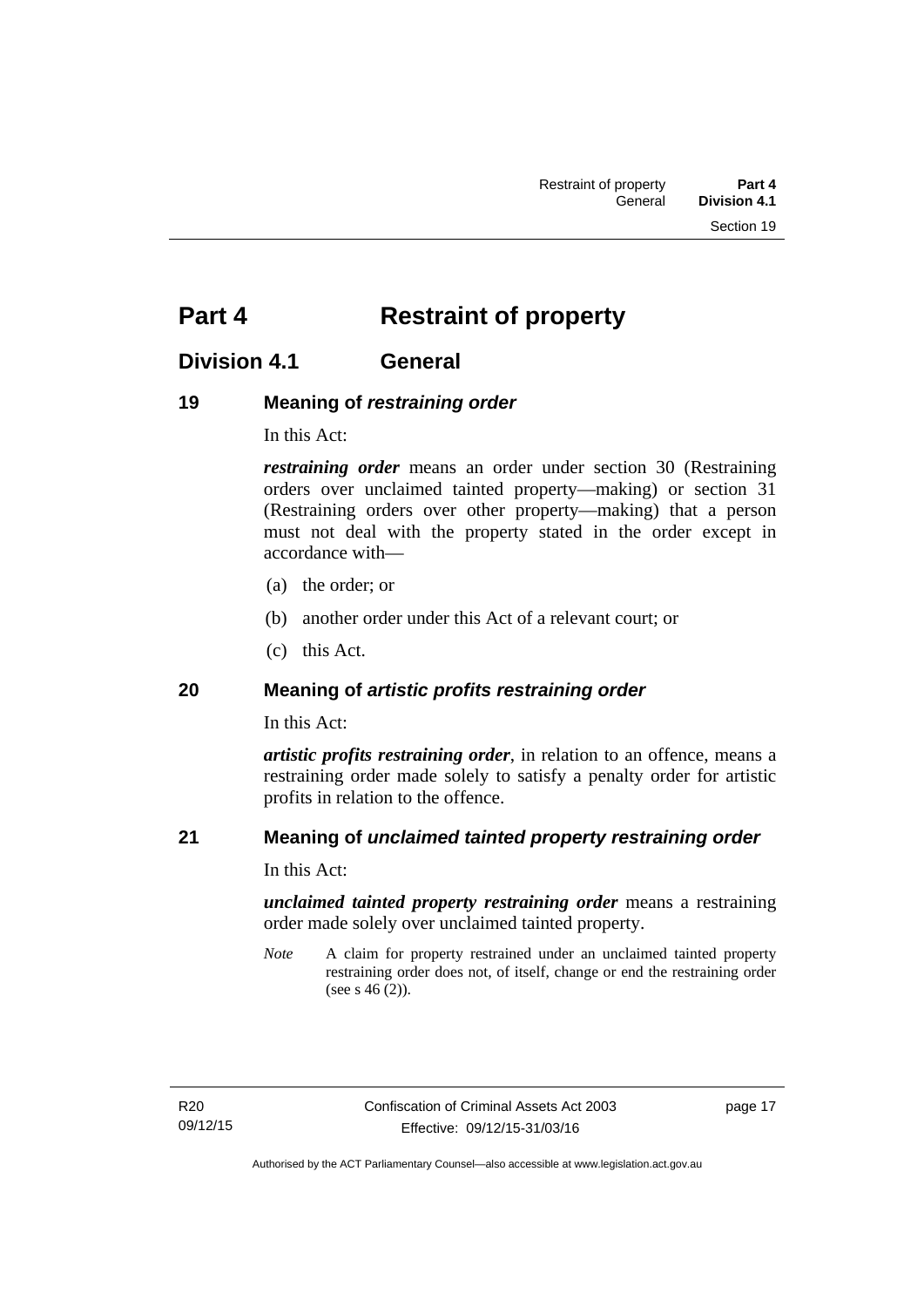# <span id="page-31-0"></span>**22 Restraining orders—purposes**

A restraining order may be made to preserve property so that the property will be available for 1 or more of the following purposes:

- (a) for forfeiture under a conviction forfeiture order;
- (b) for automatic forfeiture;
- (c) for forfeiture under a civil forfeiture order;
- (d) to satisfy a penalty order.
- *Note* Pt 5 deals with forfeiture and pt 7 deals with penalty orders.

# <span id="page-31-1"></span>**23 Contravening restraining orders**

- (1) A person commits an offence if—
	- (a) the person deals with property; and
	- (b) the property is subject to a restraining order; and
	- (c) the person knows that, or is reckless about the fact that, the property is subject to a restraining order; and
	- (d) the dealing with the property contravenes the order.

Maximum penalty: 500 penalty units, imprisonment for 5 years or both.

- (2) A person commits an offence if—
	- (a) the person deals with property; and
	- (b) the property is subject to a restraining order; and
	- (c) the dealing with the property contravenes the order; and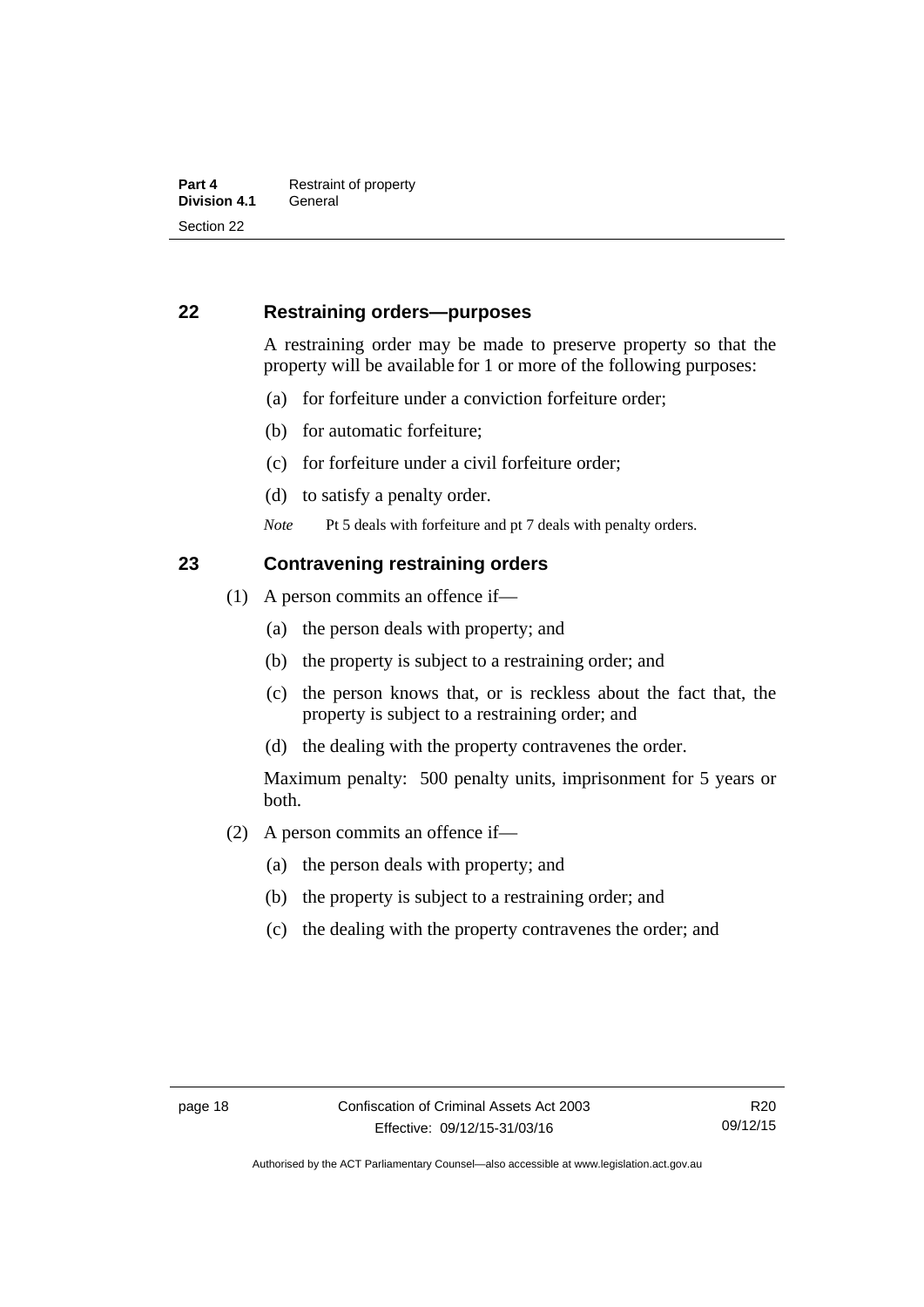- (d) either of the following applies:
	- (i) the restraining order, or details of the order, were recorded in a statutory property register under section 50 (2) (Restraining orders—registration in statutory property registers) when the person dealt with the property;
	- (ii) the person was given notice of the order under section 34 (Restraining orders—notice of making) before the person dealt with the property.

Maximum penalty: 200 penalty units, imprisonment for 2 years or both.

- (3) Strict liability applies to subsection (2) (b), (c) and (d).
- (4) Subsections (1) and (2) do not apply if the dealing with the property is in accordance with—
	- (a) an additional order under section 39; or
	- (b) this Act.

# <span id="page-32-0"></span>**24 Setting aside dealings with restrained property**

- (1) The DPP may apply to a relevant court for an order that a dealing with restrained property be set aside if—
	- (a) the dealing was in contravention of the restraining order; and
	- (b) the dealing—
		- (i) was not for sufficient consideration; or
		- (ii) transferred property to a person who was not acting honestly; or
		- (iii) transferred property to a person who did not take reasonable care to establish that the property may be lawfully acquired by the person.

page 19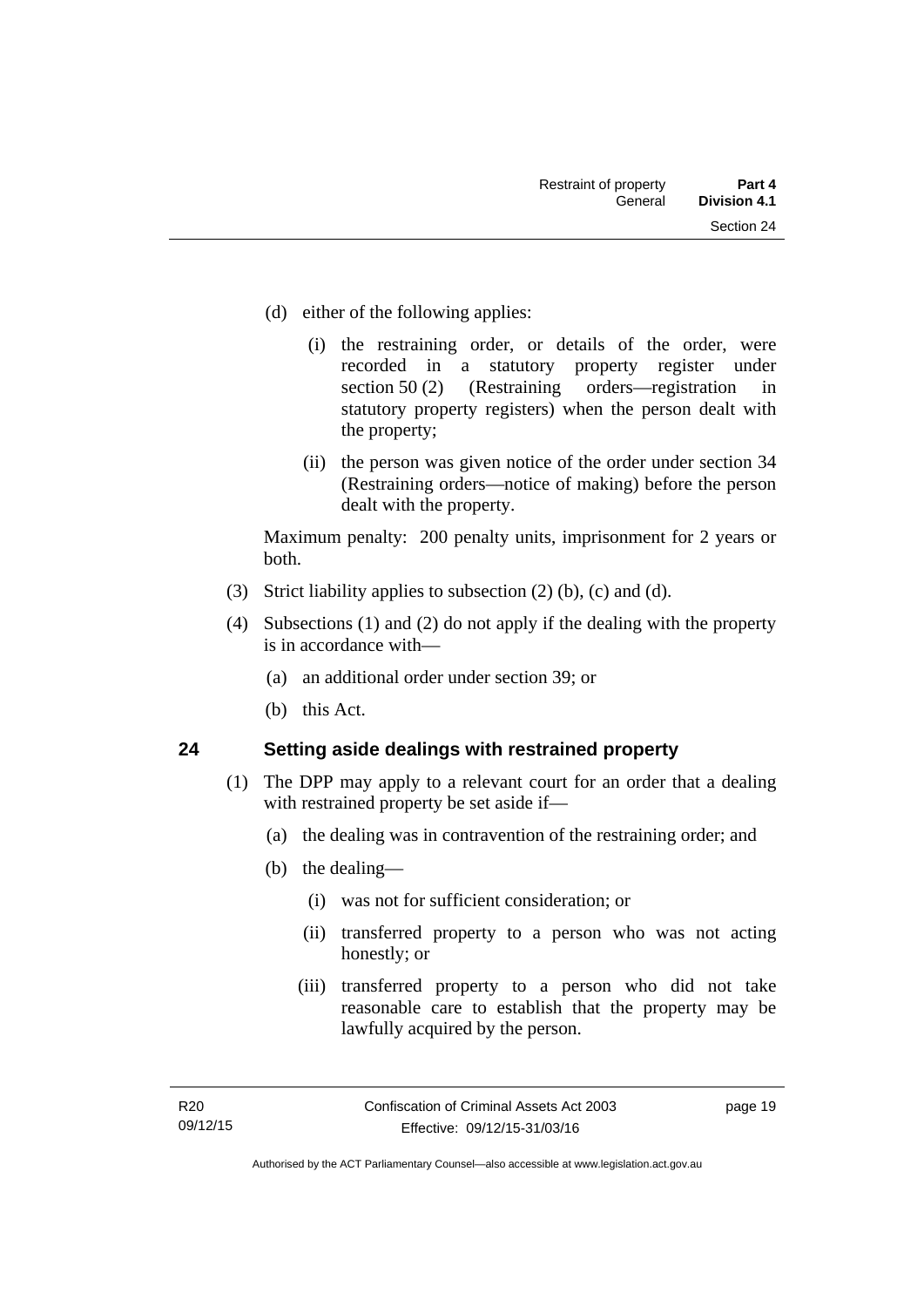- (2) On application under subsection (1), the court may make an order setting aside a dealing with property in contravention of a restraining order.
- (3) The order may be expressed to take effect on—
	- (a) the day when the dealing took place; or
	- (b) the day when the order setting aside the dealing is made.
- (4) If the court makes an order mentioned in subsection (3) (b), the court must declare the rights of anyone who acquired an interest in the property on or after the day of the dealing and before the day the order is made.

# <span id="page-33-0"></span>**Division 4.2 Making restraining orders**

- *Note 1* For general provisions about a proceeding for a restraining order (which is a confiscation proceeding—see s 236), see pt 14.
- *Note 2* In particular, no advance notice to anyone is required of the application for the order, and the application may be heard in closed court, without the offender or the public being present (see s 243).

# <span id="page-33-1"></span>**25 Restraining orders over unclaimed tainted property application**

- (1) The DPP may apply to a relevant court for a restraining order over unclaimed tainted property.
- (2) The application must state the following:
	- (a) that the application is for an unclaimed tainted property restraining order;
	- (b) the property sought to be restrained.
- (3) The application must be supported by an affidavit under section 28 (Restraining orders over unclaimed tainted property—affidavit supporting application).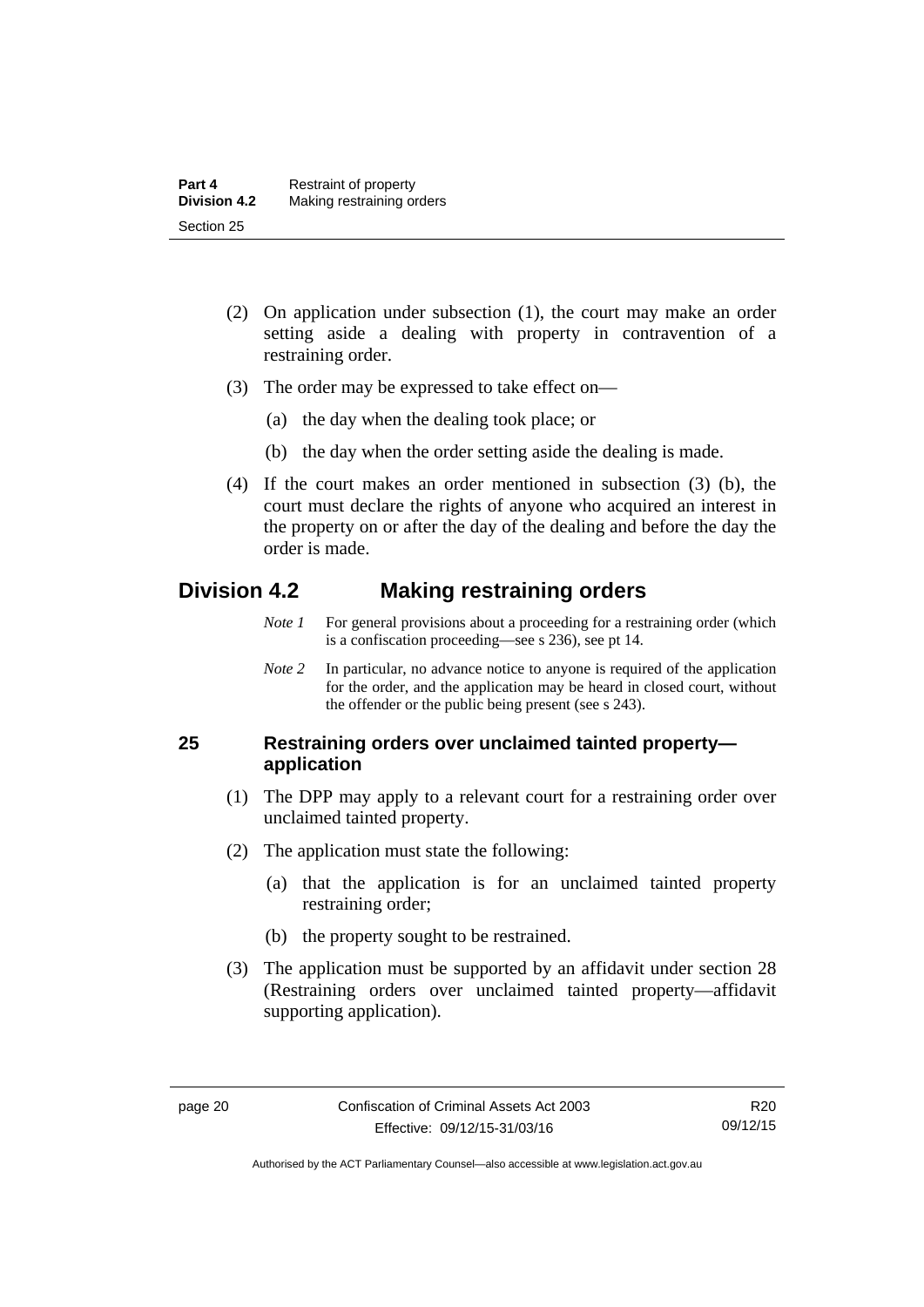(4) An application for an unclaimed tainted property restraining order must be made only in relation to unclaimed tainted property (but may be made at the same time as an application for a restraining order over other property).

## <span id="page-34-0"></span>**26 Restraining orders over other property—application**

- (1) The DPP may apply to a relevant court for a restraining order over any of the following:
	- (a) stated property of a person;
	- (b) stated property of a person and all other property of the person (including property acquired after the making of the order);
	- (c) all property of a person (including property acquired after the making of the order);
	- (d) all property of a person (including property acquired after the making of the order) other than stated property.
	- *Note 1* A reference to a *person* generally includes a reference to a corporation as well as an individual, see the [Legislation Act](http://www.legislation.act.gov.au/a/2001-14), s 160. (See also the [Legislation Act,](http://www.legislation.act.gov.au/a/2001-14) dict, pt 1, def *person*.)
	- *Note 2 Property* includes an interest in property, see the [Legislation Act,](http://www.legislation.act.gov.au/a/2001-14) dict, pt 1.
- (2) The application must state the following:
	- (a) the offence to which the application relates;
	- (b) when it is alleged the offence was committed;
	- (c) the person who is alleged to have committed the offence;
	- (d) the person whose property the application relates to;
	- (e) the property sought to be restrained (including whether it is property of the offender or someone else);
		- *Note Offender* includes a corporation, see dict.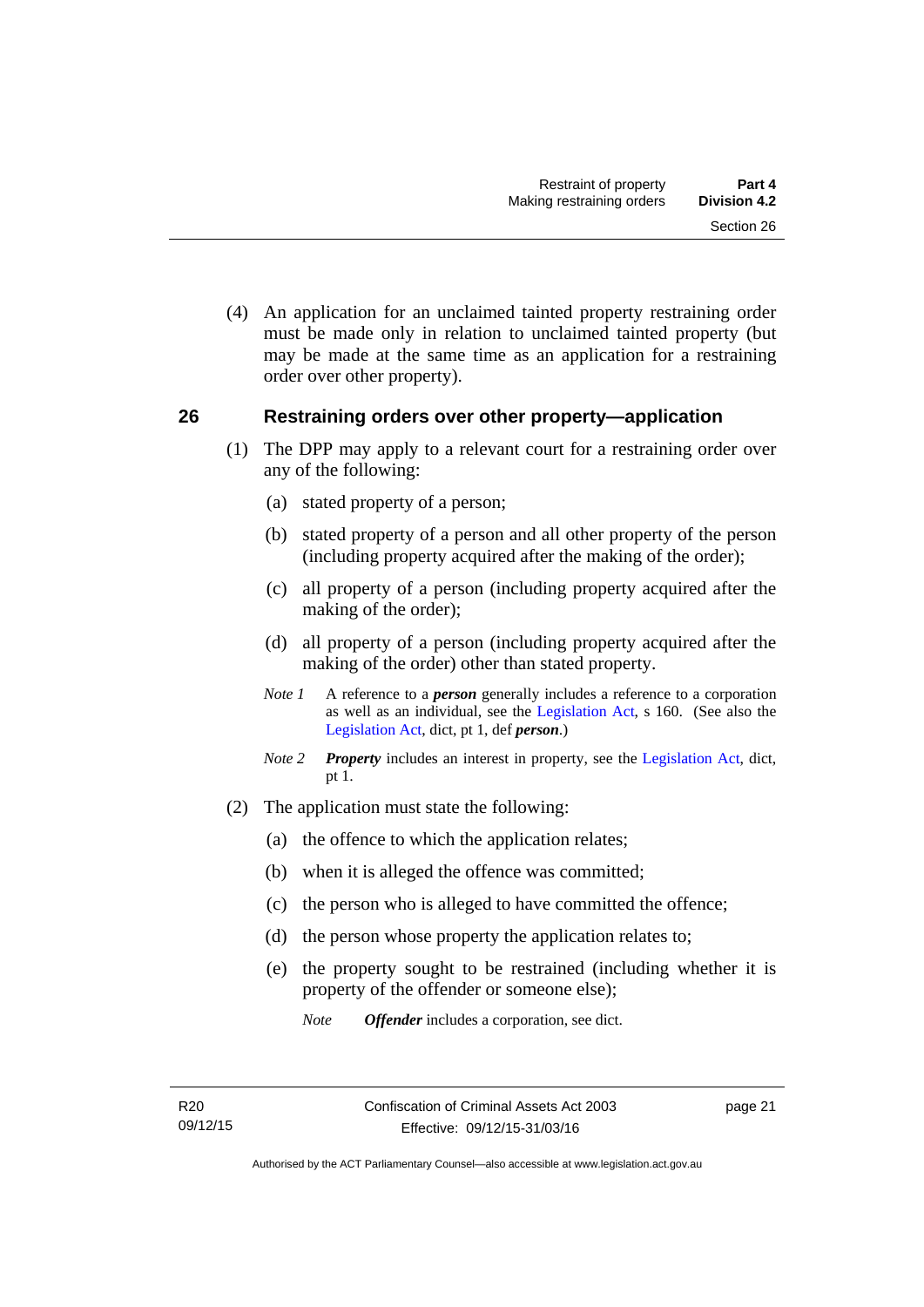- (f) whether the application is for an artistic profits restraining order.
- (3) The application must be supported by an affidavit under section 29 (Restraining orders over other property—affidavit supporting application).
- (4) For subsection (2) (a), the application need not specify a particular offence and it is sufficient if the application states that some offence or other was committed.
- (5) For subsection (2) (b), the application need not specify a particular time or day and it is sufficient if the application states a period within which the offence was committed.
- (6) To remove any doubt—
	- (a) an application for a restraining order under this section may be made in relation to an interest (or interests) in property; and
		- *Note Property* includes an interest in property, see the [Legislation Act,](http://www.legislation.act.gov.au/a/2001-14) dict, pt 1.
	- (b) an application for a restraining order under this section may be made in relation to 2 or more offences; and
	- (c) an application for a restraining order under this section may be made in relation to the property of 2 or more people; and
	- (d) this section does not apply to an application for a restraining order over unclaimed tainted property.

# <span id="page-35-0"></span>**27 Restraining orders—time for making certain applications**

- (1) This section does not apply to an application for—
	- (a) an artistic profits restraining order; or
	- (b) an unclaimed tainted property restraining order.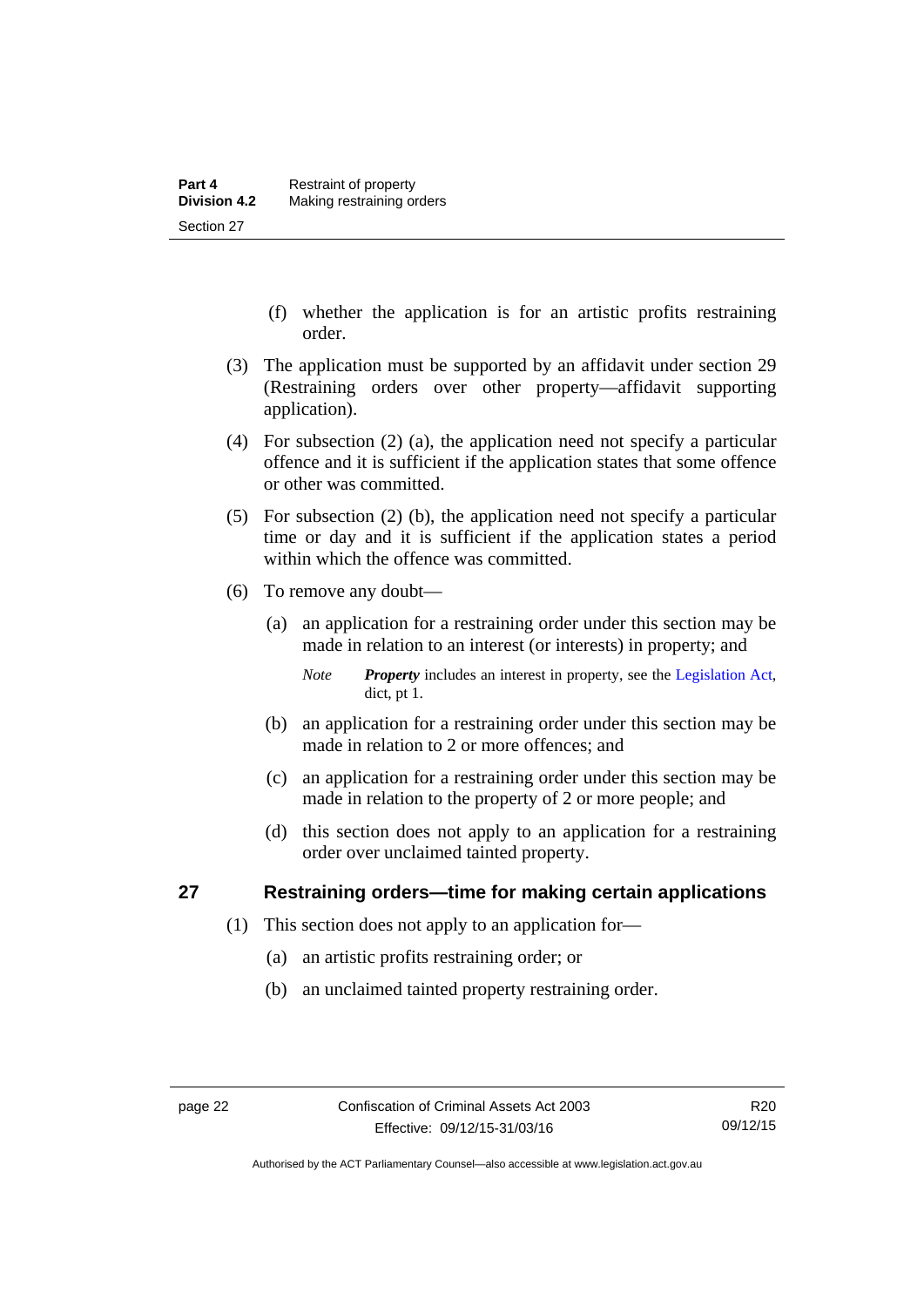- (2) An application for a restraining order in relation to an ordinary offence must be made before the end of the longer of the following periods:
	- (a) if an indictment has been presented against the offender for the offence, and the offender has not been convicted or cleared of the offence—2 years after the day the indictment was presented;
	- (b) if the offender has been convicted of the offence (and not cleared)—2 years after the day of the conviction;
	- (c) in any case—6 years after the day the offence was committed (or is alleged to have been committed).
	- *Note 1* For the meaning of *in relation to*, see dict.
	- *Note 2 Indictment* is defined in the [Legislation Act,](http://www.legislation.act.gov.au/a/2001-14) dict, pt 1 as including an information. (See also that Act, dict, pt 1, def *present*.)
	- *Note 3* The court may allow leave for an application to be made after a time fixed by this section in certain circumstances (see s 49 and s 246).
- (3) An application for a restraining order in relation to a serious offence must be made before the end of the longer of the following periods:
	- (a) if an indictment has been presented against the offender for the offence, and the offender has not been convicted or cleared of the offence—2 years after the day the indictment was presented;
	- (b) if the offender has been convicted of the offence—2 years after the day of the conviction;
	- (c) in any case—6 years after the day the offence was committed (or is alleged to have been committed).
	- *Note* The court may allow leave for an application to be made after a time fixed by this section in certain circumstances (see s 49 and s 246).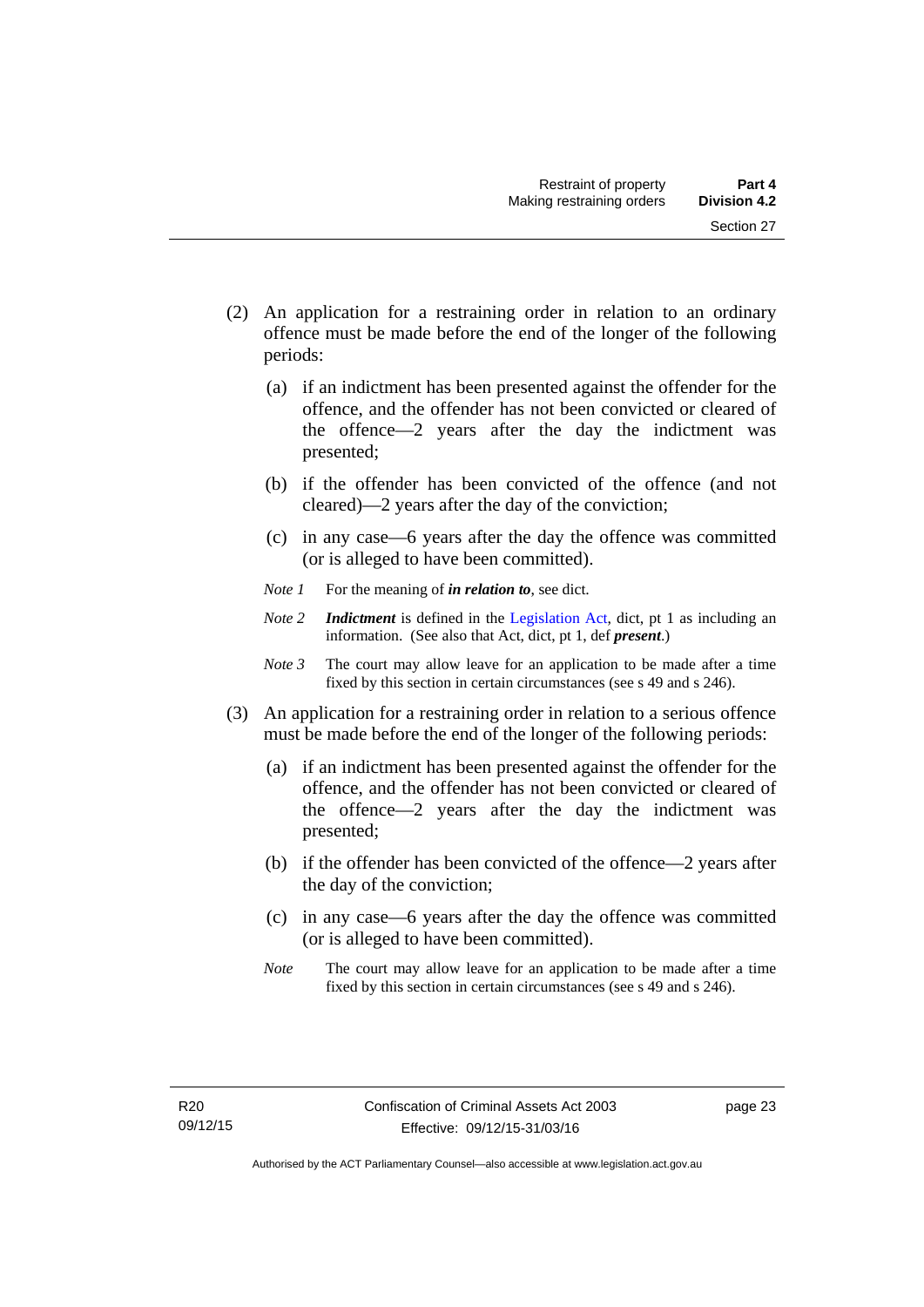# **28 Restraining orders over unclaimed tainted property affidavit supporting application**

- (1) An affidavit by a police officer supporting an application under section 25 (Restraining orders over unclaimed tainted property application) for an unclaimed tainted property restraining order must state—
	- (a) that the police officer suspects that the property is unclaimed tainted property; and
	- (b) that the property has not been claimed by anyone.
	- *Note* No time limit applies to an application for an unclaimed tainted property restraining order (see s 27 (1) (b)).
- (2) The affidavit must state that the police officer believes that the property sought to be restrained may be required to satisfy a purpose mentioned in section 22 (Restraining orders—purposes).
- (3) For subsection (2), no particular purpose need be stated in the affidavit.
- (4) The affidavit must state the grounds for each suspicion or belief of the police officer stated in the affidavit.

# **29 Restraining orders over other property—affidavit supporting application**

- (1) An affidavit by a police officer supporting an application under section 26 (Restraining orders over other property—application) for a restraining order must state—
	- (a) that the officer believes that an indictment has been presented against the offender for a stated relevant offence, or that the offender has been convicted of a stated relevant offence; or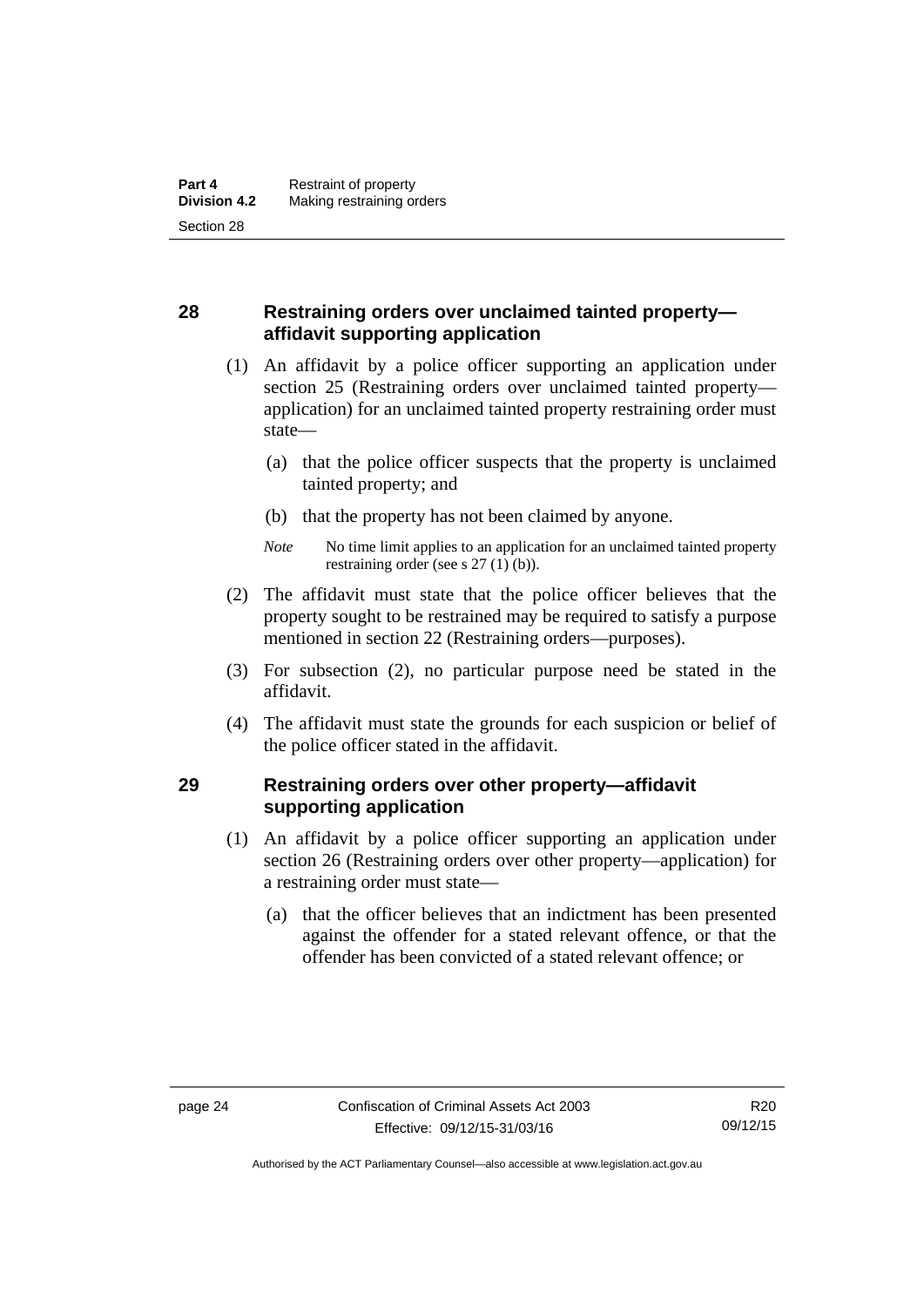- (b) that the officer suspects that the offender has committed a stated relevant offence, and that it is intended, within a stated period—
	- (i) for an ordinary offence—to present an indictment against the offender for the offence (or a related relevant offence); or
	- (ii) for a serious offence—
		- (A) to present an indictment against the offender for the offence (or a related serious offence); or
		- (B) to apply for a civil forfeiture order or a penalty order in relation to the offence (or a related serious offence).
- *Note Indictment* is defined in the [Legislation Act,](http://www.legislation.act.gov.au/a/2001-14) dict, pt 1 as including an information. (See also that Act, dict, pt 1, def *present*.)
- (2) Subsection (1) (b) does not require the police officer to specify a particular offence in the affidavit and it is sufficient if the police officer suspects that the offender has committed a particular kind of offence and the affidavit describes the nature of the offence in general terms.
- (3) If the application is not for an artistic profits restraining order, the affidavit must state that the police officer believes that the application is being made within the relevant period mentioned in section 27 (Restraining orders—time for making certain applications) for the offence to which the application relates.
	- *Note* No time limit applies to an application for an artistic profits restraining order (see s 27 (1) (a)).
- (4) For subsection (3), if the application relates to a serious offence, it is sufficient if the police officer believes that the offence was committed within the relevant period mentioned in section 27, and it is not necessary for the officer to believe that the offence was committed on any particular day or time within the relevant period.

page 25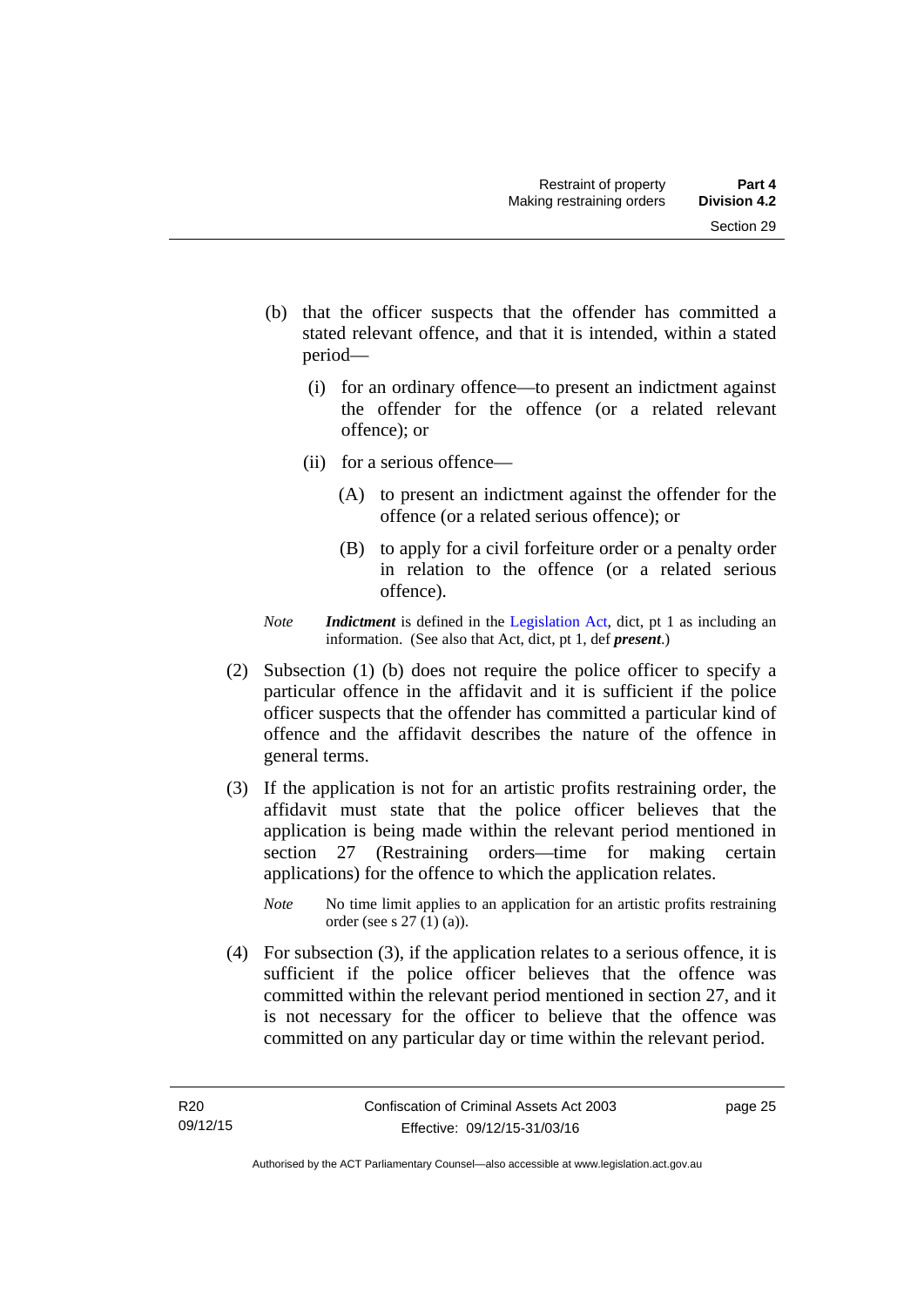- (5) The affidavit must state, for the property mentioned in the application, or for each stated part of the property—
	- (a) that the officer suspects that the property is either the offender's property or the property of someone else; and
	- (b) for property that the officer suspects is the property of someone else—
		- (i) that the officer suspects that the property is tainted property; or
		- (ii) that the officer suspects that the property is subject to the offender's effective control.
- (6) The affidavit must state that the police officer believes that—
	- (a) the property sought to be restrained may be required to satisfy a purpose mentioned in section 22 (Restraining orders purposes); and
	- (b) if the application is for an artistic profits restraining order—the property sought to be restrained may be required to satisfy a penalty order for artistic profits in relation to the offence.
- (7) For subsection (6) (a), no particular purpose need be stated in the affidavit.
- (8) The affidavit must state the grounds for each belief or suspicion of the police officer stated in the affidavit.

### **30 Restraining orders over unclaimed tainted property making**

(1) This section applies if an application is made under section 25 (Restraining orders over unclaimed tainted property—application) to a relevant court for an unclaimed tainted property restraining order in relation to an offence.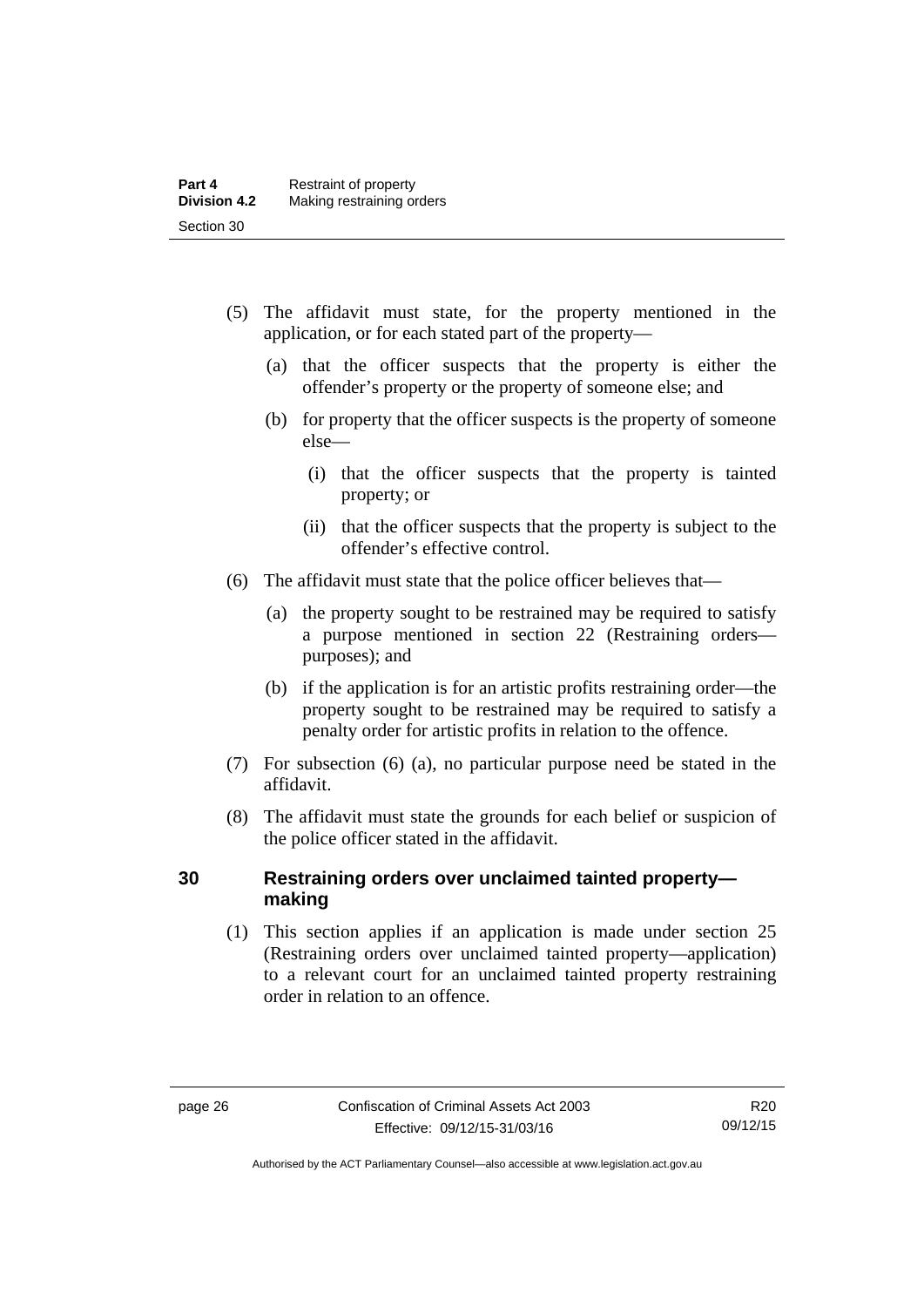- (2) The relevant court must make a restraining order over the property to which the application relates if, having regard to the police officer's affidavit supporting the application and any other evidence before the court, the court is satisfied that there are reasonable grounds for the officer's suspicions and beliefs stated in the affidavit.
	- *Note* A claim for property restrained under an unclaimed tainted property restraining order does not, of itself, change or end the restraining order (see s  $46(2)$ ).
- (3) The restraining order may direct the public trustee to take control of the restrained property.

 (4) To remove any doubt, for making a restraining order under this section, it is irrelevant whether there is any risk of the property being dealt with in a way that would defeat or hinder the purposes of this Act.

# **31 Restraining orders over other property—making**

- (1) This section applies if an application is made under section 26 (Restraining orders over other property—application) to a relevant court for a restraining order in relation to an offence.
- (2) The relevant court must make a restraining order over the property to which the application relates if, having regard to the police officer's affidavit supporting the application and any other evidence before the court—
	- (a) the court is satisfied that there are reasonable grounds for the officer's beliefs and suspicions stated in the affidavit; and

*Note* For the commencement of a restraining order, see the [Legislation Act,](http://www.legislation.act.gov.au/a/2001-14) s 73 (4).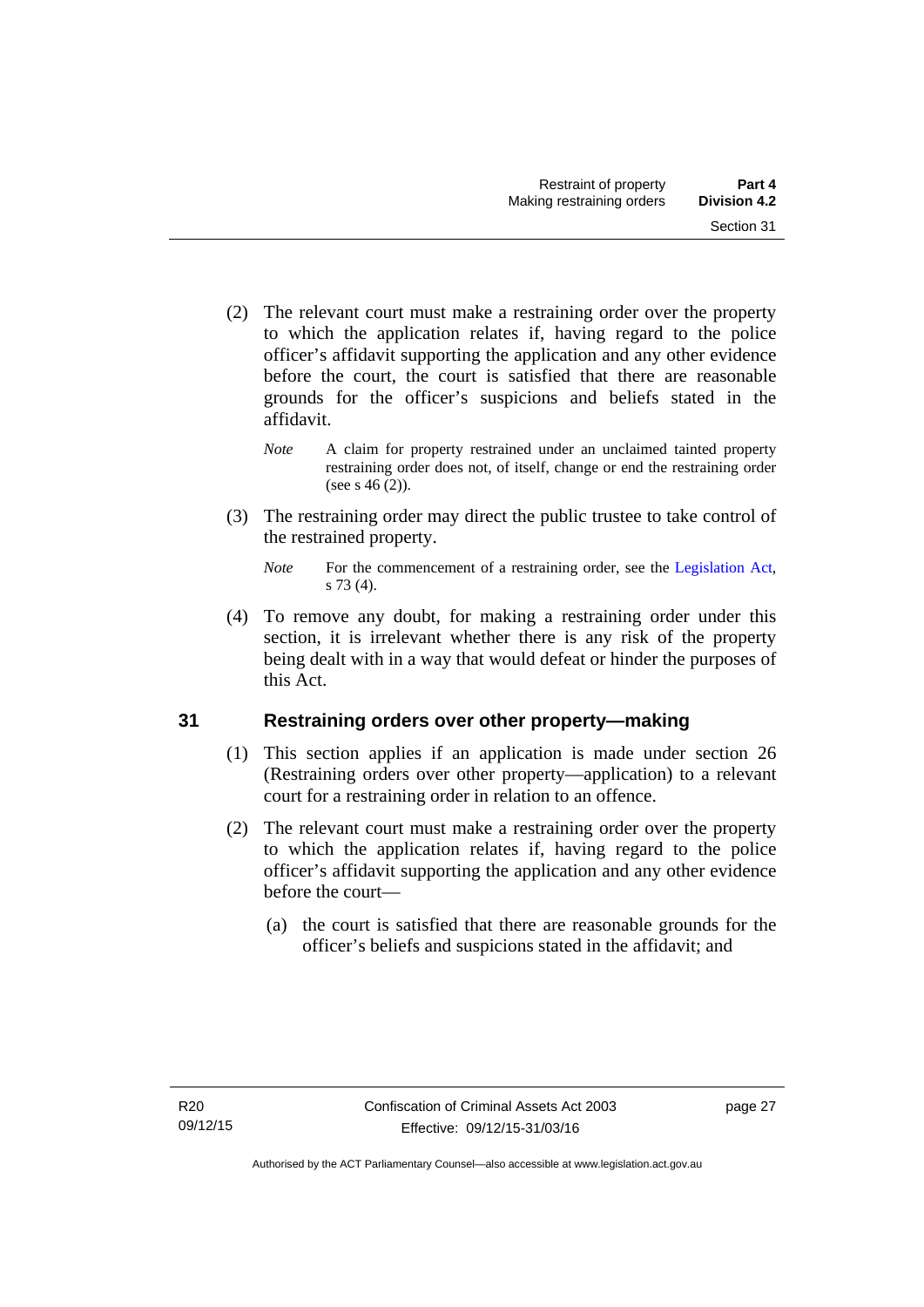- (b) if an indictment has not been presented for the offence, or the offence is a serious offence of which the offender has been cleared—the court is satisfied that, within 6 weeks after the date of the order or (if allowed by the court) a longer period of not longer than 3 months after that date—
	- (i) for an ordinary offence—it is intended to present an indictment against the offender for the offence (or a related relevant offence); or
	- (ii) for a serious offence—
		- (A) it is intended to present an indictment against the offender for the offence (or a related serious offence); or
		- (B) it is intended to apply for a civil forfeiture order or a penalty order in relation to the offence (or a related serious offence).
- *Note Indictment* is defined in the [Legislation Act,](http://www.legislation.act.gov.au/a/2001-14) dict, pt 1 as including an information. (See also that Act, dict, pt 1, def *present*.)
- (3) The restraining order may do either or both of the following:
	- (a) direct the public trustee to take control of the restrained property or stated restrained property;
	- (b) provide, under section 37 or section 38, for living and business expenses, or legal expenses, to be met out of the restrained property.
	- *Note* For the commencement of a restraining order, see the [Legislation Act,](http://www.legislation.act.gov.au/a/2001-14) s 73 (4).
- (4) The relevant court may refuse to make the restraining order if the DPP does not give the relevant court any undertaking that the court considers appropriate about the payment of damages or costs in relation to the making or operation of the order.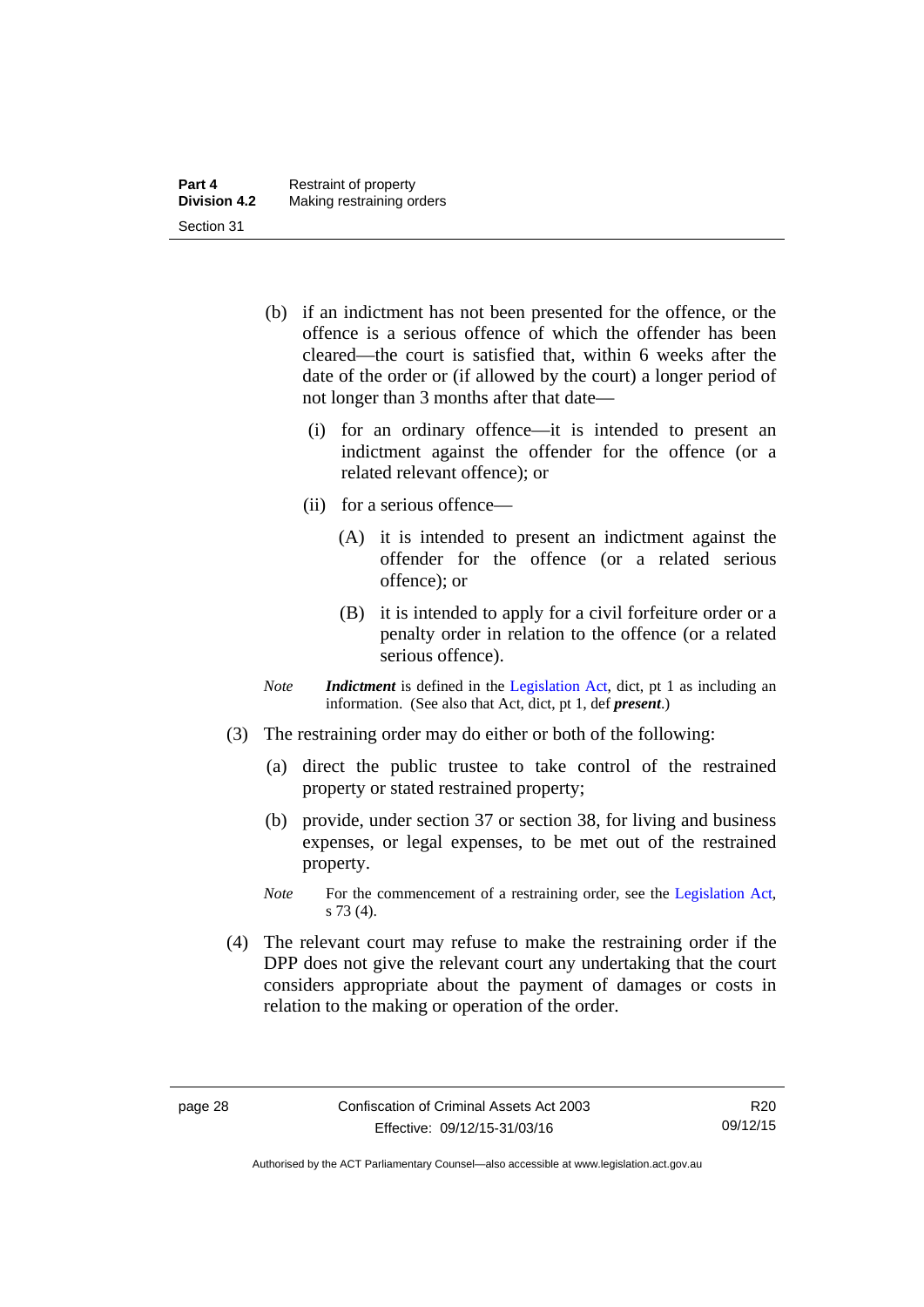- (5) To remove any doubt—
	- (a) a restraining order may be made under this section in relation to an interest (or interests) in property; and
		- *Note Property* includes an interest in property, see the [Legislation Act,](http://www.legislation.act.gov.au/a/2001-14) dict, pt 1.
	- (b) a restraining order may relate to 2 or more offences committed (or alleged to have been committed) by an offender; and

*Note Offender* includes a corporation, see dict.

- (c) a restraining order may relate to the property of 2 or more people; and
- (d) for making a restraining order under this section, it is irrelevant whether there is any risk of the property being dealt with in a way that would defeat or hinder the purposes of this Act.

### **32 Making of restraining orders—specific serious offence not required etc**

- (1) For section 31 and to remove any doubt, if the relevant court is satisfied that there are reasonable grounds for the police officer's belief that a serious offence was committed by the offender within the relevant period mentioned in section 27 (Restraining orders time for making certain applications), the court must not refuse to make a restraining order in relation to the offence only because the court is not satisfied—
	- (a) that the officer had any belief that a particular serious offence was committed within the relevant period; or
	- (b) that the officer had any belief about the particular day or time when the offender committed the offence within the relevant period; or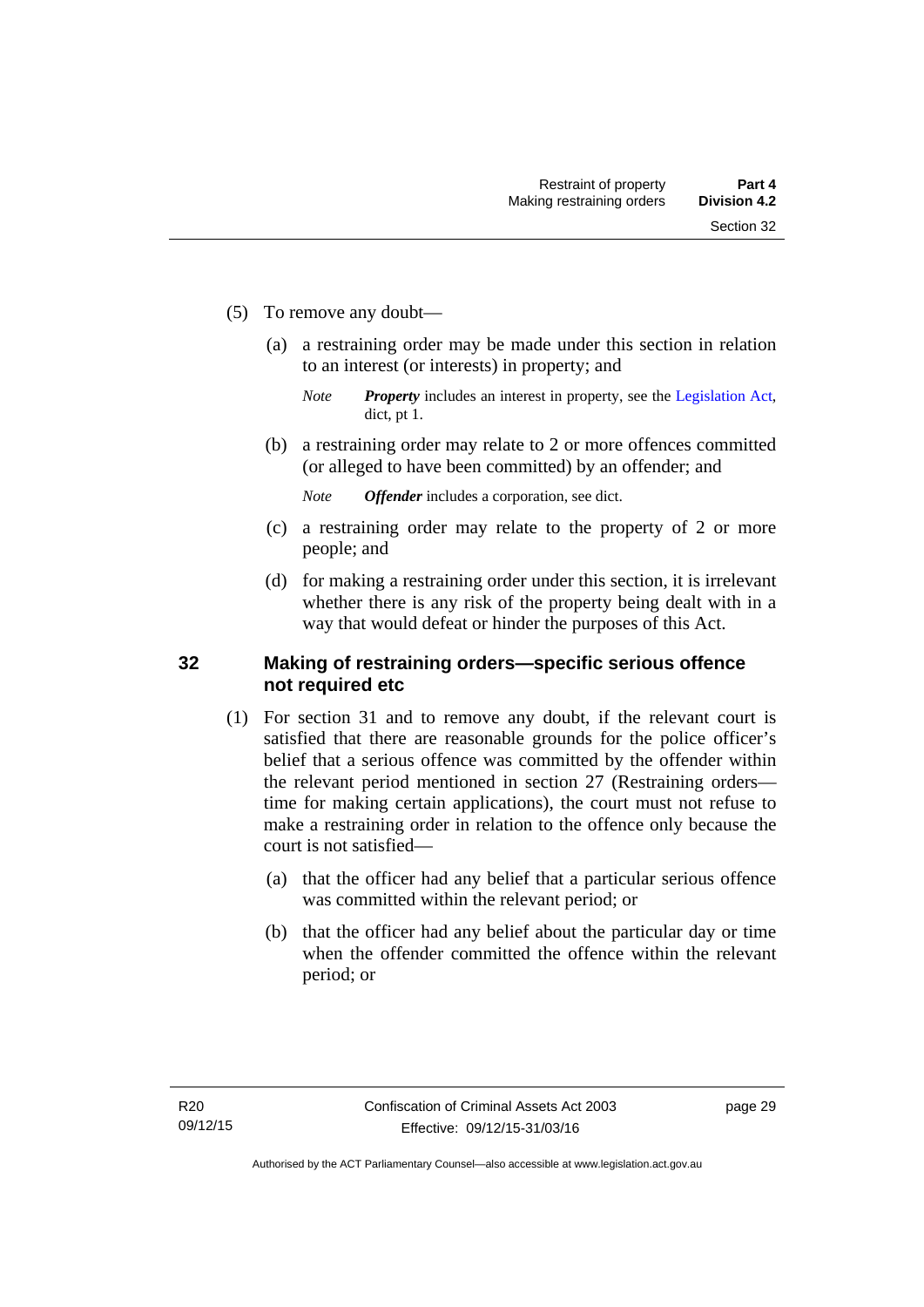(c) that there are reasonable grounds for any belief by the officer about anything mentioned in paragraph (a) or (b).

*Note* For the meaning of *in relation to*, see dict.

- (2) Also, for section 31 and to remove any doubt, the relevant court must not refuse to make a restraining order in relation to the offender only because—
	- (a) an indictment has not been presented against the offender for the offence; or
	- (b) the offender has not been convicted of the offence; or
	- (c) the offender has been cleared of the offence, including being cleared after having been convicted of the offence; or
	- (d) a doubt is raised about whether the person committed the offence.

### **33 Restraining orders—contents**

- (1) A restraining order must state that a person must not deal with the property stated in the order except in accordance with—
	- (a) the order; or
	- (b) another order under this Act of a relevant court; or
	- (c) this Act.
- (2) A restraining order (other than an unclaimed tainted property restraining order) must also state—
	- (a) that it is a restraining order under this Act; and
	- (b) the person (or people) whose property it applies to; and
	- (c) for each person to whose property it applies to—the property to which it applies, including whether it applies to property acquired after the making of the order; and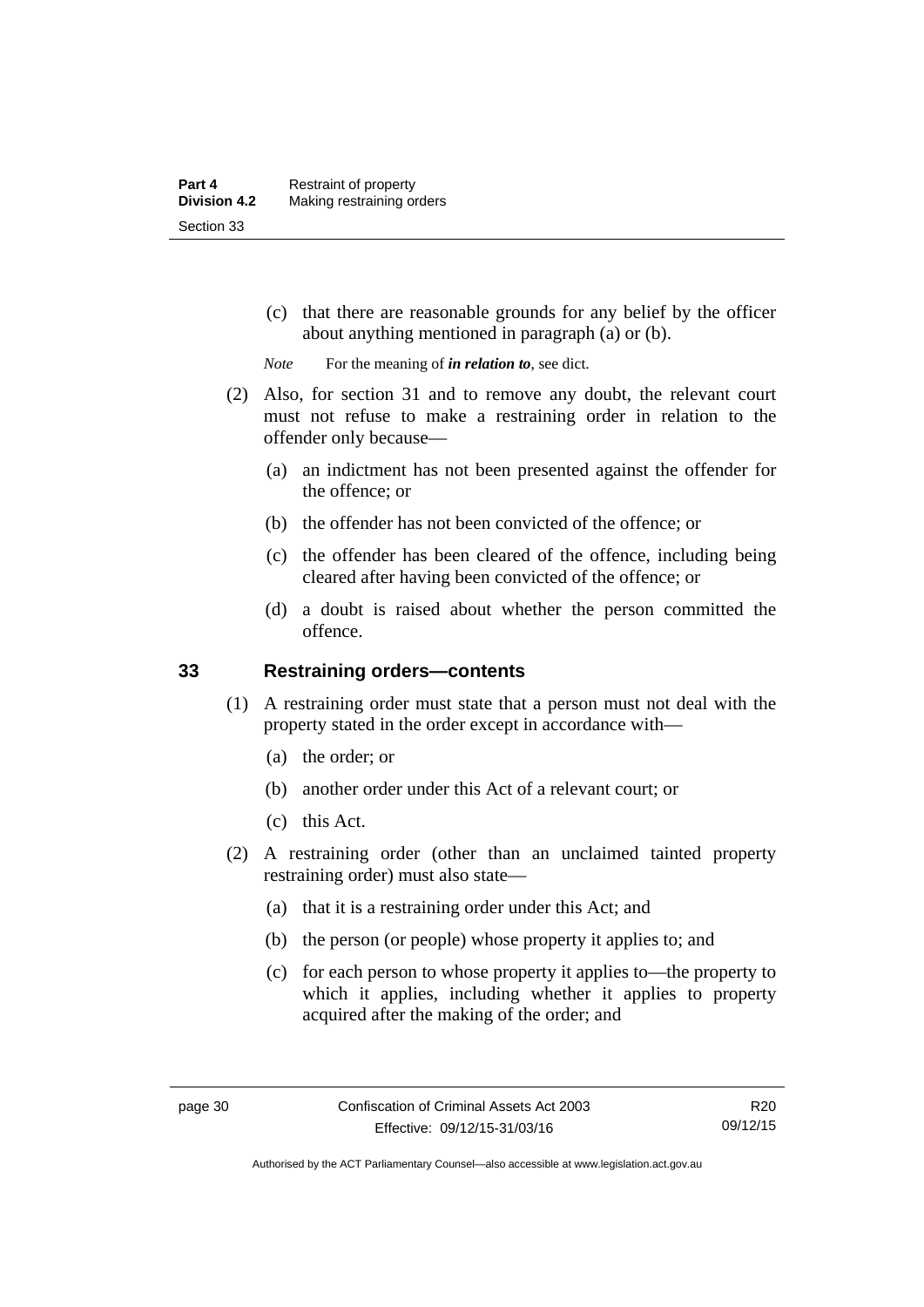- (d) if section 31 (2) (b) (Restraining orders over other property making) applies to the restraining order—the applicable period under the paragraph; and
	- *Note* The restraining order ends unless an indictment is presented or, for a serious offence, a forfeiture or penalty application is made, before the end of the stated period (see table 47 and table 48).
- (e) if the order directs the public trustee to take control of the restrained property or stated restrained property—the direction and the property to which it applies; and
- (f) if the relevant court making the order has given a direction under section 35 (Restraining order proceedings—restrictions on disclosure)—
	- (i) the direction given by the court; and
	- (ii) the effect of section 36 (Restraining orders—disclosure offences) in relation to the direction; and
- (g) if the order provides, under section 37 or section 38, for living and business expenses, or legal expenses, to be met out of the restrained property—
	- (i) the kind of expenses that may be met out of the restrained property; and
	- (ii) the period during which the expenses may be met out of the restrained property; and
	- (iii) the maximum amount of the expenses that may be met out of the restrained property.
- (3) An unclaimed tainted property restraining order must also state—
	- (a) that it is an unclaimed tainted property restraining order under this Act; and
	- (b) the property to which it applies; and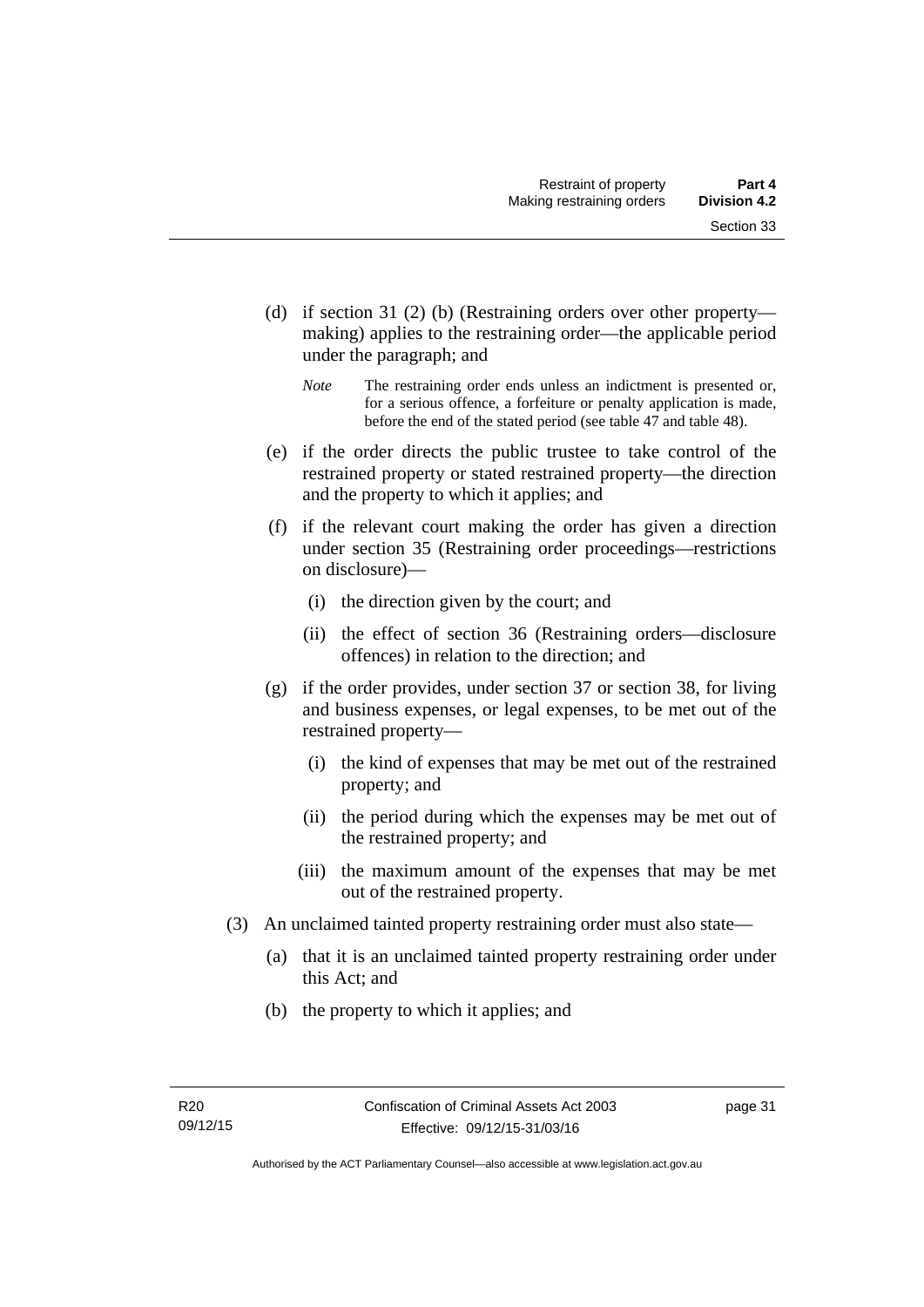- (c) if the relevant court making the order has given a direction under section 35—
	- (i) the direction given by the court; and
	- (ii) the effect of section 36 in relation to the direction; and
- (d) that, unless a relevant court makes an order that stops the operation of the restraining order over the property, the property will be automatically forfeited under this Act to the Territory at the end of 14 days after the day the order is made.
- (4) A failure by a relevant court to comply with this section in relation to the restraining order does not invalidate the restraining order or any forfeiture order or automatic forfeiture made in relation to the property restrained under the restraining order.

### **34 Restraining orders—notice of making**

- (1) If a court makes a restraining order over property, the DPP must give a copy of the order to—
	- (a) for an unclaimed tainted property restraining order—anyone the DPP suspects may have an interest in the property; and
	- (b) for any other restraining order—the owner of the restrained property and anyone else the DPP suspects may have an interest in the property.
	- *Note* For how documents may be served, see the [Legislation Act,](http://www.legislation.act.gov.au/a/2001-14) pt 19.5.
- (2) A relevant court may order the DPP to—
	- (a) give a copy of a restraining order, the application for the order or the supporting affidavit to anyone and may give directions about how any document is to be given to the person; or
	- (b) give notice of the order to anyone and may give directions about how the notice is to be given.

Authorised by the ACT Parliamentary Counsel—also accessible at www.legislation.act.gov.au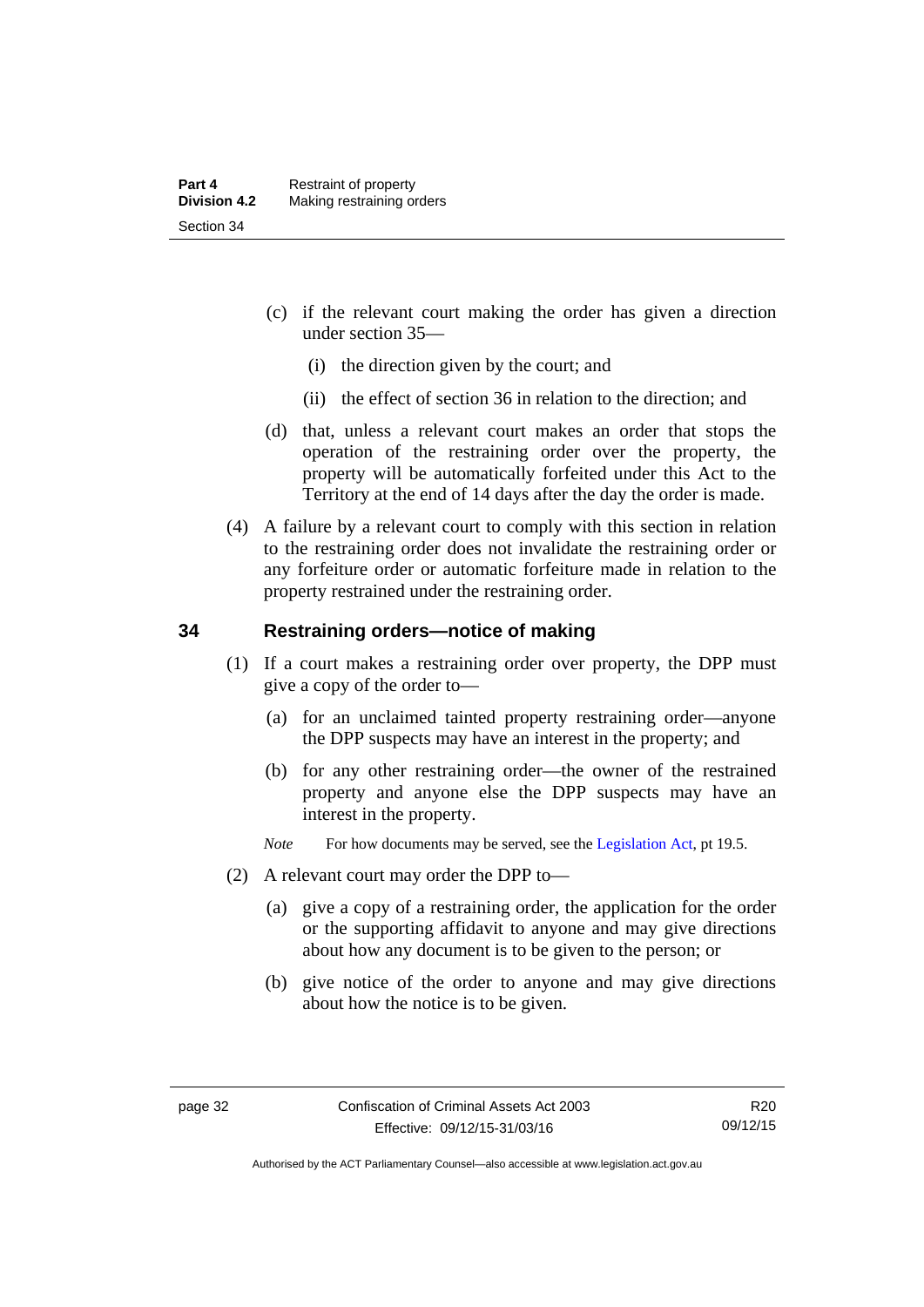(3) Subsections (1) and (2) have effect subject to any direction of the court under section 35.

# **35 Restraining order proceedings—restrictions on disclosure**

- (1) On application by the DPP, a relevant court hearing an application for a restraining order may give directions prohibiting or restricting the publication or disclosure of 1 or more of the following:
	- (a) the fact that an application for the order, or that a restraining order, has been made;
	- (b) the application for the order;
	- (c) the supporting affidavit for the order and any other affidavit filed in relation to the application;
	- (d) any information about the proceeding (whether or not a hearing has been held);
	- (e) any evidence given, statement made or thing done during the proceeding;
	- (f) any information, document or thing derived from anything mentioned in this subsection.

### **Examples of directions**

- 1 that the application for the restraining order and a stated part of the supporting affidavit not be disclosed to the person against whom the restraining order is made until the court has decided an application for another restraining order against someone else's property
- 2 that the supporting affidavit must be made available only to the offender's lawyer
- *Note* An example is part of the Act, is not exhaustive and may extend, but does not limit, the meaning of the provision in which it appears (see [Legislation Act,](http://www.legislation.act.gov.au/a/2001-14) s 126 and s 132).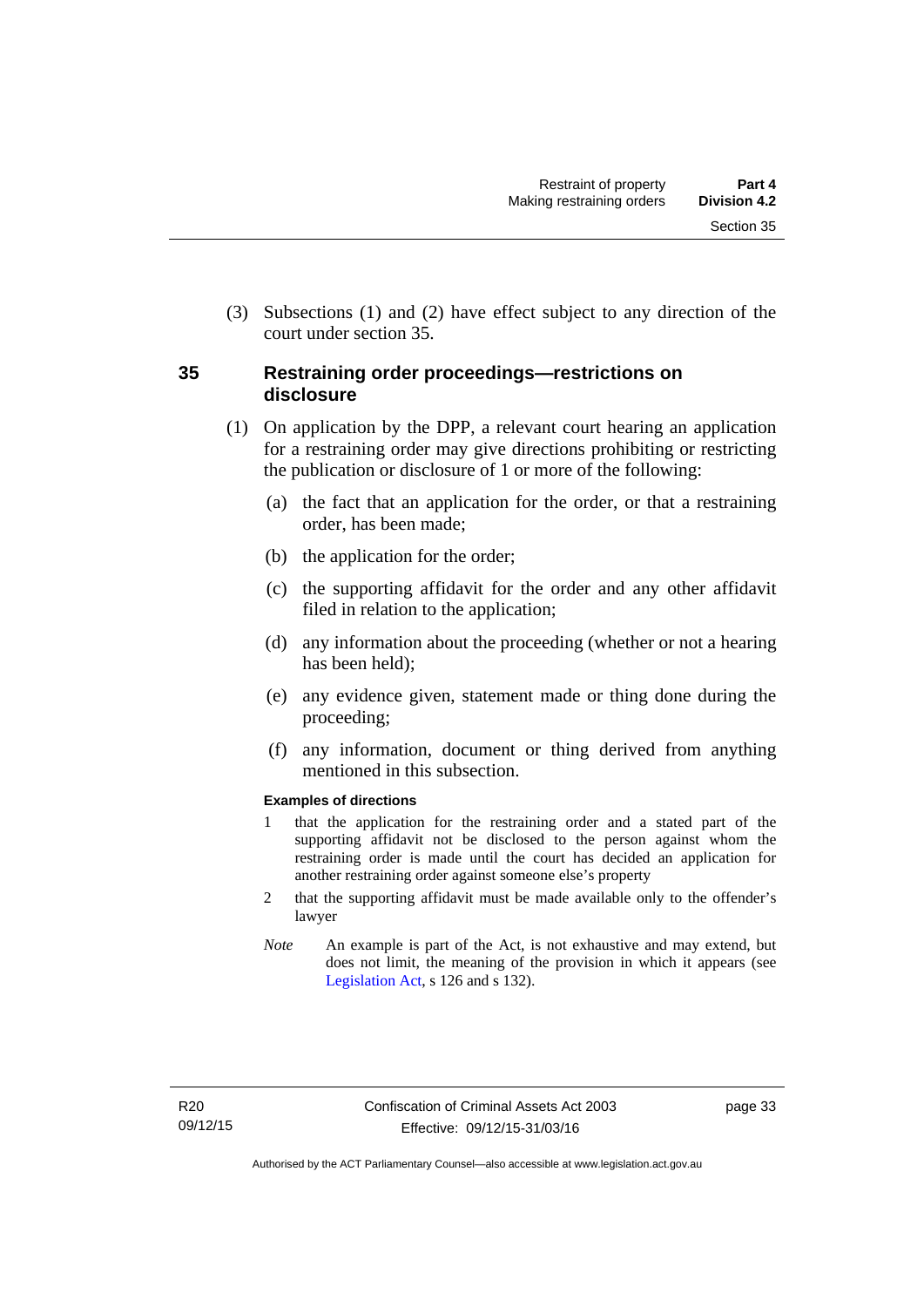- (2) In deciding whether to give a direction under subsection (1), the court must have regard to whether the direction—
	- (a) would promote the purposes of this Act; or
	- (b) is desirable to protect the integrity of an investigation (however described) for any purpose or a prosecution of an offence.
- (3) The court may also have regard to any other relevant matter in deciding whether to give a direction under subsection (1).

### **36 Restraining orders—disclosure offences**

*Note* An offence against this section is a strict liability offence (see s (7)).

- (1) A person commits an offence if—
	- (a) a relevant court has given a direction under section 35 (1) prohibiting or restricting the publication or disclosure of a matter mentioned in the subsection; and
	- (b) the person has notice of the direction (whether by being given a copy of the restraining order to which the direction relates or otherwise); and
	- (c) the person publishes or discloses the matter to someone else.

- (2) A person commits an offence if—
	- (a) a relevant court has given a direction under section 35 (1) prohibiting or restricting the publication or disclosure of a matter mentioned in the subsection; and
	- (b) the person has notice of the direction (whether by being given a copy of the restraining order to which the direction relates or otherwise); and
	- (c) the person publishes or discloses information to someone else; and

R20 09/12/15

Authorised by the ACT Parliamentary Counsel—also accessible at www.legislation.act.gov.au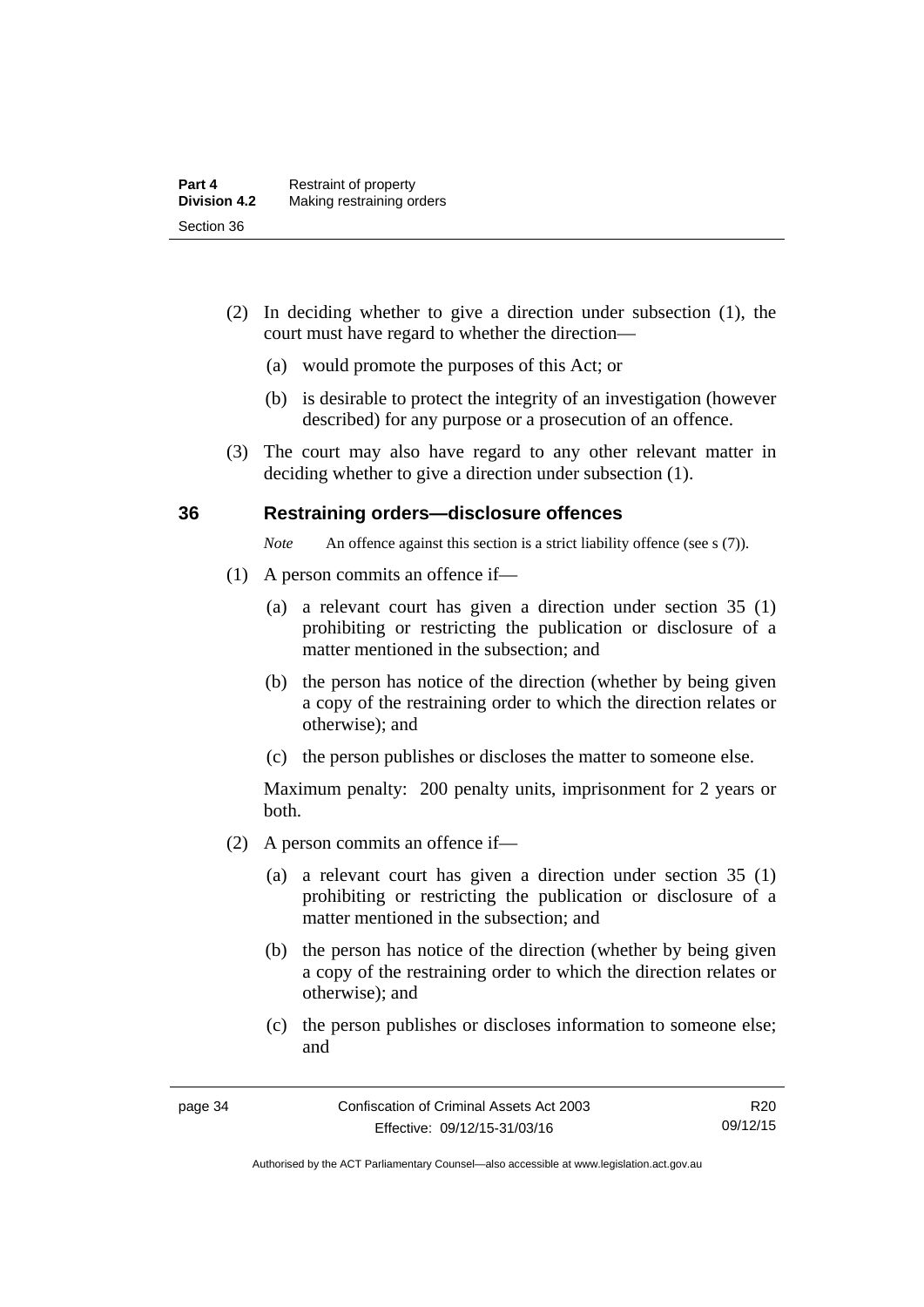(d) the other person could infer from the information the matter to which the direction relates.

- (3) Subsections (1) and (2) do not apply if the publication or disclosure is made to any of the following entities in the circumstances mentioned for the entity:
	- (a) a police officer—in any circumstances;
	- (b) an officer, employee or agent of the person—to ensure that the order is complied with and the person to whom the publication or disclosure is made is given notice of the direction (whether by being given a copy of the restraining order to which the direction relates or otherwise) by the person making the publication or disclosure;
	- (c) a lawyer—to obtain legal advice or representation in relation to the order;
	- (d) a relevant court—with the court's leave.
		- *Note* The application for leave, and any proceeding with the court's leave, must be heard in closed court (see s (8)).
- (4) Also, subsections (1) and (2) do not apply if the publication or disclosure is made—
	- (a) by a police officer in the exercise of the officer's functions; or
	- (b) for the purpose of giving or obtaining legal advice, or making legal representations, in relation to the order.
- (5) A person commits an offence if—
	- (a) a relevant court has given a direction under section 35 (1) prohibiting or restricting the publication or disclosure of a matter mentioned in the subsection; and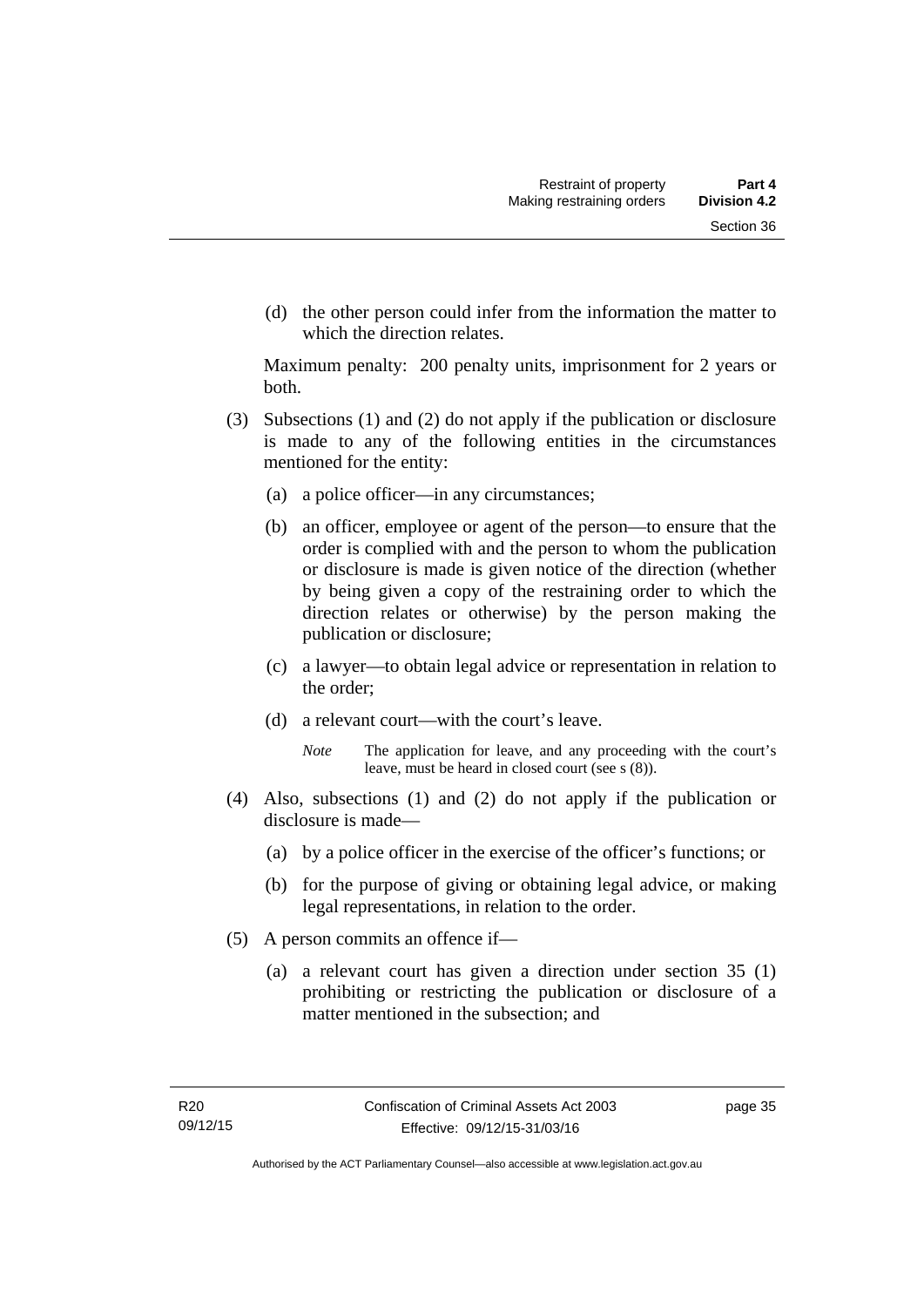- (b) the person receives information in relation to the matter in accordance with subsection (3) or (4); and
- (c) the person ceases to be a person mentioned in subsection (3) or (4); and
- (d) the person publishes or discloses the matter to someone else.

Maximum penalty: 200 penalty units, imprisonment for 2 years or both.

- (6) A person commits an offence if—
	- (a) a relevant court has given a direction under section 35 (1) prohibiting or restricting the publication or disclosure of a matter mentioned in the subsection; and
	- (b) the person receives information in relation to the matter in accordance with subsection (3) or (4); and
	- (c) the person ceases to be a person mentioned in subsection (3) or (4); and
	- (d) the person publishes or discloses information to someone else; and
	- (e) the other person could infer from the information the matter to which the direction relates.

- (7) An offence against this section is a strict liability offence.
- (8) For subsection (3) (d), an application for leave, and any proceeding with the court's leave, must be heard in closed court.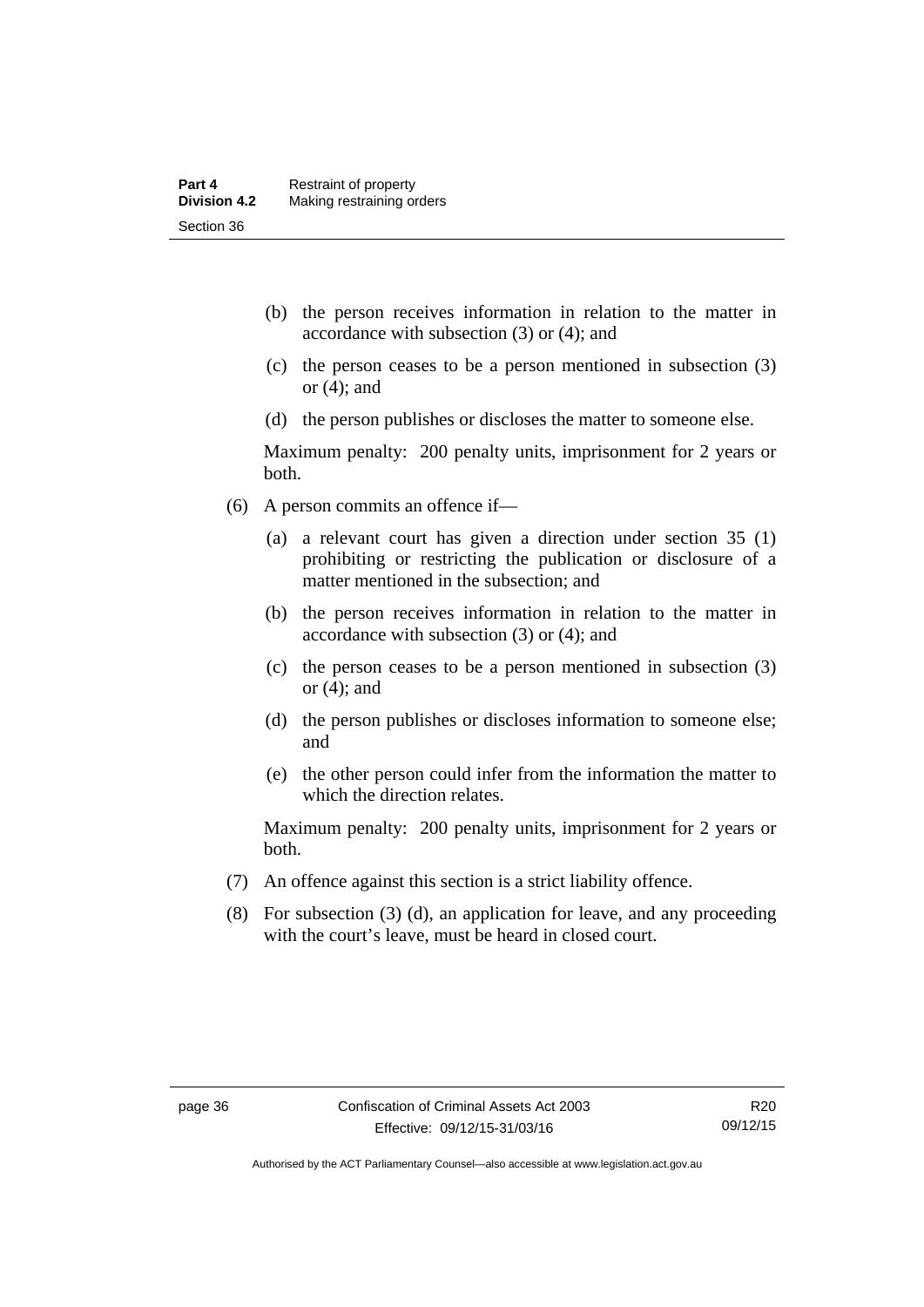# **37 Payment of living and business expenses from restrained property**

- (1) A relevant court may, in a restraining order or an order under section 39 (Additional orders about restraining orders and restrained property) varying a restraining order, allow any of the following expenses to be met out of the restrained property of a person, or a stated part of the property:
	- (a) the living and business expenses of the person (other than the person's legal expenses in defending a criminal charge);
	- (b) the living expenses of a dependant of the person.
	- *Note* For legal expenses in defending a criminal charge, see s 38.
- (2) However, the court must not allow expenses to be met out of restrained property unless the person satisfies the court that—
	- (a) the expenses are reasonable; and
	- (b) the expenses are necessary to avoid severe hardship to the person or the person's dependants; and
	- (c) the expenses cannot be met out of property of the person not subject to a restraining order; and
	- (d) any property to be released from restraint for the expenses was lawfully acquired by the person, is not tainted property and does not have evidentiary value in any criminal proceeding.
- (3) A regulation may—
	- (a) prescribe matters to which the court may, must or must not have regard for subsection (2) (a) or (b); and
	- (b) prescribe, or make provision in relation to, the maximum amount of living or business expenses of a person that may be allowed (for a period or otherwise).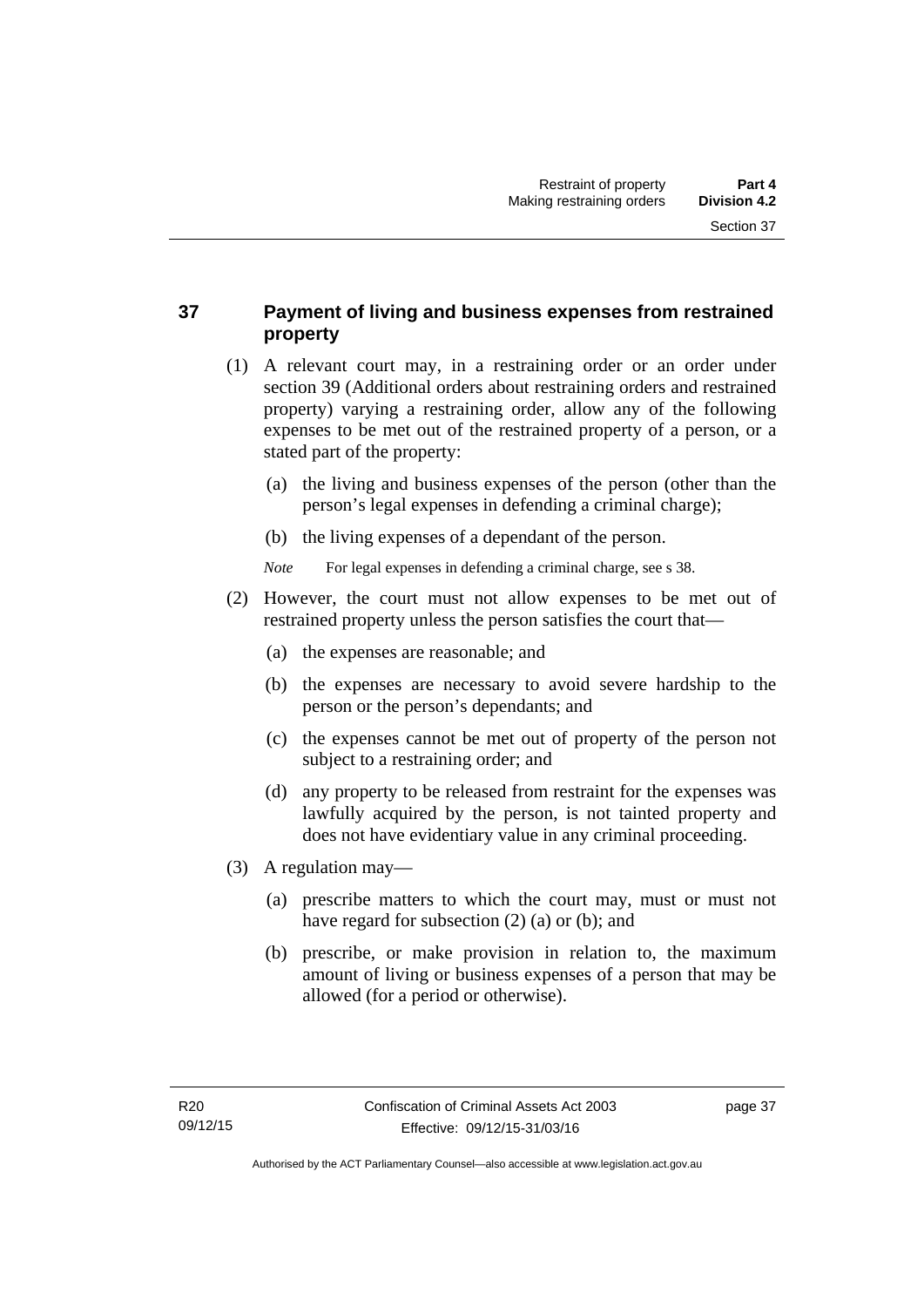- (4) A regulation made for this section may apply, adopt or incorporate (with or without change) a provision of a law of the Commonwealth or a State, or an instrument, as in force from time to time.
	- *Note 1* The text of an applied, adopted or incorporated law or instrument, whether applied as in force from time to time or at a particular time, is taken to be a notifiable instrument if the operation of the [Legislation](http://www.legislation.act.gov.au/a/2001-14)  [Act](http://www.legislation.act.gov.au/a/2001-14), s 47 (5) or (6) is not disapplied (see s 47 (7)).
	- *Note 2* A notifiable instrument must be notified under the [Legislation Act](http://www.legislation.act.gov.au/a/2001-14).
- (5) In this section:

*dependant*, of a person, means the person's domestic partner or a child of the person.

### **38 Payment of certain legal expenses from restrained property**

- (1) A relevant court may, in a restraining order or an order under section 39 (Additional orders about restraining orders and restrained property) varying a restraining order, allow a person's legal expenses in defending a criminal charge to be met out of the restrained property of the person, or a stated part of the property.
- (2) However, the court must not allow the legal expenses to be met out of restrained property unless—
	- (a) the person applies for an order for the legal expenses to be met out of restrained property; and
	- (b) the application is supported by an affidavit of the person setting out all of the person's interests in property, including any property of the person outside Australia, and the person's liabilities; and
	- (c) the court is satisfied that—
		- (i) the affidavit is a true statement of the person's interests in property and the person's liabilities; and

Authorised by the ACT Parliamentary Counsel—also accessible at www.legislation.act.gov.au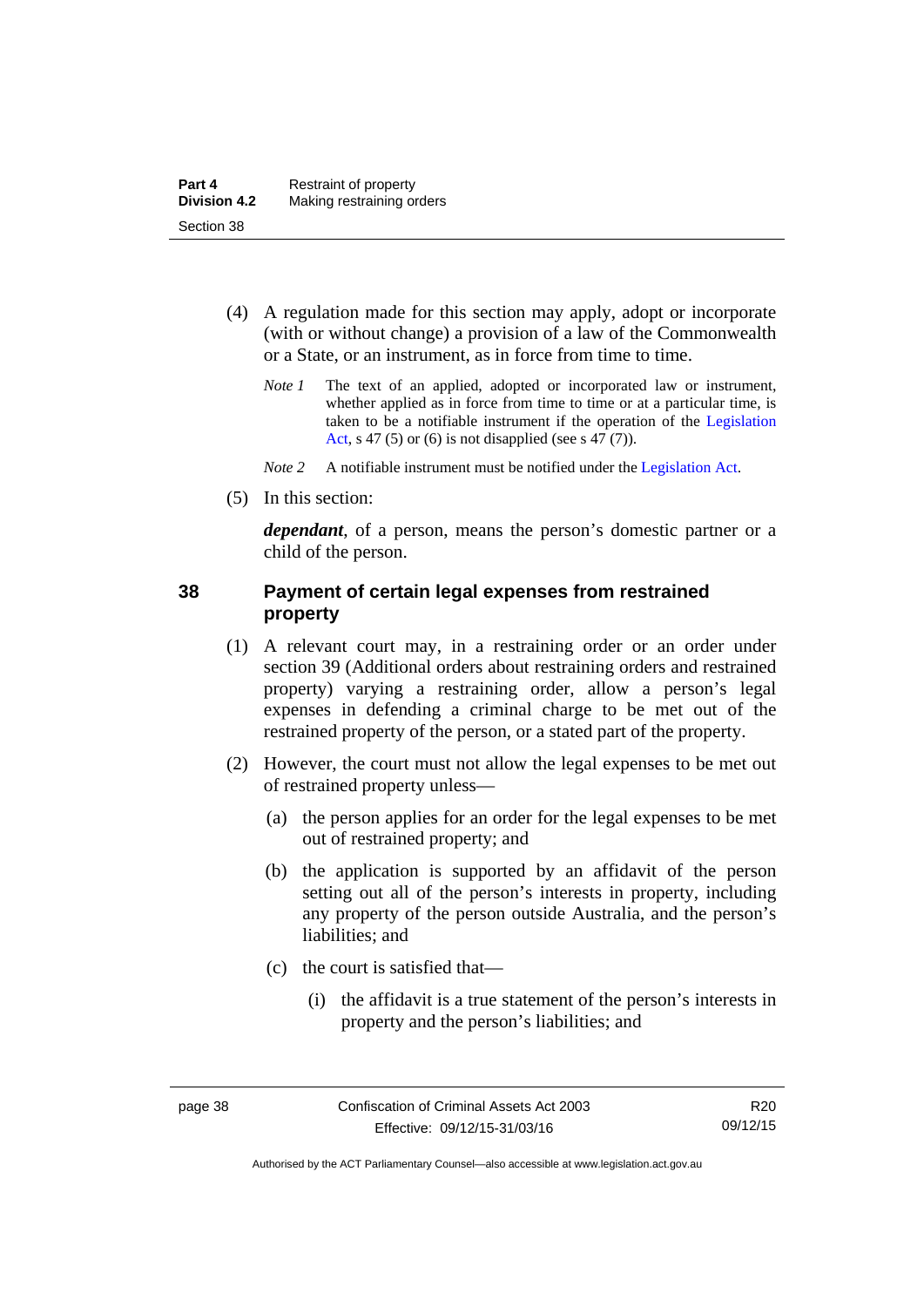- (ii) the person has taken all reasonable steps to bring any property outside Australia within the jurisdiction of the court; and
- (iii) the legal expenses cannot be met out of property of the person not subject to a restraining order; and
- (iv) any property to be released from restraint for the expenses was lawfully acquired by the person, is not tainted property and does not have evidentiary value in any criminal proceeding.
- (3) If the court makes or varies a restraining order that allows the legal expenses to be met out of restrained property, the court must include in the order conditions ensuring that—
	- (a) restrained property is used only to meet legal fees, disbursements and out-of-pocket expenses incurred by the person in defending the criminal charge; and
	- (b) all legal fees, disbursements and out-of-pocket expenses are properly and reasonably incurred by the person; and
	- (c) all legal fees are calculated in accordance with the scale of costs for criminal matters determined by the legal aid commission in accordance with the *[Legal Aid Act 1977](http://www.legislation.act.gov.au/a/1977-31)*, section 32 (5), (6) and (7).

# **39 Additional orders about restraining orders and restrained property**

 (1) A relevant court may, when it makes a restraining order or at any later time before the order ends, make any additional order that the court considers appropriate in relation to the restraining order or restrained property (other than an order mentioned in subsection  $(2)$ ).

### **Examples of additional orders**

1 an order varying the property subject to the restraining order (other than an order excluding property from the restraining order)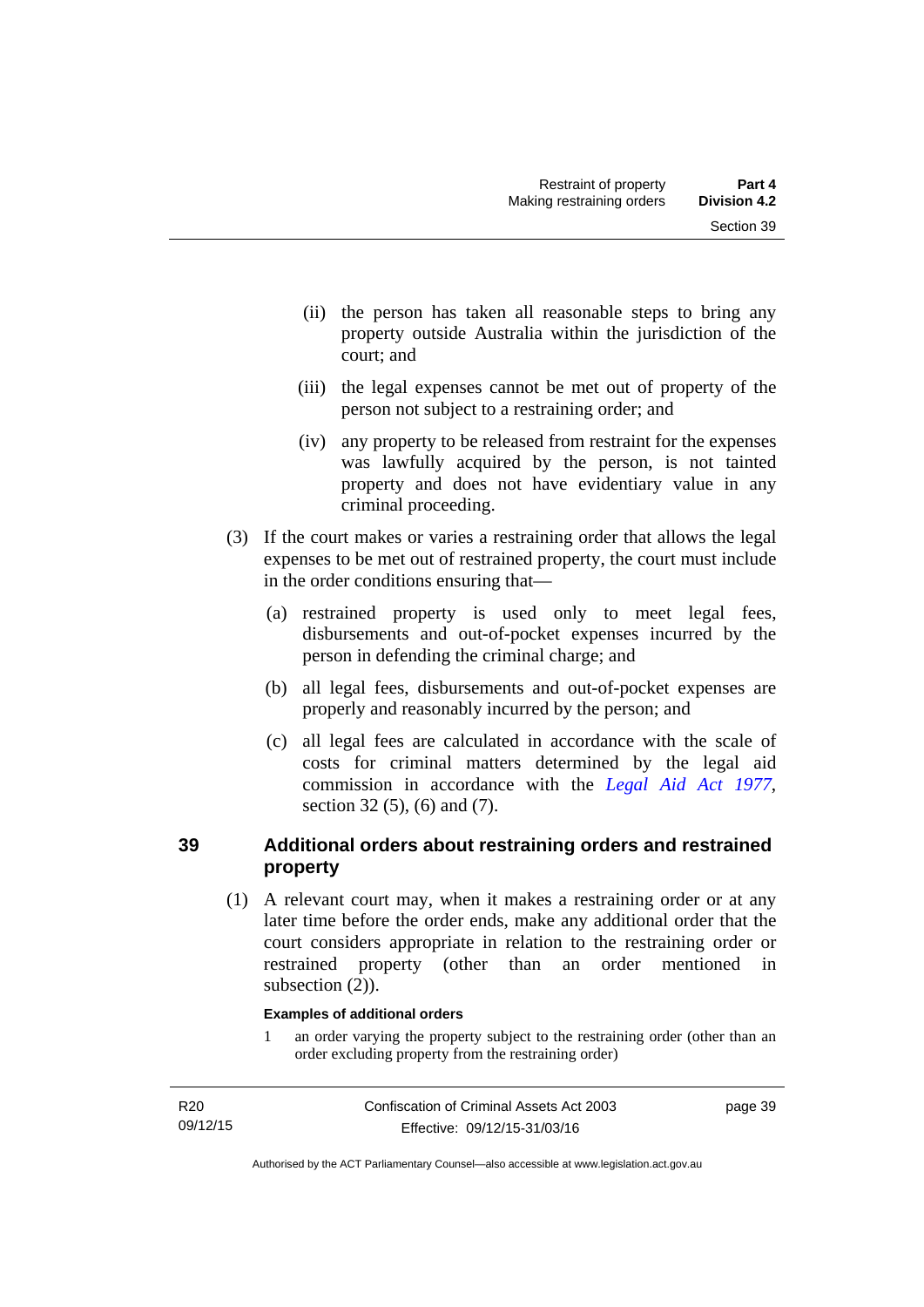- 2 an order authorising the disposal of the property subject to the restraining order to satisfy a penalty order
- 3 an order varying any condition to which the restraining order is subject.
- 4 an order that living or business expenses of a person, or legal expenses of a person to defend a criminal charge, be met out of restrained property
- 5 an order for the carrying out of any undertaking about the payment of damages or costs given by the Territory in relation to the making or operation of the restraining order
- 6 an order for the examination of anyone before the court, or an officer of the court, about the affairs (including the nature and location of any property) of the owner of restrained property or of the offender
- 7 an order for the examination of anyone before the court, or an officer of the court, about any property that may be tainted property
- 8 an order directing the owner of the restrained property or anyone else to give to a stated person, within a stated period, a sworn statement about stated particulars of the restrained property
- 9 an order directing the registrar-general not to register any instrument affecting restrained property except in accordance with the order
- 10 an order directing the owner of restrained property or anyone else to do anything necessary or convenient to be done to allow the public trustee to take control of the property in accordance with the restraining order, including anything necessary or convenient to be done to bring the property within the jurisdiction
- 11 if the restraining order directs the public trustee to take control of property, an order regulating how the public trustee may exercise functions under the restraining order or an order deciding any question about the property
- *Note 1* For general provisions about additional orders under this section (which is a confiscation proceeding—see s 236), see pt 14.
- *Note 2* An example is part of the Act, is not exhaustive and may extend, but does not limit, the meaning of the provision in which it appears (see [Legislation Act,](http://www.legislation.act.gov.au/a/2001-14) s 126 and s 132).
- (2) However, the court must not make any of the following orders under subsection (1):
	- (a) an order revoking or otherwise ending a restraining order;
	- (b) an order for the extension of the period a restraining order is to remain in force;

R20 09/12/15

Authorised by the ACT Parliamentary Counsel—also accessible at www.legislation.act.gov.au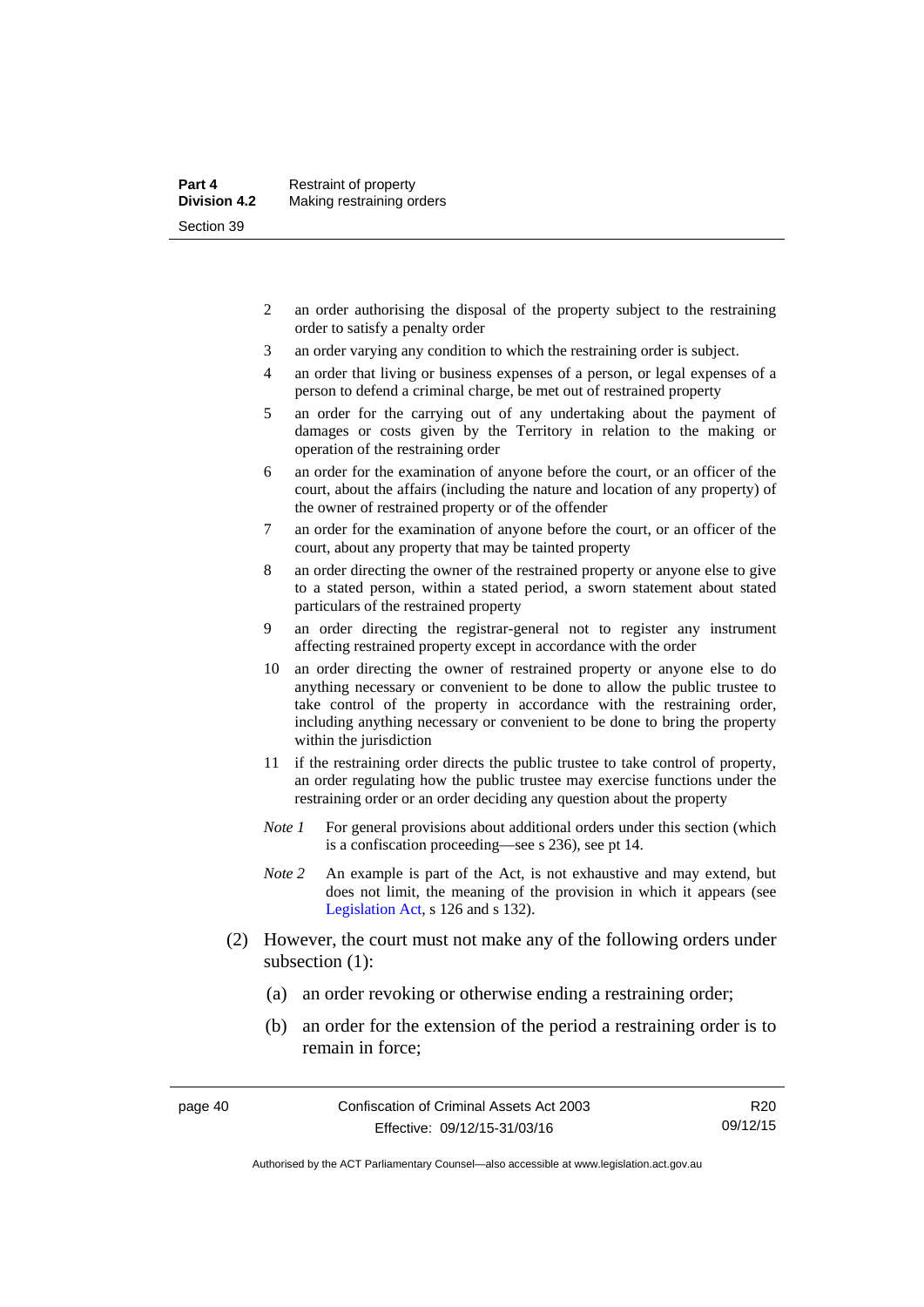- (c) an order for the exclusion of property from a restraining order.
- *Note 1* For the revocation of a restraining order, see s 43 and s 44.
- *Note 2* For the extension of the operation of a restraining order, see s 49.
- *Note 3* For the exclusion of property from a restraining order, see pt 6.
- (3) Also, the court must not make an order that living or business expenses of a person, or legal expenses of a person to defend a criminal charge, be met out of restrained property unless the order is made in accordance with section 37 or section 38 (as appropriate).
- (4) If the DPP proposes to oppose an application by a person under this section for an additional order, the DPP must give the applicant, and anyone else to whom notice of the application was given, written notice of the grounds on which the application will be opposed.
- (5) To remove any doubt, an additional order under this section does not end only because the restraining order ends or the property to which the additional order relates ceases to be restrained property.

### **40 Contravention of additional orders under s 39**

A person commits an offence if—

- (a) a relevant court makes an additional order under section 39; and
- (b) the person has notice of the order (whether by being given a copy of the order or otherwise); and
- (c) the person contravenes the order.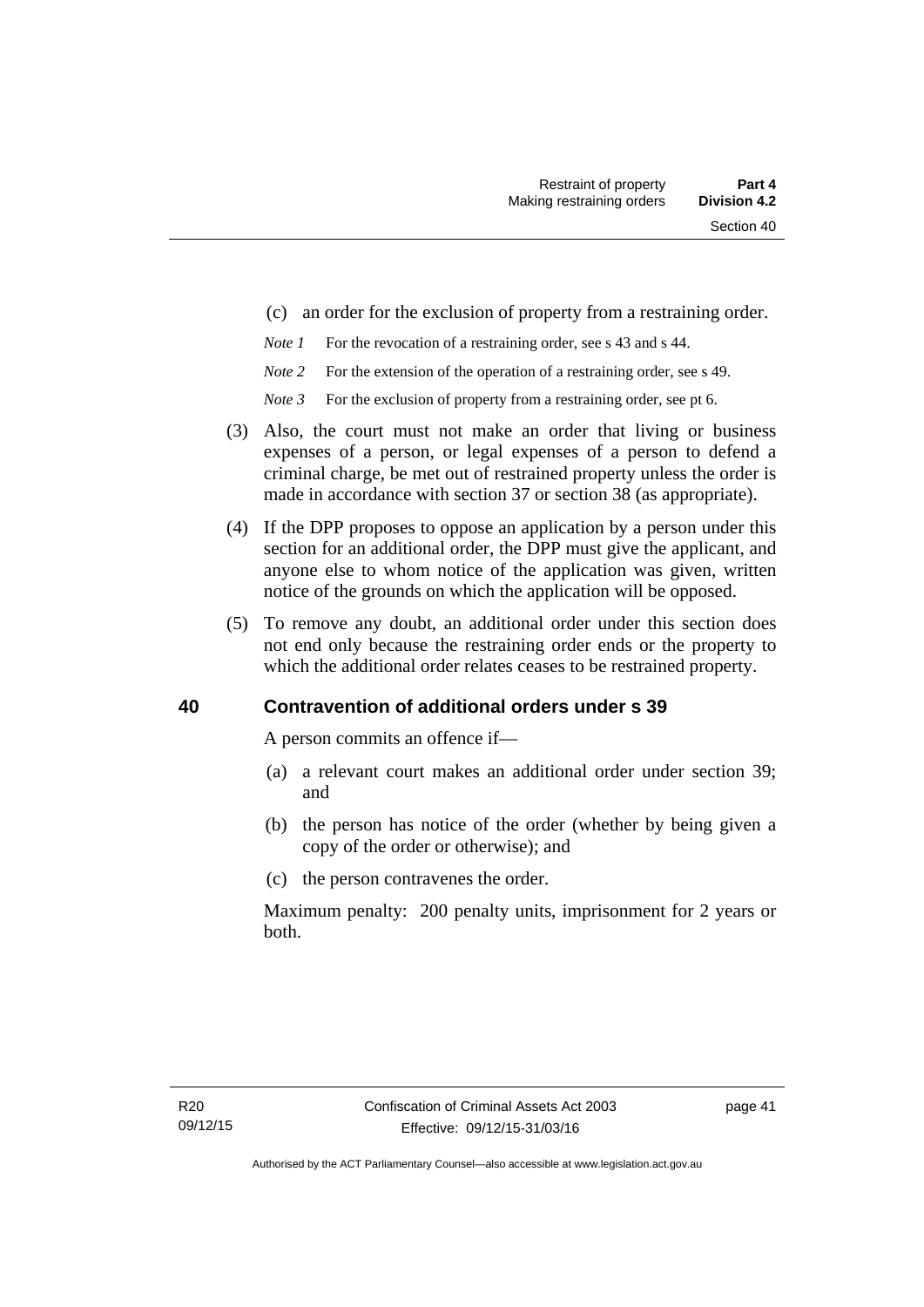# **Division 4.3 Duration of restraining orders**

### **41 Meaning of** *forfeiture or penalty application* **for div 4.3**

In this division:

*forfeiture or penalty application* means an application for a forfeiture order or a penalty order.

### **42 Restraining orders generally not time limited**

A restraining order operates (or continues to operate) until it ends under this division (including in accordance with an order under section 49 (Extension of time for restraining orders)).

### **43 Revocation or variation of restraining orders made without notice of application**

- (1) A person with an interest in restrained property may apply to the court that made the restraining order for the revocation, by order, of the restraining order if the DPP did not give the person notice of the application for the order.
- (2) The court must not make an order revoking the restraining order unless it is satisfied that there were not and are no longer, or there are no longer, sufficient grounds for making the order.
- (3) However, if the DPP has told the court that the restraining order applies to property that has evidentiary value in a criminal proceeding, the court must not revoke the restraining order without the DPP's agreement but may, by order, vary the restraining order to exclude any part of the property that the DPP has told the court does not have evidentiary value.
- (4) If the DPP proposes to oppose an application by a person under this section for the revocation of a restraining order, the DPP must give the applicant, and anyone else to whom notice of the application was given, written notice of the grounds on which the application will be opposed.

Authorised by the ACT Parliamentary Counsel—also accessible at www.legislation.act.gov.au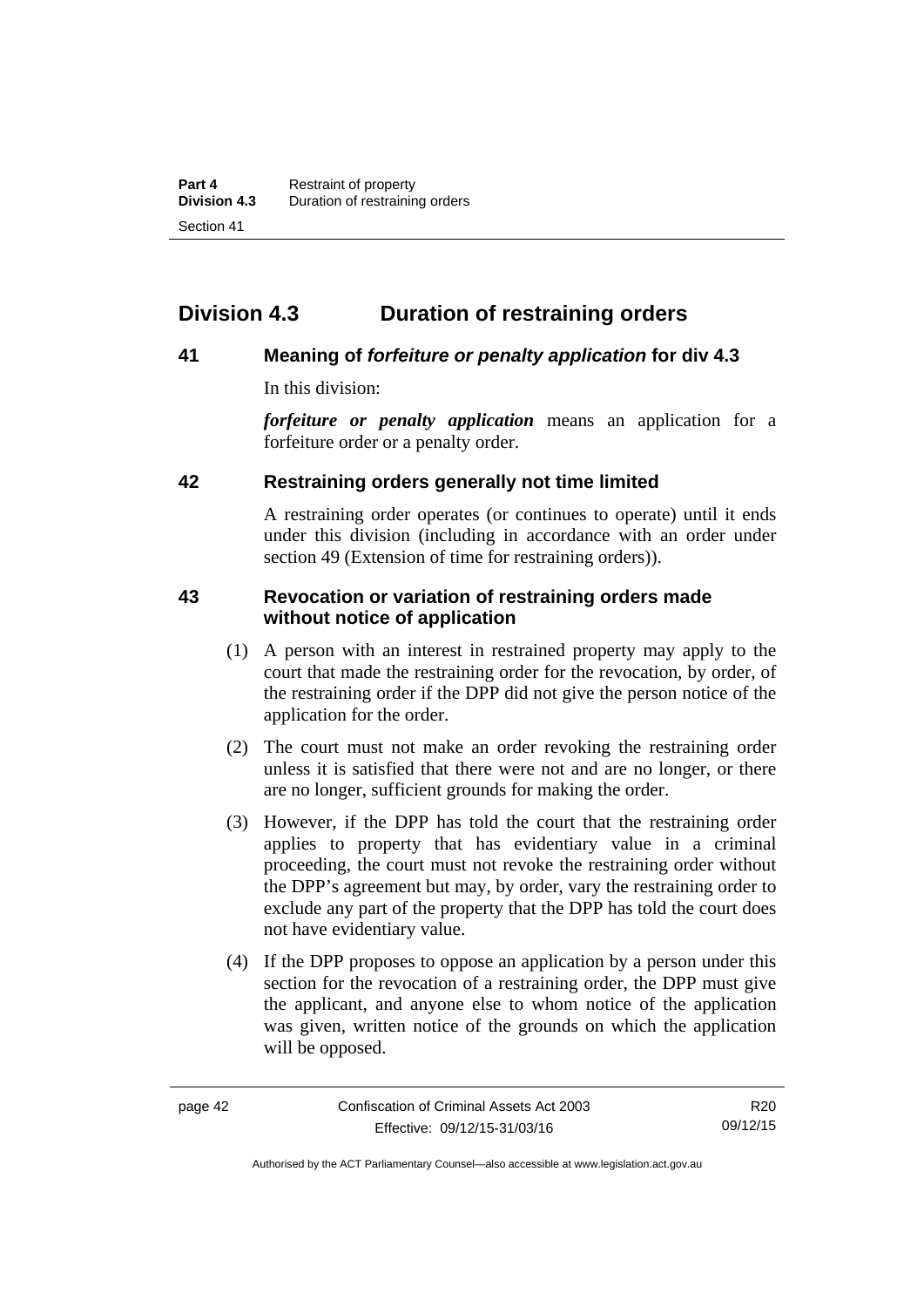# **44 Revocation or variation of restraining orders if security or undertakings given**

- (1) The owner of restrained property may apply to the court that made the restraining order for the restraining order to be revoked or varied, by order, under this section.
- (2) The court must not make an order revoking the restraining order unless the DPP has told the court that the owner has given—
	- (a) security satisfactory to the DPP to the value estimated by the DPP of any order that may be sought under this Act in relation to the offence in relation to which the order was made (and any related offence); or
	- (b) an undertaking satisfactory to the DPP about the restrained property.
- (3) However, if the owner can only give security or an undertaking that partly satisfies the DPP, the court may, by order, vary the restraining order to exclude particular property in relation to which the DPP has told the court that satisfactory security or a satisfactory undertaking has been given.
- (4) Also, if the DPP has told the court that the restraining order applies to property that has evidentiary value in a criminal proceeding, the court must not revoke the restraining order without the DPP's agreement but may, by order, vary the restraining order to exclude any part of the property that the DPP has told the court does not have evidentiary value.
- (5) If the DPP proposes to oppose an application by a person under this section for the revocation of a restraining order, the DPP must give the applicant, and anyone else to whom notice of the application was given, written notice of the grounds on which the application will be opposed.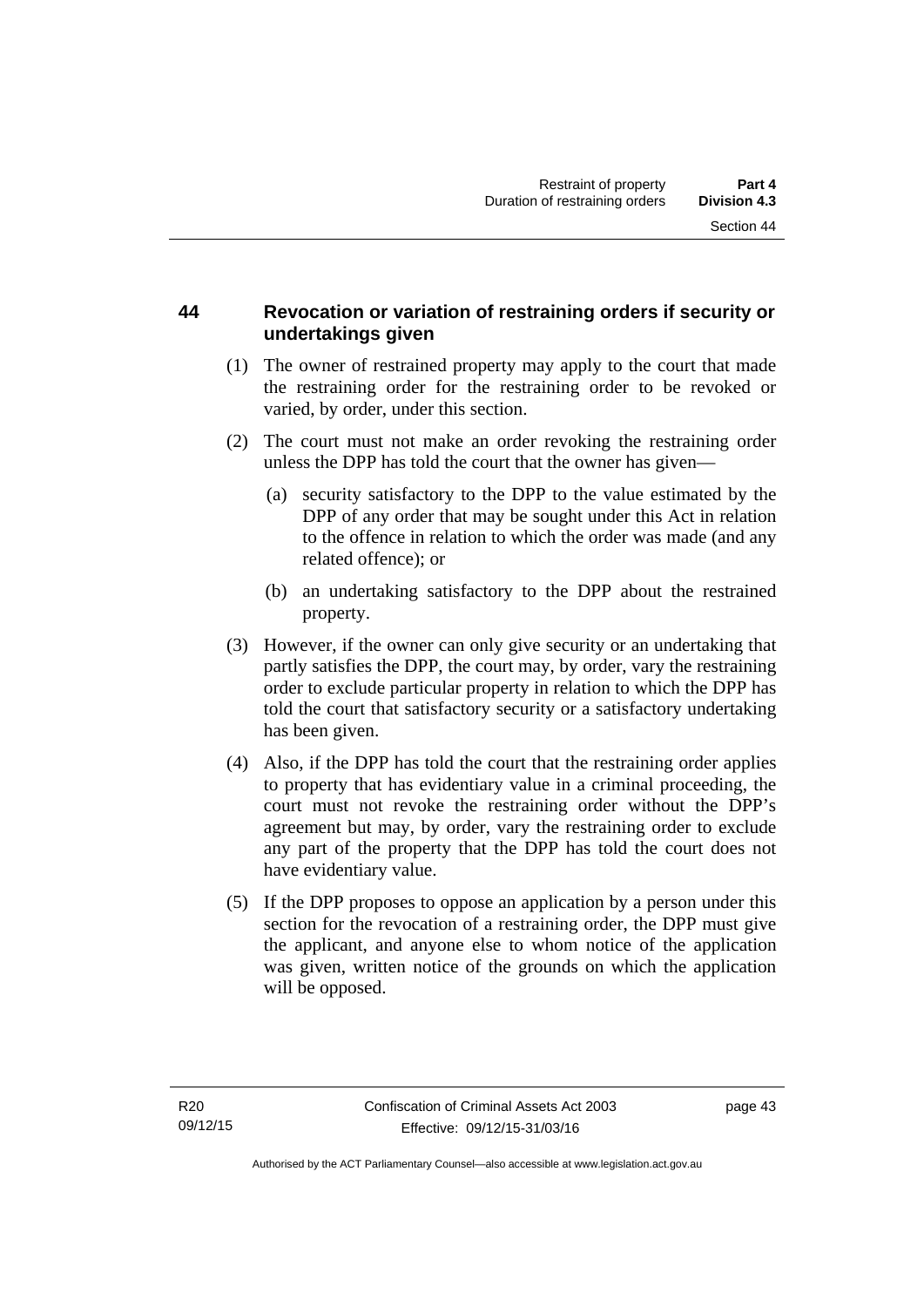(6) The court may order that the revocation or variation of a restraining order under this section takes effect at a stated time or on the happening of a stated event.

### **45 When restraining order over particular property ends**

- (1) A restraining order over particular property ends—
	- (a) if the restraining order stops applying to the property in accordance with an order under this Act (for example, an exclusion order); or
	- (b) if the property is forfeited under this Act—when the property vests in law in the Territory and the public trustee takes control of the property; or
	- (c) if the property is disposed of by the public trustee to satisfy a penalty order; or
	- (d) when the restraining order ends under this division.
	- *Note 1* On forfeiture, restrained property vests in the Territory. However, registrable property does not vest in law in the Territory until the Territory's interest is registered in the appropriate register. Until then, it is vested in equity in the Territory (see s 109 and s 110).
	- *Note 2* An example is part of the Act, is not exhaustive and may extend, but does not limit, the meaning of the provision in which it appears (see [Legislation Act,](http://www.legislation.act.gov.au/a/2001-14) s 126 and s 132).
- (2) To remove any doubt, the ending of a restraining order over particular property does not affect the operation of the restraining order in relation to other property restrained under the order.
	- *Note* For the meaning of *in relation to*, see dict.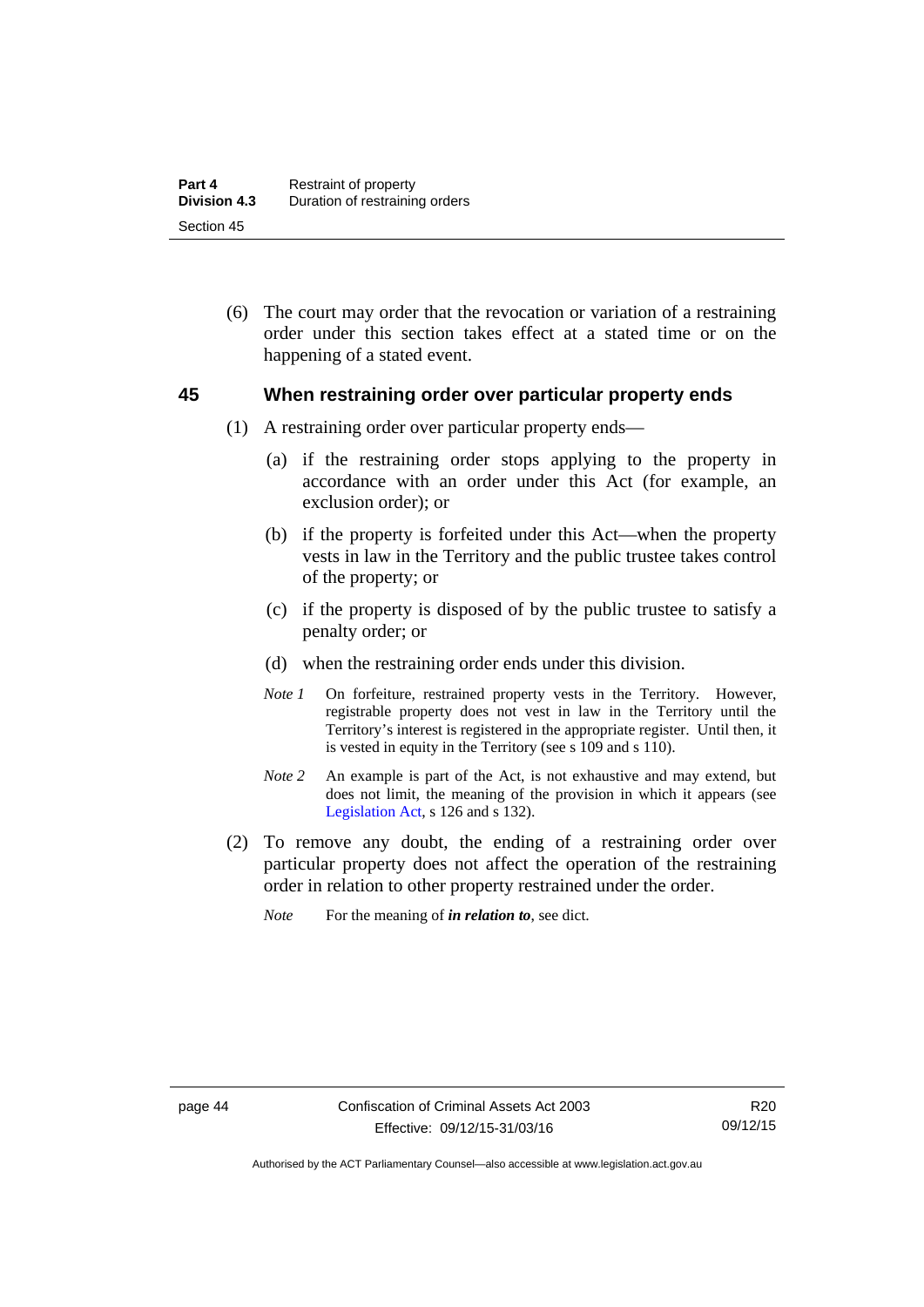### **46 When unclaimed tainted property restraining order ends**

- (1) An unclaimed tainted property restraining order over property ends if—
	- (a) the restraining order stops applying to the property in accordance with an order under this Act (for example, an exclusion order); or
	- (b) the automatic forfeiture of the property is fully satisfied.
	- *Note 1* For the meaning of *fully satisfied*, see dict.
	- *Note 2* An example is part of the Act, is not exhaustive and may extend, but does not limit, the meaning of the provision in which it appears (see [Legislation Act,](http://www.legislation.act.gov.au/a/2001-14) s 126 and s 132).
- (2) If a person claims an interest in the property to which the unclaimed tainted property restraining order applies, the order does not cease to be an unclaimed tainted property restraining order, or cease to apply to the property, only because of the making of the claim.
- (3) The relevant court may, on the application of the DPP while the order is in force, order that the restraining order is to end earlier than otherwise provided for by this section.

### **47 When restraining order ends—ordinary offences**

- (1) This section applies to an offender over whose property a restraining order has been made in relation to an ordinary offence.
- (2) However, this section does not apply if the restraining order was also given in relation to a related serious offence, or is varied to apply to a related serious offence.

page 45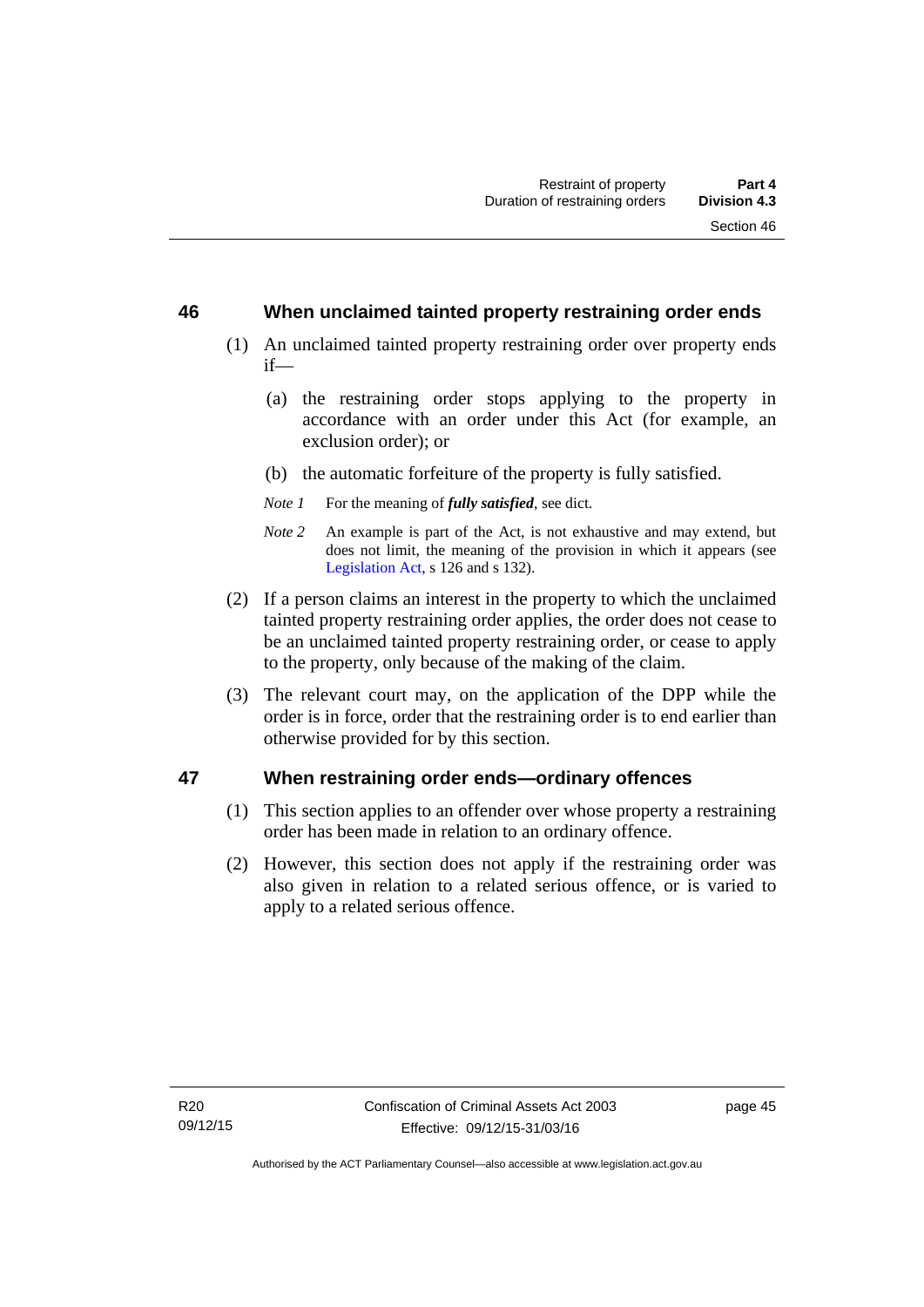- (3) The restraining order ends for the circumstances stated in table 47, column 2 at the time indicated for those circumstances in column 3.
	- *Note 1* The restraining order may continue to operate in relation to related ordinary offences (see s (6)).
	- *Note* 2 For the ending of forfeiture and penalty orders for ordinary offences, see—
		- s 56 (When conviction forfeiture order ends)
		- s 98 (When penalty order ends).
- (4) A reference in table 47 to a person being convicted of the offence mentioned in subsection (1) includes a reference to the person being convicted of a related offence instead of the offence mentioned in subsection  $(1)$ .
- (5) For table 47, items 4 and 6, if more than 1 forfeiture or penalty application is made within the period stated in the item, column 2, the restraining order ends at the latest time that it would end if any of those applications were the only forfeiture or penalty application made.
- (6) If, within the period stated in the restraining order under section 33 (2) (d) (Restraining order—contents), an indictment is presented against the offender for another ordinary offence or offences related to the offence mentioned in subsection (1) (the *primary offence*), the restraining order ends at the later of the following times:
	- (a) the time that it would end if there were no related offences;
	- (b) the latest time that it would end if—
		- (i) the related offence or any of the related offences, taken by itself, were the primary offence; and
		- (ii) there were no other offences in relation to which the restraining order had been made.
	- *Note Indictment* is defined in the [Legislation Act,](http://www.legislation.act.gov.au/a/2001-14) dict, pt 1 as including an information. (See also that Act, dict, pt 1, def *present*.)

Authorised by the ACT Parliamentary Counsel—also accessible at www.legislation.act.gov.au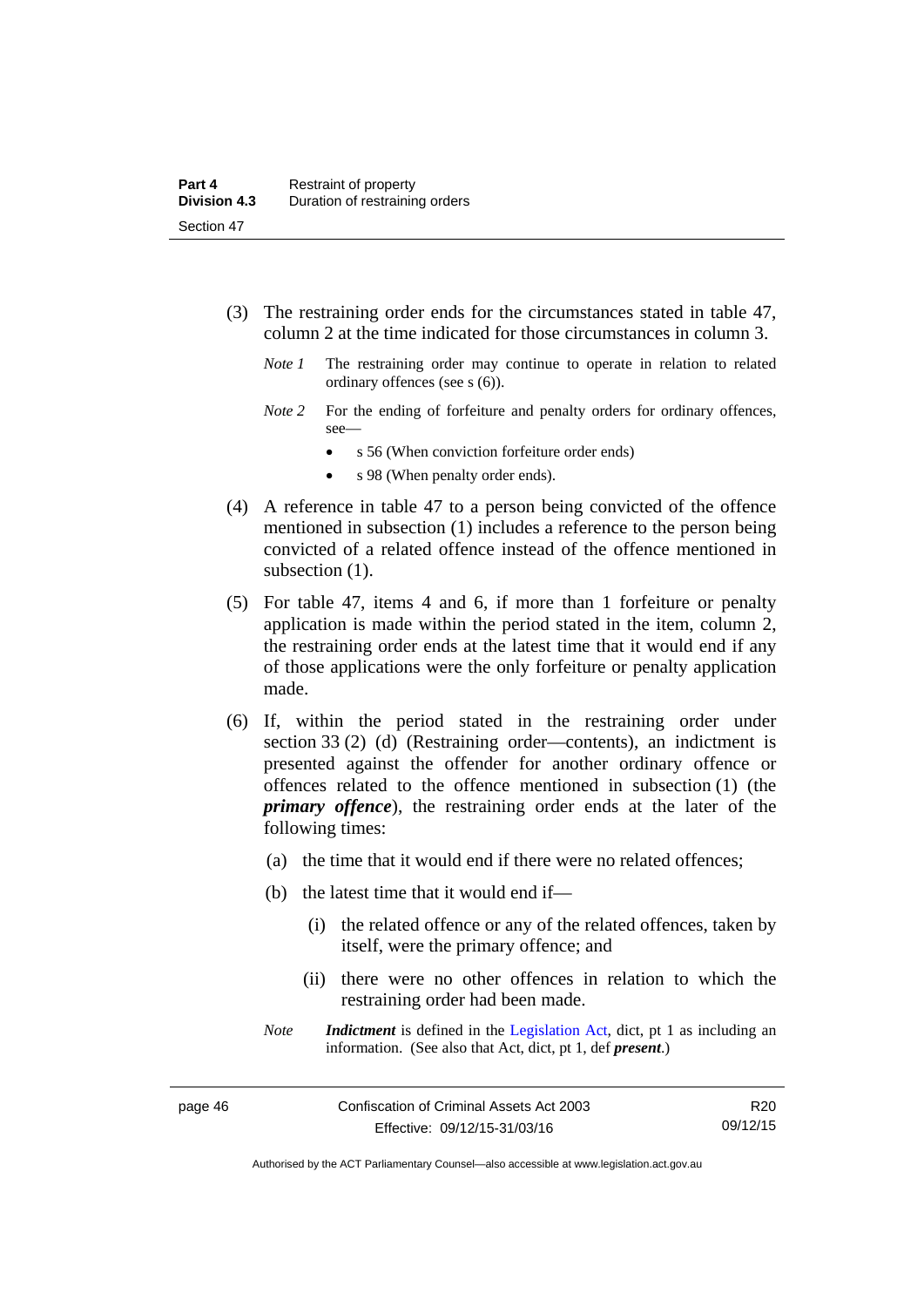(7) The relevant court may, on the application of the DPP while the order is in force, order that the restraining order is to end earlier than otherwise provided for by this section.

| column 1       | column <sub>2</sub>                                                                                                                                                                                             | column 3                                                                                                                                                                                                                                                                                                                                                          |
|----------------|-----------------------------------------------------------------------------------------------------------------------------------------------------------------------------------------------------------------|-------------------------------------------------------------------------------------------------------------------------------------------------------------------------------------------------------------------------------------------------------------------------------------------------------------------------------------------------------------------|
| item           | circumstances                                                                                                                                                                                                   | when restraining order<br>ends                                                                                                                                                                                                                                                                                                                                    |
| 1              | an indictment is not presented against the<br>offender for the offence before the end of<br>the period stated in the restraining order<br>under section 33 $(2)$ $(d)$                                          | end of the period stated in<br>the restraining order under<br>that paragraph                                                                                                                                                                                                                                                                                      |
| $\overline{2}$ | an indictment is presented against the<br>offender for the offence before the end of<br>the period stated in the restraining order<br>under section 33 $(2)$ (d), but the offender is<br>cleared of the offence | when the offender is cleared<br>of the offence                                                                                                                                                                                                                                                                                                                    |
| 3              | the offender is convicted of the offence, the<br>restraining order is made before the<br>conviction, and no forfeiture or penalty<br>application is made within 6 months after<br>the day of the conviction     | end of the 6 month period                                                                                                                                                                                                                                                                                                                                         |
| 4              | the offender is convicted of the offence, the<br>restraining order is made before the<br>conviction, and a forfeiture or penalty<br>application is made within 6 months after e<br>day of the conviction        | at or after the finalisation of<br>the proceeding in relation to<br>the application, as follows:<br>(a) if no forfeiture order or<br>penalty order is in force<br>at the finalisation of the<br>proceeding—at that<br>time:<br>if a forfeiture order or<br>(b)<br>penalty order is in force<br>at that time—when the<br>forfeiture order or<br>penalty order ends |

**Table 47 Ending of restraining orders—ordinary offences** 

R20 09/12/15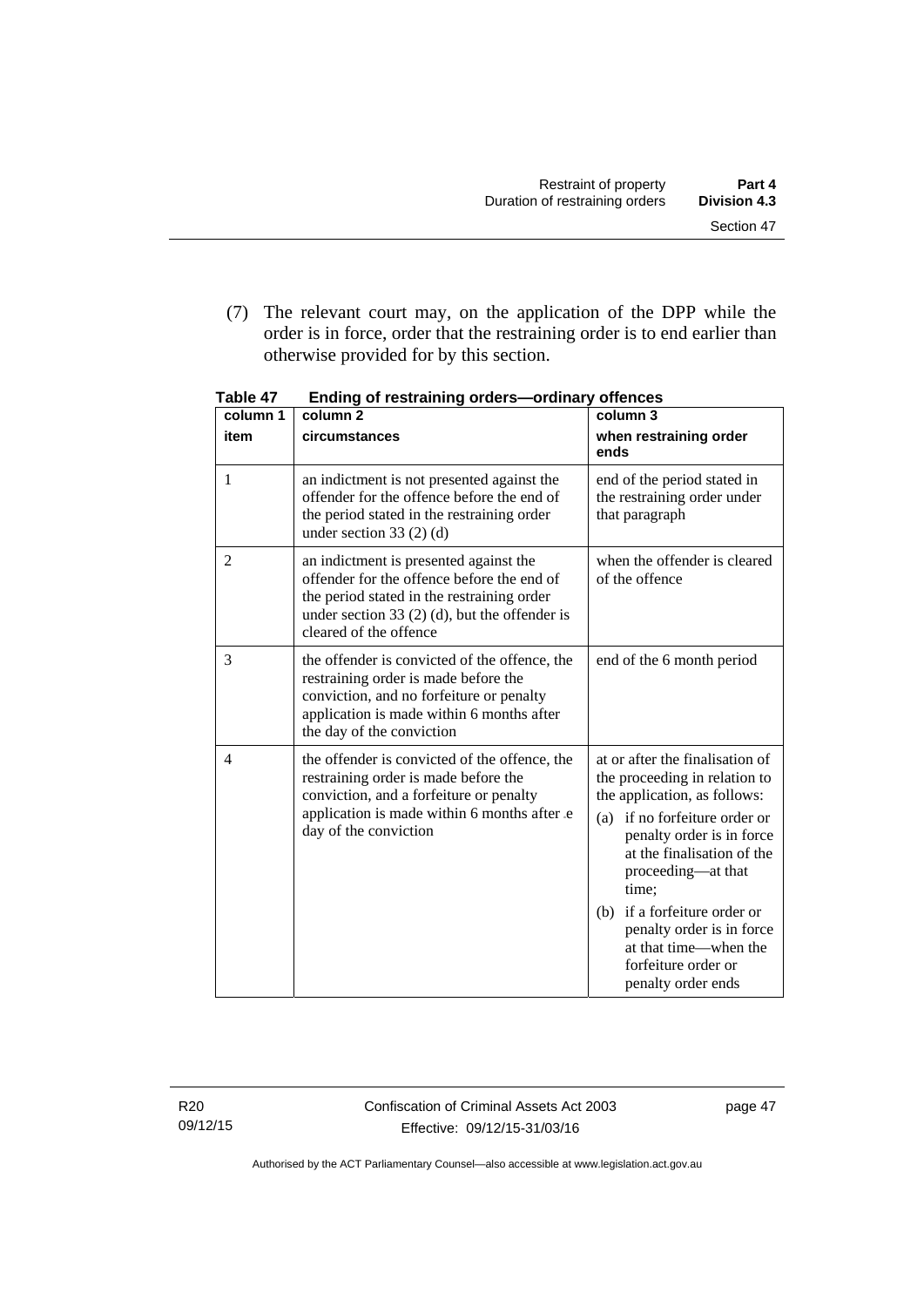| Part 4              | Restraint of property          |
|---------------------|--------------------------------|
| <b>Division 4.3</b> | Duration of restraining orders |
| Section 48          |                                |

| 5 | the offender is convicted of the offence, the<br>restraining order is made on the same day<br>as, or after, the conviction, and no forfeiture<br>or penalty application is made within<br>6 months after the day the restraining order<br>was made | end of the 6 month period                                                                                                                                                                                                                                                                                                                                                     |
|---|----------------------------------------------------------------------------------------------------------------------------------------------------------------------------------------------------------------------------------------------------|-------------------------------------------------------------------------------------------------------------------------------------------------------------------------------------------------------------------------------------------------------------------------------------------------------------------------------------------------------------------------------|
| 6 | the offender is convicted of the offence, the<br>restraining order is made on the same day<br>as, or after, the conviction, and a forfeiture<br>or penalty application is made within<br>6 months after the day the restraining order<br>was made  | at or after the finalisation of<br>the proceeding in relation to<br>the application, as follows:<br>(a) if no forfeiture order or<br>penalty order is in force<br>at the time of the<br>finalisation of the<br>proceeding-at that<br>time;<br>(b) if a forfeiture order or<br>penalty order is in force<br>at that time—when the<br>forfeiture order or<br>penalty order ends |

### **48 When restraining order ends—serious offences**

- (1) This section applies to an offender over whose property a restraining order has been made in relation to a serious offence.
- (2) The restraining order ends for the circumstances stated in table 48, column 2 at the time indicated for those circumstances in column 3.
	- *Note 1* The restraining order may continue to operate in relation to related serious offences (see s (5)).
	- *Note 2* For the ending of forfeiture and penalty orders for serious offences, see—
		- s 56 (When conviction forfeiture order ends)
		- s 71 (When civil forfeiture order ends)
		- s 98 (When penalty order ends).

*Note 3* For the ending of automatic forfeiture for serious offences, see s 61.

page 48 Confiscation of Criminal Assets Act 2003 Effective: 09/12/15-31/03/16

R20 09/12/15

Authorised by the ACT Parliamentary Counsel—also accessible at www.legislation.act.gov.au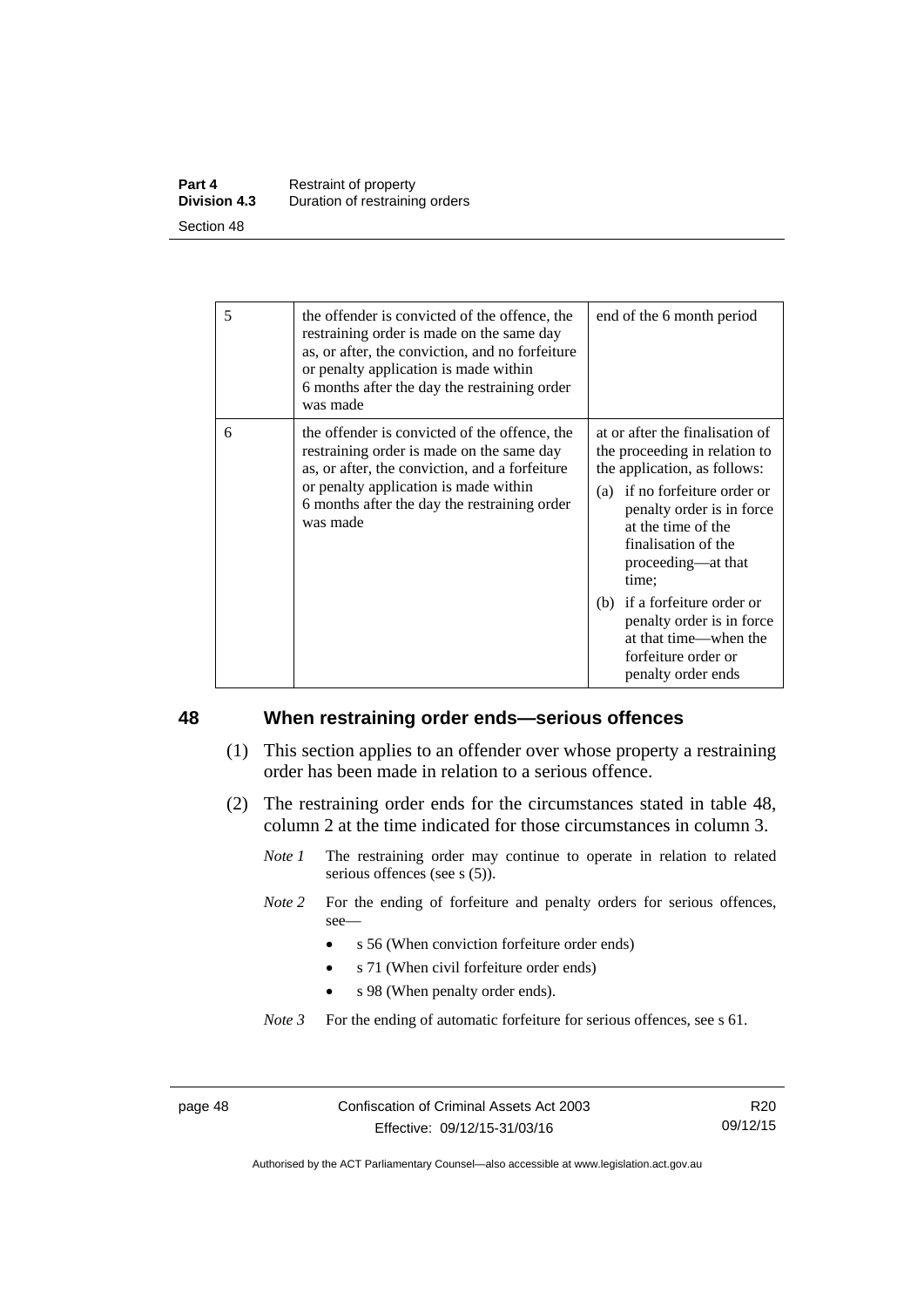- (3) A reference in table 48 to a person being convicted of the offence mentioned in subsection (1) includes a reference to the person being convicted of a related offence instead of the offence mentioned in subsection  $(1)$ .
- (4) For table 48, item 4, if more than 1 forfeiture or penalty application is made before the restraining order ends under item 1, 2 or 3, the restraining order ends at the latest time that it would end if any of those applications were the only forfeiture or penalty application made.
- (5) If, within the period stated in the restraining order under section 33 (2) (d) (Restraining order—contents), an indictment is presented against the offender for another offence or offences related to the offence mentioned in subsection (1) (the *primary offence*), the restraining order ends at the later of the following times:
	- (a) the time that it would end under this section if there were no related offences;
	- (b) the latest time that it would end under this section or section 47 (When restraining order ends—ordinary offences) if—
		- (i) the related offence or any of the related offences, taken by itself, were the primary offence; and
		- (ii) there were no other offences in relation to which the restraining order had been made.
	- *Note Indictment* is defined in the [Legislation Act,](http://www.legislation.act.gov.au/a/2001-14) dict, pt 1 as including an information. (See also that Act, dict, pt 1, def *present*.)
- (6) The relevant court may, on the application of the DPP while the order is in force, order that a restraining order ends earlier than otherwise provided for by this section.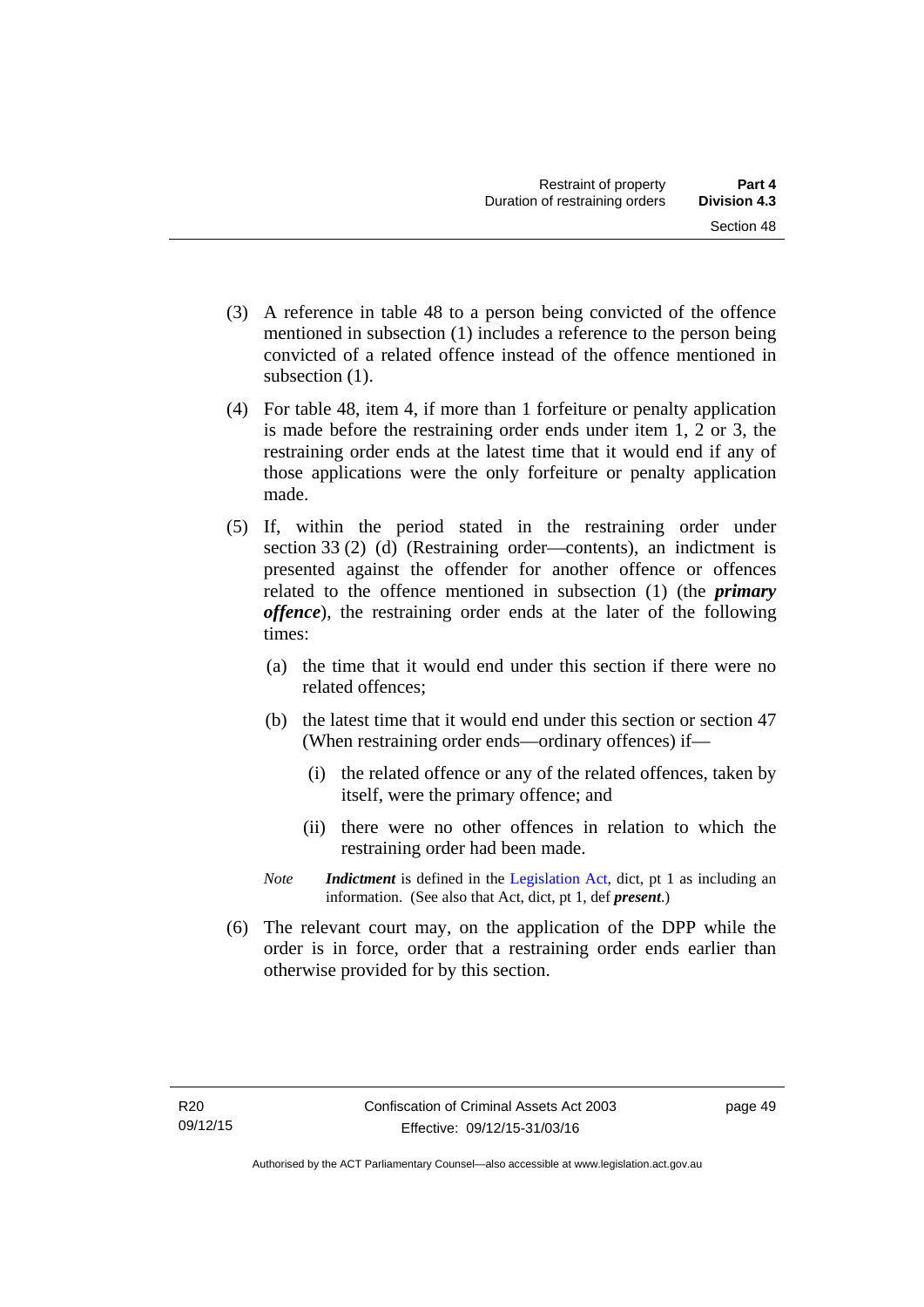### **Part 4 Restraint of property Division 4.3** Duration of restraining orders Section 48

| Table 48<br>column 1 | Ending of restraining orders—serious offences<br>column <sub>2</sub>                                                                                                                                                                                                                                           | column 3                                                                                                                                                                                                                                                                                                                                                                                                                |
|----------------------|----------------------------------------------------------------------------------------------------------------------------------------------------------------------------------------------------------------------------------------------------------------------------------------------------------------|-------------------------------------------------------------------------------------------------------------------------------------------------------------------------------------------------------------------------------------------------------------------------------------------------------------------------------------------------------------------------------------------------------------------------|
| item                 | circumstances                                                                                                                                                                                                                                                                                                  | when restraining order ends                                                                                                                                                                                                                                                                                                                                                                                             |
| 1                    | an indictment is not presented<br>against the offender for the offence,<br>or a forfeiture or penalty application<br>is not made, before the end of the<br>period stated in the restraining order<br>under section $33(2)(d)$                                                                                  | end of the period stated in the<br>restraining order under that<br>paragraph                                                                                                                                                                                                                                                                                                                                            |
| 2                    | the offender is cleared or convicted<br>of the offence, the restraining order<br>is made before the offender is<br>cleared or convicted of the offence,<br>and no forfeiture or penalty<br>application is made within 6 months<br>after the day the offender is cleared<br>or convicted                        | the later of whichever of the<br>following events applies:<br>end of the 6 month period;<br>(a)<br>(b) when the automatic<br>forfeiture ends                                                                                                                                                                                                                                                                            |
| 3                    | the offender is cleared or convicted<br>of the offence, the restraining order<br>is made on the same day as, or after,<br>the offender is cleared or convicted<br>of the offence, and no forfeiture or<br>penalty application is made within<br>6 months after the day the offender<br>is cleared or convicted | the later of whichever of the<br>following events applies:<br>(a) end of the 6 month period;<br>(b) when the automatic<br>forfeiture ends                                                                                                                                                                                                                                                                               |
| 4                    | a forfeiture or penalty application is<br>made before the restraining order<br>ends under item 1, 2 or 3                                                                                                                                                                                                       | the later of whichever of the<br>following events applies on or<br>after the finalisation of the<br>proceeding in relation to the<br>application:<br>if no forfeiture order or<br>(a)<br>penalty order is in force at<br>the time of the finalisation<br>of the proceeding-when<br>the proceeding is finalised;<br>if a forfeiture order or<br>(b)<br>penalty order is in force at<br>that time—when the order<br>ends; |

**Table 48 Ending of restraining orders—serious offences** 

page 50 Confiscation of Criminal Assets Act 2003 Effective: 09/12/15-31/03/16

R20 09/12/15

Authorised by the ACT Parliamentary Counsel—also accessible at www.legislation.act.gov.au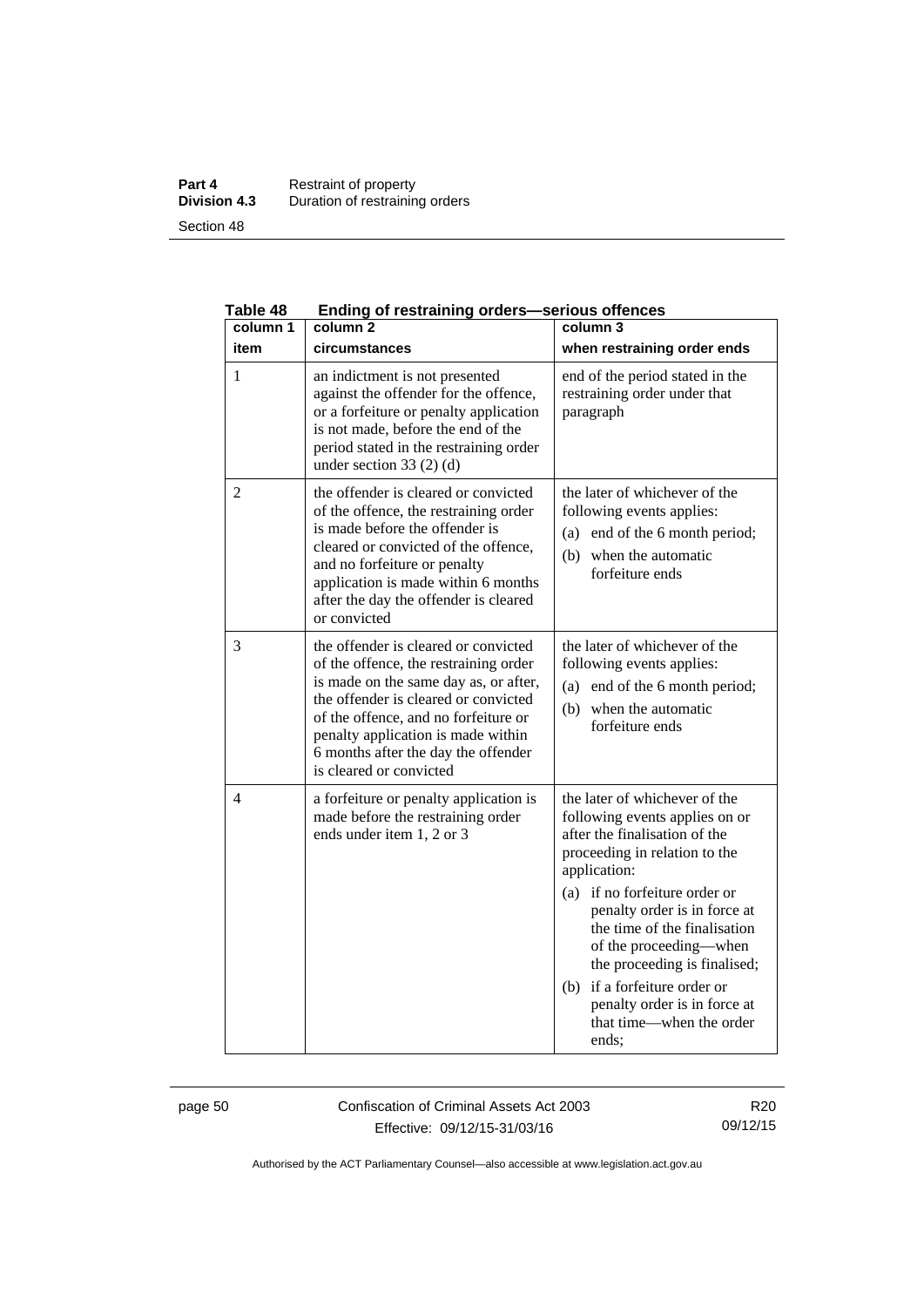| column 1 | column 2      | column 3                                                                                           |
|----------|---------------|----------------------------------------------------------------------------------------------------|
| item     | circumstances | when restraining order ends                                                                        |
|          |               | (c) if the offender has been<br>convicted of the offence—<br>when the automatic<br>forfeiture ends |

### **49 Extension of time for restraining orders**

- (1) This section applies to an offender over whose property a restraining order is or has been in force in relation to the commission (or the alleged commission) of a relevant offence, despite anything else in this Act.
- (2) On the application of the DPP, the court that made the restraining order may make either or both of the following orders:
	- (a) an order that the restraining order is to remain in force for a stated period (or as stated in the order);
	- (b) an order that a restraining order that has ended is to be revived for a stated period (or as stated in the order).
- (3) The order may be stated to have effect—
	- (a) immediately; or
	- (b) at a stated time; or
	- (c) if a stated event happens.
- (4) The court may make an order under this section only if satisfied that—
	- (a) any additional property to which the application relates was (or will be) derived from the offence, or identified, only after the restraining order ended (or would otherwise end); or
	- (b) necessary evidence for the making of a forfeiture or penalty application has (or will) become available only after the restraining order ended (or would otherwise end); or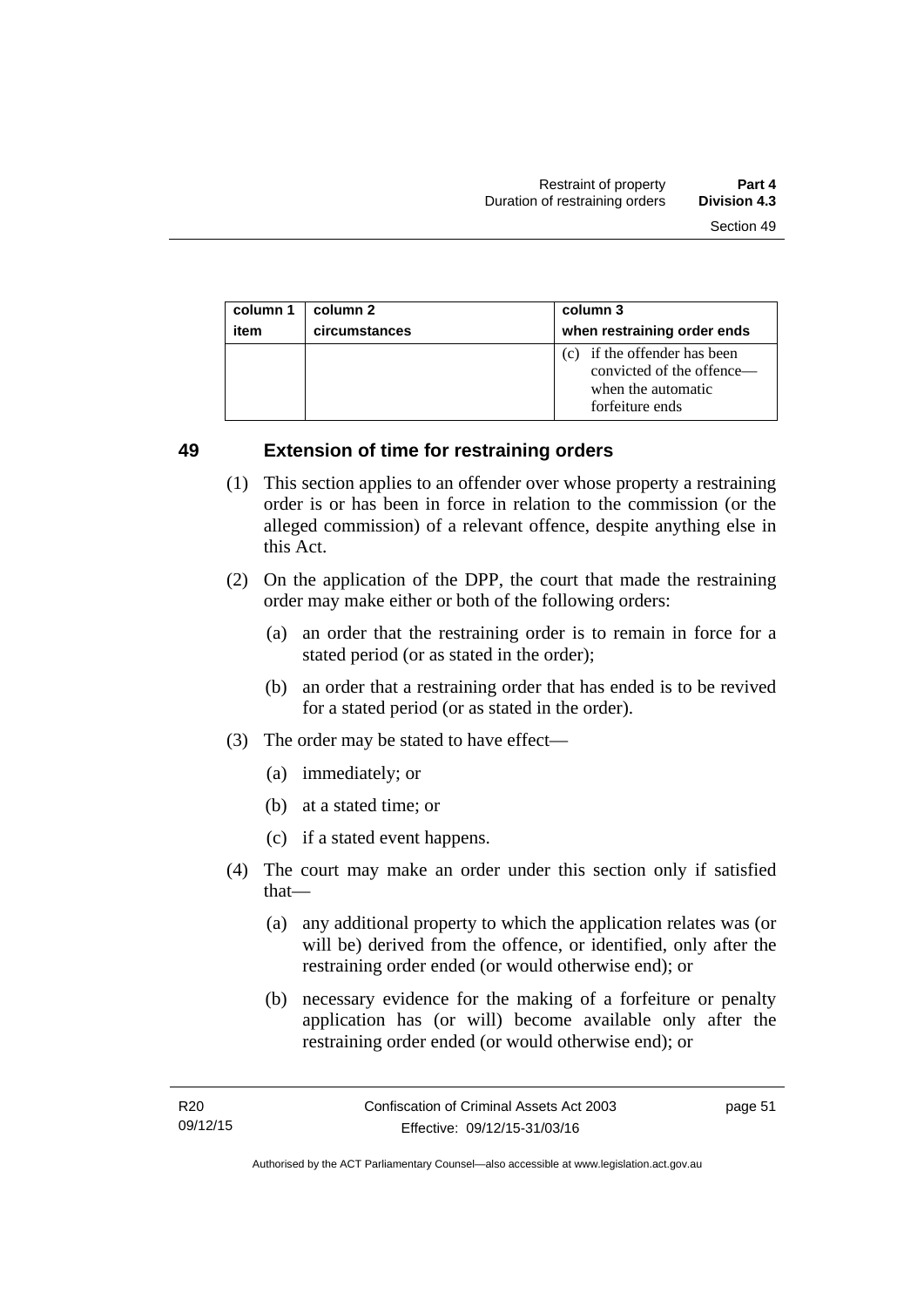- (c) if an automatic forfeiture in relation to a serious offence ends because the offender is cleared of the offence—it is desirable in relation to an application for a civil forfeiture order or a penalty order under section 85 (Penalty orders—commission of serious offences); or
- (d) it is otherwise desirable having regard to the purposes of this Act.

# **Division 4.4 Restraining orders—other matters**

# **50 Restraining orders—registration in statutory property registers**

- (1) This section applies if a restraining order is over property that may be recorded in a statutory property register
	- *Note* A registered interstate restraining order is taken to be a restraining order under this Act (see s 139).
- (2) The restraining order, or details of the restraining order, may be recorded in the register—
	- (a) for a restraining order over land registered under the *[Land](http://www.legislation.act.gov.au/a/1925-1)  [Titles Act 1925](http://www.legislation.act.gov.au/a/1925-1)*—on a responsible authority giving a copy of the restraining order to the registrar-general; or
		- *Note* The registrar-general may, on receipt of the order, enter a caveat for the prevention of any fraud or improper dealing (see *[Land](http://www.legislation.act.gov.au/a/1925-1/default.asp)  [Titles Act 1925](http://www.legislation.act.gov.au/a/1925-1/default.asp)*, s 14 (1) (g)).
	- (b) in any other case—on application by a responsible authority.
- (3) Anyone who acquires an interest in the property after the recording of the restraining order in the register is taken to have notice of the restraining order at the time of acquisition.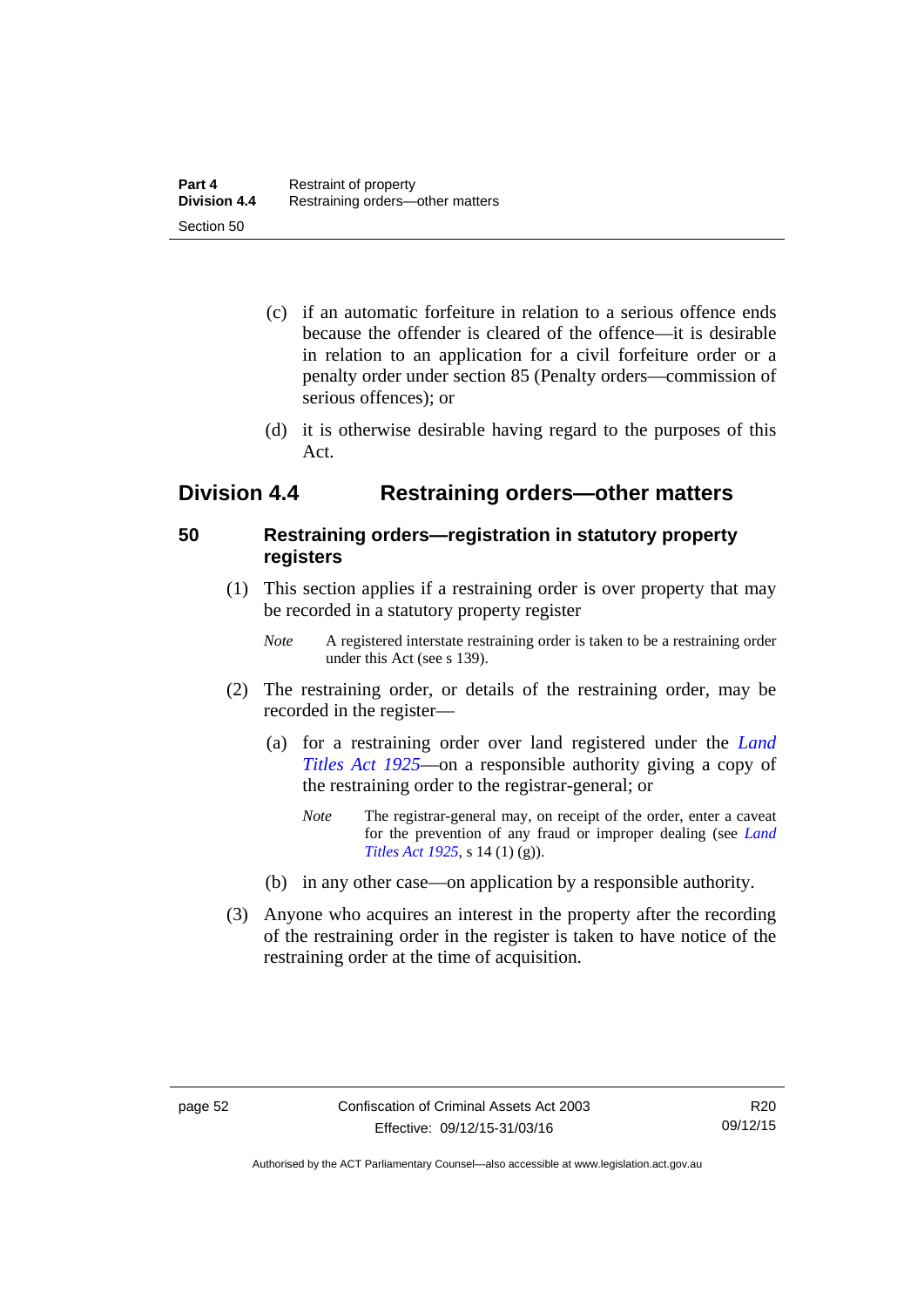- (4) If the property stops being restrained property, the responsible authority must—
	- (a) for a restraining order over land registered under the *[Land](http://www.legislation.act.gov.au/a/1925-1)  [Titles Act 1925](http://www.legislation.act.gov.au/a/1925-1)*—tell the registrar-general of the cancellation of the restraining order; or
	- (b) in any other case—apply for the cancellation of the restraining order's registration in the statutory property register.
- (5) In this section:

*responsible authority* means—

- (a) the DPP; or
- (b) if the public trustee has taken control of the property under this Act—the public trustee; or
- (c) for a registered interstate restraining order—anyone who is authorised under the corresponding law under which the order was made to register a restraining order, or details of a restraining order, in a statutory property register.

# **51 Penalty orders—execution against restrained property**

- (1) A restraining order over the property of a person does not prevent the levying of execution against the property, entirely or in part, in satisfaction of a penalty order in force against the person.
- (2) However, the property must not be disposed of, or otherwise dealt with, except in accordance with an order of a relevant court under section 39 (1) (Additional orders about restraining orders and restrained property).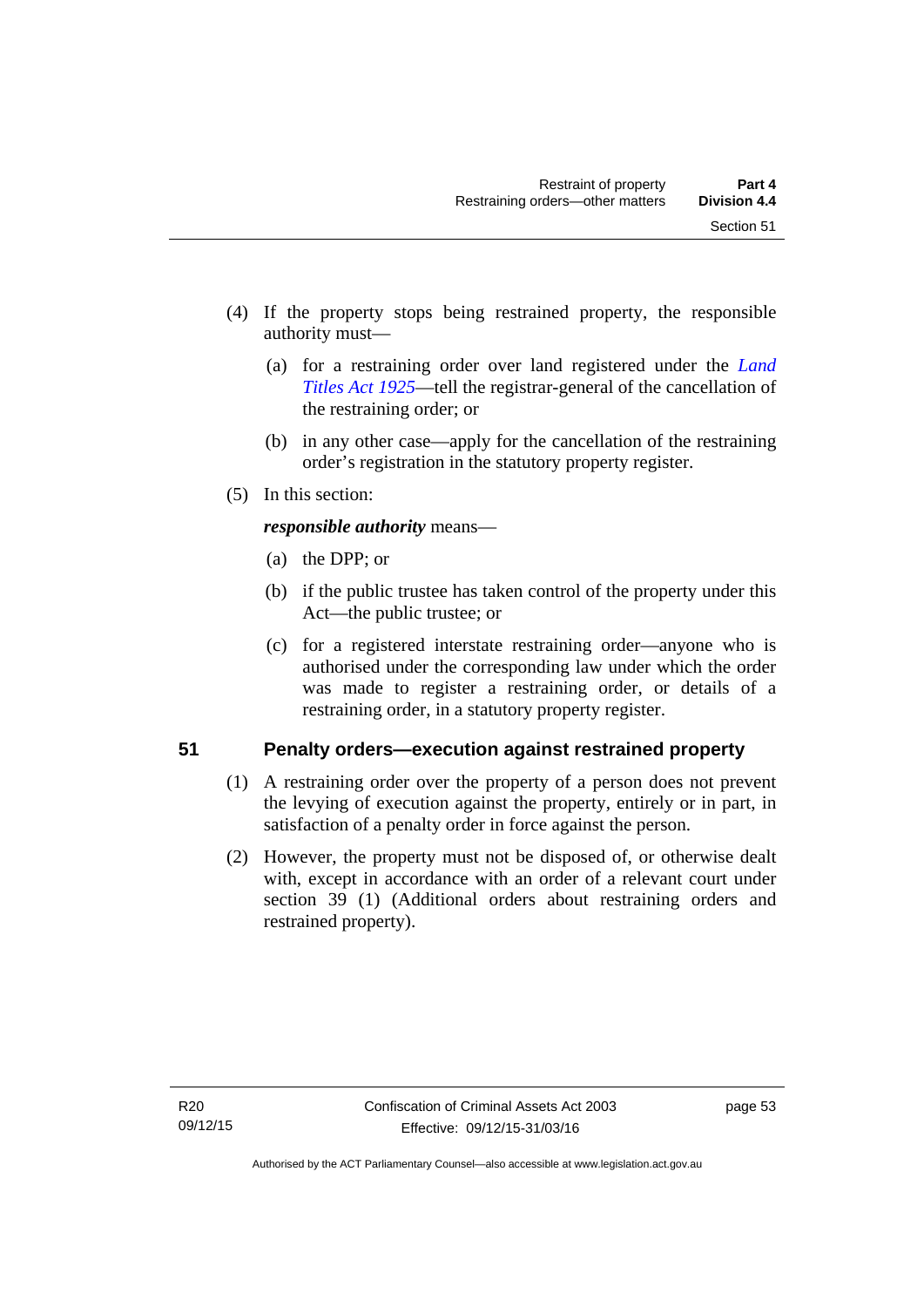**Part 5 Forfeiture of property**<br>**Division 5.1** Conviction forfeiture of **Division 5.1** Conviction forfeiture orders Section 52

# **Part 5 Forfeiture of property**

# **Division 5.1 Conviction forfeiture orders**

*Note* For general provisions about a proceeding for a conviction forfeiture order (which is a confiscation proceeding—see s 236), see pt 14.

### **52 Meaning of** *conviction forfeiture order*

In this Act:

*conviction forfeiture order* means an order under section 54 (Conviction forfeiture orders—making) for the forfeiture to the Territory of tainted property in relation to a relevant offence.

### **53 Conviction forfeiture orders—application**

- (1) The DPP may apply to a relevant court for a conviction forfeiture order against a person.
	- *Note* A reference to a *person* generally includes a reference to a corporation as well as an individual, see the [Legislation Act](http://www.legislation.act.gov.au/a/2001-14), s 160. (See also the [Legislation Act,](http://www.legislation.act.gov.au/a/2001-14) dict, pt 1, def *person*.)
- (2) The application may be made before or after, or at the same time as, the person's conviction for a relevant offence.
- (3) However, if the person has been convicted of the offence, the DPP must make the application within 2 years after the day of the conviction.
	- *Note* The court may allow leave for an application to be made after the time fixed by this section in certain circumstances (see s 246).

### **54 Conviction forfeiture orders—making**

- (1) On application under section 53, the court must make an order for the forfeiture to the Territory of tainted property in relation to the relevant offence if satisfied that—
	- (a) the offender has been convicted of the offence; and

Authorised by the ACT Parliamentary Counsel—also accessible at www.legislation.act.gov.au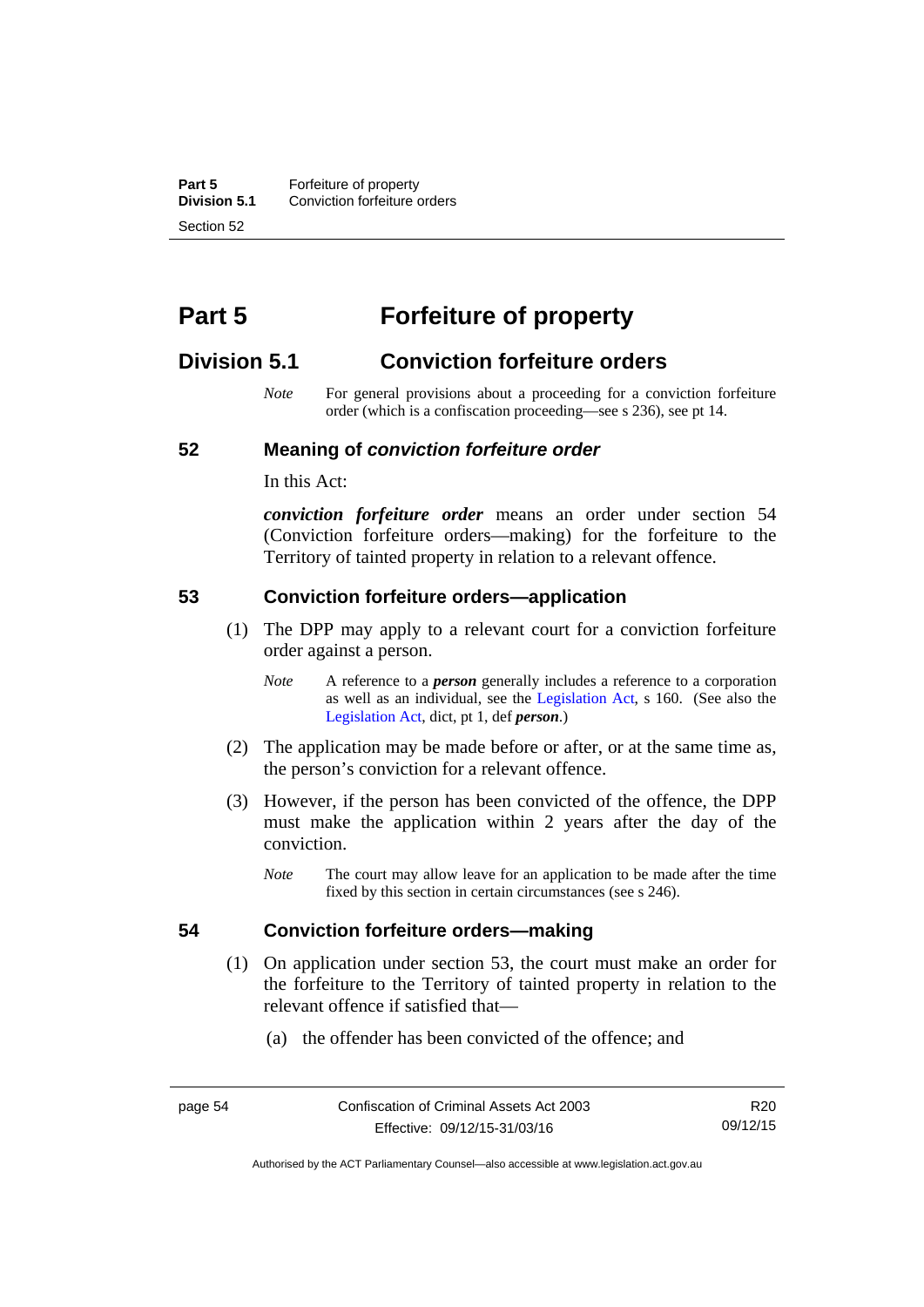- (b) the offender has not been cleared of the offence; and
- (c) the property, or any of the property, to which the application relates is tainted property in relation to the offence.
- (2) If a court makes the order, it must state in the order—
	- (a) the property to which it applies; and
	- (b) what it considers to be the value of the property (other than money) to be forfeited to the Territory under the order at the time the order is made.

### **55 Conviction forfeiture orders—forfeiture**

- (1) The property to which the conviction forfeiture order applies is forfeited to the Territory at the end of 14 days after the day the order is made, except so far as the property is excluded from forfeiture under an exclusion order.
	- *Note 1* For the commencement of a restraining order, see the [Legislation Act,](http://www.legislation.act.gov.au/a/2001-14) s 73 (4).
	- *Note 2* The effect of an exclusion order for property subject to forfeiture is that the property is excluded from forfeiture, see s 74 (c).
- (2) However, if an application for an exclusion order in relation to the property, or a part of the property, has been made (but not decided) before the end of the 14-day period, the property (or that part) is not forfeited until the proceeding in relation to the exclusion order is finalised.

# **56 When conviction forfeiture order ends**

- (1) A conviction forfeiture order ends if—
	- (a) the offender is cleared of the offence to which the order relates, and all related offences (if any); or
	- (b) the order is reversed or set aside on appeal; or

page 55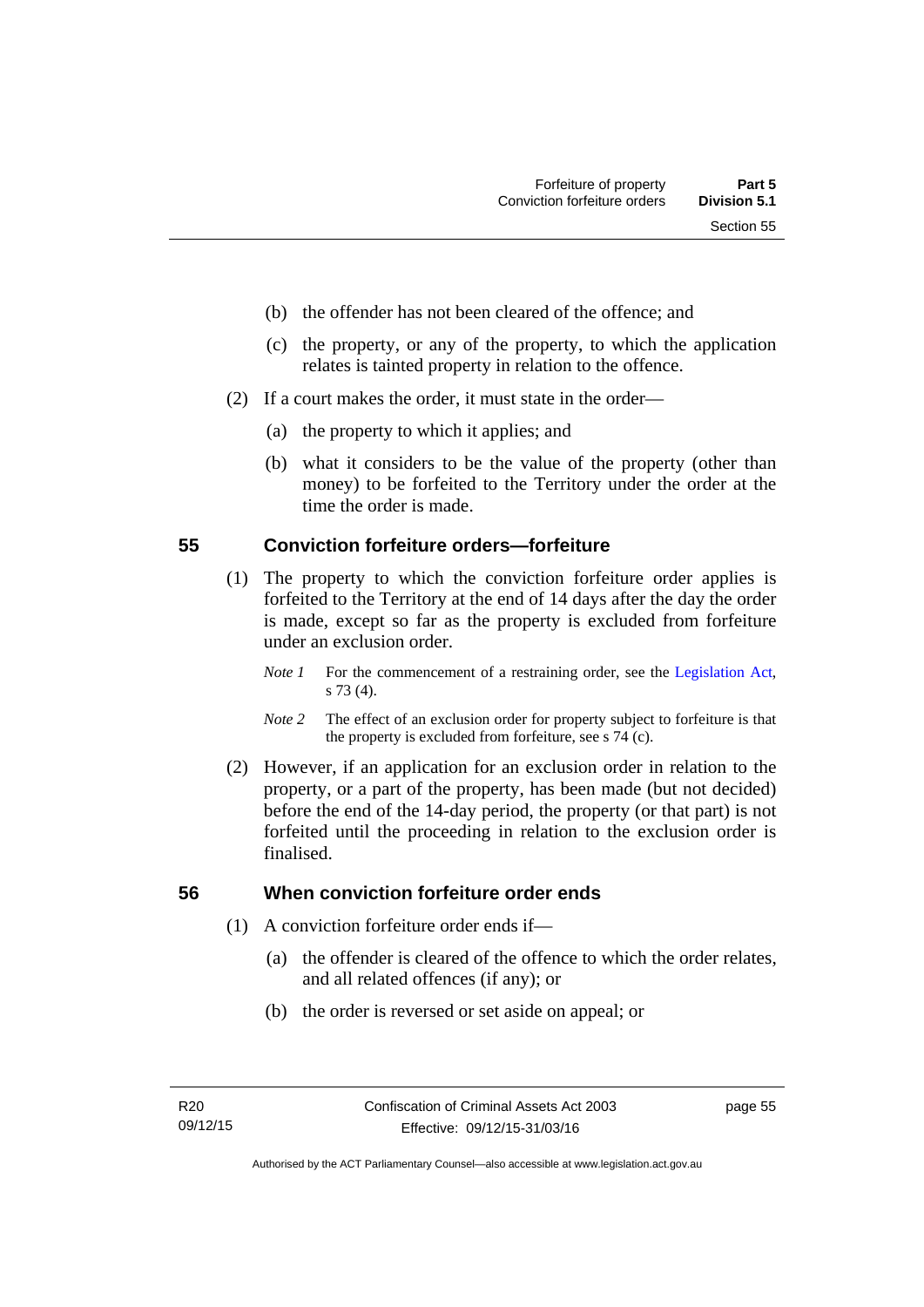- (c) the order is fully satisfied.
	- *Note* For the meaning of *fully satisfied*, see dict.
- (2) The order is satisfied for a particular interest in forfeited property if the interest is bought back under section 127 (Buyback orders buying interest in property).
	- *Note* After the forfeiture of property, the offender may recover the property or its value in certain circumstances (see div 9.5).

# **Division 5.2 Automatic forfeiture—conviction for serious offences**

### **57 Unclaimed tainted property restraining orders non-application of div 5.2**

This division does not apply to property restrained under an unclaimed tainted property restraining order.

*Note* For the forfeiture of unclaimed tainted property, see div 5.3.

### **58 Automatic forfeiture of restrained property on conviction for serious offences**

- (1) This section applies if—
	- (a) a person is convicted of a serious offence; and
	- (b) a restraining order (other than an artistic profits restraining order) is made, whether before or after the conviction, over property in relation to the offence or a related serious offence committed by the person.
	- *Note* A reference to a *person* generally includes a reference to a corporation as well as an individual, see the [Legislation Act](http://www.legislation.act.gov.au/a/2001-14), s 160. (See also the [Legislation Act,](http://www.legislation.act.gov.au/a/2001-14) dict, pt 1, def *person*.)

R20 09/12/15

Authorised by the ACT Parliamentary Counsel—also accessible at www.legislation.act.gov.au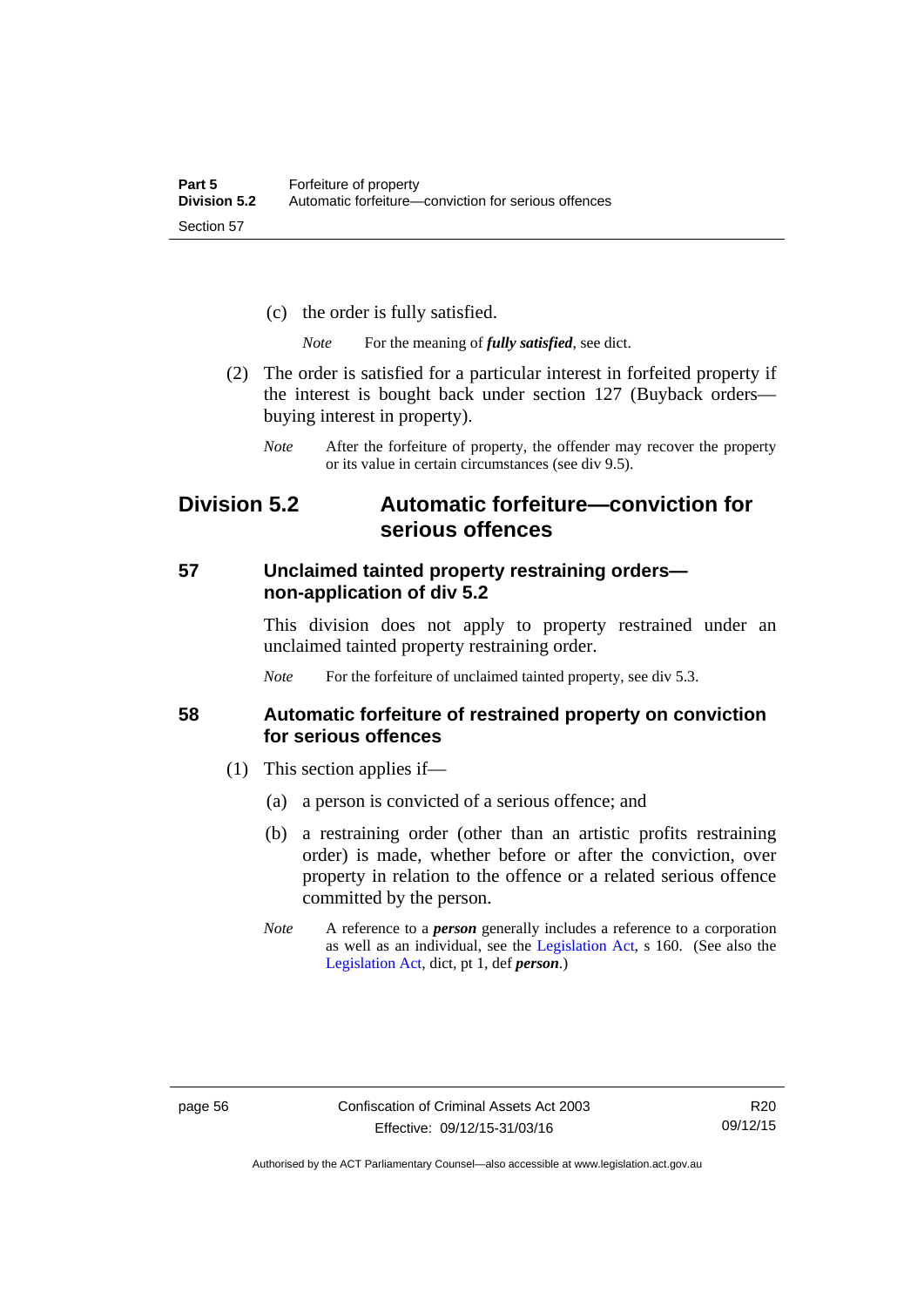- (2) The restrained property is forfeited to the Territory at the end of whichever of the following periods applies (the *relevant 14-day period*), except so far as the property is excluded from forfeiture under an exclusion order:
	- (a) if the restraining order was made before the conviction— 14 days after the day of conviction;
	- (b) if the restraining order was made at the same time as or after the conviction—14 days after the day the restraining order comes into force.
	- *Note 1* For the commencement of a restraining order, see the [Legislation Act,](http://www.legislation.act.gov.au/a/2001-14) s 73 (4).
	- *Note 2* The effect of an exclusion order for property subject to forfeiture is that the property is excluded from forfeiture, see s 74 (c).
- (3) However, if an application for an exclusion order in relation to the property, or a part of the property, has been made (but not decided) before the end of the relevant 14-day period, the property (or that part) is not forfeited until the proceeding in relation to the exclusion order is finalised.

# **59 Automatic forfeiture—court order declaring property automatically forfeited**

- (1) The DPP may apply to a relevant court for an order declaring that property has been automatically forfeited under this division.
- (2) If the relevant court is satisfied that the property has been automatically forfeited under this division, the court must make the order and state in the order the property to which it applies.
- (3) The registrar of the relevant court may exercise the functions of the court for this section.
	- *Note* For general provisions about a proceeding for an order under this section (which is a confiscation proceeding—see s 236), see pt 14.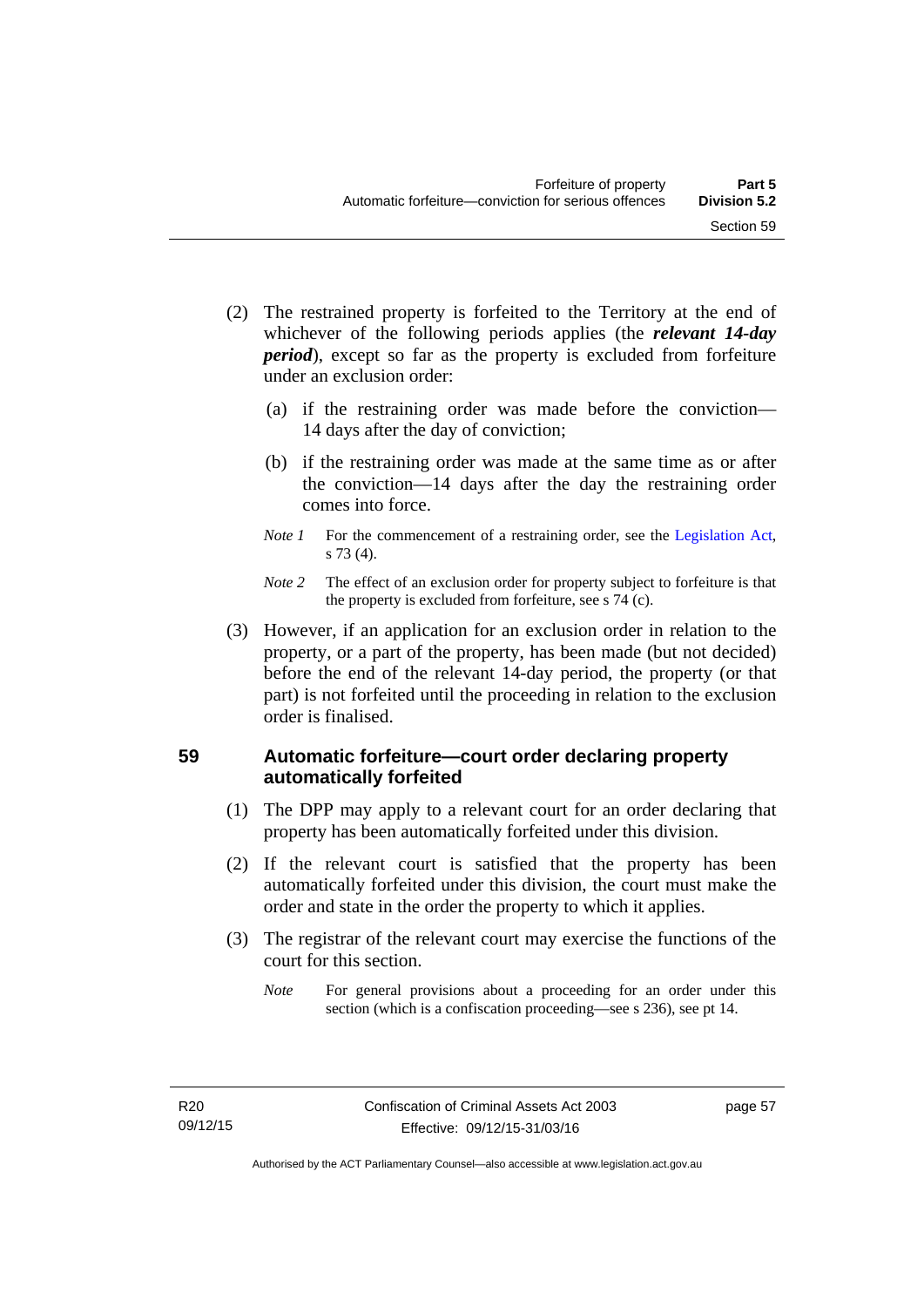### **60 Automatic forfeiture—court orders**

 (1) A relevant court may, when it convicts a person of a serious offence or at any later time, make any order that it considers appropriate for giving effect to an automatic forfeiture of property.

### **Examples of orders**

- 1 an order for the examination of anyone before the court, or an officer of the court, about any property that might be forfeited because of the conviction
- 2 an order directing the owner of property that might be forfeited because of the conviction, or anyone else, to give to a stated person, within a stated period, a sworn statement about stated particulars of the property
- 3 an order directing the owner of property that might be forfeited because of the conviction, or anyone else, to do anything necessary or convenient to be done to allow the public trustee to take control of the property, including anything necessary or convenient to be done to bring the property within the jurisdiction
- 4 an order in relation to the registration of title to, or charges over, property under a territory law
- *Note* An example is part of the Act, is not exhaustive and may extend, but does not limit, the meaning of the provision in which it appears (see [Legislation Act,](http://www.legislation.act.gov.au/a/2001-14) s 126 and s 132).
- (2) The order may be made on the court's initiative, or on the application of any of the following people:
	- (a) the DPP;
	- (b) the offender;
	- (c) the public trustee;
	- (d) anyone with an interest in property to which the order relates;
	- (e) anyone else with the court's leave.
	- *Note* For general provisions about a proceeding for an order under this section (which is a confiscation proceeding—see s 236), see pt 14.

Authorised by the ACT Parliamentary Counsel—also accessible at www.legislation.act.gov.au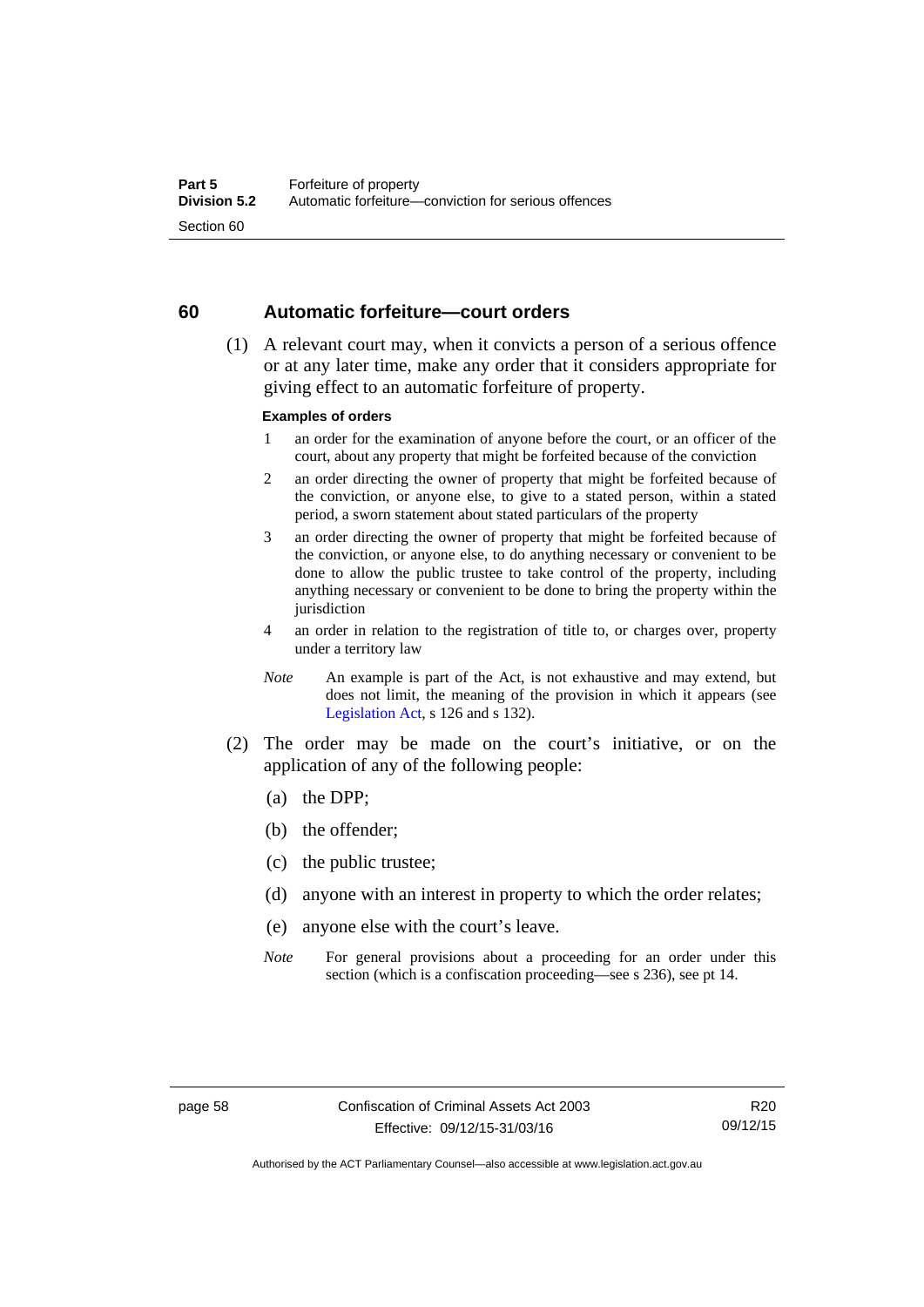- (3) A person commits an offence if—
	- (a) a relevant court makes an order under subsection (1) to give effect to an automatic forfeiture of property; and
	- (b) the order requires the person to do, or not do, something stated in the order; and
	- (c) the person has notice of the order (whether by being given a copy of the order or otherwise); and
	- (d) the person contravenes the order.

Maximum penalty: 200 penalty units, imprisonment for 2 years or both.

#### **61 When automatic forfeiture under div 5.2 ends**

- (1) Automatic forfeiture under this division ends if—
	- (a) the offender is cleared of the offence to which the forfeiture relates, and all related serious offences (if any); or
	- (b) the automatic forfeiture is fully satisfied.

*Note* For the meaning of *fully satisfied*, see dict.

- (2) Automatic forfeiture is satisfied for a particular interest in forfeited property if the interest is bought back under section 127 (Buyback orders—buying interest in property).
	- *Note* After the forfeiture of property, the offender may recover the property or its value in certain circumstances (see div 9.5).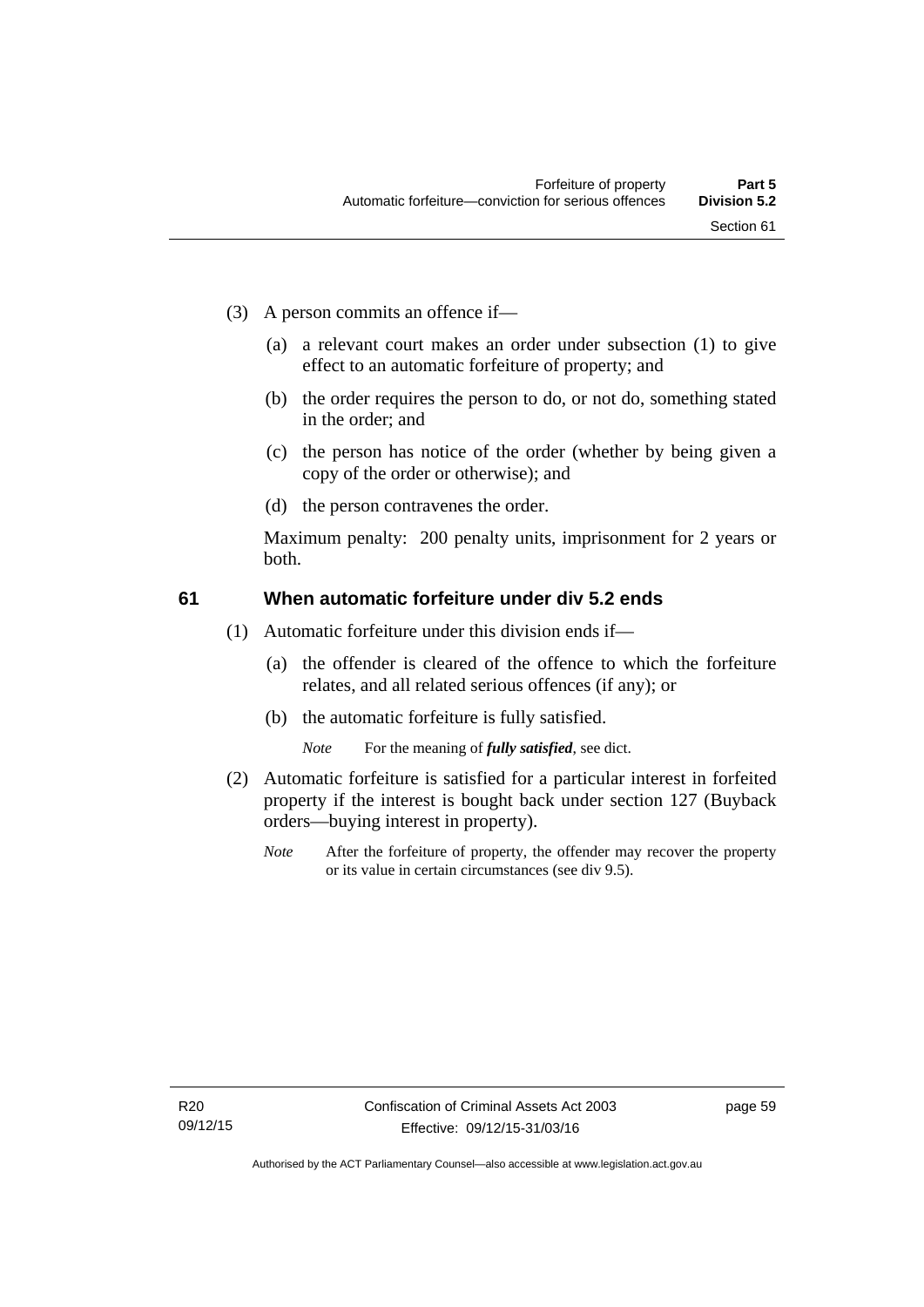# **Division 5.3 Automatic forfeiture—unclaimed tainted property**

*Note* For general provisions about a proceeding for a conviction forfeiture order (which is a confiscation proceeding—see s 236), see pt 14.

#### **62 Forfeiture of unclaimed tainted property**

- (1) This section applies if an unclaimed tainted property restraining order is made over property.
- (2) The restrained property is forfeited to the Territory at the end of 14 days after the day the restraining order comes into force, except so far as the property is excluded from forfeiture under an exclusion order.
	- *Note 1* For the commencement of a restraining order, see the [Legislation Act,](http://www.legislation.act.gov.au/a/2001-14) s 73 (4).
	- *Note 2* The effect of an exclusion order for property subject to forfeiture is that the property is excluded from forfeiture (see s 74 (c)).
- (3) However, if an application for an exclusion order in relation to the property, or a part of the property, has been made (but not decided) before the end of the 14-day period, the property (or that part) is not forfeited until the proceeding in relation to the exclusion order is finalised.

#### **63 When automatic forfeiture under div 5.3 ends**

Automatic forfeiture under this division ends if the automatic forfeiture is fully satisfied.

*Note* For the meaning of *fully satisfied*, see dict.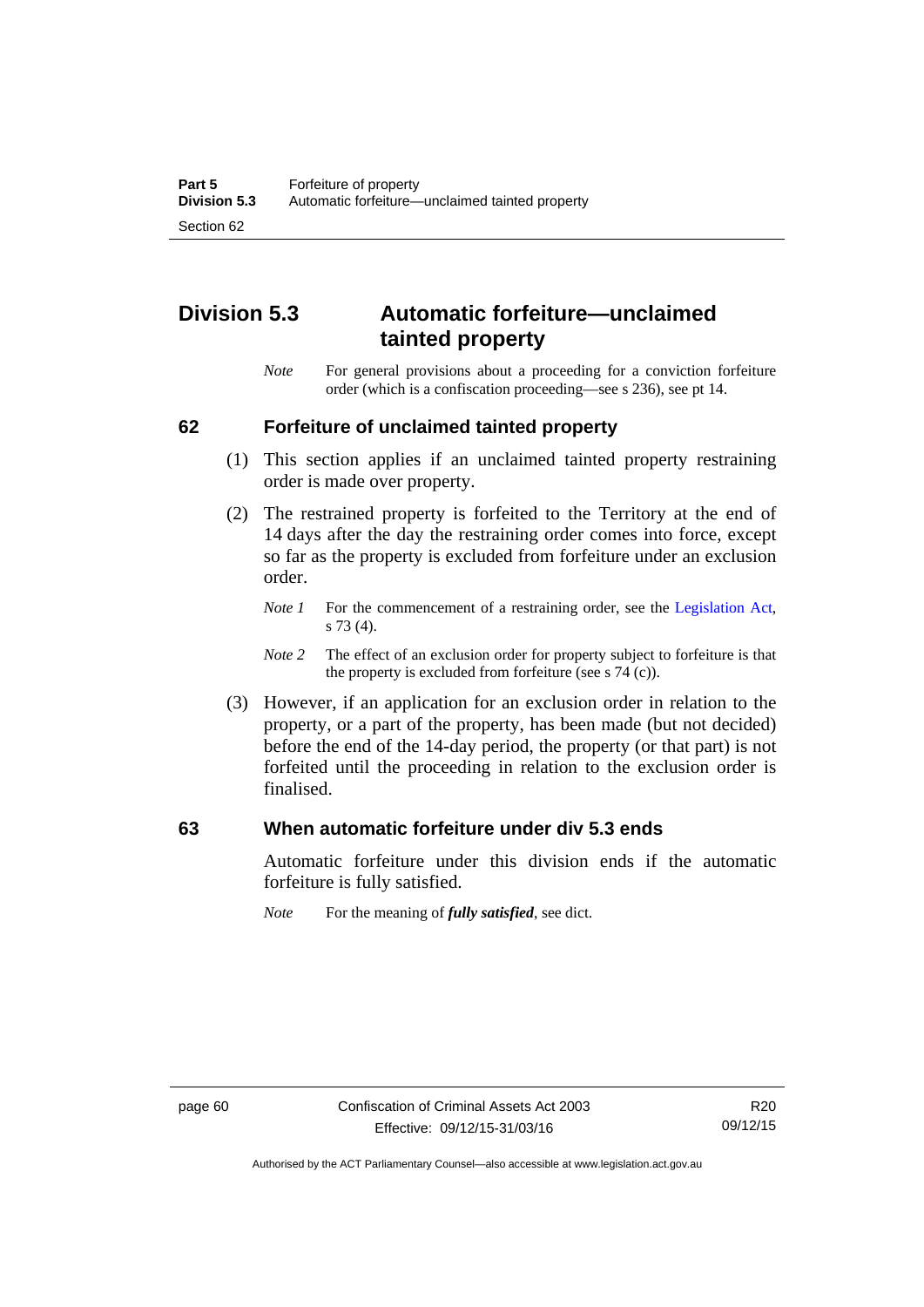Section 64

# **Division 5.4 Civil forfeiture orders**

*Note* For general provisions about a proceeding for a conviction forfeiture order (which is a confiscation proceeding—see s 236), see pt 14.

## **64 Artistic profits and unclaimed tainted property non-application of div 5.4**

This division does not apply to property restrained under—

- (a) an artistic profits restraining order; or
- (b) an unclaimed tainted property restraining order.
- *Note 1* An artistic profits restraining order is made solely to preserve property to satisfy a penalty order for artistic profits in relation to an offence (see s 20).
- *Note 2* Unclaimed tainted property is forfeitable under div 5.3.

#### **65 Meaning of** *civil forfeiture order*

In this Act:

*civil forfeiture order* means an order under section 67 (Civil forfeiture orders—making) for the forfeiture to the Territory of restrained property in relation to the commission (or the alleged commission) of a serious offence.

## **66 Civil forfeiture orders—application**

- (1) The DPP may apply to a relevant court for a civil forfeiture order for the forfeiture to the Territory of property restrained in relation to the commission (or the alleged commission) of a serious offence.
- (2) The application may be made—
	- (a) at the same time as, or after, an application for a restraining order in relation to the offence; or
	- (b) if a restraining order is in force in relation to the offence.

page 61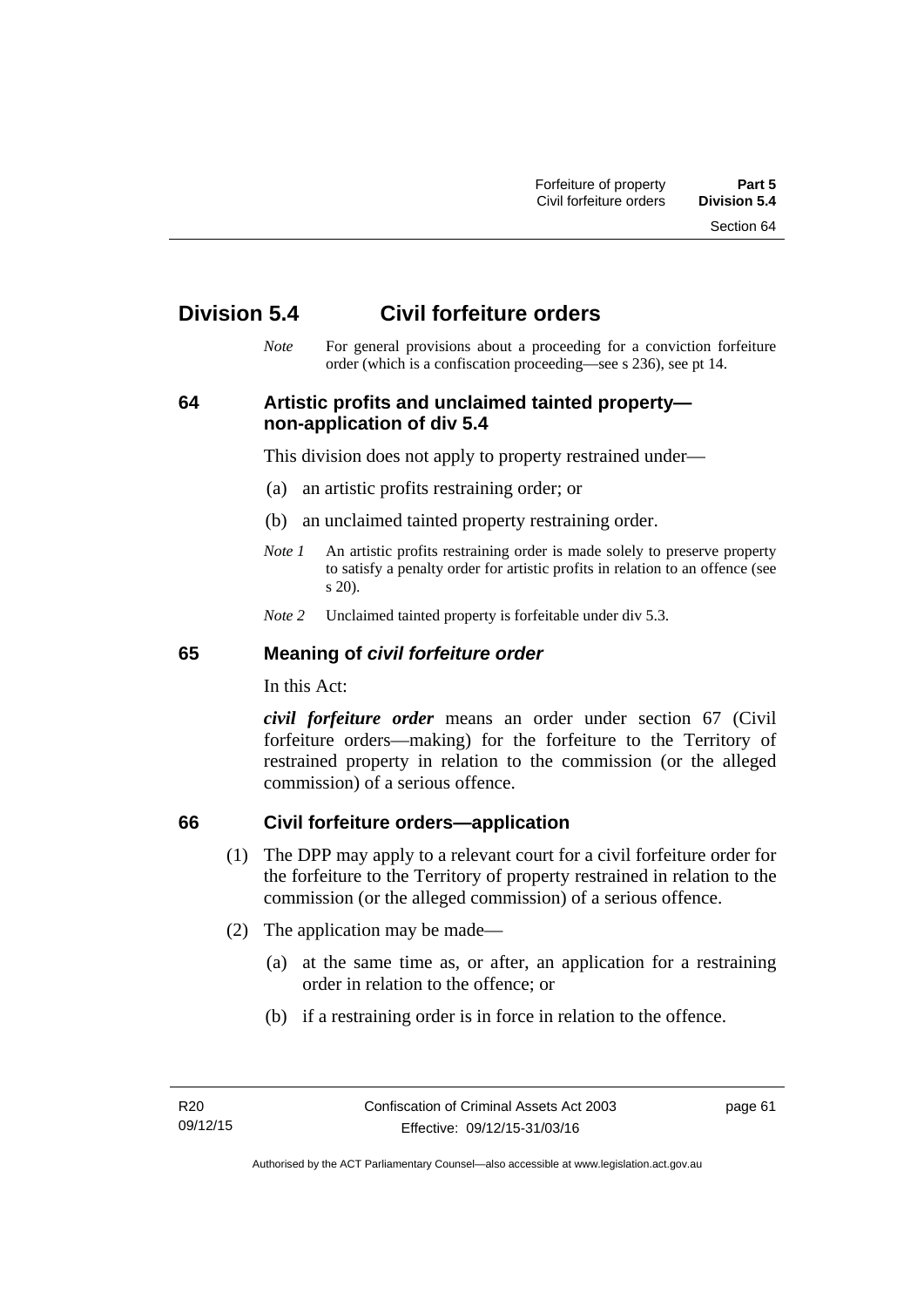#### **67 Civil forfeiture orders—making**

- (1) This section applies if, on an application under section 66 for an order for the forfeiture to the Territory of restrained property, the court is satisfied on the balance of probabilities that a person (the *offender*) has committed a serious offence within whichever of the following periods applies (the *relevant period*):
	- (a) 6 years before the day the application to restrain the property was made;
	- (b) if an extended period for making the restraining order application was allowed under section 246 (Confiscation proceedings—time extensions for applications)—the total of the 6-year period and the extended period.
	- *Note 1* The court must be satisfied on the balance of probabilities about the commission of the offence because confiscation proceedings are civil, not criminal (see s 237).
	- *Note 2* A reference to a *person* generally includes a reference to a corporation as well as an individual, see the [Legislation Act](http://www.legislation.act.gov.au/a/2001-14), s 160. (See also the [Legislation Act,](http://www.legislation.act.gov.au/a/2001-14) dict, pt 1, def *person*.)
- (2) If this section applies, the relevant court must order that the restrained property be forfeited to the Territory.
- (3) The order must state—
	- (a) the property to which it applies; and
	- (b) what the relevant court considers to be the value of the property (other than money) to be forfeited to the Territory under the order at the time the order is made; and
	- (c) if the relevant court making the order has given a direction under section 69 (Civil forfeiture order proceedings restrictions on disclosure)—
		- (i) the direction given by the court; and

Authorised by the ACT Parliamentary Counsel—also accessible at www.legislation.act.gov.au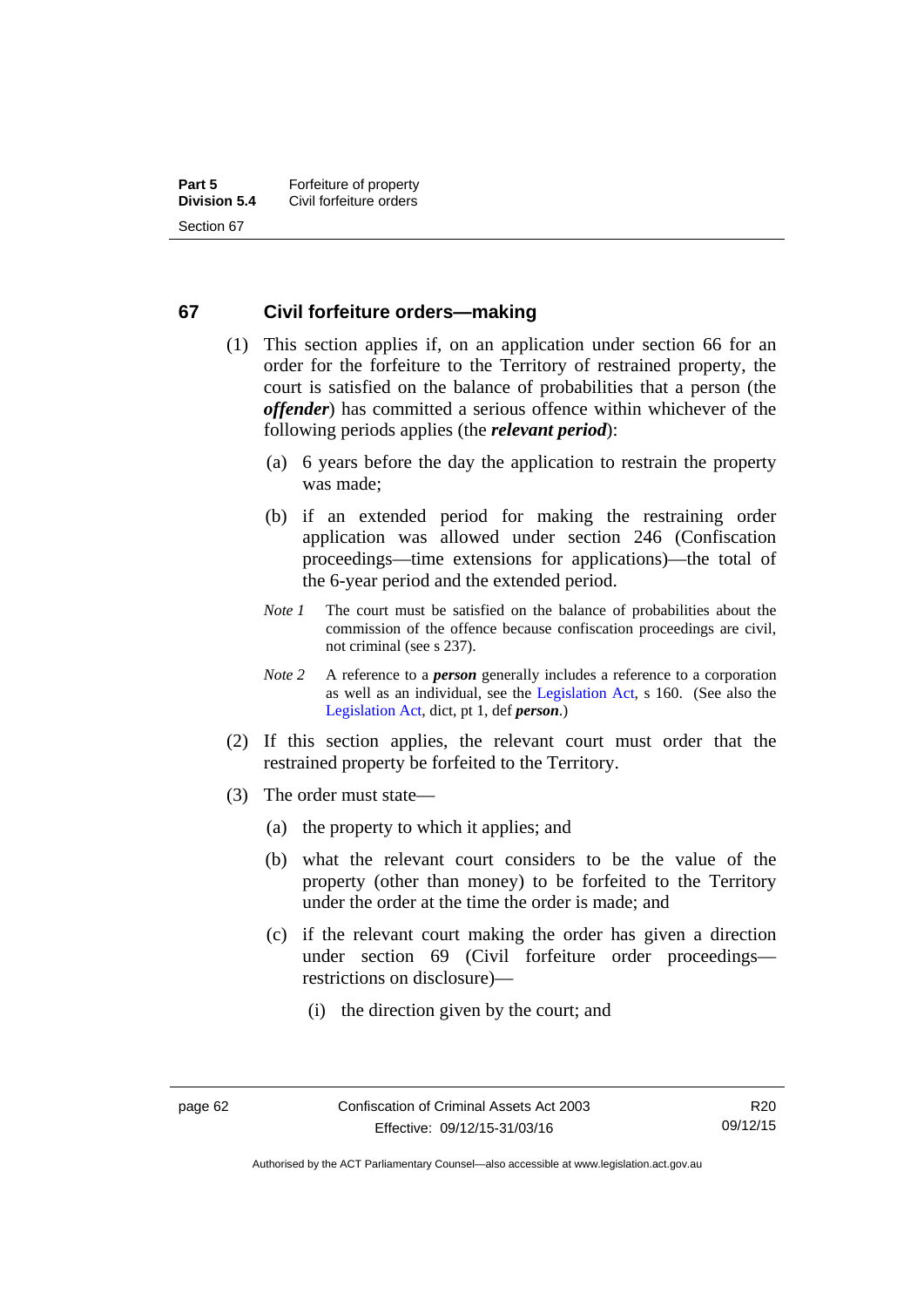- (ii) the effect of section 70 (Civil forfeiture orders disclosure offences) in relation to the direction.
- (4) To remove any doubt, if the relevant court is satisfied that the offender committed a serious offence within the relevant period, the court must not refuse to make a civil forfeiture order only because it is not satisfied—
	- (a) that a particular serious offence was committed by the offender within the relevant period; or
	- (b) that the offence was committed on any particular day or time within the relevant period.
- (5) Also, to remove any doubt, the relevant court must not refuse to make a civil forfeiture order in relation to a serious offence only because—
	- (a) an indictment has not been presented against the offender for the offence; or
	- (b) the offender has not been convicted of the offence; or
	- (c) the offender has been cleared of the offence, including being cleared after having been convicted of the offence; or
	- (d) a doubt is raised about whether the offender committed the offence.
	- *Note Indictment* is defined in the [Legislation Act,](http://www.legislation.act.gov.au/a/2001-14) dict, pt 1 as including an information. (See also that Act, dict, pt 1, def *present*.)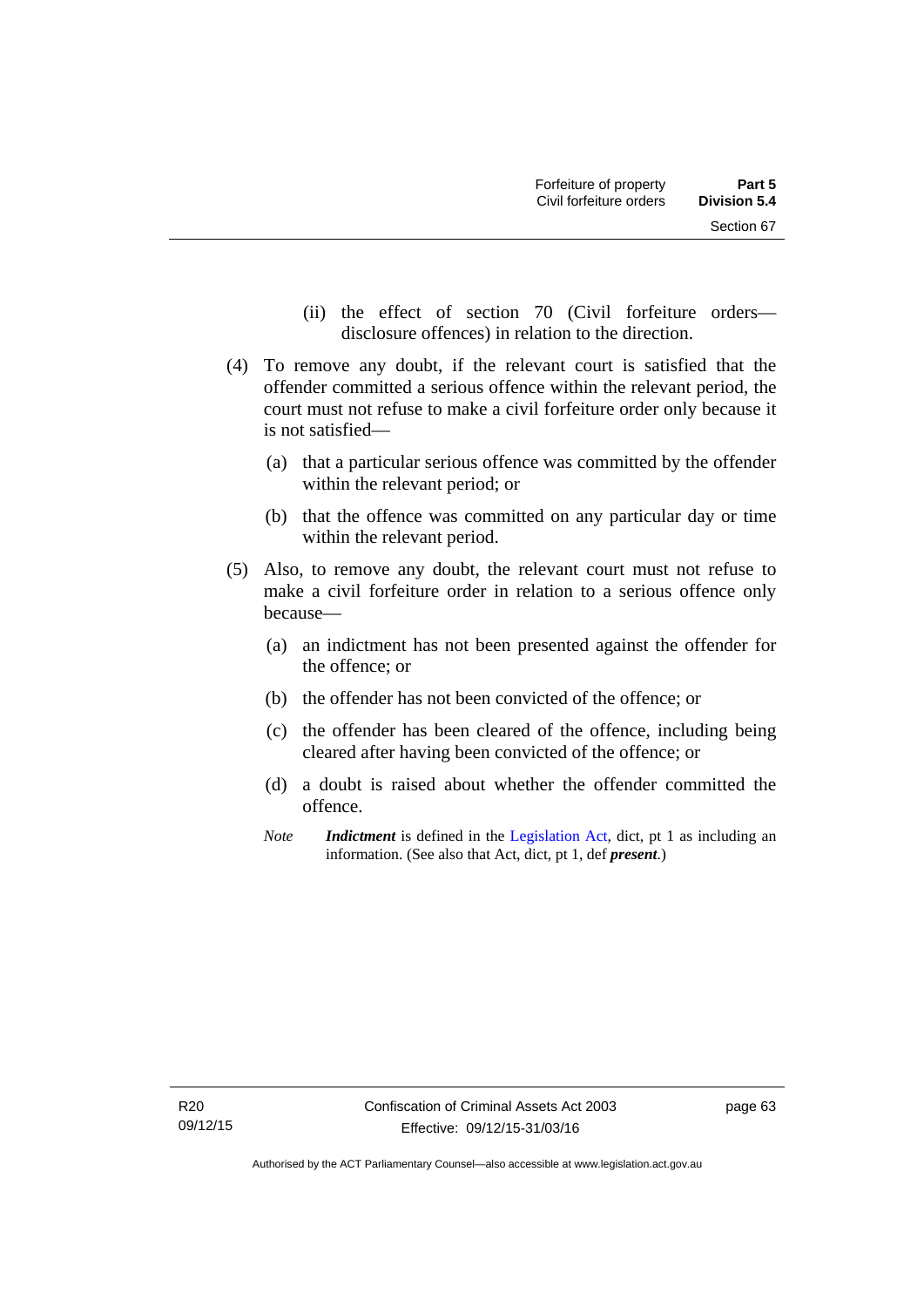#### **68 Civil forfeiture orders—forfeiture**

- (1) The property to which the civil forfeiture order applies is forfeited to the Territory at the end of 14 days after the day the order is made, except so far as the property is excluded from forfeiture under an exclusion order.
	- *Note 1* For the commencement of a restraining order, see the [Legislation Act,](http://www.legislation.act.gov.au/a/2001-14) s 73 (4).
	- *Note* 2 The effect of an exclusion order for property subject to forfeiture is that the property is excluded from forfeiture, see s 74 (c).
- (2) However, if an application for an exclusion order in relation to the property, or a part of the property, has been made (but not decided) before the end of the 14-day period, the property (or that part) is not forfeited until the proceeding in relation to the exclusion order is finalised.

#### **69 Civil forfeiture order proceedings—restrictions on disclosure**

- (1) On application by the DPP, a relevant court hearing an application for a civil forfeiture order may—
	- (a) direct that the hearing of the application, or part of it, take place in closed court and give directions about who may be present; and
	- (b) give directions prohibiting or restricting the publication or disclosure of 1 or more of the following:
		- (i) the fact that an application for the order, or that a civil forfeiture order, has been made;
		- (ii) the application for the order;
		- (iii) any information about the proceeding (whether or not a hearing has been held);

Authorised by the ACT Parliamentary Counsel—also accessible at www.legislation.act.gov.au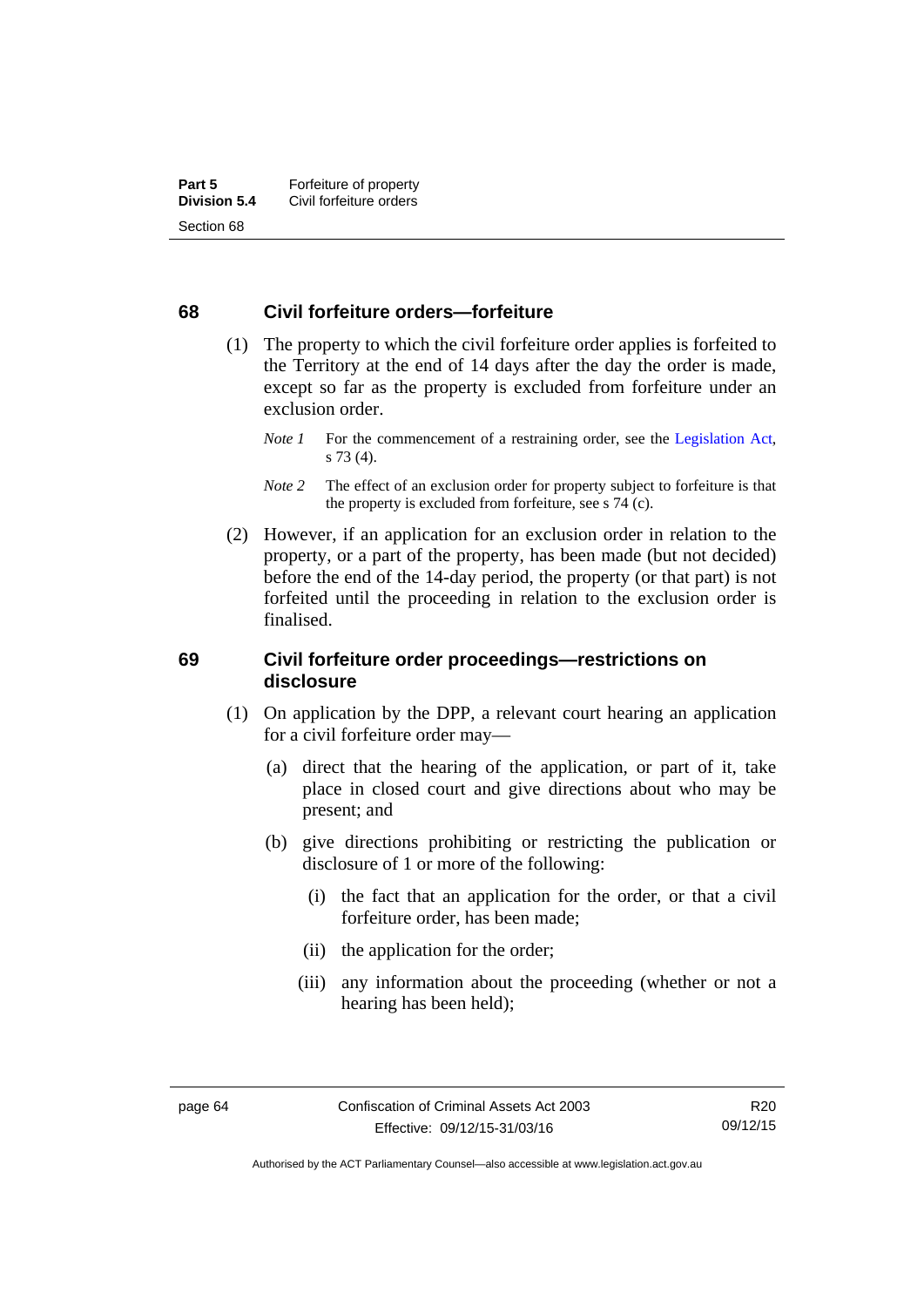- (iv) any evidence given, statement made or thing done during the proceeding;
- (v) any information, document or thing derived from anything mentioned in this subsection.

#### **Examples of directions**

- 1 that the application for the civil forfeiture order not be disclosed to the person against whom the civil forfeiture order is made until the court has decided an application for a restraining order against someone else's property
- 2 that the supporting affidavit must be made available only to the offender's lawyer
- *Note* An example is part of the Act, is not exhaustive and may extend, but does not limit, the meaning of the provision in which it appears (see [Legislation Act,](http://www.legislation.act.gov.au/a/2001-14) s 126 and s 132).
- (2) In deciding whether to give a direction under subsection (1), the court must have regard to whether the direction—
	- (a) would promote the purposes of this Act; or
	- (b) is desirable to protect the integrity of an investigation (however described) for any purpose or a prosecution of an offence.
- (3) The court may also have regard to any other relevant matter in deciding whether to give a direction under subsection (1).

#### **70 Civil forfeiture orders—disclosure offences**

*Note* An offence against this section is a strict liability offence (see s (7)).

- (1) A person commits an offence if—
	- (a) a relevant court has given a direction under section 69 (1) (b) prohibiting or restricting the publication or disclosure of a matter mentioned in the paragraph; and
	- (b) the person has notice of the direction (whether by being given a copy of the civil forfeiture order to which the direction relates or otherwise); and

page 65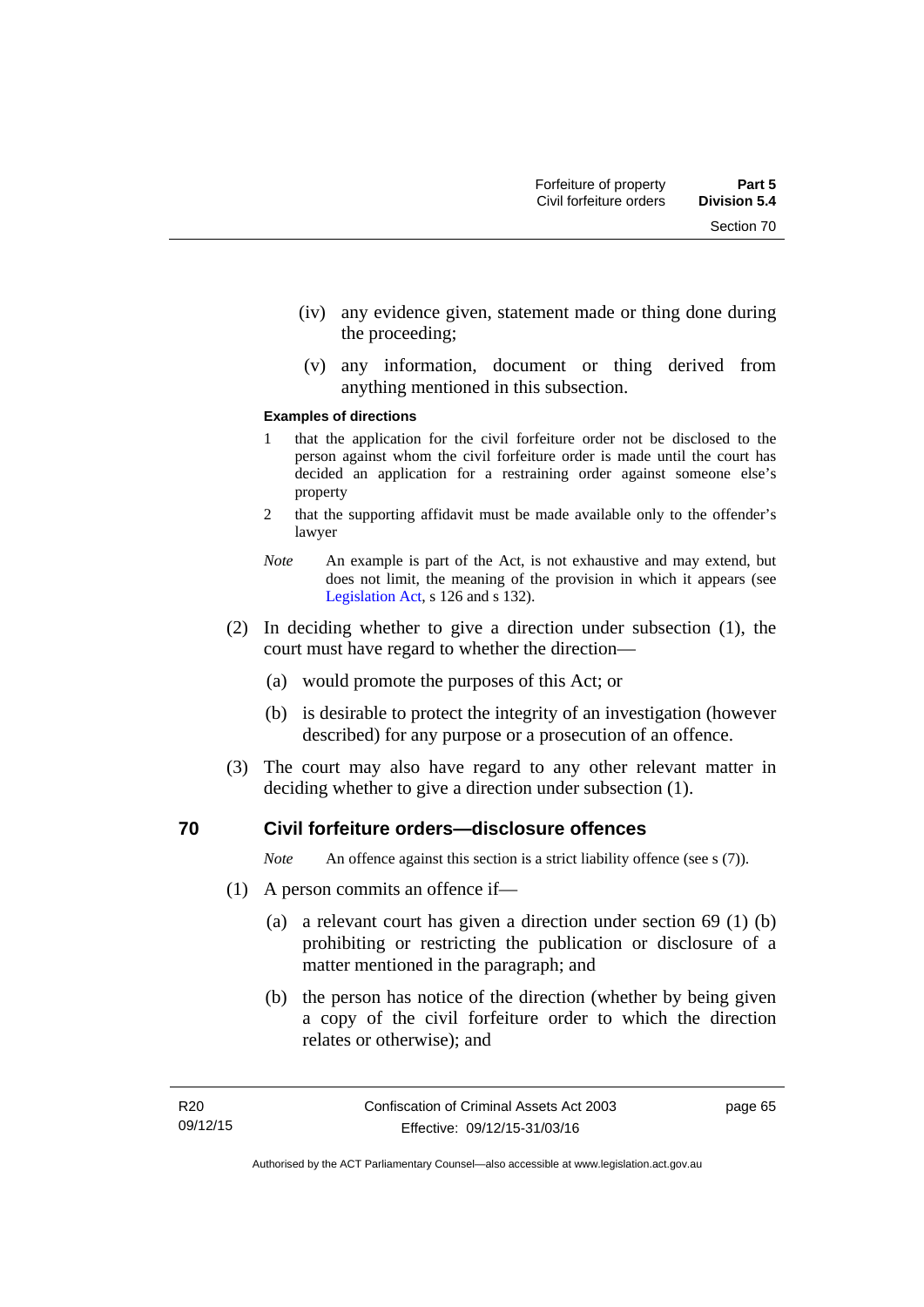(c) the person publishes or discloses the matter to someone else.

Maximum penalty: 200 penalty units, imprisonment for 2 years or both.

- (2) A person commits an offence if—
	- (a) a relevant court has given a direction under section 69 (1) (b) prohibiting or restricting the publication or disclosure of a matter mentioned in the paragraph; and
	- (b) the person has notice of the direction (whether by being given a copy of the civil forfeiture order to which the direction relates or otherwise); and
	- (c) the person publishes or discloses information to someone else; and
	- (d) the other person could infer from the information the matter to which the direction relates.

Maximum penalty: 200 penalty units, imprisonment for 2 years or both.

- (3) Subsections (1) and (2) do not apply if the publication or disclosure is to any of the following entities in the circumstances mentioned for the entity:
	- (a) a police officer—in any circumstances;
	- (b) an officer, employee or agent of the person—to ensure that the order is complied with and the person to whom the publication or disclosure is made is given notice of the direction (whether by being given a copy of the restraining order to which the direction relates or otherwise) by the person making the publication or disclosure;
	- (c) a lawyer—to obtain legal advice or representation in relation to the order;

Authorised by the ACT Parliamentary Counsel—also accessible at www.legislation.act.gov.au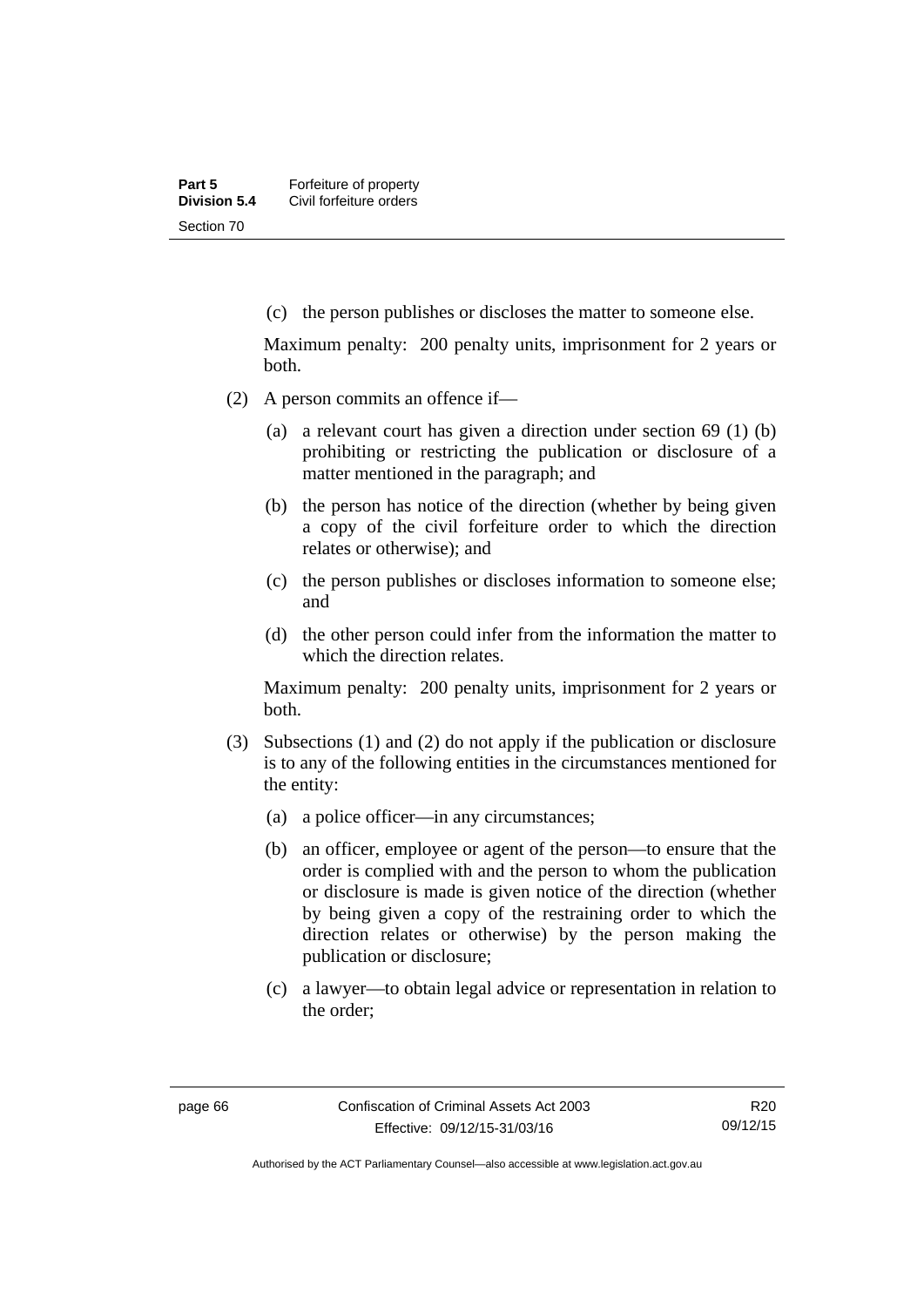- (d) a relevant court—with the court's leave.
	- *Note* The application for leave, and any proceeding with the court's leave, must be heard in closed court (see s (8)).
- (4) Also, subsections (1) and (2) do not apply if the publication or disclosure is made—
	- (a) by a police officer in the exercise of the officer's functions; or
	- (b) for the purpose of giving or obtaining legal advice, or making legal representations, in relation to the order.
- (5) A person commits an offence if—
	- (a) a relevant court has given a direction under section 69 (1) (b) prohibiting or restricting the publication or disclosure of a matter mentioned in the paragraph; and
	- (b) the person receives information in relation to the matter in accordance with subsection (3) or (4); and
	- (c) the person ceases to be a person mentioned in subsection (3) or (4); and
	- (d) the person publishes or discloses the matter to someone else.

Maximum penalty: 200 penalty units, imprisonment for 2 years or both.

- (6) A person commits an offence if—
	- (a) a relevant court has given a direction under section 69 (1) (b) prohibiting or restricting the publication or disclosure of a matter mentioned in the paragraph; and
	- (b) the person receives information in relation to the matter in accordance with subsection (3) or (4); and
	- (c) the person ceases to be a person mentioned in subsection (3) or (4); and

page 67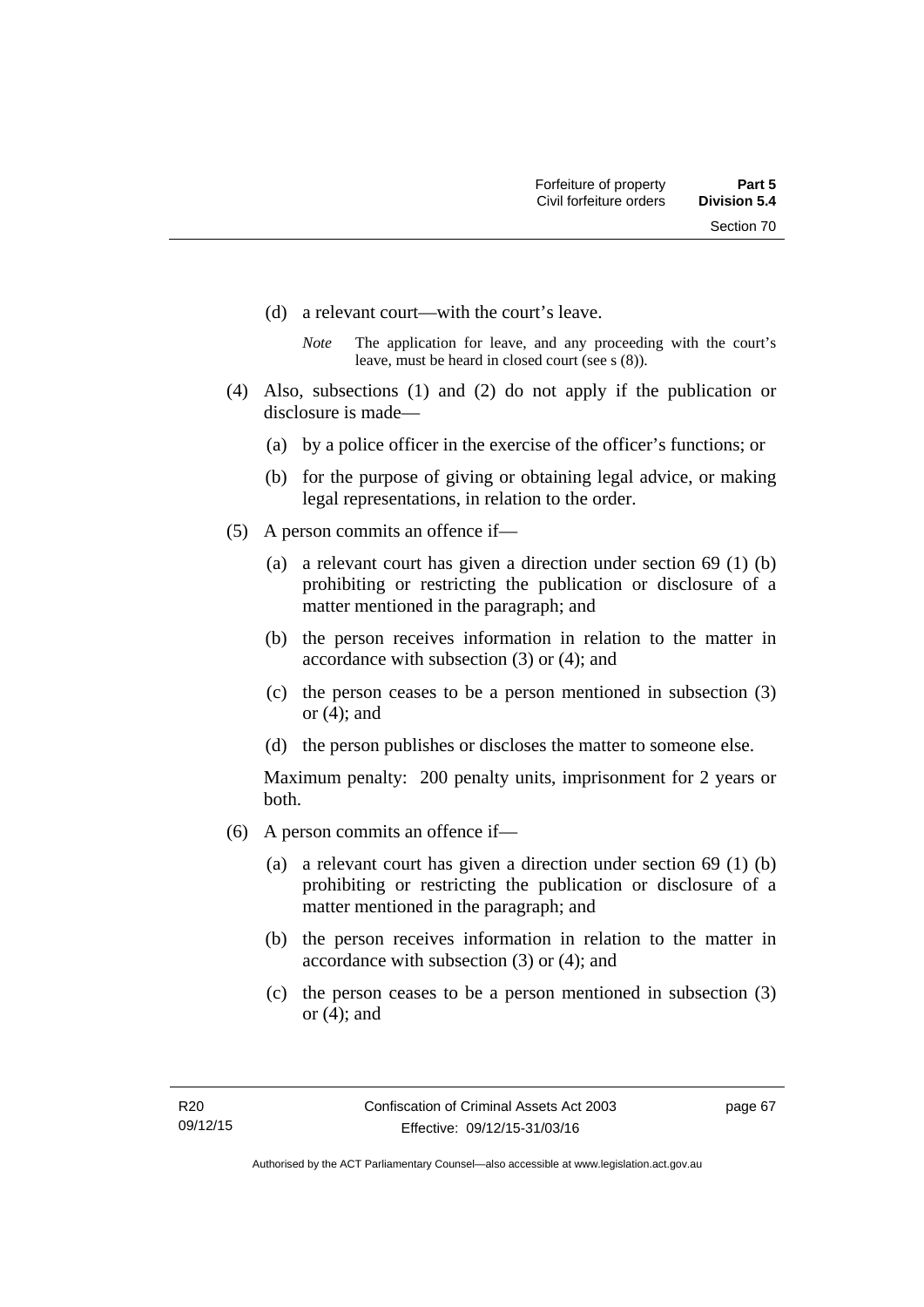- (d) the person publishes or discloses information to someone else; and
- (e) the other person could infer from the information the matter to which the direction relates.

Maximum penalty: 200 penalty units, imprisonment for 2 years or both.

- (7) An offence against this section is a strict liability offence.
- (8) For subsection (3) (d), an application for leave, and any proceeding with the court's leave, must be heard in closed court.

#### **71 When civil forfeiture order ends**

- (1) A civil forfeiture order ends if—
	- (a) the order is set aside or discharged on appeal; or
	- (b) the order is fully satisfied.

*Note* For the meaning of *fully satisfied*, see dict.

- (2) The order is satisfied for a particular interest in forfeited property if the interest is bought back under section 127 (Buyback orders buying interest in property).
	- *Note* After the forfeiture of property, the offender may recover the property or its value in certain circumstances (see div 9.5).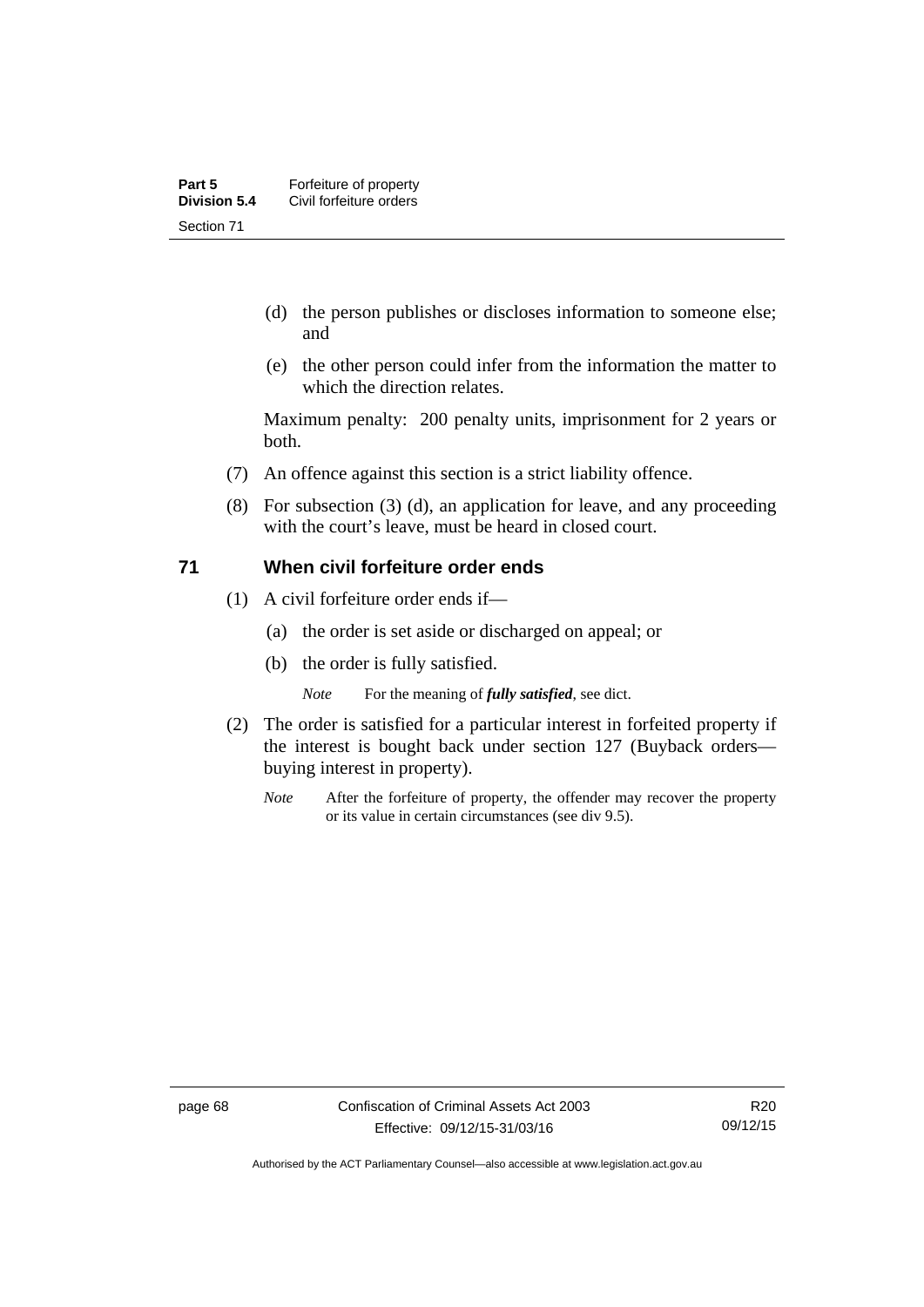# **Part 6 Exclusion of property**

*Note* For general provisions about a proceeding for an exclusion order (which is a confiscation proceeding—see s 236), see pt 14.

## **Division 6.1 General**

#### **72 Meaning of** *exclusion order*

In this Act:

*exclusion order* means an order under this part in relation to—

- (a) restrained property (other than restrained property that has been forfeited) or property in relation to which an application for a restraining order has been made; or
- (b) property in relation to which an application for a conviction forfeiture order has been made; or
- (c) property subject to forfeiture under this Act.
- *Note 1 Property* includes an interest in property, see the [Legislation Act,](http://www.legislation.act.gov.au/a/2001-14) dict, pt 1.
- *Note 2* This part does not apply to forfeited property (see s 75 (4)). A person with an interest in forfeited property immediately before its forfeiture may apply for the return of the property or compensation for its value under a return or compensation order under div 9.5.
- *Note 3* Property is forfeited 14 days after a forfeiture order or an automatic forfeiture applies to the property unless an application for an exclusion order is made, see pt 5 (Forfeiture of property).

## **73 When property is** *subject to forfeiture*

For this Act, property is *subject to forfeiture* if—

- (a) a forfeiture order made under this Act applies to the property and the property has not been forfeited; or
- (b) an automatic forfeiture under this Act applies to the property and the property has not been forfeited.

page 69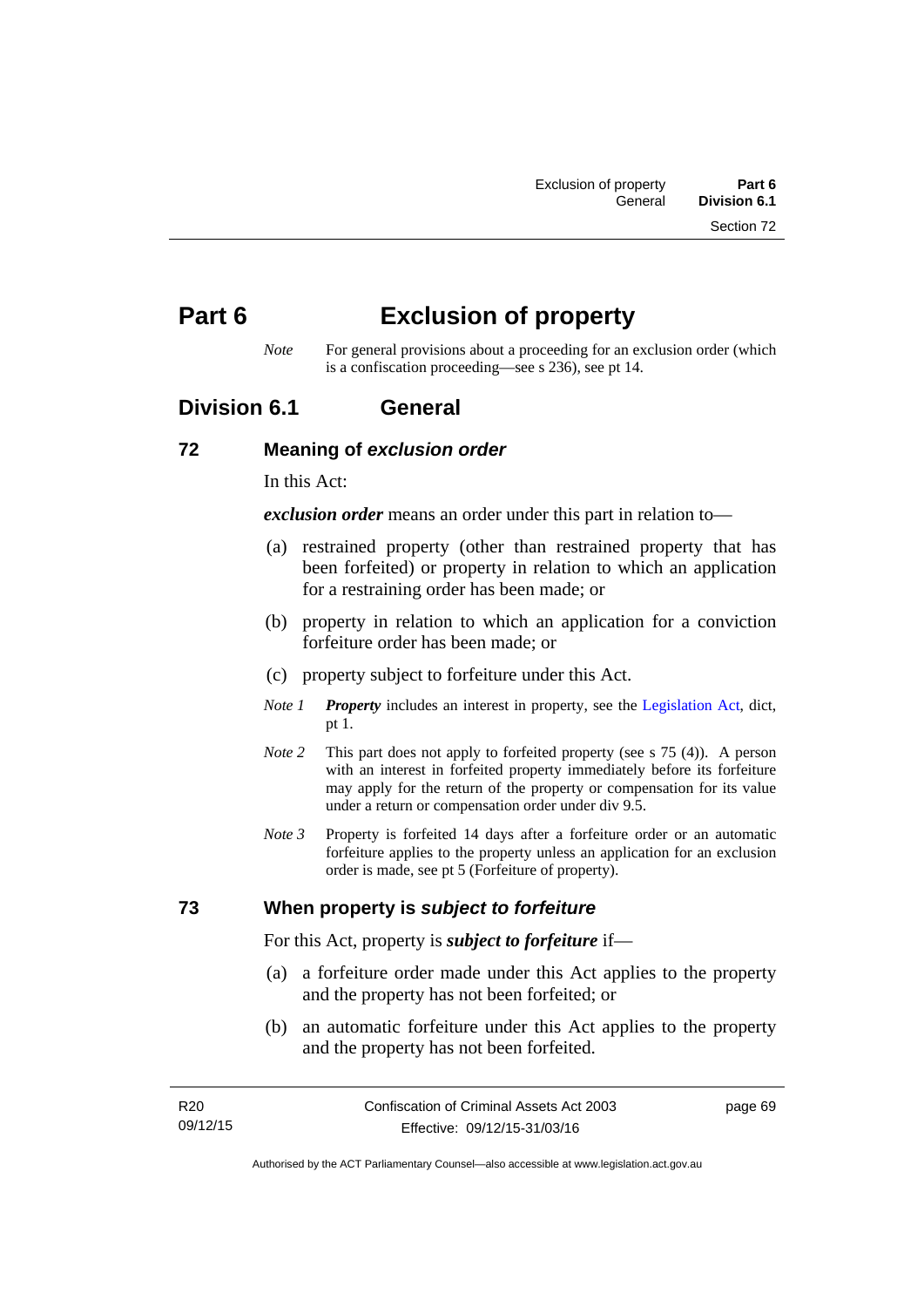#### **74 Effect of exclusion order**

An exclusion order for property has effect as follows:

- (a) for property in relation to which an application for a restraining order or conviction forfeiture order has been made—the property is excluded from restraint or forfeiture (as appropriate);
- (b) for restrained property (other than restrained property that has been forfeited)—the restraining order stops applying to the property;
- (c) for property subject to forfeiture—the property is excluded from forfeiture.
- *Note* This part does not apply to forfeited property (see s 75 (4)). A person with an interest in forfeited property immediately before its forfeiture may apply for the return of the property or compensation for its value under a return or compensation order under div 9.5.

## **Division 6.2 Making exclusion orders**

#### **75 Exclusion orders—application**

- (1) This section applies to—
	- (a) restrained property (other than restrained property that has been forfeited) or property in relation to which an application for a restraining order has been made; or
	- (b) property in relation to which an application for a conviction forfeiture order has been made; or
	- (c) property subject to forfeiture under this Act.

*Note* See the notes to s 72.

 (2) A person claiming an interest in the property may apply to a relevant court for an exclusion order.

Authorised by the ACT Parliamentary Counsel—also accessible at www.legislation.act.gov.au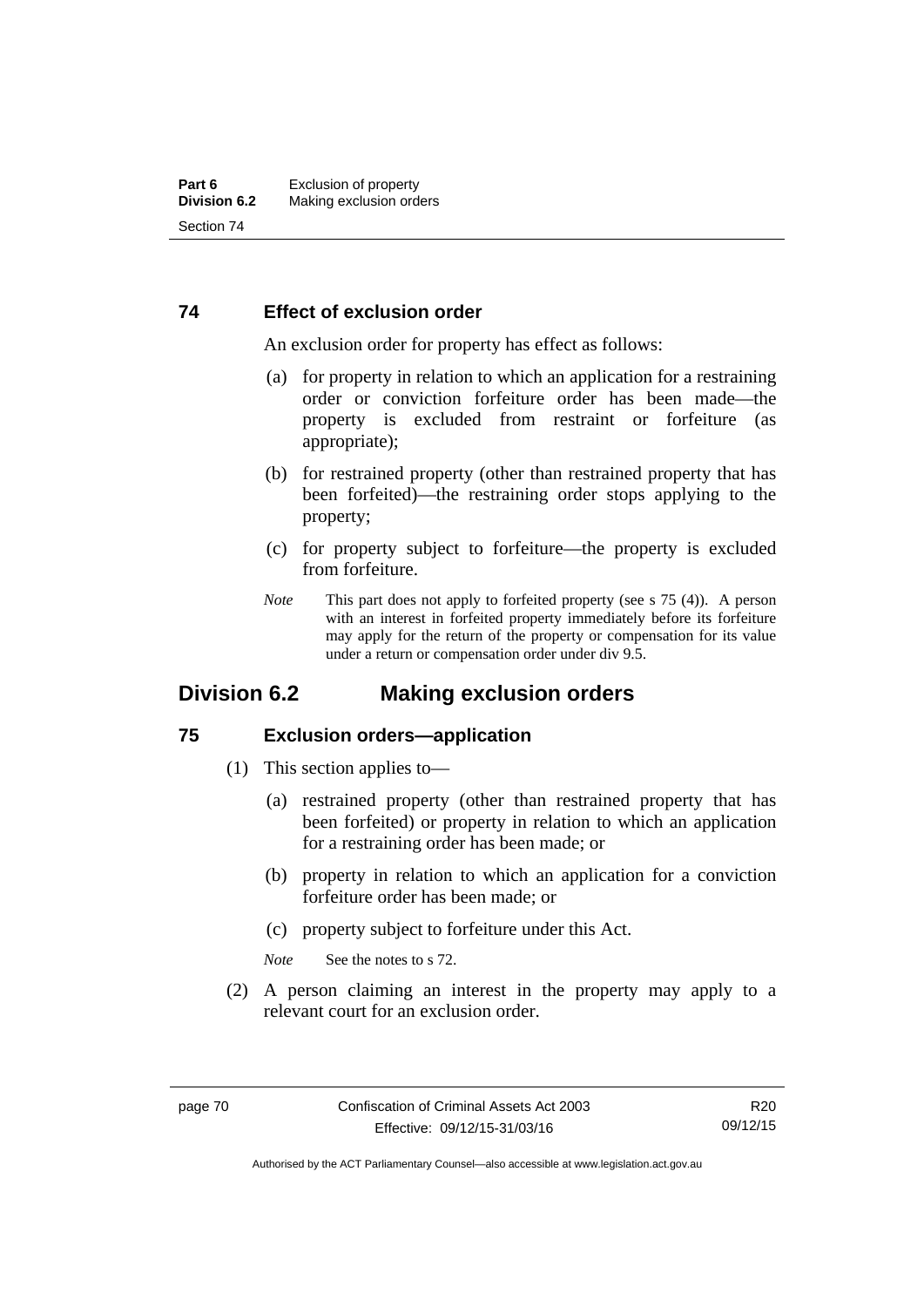- (3) The application must be made—
	- (a) if a restraining order or conviction forfeiture order has been applied for (but not made) in relation to the property—at the same time as, or after, the application is made for the order but before the order is made; or
	- (b) if the property is restrained or subject to forfeiture—at any time before the property is forfeited.
- (4) To remove any doubt, an application for a exclusion order cannot be made in relation to property that has been forfeited.

#### **76 Making of exclusion orders—ordinary offences**

- (1) This section applies to an application for an exclusion order for property if—
	- (a) a restraining order in relation to the property has been applied for in relation to an ordinary offence; or
	- (b) the property has been restrained (but not forfeited) in relation to an ordinary offence; or
	- (c) a conviction forfeiture order for an ordinary offence has been applied for in relation to the property; or
	- (d) the property is subject to forfeiture in relation to an ordinary offence.
- (2) If the application is made by an offender, the relevant court must not make an exclusion order for the property unless the court is satisfied that the property—
	- (a) is not tainted property in relation to any offence against a territory law, or a law of the Commonwealth, a State, another Territory or a foreign country; and
		- *Note* For the meaning of *in relation to*, see dict.
	- (b) is not required to be restrained to satisfy a penalty order; and

page 71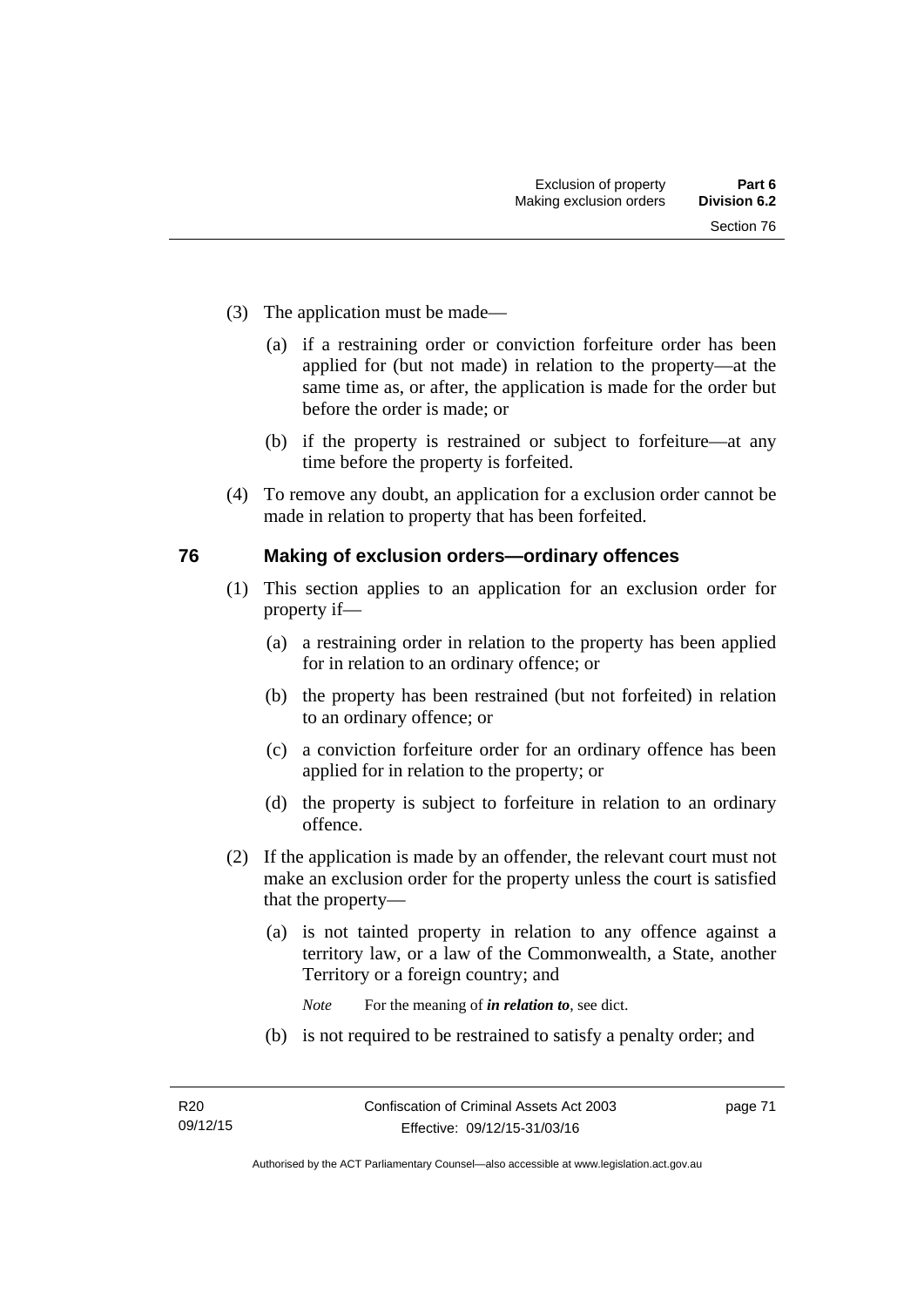- (c) does not have evidentiary value in any criminal proceeding.
- (3) However, if the court is satisfied that the property is not tainted property as mentioned in subsection (2) (a), but considers that the property (or any part of the property) may be required to be restrained to satisfy a penalty order, the court must make an exclusion order declaring that the property (or part)—
	- (a) is not subject to forfeiture under a conviction forfeiture order; but
	- (b) is to remain restrained for the purpose of satisfying a penalty order.
- (4) If the application is made by a person other than an offender, the court must not make an exclusion order for the property unless it is satisfied that—
	- (a) the applicant has an interest in the property; and

*Note* For the meaning of *interest*, see the [Legislation Act](http://www.legislation.act.gov.au/a/2001-14), dict, pt 1.

- (b) the applicant was not a party to the relevant offence or any related offence; and
- (c) the interest is not subject to the effective control of an offender; and
	- *Note* For the meaning of *effective control*, see s 14.
- (d) the interest is not tainted property in relation to the relevant offence or any related offence; and
- (e) if the interest was acquired completely or partly, or directly or indirectly, from the offender—the interest was acquired honestly and for sufficient consideration and the applicant took reasonable care to establish that the interest may be lawfully acquired by the applicant; and
- (f) the property does not have evidentiary value in any criminal proceeding.

Authorised by the ACT Parliamentary Counsel—also accessible at www.legislation.act.gov.au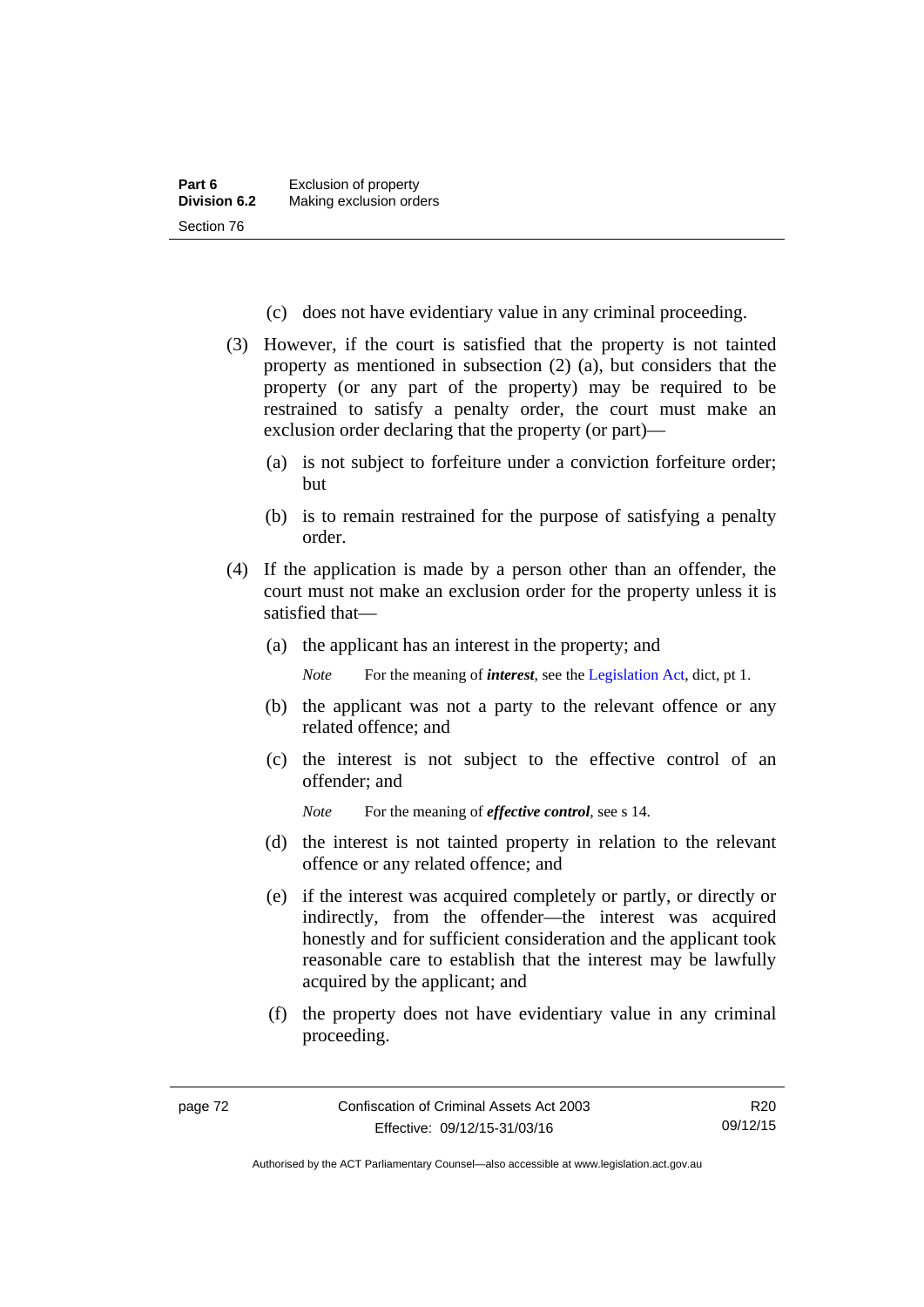(5) An exclusion order must state the property to which it applies.

## **77 Making of exclusion orders—serious offences**

- (1) This section applies to an application for an exclusion order for property if—
	- (a) a restraining order in relation to the property has been applied for in relation to serious offence; or
	- (b) the property has been restrained (but not forfeited) in relation to a serious offence; or
	- (c) a conviction forfeiture order for a serious offence has been applied for in relation to the property; or
	- (d) the property is subject to automatic forfeiture under division 5.2 (Automatic forfeiture—conviction for serious offences).
- (2) If the application is made by an offender, the relevant court must not make an exclusion order for the property unless the court is satisfied that the property—
	- (a) was lawfully acquired by the offender; and
	- (b) is not tainted property in relation to any offence against a territory law, or a law of the Commonwealth, a State, another Territory or a foreign country; and
		- *Note* For the meaning of *in relation to*, see dict.
	- (c) is not required to be restrained to satisfy a penalty order; and
	- (d) does not have evidentiary value in any criminal proceeding.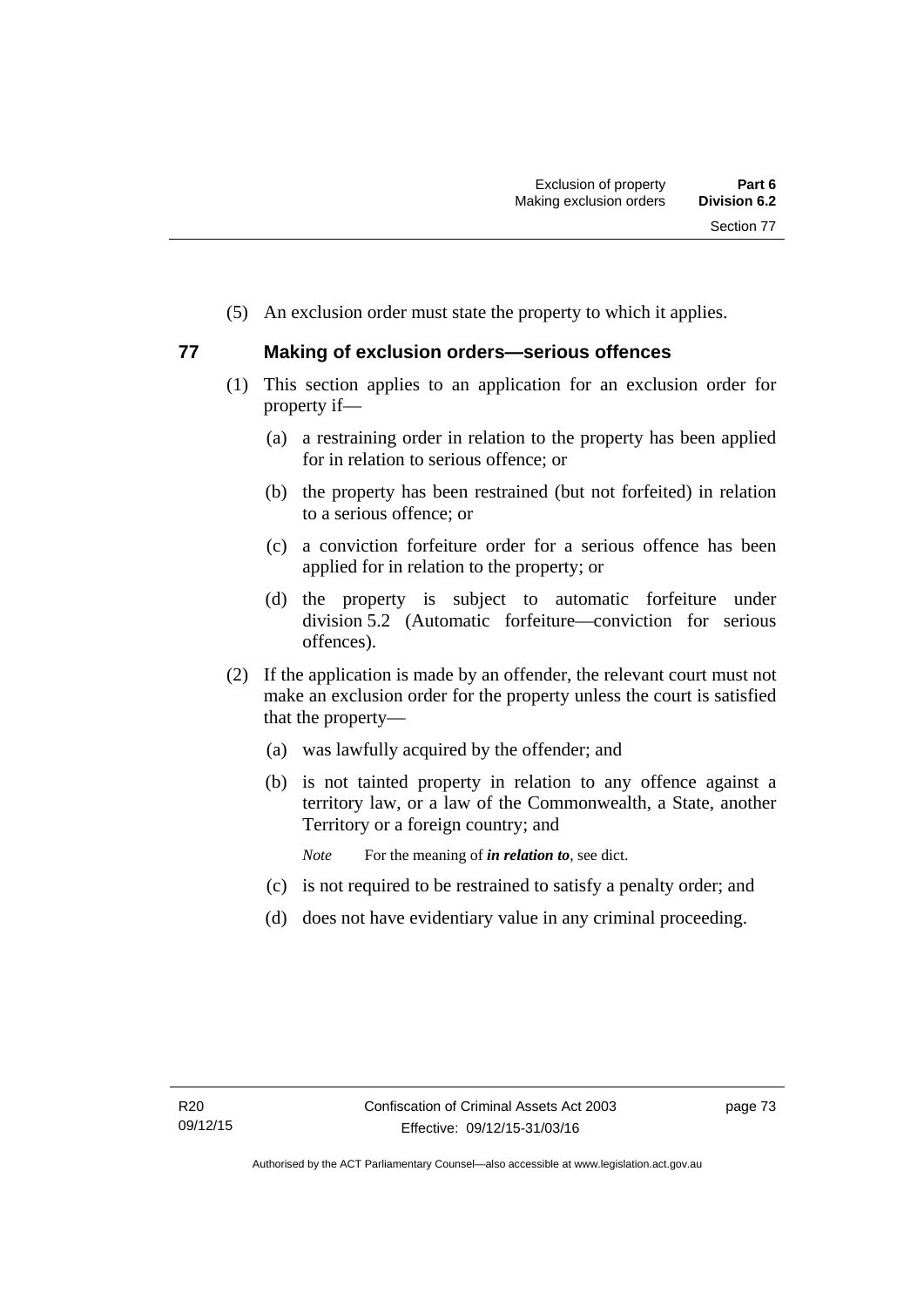- (3) However, if the court is satisfied that the property was lawfully acquired, and is not tainted property as mentioned in subsection (2) (b), but considers that the property (or any part of the property) may be required to be restrained to satisfy a penalty order, the court must make an exclusion order declaring that the property (or part)—
	- (a) is not subject to automatic forfeiture or to forfeiture under a forfeiture order; but
	- (b) is to remain restrained for the purpose of satisfying a penalty order.
- (4) If the application is made by a person other than an offender, the court must not make an exclusion order for the property unless it is satisfied that—
	- (a) the applicant has an interest in the property; and

*Note* For the meaning of *interest*, see the [Legislation Act](http://www.legislation.act.gov.au/a/2001-14), dict, pt 1.

- (b) the applicant was not a party to the relevant serious offence or any related offence; and
- (c) the interest is not subject to the effective control of an offender; and

*Note* For the meaning of *effective control*, see s 14.

- (d) the interest is not tainted property in relation to the relevant serious offence or any related offence; and
- (e) if the interest was acquired completely or partly, or directly or indirectly, from the offender—the interest was acquired honestly and for sufficient consideration and the applicant took reasonable care to establish that the interest may be lawfully acquired by the applicant;
- (f) the property does not have evidentiary value in any criminal proceeding.

Authorised by the ACT Parliamentary Counsel—also accessible at www.legislation.act.gov.au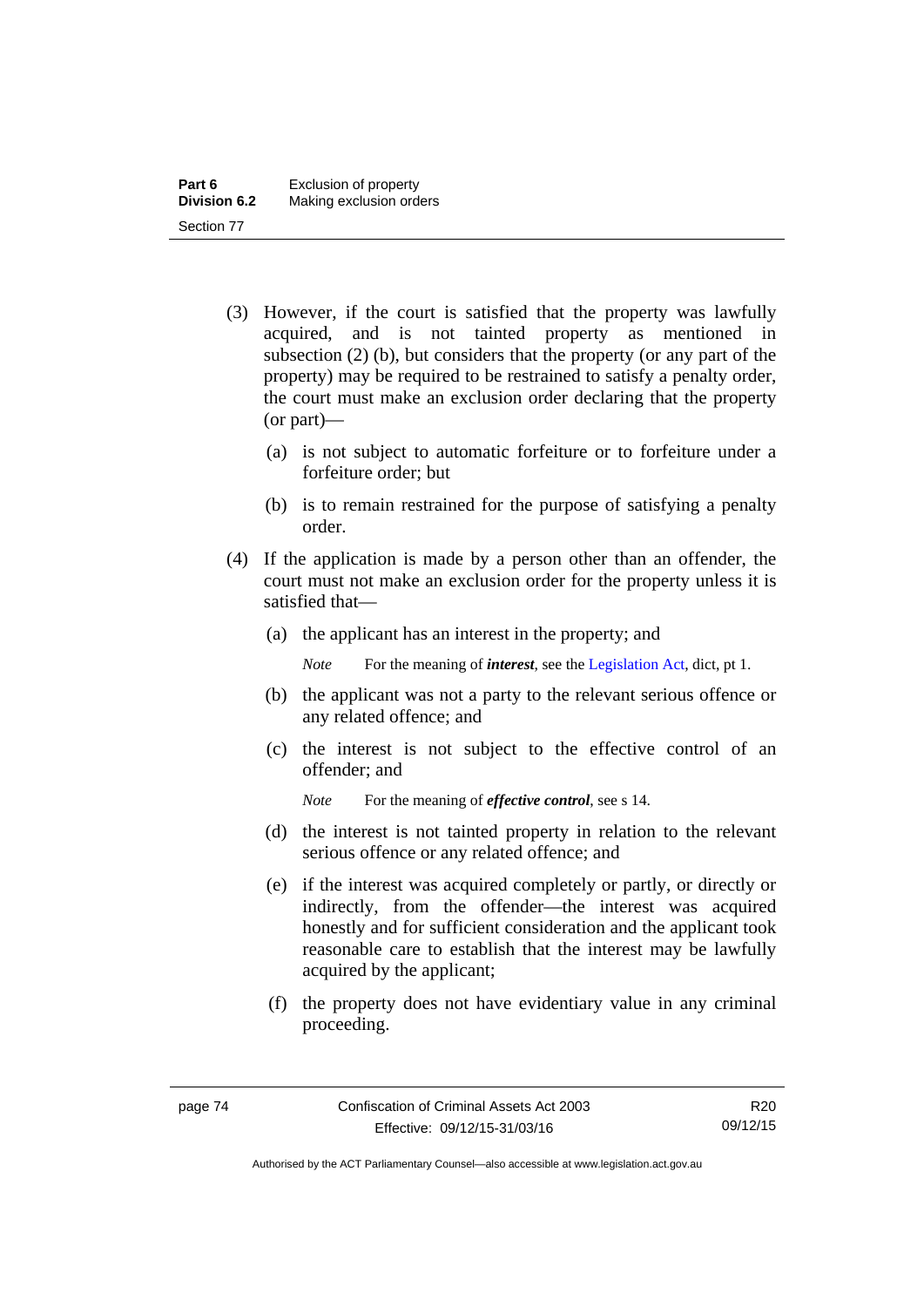(5) An exclusion order must state the property to which it applies.

## **78 Making of exclusion orders—unclaimed tainted property**

- (1) This section applies to an application for an exclusion order for unclaimed tainted property if—
	- (a) an unclaimed tainted property restraining order has been applied for in relation to the property; or
	- (b) the property has been restrained under an unclaimed tainted property restraining order (but not forfeited); or
	- (c) the property is subject to automatic forfeiture under division 5.3 (Automatic forfeiture—unclaimed tainted property).
- (2) The court must not make an exclusion order unless the court is satisfied that—
	- (a) the applicant for the exclusion order has an interest in the property; and

*Note* For the meaning of *interest*, see the [Legislation Act](http://www.legislation.act.gov.au/a/2001-14), dict, pt 1.

- (b) the interest was lawfully acquired by the applicant; and
- (c) the interest is not tainted property in relation to any offence against a territory law, or a law of the Commonwealth, a State, another Territory or a foreign country; and

*Note* For the meaning of *in relation to*, see dict.

- (d) the interest is not required to be restrained to satisfy a penalty order; and
- (e) the property does not have evidentiary value in any criminal proceeding.
- (3) An exclusion order must state the property to which it applies.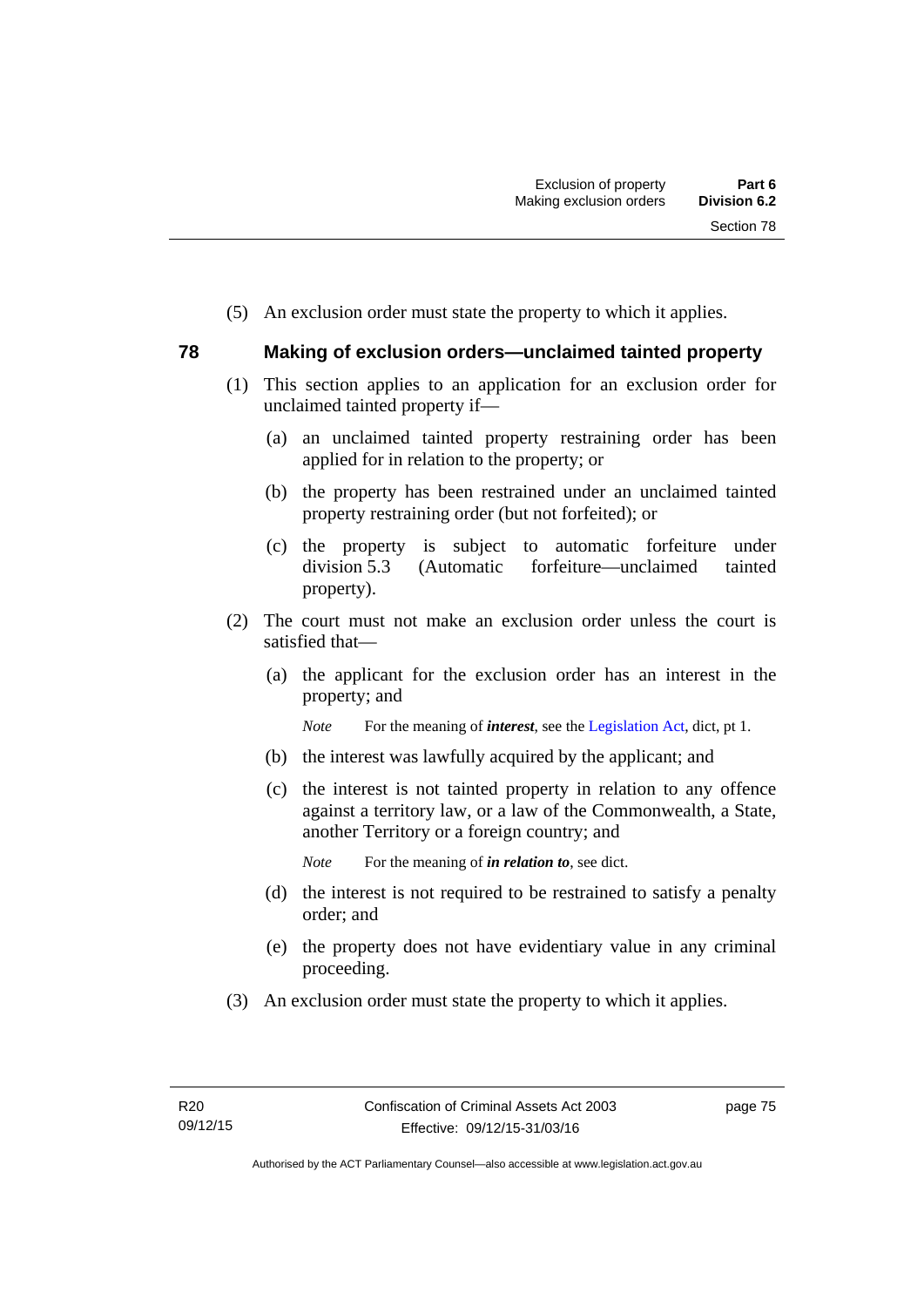**Part 7** Penalty orders<br>**Division 7.1** Benefits **Division 7.1** Section 79

# **Part 7** Penalty orders

## **Division 7.1 Benefits**

#### **79 Meaning of** *commission* **of serious offence for pt 7**

In this part:

*commission*, of a serious offence, includes the alleged commission of the offence.

#### **80 Meaning of** *benefits* **derived by an offender**

In this Act:

*benefits*, derived by an offender from the commission of an offence, means—

- (a) tainted property, except tainted property that was used, or was intended by the offender to be used, in relation to the commission of an offence, and property derived by anyone from that property; or
- (b) artistic profits allowed under section 81 (3) in relation to the offence; or
- (c) any service or other advantage derived by the offender from the commission of the offence.

#### **Example for par (c)**

Mr Tres Adventuresome ran a small wholesale food business before becoming involved in illegal activity. He started to trade in gourmet foods as a cover for the commission of several offences involving the importation of cannabis into Australia. His move into the gourmet food trade could not have been achieved, and the offences could not have been committed, without key contacts (in the legitimate food trade) made by him. Because of the contacts, his legitimate business expanded considerably.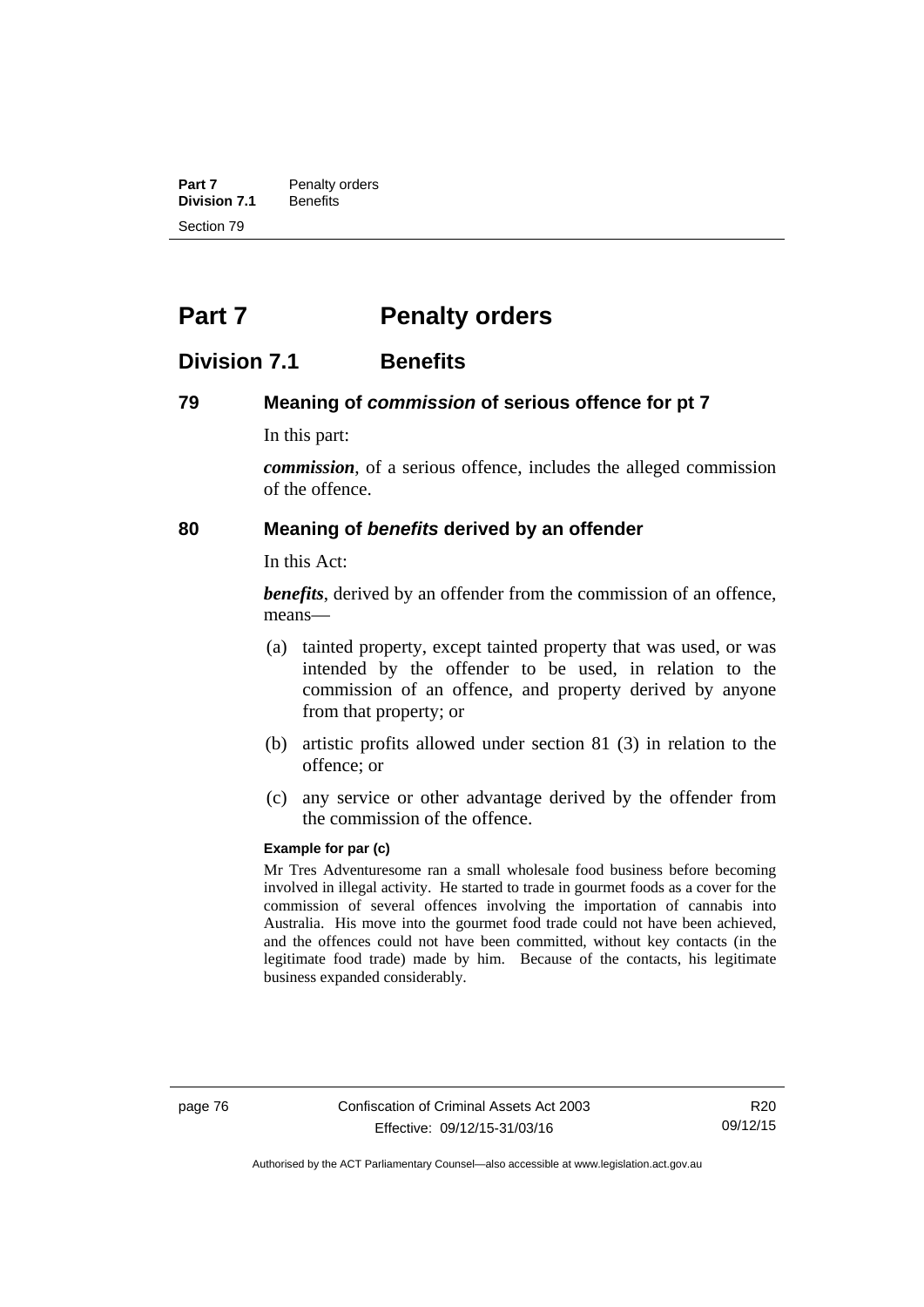| Part 7              | Penalty orders  |
|---------------------|-----------------|
| <b>Division 7.1</b> | <b>Benefits</b> |
| Section 81          |                 |

In the 12 months ending immediately before the commission of the earliest offence, Mr Adventuresome's income from the business was \$50 000. In the 12 months after then, his income from legitimate business activity (unrelated to the offences) was \$200 000. This increase in activity is entirely because of continuing (legitimate) working relationships with those key contacts.

The difference of \$150 000 is the value of a benefit derived from the commission of the offences by Mr Adventuresome because his relationship with the key contacts is an advantage derived by him from their commission.

- *Note 1 Derived* includes obtained because of an understanding or a particular outcome being made known (see s 12).
- *Note* 2 For the assessment of the value of benefits, see div 7.3.
- *Note 3* An example is part of the Act, is not exhaustive and may extend, but does not limit, the meaning of the provision in which it appears (see [Legislation Act,](http://www.legislation.act.gov.au/a/2001-14) s 126 and s 132).

#### **81 Meaning of** *artistic profits*

(1) In this Act:

*artistic profits*, derived by an offender from the commission of an offence, means property, or any service or other advantage, derived from the commercial exploitation of—

- (a) the notoriety of the offender, or someone else involved in the commission of the offence (*another involved person*), that results from the offence; or
- (b) the depiction of the offence or the circumstances surrounding the offence; or
- (c) an expression of the thoughts, opinions or emotions of the offender, or another involved person, about the offence.
- (2) The commercial exploitation may be by any means, including, for example, in—
	- (a) a visual recording (for example, a film, slide, videotape, videodisc or anything else from which a visual image can be produced); or

page 77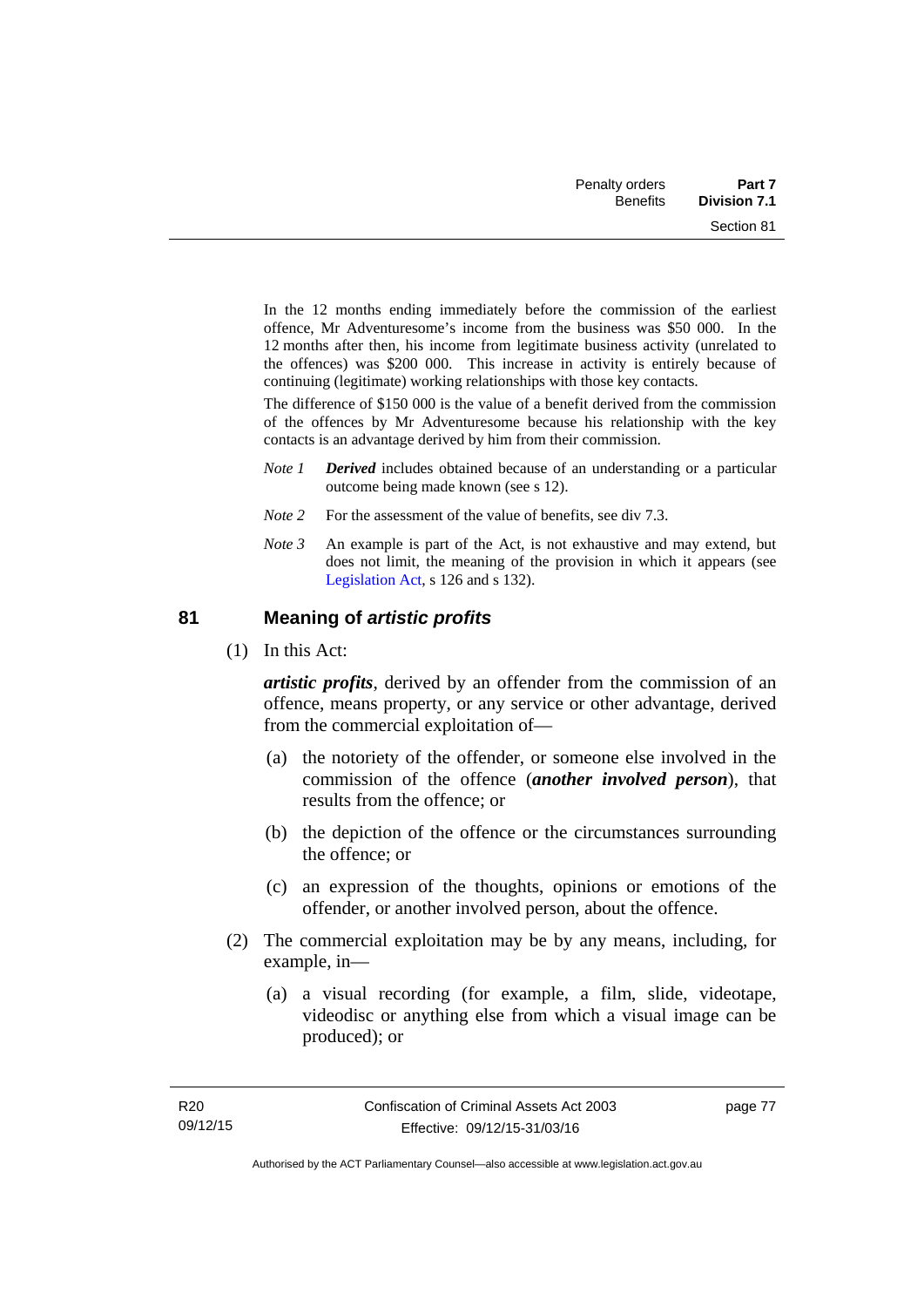- (b) a sound recording (for example, a compact disc, tape, record or anything else from which words or sounds can produced); or
- (c) printed material (for example, a book, newspaper, magazine or any other written or pictorial matter); or
- (d) a radio or television production; or
- (e) live entertainment of any kind (for example, a public presentation or speech).
- *Note* An example is part of the Act, is not exhaustive and may extend, but does not limit, the meaning of the provision in which it appears (see [Legislation Act,](http://www.legislation.act.gov.au/a/2001-14) s 126 and s 132).
- (3) A relevant court must allow artistic profits as benefits for section 80 (b) (Meaning of *benefits* derived by an offender), unless it is satisfied that it would not be in the public interest to do so.
- (4) In deciding whether it would not be in the public interest to allow artistic profits as benefits, the court must have regard to the following matters:
	- (a) the purposes of this Act;
	- (b) whether the commercial exploitation has any general social or educational value;
	- (c) the nature and purposes of the commercial exploitation, including its use for research, educational or rehabilitation purposes;
	- (d) the seriousness of the offence;
	- (e) how long ago the offence was committed.
- (5) Subsection (4) does not limit the matters to which the court may have regard.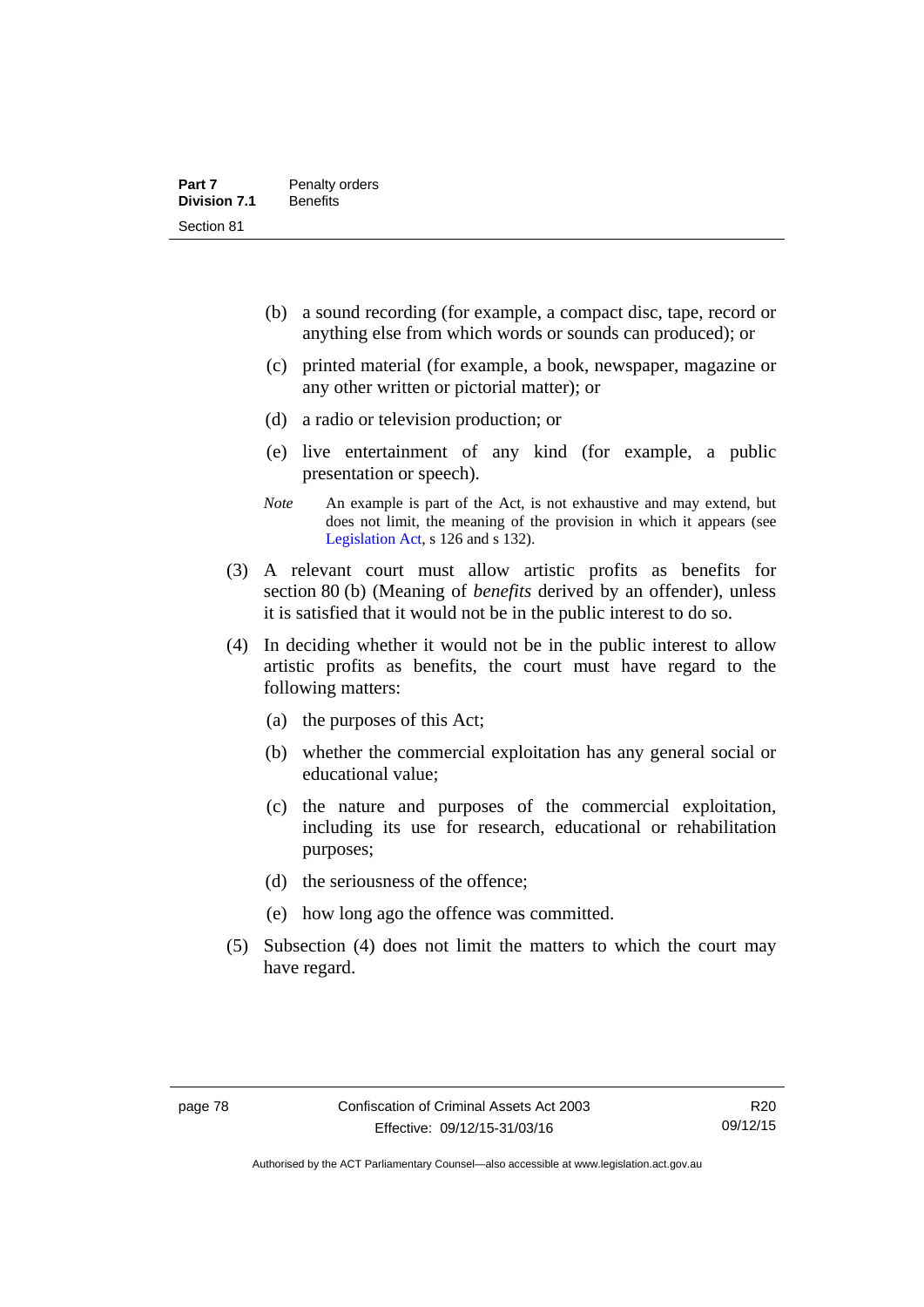Section 82

# **Division 7.2 Making penalty orders**

*Note* For general provisions about a proceeding for a penalty order (which is a confiscation proceeding—see s 236), see pt 14.

#### **82 Meaning of** *penalty order*

In this Act:

*penalty order* means an order under this division for the payment by an offender of the value of benefits derived by an offender from the commission of an offence.

#### **83 Penalty orders—application**

- (1) The DPP may apply to a relevant court for a penalty order in relation to the commission of a relevant offence by an offender.
	- *Note 1 Commission*, of a serious offence, includes the alleged commission of the offence (see s 79).
	- *Note 2 Offender* includes a corporation, see dict.
- (2) The application may be made before or after, or at the same time as, any conviction of the offender for the offence.
- (3) However, if the person has been convicted of the offence, the DPP must make the application within 2 years after the day of the conviction.
	- *Note* The court may allow leave for an application to be made after the time fixed by this section in certain circumstances (see s 246).
- (4) Subsection (3) does not apply to an application for an artistic profits restraining order.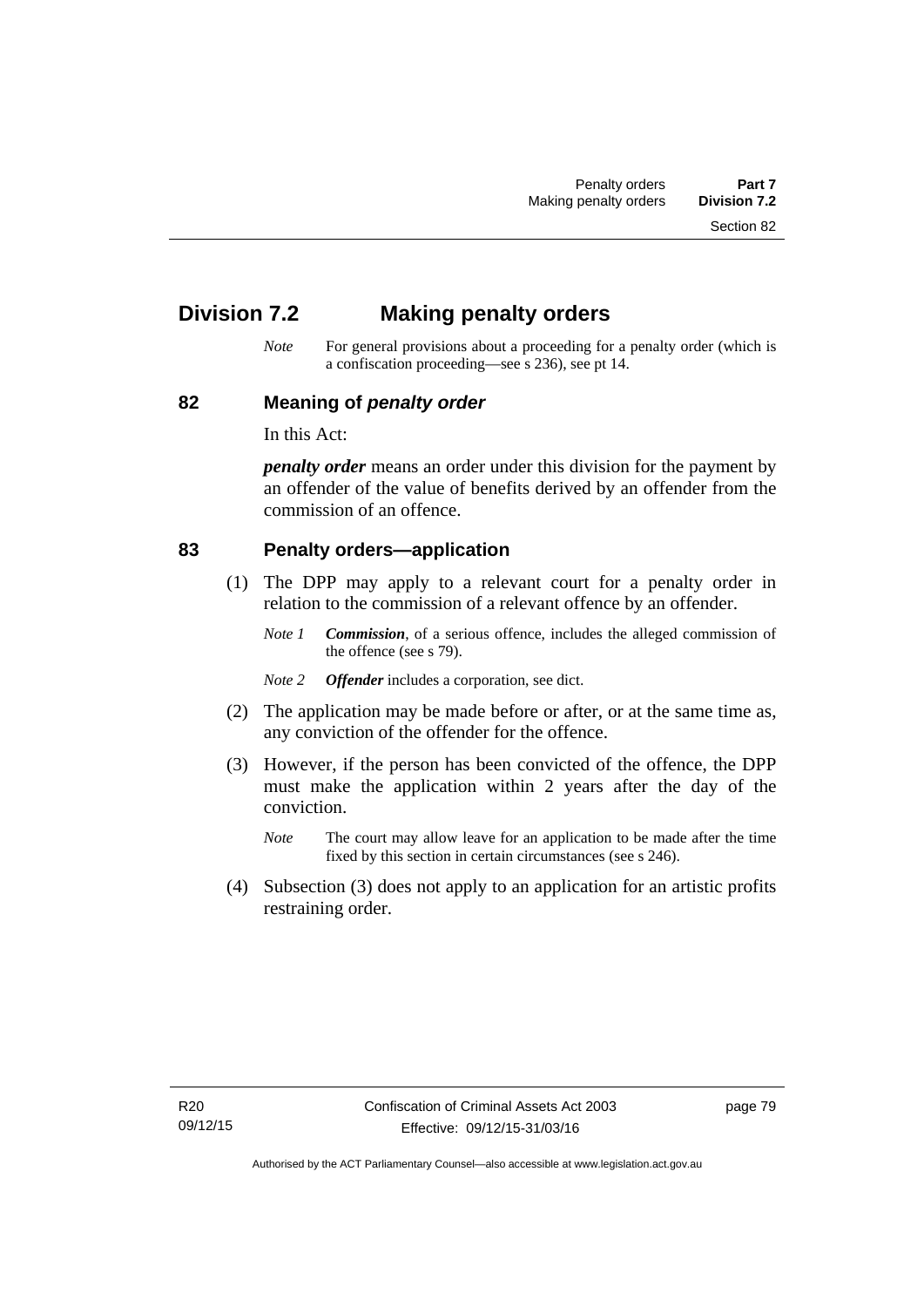#### **84 Penalty orders—offenders convicted of ordinary offences**

- (1) On application under section 83, the relevant court must make an order under this section for the payment by the offender of the value of benefits derived by the offender from the commission of an ordinary offence if satisfied that—
	- (a) the offender has been convicted of the offence or a related ordinary offence; and
	- (b) the offender has not been cleared of the offence of which the offender was convicted.
- (2) To remove any doubt, a relevant court may make an order under this section that relates only to artistic profits.

#### **85 Penalty orders—commission of serious offences**

- (1) On application under section 83, the court must make an order under this section for the payment by the offender of the value of benefits derived by the offender from the commission of a serious offence if the court is satisfied on the balance of probabilities—
	- (a) for an application for a penalty order that relates only to artistic profits—that the offender committed a serious offence at any time; and
	- (b) for any other application—that the offender committed a serious offence within the relevant period.
	- *Note 1* For the meaning of *relevant period*, see s (5).
	- *Note* 2 The court must be satisfied on the balance of probabilities about the commission of the offence because confiscation proceedings are civil, not criminal (see s 237).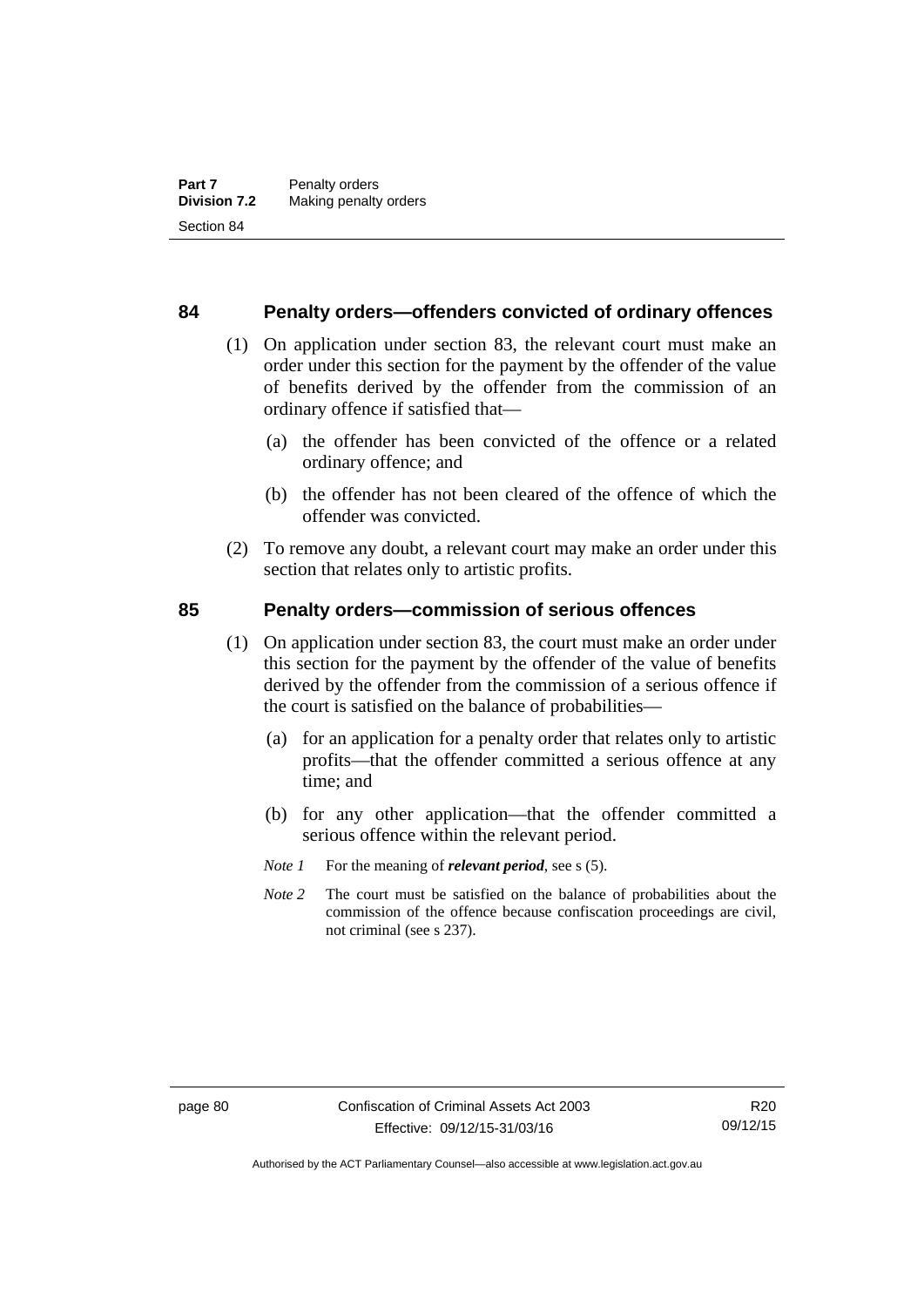- (2) To remove any doubt, if the relevant court is satisfied that the offender committed a serious offence within the relevant period, the court must not refuse to make a penalty order only because it is not satisfied—
	- (a) that a particular serious offence was committed by the offender within the relevant period; or
	- (b) that the offence was committed on any particular day or time within the relevant period.
- (3) Also, to remove any doubt, the relevant court must not refuse to make a penalty order in relation to the serious offence only because—
	- (a) an indictment has not been presented against the offender for the offence; or
	- (b) the offender has not been convicted of the offence; or
	- (c) the offender has been cleared of the offence, including being cleared after having been convicted of the offence; or
	- (d) a doubt is raised about whether the offender committed the offence.
	- *Note Indictment* is defined in the [Legislation Act,](http://www.legislation.act.gov.au/a/2001-14) dict, pt 1 as including an information. (See also that Act, dict, pt 1, def *present*.)
- (4) Further, to remove any doubt, the relevant court must not refuse to make a penalty order only because—
	- (a) a relevant court had previously made a penalty order under this section in relation to the offender for the same serious offence (or a related offence); and
	- (b) the order had later ended because the offender was cleared of the offence.
	- *Note* The earlier penalty order would have ended when the offender was cleared (see s 98 (a)).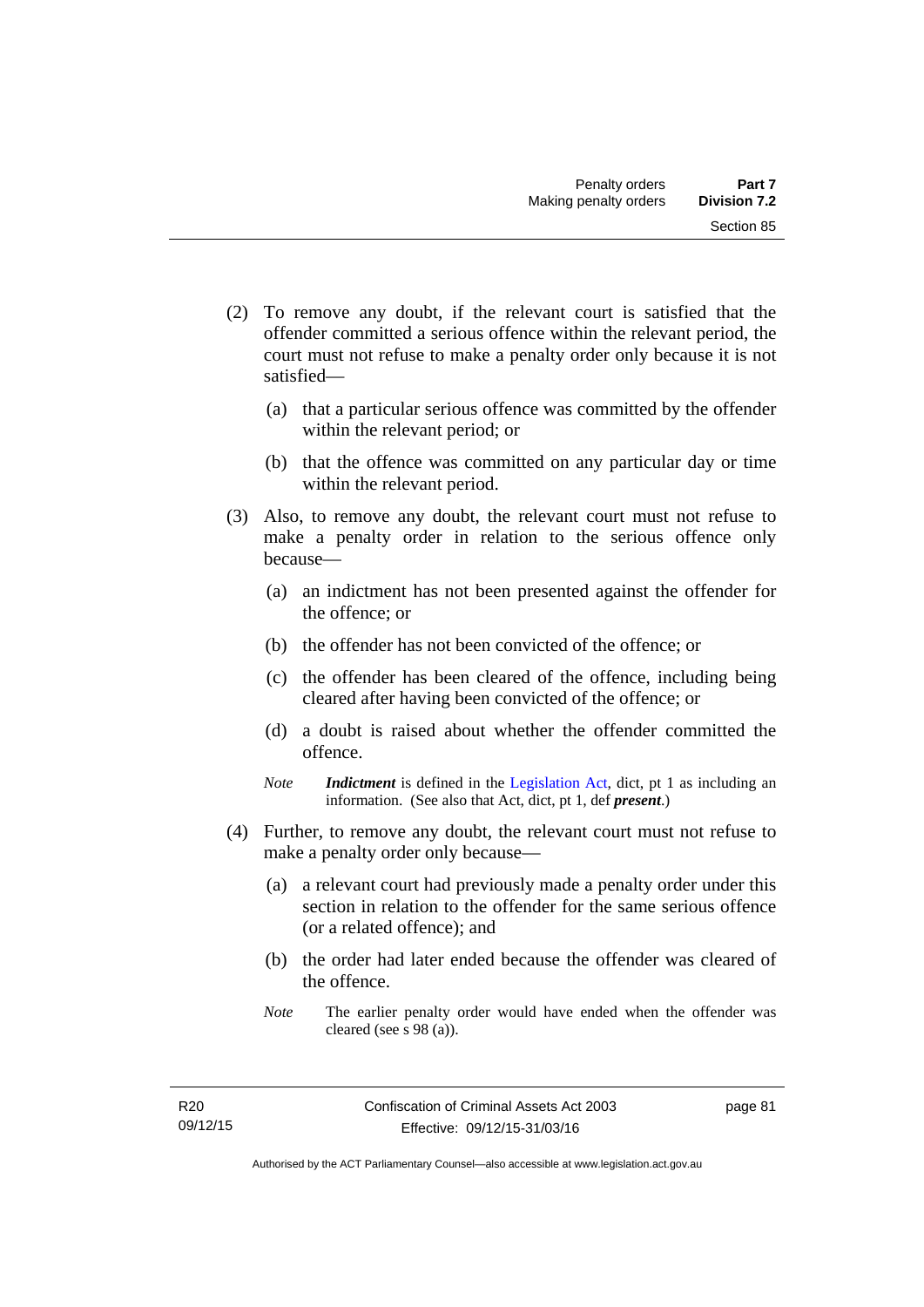(5) In this section:

*relevant period* means—

- (a) if a restraining order is in force over any property in relation to the serious offence—
	- (i) 6 years before the day the application to restrain the property was made; or
	- (ii) if an extended period for making the restraining order application was allowed under section 246 (Confiscation proceedings—time extensions for applications)—the total of the 6-year period and the extended period; or
- (b) if a restraining order is not in force over any property in relation to the serious offence—
	- (i) 6 years before the day the application for the penalty order was made; or
	- (ii) if an extended period for making the penalty order application was allowed under section 246—the total of the 6-year period and the extended period.

#### **86 Penalty orders—amount of penalty**

- (1) In making a penalty order in relation to an offence, the court must—
	- (a) assess under division 7.3 (Value of benefits) the value of any benefits (the *assessed value*) derived by the offender from the commission of the offence and any related offence; and
	- (b) order the offender to pay the Territory the amount worked out under subsection (2).
- (2) The amount payable under the penalty order is the assessed value less any amount by which the assessed value is reduced under subsection (3).

Authorised by the ACT Parliamentary Counsel—also accessible at www.legislation.act.gov.au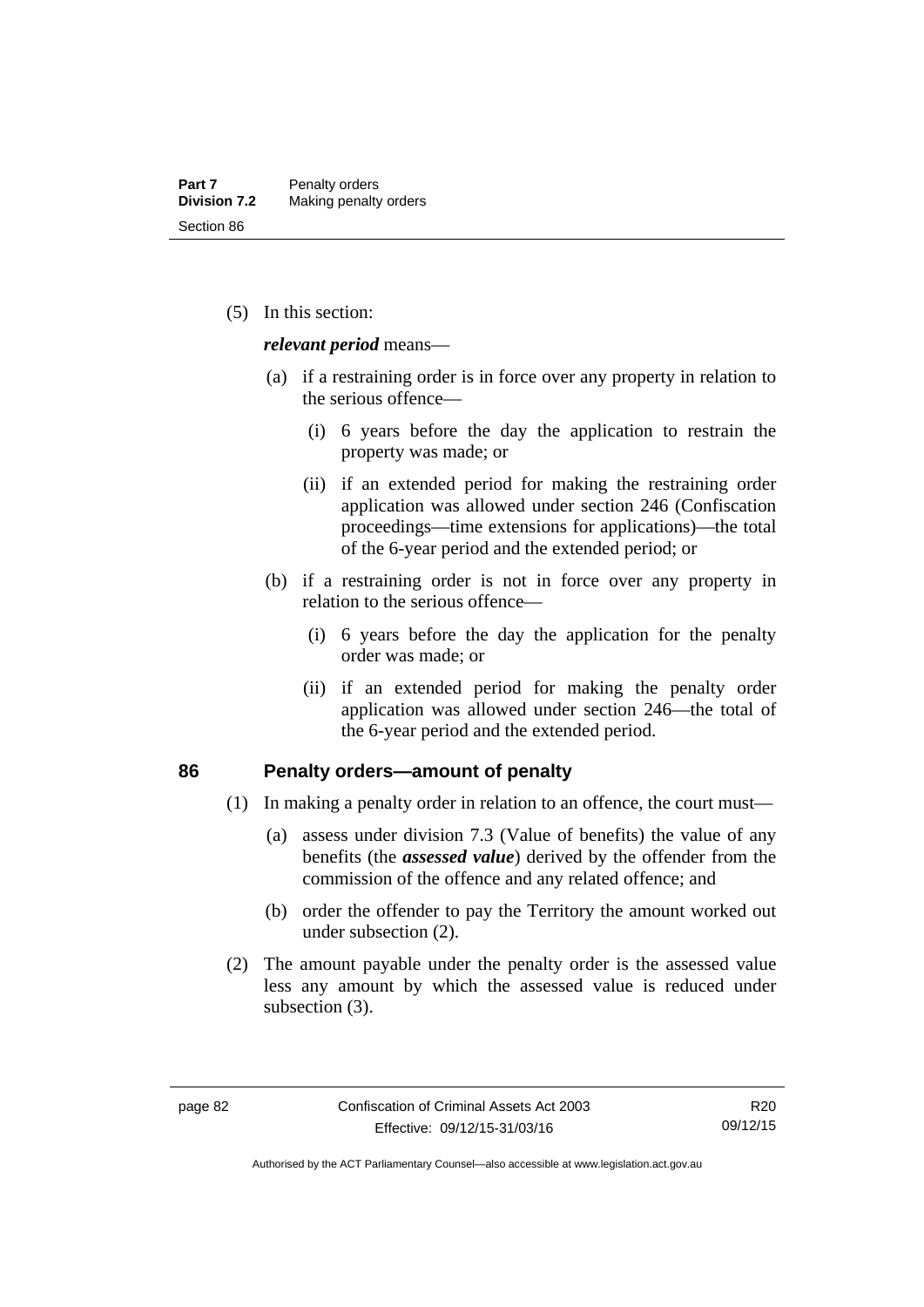- (3) The assessed value in relation to the offence or any related offence may be reduced if the court is satisfied that it is just and equitable that the assessed value should be reduced by any of the following amounts:
	- (a) the value of property subject to forfeiture under this Act or a corresponding law;
		- *Note* For the meaning of *subject to forfeiture*, see s 73.
	- (b) the value of property forfeited under this Act or a corresponding law;
	- (c) the amount of any other penalty order, or any other financial penalty (however described) under a corresponding law;
	- (d) any amount payable by the offender under a reparation order under the *[Crimes \(Sentencing\) Act 2005](http://www.legislation.act.gov.au/a/2005-58)*, or any corresponding order made under the law of the Commonwealth, a State or another Territory;
	- (e) any amount payable by the offender for restitution, compensation or damages, other than any fine imposed by a court;
	- (f) any amount of tax payable under a law of the Territory, the Commonwealth, a State, another Territory or a foreign country in relation to the benefits.

## **87 Penalty orders—contents**

- (1) A penalty order must state—
	- (a) the amount of the penalty payable under the order; and
	- (b) the person by whom the penalty is payable.
- (2) A failure by a relevant court to comply with this section does not invalidate the penalty order or any action by anyone to satisfy the penalty order.

page 83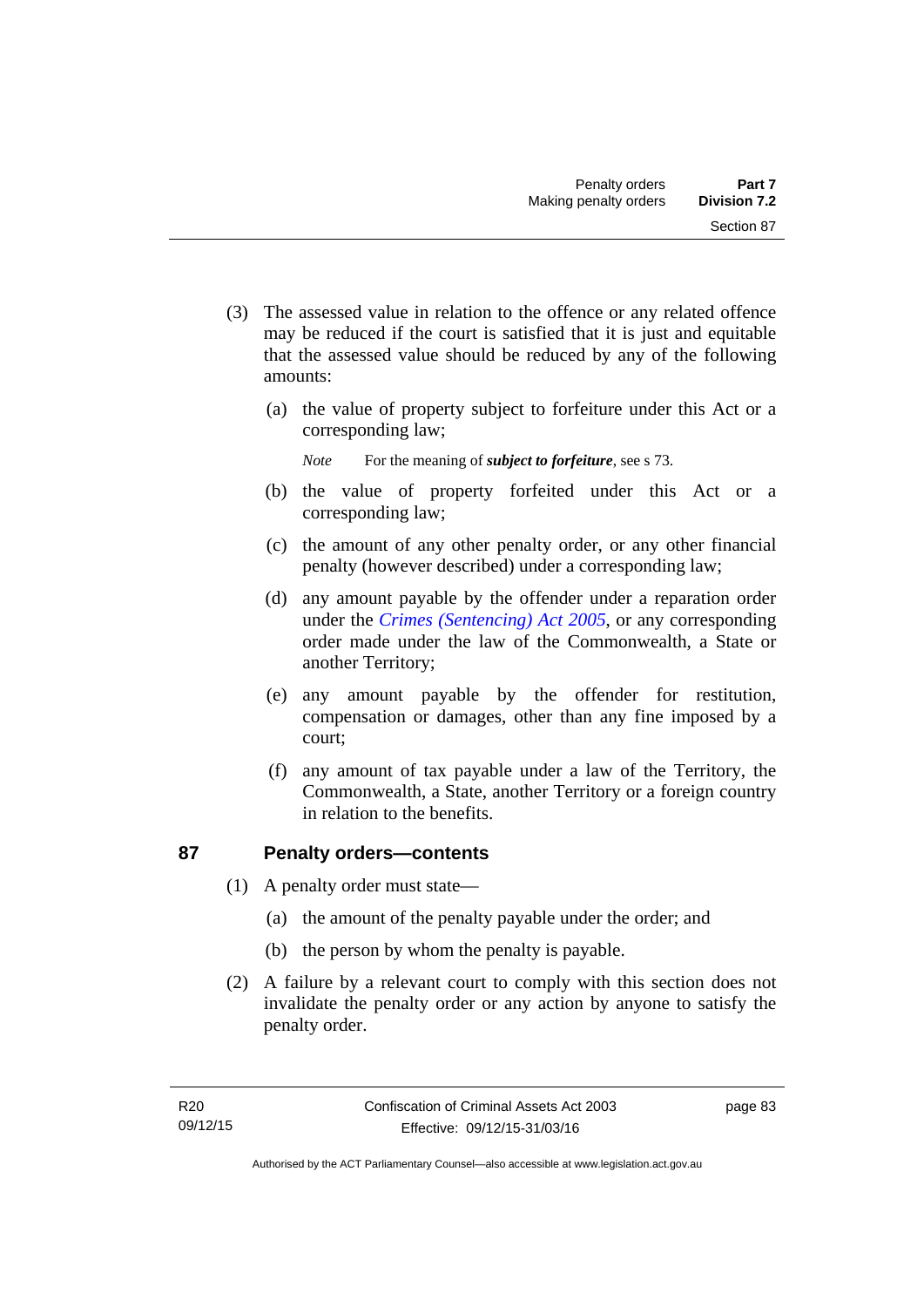#### **88 Penalty orders—enforceable as judgment debt**

The amount ordered to be paid by a relevant court under a penalty order is a judgment debt owing to the Territory.

*Note* Any restrained property is automatically charged with the amount of the penalty order, and may be sold to satisfy the order (see div 7.4).

## **89 Penalty orders—variation for reassessed value of benefits**

On application by the person by whom the penalty under a penalty order is payable or the DPP, a relevant court may make an order varying the order to reflect the value of the relevant benefits as reassessed at the time the varying order is made.

#### **Examples**

- 1 The amount of the penalty order is reduced by the value of forfeited property (see s 86 (3) (b)). The order for the forfeiture is overturned by a court in a later proceeding. The relevant court may vary the penalty order to increase the amount of the penalty order by the value of the forfeited property.
- 2 The amount of the penalty order is reduced by an amount of tax payable by the offender in relation to a benefit (see s  $86$  (3) (f)). The amount of tax is reduced on a review by the commissioner of taxation. The relevant court may vary the penalty order to increase the amount of the penalty order by the reduced amount of tax.
- 3 If, in example 2, the amount of the tax payable had been increased on review, the court may vary the penalty order to reduce the amount of the penalty order by the amount of the increased tax.
- *Note* An example is part of the Act, is not exhaustive and may extend, but does not limit, the meaning of the provision in which it appears (see [Legislation Act,](http://www.legislation.act.gov.au/a/2001-14) s 126 and s 132).

R20 09/12/15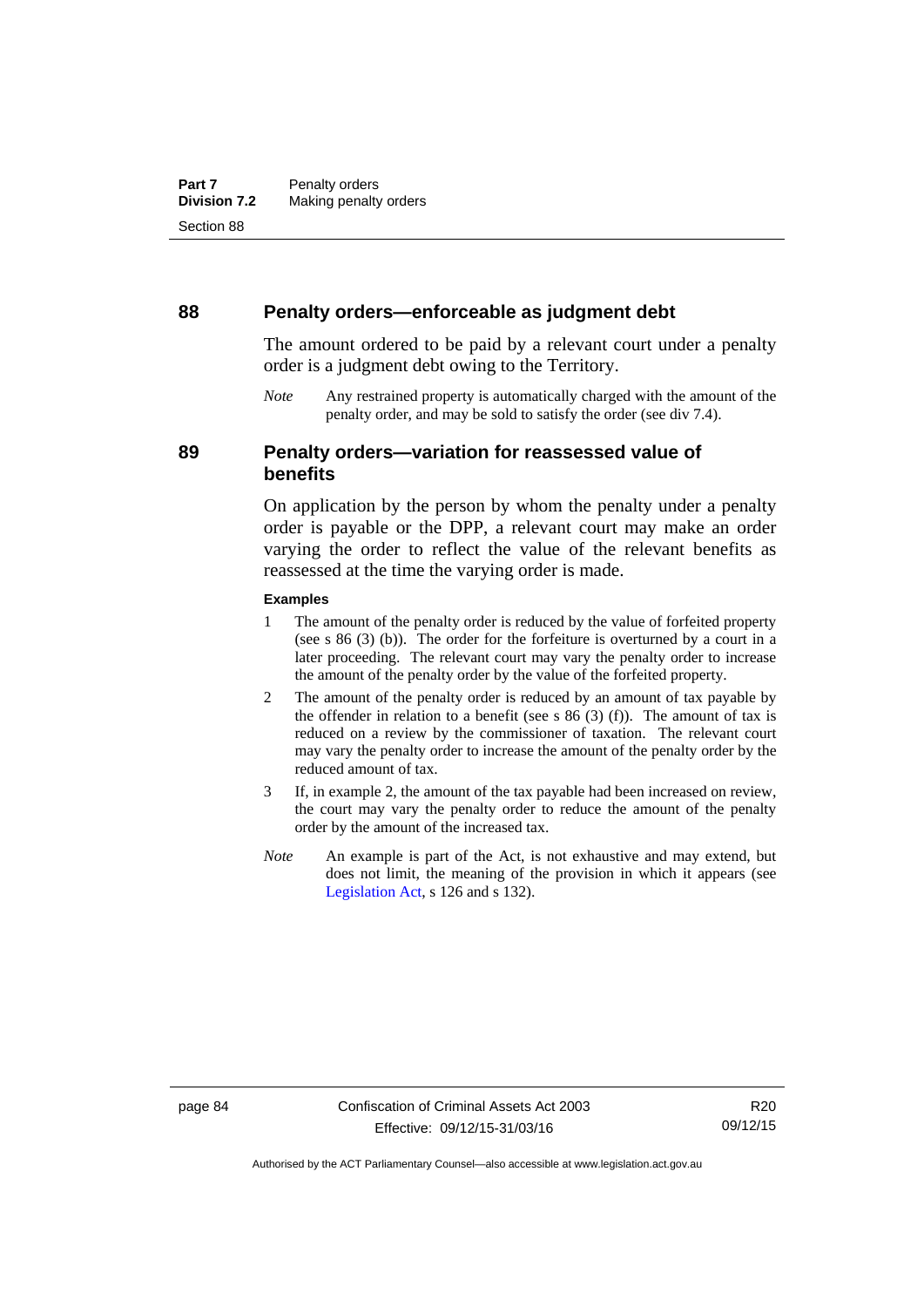# **Division 7.3 Value of benefits**

## **90 Meaning of** *narcotic substance* **and** *property* **for div 7.3**

In this division:

*narcotic substance*—see the *[Customs Act 1901](http://www.comlaw.gov.au/Details/C2013C00064)* (Cwlth), section 4, and includes anything prescribed by regulation for this definition.

*property*, of an offender, includes—

- (a) property subject to the effective control of the offender; and
- (b) property that, immediately before it vested in the trustee for the property under the *[Bankruptcy Act 1966](http://www.comlaw.gov.au/Details/C2012C00173)* (Cwlth), was the offender's property.
- *Note* For the meaning of *effective control*, see s 14.

## **91 Presumed value of benefits—ordinary offence**

- (1) This section applies to the assessment of the value of benefits derived by an offender from the commission of an ordinary offence (or ordinary offences).
- (2) The value of the benefits derived by the offender from the commission of the offence (or offences) is—
	- (a) if evidence is given about any increase in value of the offender's property since immediately before the offence (or the earliest offence) was committed—taken to be not less than the amount of the greatest increase in value of which evidence is given; and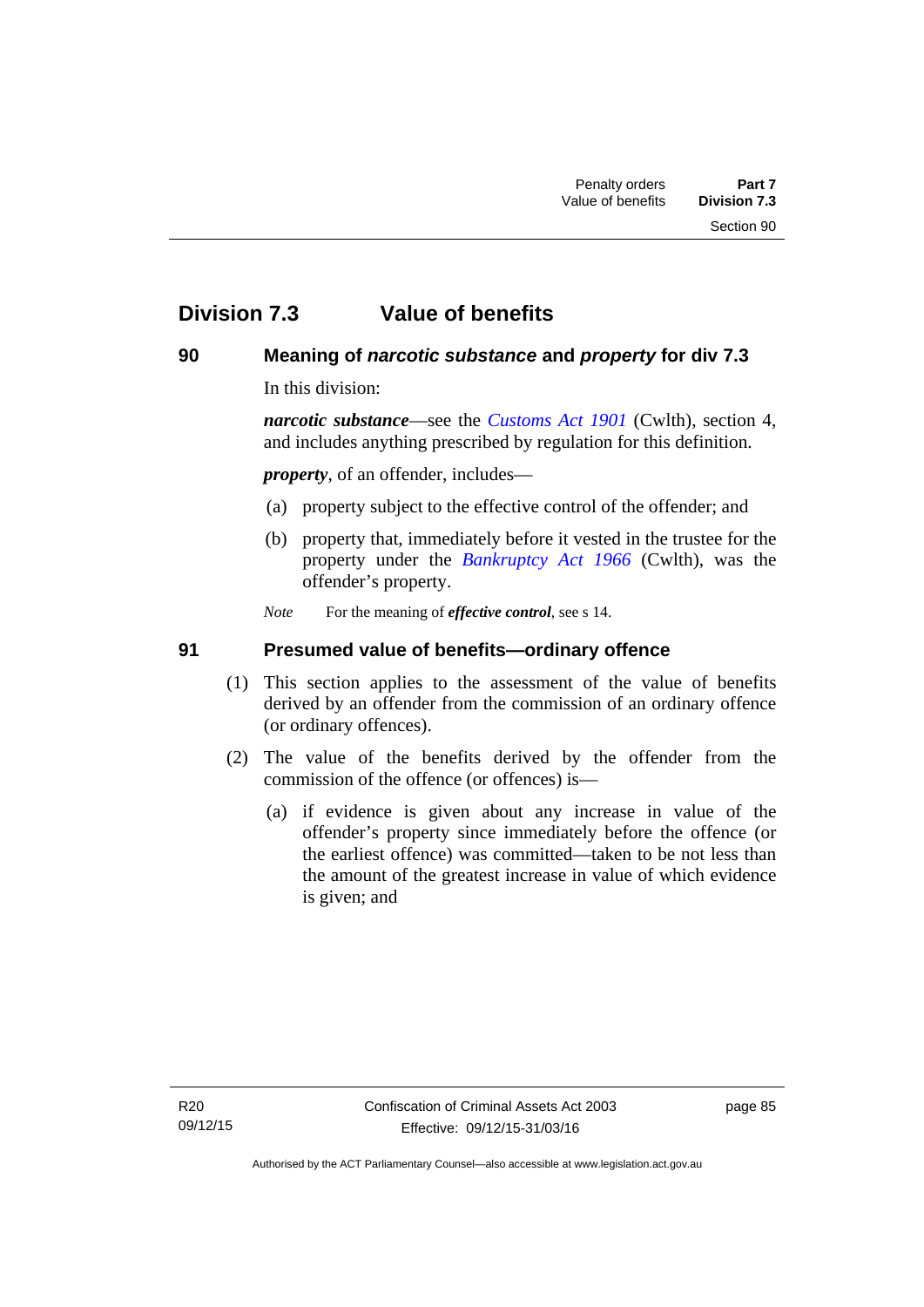(b) in any case—taken to include the value of any narcotic substance to which the offence (or offences) relates.

#### **Example for par (a)**

An offender has committed an ordinary offence. Just before beginning to commit the offence, the value of the offender's property was \$50 000. Two months after the offence began to be committed, the value of the offender's property was \$150 000. At the time of the application for the penalty order, however, the offender's property was only worth \$75 000.

The 'greatest increase' in the total value of the offender's property since immediately before the offence was committed is \$100 000 (\$150 000 minus \$50 000).

*Note 1* An example is part of the Act, is not exhaustive and may extend, but does not limit, the meaning of the provision in which it appears (see [Legislation Act,](http://www.legislation.act.gov.au/a/2001-14) s 126 and s 132).

*Note 2* For the valuation of narcotic substances, see s 93 (3) and (4).

- (3) However, the value of the benefits is taken not to include any part (or all) of the increase in value if the offender satisfies the court that the part (or all) of the increase was from either—
	- (a) property that—
		- (i) was lawfully acquired by the offender; and
		- (ii) is not tainted property in relation to any offence against a territory law, or a law of the Commonwealth, a State, another Territory or a foreign country; or
	- (b) benefits that were lawfully acquired by the offender.

*Note* For the meaning of *in relation to*, see dict.

 (4) This section does not apply in relation to a penalty order relating only to artistic profits.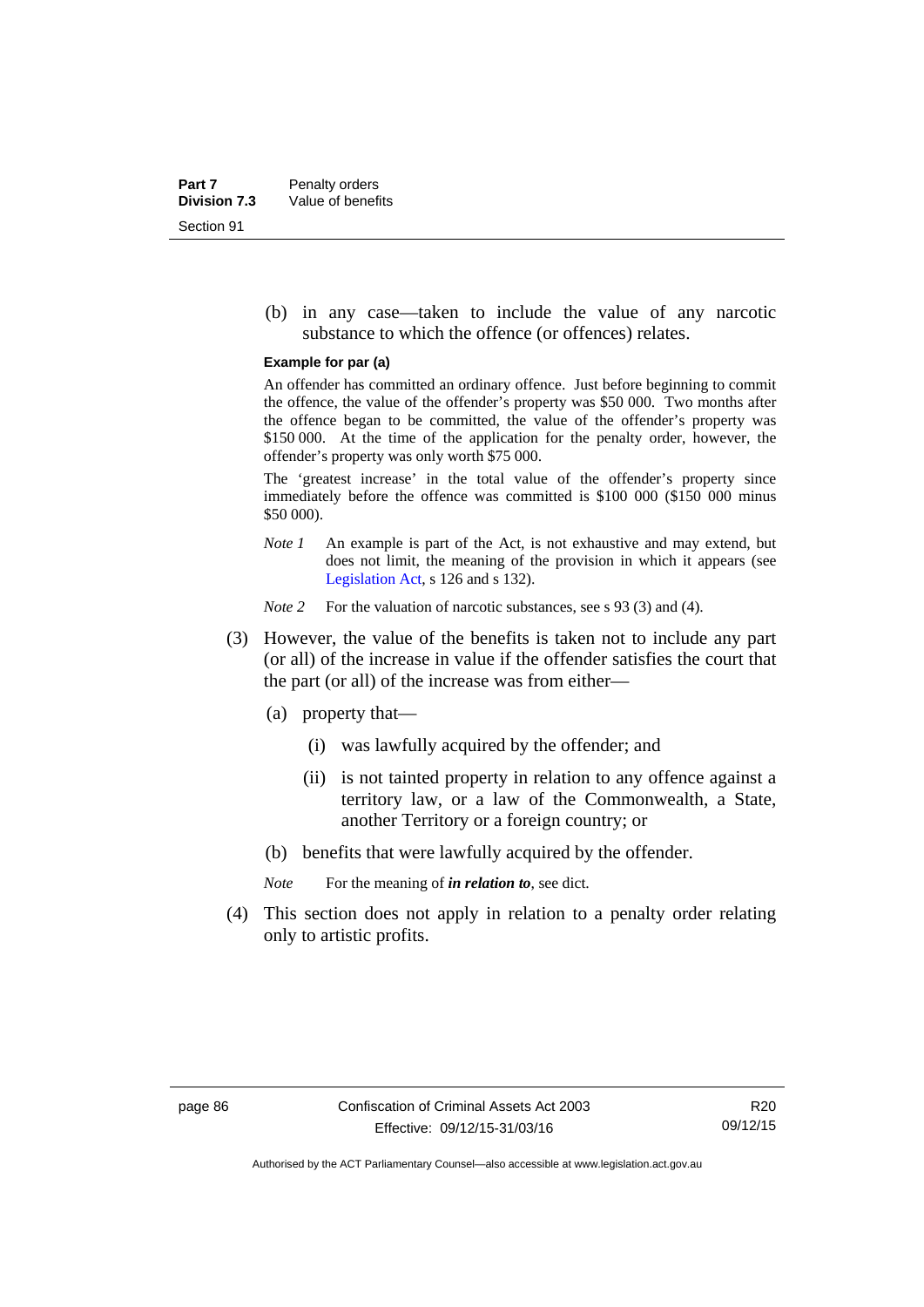#### **92 Presumed value of benefits—serious offence**

- (1) This section applies to the assessment of the value of benefits derived by an offender from the commission of a serious offence (or serious offences).
	- *Note Commission*, of a serious offence, includes the alleged commission of the offence (see s 79).
- (2) The value of the benefits derived from the offence (or offences) is taken to include the following:
	- (a) the value of all of the offender's property on the day the application was made;
	- (b) the value of any other property held by the offender within the shorter of the following periods:
		- (i) between the day the offence (or the earliest offence) was committed and the day the application was made;
		- (ii) 6 years immediately before the day the application was made;
	- (c) the value of any narcotic substance to which the offence (or offences) relate;
		- *Note* For the valuation of narcotic substances, see s 93 (3) and (4).
	- (d) all of the person's expenditure during the relevant period under paragraph (b) (other than expenditure to the extent that it resulted in the acquisition of property mentioned in paragraph (a) or (b)).
- (3) However, subsection (2) does not apply to particular property if the offender satisfies the court that the property—
	- (a) was lawfully acquired by the offender; and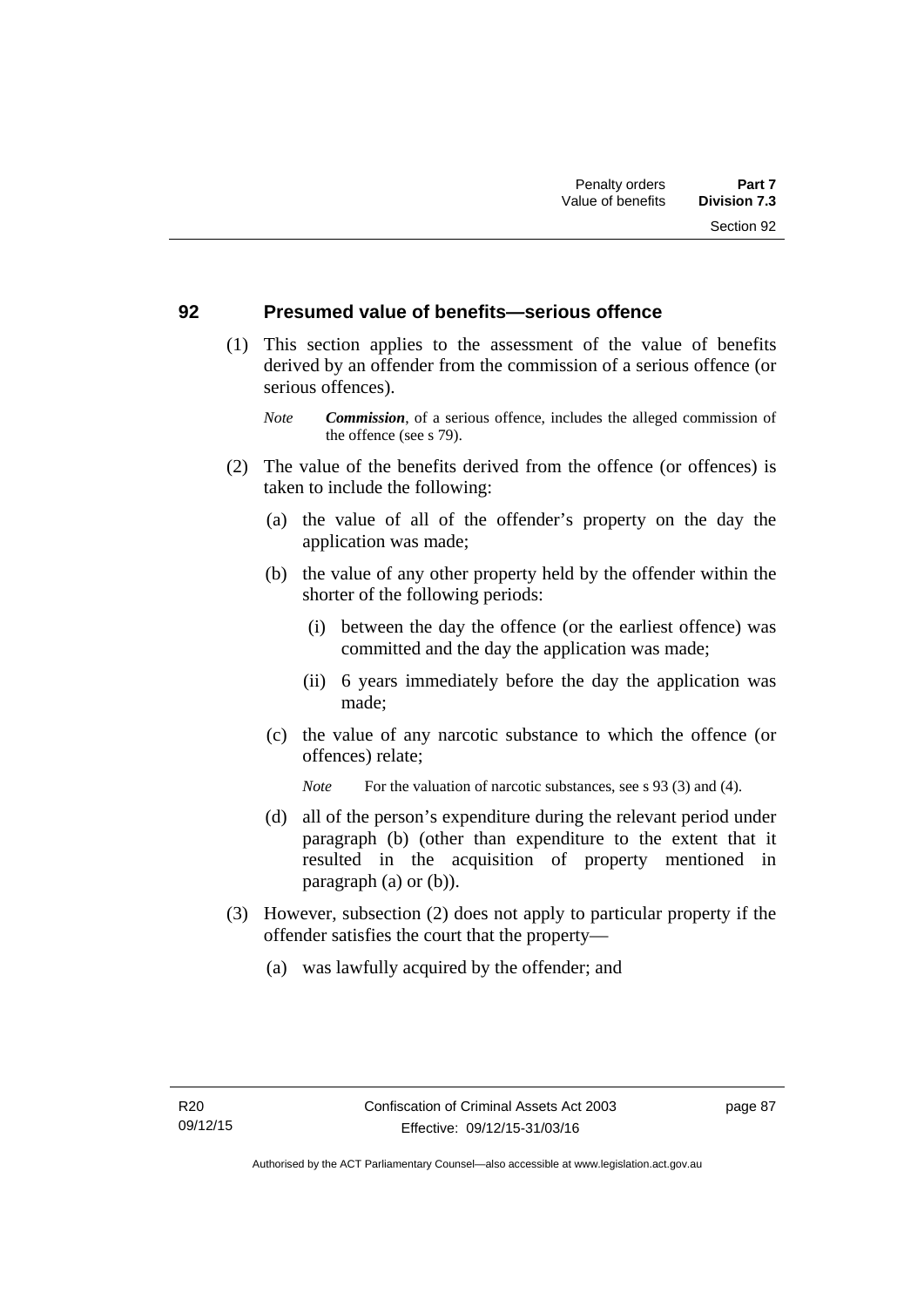- (b) is not tainted property in relation to any offence against a territory law, or a law of the Commonwealth, a State, another Territory or a foreign country.
- *Note* For the meaning of *in relation to*, see dict.
- (4) Also, subsection (2) does not apply to particular expenditure if the offender satisfies the court that the expenditure—
	- (a) was derived from property or benefits lawfully acquired by the offender; and
	- (b) the property from which the expenditure was derived is not tainted property in relation to any offence against a territory law, or a law of the Commonwealth, a State, another Territory or a foreign country.
- (5) For subsection (2) (b) (i), if a serious offence was committed over more than 1 day, the reference in the subparagraph to the day the offence was committed is a reference to the day the offence was begun to be committed.
- (6) This section does not apply in relation to a penalty order relating only to artistic profits.

#### **93 Value of benefits—relevant matters**

(1) In assessing the value of a benefit derived from the commission of an offence and any related offences, the relevant court may have regard to any relevant matters.

#### **Examples of relevant matters**

- 1 an increase in the income or profits of the offender in comparable periods before and after the offence was committed (see s 80, example for par (c))
- 2 an increase in the value of property held by the offender because of the benefit, taking into account any relevant variation in the purchasing power of money
- 3 the value of the offender's property before, during and after the commission of the offence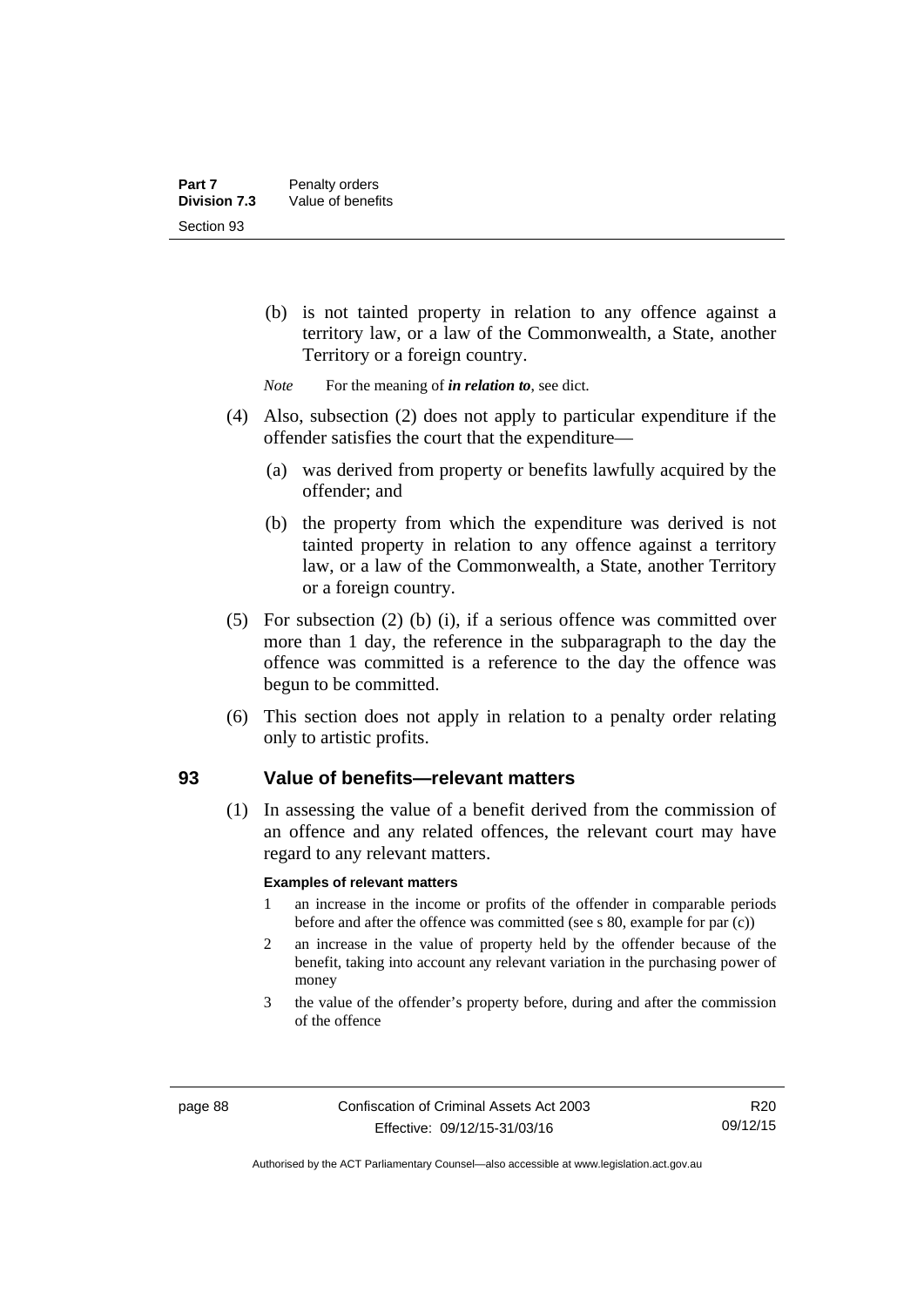Section 93

- 4 the income and expenditure of the offender before, during and after the commission of the offence
- 5 the part of the benefit derived from the commission of the offence and the part derived from other sources
- *Note* An example is part of the Act, is not exhaustive and may extend, but does not limit, the meaning of the provision in which it appears (see [Legislation Act,](http://www.legislation.act.gov.au/a/2001-14) s 126 and s 132).
- (2) The court must assess the value of a benefit by reference to the highest value the benefit has had since the commission of the offence or a related offence, unless the court is satisfied that the benefit should be valued differently having regard to the purposes of this Act.

#### **Examples**

- 1 An offender derives a benefit worth \$10 000 from the commission of an offence. If the benefit had been derived at the time of valuation for a penalty order proceeding 2 years later, the benefit would have been worth \$11 000 (because of inflation). The court may assess the value of the benefit as \$11 000 rather than \$10 000.
- 2 The offence to which benefits relate is an ordinary offence. However, the offender later committed a related offence that was a serious offence. The court may have regard to the highest value of the benefits since the commission of the ordinary offence.
- (3) At the hearing of an application for a penalty order, a law enforcement officer who is experienced in the investigation of narcotic offences may testify, to the best of the officer's information, knowledge and belief—
	- (a) in relation to the amount that was the market value of a narcotic substance at a particular time or during a particular period; or
	- (b) in relation to the amount, or the range of amounts, ordinarily paid at a particular time or during a particular period, for the doing of anything in relation to a narcotic substance.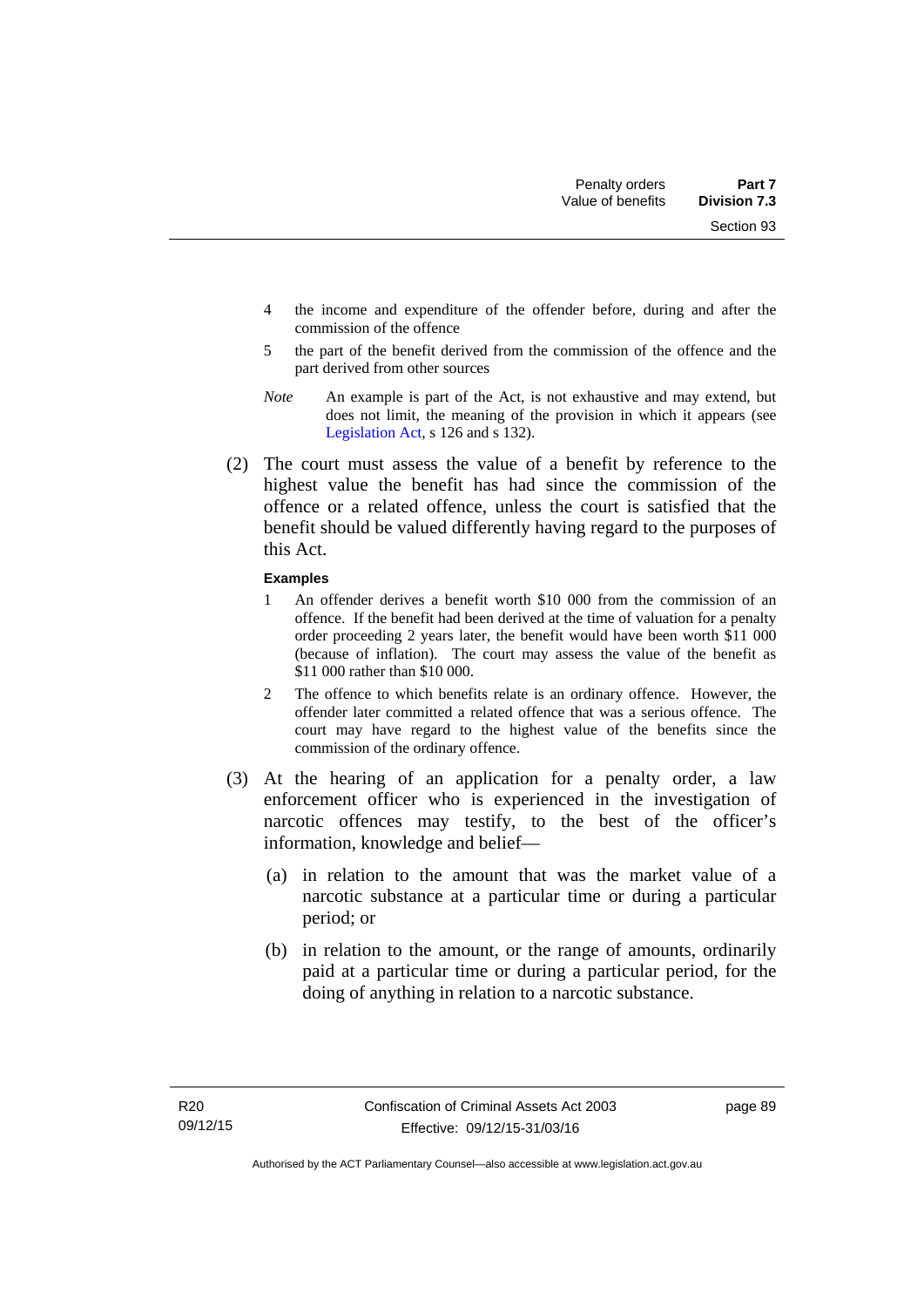- (4) The law enforcement officer's testimony under subsection (3)—
	- (a) is admissible at the hearing despite any rule of law or practice about hearsay evidence; and
	- (b) is prima facie evidence of the matters testified.
- (5) In this section:

*law enforcement officer* means—

- (a) a police officer; or
- (b) an officer of Customs under the *[Customs Act 1901](http://www.comlaw.gov.au/Details/C2013C00064)* (Cwlth).

## **Division 7.4 Satisfaction of penalty order**

#### **94 Creation of penalty charge over restrained property**

- (1) This section applies if, in relation to an offence—
	- (a) a restraining order is made; and
	- (b) a penalty order is made.
- (2) On the making of the later of the orders, all of the restrained property is automatically charged to secure the payment to the Territory of the amount of the penalty order.
	- *Note 1* An interstate penalty charge is taken to be a penalty charge under this Act (see s 139).
	- *Note 2* If the penalty charge is over restrained property that may be recorded in a statutory property register, details of the restraining order may be recorded in the register under s 50.
- (3) If the restraining order is varied after the penalty order is made to add more property, the additional property is also automatically charged to secure payment to the Territory of the amount of the penalty order.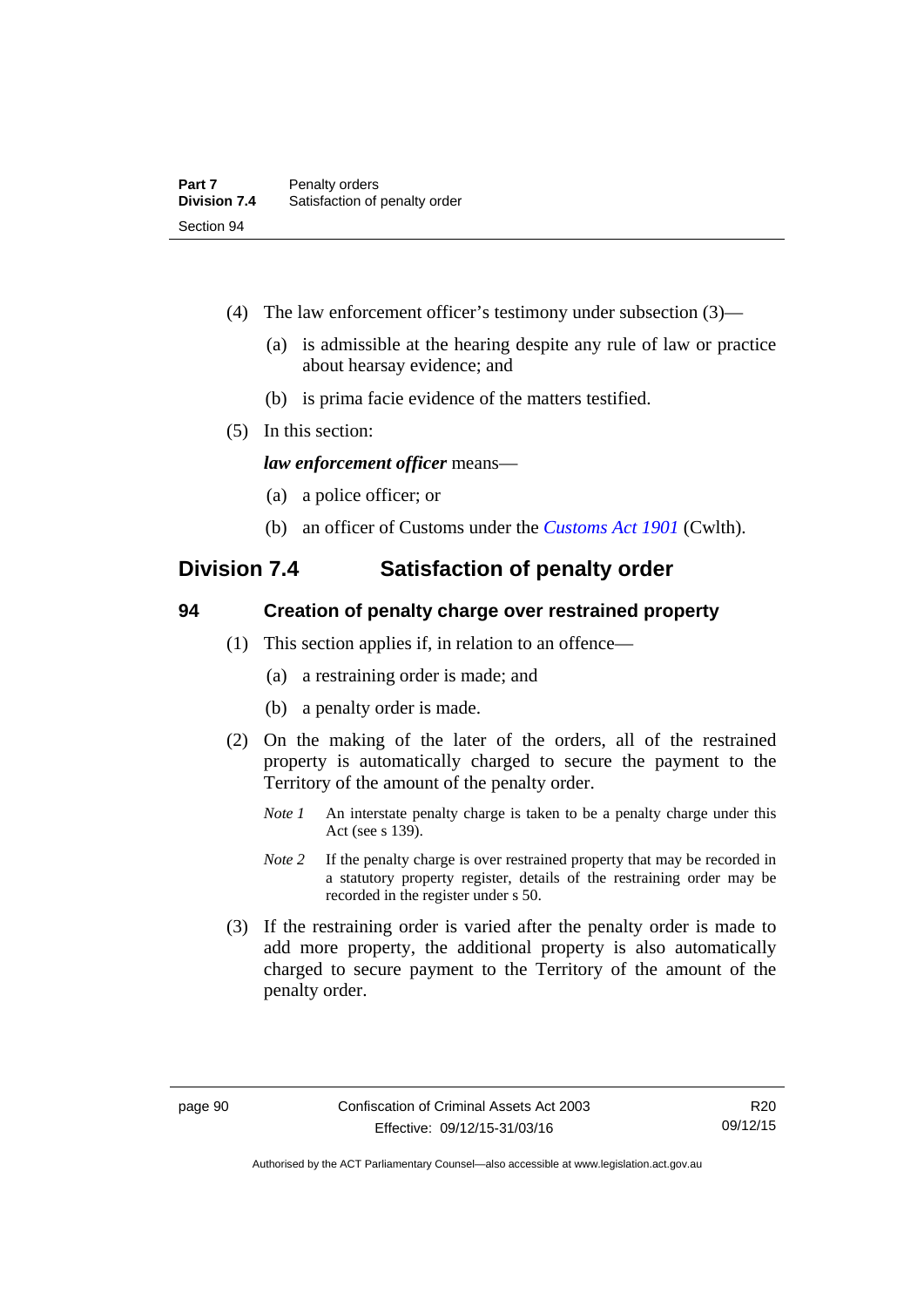- (4) A charge on property created by this section (a *penalty charge*)—
	- (a) is subject to every encumbrance on the property that came into existence before the charge and that would have priority over the charge if this subsection had not been enacted; and
	- (b) has priority over all other encumbrances; and
	- (c) is a statutory interest of a kind to which the *[Personal Property](http://www.comlaw.gov.au/Details/C2012C00151)  [Securities Act 2009](http://www.comlaw.gov.au/Details/C2012C00151)* (Cwlth), section 73 (2) applies; and
	- (d) is not affected by any change in the ownership of the property unless the change in ownership ends the penalty charge under section 95 (c) or  $(d)$ .

#### **95 When penalty charge over property ends**

A penalty charge over property ends when the earliest of the following events happens:

- (a) the penalty order for which the charge was created ends;
	- *Note* For when a penalty order ends, see s 98. See also the example to this section.
- (b) the restraining order over the property ends;
	- *Note* For when restraining orders end, see div 4.3. See also the example to this section.
- (c) the property is sold, or otherwise disposed of, with the consent of—
	- (i) the relevant court that made the penalty order; or
	- (ii) if a trustee (including the public trustee) controls the property—the trustee;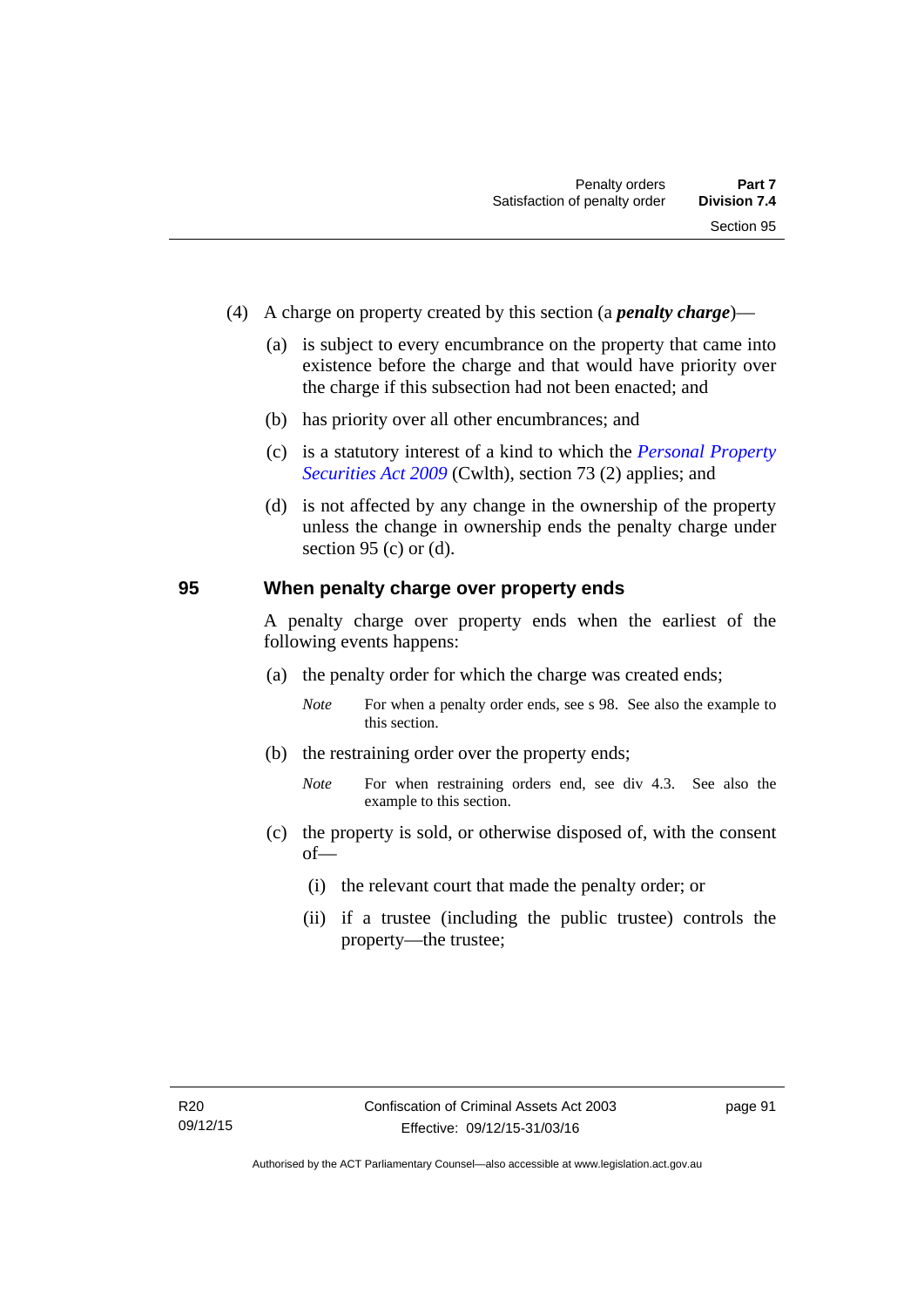- (d) the property is sold to a purchaser who—
	- (i) buys the property honestly and for sufficient consideration; and
	- (ii) at the time of the purchase, has no notice of the charge.

#### **Example of end of restraining order and penalty order**

If a penalty order is made in relation to an ordinary offence of which the offender was convicted, both the restraining order and the penalty order end if the conviction is later quashed (see s 47 and s 98).

- *Note 1* If the restraining order over the charged property is registered in a statutory property register, anyone who buys the property is taken to have notice of the charge (see s 50 (3)).
- *Note* 2 An example is part of the Act, is not exhaustive and may extend, but does not limit, the meaning of the provision in which it appears (see [Legislation Act,](http://www.legislation.act.gov.au/a/2001-14) s 126 and s 132).

#### **96 Power to satisfy penalty order**

- (1) A penalty order in relation to an offence authorises the public trustee to satisfy the order out of any property restrained for the offence (including any property that becomes restrained after the order is made).
	- *Note 1* The penalty order may also be enforced as a judgment debt (see s 88).
	- *Note* 2 An amount received by the public trustee to satisfy the penalty order must be paid into the confiscated assets trust fund (see s 131).
	- *Note 3* An interstate penalty charge is taken to be a penalty charge under this Act (see s 139).
- (2) To satisfy the penalty order, the public trustee may sell or otherwise dispose of restrained property that is not money in any way the public trustee considers appropriate.
	- *Note* The money realised by the public trustee from the disposal of property must be paid into the be paid into the confiscated assets trust fund (see s 131 and dict, def *fully satisfied*, par (b)).

Authorised by the ACT Parliamentary Counsel—also accessible at www.legislation.act.gov.au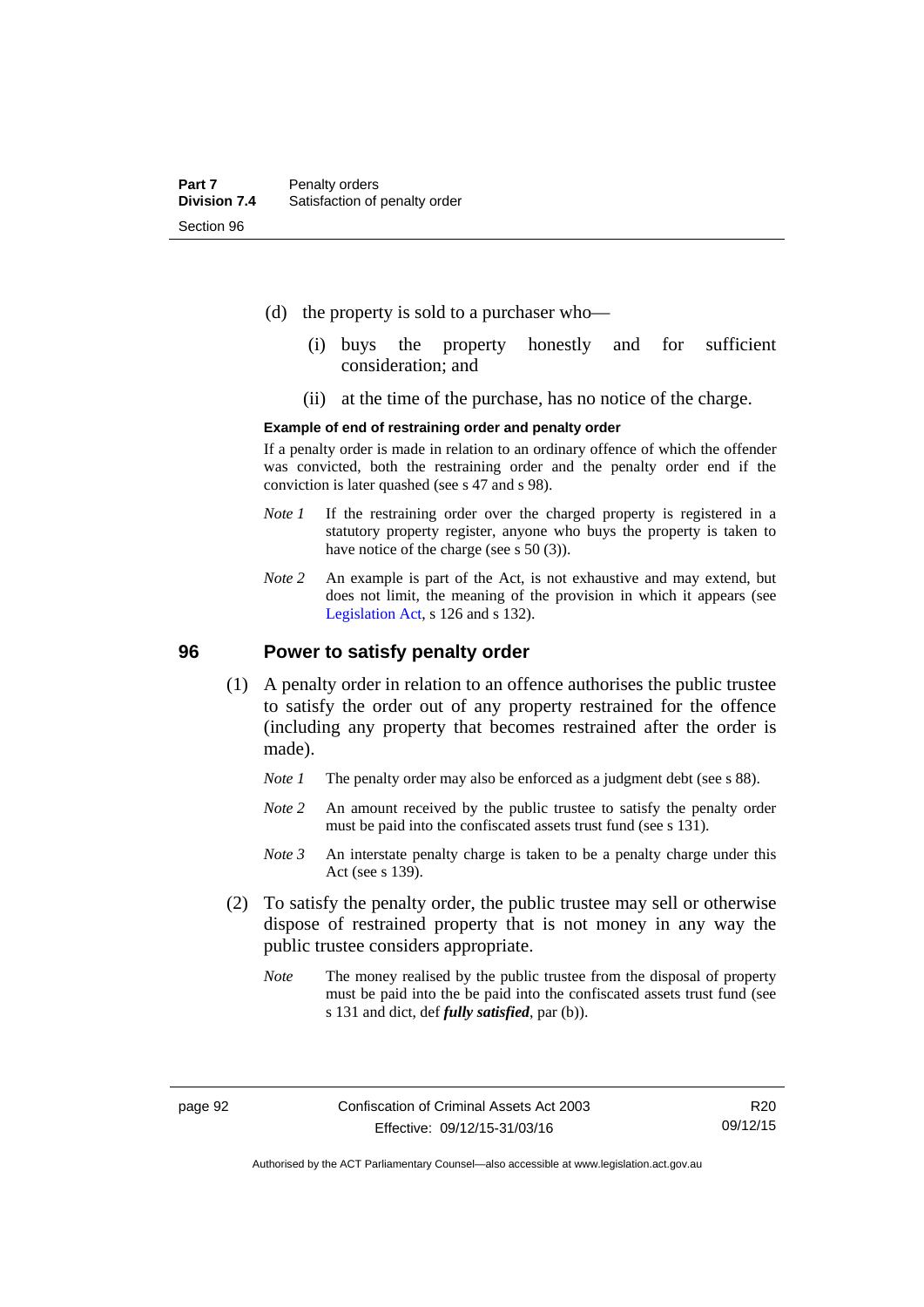- (3) However, the public trustee must not sell or otherwise dispose of restrained property to satisfy the order until—
	- (a) all confiscation proceedings (including forfeiture proceedings) in relation to the property have been finalised; and
	- (b) all proceedings in relation to the offender's conviction for the offence are finalised.
	- *Note 1* For the meaning of *confiscation proceedings*, see s 236.
	- *Note 2* For when confiscation and criminal proceedings are finalised, see s 18.
	- *Note 3* If the offender is acquitted on appeal, the restraining order will end, and the penalty charge ends under s 95.
- (4) The penalty order also authorises the public trustee or anyone else named in the order (an *authorised agent*) to sign any instrument necessary or convenient for the disposal of restrained property.
- (5) An instrument signed by an authorised agent has the same effect as if it were signed by the person who owned the property before it was disposed of.

## **97 Public trustee to repay any amount surplus to satisfying penalty order**

If the amounts paid into the trust fund to satisfy a penalty order are more than is required to fully satisfy the order, the public trustee must pay the surplus amount to the person against whom the order was made.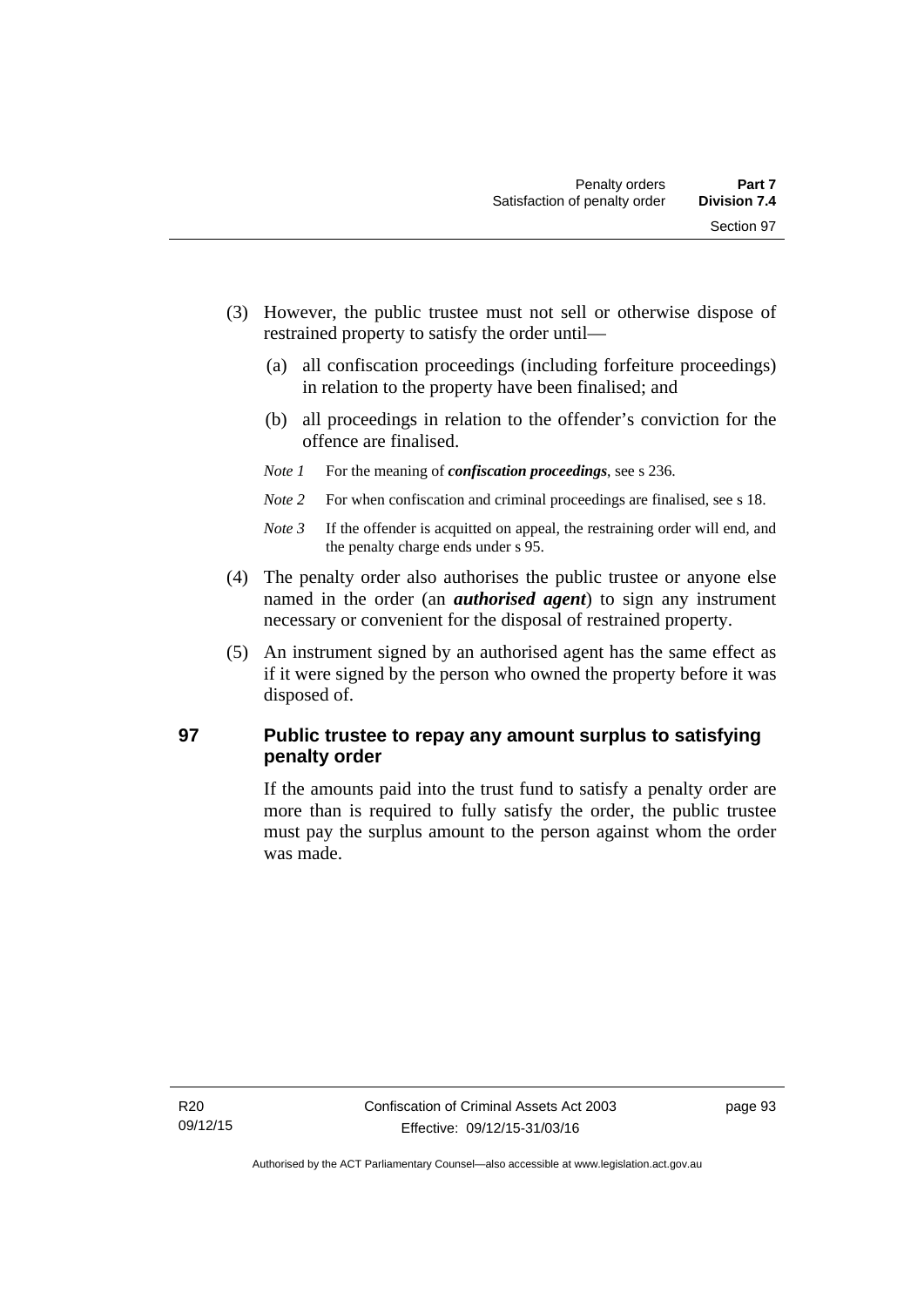**Part 7** Penalty orders<br>**Division 7.5** End of penalty End of penalty orders Section 98

## **Division 7.5 End of penalty orders**

#### **98 When penalty order ends**

A penalty order ends if—

- (a) for a penalty order made under section 84 (Penalty orders offenders convicted of ordinary offences)—the offender is cleared of the offence (or offences) to which the penalty order relates, and all related offences (if any); or
- (b) the order is reversed or set aside on appeal; or
- (c) the order is fully satisfied.
- *Note 1* For the meaning of *fully satisfied*, see dict.
- *Note 2* If the order ends because it was made because of the conviction of the offender for a serious offence, and the offender is cleared, a further penalty order may be made against the offender (see s 85 (4)).

page 94 Confiscation of Criminal Assets Act 2003 Effective: 09/12/15-31/03/16

R20 09/12/15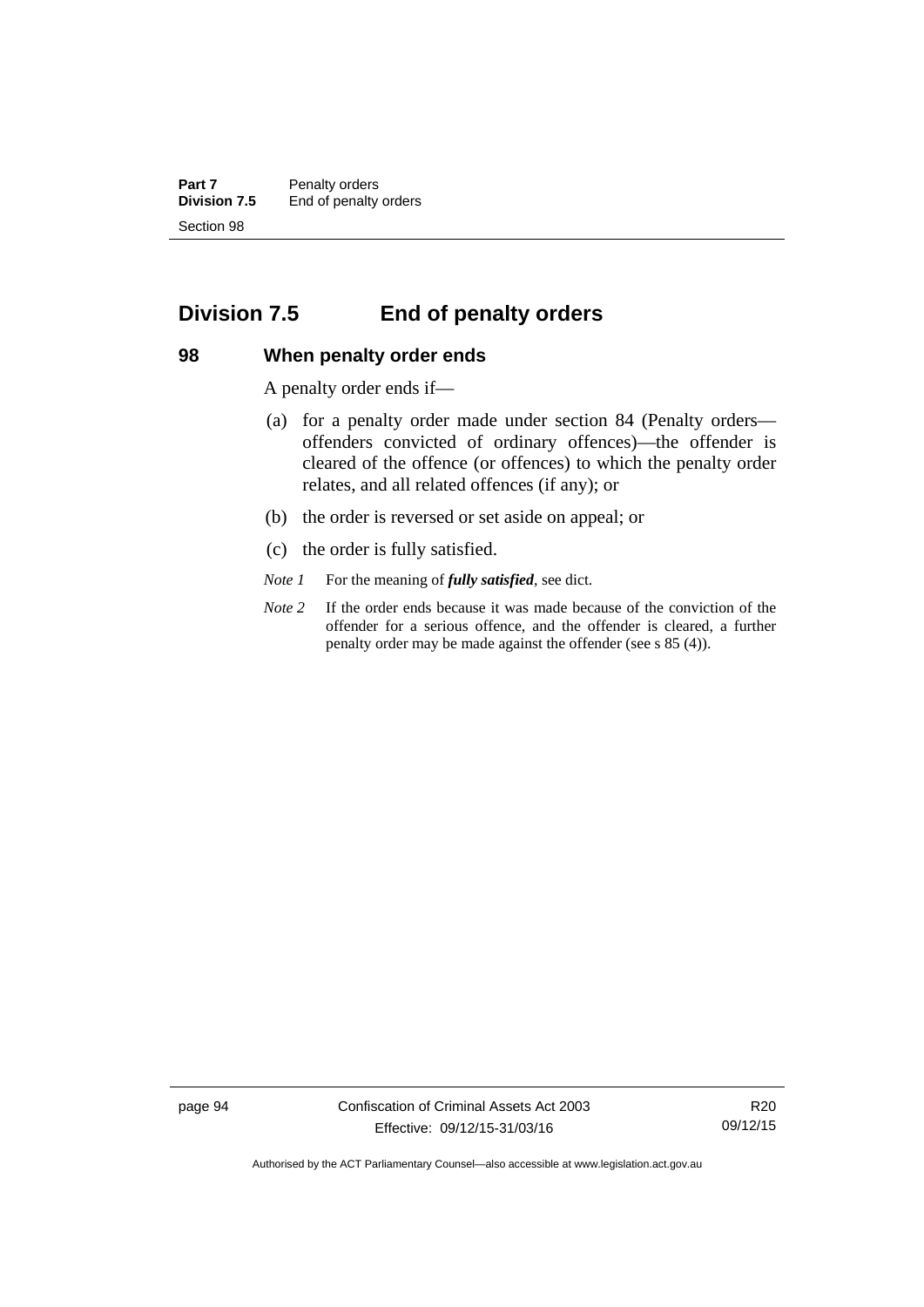# **Part 8 Restrained property**

## **Division 8.1 Management of restrained property by public trustee**

#### **99 Application of div 8.1**

This division applies if the public trustee takes control of restrained property under an order under this Act.

- *Note 1* A registered interstate restraining order is taken to be a restraining order under this Act (see s 139).
- *Note 2* A provision of a law that gives an entity (including a person) a function also gives the entity powers necessary and convenient to exercise the function (see [Legislation Act](http://www.legislation.act.gov.au/a/2001-14), s 196 and dict, pt 1, def *entity*).

#### **100 Powers of public trustee to preserve restrained property etc**

 (1) The public trustee may do anything necessary or desirable to preserve the value of the restrained property.

#### **Examples**

- 1 bring or defend any civil proceeding affecting the property
- 2 insure the property
- 3 if the property consists (completely or partly) of securities or investments, realise or otherwise deal with the securities or investments
- 4 if the property is related to a business—
	- (a) employ, or end the employment of, people in the business; and
	- (b) do anything else that is necessary or convenient for carrying on the business on a sound commercial basis
- 5 if the property consists, completely or partly, of shares in a corporation, exercise (to the exclusion of the registered proprietor) the rights attaching to the shares as if the public trustee were the registered holder
- *Note 1* Related powers of the public trustee include making an application to a relevant court for an order about the restrained property (see s 39) and the registration of title to, or charges over, registrable property (see s 50).

page 95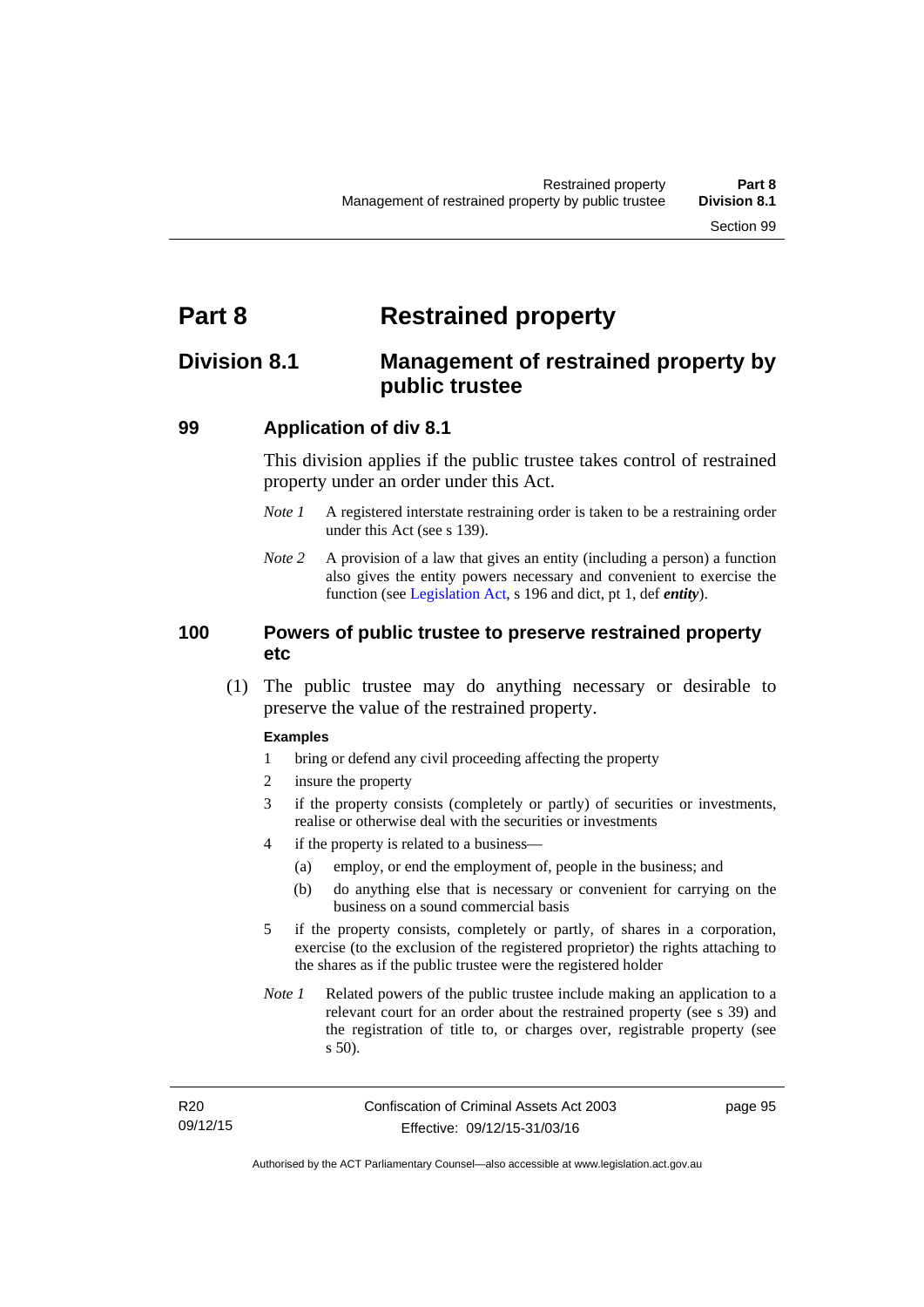- *Note* 2 An example is part of the Act, is not exhaustive and may extend, but does not limit, the meaning of the provision in which it appears (see [Legislation Act,](http://www.legislation.act.gov.au/a/2001-14) s 126 and s 132).
- (2) The owner of restrained property commits an offence if—
	- (a) the public trustee asks the owner for the person's tax file number within a stated reasonable time; and
	- (b) the owner fails to give the public trustee the person's tax file number within that time.

Maximum penalty: 50 penalty units, imprisonment for 6 months or both.

(3) An offence against this section is a strict liability offence.

#### **101 Sale, modification or destruction of property by public trustee**

- (1) The public trustee may sell restrained property if—
	- (a) the property is deteriorating or substantially losing value or the public trustee considers that the property is likely to deteriorate or substantially lose value; or
	- (b) the public trustee considers that the cost of maintaining the property would be more than the value of the property if the property were forfeited.
- (2) The restraining order that applied to restrained property sold under this section applies to the proceeds of the sale of the property.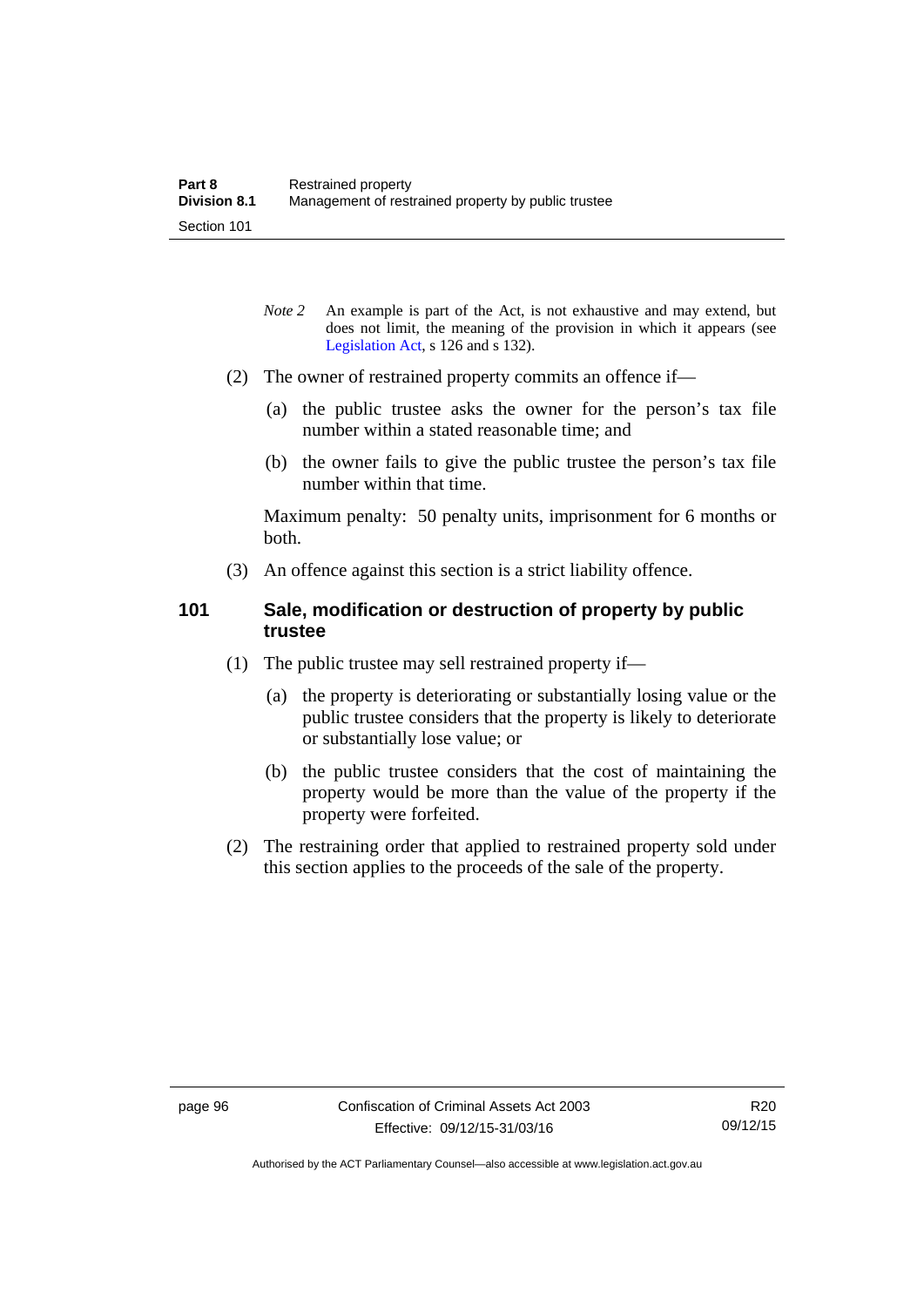(3) The public trustee may modify or destroy restrained property if the public trustee considers it is necessary to do so in the public interest.

#### **Examples of destruction of property in the public interest**

- 1 the restrained property cannot be used legally or the only practical use of the property is for an illegal purpose
- 2 the restrained property is a threat to public health or safety
- *Note* An example is part of the Act, is not exhaustive and may extend, but does not limit, the meaning of the provision in which it appears (see [Legislation Act,](http://www.legislation.act.gov.au/a/2001-14) s 126 and s 132).

#### **102 Notice of sale, modification or destruction of restrained property by public trustee**

- (1) The public trustee must give written notice of a proposed sale, modification or destruction of restrained property under section 101 (the *proposed action*) to—
	- (a) the owner of the property (if known); and
	- (b) anyone else the public trustee believes may have an interest in the property.
	- *Note 1* For how documents may be given, see the [Legislation Act,](http://www.legislation.act.gov.au/a/2001-14) pt 19.5.
	- *Note 2* For the emergency modification or destruction of restrained property, see s 103.
- (2) The notice must state—
	- (a) the proposed action and the property to which it applies; and
	- (b) the date when the proposed action is to be taken (the *date of effect*); and
	- (c) that the proposed action may be taken on or after the date of effect unless a relevant court orders the public trustee not to take the proposed action.
- (3) The notice may, but need not, provide an opportunity for the person to make representations why the proposed action should not be taken.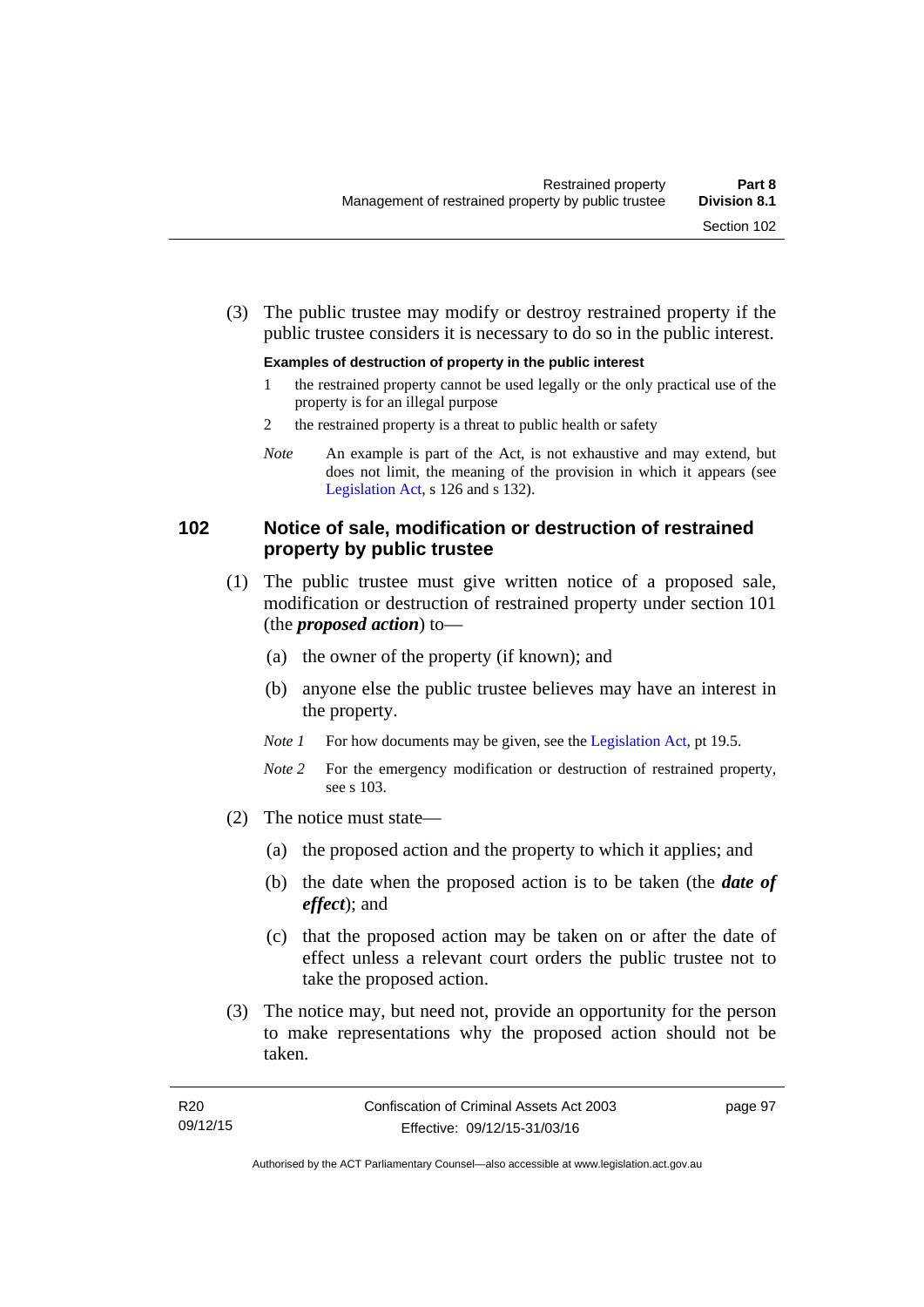(4) The date of effect must not be earlier than 21 days after the day the notice is given to the person.

*Note* For the power to give a reduced period of notice, see s 103.

 (5) The public trustee must not take the proposed action before the date of effect.

### **103 Emergency modification or destruction of restrained property**

- (1) This section applies if the public trustee considers that restrained property is a serious threat to public health or safety.
- (2) Despite section 102, the public trustee may—
	- (a) give notice to a person under that section with a date of effect less than 21 days after the day the notice is given to the person; or
	- (b) modify or destroy the property without giving notice under that section.
- (3) If the public trustee modifies or destroys the property under subsection (2) (b), the public trustee must, as soon as practicable, give notice of the action taken, and the grounds for the action, to—
	- (a) the owner of the property (if known); and
	- (b) anyone else the public trustee believes may have an interest in the property.

#### **104 Notice details to be included in public trustee's report**

- (1) The public trustee must include details of a notice given under section 102 or section 103 in the public trustee's report under the *[Annual Reports \(Government Agencies\) Act 2004](http://www.legislation.act.gov.au/a/2004-8)* for—
	- (a) the financial year during which the notice was given; or

*Note* For the power not to give notice of the modification or destruction of property, see s 103.

R20 09/12/15

Authorised by the ACT Parliamentary Counsel—also accessible at www.legislation.act.gov.au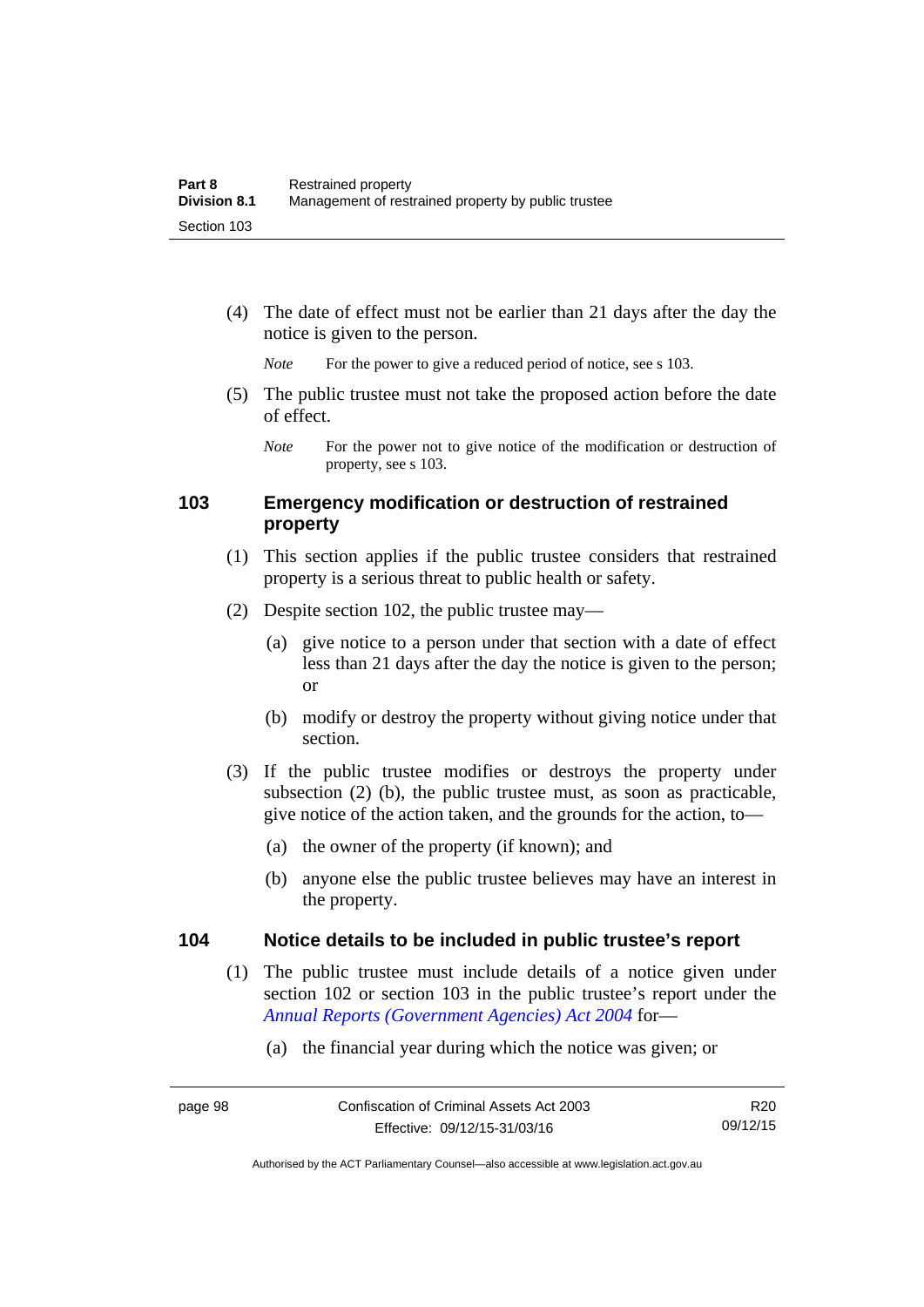- (b) if the chief police officer has, under this section, declared the publication of details of the notice to be prejudicial—the next financial year after the chief police officer revokes the declaration.
- *Note Financial year* has an extended meaning in the *[Annual Reports](http://www.legislation.act.gov.au/a/2004-8)  [\(Government Agencies\) Act 2004](http://www.legislation.act.gov.au/a/2004-8)*.
- (2) Before including details of the notice in a report under subsection (1) (a), the public trustee must consult the chief police officer about whether publication of the details of the notice in the report would be likely to prejudice any police investigation.
- (3) If, in the chief police officer's opinion, the publication of the details of the notice in the report would be likely to prejudice a police investigation, the chief police officer must—
	- (a) declare the publication of the details to be prejudicial; and
	- (b) tell the public trustee, in writing, that the declaration is made.
- (4) If, in the chief police officer's opinion after making a declaration, the publication of details of the notice would no longer be likely to prejudice any police investigation, the chief police officer must—
	- (a) revoke the declaration; and
	- (b) tell the public trustee, in writing, that the declaration is revoked.
- (5) In this section:

*police investigation* includes a contemplated police investigation.

#### **105 Order to stop sale, modification or destruction of restrained property**

 (1) A person may apply to a relevant court for an order stopping the public trustee from selling, modifying or disposing of restrained property under this division.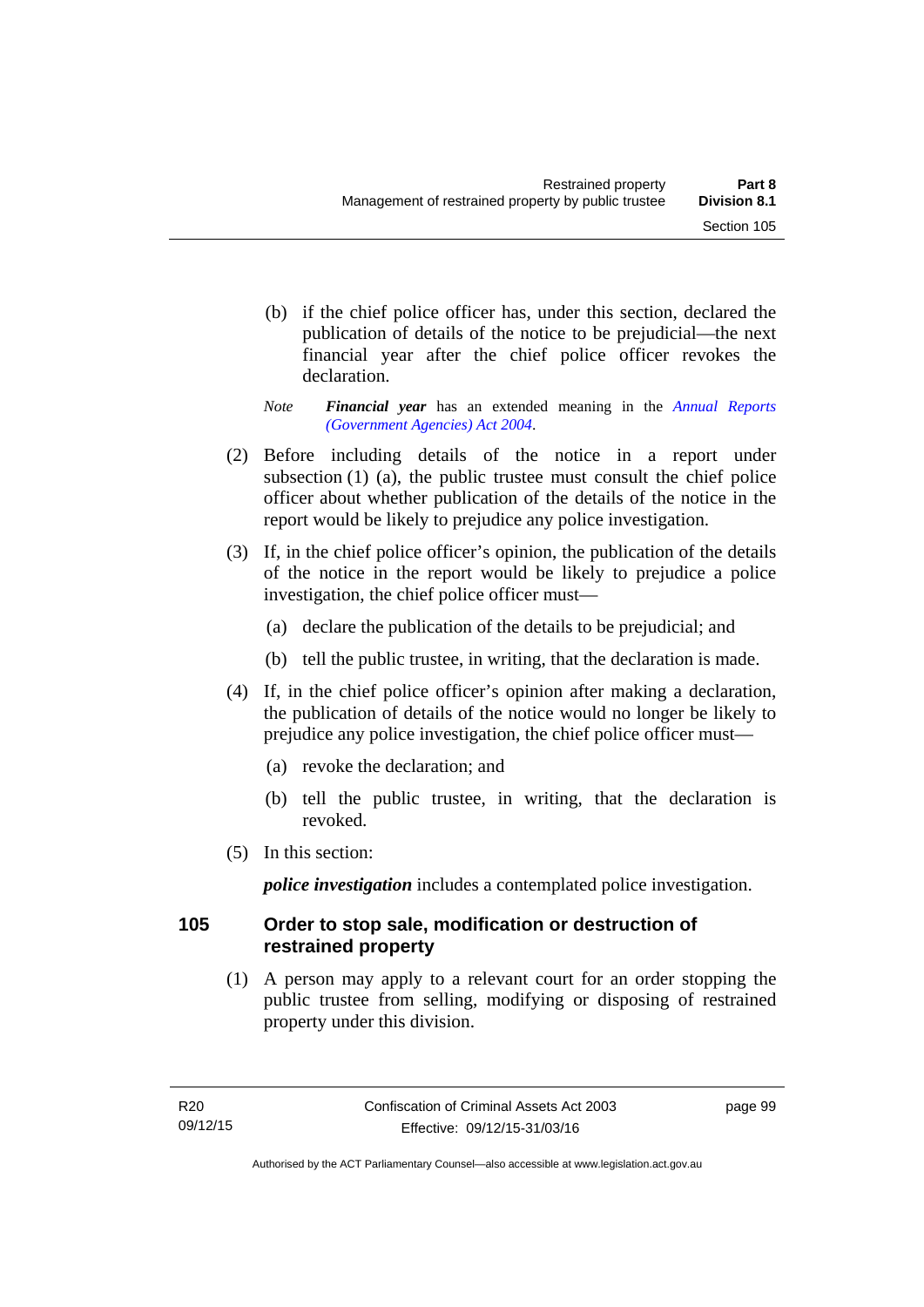- (2) If the person was not given notice of the proposed action by the public trustee, the person may make the application only with the leave of the relevant court and if the person satisfies the court that the person has an interest in the property.
	- *Note* For general provisions about a proceeding for an order under this section (which is a confiscation proceeding—see s 236), see pt 14.
- (3) On an application under this section, the court may make any order about the sale, modification or destruction of the property it considers appropriate.
- (4) In this section:

*proposed action*—see section 102 (1).

## **Division 8.2 Joint ownership of restrained property**

#### **106 Effect of death on joint ownership**

- (1) This section applies to property that is jointly owned if any of the owners die while the property (including any interest in the property) is subject to a restraining order.
	- *Note* A registered interstate restraining order is taken to be a restraining order under this Act (see s 139).
- (2) If the property was held by the dead person as a joint tenant, the person's death does not vest the person's interest in the property in the surviving joint owner.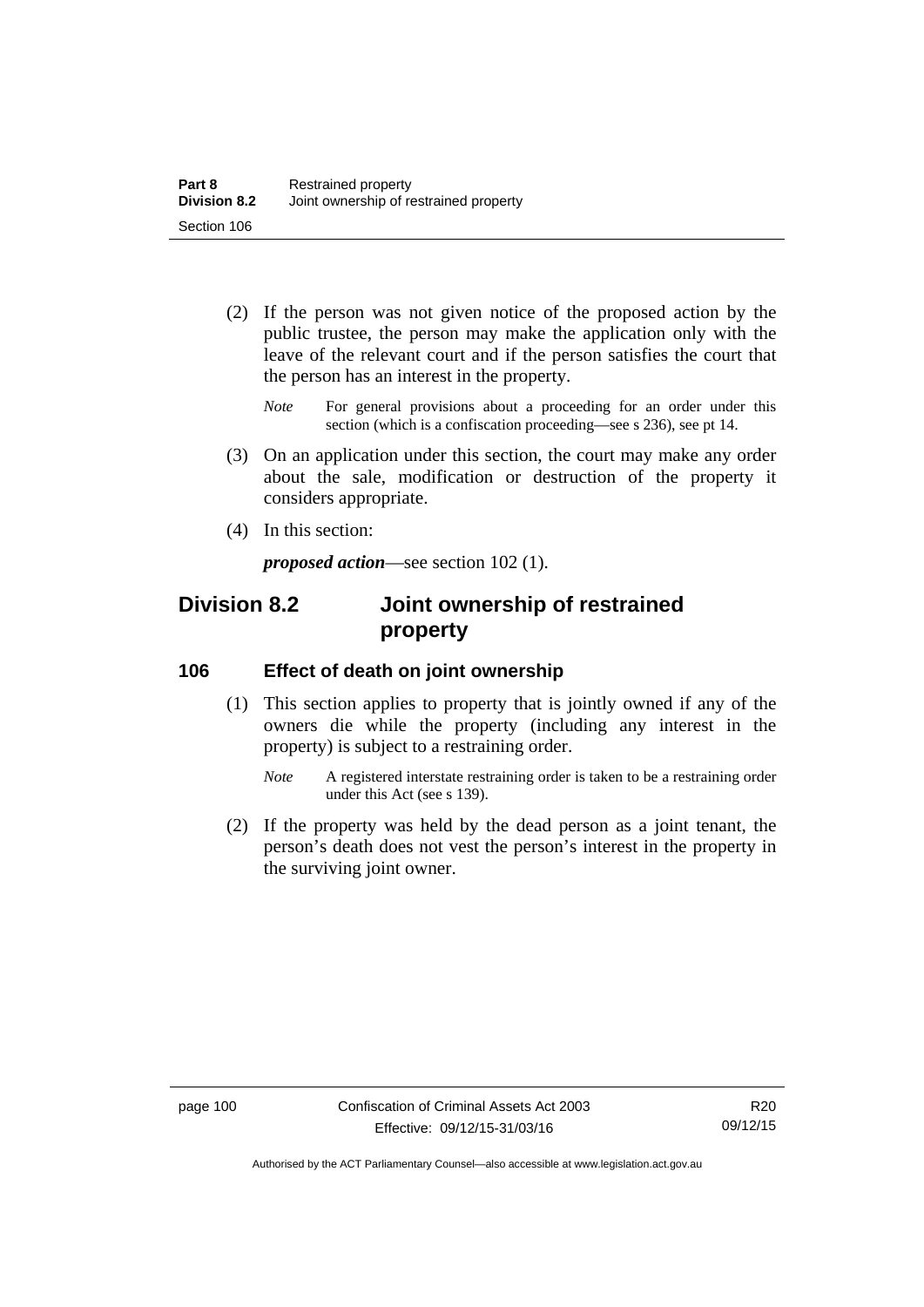(3) If the property was held by the dead person as a tenant in common, the dead person's interest must not be transferred to anyone else because of the person's death.

#### **Examples of prohibited transfers**

The dead person's interest must not be transferred to an executor or administrator, or to a beneficiary under the dead person's will or under intestacy.

- *Note* An example is part of the Act, is not exhaustive and may extend, but does not limit, the meaning of the provision in which it appears (see [Legislation Act,](http://www.legislation.act.gov.au/a/2001-14) s 126 and s 132).
- (4) The restraining order continues to apply to the property as if the person had not died.
- (5) An automatic forfeiture of any interest of the dead person in the property, or a forfeiture order made in relation to the interest, applies as if the interest were forfeited immediately before the person died.
	- *Note 1* A registered interstate automatic forfeiture decision is taken to be an automatic forfeiture under this Act (see s 139).
	- *Note 2* A registered interstate forfeiture order is taken to be a forfeiture order under this Act (see s 139).
- (6) If the restraining order stops applying to the property without it being forfeited under this Act, this section is taken not to have applied to the property.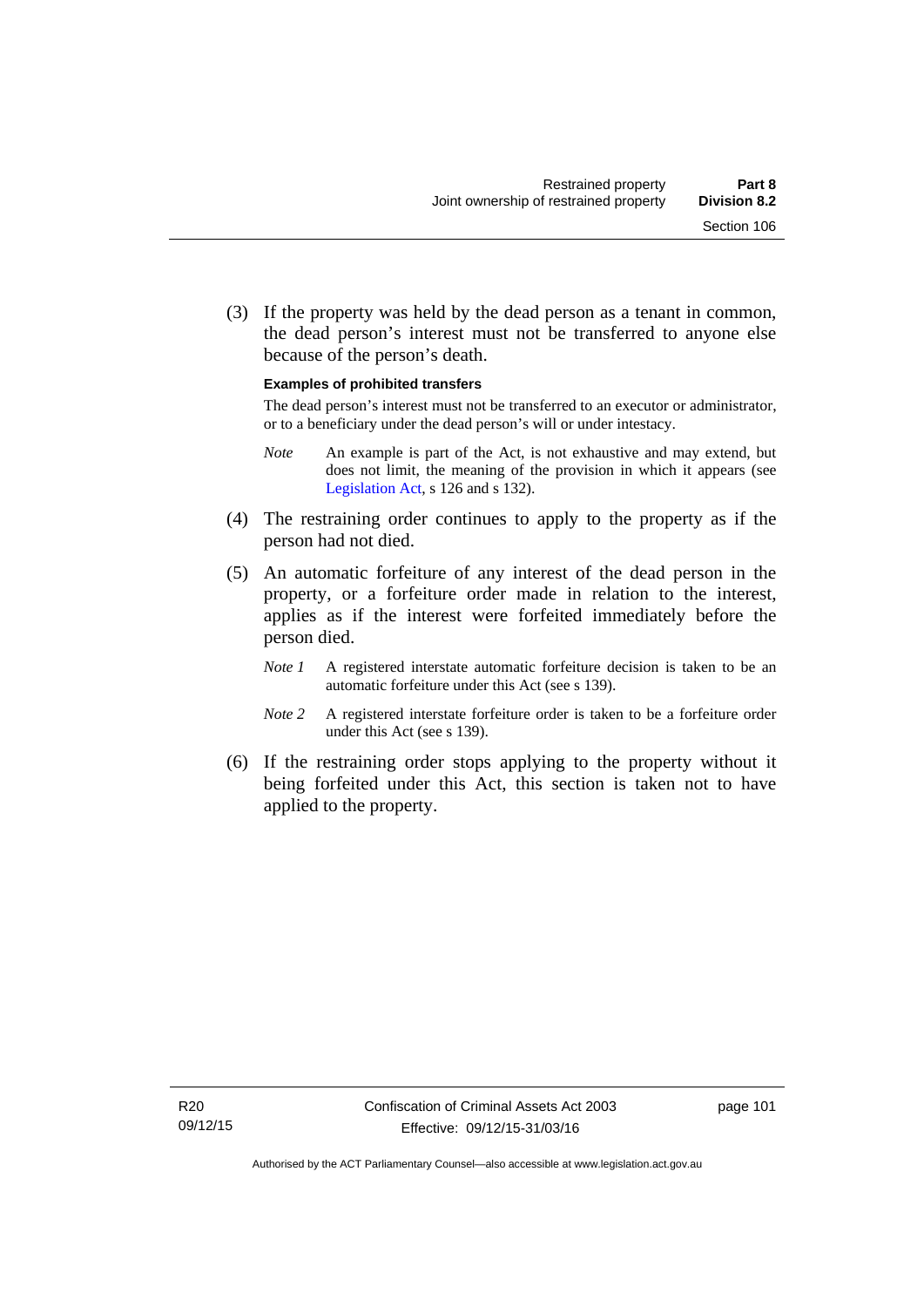**Part 9 Forfeited property**<br>**Division 9.1 Preliminary Division 9.1** Preliminary Section 107

# **Part 9 Forfeited property**

## **Division 9.1 Preliminary**

#### **107 Meaning of** *interested person* **in pt 9**

In this part:

*interested person*, in relation to property, means—

- (a) a person who has an interest in the property; or
- (b) the DPP; or
- (c) if a trustee (including the public trustee) controls the property—the trustee; or
- (d) if the property has been forfeited—a person who had an interest in the property immediately before it was forfeited.

### **108 Forfeited property—powers of public trustee**

(1) The public trustee may take any steps that are necessary or desirable to vest forfeited property in the Territory and to bring it under the public trustee's control.

#### **Examples**

- 1 the giving notice of, or otherwise taking action to protect, the Territory's equitable interest in forfeited property
- 2 registering a caveat over forfeited property
- 3 obtaining registration of an interest in forfeited property on behalf of the Territory (including signing an instrument of transfer)
- *Note* An example is part of the Act, is not exhaustive and may extend, but does not limit, the meaning of the provision in which it appears (see [Legislation Act,](http://www.legislation.act.gov.au/a/2001-14) s 126 and s 132).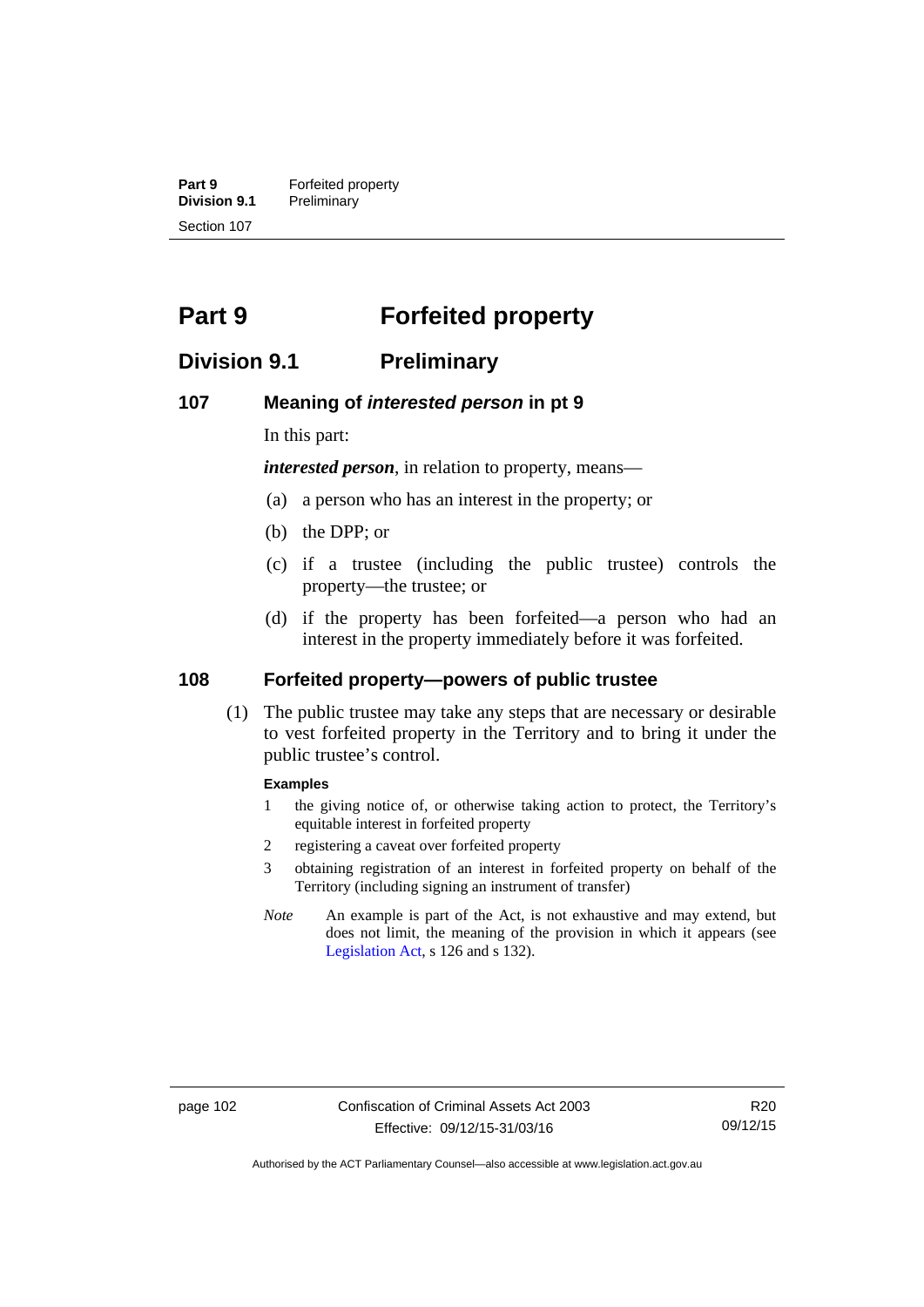(2) This section does not limit the powers of the public trustee under this Act in relation to the forfeited property.

#### **Example**

the public trustee may transfer an interest in property on behalf of the Territory

*Note* A registered interstate forfeiture order is taken to be a forfeiture order under this Act (see s 139).

## **Division 9.2 Vesting and disposal of forfeited property**

#### **109 Vesting of forfeited property—general rule**

On forfeiture, the forfeited property vests absolutely in the Territory.

- *Note 1 Property* includes an interest in property, see [Legislation Act](http://www.legislation.act.gov.au/a/2001-14), dict, pt 1.
- *Note 2* If a joint owner of restrained property dies, and the property is later forfeited, the forfeiture takes effect as if the property had been forfeited immediately before death (see s 106).

### **110 Vesting of registrable property on forfeiture**

 (1) This section applies despite section 109, if the forfeited property is, or is an interest in, registrable property.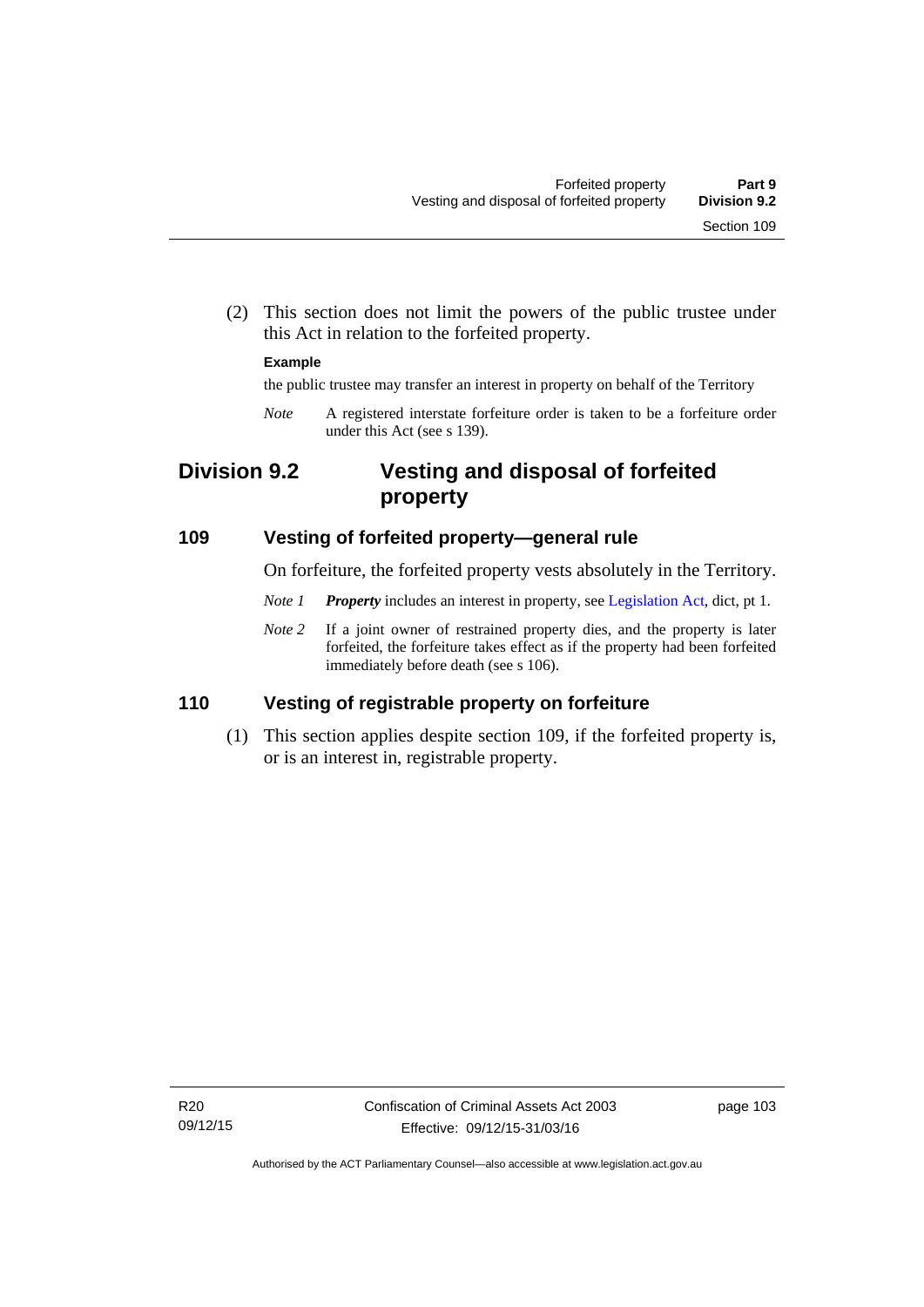(2) On forfeiture, the property or the interest vests in equity in the Territory, but does not vest at law in the Territory until the applicable registration requirements for the property or the interest have been complied with.

#### **Example**

All of a person's property, except a mortgage over the person's house, is restrained before the person's conviction for a serious offence. All the restrained property is forfeited 14 days after the person's conviction. The mortgagee's interest is not forfeited because it was not restrained. However, all other registrable interests in the house are forfeited and vest in the Territory in equity. On registration of the interests under the *[Land Titles Act 1925](http://www.legislation.act.gov.au/a/1925-1)*, the interests vest in law in the Territory.

- *Note 1* For the power of a relevant court to order the sale of property owned by more than 1 person, see div 9.4.
- *Note 2* Non-registrable property vests 'at law' in the Territory on forfeiture, because it vests 'absolutely' under s 109. Registrable property vests 'at law' in the Territory when it is registered in the name of the Territory under this section.
- *Note 3* An example is part of the Act, is not exhaustive and may extend, but does not limit, the meaning of the provision in which it appears (see [Legislation Act,](http://www.legislation.act.gov.au/a/2001-14) s 126 and s 132).
- (3) The Territory is entitled to be registered as the owner of the property or the interest.
- (4) The registration of the Territory as the owner of the property is taken not to be a contravention of a direction under section 111 (3) in relation to the property.
	- *Note* If a joint owner of restrained property dies, and the property is later forfeited, the forfeiture takes effect as if the property had been forfeited immediately before death (see s 106).
- (5) To remove any doubt, if property is divisible into 2 or more interests and not all the interests in the property are forfeited, the other interest or interests are not ended only because of the forfeiture of another interest in the property.

Authorised by the ACT Parliamentary Counsel—also accessible at www.legislation.act.gov.au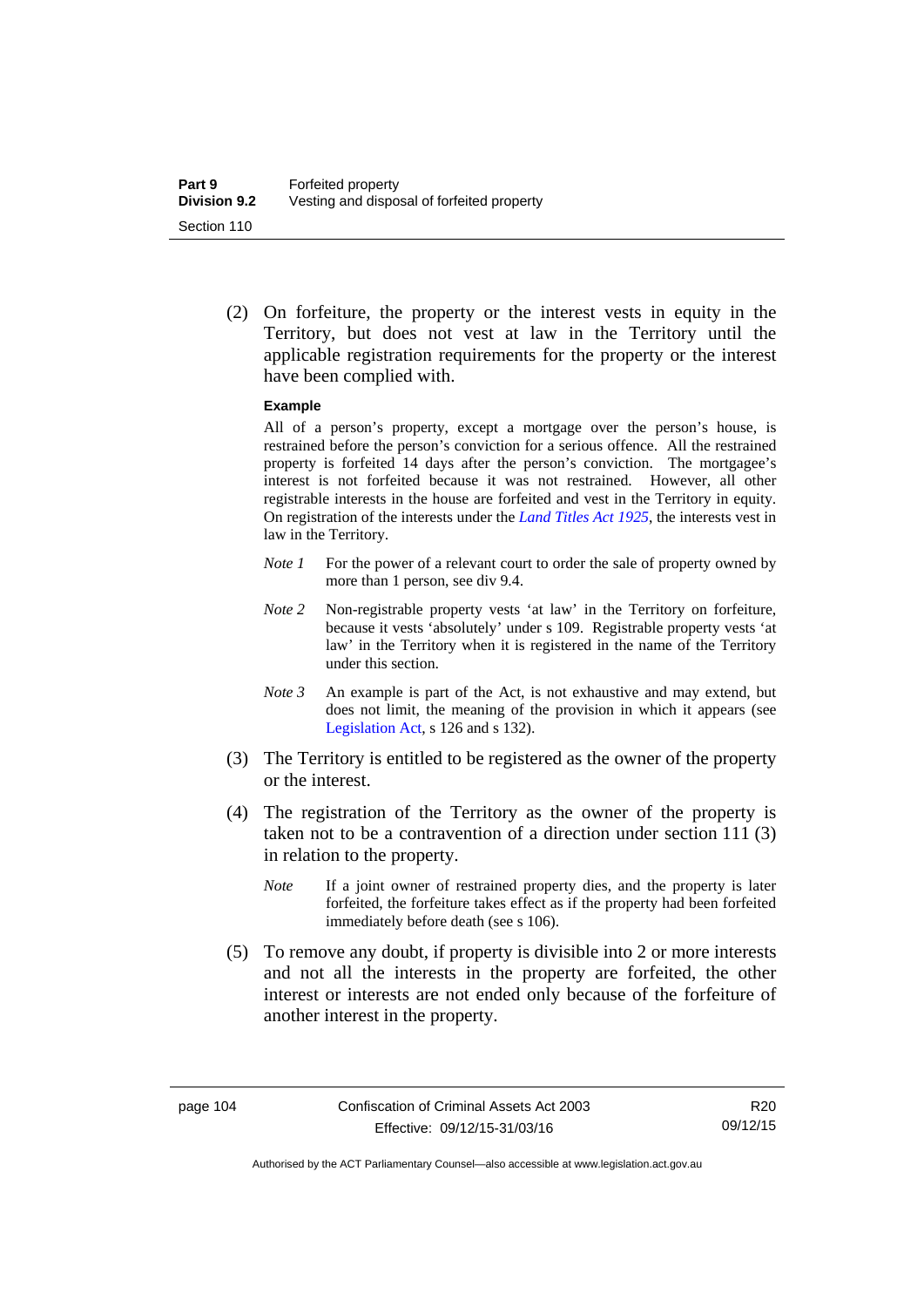### **111 Disposal of forfeited property**

- (1) If forfeited property is money, the public trustee must pay the money into the trust fund.
- (2) The public trustee must sell or otherwise dispose of forfeited property (other than money) as soon as practicable after—
	- (a) the end of 14 days after the day the property was forfeited; and
	- (b) the property has vested at law in the Territory; and
	- (c) the public trustee has control of the property; and
	- (d) if applicable—the end of 14 days after all confiscation proceedings in relation to the property have been finalised.
	- *Note 1* A restraining order stops applying to property when the property vests in law in the Territory and the public trustee takes control of the property (see  $s$  45 (1) (b)).
	- *Note 2* The 14-day periods reflect the application periods for return or compensation orders under div 9.5 and buy-back orders under div 9.6.

*Note 3* For the sale of jointly owned property, see s 116.

- (3) However, the Minister may, after all confiscation proceedings in relation to forfeited property are finalised and before the public trustee deals with the property under subsection (1) or (2), direct that the property be dealt with in accordance with the direction (including in accordance with a law stated in the direction).
- (4) The public trustee must comply with the Minister's direction.
- (5) Also, if the DPP tells the public trustee that forfeited property has evidentiary value in a criminal proceeding, the property must not be sold or otherwise disposed of before the criminal proceeding is finalised, other than—
	- (a) for the purpose of vesting the property at law in the Territory or allowing the public trustee to take control of the property; or
	- (b) in accordance with a written direction of the DPP.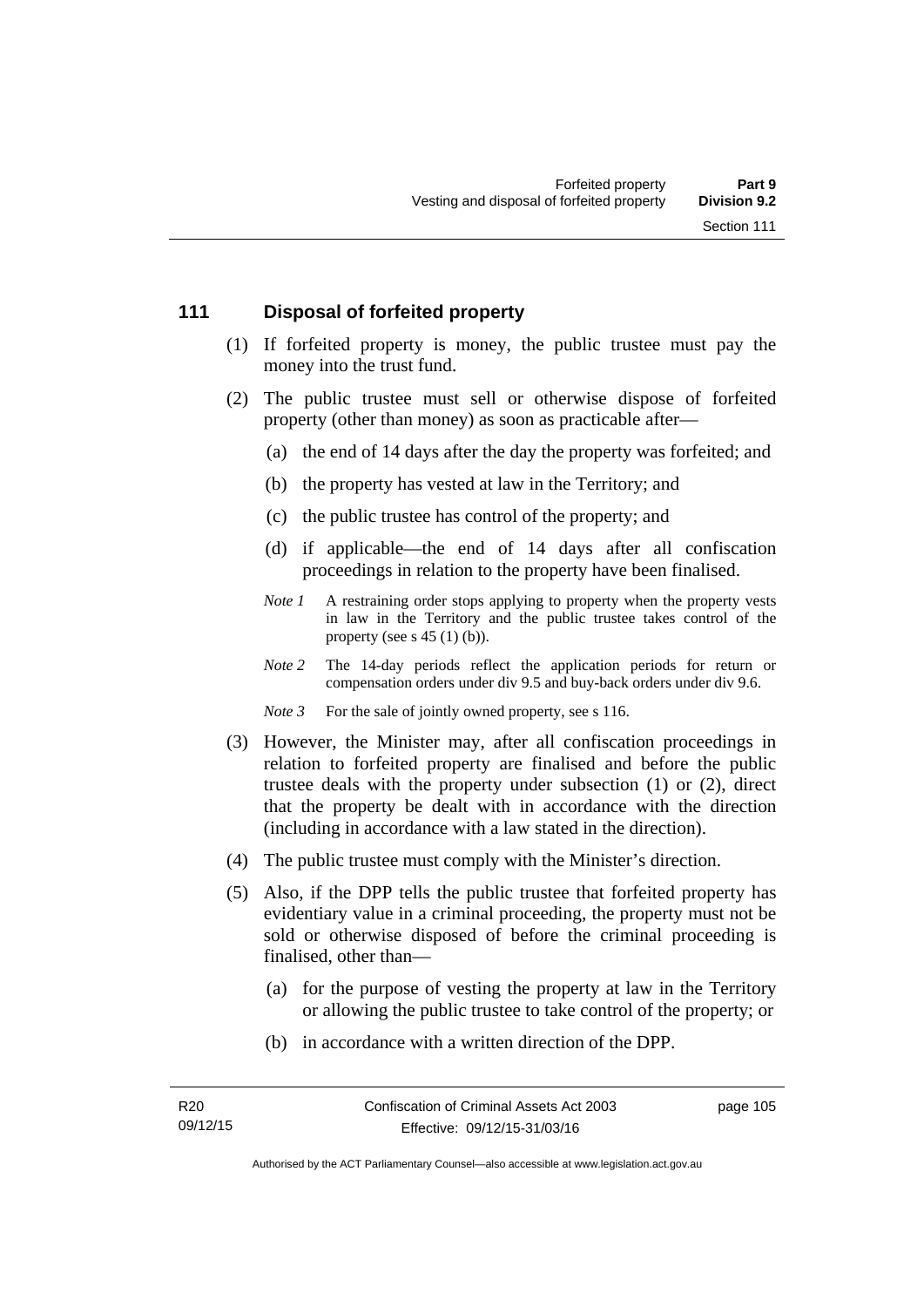# **Division 9.3 Improperly obtained registered property interests**

*Note* For general provisions about a proceeding for an order under this section (which is a confiscation proceeding—see s 236), see pt 14.

#### **112 Application of div 9.3 to registered property interests**

This division applies to forfeited property if—

- (a) the property has vested in law in the Territory after a registered property interest in the property was created; or
- (b) if the property was jointly owned immediately before forfeiture—the property has vested in trustees for sale under section 117 after the interest was created.
- *Note* If a joint owner of restrained property dies, and the property is later forfeited, the forfeiture takes effect as if the property had been forfeited immediately before death (see s 106).

#### **113 Discharge of prior registered property interests given for improper purposes**

- (1) An interested person may apply to a relevant court for an order discharging a registered property interest to which forfeited property is subject.
- (2) The court must order the discharge of the registered property interest unless satisfied that—
	- (a) the interest was acquired honestly and for sufficient consideration and the person took reasonable care to establish that the interest could be lawfully acquired by the person; and
	- (b) for a registered property interest that was acquired otherwise than in the ordinary course of business—
		- (i) the owner of the registered property interest was not a party to the offence (or a related offence) in relation to which the forfeiture was made; and

Authorised by the ACT Parliamentary Counsel—also accessible at www.legislation.act.gov.au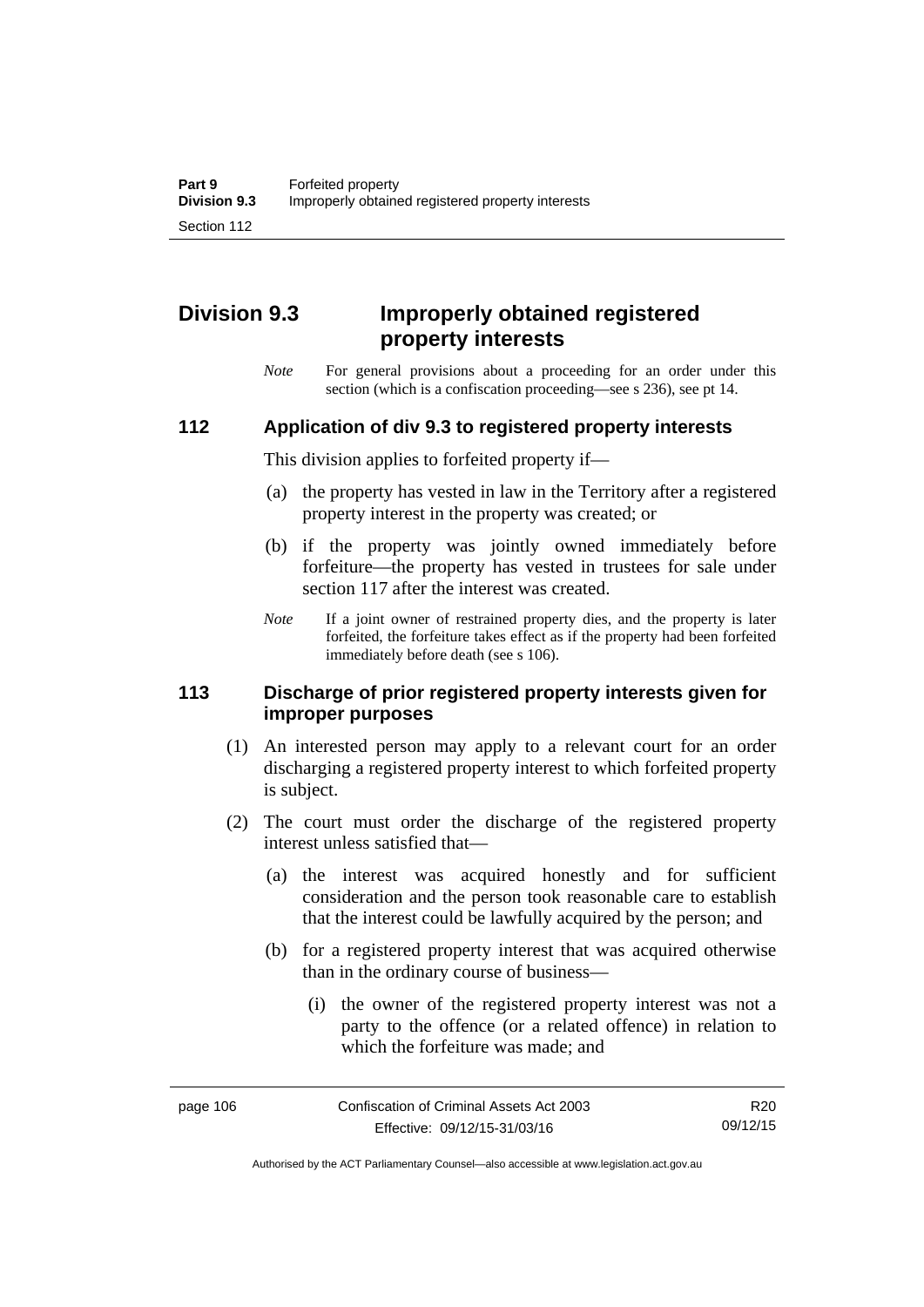- (ii) the property is not subject to the effective control of the person who committed the offence (or a related offence) in relation to which the forfeiture was made.
- *Note* For the meaning of *effective control*, see s 14.
- (3) On application by an interested person, a person responsible for a statutory property register must make the entries in the register that are necessary or desirable to give effect to the court order.

## **Division 9.4 Sale of jointly owned forfeited property**

*Note* For general provisions about proceedings for orders under this division (which are confiscation proceedings—see s 236), see pt 14.

### **114 Application of div 9.4 to jointly owned property**

- (1) This division applies to jointly owned property if the property, or an interest in the property, is forfeited under this Act.
	- *Note 1* A registered interstate automatic forfeiture decision is taken to be an automatic forfeiture under this Act (see s 139).
	- *Note 2* A registered interstate forfeiture order is taken to be a forfeiture order under this Act (see s 139).
- (2) However, this division does not affect any right of a person to sell an interest in the property that has not been forfeited if the property is not subject to an order under this division.

#### **115 Inconsistency with Trustee Act or Conveyancing Act**

- (1) This section applies if there is an inconsistency between—
	- (a) this division or a court order under this division; and
	- (b) the *[Trustee Act 1925](http://www.legislation.act.gov.au/a/1925-14)* or the *[Civil Law \(Property\) Act 2006](http://www.legislation.act.gov.au/a/2006-38)*, division 2.4.1 (Dispositions on trust for sale or with power of sale).

page 107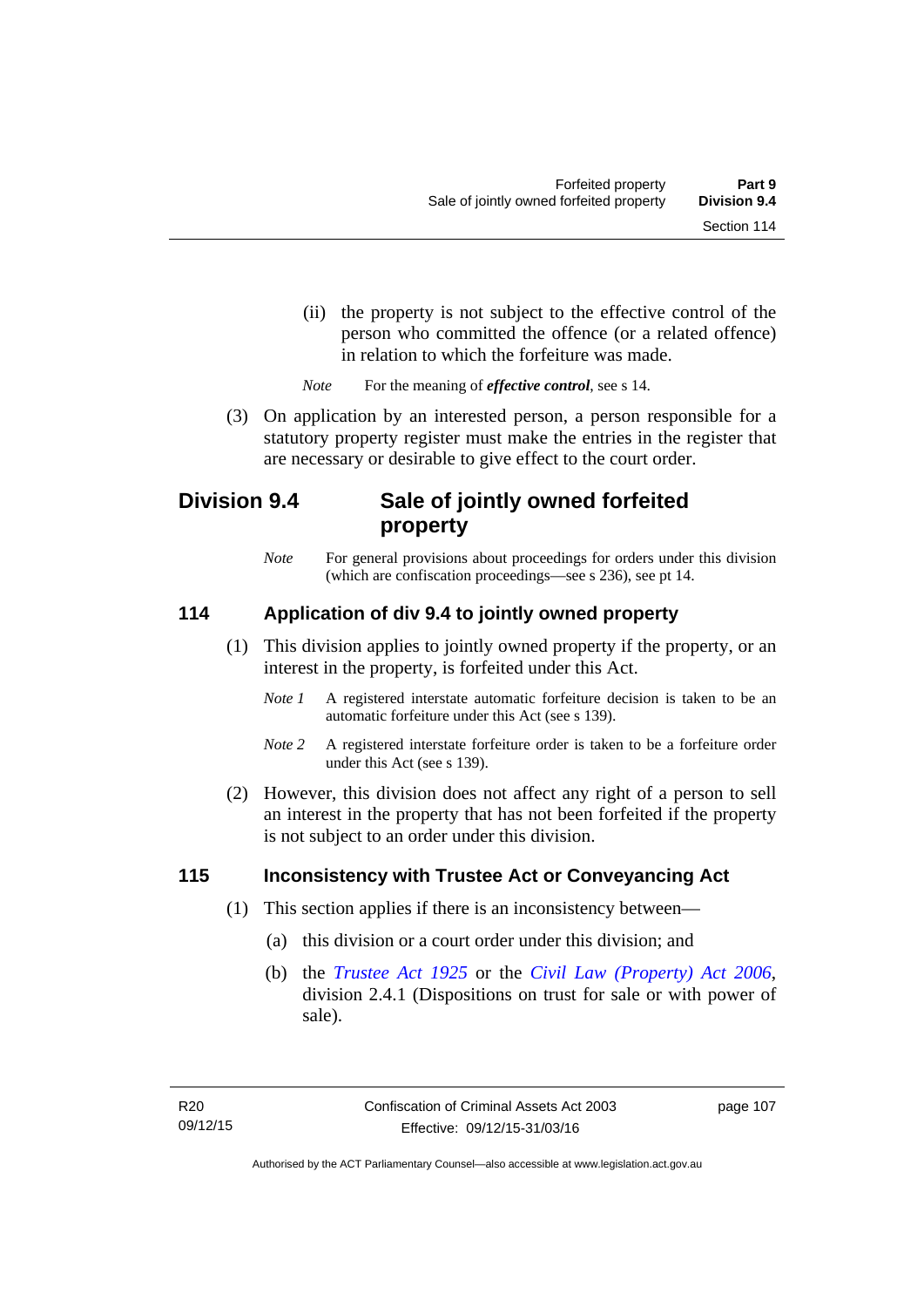(2) If this section applies, this division or the court order overrides the legislation mentioned in subsection (1) (b), to the extent of the inconsistency.

#### **116 Order for sale of jointly owned property**

- (1) An interested person may apply to a relevant court for an order for the sale under a trust for sale of jointly owned property to which this division applies.
	- *Note* A trust for sale allows property to be sold over the objections of a person.
- (2) The court may order the sale of the property under a trust for sale if satisfied that the sale of the property—
	- (a) is the most practical way of ensuring a reasonable price for the property or a joint owner's interest in the property; or
	- (b) is just and equitable in all the circumstances.
- (3) The court may give the trustees any directions about the property, its sale and the proceeds of the sale that the court considers appropriate.

#### **Examples of directions**

- 1 a direction that the trustees obtain a valuation of the property from a qualified valuer before the sale
- 2 a direction that the property must only be sold by auction
- 3 a direction fixing the reserve price for the sale of the property at auction
- 4 if a joint owner is allowed to buy the property, a direction that the joint owner may set off against the purchase price any share of that person in the proceeds of the sale
- *Note* An example is part of the Act, is not exhaustive and may extend, but does not limit, the meaning of the provision in which it appears (see [Legislation Act,](http://www.legislation.act.gov.au/a/2001-14) s 126 and s 132).
- (4) A joint owner of the property may buy the property only if a direction of the court allows the person to buy the property.

Authorised by the ACT Parliamentary Counsel—also accessible at www.legislation.act.gov.au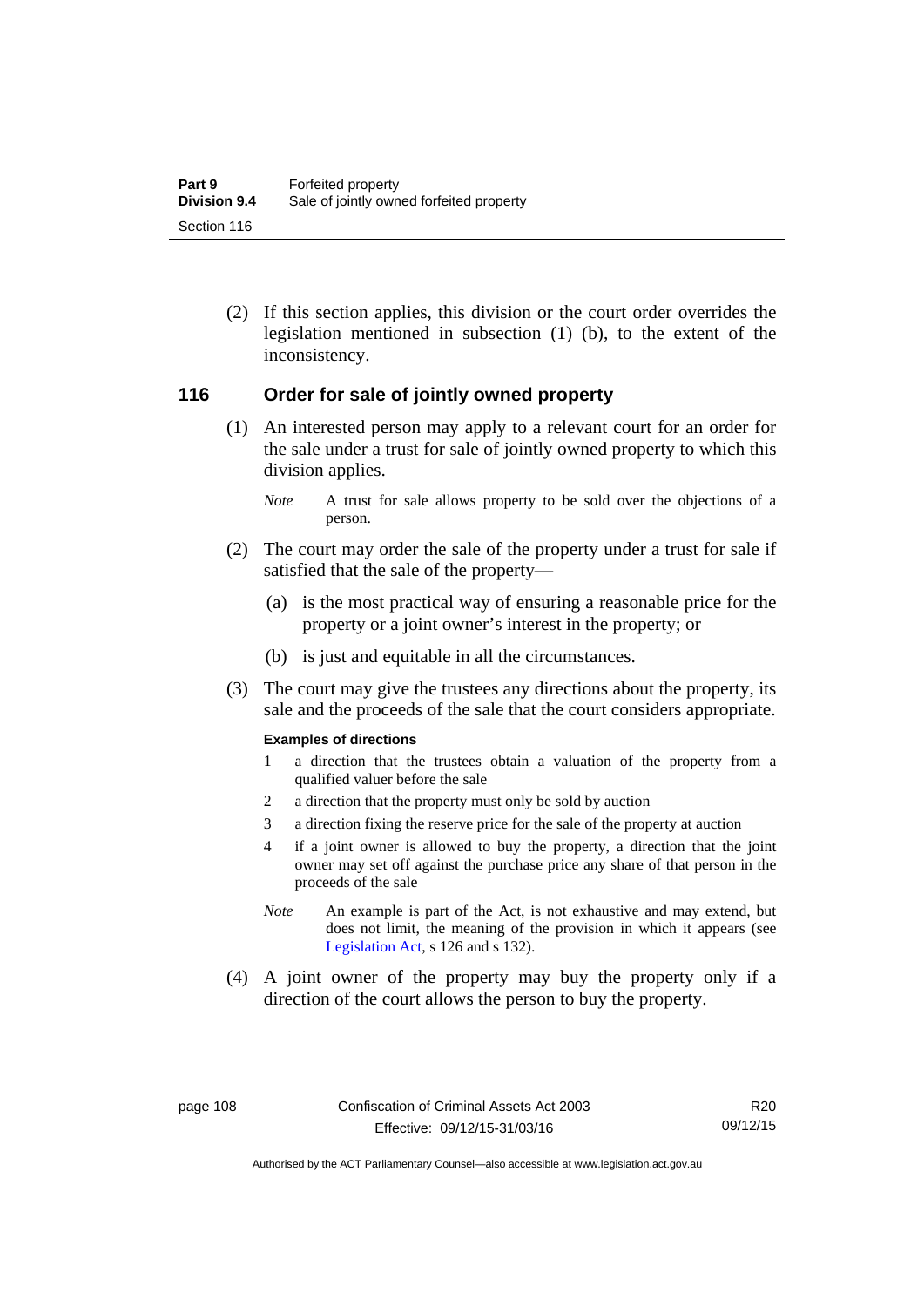(5) On application by the purchaser of the property, a person responsible for a statutory property register must make the entries in the register that are necessary or desirable to give effect to the sale of the property in accordance with the court order (and any directions of the court).

#### **117 Trust for sale of property**

- (1) If a relevant court makes an order for the sale of property under a trust for sale, the court must appoint trustees for the sale.
- (2) The trustees hold the property under a trust for sale to sell the property and, after payment of the costs and expenses of the sale and of any outgoings in relation to the property, to pay the proceeds of the sale and any income from the property to the court.
- (3) The property vests in the trustees on their appointment.
- (4) The property vests in the trustees subject to any registered property interests that apply to all of the property, other than an undivided share of the property.

### **118 Effect of trust for sale on joint ownership**

The joint ownership of the property ends on the vesting of the property in the trustees.

### **119 Distribution of proceeds of sale of property**

- (1) The amount paid to a relevant court under section 117 (2) is payable to the Territory.
- (2) However, the court may order the payment of part or all of the amount to a person (an *innocent joint owner*) who was a joint owner of the property immediately before it was sold under this division if—
	- (a) the innocent joint owner was not a party to the offence (or a related offence) in relation to which the forfeiture was made; and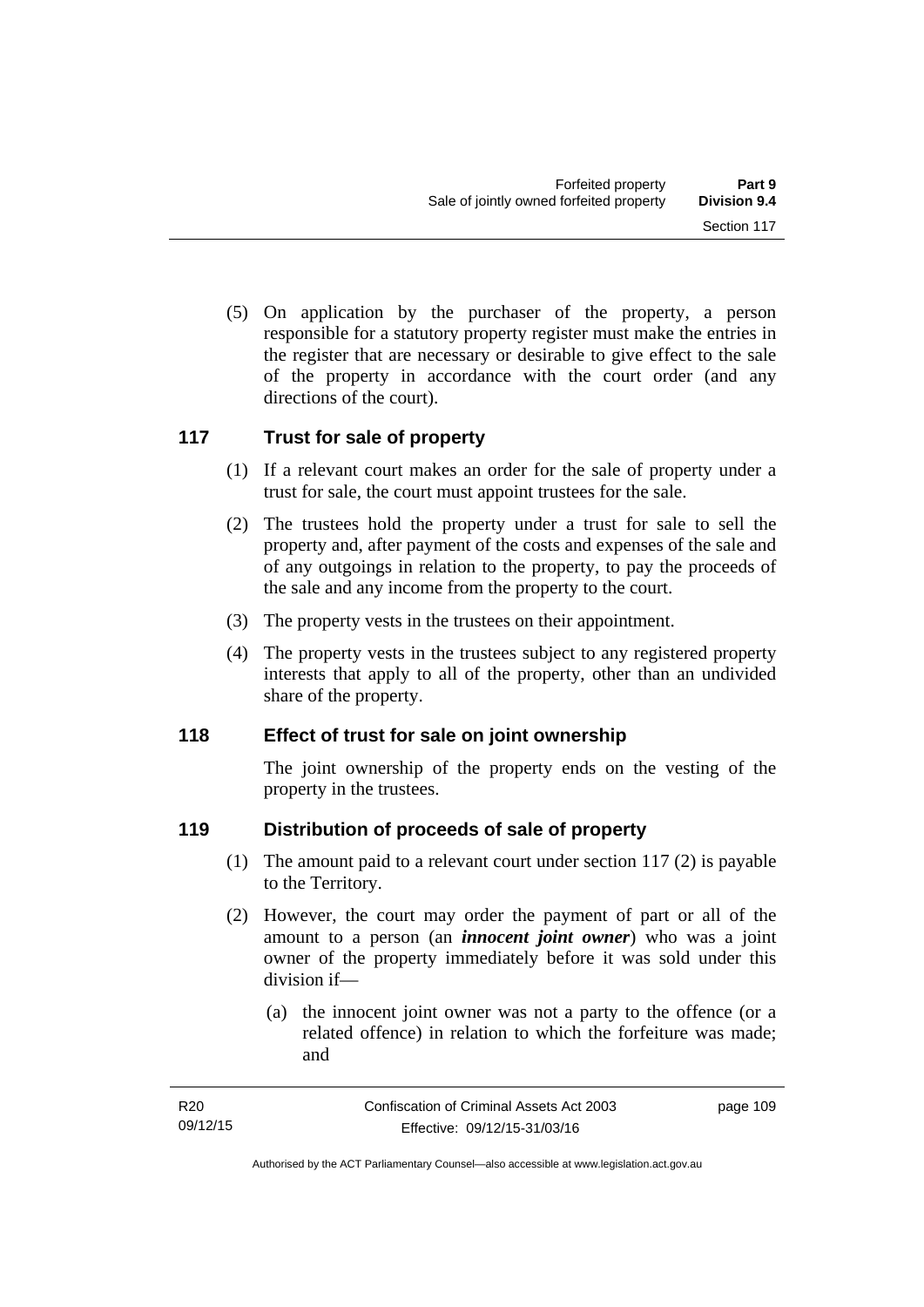- (b) the innocent joint owner's interest is not subject to the effective control of a person who committed the offence (or a related offence) (an *offender*) in relation to which the forfeiture was made; and
	- *Note* For the meaning of *effective control*, see s 14.
- (c) for property acquired completely or partly, or directly or indirectly, from an offender—the property was acquired honestly and for sufficient consideration and the innocent joint owner took reasonable care to establish that the property could be lawfully acquired by the innocent joint owner.
- (3) For subsection (2), the court may have regard to any matter it considers appropriate, including the relationship between the offender and the innocent joint owner.

### **120 Variation of court order for sale**

On application by the trustees for sale or an interested person, a relevant court may vary an order it has made for the sale of property under a trust for sale (or make or vary any directions about the property, its sale or the proceeds of sale).

## **Division 9.5 Forfeited property—return or compensation**

*Note* For general provisions about a proceeding for a return or compensation order (which is a confiscation proceeding—see s 236), see pt 14.

#### **121 Meaning of** *return or compensation order*

In this Act:

*return or compensation order* means an order under section 123 (Return or compensation orders—making) that an interest in forfeited property be returned to the person who held the interest immediately before its forfeiture, or that the Territory pay to the person the value of the interest.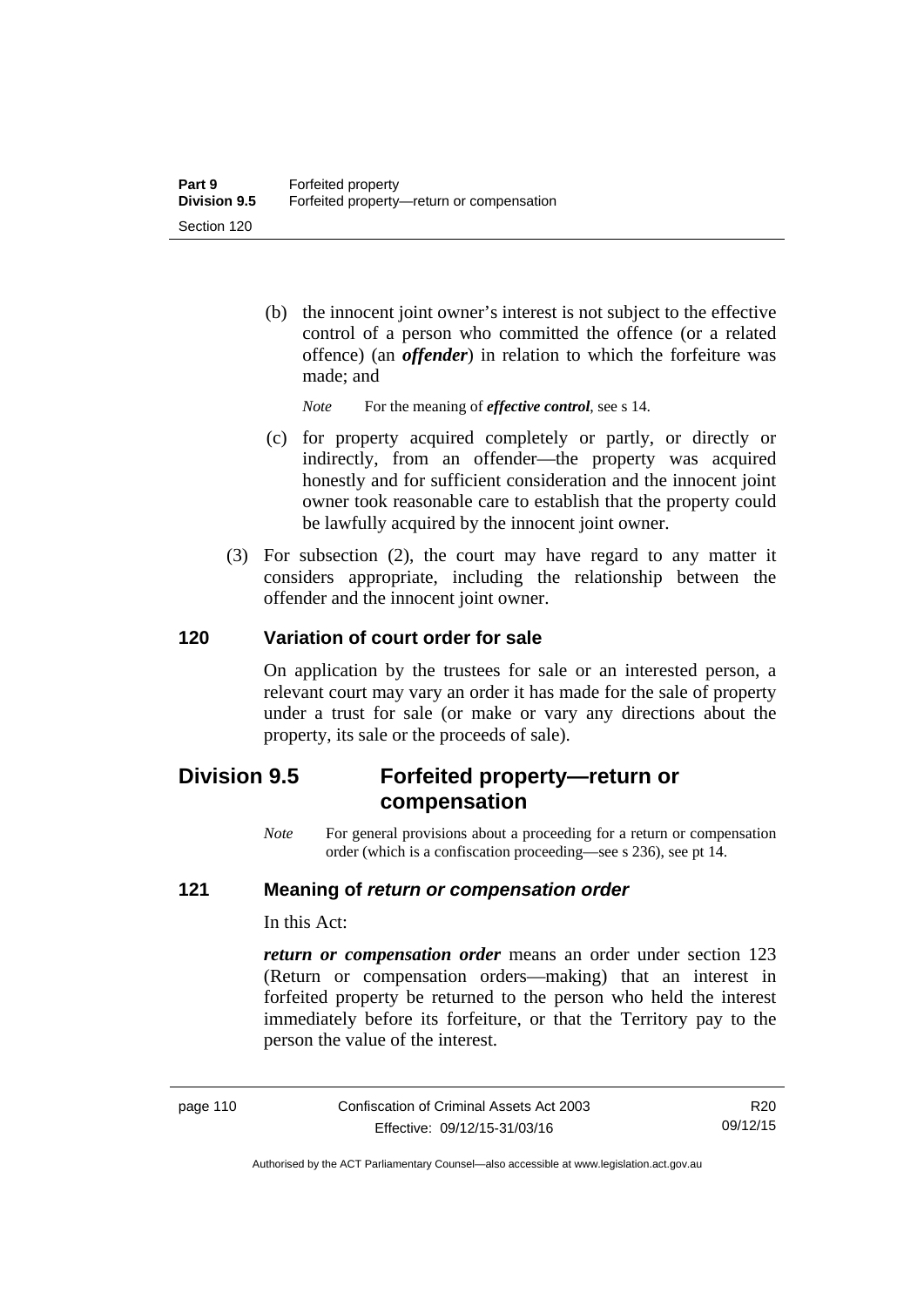#### **122 Return or compensation orders—application**

- (1) A person who held an interest in forfeited property immediately before its forfeiture may apply to a relevant court for a return or compensation order in relation to the interest.
- (2) The application may be made only if 1 of the following events happens (a *qualifying event*):
	- (a) if the interest was forfeited under a forfeiture order or automatic forfeiture—the person is cleared of the offence (and any related offences) to which the forfeiture related;

*Note* For the meaning of *cleared*, see s 17.

 (b) if the interest was forfeited under a forfeiture order—the proceeding in relation to the order is finalised and the order is overturned on appeal.

*Note* For the meaning of *finalised*, see s 18.

- (3) The application must be made within 14 days after—
	- (a) the day the qualifying event happens; or
	- (b) if the person only became aware of the qualifying event at a later time, and the delay in becoming aware of the event was not because of the person's neglect—the day the person became aware of the qualifying event.
	- *Note* The court may allow leave for an application to be made after a time fixed by this section in certain circumstances (see s 246).

### **123 Return or compensation orders—making**

- (1) On application under section 122, if satisfied that a qualifying event mentioned in section 122 (2) has happened in relation to a forfeited interest, the court may order—
	- (a) that the forfeited interest be returned to the person who held the interest immediately before its forfeiture; or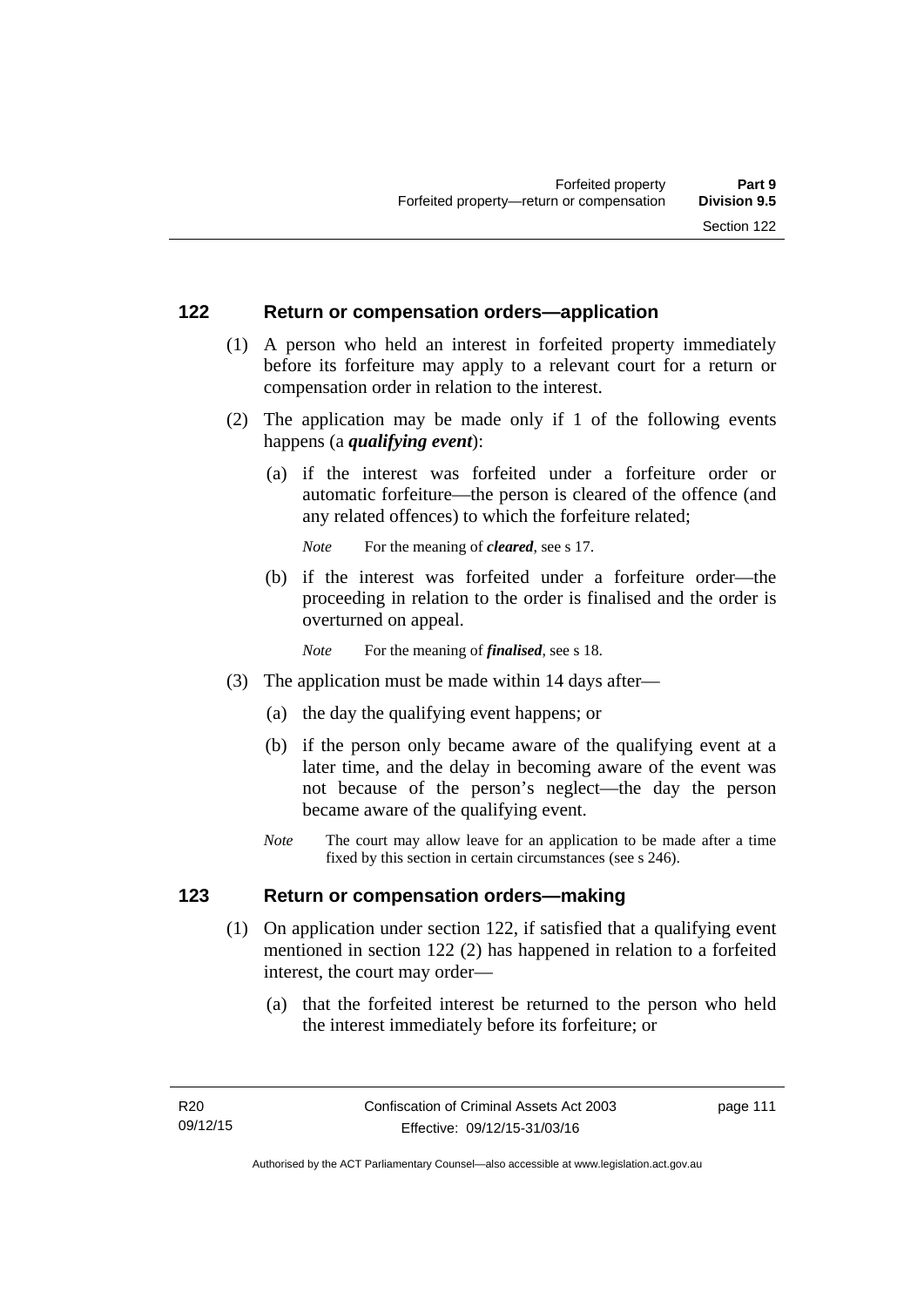- (b) that the Territory pay the person the value of the interest.
- (2) In making the order, the court must—
	- (a) declare the extent, nature and value of the person's interest in the forfeited property; and
	- (b) order that—
		- (i) if the interest is still vested in the Territory—the Territory transfer the interest to the person; or
		- (ii) in any other case—the public trustee pay the person the value declared under paragraph (a).

## **Division 9.6 Forfeited property—buyback of interest**

*Note* For general provisions about a proceeding for a buyback order (which is a confiscation proceeding—see s 236), see pt 14.

#### **124 Meaning of** *buyback order*

In this Act:

*buyback order* means an order under section 126 (Buyback orders making) declaring that a person may buy an interest in forfeited property from the Territory.

### **125 Buyback orders—application**

- (1) A person who held an interest in forfeited property immediately before its forfeiture may apply to a relevant court for a buyback order in relation to—
	- (a) that interest; or
	- (b) any other interest in the forfeited property; or
	- (c) all interests in the forfeited property.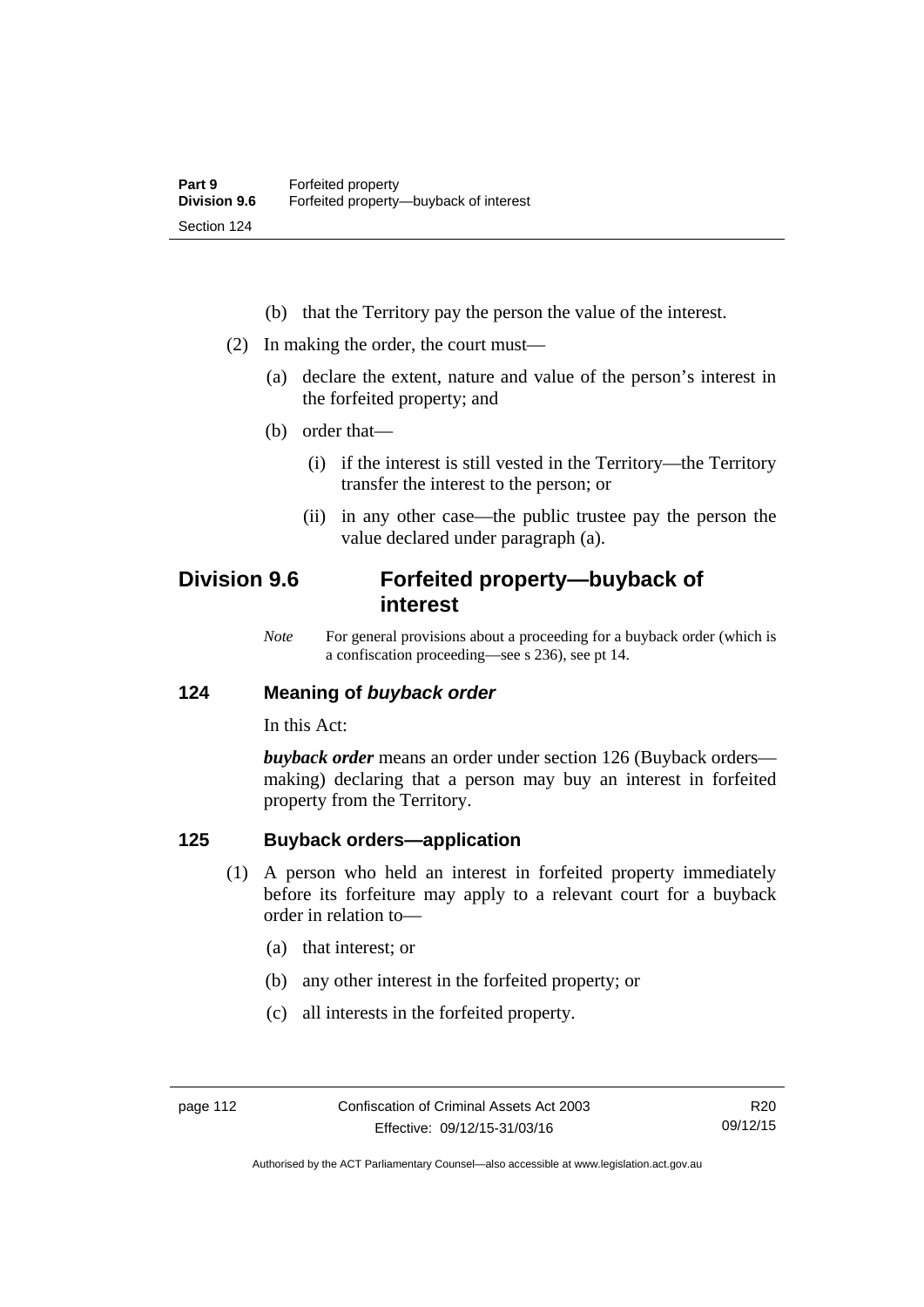- (2) The application must be made within 14 days after—
	- (a) the day the interest formerly held by the person was forfeited; or
	- (b) if the person only became aware of the forfeiture at a later time, and the delay in becoming aware of the forfeiture was not because of the person's neglect—the day the person became aware of the forfeiture.
	- *Note* The court may allow leave for an application to be made after a time fixed by this section in certain circumstances (see s 246).

#### **126 Buyback orders—making**

- (1) On application under section 125, the court may, by order, declare that a person may buy an interest in forfeited property from the Territory if it is satisfied that—
	- (a) the interest is still vested in the Territory; and
	- (b) it would not be contrary to the public interest (including for the purposes of this Act) to do so; and
	- (c) if the order applied for is in relation to an interest other than the interest formerly held by the person—no-one else who held an interest in the forfeited property immediately before forfeiture objects to the making of the order.
		- *Note* The applicant must give notice of the application to anyone else the applicant knows to have had an interest in the property immediately before forfeiture (see s 244).
- (2) In making the order, the court must declare—
	- (a) the extent, nature and value of the interest in the forfeited property that is to be bought from the Territory; and
	- (b) that the interest may be bought from the Territory for the value declared under paragraph (a) within 1 month after the day the order is made.

page 113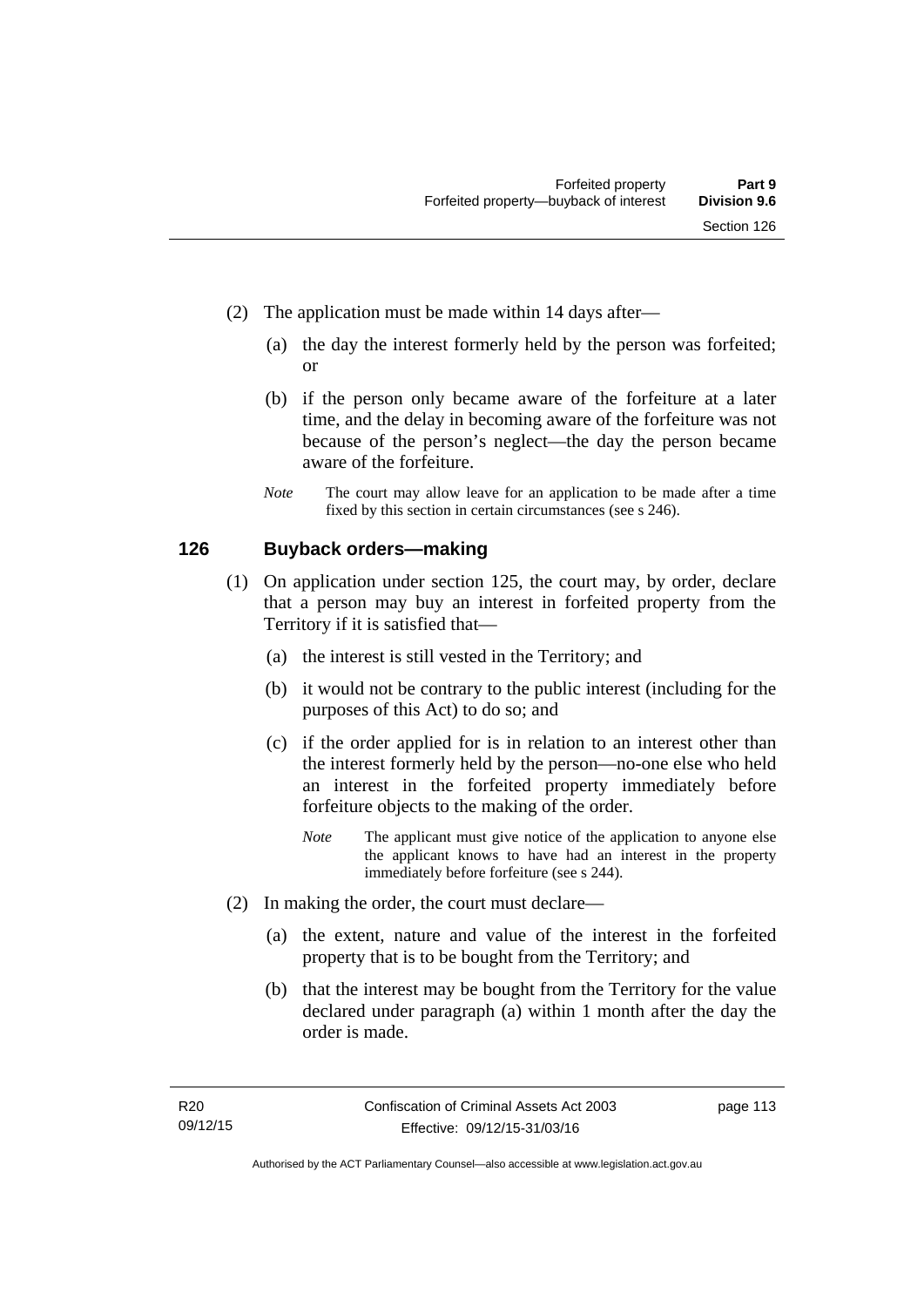## **127 Buyback orders—buying interest in property**

If a buyback order is made, and the applicant for the order pays to the public trustee the value declared under section 126 (2) (a) within 1 month after the day the order is made, the Territory must transfer the interest to the applicant.

page 114 Confiscation of Criminal Assets Act 2003 Effective: 09/12/15-31/03/16

R20 09/12/15

Authorised by the ACT Parliamentary Counsel—also accessible at www.legislation.act.gov.au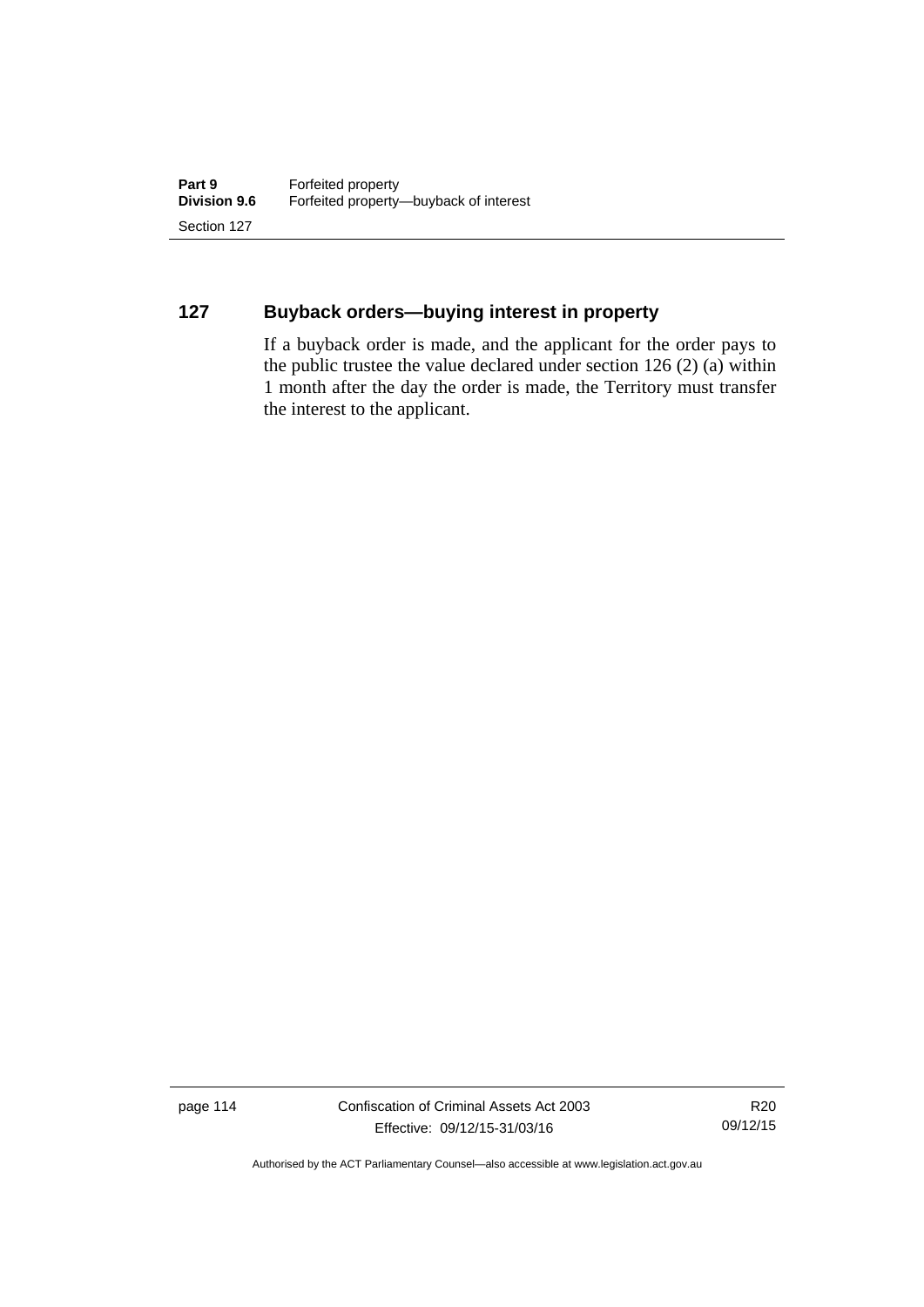# **Part 10 Confiscated assets trust fund**

#### **128 Definitions for pt 10**

In this part:

*distributable funds* means money in the trust fund that is—

- (a) designated as distributable funds by regulation; or
- (b) declared under section 135 (4) (Review of reserved and distributable funds by public trustee) to be distributable funds.

*equitable sharing program*—see section 129.

*reserved funds* means money in the trust fund that is—

- (a) designated as reserved funds by regulation; or
- (b) declared under section 135 (2) to be reserved funds.

### **129 Meaning of** *equitable sharing program*

(1) In this part:

*equitable sharing program* means an arrangement under which 1 or more of the following happen:

 (a) the Territory shares with the Commonwealth or a State a proportion of any proceeds of an unlawful activity recovered under a territory law (including this Act), if, in the Minister's opinion, the Commonwealth or that State has made a significant contribution to the recovery of the proceeds or to the investigation or prosecution of the unlawful activity;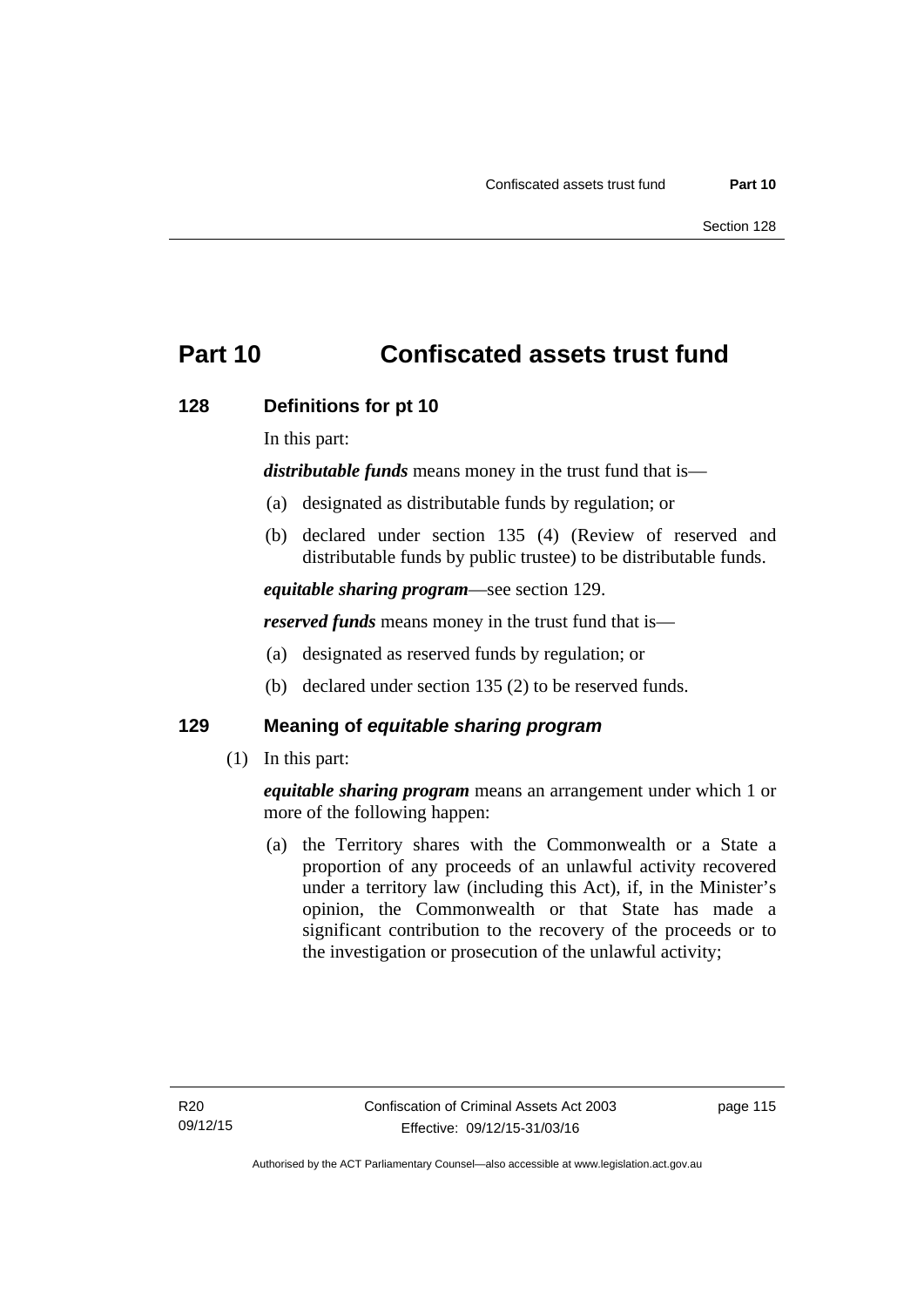Section 130

- (b) the Commonwealth or a State shares with the Territory a proportion of any proceeds of an unlawful activity recovered under a law of the Commonwealth or that State, if, in the opinion of the appropriate Minister of the Commonwealth or that State, the Territory has made a significant contribution to the recovery of the proceeds;
- (c) the Territory shares with a foreign country a proportion of the proceeds of any unlawful activity recovered under a territory law, if, in the Minister's opinion, the foreign country has made a significant contribution to the recovery of the proceeds or to the investigation or prosecution of the unlawful activity.
- (2) In subsection (1):

*unlawful activity* means an act or omission that is—

- (a) a relevant offence; or
- (b) an offence against a law of a foreign country.

#### **130 Establishment of trust fund**

There is to be a trust fund called the confiscated assets trust fund.

#### **131 Payments into trust fund**

- (1) The following amounts must be paid into the trust fund:
	- (a) the income from the administration of restrained property;
	- (b) the forfeited money mentioned in section 111 (1) (Disposal of forfeited property) and the [Criminal Code,](http://www.legislation.act.gov.au/a/2002-51) section 377 (Unlawful possession offence—disposal of forfeited property by public trustee);
	- (c) income earned from forfeited property (including income from the administration of the property);
	- (d) amounts raised from the sale of property to satisfy penalty orders, including any income earned from those amounts;

R20 09/12/15

Authorised by the ACT Parliamentary Counsel—also accessible at www.legislation.act.gov.au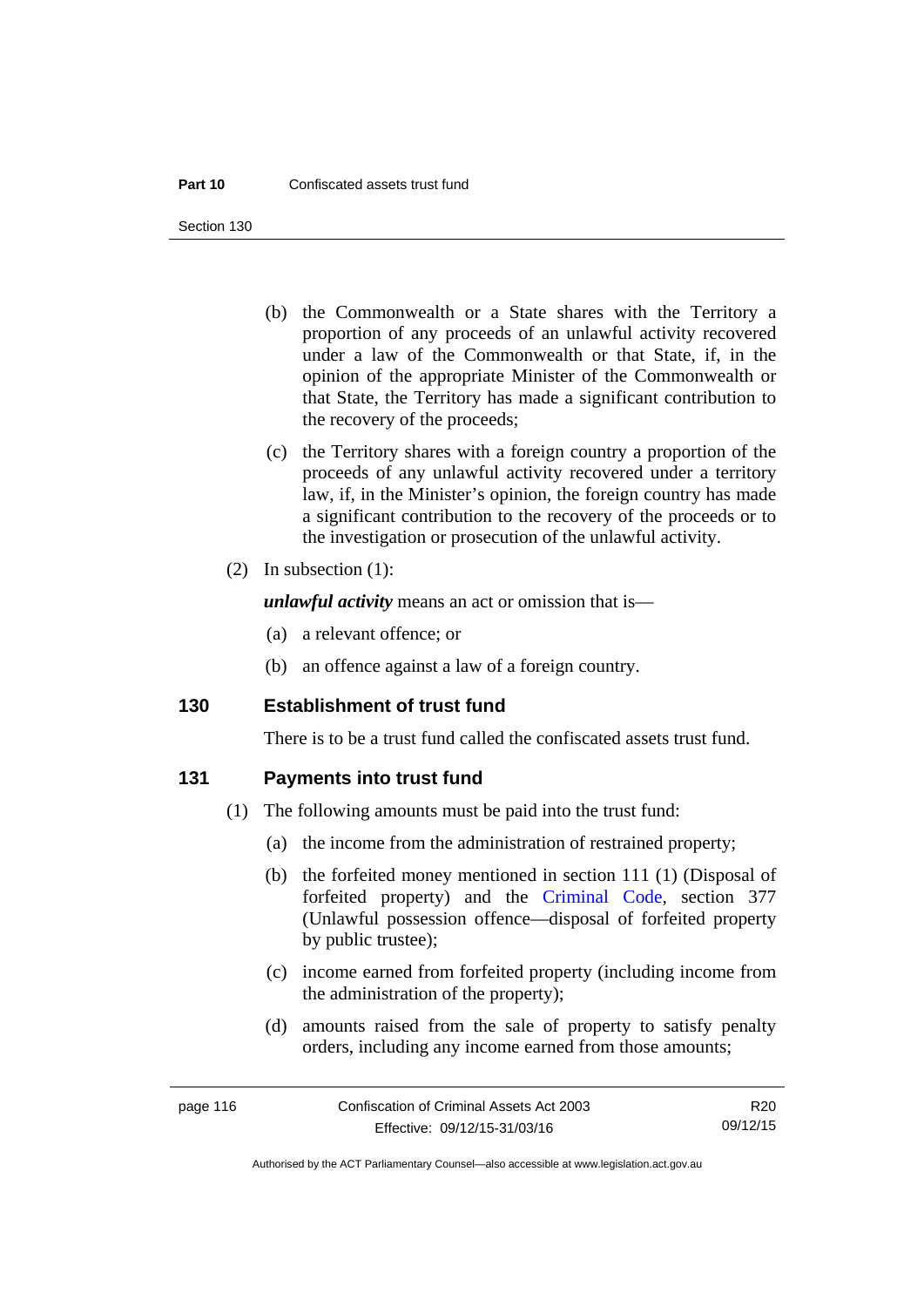- (e) payments for forfeited property that is bought back under a buyback order;
- (f) the remainder of the proceeds mentioned in the *[Crimes](http://www.legislation.act.gov.au/a/1900-40)  [Act 1900](http://www.legislation.act.gov.au/a/1900-40)*, section 250 (2) (b) (Disposal of forfeited articles by public trustee) and the [Criminal Code,](http://www.legislation.act.gov.au/a/2002-51) section 377 (3) (b);
- (g) the proceeds of the enforcement of registered interstate automatic forfeiture decisions and registered interstate forfeiture orders;
- (h) payments and the proceeds of property sold to satisfy an interstate penalty orders;
- (i) payments received under the equitable sharing program.
- (2) However, this section does not apply in relation to forfeited property to which a direction under section 111 (3) (Disposal of forfeited property) applies.
- (3) Amounts paid into the trust fund must be designated as reserved funds or distributable funds in accordance with the regulations (if any).
- (4) All amounts payable into the trust fund must be paid into a trust banking account maintained under the *[Financial Management](http://www.legislation.act.gov.au/a/1996-22)  [Act 1996](http://www.legislation.act.gov.au/a/1996-22)*, section 51 (Directorate trust banking accounts).

#### **132 Purposes of trust fund**

- (1) The trust fund may be used to make payments from reserved funds for the following purposes:
	- (a) payments under return or compensation orders;
	- (b) payments of compensation under the [Criminal Code](http://www.legislation.act.gov.au/a/2002-51), section 378 (Unlawful possession offence—return of or compensation for forfeited property);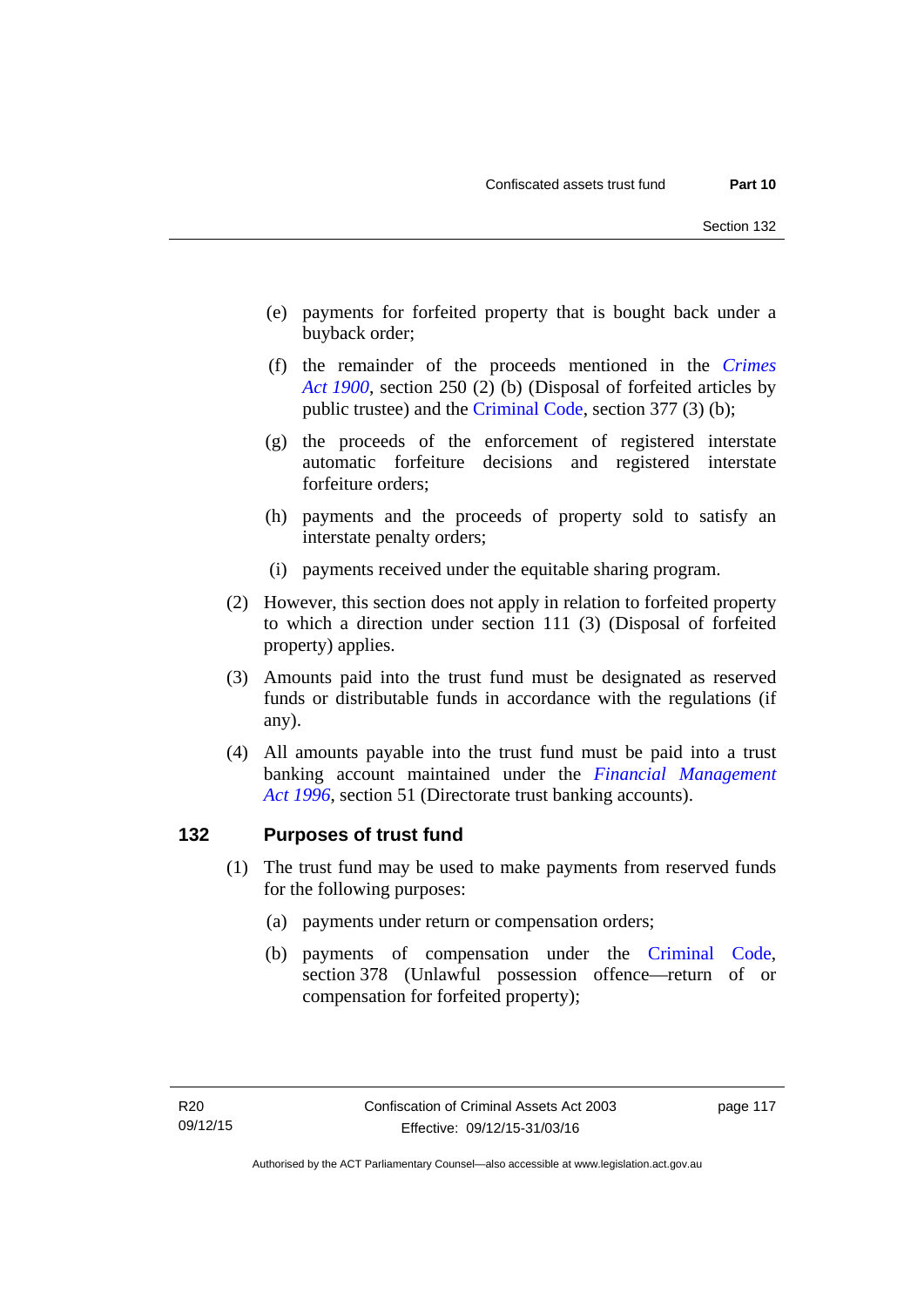#### **Part 10** Confiscated assets trust fund

Section 133

- (c) if property in the possession or control of the public trustee is returned, or compensation paid for property that has been under the control of the public trustee, under a return or compensation order—any costs, charges or expenses deducted by the public trustee in relation to the property;
- (d) the annual management fee prescribed by regulation for the public trustee;
- (e) other costs, charges or expenses of the public trustee in relation to the exercise of functions under this Act;
- (f) payments under the equitable sharing program.
- (2) The trust fund may be used to make payments from distributable funds in accordance with section 134 (2) (Distribution of surplus funds).

#### **133 Payments from trust fund**

- (1) Payments must be made in accordance with the principle that payments for a purpose for which reserved funds may be used have priority over payments for purposes for which distributable funds may be used.
- (2) The public trustee may make payments for the purposes of the trust fund.
- (3) However, a payment under the equitable sharing program or from distributable funds may be made only in accordance with a written direction of the Minister.

#### **134 Distribution of surplus funds**

(1) For section 132 (2) (Purposes of trust fund), the Minister must, at least once in each financial year, decide the amount of distributable funds available for payment from the trust fund.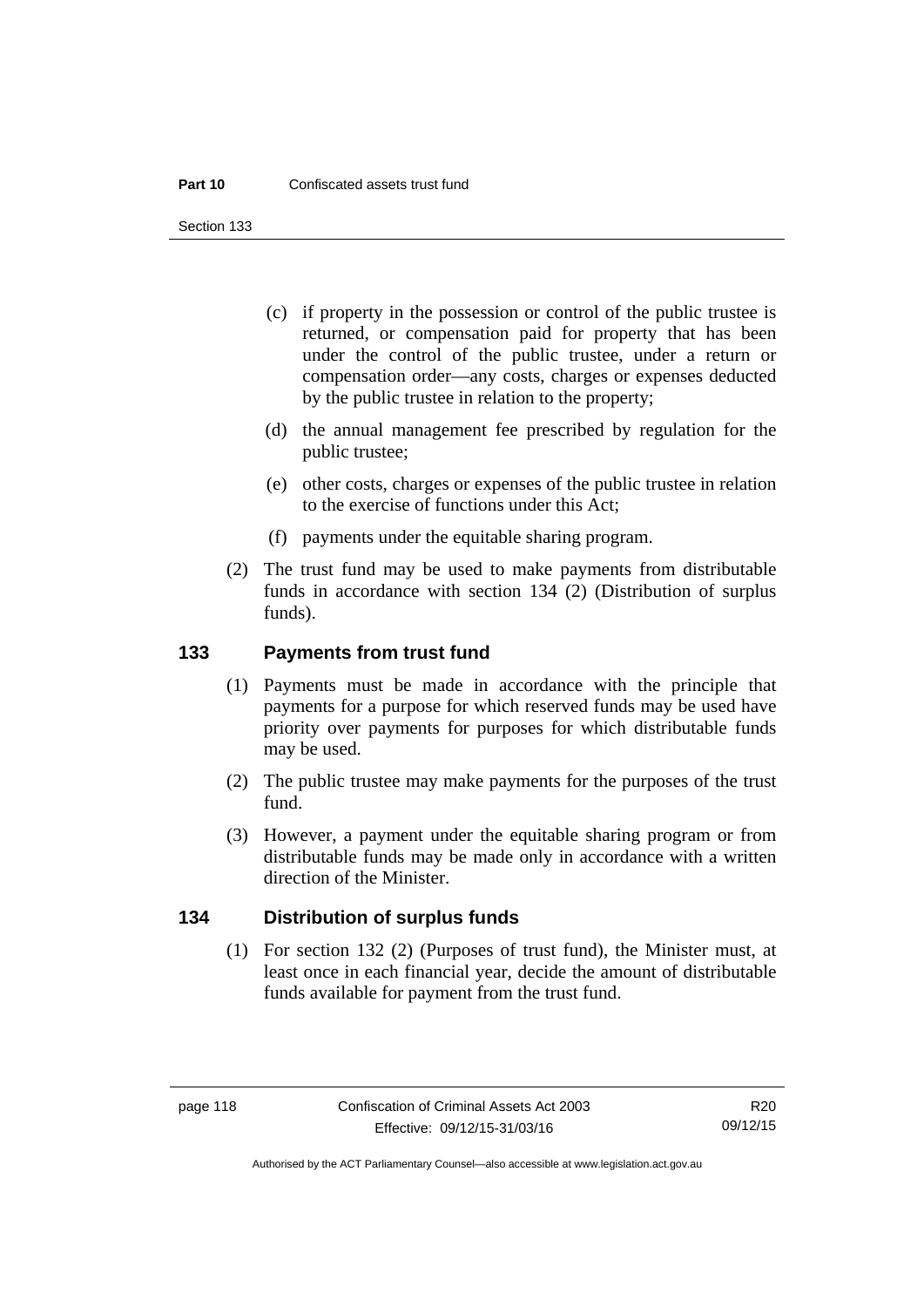- (2) The Minister may approve the use of part or all of the decided amount for any of the following purposes:
	- (a) the enforcement of territory laws;
	- (b) criminal justice activities;
	- (c) crime prevention;
	- (d) assistance to victims of crime;
	- (e) the prevention of drug abuse;
	- (f) the rehabilitation of drug users;
	- (g) a purpose prescribed by regulation relating to law enforcement or drug rehabilitation and education.
- (3) An approval is a notifiable instrument.

*Note* A notifiable instrument must be notified under the [Legislation Act](http://www.legislation.act.gov.au/a/2001-14).

#### **135 Review of reserved and distributable funds by public trustee**

- (1) The public trustee must review the trust fund at least twice each year to decide whether the amount of reserved funds is likely to be sufficient to meet the payments from reserved funds that may be made within the 6-month period after the review.
- (2) If the public trustee considers that the amount of reserved funds is likely to be insufficient, the public trustee must declare, in writing, an amount of distributable funds to be reserved funds.
- (3) The amount declared must not be more than is necessary to increase the amount of reserved funds to what is required to meet payments from reserved funds within the 6 months after the declaration is made.
- (4) If the public trustee considers that the amount of reserved funds is likely to be more than is necessary, the public trustee must declare, in writing, the amount of the surplus funds to be distributable funds.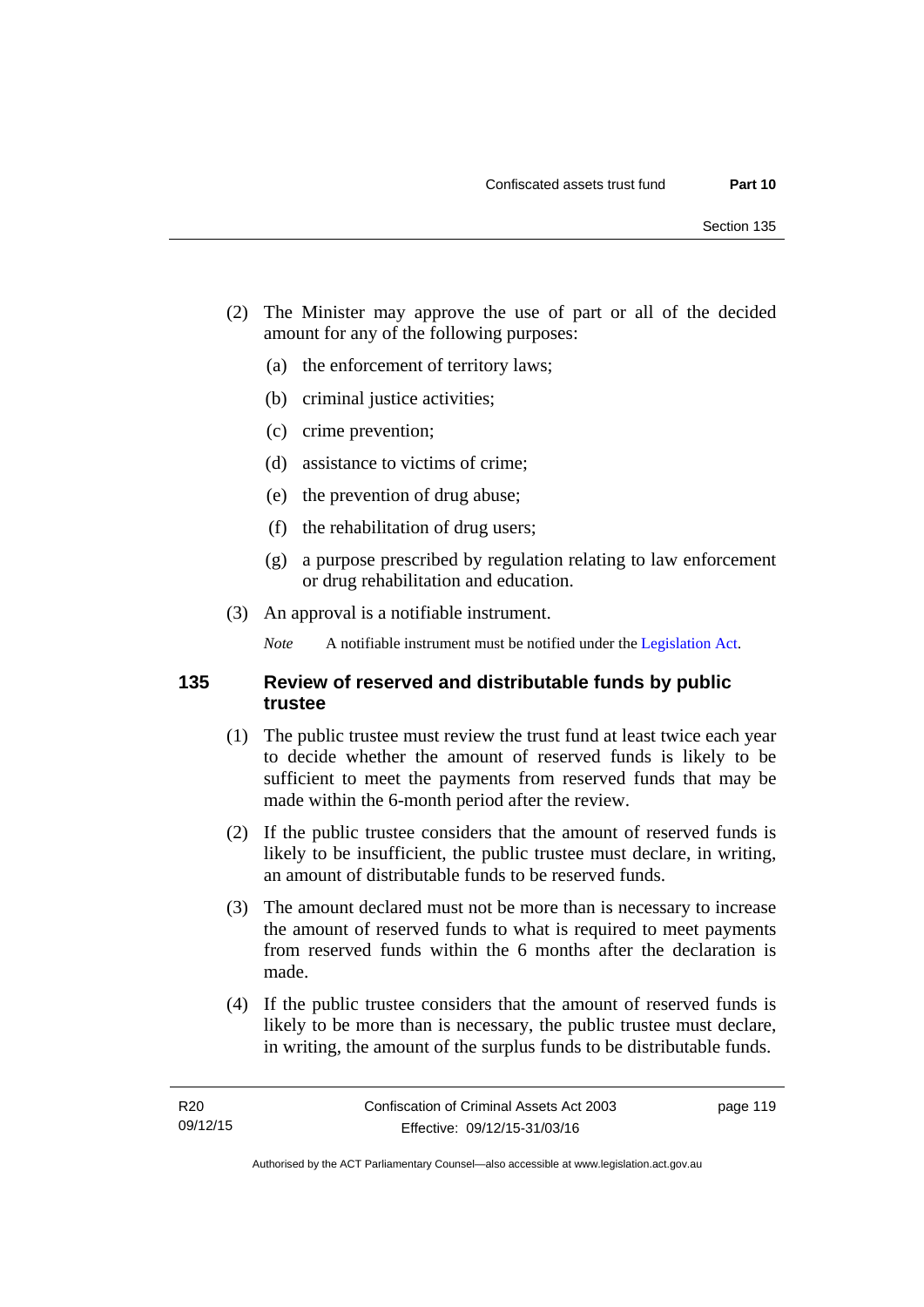#### **Part 11** Interstate orders

Section 136

## **Part 11** Interstate orders

*Note* Proceedings under this part are civil, not criminal (see s 237 (1) (b)).

#### **136 Meaning of** *authenticated* **for pt 11**

In this part:

*authenticated*, in relation to a corresponding law order, means authenticated by the entity that made the order in accordance with the corresponding law under which the order was made or the practice of the entity.

#### **Example**

if the entity is a court, the order may be authenticated by the court's seal or stamp

*Note* An example is part of the Act, is not exhaustive and may extend, but does not limit, the meaning of the provision in which it appears (see [Legislation Act,](http://www.legislation.act.gov.au/a/2001-14) s 126 and s 132).

#### **137 Interstate restraining and forfeiture orders etc registration**

- (1) This section applies if—
	- (a) an interstate restraining order expressly applies to—
		- (i) stated property in the ACT; or
		- (ii) all the property in the ACT of a person; or
		- (iii) all the property (other than stated property) in the ACT of a person; or
	- (b) an interstate automatic forfeiture decision expressly applies to property in the ACT; or
	- (c) an interstate forfeiture order expressly applies to property in the ACT.

Authorised by the ACT Parliamentary Counsel—also accessible at www.legislation.act.gov.au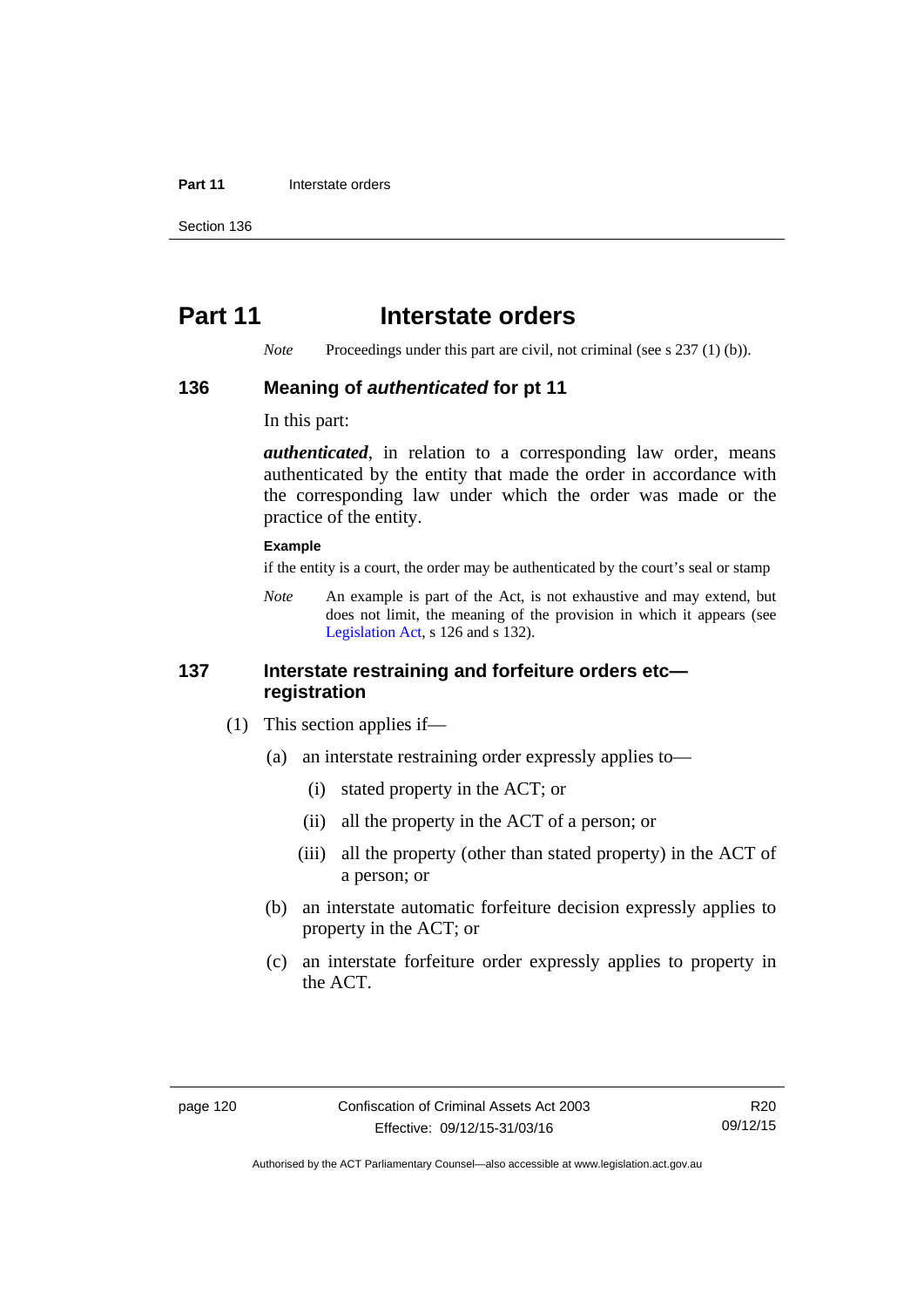- (2) An authenticated copy of the order or decision may be registered in a relevant court by the applicant for the order or decision, the DPP or a person prescribed by regulation.
- (3) An authenticated copy of any amendment of the order or decision (made before or after the registration of the order or decision) may be registered in a relevant court by a person mentioned in subsection  $(2)$ .
- (4) Registration of the order or decision, and any amendment of the order or decision, may be refused to the extent that the order or decision, or the order or decision as amended, could not, on registration, be enforced in the ACT.
- (5) The order or decision, and any amendment of the order or decision, must be registered in accordance with the procedure of the relevant court.

### **138 Interstate restraining and forfeiture orders etc—interim registration**

- (1) This section applies to an electronic copy of an authenticated interstate restraining order, interstate automatic forfeiture decision or interstate forfeiture order or of an authenticated copy of any amendment of such an order or decision.
- (2) If the electronic copy is certified in accordance with the procedure of a relevant court, it is taken, for this Act, to be an authenticated copy of the order, decision or amendment.
- (3) However, if the order, decision or amendment is registered in the relevant court using the electronic copy, the registration ceases to have effect at the end of 5 days after the day of registration, or when an authenticated copy of the order, decision or amendment is registered, whichever happens first.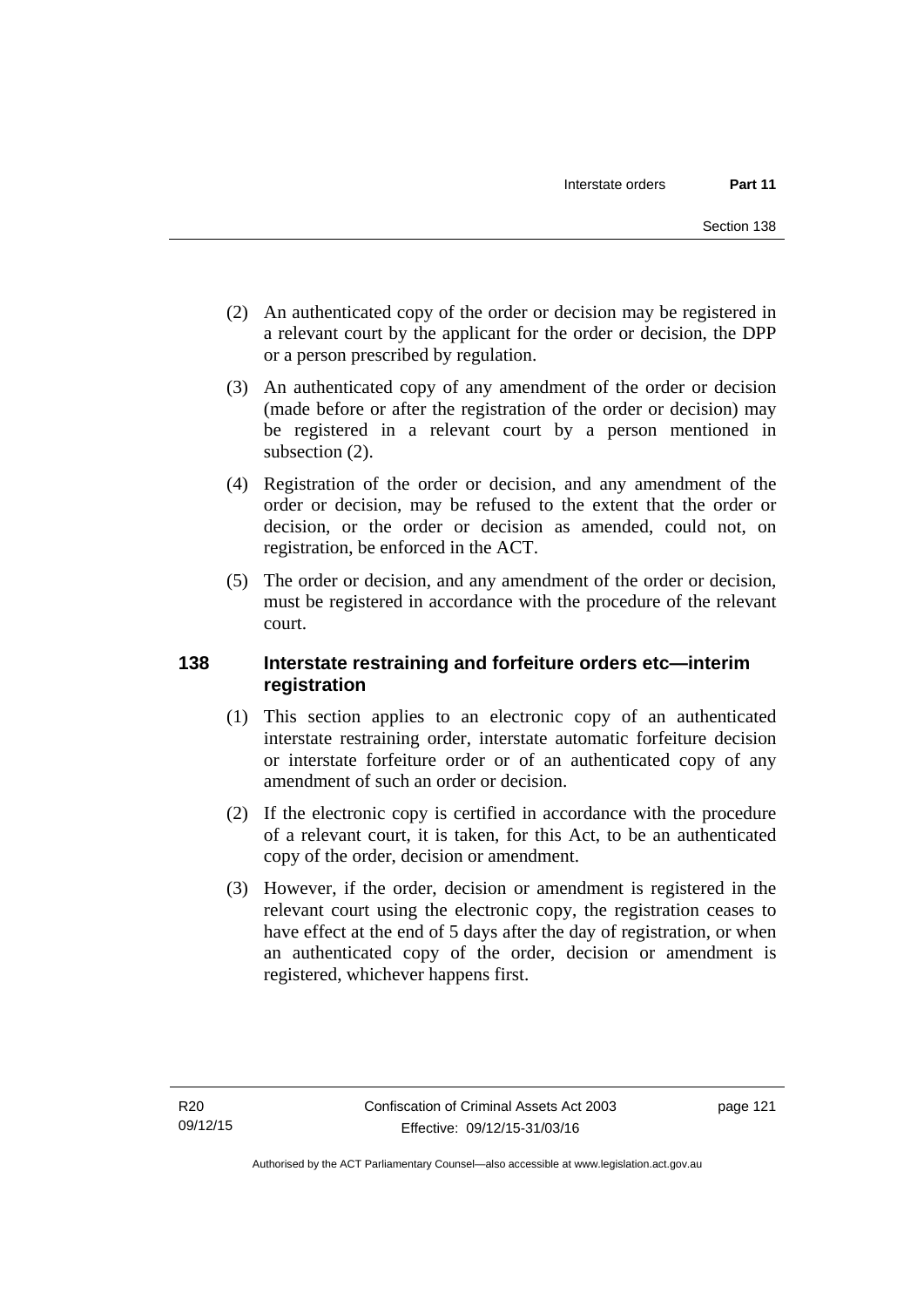(4) In this section:

*electronic copy*, of a document, includes the following copies of the document:

- (a) a faxed copy;
- (b) an emailed copy;
- (c) a scanned copy.

### **139 Interstate restraining and forfeiture orders etc—effect of registration**

- (1) For this Act, a registered interstate restraining order is taken to be a restraining order under this Act.
- (2) For this Act, a registered interstate automatic forfeiture decision is taken to be an automatic forfeiture under division 5.2 (Automatic forfeiture—conviction for serious offences).
- (3) For this Act, a registered interstate civil forfeiture order is taken to be a civil forfeiture order under this Act.
- (4) For this Act, a registered interstate conviction forfeiture order is taken to be a conviction forfeiture order under this Act.
- (5) An amendment of a registered interstate order or decision mentioned in this section has effect for this Act only if it is registered under this part.

#### **140 Interstate restraining and forfeiture orders etc—ending of registration**

A registered interstate restraining order, automatic forfeiture decision or forfeiture order ceases to be registered under this Act if—

 (a) it ceases to be in force under the corresponding law under which it was made; or

R20 09/12/15

Authorised by the ACT Parliamentary Counsel—also accessible at www.legislation.act.gov.au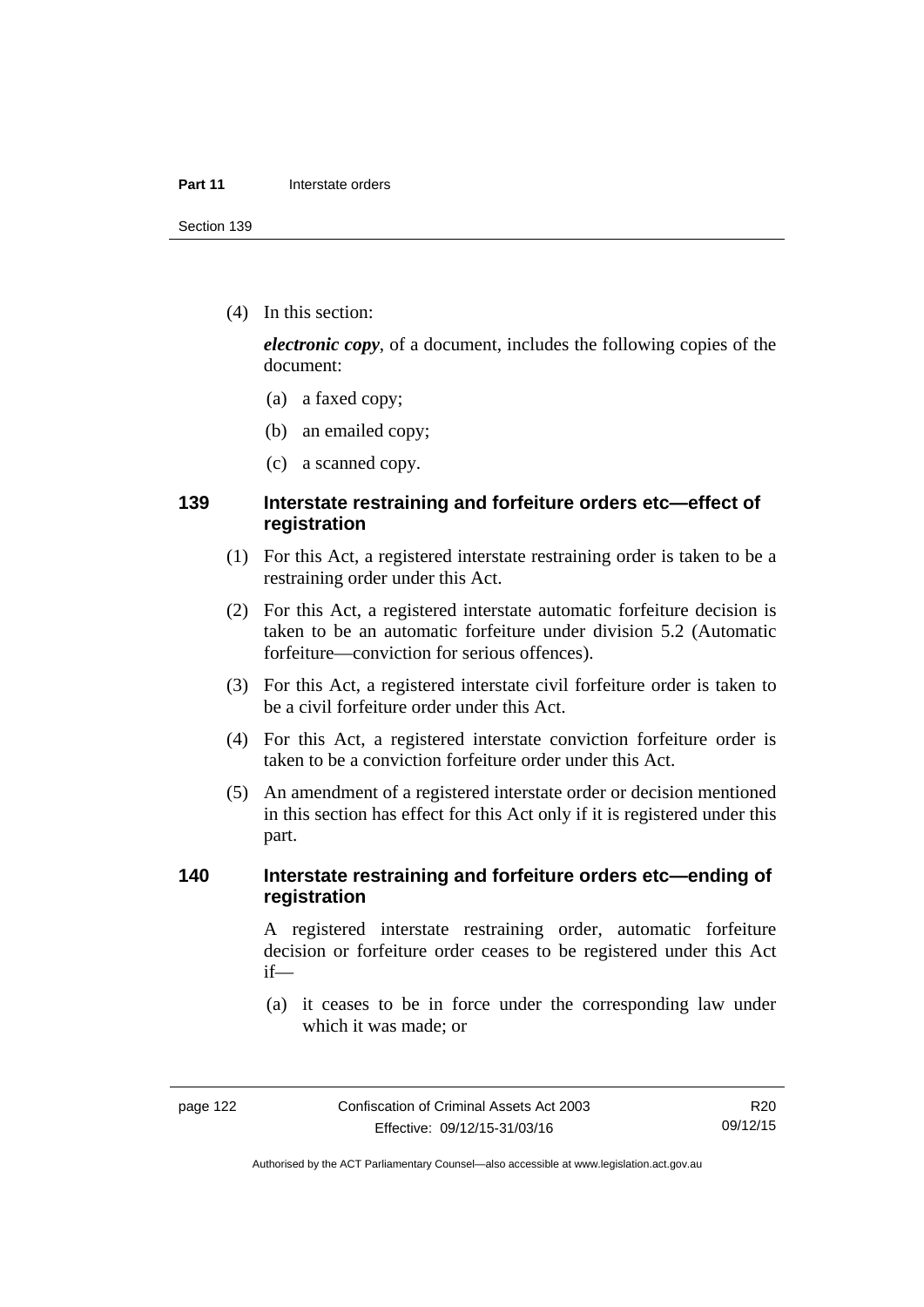(b) its registration is cancelled under section 141.

#### **141 Interstate restraining and forfeiture orders etc cancellation of registration**

- (1) The registration of an interstate restraining order, interstate automatic forfeiture decision or interstate forfeiture order may be cancelled by a relevant court, or an officer of a relevant court prescribed by regulation, if—
	- (a) the registration was improperly obtained; or
	- (b) details of any amendment of the order or decision, or any direction of the entity that made the order or decision, was not given to the relevant court in accordance with the procedure of the court.
- (2) The registration of an interstate restraining order, interstate automatic forfeiture decision or interstate forfeiture order, or an amendment of such an order or decision, may be cancelled by a relevant court, to the extent that the order or decision, or the order or decision as amended, cannot be enforced in the ACT.

### **142 Creation of interstate penalty charges**

- (1) This section applies if—
	- (a) an interstate restraining order is made because of the commission, or the alleged commission, of a relevant offence by a person; and
	- (b) an interstate penalty order is made against the person in relation to the offence; and
	- (c) the interstate restraining order is registered under this Act; and
	- (d) the interstate penalty order is registered in the ACT under the *[Service and Execution of Process Act 1992](http://www.comlaw.gov.au/Details/C2011C00436)* (Cwlth).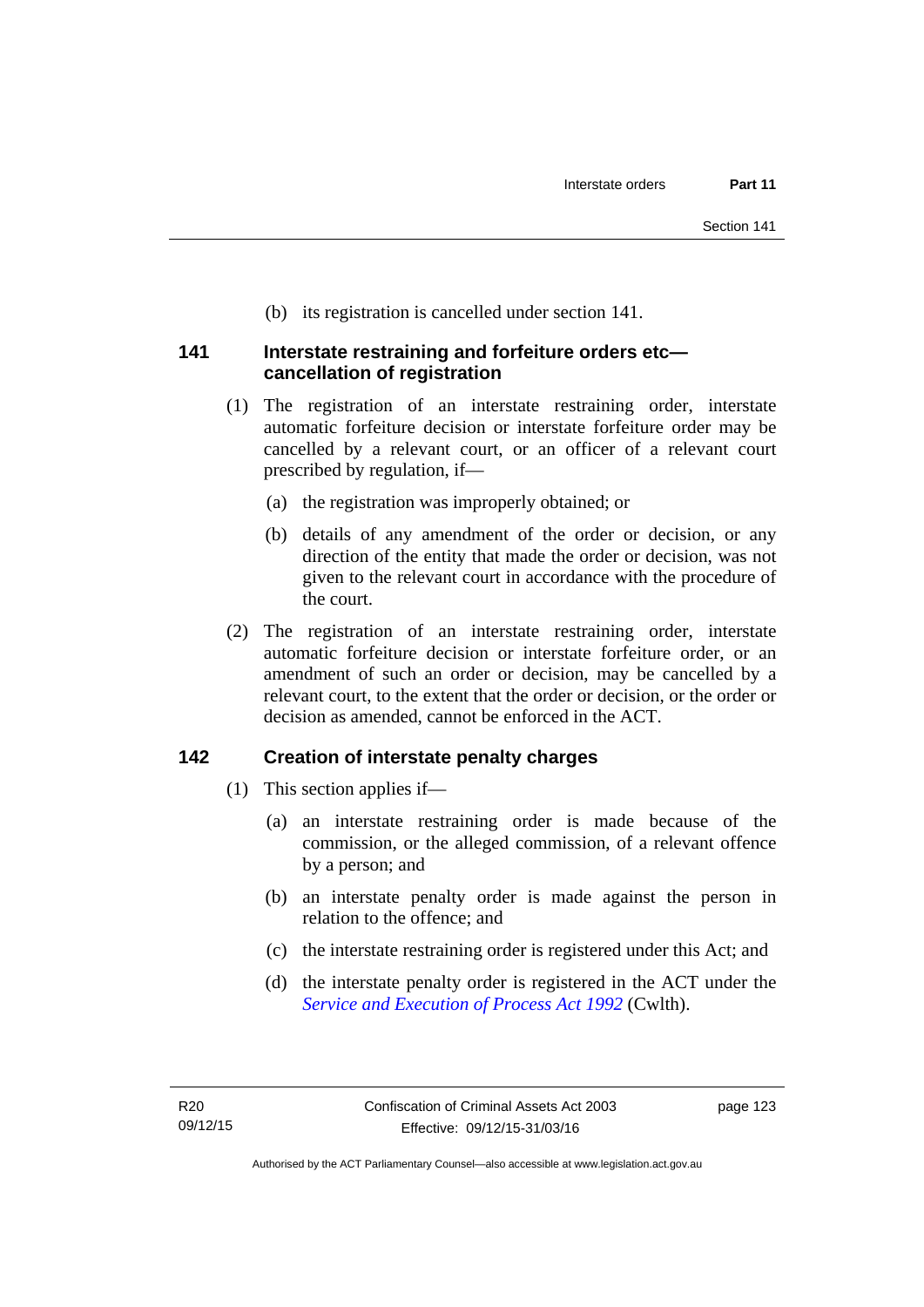- (2) On the registration of both of the orders mentioned in subsection (1) (c) and (d), a charge (an *interstate penalty charge*) to secure the amount payable under the interstate penalty order is created over the property in the ACT restrained under the interstate restraining order.
- (3) If the interstate restraining order is amended, after the interstate penalty order is made, to add more property, and the interstate restraining order is registered under this part, the additional property is also subject to the penalty charge on registration of the amendment.

## **143 Interstate penalty charges—effect of creation**

For this Act, an interstate penalty charge is taken to be a penalty charge under this Act.

page 124 Confiscation of Criminal Assets Act 2003 Effective: 09/12/15-31/03/16

R20 09/12/15

Authorised by the ACT Parliamentary Counsel—also accessible at www.legislation.act.gov.au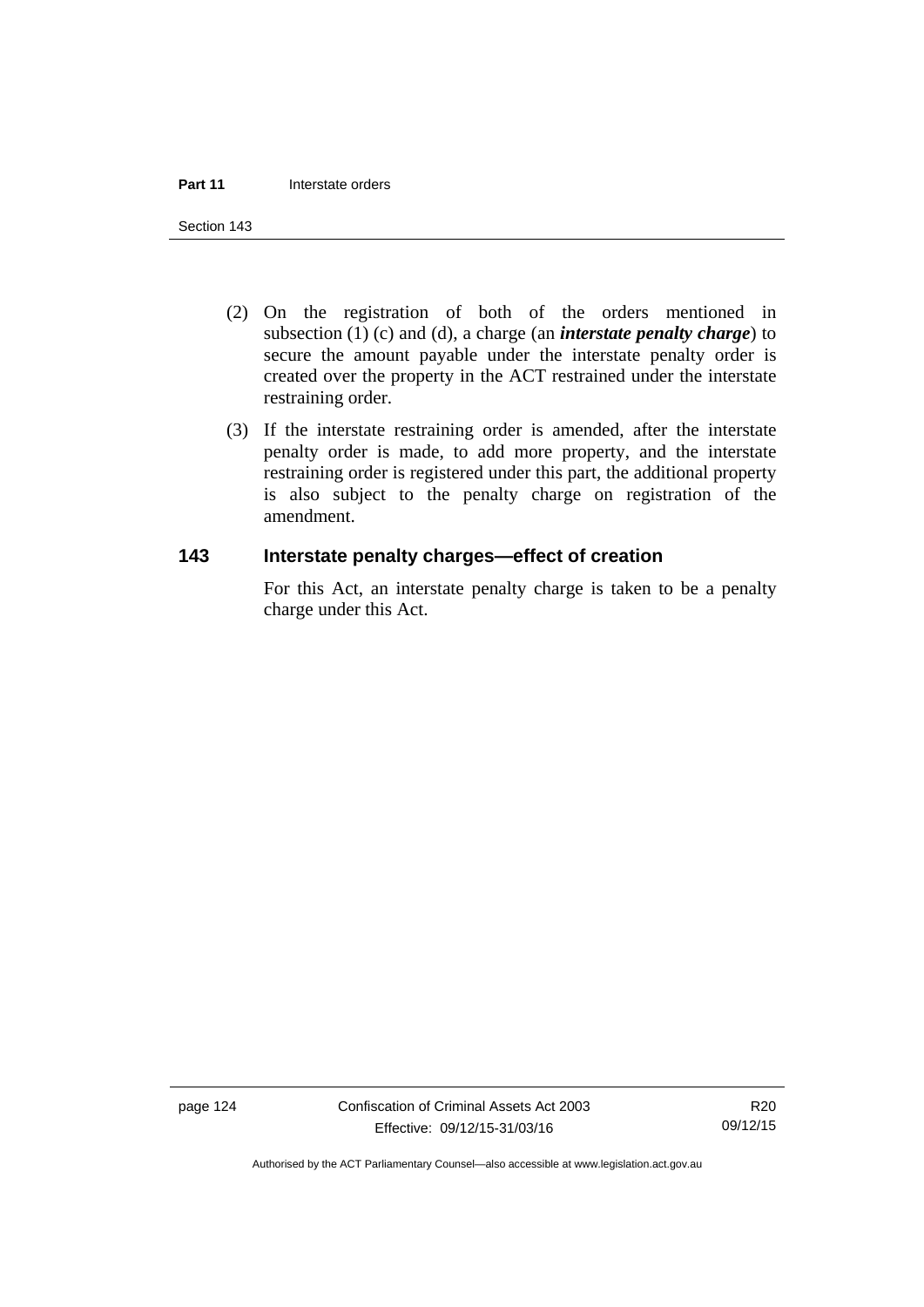# **Part 12 Information gathering**

## **Division 12.1 Inquiry notices**

#### **144 Meaning of** *inquiry notice*

In this Act:

*inquiry notice* means a notice by a police officer requiring a financial institution to give the officer stated information in relation to—

- (a) an account with the institution (including whether an account has existed or does exist); or
- (b) a transaction (other than in relation to an account) conducted, or proposed to be conducted, by or with the institution (including whether a transaction has been conducted).
- *Note 1 Account* includes a safe-deposit box (see dict, def *account*).
- *Note* 2 It is an offence to contravene an inquiry notice, to give false or misleading information in purported compliance with an inquiry notice, or to disclose the existence or operation of the notice (see div 12.6).

#### **145 Inquiry notices—giving**

- (1) A police officer of the rank of commander (or higher) may give an inquiry notice to a financial institution.
- (2) The inquiry notice may be given only if the police officer is satisfied that the information to which the notice relates is relevant to deciding whether—
	- (a) an application could be made for an order under this Act (including for another order under this part), a corresponding law order, or a search warrant under part 13 (Search warrants), in relation to anyone; or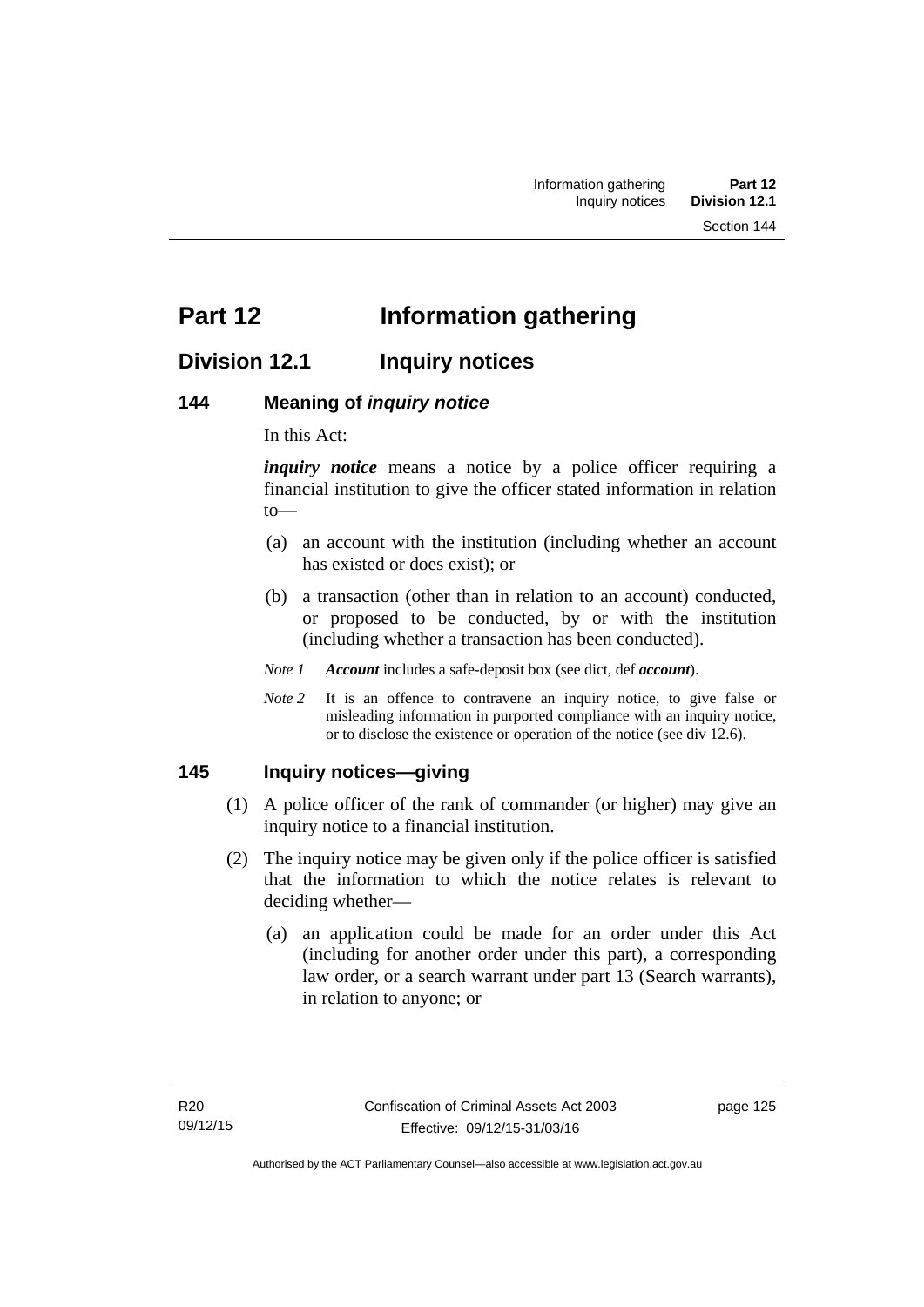- (b) a proceeding could be begun against anyone for an offence against this Act or a corresponding law or for a money laundering offence.
- *Note* A *money laundering offence* includes a prescribed offence against a law of the Commonwealth, a State or another Territory, see dict.
- (3) The police officer must give a copy of the notice to the financial institution to which the notice applies.
	- *Note* For how documents may be served, see the [Legislation Act,](http://www.legislation.act.gov.au/a/2001-14) pt 19.5.

#### **146 Inquiry notices—form**

- (1) An inquiry notice must be signed by the police officer giving it.
- (2) The notice must state—
	- (a) that it is an inquiry notice under this Act; and
	- (b) the financial institution to which the notice applies; and
	- (c) the information that the financial institution is required to give; and
	- (d) how the information is to be given; and
	- (e) that the inquiry notice is a non-disclosable information order.
	- *Note* The disclosure of the existence or operation of a non-disclosable information order is prohibited (see s 192).
- (3) The notice must also include a statement setting out the effect of division 12.6 (Information order offences) in relation to inquiry notices.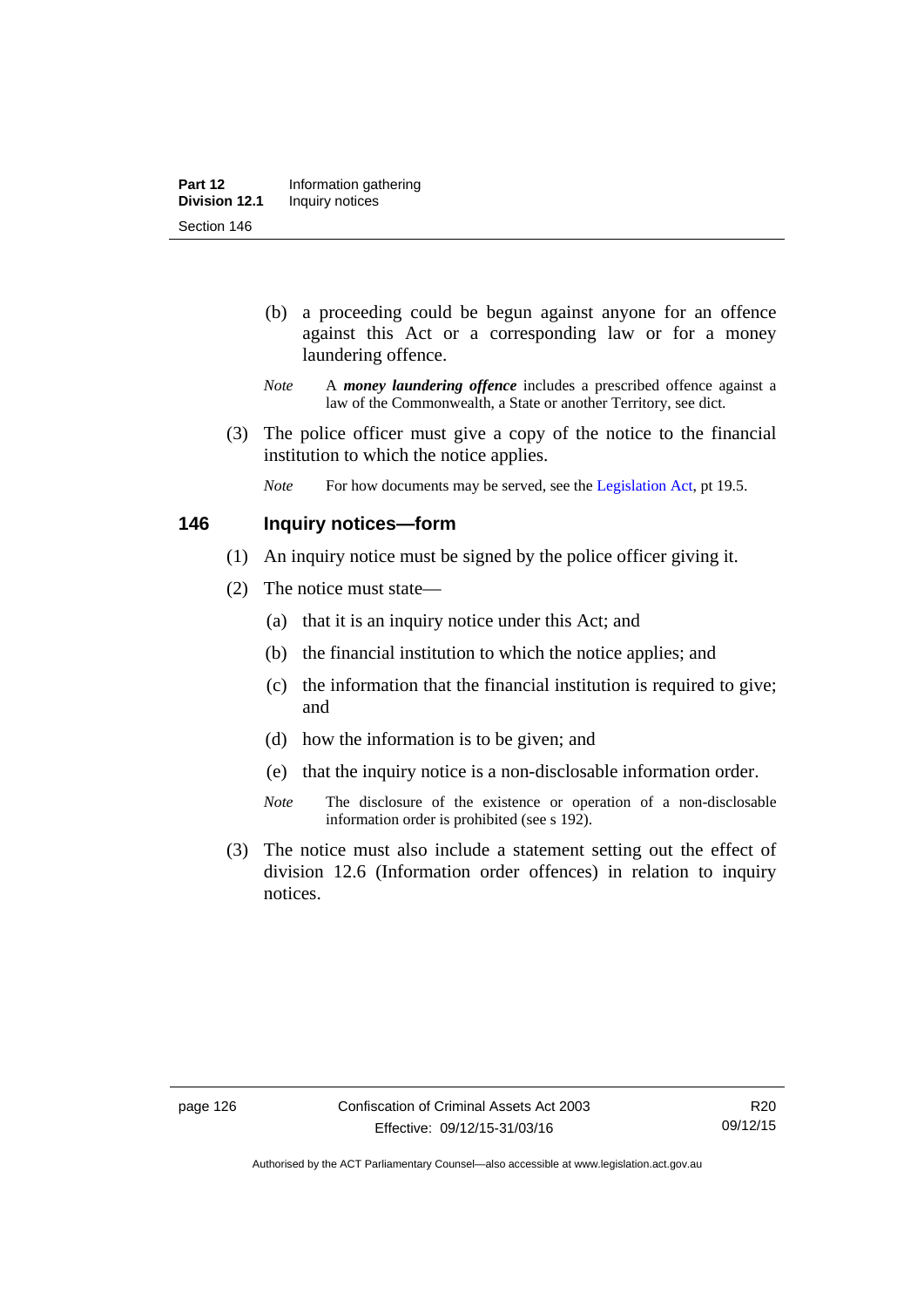### **147 Inquiry notices—immunity for complying financial institutions and staff**

A civil proceeding does not lie against a financial institution, or an officer, employee or agent of a financial institution, in relation to loss, damage or injury of any kind to someone else because of the giving of information honestly to a police officer in compliance with (or purported compliance with) an inquiry notice

## **Division 12.2 Monitoring orders**

- *Note 1* For general provisions about a proceeding for a monitoring order (which is a confiscation proceeding—see s 236), see pt 14.
- *Note 2* In particular, no advance notice to anyone is required of the application for the order, and the application may be heard in closed court, without the offender or the public being present (see s 243).

#### **148 Meaning of** *monitoring order*

In this Act:

*monitoring order* means an order under section 151 (Monitoring orders—making) requiring a financial institution give a police officer information obtained or held by the institution about transactions conducted, or proposed to be conducted, by a person with the institution.

#### **149 Monitoring orders—application**

- (1) A police officer may apply to a relevant court for a monitoring order.
- (2) The application may be made only if the police officer has reasonable grounds for suspecting that the person in relation to whom the order is sought—
	- (a) has committed, or is about to commit, a serious offence; or
	- (b) was involved in the commission, or is about to be involved in the commission, of a serious offence; or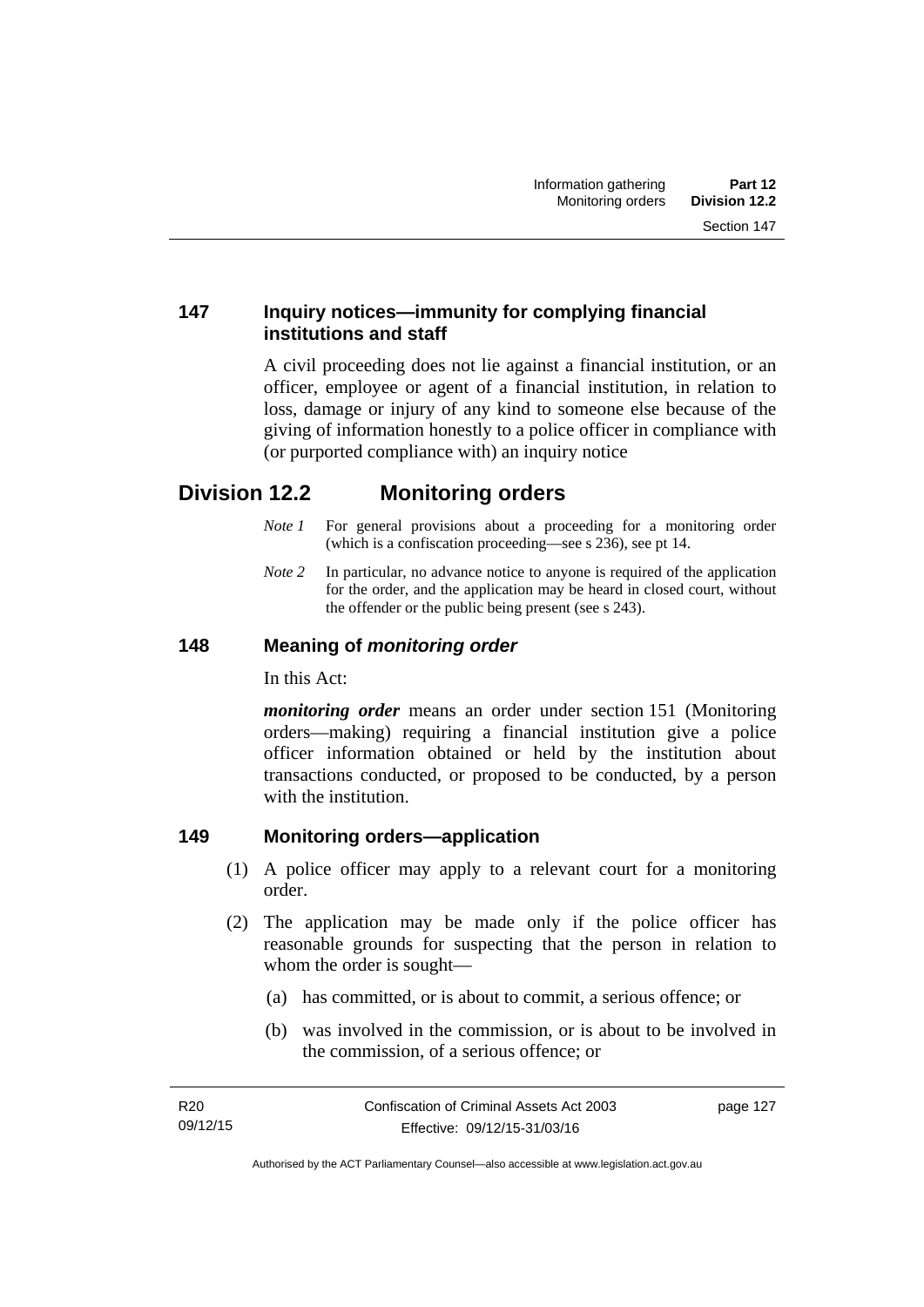- (c) has derived, or is about to derive, property or a benefit from the commission of a serious offence.
- *Note Serious offence* means an offence against a territory law or the law of the Commonwealth, a State or another Territory that is punishable by imprisonment for 5 years or longer (see s 13 (2)).

#### **150 Monitoring orders—affidavit supporting application**

- (1) An application for a monitoring order must be supported by an affidavit of the applicant police officer stating the grounds for the officer's suspicions.
- (2) The court may require the police officer to give additional information about the grounds on which the order is sought.

#### **151 Monitoring orders—making**

- (1) This section applies if an application is made under section 149 (Monitoring orders—application) to a relevant court for a monitoring order requiring a financial institution to give a police officer information obtained or held by the institution about transactions conducted, or proposed to be conducted with the institution, by the person in relation to whom the order is sought.
- (2) The relevant court must make the monitoring order sought if, having regard to the police officer's affidavit supporting the application and any other evidence before the court, the court is satisfied that there are reasonable grounds for the officer's suspicions stated in the affidavit.
- (3) The order must state—
	- (a) that it is a monitoring order under this Act; and
	- (b) the financial institution to which the order applies; and
	- (c) the person in relation to whom the order is made; and
	- (d) the nature of the transactions to be monitored; and

Authorised by the ACT Parliamentary Counsel—also accessible at www.legislation.act.gov.au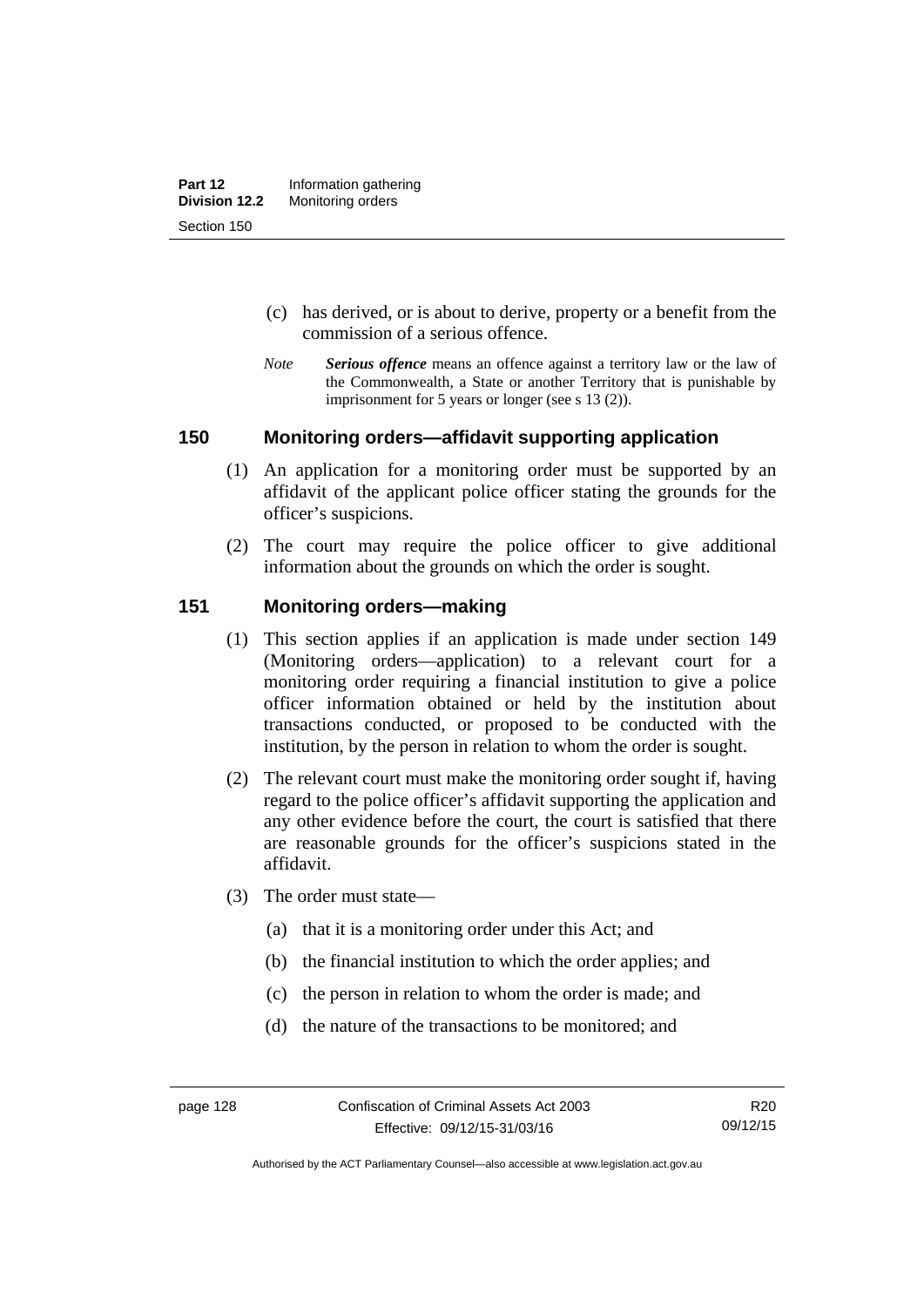- (e) the information that the financial institution is required to give; and
- (f) how the information is to be given; and
- (g) the period for which the order has effect; and
- (h) that the monitoring order is a non-disclosable information order.
- *Note* The disclosure of the existence or operation of a non-disclosable information order is prohibited (see s 192).
- (4) The order must also include a statement setting out the effect of division 12.6 (Information order offences) in relation to monitoring orders.
- (5) The period mentioned in subsection (3) (g) must not begin earlier than the day when notice of the order is given to the financial institution and must end not later than 3 months after the day when the order is made.
- (6) To remove any doubt, a relevant court may make 2 or more monitoring orders (including for successive periods) in relation to the same person.
- (7) The chief police officer must give a copy of a monitoring order to the financial institution to which the order applies.
	- *Note* For how documents may be served, see the [Legislation Act,](http://www.legislation.act.gov.au/a/2001-14) pt 19.5.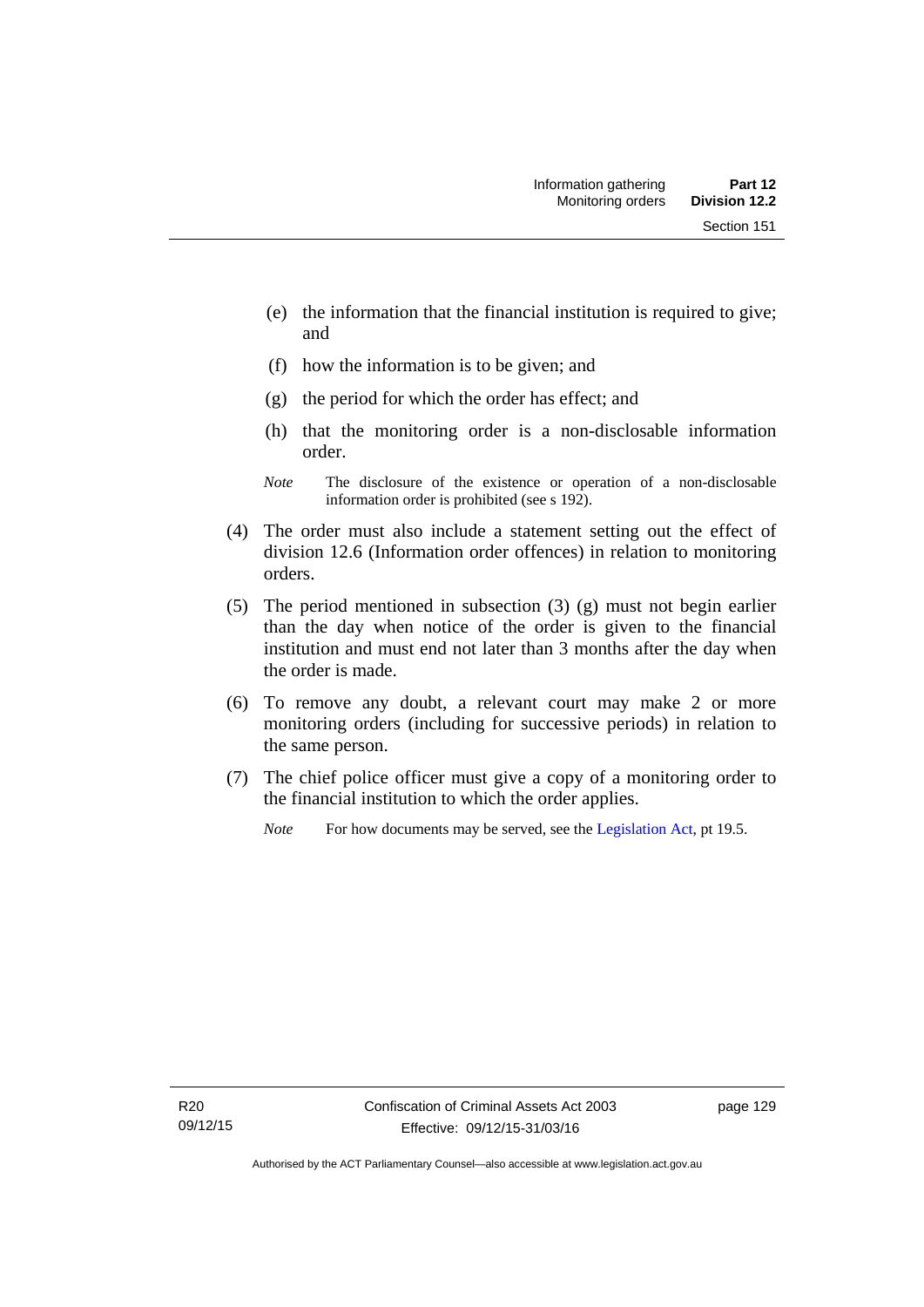## **Division 12.3 Transaction suspension orders**

- *Note 1* For general provisions about a proceeding for a transaction suspension order (which is a confiscation proceeding—see s 236), see pt 14.
- *Note 2* In particular, no advance notice to anyone is required of the application for the order, and the application may be heard in closed court, without the offender or the public being present (see s 243).

#### **152 Meaning of** *transaction suspension order*

(1) In this Act:

*transaction suspension order* means an order under section 155 (Transaction suspension orders—making) requiring a financial institution, on becoming aware of a transaction (including a proposed transaction) to be conducted through a stated account, to—

- (a) immediately tell a police officer about the transaction; and
- (b) delay the processing of the transaction for 48 hours after the institution becomes aware of the transaction.
- (2) In this section:

*account* does not include a safe-deposit box.

#### **153 Transaction suspension orders—application**

- (1) A police officer may apply to a relevant court for a transaction suspension order.
- (2) The application may be made only if the police officer has reasonable grounds for suspecting that—
	- (a) the person in relation to whom the order is sought—
		- (i) has committed, or is about to commit, a money laundering offence; or
		- (ii) was involved in the commission, or is about to be involved in the commission, of a money laundering offence; or

R20 09/12/15

Authorised by the ACT Parliamentary Counsel—also accessible at www.legislation.act.gov.au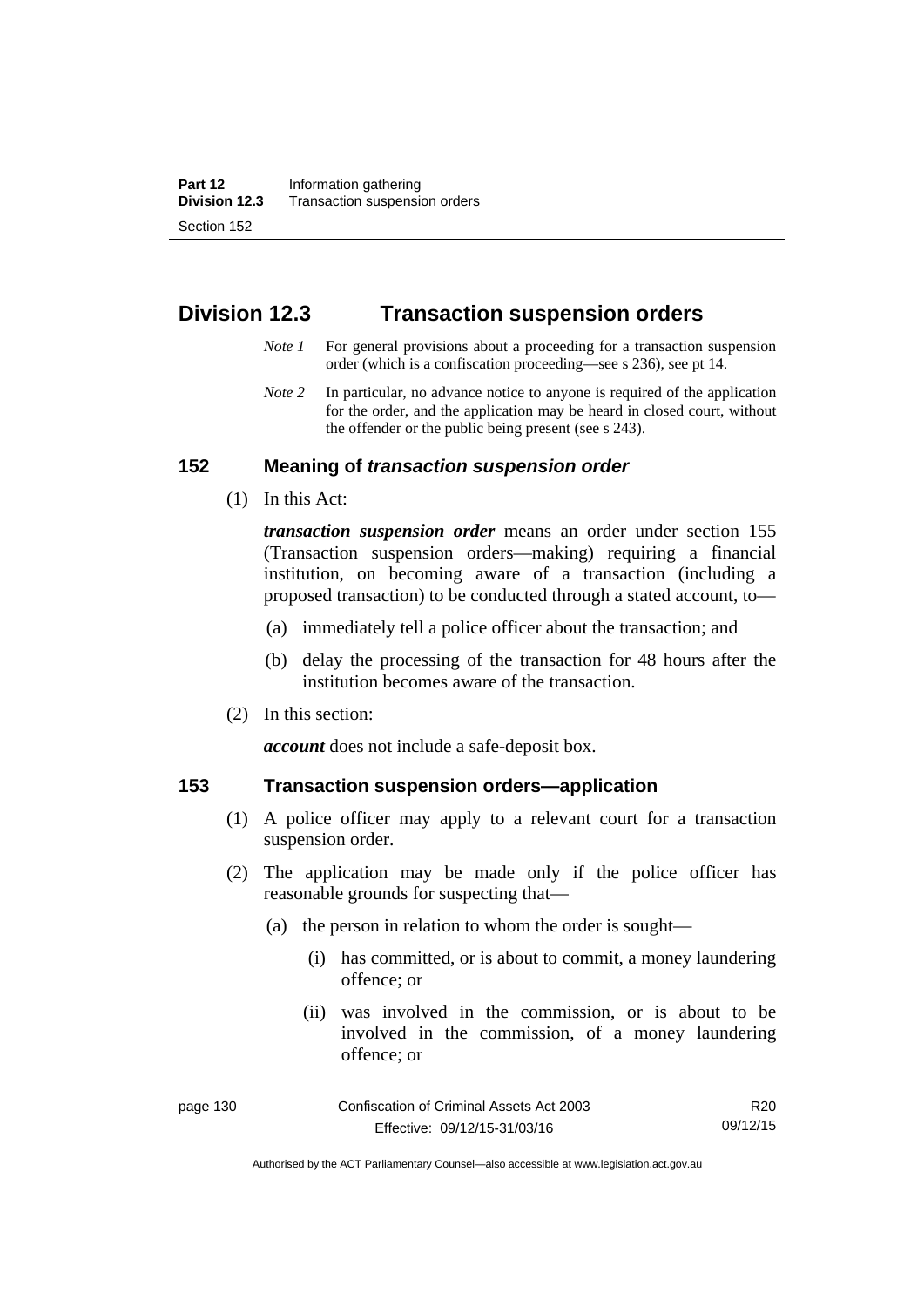- (iii) has derived, or is about to derive, property or a benefit from the commission of a money laundering offence; and
- (b) the account in relation to which the order is sought is operated by, or under the effective control of, the person.
	- *Note 1* For the meaning of *effective control*, see s 14.
	- *Note 2* A *money laundering offence* includes a prescribed offence against a law of the Commonwealth, a State or another Territory (see dict).
	- *Note* 3 For the meaning of *in relation to*, see dict.
- (3) To remove any doubt, the application may be made in relation to 2 or more accounts.

# **154 Transaction suspension orders—affidavit supporting application**

- (1) An application for a transaction suspension order must be supported by an affidavit of the applicant police officer stating—
	- (a) the grounds for the officer's suspicions; and
	- (b) the account in relation to which the order is sought.
- (2) The court may require the police officer to give additional information about the grounds on which the order is sought.

# **155 Transaction suspension orders—making**

- (1) This section applies if an application is made under section 153 (Transaction suspension orders—application) to a relevant court for a transaction suspension order requiring a financial institution, on becoming aware of a transaction (including a proposed transaction) to be conducted through the account to which the application relates, to—
	- (a) immediately tell a police officer about the transaction; and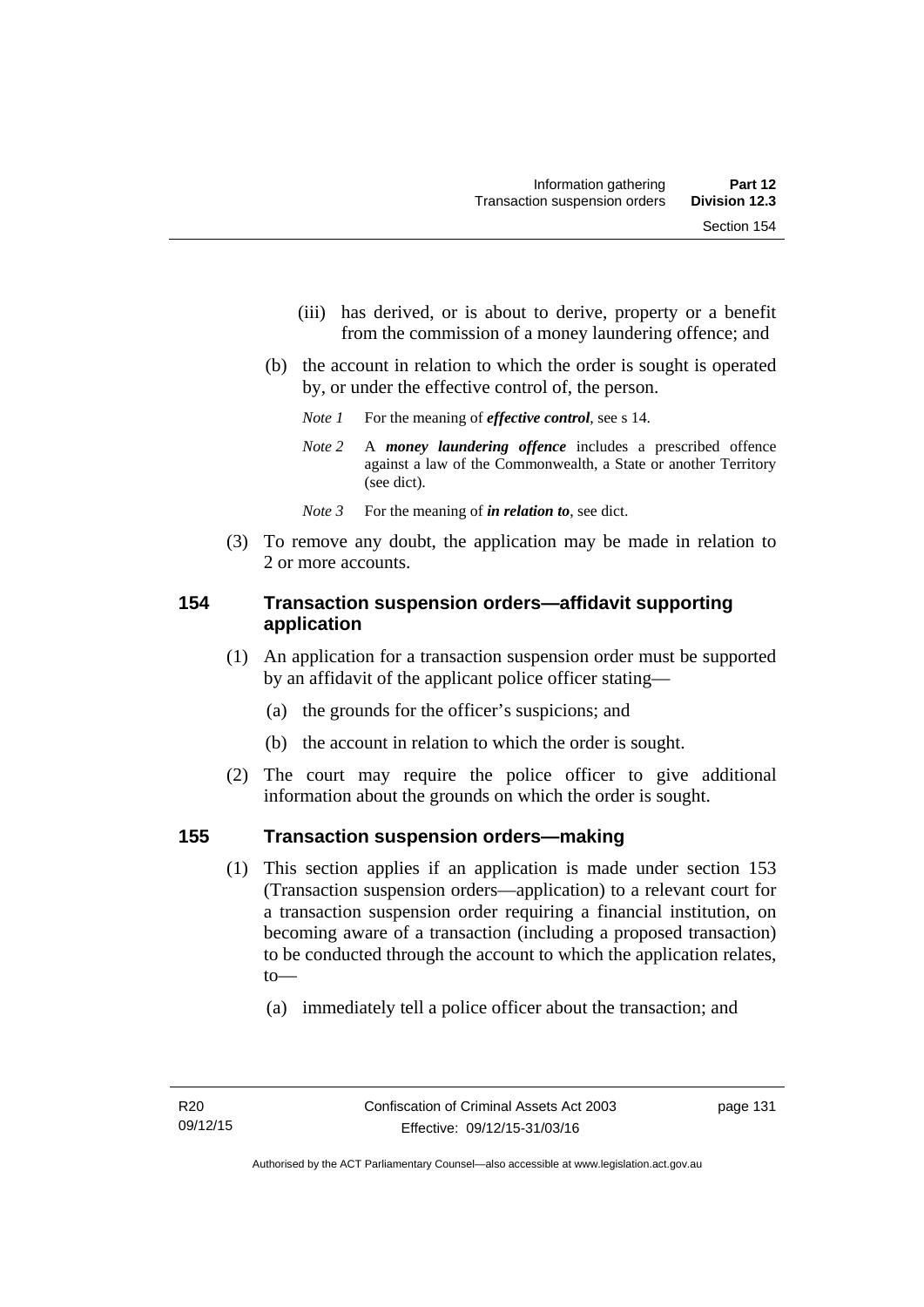- (b) delay the processing of the transaction for 48 hours after the institution becomes aware of the transaction.
- (2) The relevant court must make the transaction suspension order sought if, having regard to the police officer's affidavit supporting the application and any other evidence before the court, the court is satisfied that there are reasonable grounds for the officer's suspicions stated in the affidavit.
- (3) The order must state—
	- (a) that it is a transaction suspension order under this Act; and
	- (b) the terms of the order; and
	- (c) the financial institution to which the order applies; and
	- (d) the account in relation to which the order is made; and
	- (e) how notice of transactions (including proposed transactions) is to be given; and
	- (f) the period for which the order has effect; and
	- (g) that the transaction suspension order is a non-disclosable information order.
	- *Note 1* The disclosure of the existence or operation of a non-disclosable information order is prohibited (see s 192).
	- *Note 2* An order cannot be made in relation to a safe-deposit box (see s 152 (2)).
- (4) The order must also include a statement setting out the effect of division 12.6 (Information order offences) in relation to transaction suspension orders.
- (5) The period mentioned in subsection (3) (f) must not begin earlier than the day when notice of the order is given to the financial institution and must end not later than 3 months after the day when the order is made.

R20 09/12/15

Authorised by the ACT Parliamentary Counsel—also accessible at www.legislation.act.gov.au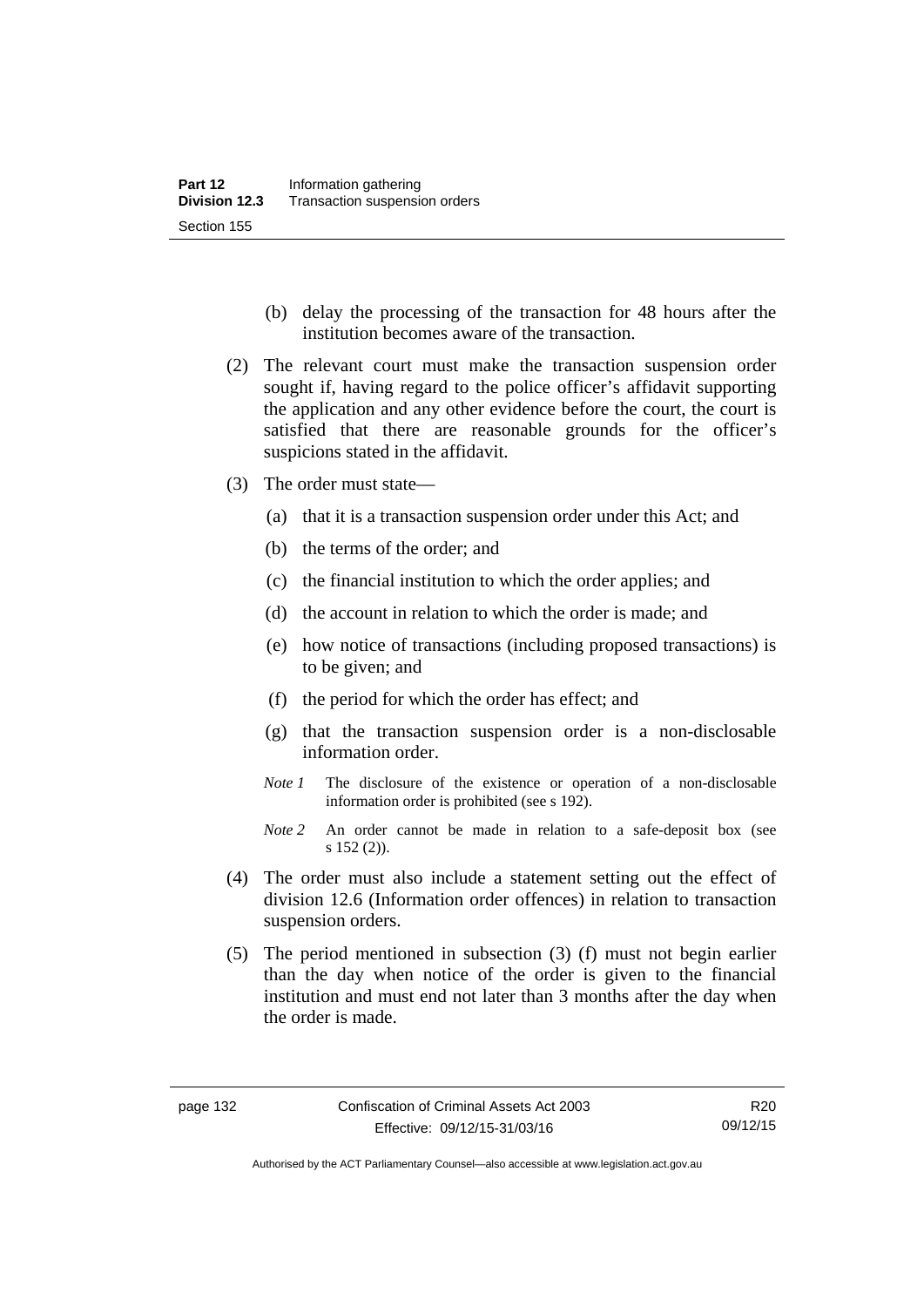- (6) To remove any doubt, a relevant court may make 2 or more transaction suspension orders (including for successive periods) in relation to the same account.
- (7) The chief police officer must give a copy of a transaction suspension order to the financial institution to which the order applies.
	- *Note* For how documents may be served, see the [Legislation Act,](http://www.legislation.act.gov.au/a/2001-14) pt 19.5.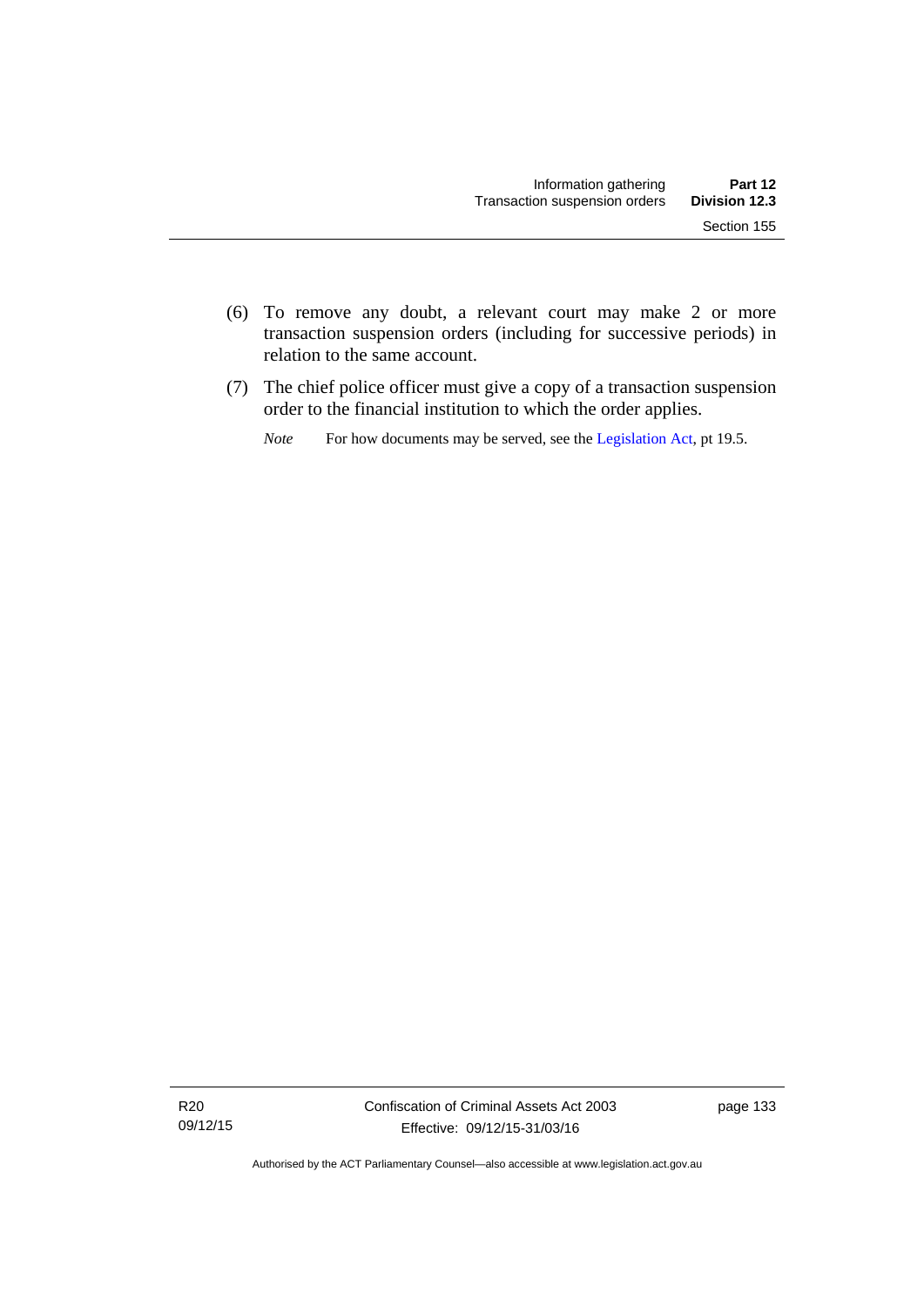# **Division 12.4 Production orders for propertytracking documents**

- *Note 1* For general provisions about a proceeding for a production order (which is a confiscation proceeding—see s 236), see pt 14.
- *Note* 2 In particular, no advance notice to anyone is required of the application for the order, and the application may be heard in closed court, without the offender or the public being present (see s 243).

#### **156 Meaning of** *production order*

In this Act:

*production order* means an order under section 160 (Production orders—making) requiring a person to give a police officer any property-tracking documents in the person's possession or control that relate to the person or property (or both) stated in the order.

# **157 Meaning of** *property-tracking document*

In this Act:

*property-tracking document* means—

- (a) a document relevant to identifying, locating or quantifying—
	- (i) property (including tainted property and property under the effective control of a person) in relation to which action has been or could be taken under this Act or a corresponding law; or
	- (ii) benefits derived by a person from the commission (or the alleged commission) of a relevant offence; or
	- (iii) evidence in relation to property or benefits mentioned in subparagraph (i) or (ii); or
- (b) a document relevant to identifying or locating a document necessary for the transfer of property mentioned in paragraph (a) (i); or

Authorised by the ACT Parliamentary Counsel—also accessible at www.legislation.act.gov.au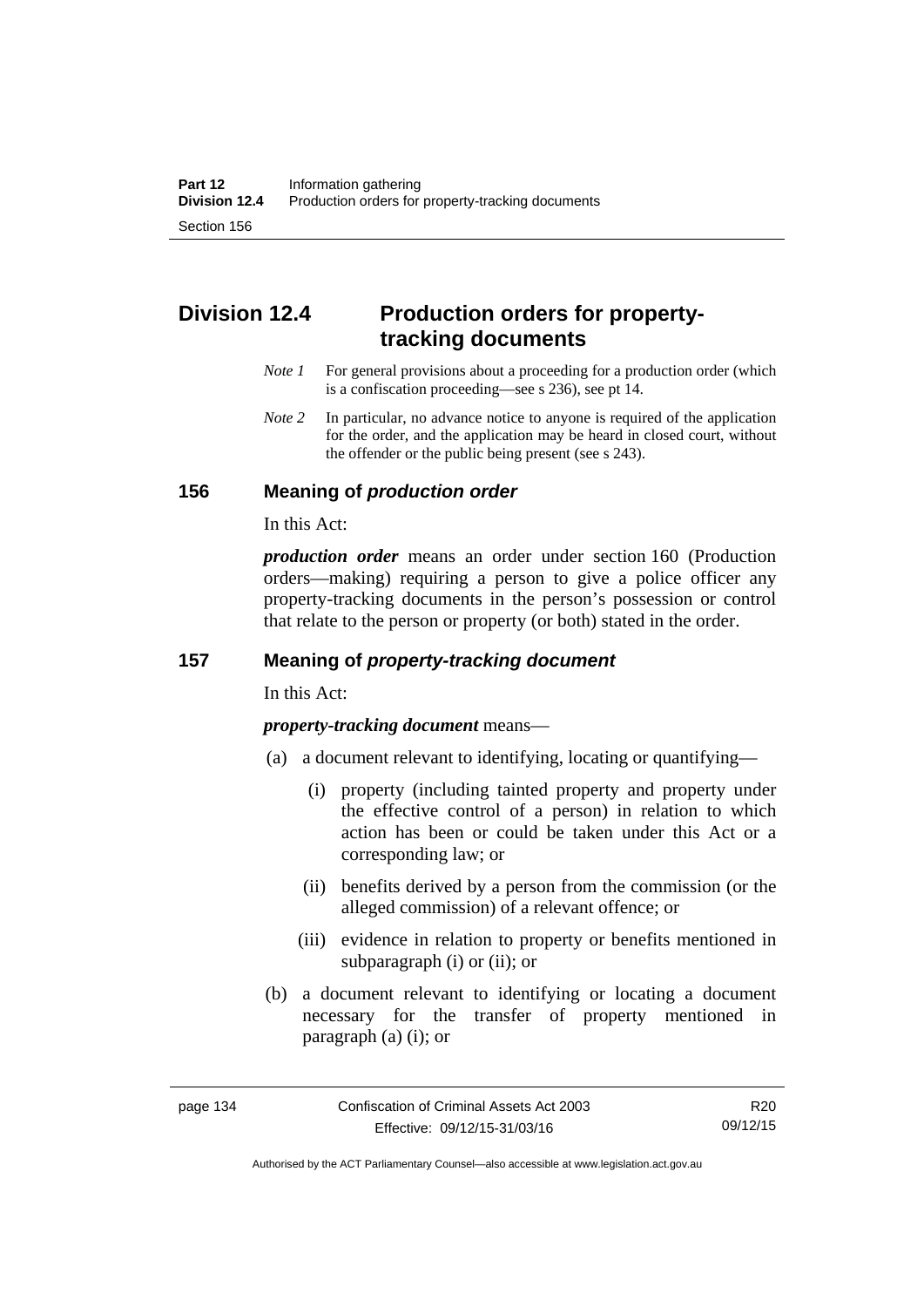- (c) a document relevant to understanding a document mentioned in paragraph (a) or (b).
- *Note 1* For the meaning of *effective control*, see s 14.
- *Note 2* For the meaning of *in relation to*, see dict.

#### **158 Production orders—application**

- (1) A police officer may apply to a relevant court for a production order.
- (2) The application may be made only if the police officer has reasonable grounds for suspecting that—
	- (a) someone has committed a relevant offence; and
	- (b) the person against whom the order is sought has possession or control of a property-tracking document in relation to the offence.
	- *Note Relevant offence* includes an offence against the law of the Commonwealth, a State or another Territory that may be dealt with under a law of the Commonwealth, the State or the other Territory as an indictable offence (see s 13 (2)).

# **159 Production orders—affidavit supporting application**

- (1) An application for a production order must be supported by an affidavit of the applicant police officer stating the grounds for the officer's suspicions.
- (2) The court may require the police officer to give additional information about the grounds on which the order is sought.

### **160 Production orders—making**

(1) This section applies if an application is made under section 158 (Production orders—application) to a relevant court for a production order requiring a person to give a police officer any propertytracking documents in the person's possession or control that relate to the person or property (or both) to which the application relates.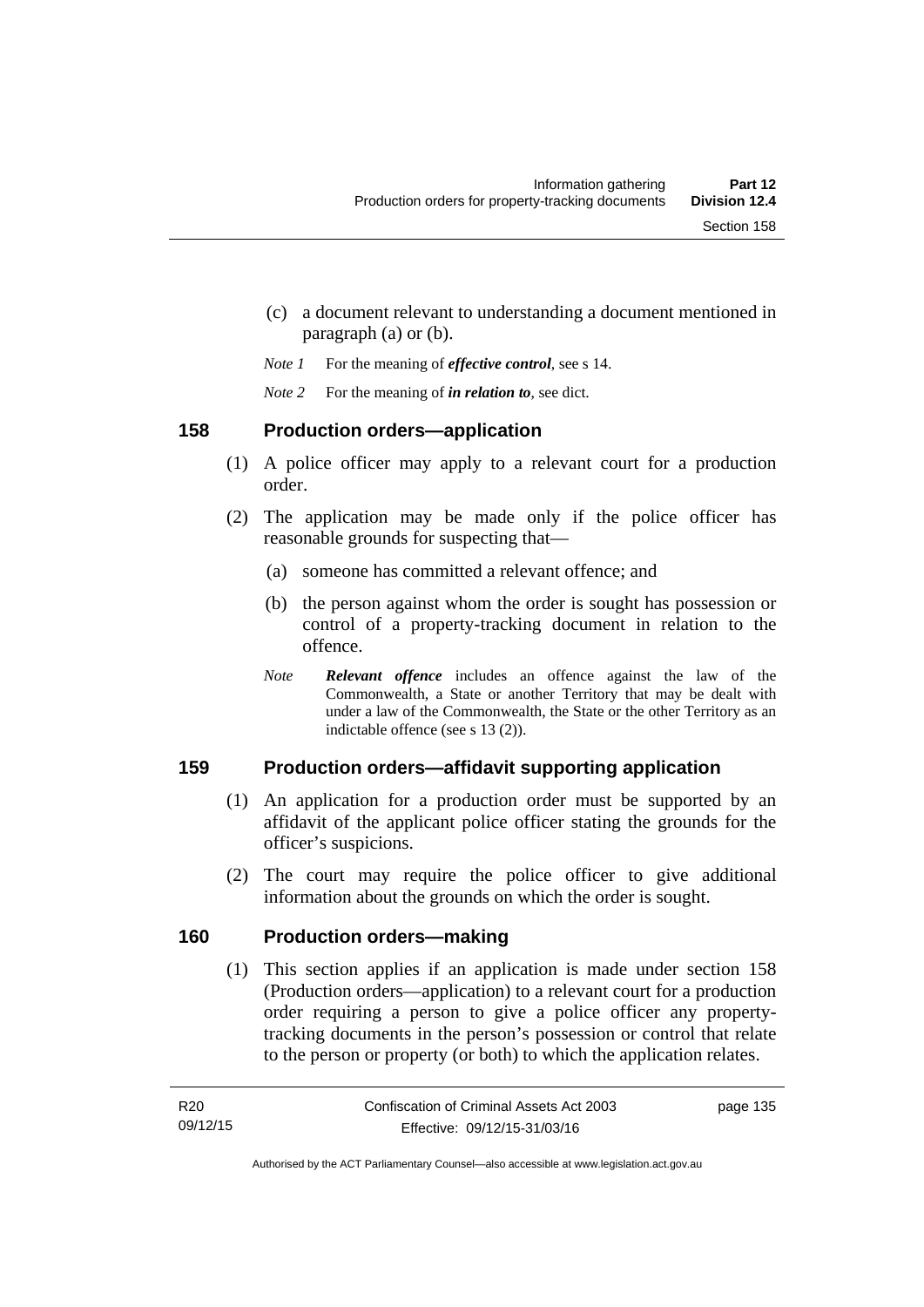- (2) The relevant court must make the production order sought if, having regard to the police officer's affidavit supporting the application and any other evidence before the court, the court is satisfied that there are reasonable grounds for the officer's suspicions stated in the affidavit.
- (3) A production order must state—
	- (a) that it is a production order under this Act; and
	- (b) the person to whom the order applies; and
	- (c) that the person must give to a police officer any propertytracking documents in the person's possession or control that relate to the person or property (or both) stated in the order; and
	- (d) the place where and the time when, or the period within which, the documents must to be given to a police officer; and
	- (e) whether the relevant court making the order has declared that the order is a non-disclosable production order.
	- *Note* The disclosure of the existence or operation of a non-disclosable information order is prohibited (see s 192).
- (4) The order must also include a statement setting out the effect of division 12.6 (Information order offences) in relation to the order.
- (5) The chief police officer must give a copy of a production order to the person to whom the order applies.
	- *Note* For how documents may be served, see the [Legislation Act,](http://www.legislation.act.gov.au/a/2001-14) pt 19.5.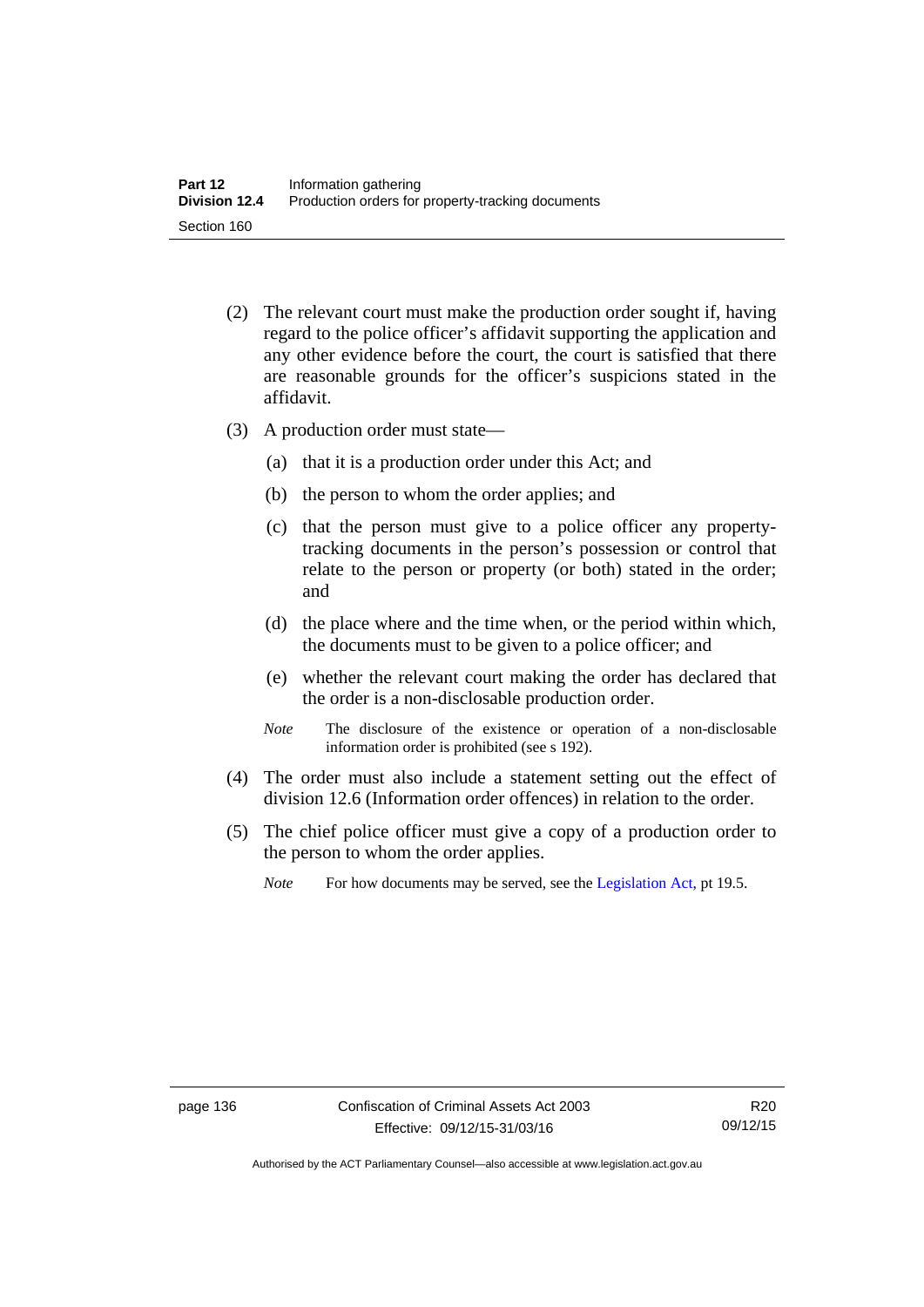# **161 Production order proceedings—restrictions on disclosure**

 (1) On application by the applicant police officer, a relevant court hearing an application for a production order may declare that the order is a non-disclosable production order.

- (2) In deciding whether to make a declaration under subsection (1), the court must have regard to whether the declaration—
	- (a) would promote the purposes of this Act; or
	- (b) is desirable to protect the integrity of an investigation (however described) for any purpose or a prosecution of an offence.
- (3) The court may also have regard to any other relevant matter in deciding whether to make a declaration under subsection (1).

# **162 Production orders—variation**

- (1) This section applies if a court makes a production order requiring a person to give a document to a police officer.
- (2) The person may apply to the court for an order varying the production order.
- (3) If the court is satisfied that a document to which the production order relates is essential to the person's lawful business activities, the court may, by order, vary the production order to require the person to make the document available to a police officer for inspection.

*Note* The disclosure of the existence or operation of a non-disclosable information order is prohibited (see s 192).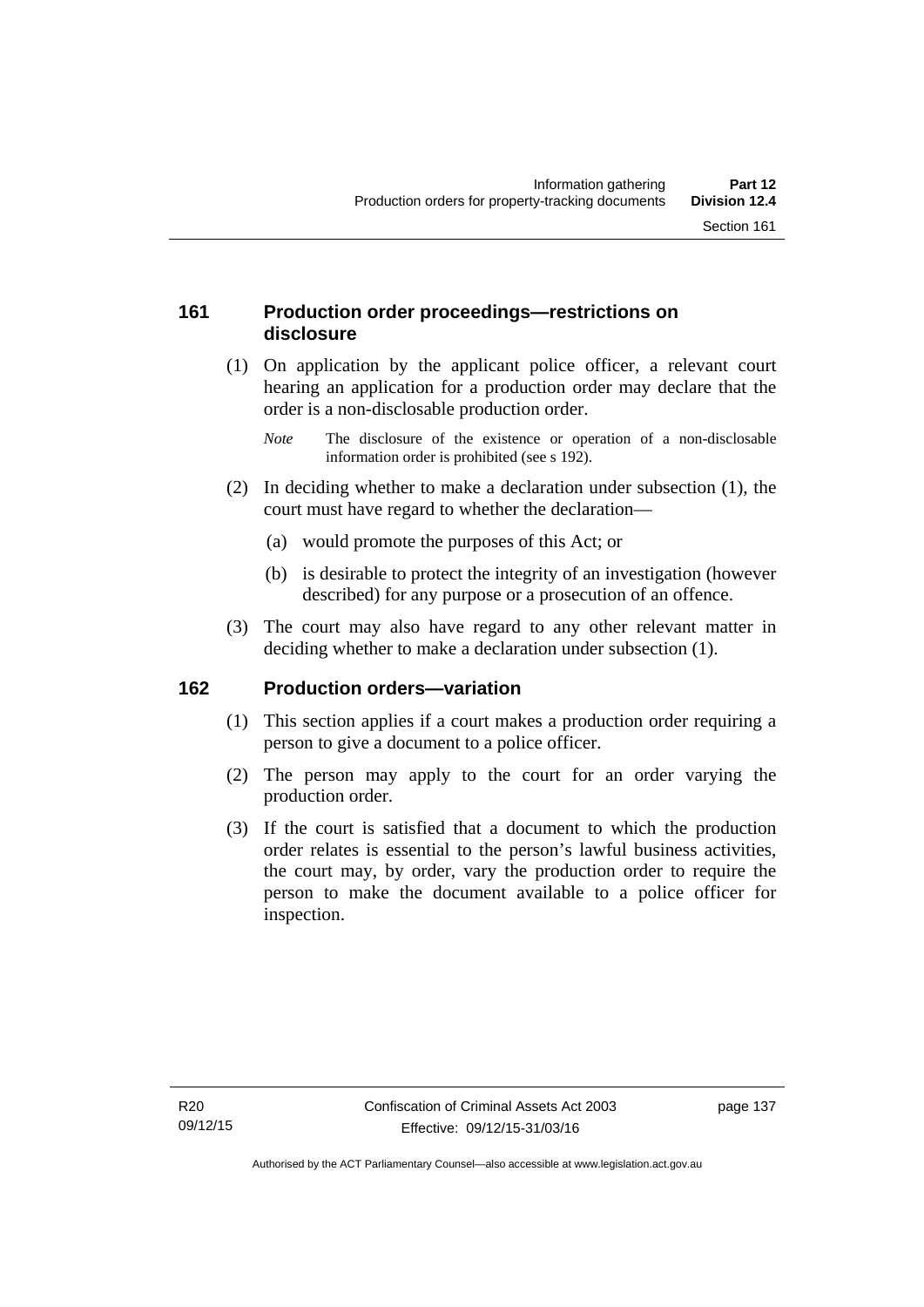## **163 Production orders—consequential powers about documents**

- (1) If a document is given to a police officer under a production order, the officer may—
	- (a) take possession of, and make copies of, or take extracts from, the document; and
	- (b) keep the document for the period necessary for this Act.
- (2) If a police officer keeps a document given to the officer under a production order, the officer must, if asked by a person who would be entitled to inspect the document if it was not in the officer's possession—
	- (a) give the person a copy of the document certified by the officer in writing to be a true copy of the document; or
	- (b) at any reasonable time, allow the person to inspect the document, make copies of it or take extracts from it.
- (3) If a document is made available to a police officer for inspection under a production order as varied under section 162, the officer may make copies of, or take extracts from, the document.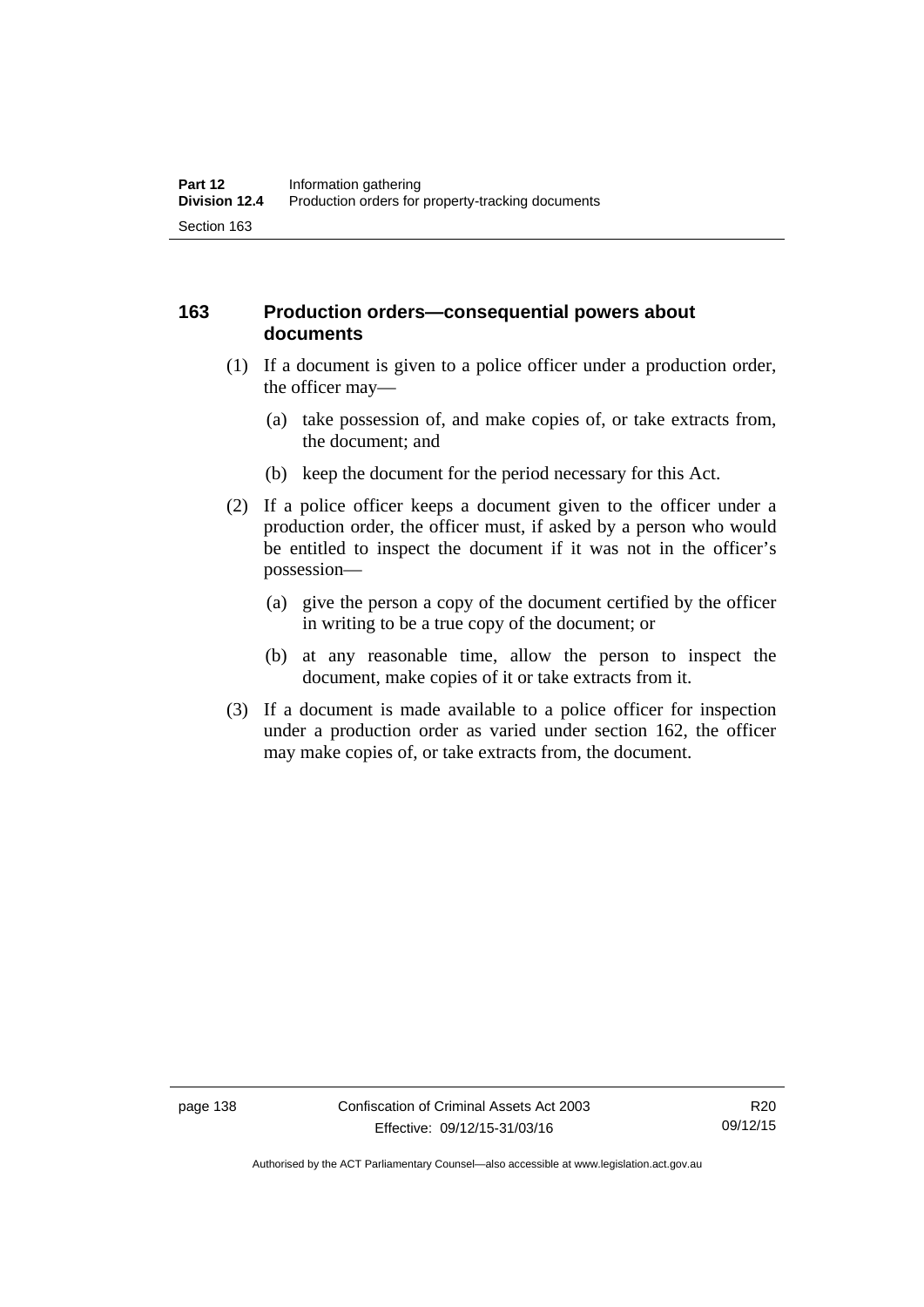# **Division 12.5 Examination orders and notices**

- *Note 1* For general provisions about a proceeding for an examination order (which is a confiscation proceeding—see s 236), see pt 14.
- *Note 2* In particular, no advance notice to anyone is required of the application for the order, and the application may be heard in closed court, without the person to whom the notice applies or the public being present (see s 243).

# **Subdivision 12.5.1 Preliminary**

#### **164 Definitions for div 12.5**

In this division:

*associate*, of a person, includes an individual or corporation that has a family, personal, business or other relationship with the person.

*authorised investigator*—see section 165 (1).

*investigation*, in relation to a person, means—

- (a) an investigation of any of the following:
	- (i) any property of or under the effective control of, and any dealings with property by, the person or an associate of the person in relation to which action has been or could be taken under this Act or a corresponding law;
	- (ii) benefits derived by the person, or an associate of the person, from the commission (or the alleged commission) of a relevant offence;
	- (iii) the financial affairs of the person or an associate of the person; or
- (b) an investigation to decide whether an application could be made for an order under this Act (including another order under this part), a corresponding law order or a search warrant under part 13 (Search warrants), in relation to anyone; or

page 139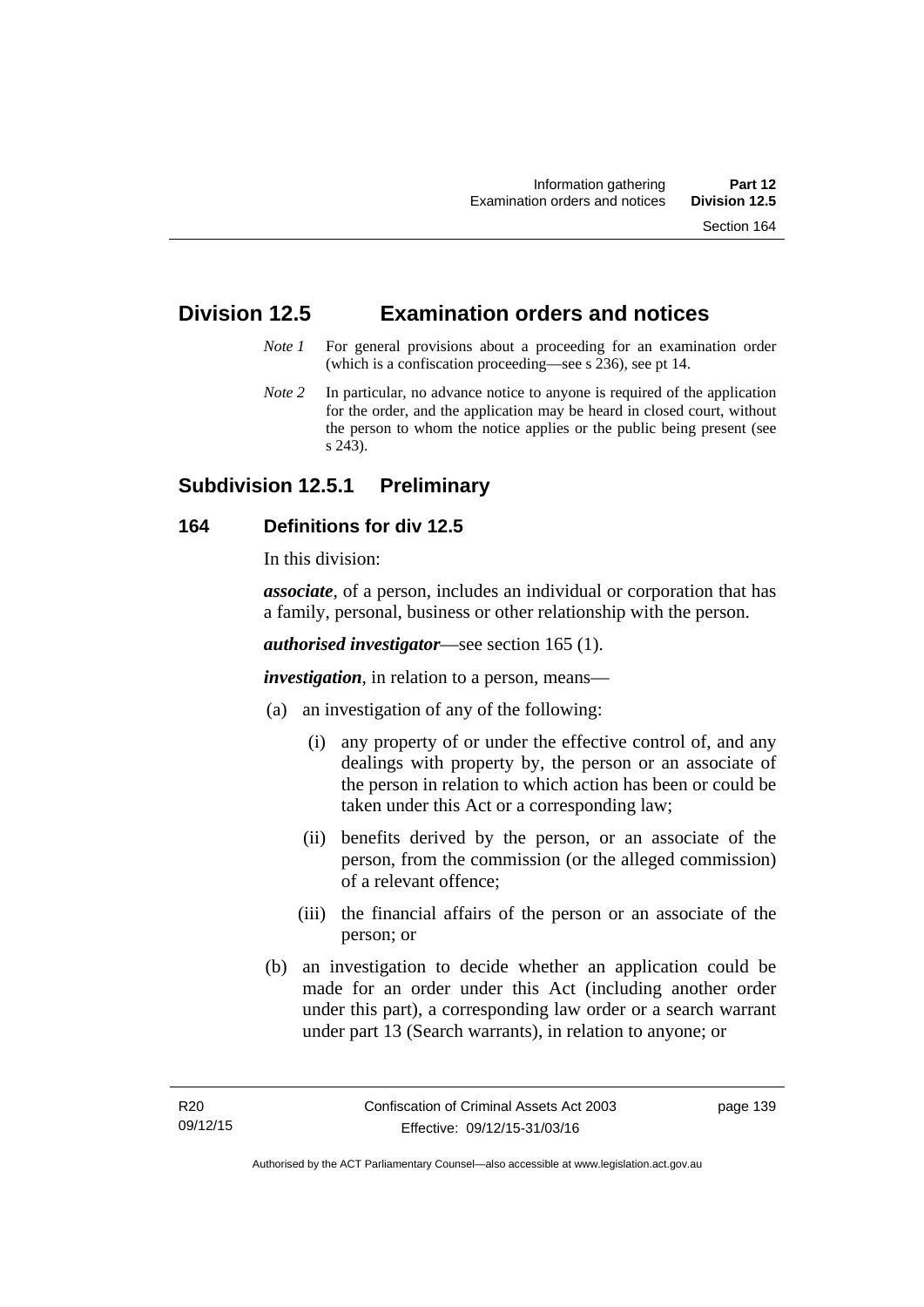- (c) an investigation to decide whether a proceeding could be begun against anyone for an offence against this Act or a corresponding law or for a money laundering offence.
- *Note 1* For the meaning of *effective control*, see s 14.
- *Note* 2 For the meaning of *in relation to*, see dict.
- *Note 3* A *money laundering offence* includes a prescribed offence against a law of the Commonwealth, a State or another Territory (see dict).

## **165 Authorised investigators**

- (1) The chief police officer may, in writing, authorise a police officer (an *authorised investigator*) of the rank of superintendent (or higher) to exercise powers under this division in relation to the investigation stated in the authorisation.
- (2) The chief police officer may give an authorisation under subsection (1) only if the chief police officer is satisfied that the police officer has the necessary qualifications, expertise and experience to examine people in relation to the investigation.
- (3) An authorised investigator must exercise the investigator's functions under the supervision of, and in accordance with any directions of, the DPP.
- (4) For subsection (3), the authorised investigator must consult with the DPP about the conduct of an examination.

# **Subdivision 12.5.2 Examination orders**

#### **166 Meaning of** *examination order*

In this Act:

*examination order* means an order under section 169 (Examination orders—making) authorising an authorised investigator to give the person (or people) to whom the order applies an examination notice in relation to the investigation stated in the order.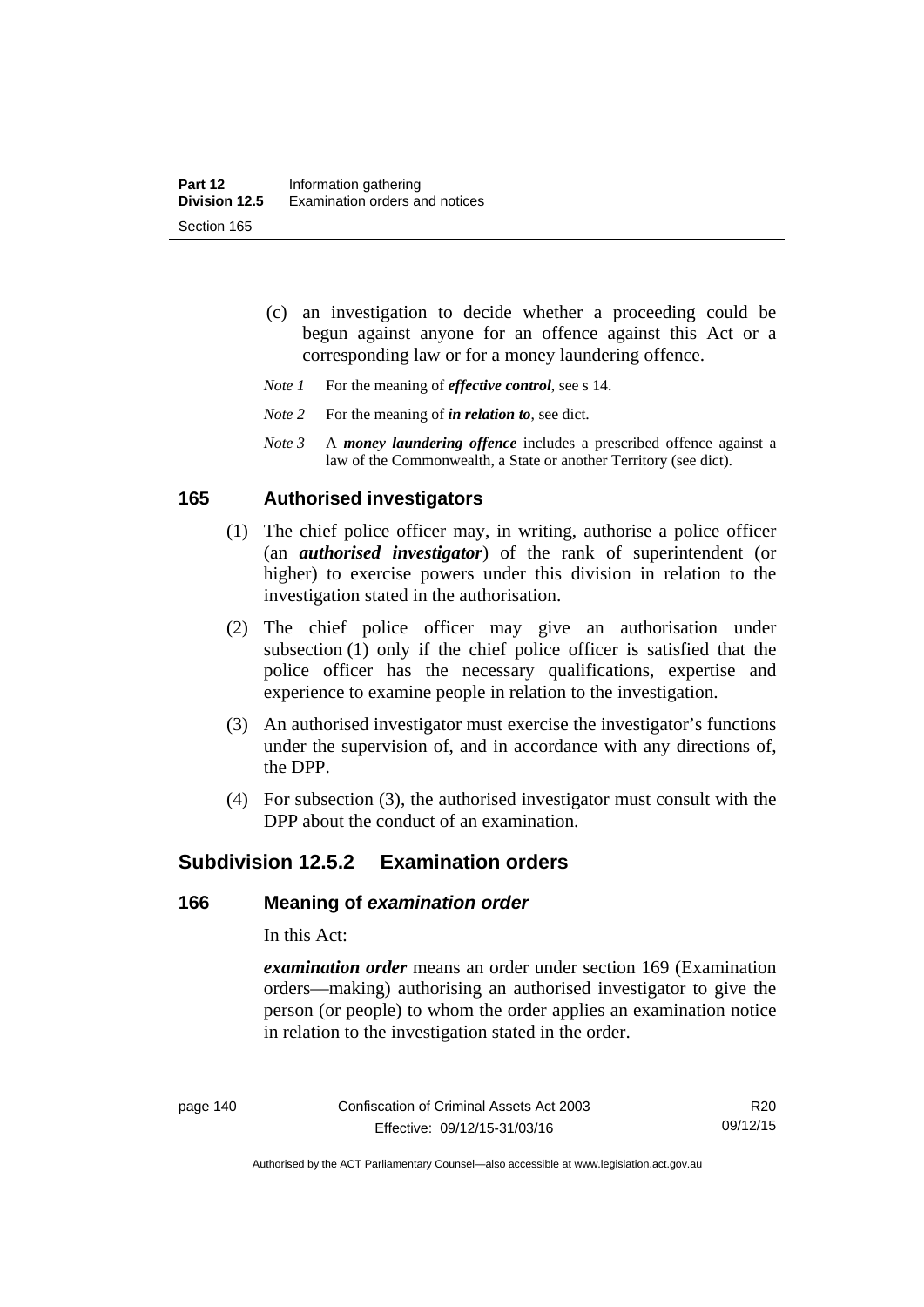# **167 Examination orders—application**

- (1) An authorised investigator may apply to a relevant court for an examination order for the investigation for which the investigator is an authorised investigator.
- (2) The application must state the investigation to which the application relates and the person (or people) the investigator proposes to examine in relation to the investigation.
- (3) The application may be made only if the authorised investigator has reasonable grounds for suspecting that the person (or people) can give the investigator information or documents, including propertytracking documents, (or both) in relation to the investigation for which the investigator is an authorised investigator.

*Note* For the meaning of *in relation to*, see dict.

# **168 Examination orders—affidavit supporting application**

- (1) An application for an examination order must be supported by an affidavit of the applicant authorised investigator stating the grounds for the investigator's suspicions.
- (2) The court may require the authorised investigator to give additional information about the grounds on which the order is sought.

# **169 Examination orders—making**

(1) This section applies if an application is made under section 167 (Examination orders—application) to a relevant court for an examination order authorising an authorised investigator to give the person (or people) to whom the application relates an examination notice in relation to the investigation stated in the application.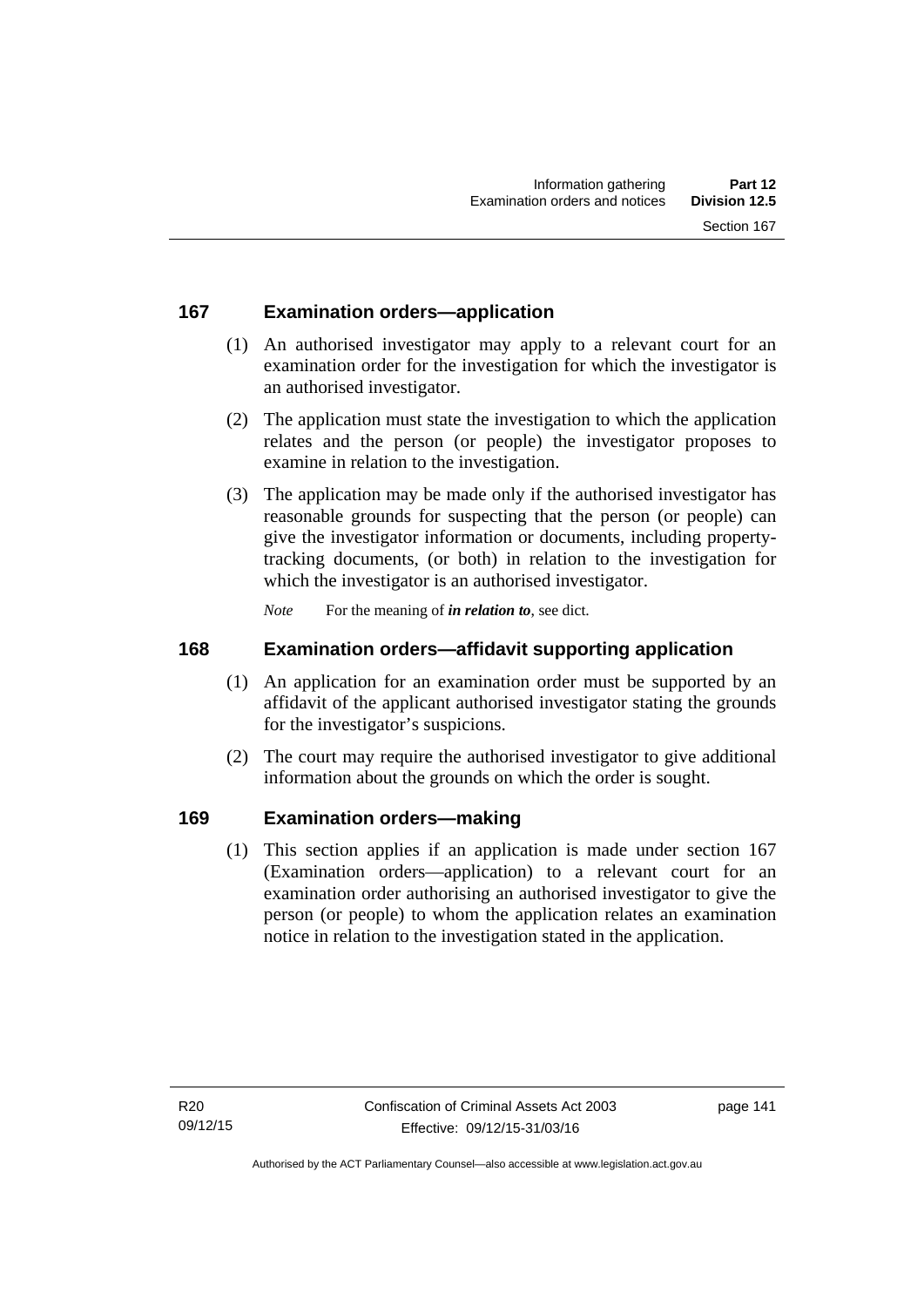- (2) The relevant court must make the examination order if, having regard to the authorised investigator's affidavit supporting the application and any other evidence before the court, the court is satisfied that—
	- (a) the investigator is authorised under section 165 (Authorised investigators) in relation to the investigation stated in the application; and
	- (b) there are reasonable grounds for the investigator's suspicions stated in the affidavit.
- (3) An examination order must state—
	- (a) that it is an examination order under this Act; and
	- (b) the person (or people) to whom the order applies; and
	- (c) the investigation to which the order relates; and
	- (d) whether the order applies to documents; and
	- (e) if the order applies to documents—the kinds of documents that a person to whom the order applies may be required to produce under an examination notice; and
	- (f) whether the relevant court making the order has declared that the order is a non-disclosable examination order.
	- *Note* The disclosure of the existence or operation of a non-disclosable information order is prohibited (see s 192).

# **170 Examination order proceedings—restrictions on disclosure**

- (1) On application by the applicant authorised investigator, a relevant court hearing an application for an examination order may declare that the order is a non-disclosable examination order.
	- *Note* The disclosure of the existence or operation of a non-disclosable information order is prohibited (see s 192).

Authorised by the ACT Parliamentary Counsel—also accessible at www.legislation.act.gov.au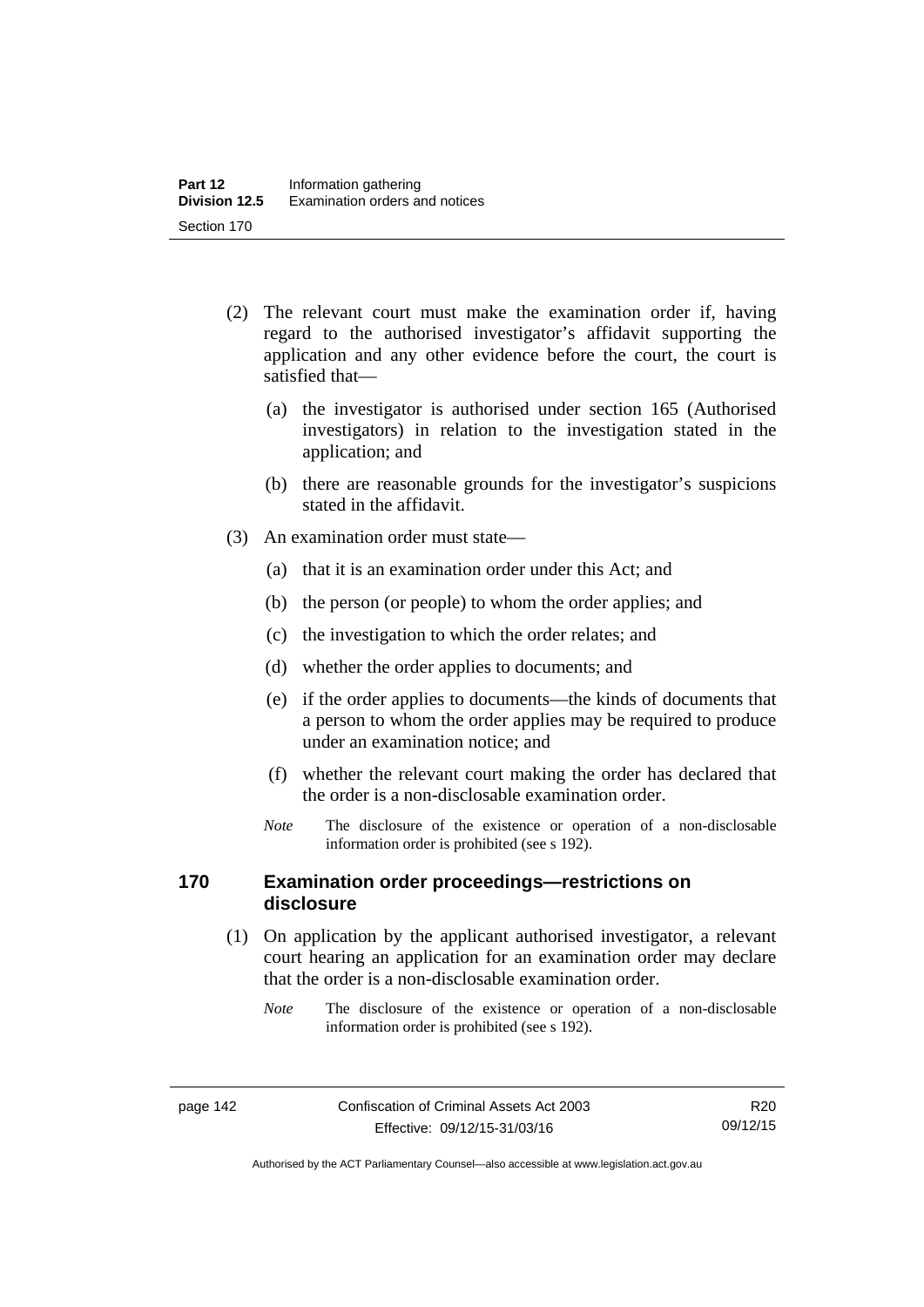- (2) In deciding whether to make a declaration under subsection (1), the court must have regard to whether the declaration—
	- (a) would promote the purposes of this Act; or
	- (b) is desirable to protect the integrity of an investigation (however described) for any purpose or a prosecution of an offence.
- (3) The court may also have regard to any other relevant matter in deciding whether to make a declaration under subsection (1).

# **Subdivision 12.5.3 Examination notices**

#### **171 Meaning of** *examination notice*

In this Act:

*examination notice* means a notice by an authorised investigator requiring a person to give the investigator any information or documents (or both) the person has in relation to the investigation stated in the notice.

- *Note 1* For the meaning of *in relation to*, see dict.
- *Note* 2 It is an offence to contravene an examination notice, to give false or misleading information in purported compliance with an examination notice, or to disclose the existence or operation of the notice (see sdiv 12.5.5 and div 12.6).

## **172 Examination notices—giving**

- (1) An authorised investigator may give an examination notice to a person who is subject to an examination order for the investigation authorised by the order.
	- *Note* For how documents may be served, see the [Legislation Act,](http://www.legislation.act.gov.au/a/2001-14) pt 19.5.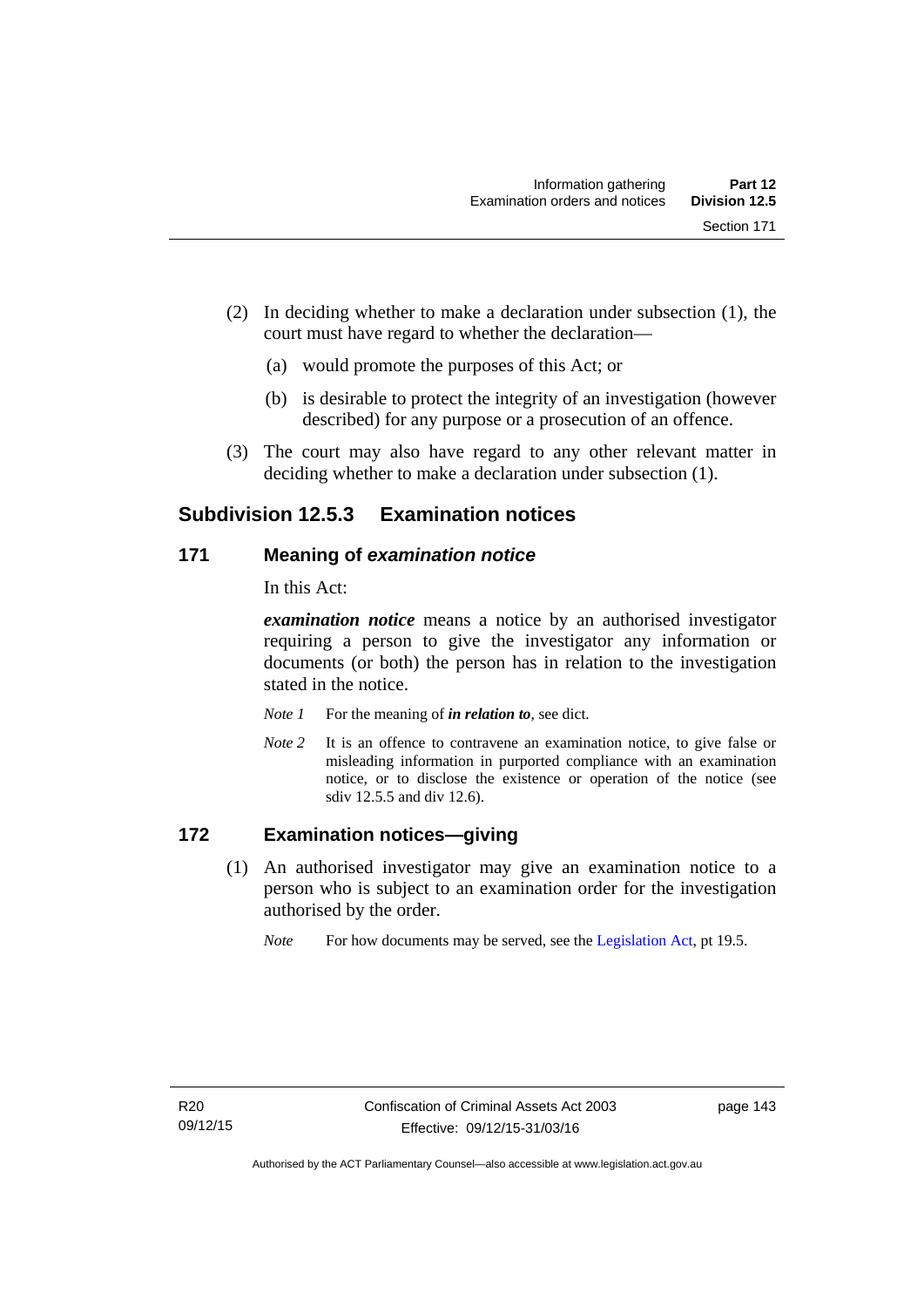- (2) The examination notice is a non-disclosable examination notice if the relevant court that made the examination order to which the notice relates declared that the examination order is a nondisclosable examination order.
	- *Note* The disclosure of the existence or operation of a non-disclosable information order is prohibited (see s 192).
- (3) To remove any doubt, an authorised investigator may give 2 or more examination notices in relation to the same investigation to the same person.

#### **173 Examination notices—form**

- (1) An examination notice must be signed by the authorised investigator giving it.
- (2) The notice must state—
	- (a) that it is an examination notice under this Act; and
	- (b) the person to whom the notice applies; and
	- (c) the investigation about which the person is to be examined; and
	- (d) the time when and the place where the person is required to attend for examination; and
	- (e) whether the examination notice is a non-disclosable examination notice.
	- *Note 1* For when an examination notice is non-disclosable, see s 172 (2).
	- *Note* 2 The disclosure of the existence or operation of a non-disclosable information order is prohibited (see s 192).
- (3) If the examination order to which the notice relates applies to documents, the notice may require the person to give the authorised investigator, at the examination, any documents (including propertytracking documents) of the kind stated in the order that the person has in relation to the investigation stated in the notice.

R20 09/12/15

Authorised by the ACT Parliamentary Counsel—also accessible at www.legislation.act.gov.au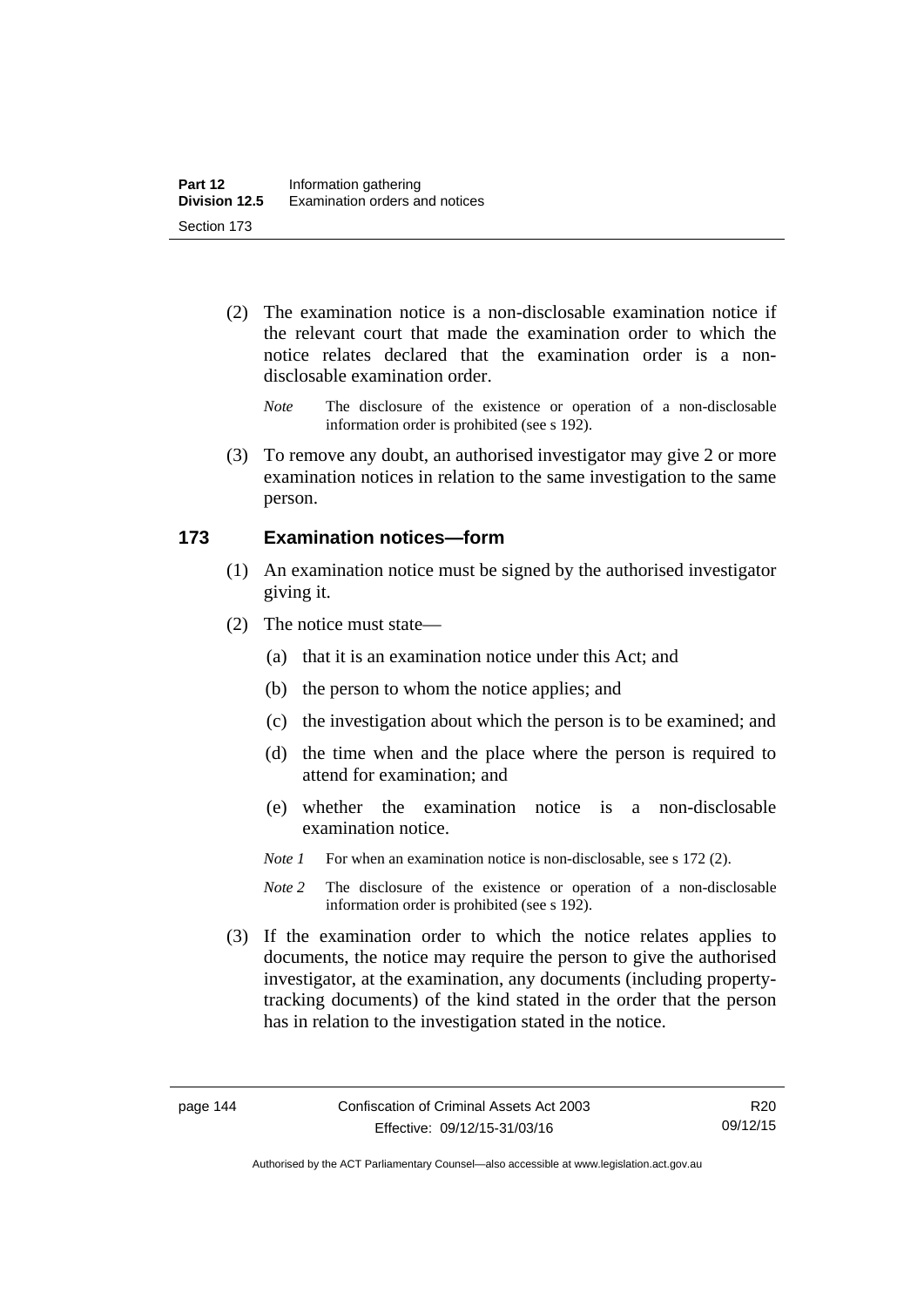(4) The notice must also include a statement setting out the effect of subdivision 12.5.5 (Offences—examination notices) and division 12.6 (Information order offences) in relation to examination notices.

# **Subdivision 12.5.4 Conducting examinations**

## **174 Time and place of examination**

- (1) The examination of a person must be conducted at the time and place stated in the examination notice given to the person.
- (2) However, the time and place of the examination may be changed by agreement between the authorised investigator and the person to whom the examination notice was given or the person's lawyer.

## **175 Requirements made of person examined**

- (1) A person to whom an examination notice applies may be examined on oath or affirmation by the authorised investigator.
	- *Note* For the taking of an oath or the making of an affirmation, see the *Oaths [and Affirmations Act 1984.](http://www.legislation.act.gov.au/a/1984-79)*
- (2) For subsection (1), the authorised investigator may—
	- (a) require the person either to take an oath or make an affirmation; and
	- (b) administer an oath or affirmation to the person.
- (3) The authorised investigator may require the person to answer a question that is put to the person at the examination.

# **176 Conduct of examination**

- (1) The examination of the person must take place in private.
- (2) The authorised investigator may give directions about who may be present during the examination, or during a part of it.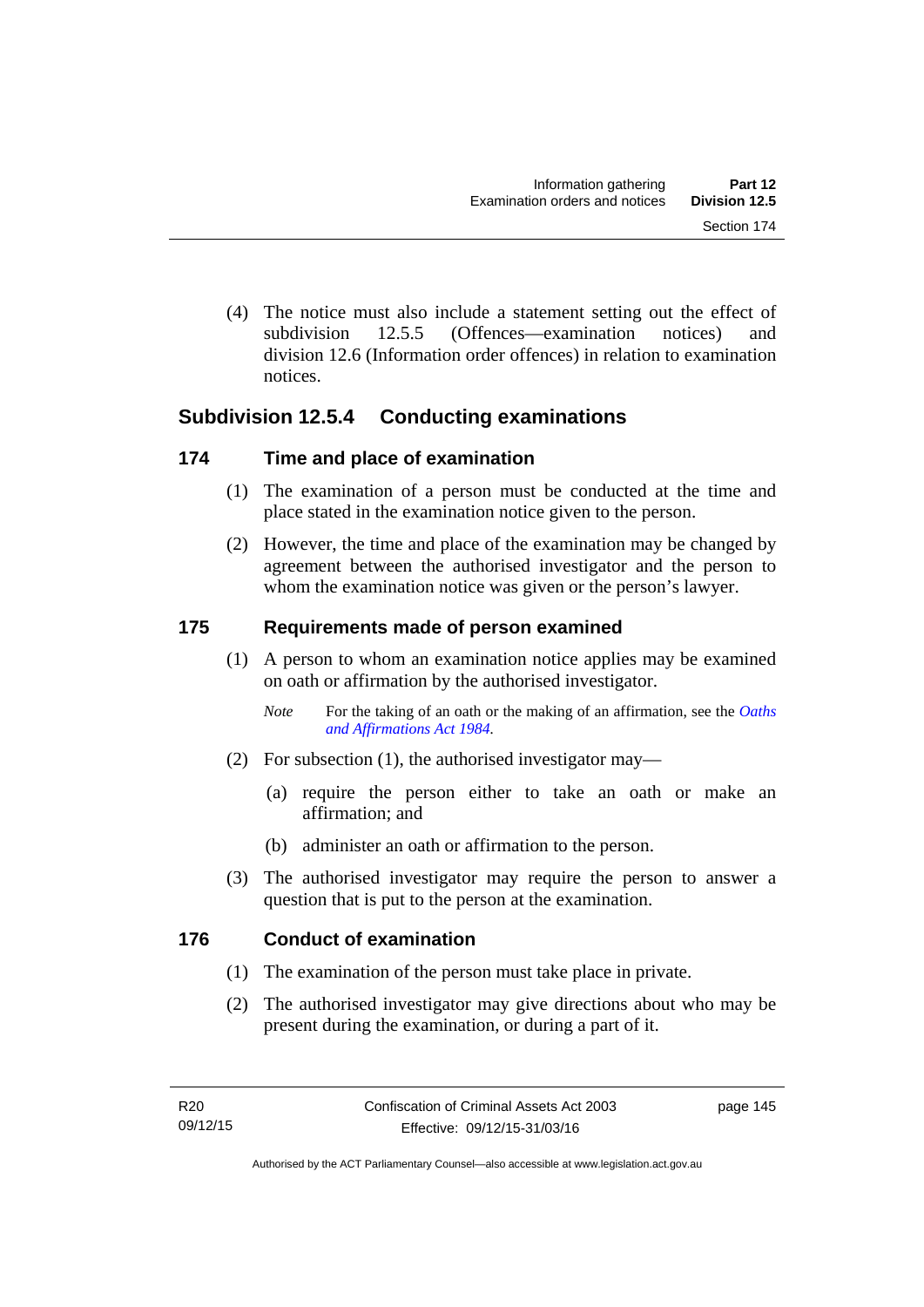- (3) The following people are entitled to be present at the examination:
	- (a) the authorised investigator;
	- (b) the person being examined, and the person's lawyer;
	- (c) anyone else who is entitled to be present because of a direction under subsection (2).
- (4) The authorised investigator may arrange for a record of the examination to be made.
- (5) The *[Evidence \(Miscellaneous Provisions\) Act 1991](http://www.legislation.act.gov.au/a/1991-34)*, part 3 (Use of audiovisual links and audio links) applies to an examination under this division as if a reference to evidence were a reference to an examination under this division and any other necessary changes were made.
	- *Note* An authorised investigator is a territory court for the *[Evidence](http://www.legislation.act.gov.au/a/1991-34)  [\(Miscellaneous Provisions\) Act 1991](http://www.legislation.act.gov.au/a/1991-34)*, pt 3 (see s 16, defs *State*, *Territory court* and *tribunal*).

#### **177 Role of the examinee's lawyer**

The lawyer of the person being examined may, at the times during the examination that the authorised investigator decides, address the investigator and examine the person about matters about which the investigator has examined (or proposes to examine) the person.

#### **178 Examinations—consequential powers about documents**

- (1) If a document is given to an authorised investigator under an examination notice, the investigator may—
	- (a) take possession of, and make copies of, or take extracts from, the document; and
	- (b) keep the document for the period necessary for this Act.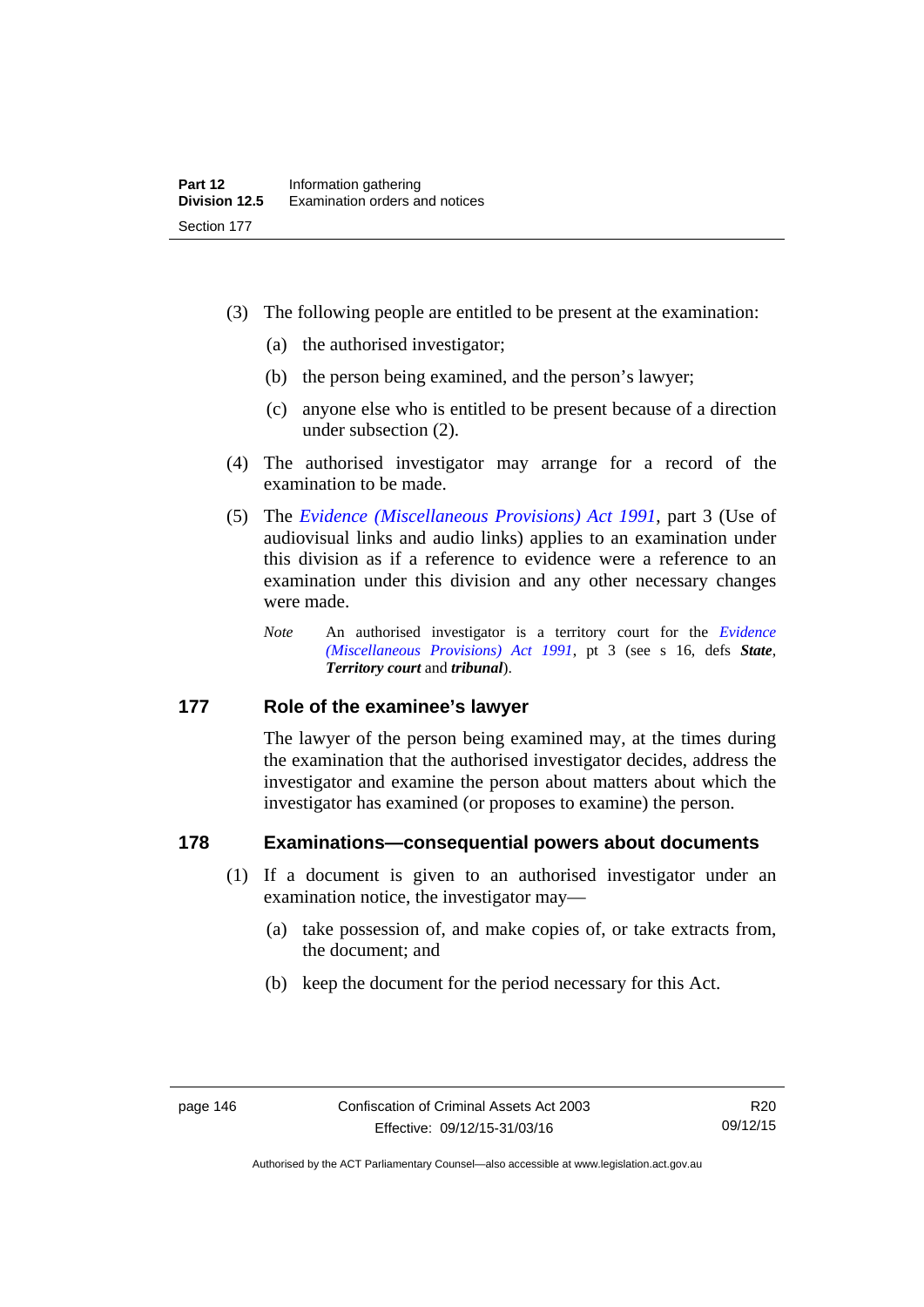- (2) If an authorised investigator keeps a document given to the investigator under an examination notice, the investigator must, if asked by a person who would be entitled to inspect the document if it was not in the investigator's possession—
	- (a) give the person a copy of the document certified by the investigator in writing to be a true copy of the document; or
	- (b) at any reasonable time, allow the person to inspect the document, make copies of it or take extracts from it.

#### **179 Examinations—additional restrictions on disclosure**

- (1) This section applies in relation to the examination of a person under an examination notice (other than a notice that is a non-disclosable examination notice under section 172 (2) (Examination notices giving)).
	- *Note 1* For non-disclosable examination notices, see s 172 (2). The disclosure of the existence or operation of a non-disclosable examination notice is prohibited (see s 192).
	- *Note* 2 The disclosure of matter relating to a direction under this section is prohibited (see s 185).
- (2) An authorised investigator may, on the investigator's own initiative or at the request of the person being examined or the DPP, give directions prohibiting or restricting the publication or disclosure of 1 or more of the following:
	- (a) the fact that an examination notice has been given to a person;
	- (b) any information about the examination (whether or not an examination has been held);
	- (c) any information given, statement made, document produced or thing done during the examination;
	- (d) any information, document or thing derived from anything mentioned in this subsection.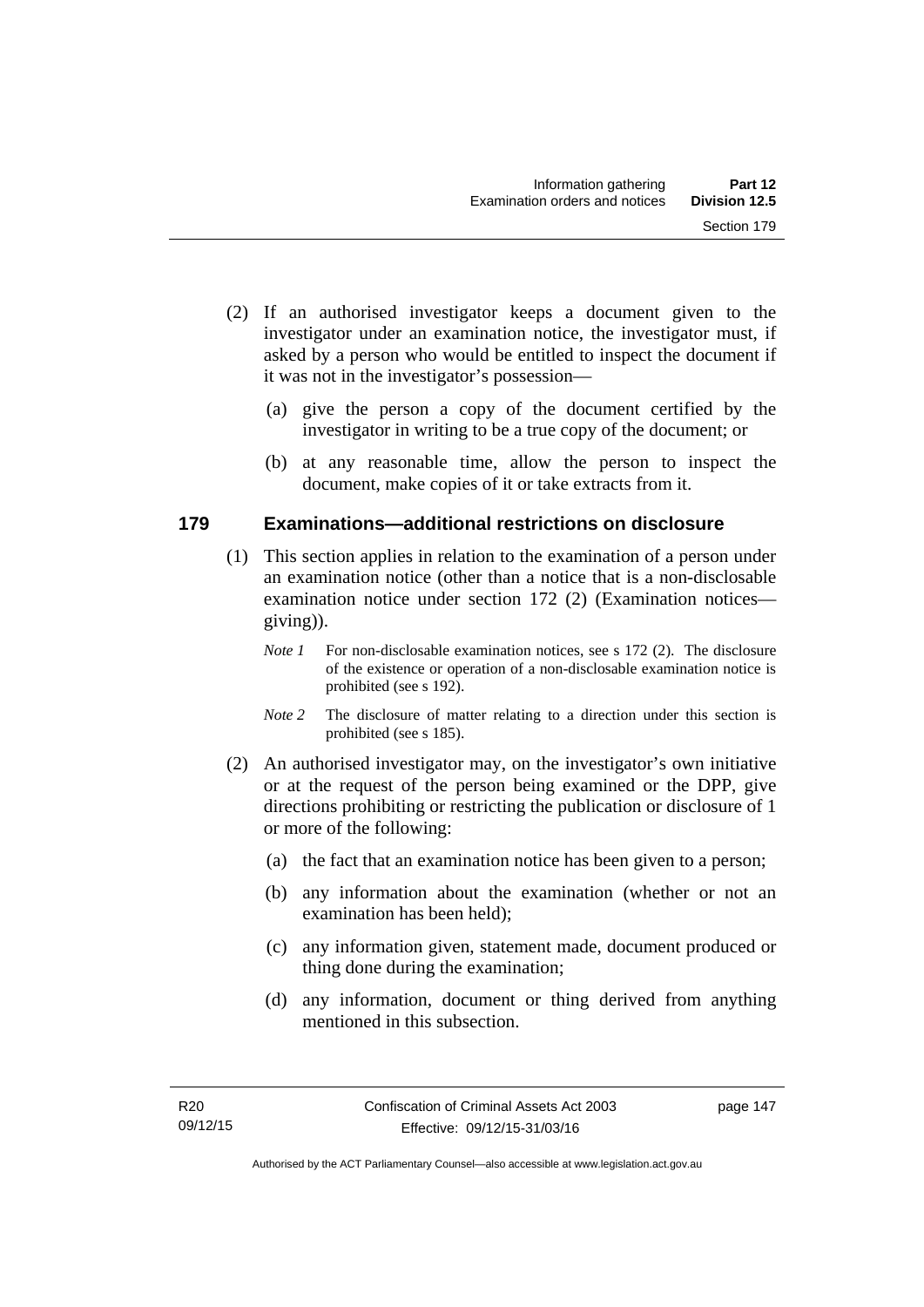- (3) In deciding whether to give a direction under subsection (2), the authorised investigator must have regard to whether the direction—
	- (a) would promote the purposes of this Act; or
	- (b) is desirable to protect the integrity of an investigation (however described) for any purpose or a prosecution of an offence.
- (4) The authorised investigator may also have regard to any other relevant matter in deciding whether to give a direction under subsection (2).

## **180 Protection of authorised investigator etc**

- (1) An authorised investigator has, in the exercise of his or her functions as an authorised investigator, the same protection and immunity as a judge.
- (2) A lawyer appearing at the examination on behalf of the person being examined has the same protection and immunity as a barrister has in appearing for a party in a proceeding in the Supreme Court.
- (3) A person being examined under this division—
	- (a) has the same protection as a witness in a proceeding in the Supreme Court; and
	- (b) in addition to the penalties provided by this Act, is subject to the same liabilities as a witness in a proceeding in the Supreme Court.

# **Subdivision 12.5.5 Offences—examination notices**

*Note* For other applicable offences, see div 12.6 (Information order offences).

#### **181 Obstruction etc of authorised investigator**

- (1) A person commits an offence if—
	- (a) the person knows that, or is reckless about the fact that, a person is an authorised investigator; and

R20 09/12/15

Authorised by the ACT Parliamentary Counsel—also accessible at www.legislation.act.gov.au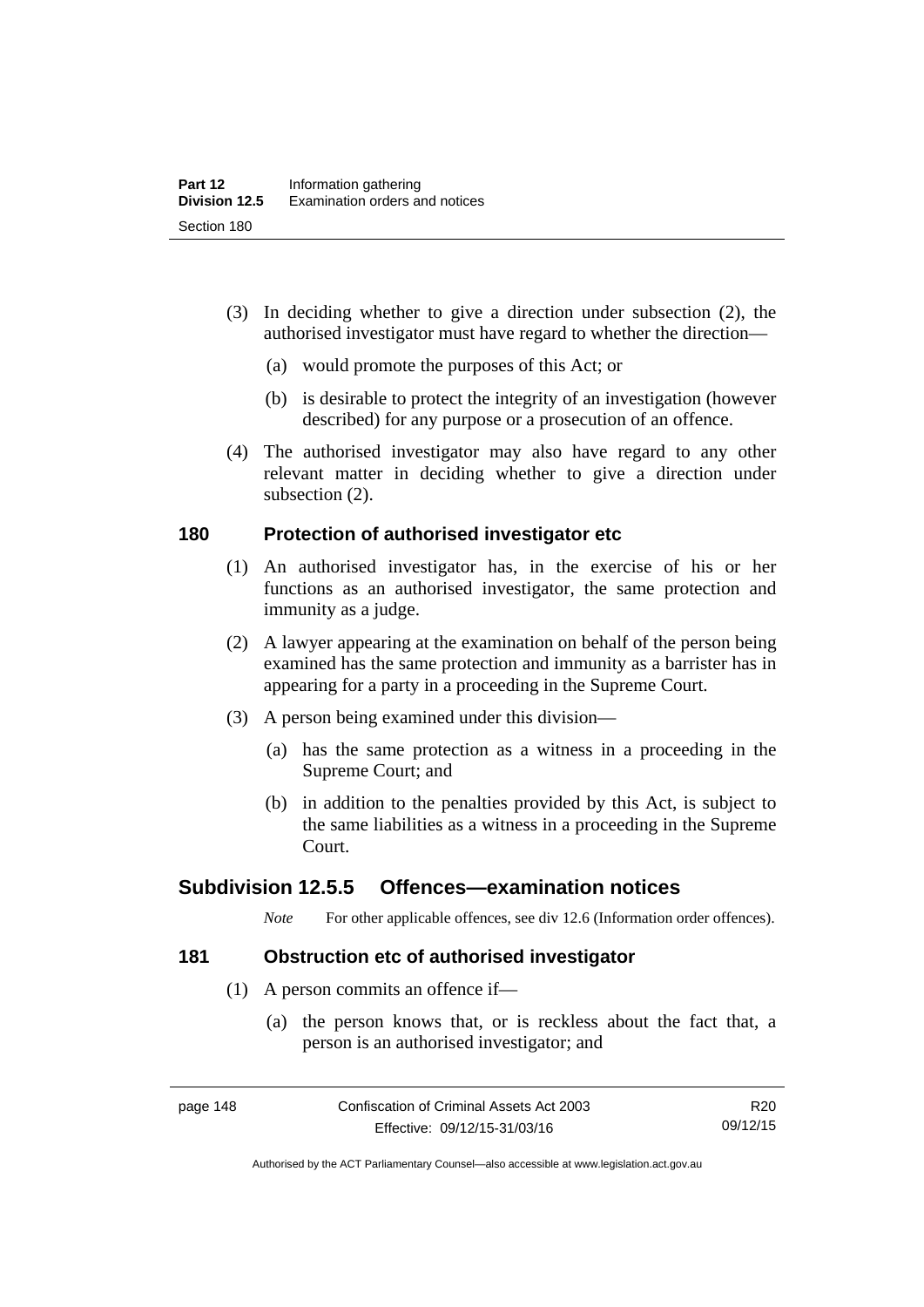(b) the person obstructs, hinders, intimidates or resists the investigator in the exercise of the investigator's functions.

Maximum penalty: 200 penalty units, imprisonment for 2 years or both.

(2) Strict liability applies to subsection (1) (b).

## **182 Failing to attend examination**

- (1) A person commits an offence if the person is required by an examination notice to attend an examination and the person fails to attend the examination at—
	- (a) the time and place stated in the notice; or
	- (b) the time and place as changed under section 174 (2) (Time and place of examination).

Maximum penalty: 200 penalty units, imprisonment for 2 years or both.

(2) An offence against this section is a strict liability offence.

#### **183 Offences relating to appearance at examination**

- (1) A person who is required by an examination notice to attend an examination commits an offence if, during the examination, the person—
	- (a) fails to be sworn or to make an affirmation that the authorised investigator requires the person to swear or make; or
	- (b) fails to answer a question that the authorised investigator requires the person to answer; or
	- (c) fails to produce a document that the person is required under the examination notice to produce at the examination; or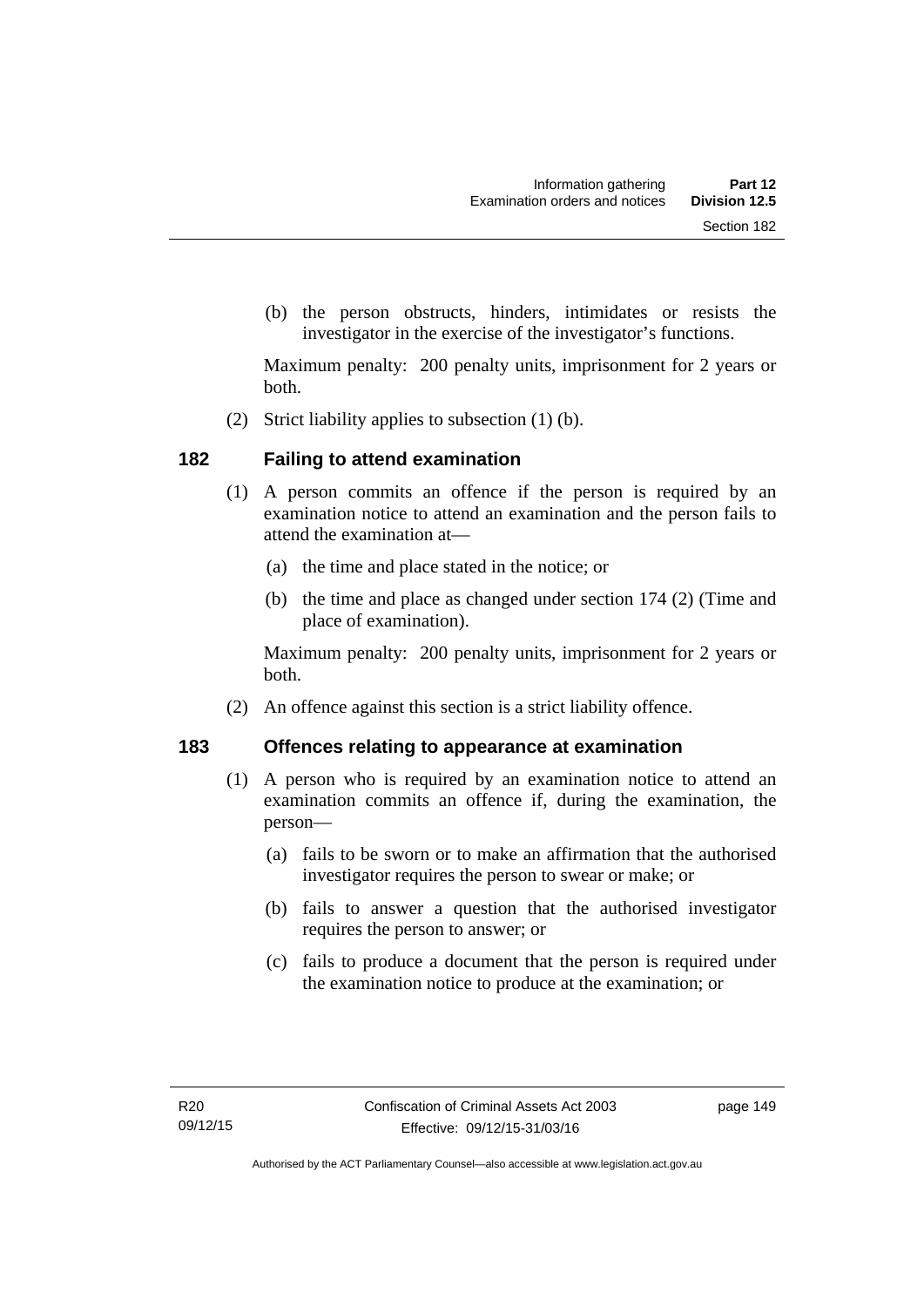(d) leaves the examination before being excused by the authorised investigator.

Maximum penalty: 200 penalty units, imprisonment for 2 years or both.

- (2) However, subsection (1) (c) does not apply if the person complied with the notice in relation to production of a document (if any) to the extent that it was practicable to do so.
- (3) An offence against this section is a strict liability offence.

#### **184 Unauthorised presence at an examination**

- (1) A person commits an offence if the person—
	- (a) is present at an examination; and
	- (b) is not entitled under section 176 (3) (Conduct of examination) to be present.

Maximum penalty: 50 penalty units, imprisonment for 6 months or both.

(2) An offence against this section is a strict liability offence.

#### **185 Examinations—additional disclosure offences**

*Note* An offence against this section is a strict liability offence, see s (7).

- (1) A person commits an offence if—
	- (a) an authorised investigator has given a direction under section 179 (2) (Examinations—additional restrictions on disclosure) prohibiting or restricting the publication or disclosure of a matter mentioned in the subsection; and
	- (b) the person has notice of the direction (whether by being given a copy of the direction or otherwise); and

R20 09/12/15

Authorised by the ACT Parliamentary Counsel—also accessible at www.legislation.act.gov.au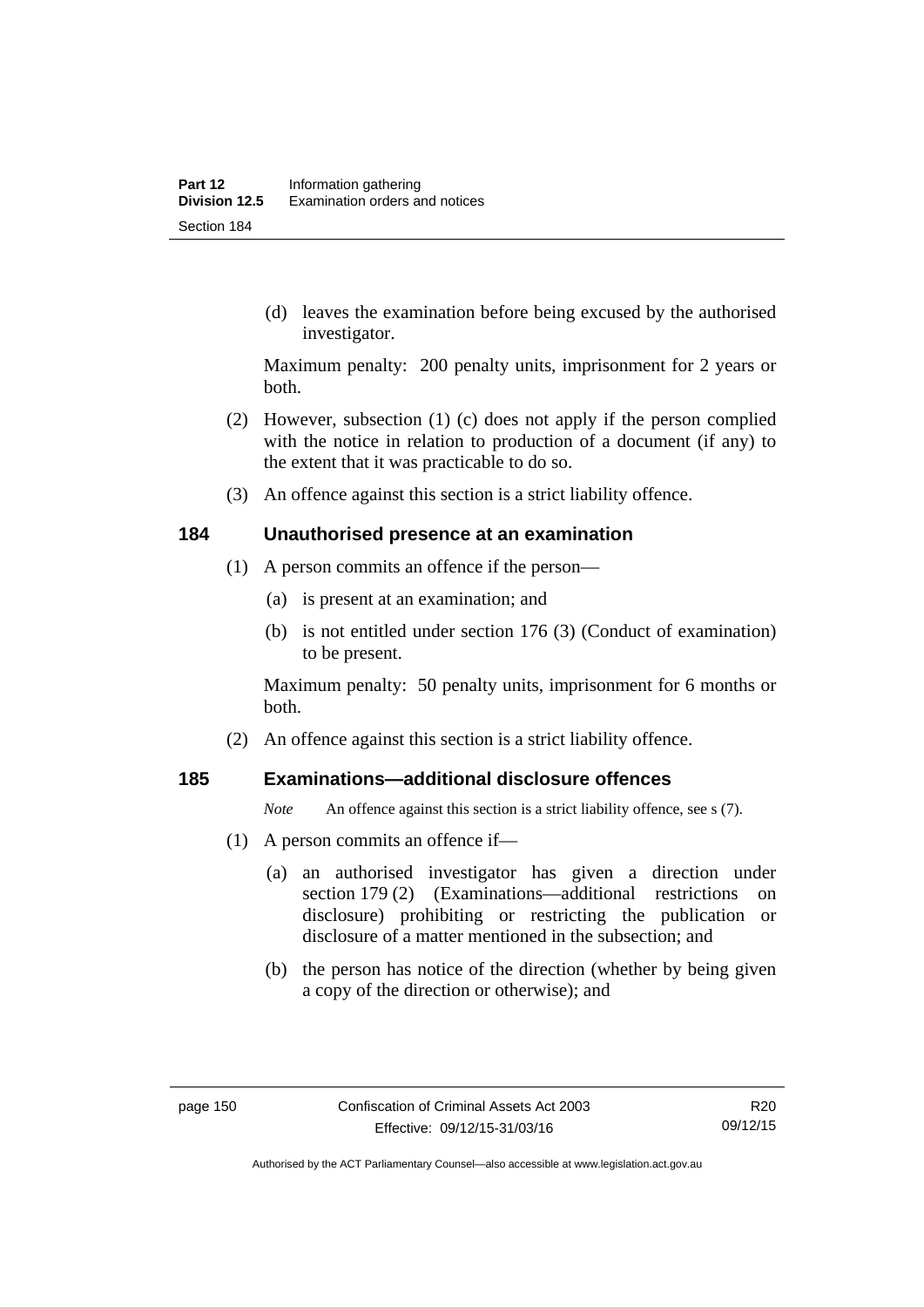(c) the person publishes or discloses the matter to someone else.

Maximum penalty: 200 penalty units, imprisonment for 2 years or both.

- (2) A person commits an offence if—
	- (a) an authorised investigator has given a direction under section 179 (2) prohibiting or restricting the publication or disclosure of a matter mentioned in the subsection; and
	- (b) the person has notice of the direction (whether by being given a copy of the direction or otherwise); and
	- (c) the person publishes or discloses information to someone else; and
	- (d) the other person could infer from the information the matter to which the direction relates.

Maximum penalty: 200 penalty units, imprisonment for 2 years or both.

- (3) Subsections (1) and (2) do not apply if the publication or disclosure is made to any of the following entities in the circumstances mentioned for the entity:
	- (a) a police officer—in any circumstances;
	- (b) an officer, employee or agent of the person—to ensure that the order is complied with and the person to whom the publication or disclosure is made is given notice of the direction (whether by being given a copy of the restraining order to which the direction relates or otherwise) by the person making the publication or disclosure;
	- (c) a lawyer—to obtain legal advice or representation in relation to the order;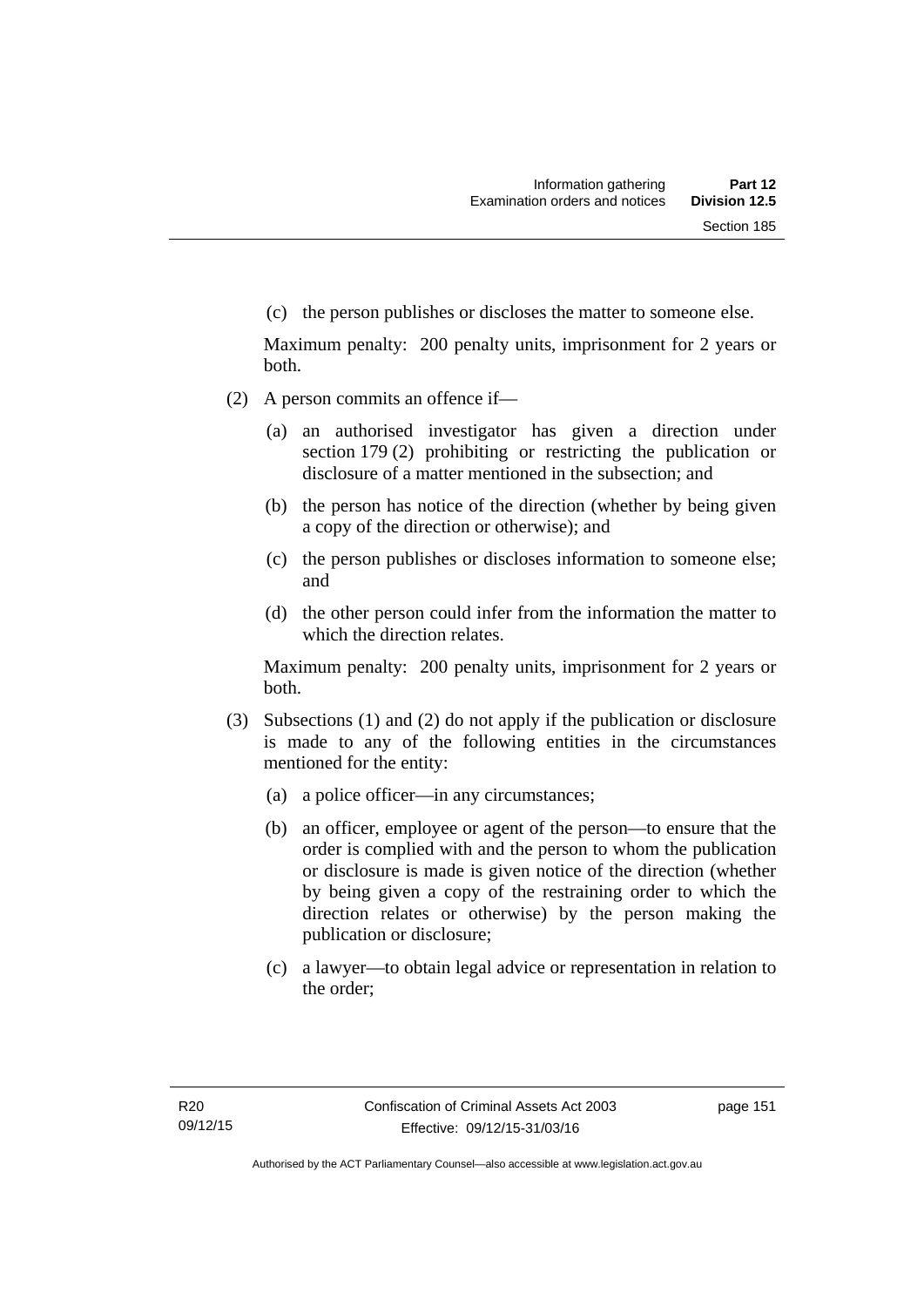- (d) a relevant court—with the court's leave.
	- *Note* The application for leave, and any proceeding with the court's leave, must be heard in closed court, see s (8).
- (4) Also, subsections (1) and (2) do not apply if the publication or disclosure is made—
	- (a) by a police officer in the exercise of the officer's functions; or
	- (b) for the purpose of giving or obtaining legal advice, or making legal representations, in relation to the order.
- (5) A person commits an offence if—
	- (a) an authorised investigator has given a direction under section 179 (2) (Examinations—additional restrictions on disclosure) prohibiting or restricting the publication or disclosure of a matter mentioned in the subsection; and
	- (b) the person receives information in relation to the matter in accordance with subsection (3) or (4); and
	- (c) the person ceases to be a person mentioned in subsection (3) or  $(4)$ ; and
	- (d) the person publishes or discloses the matter to someone else.

Maximum penalty: 200 penalty units, imprisonment for 2 years or both.

- (6) A person commits an offence if—
	- (a) an authorised investigator has given a direction under section 179 (2) prohibiting or restricting the publication or disclosure of a matter mentioned in the subsection; and
	- (b) the person receives information in relation to the matter in accordance with subsection (3) or (4); and
	- (c) the person ceases to be a person mentioned in subsection (3) or (4); and

R20 09/12/15

Authorised by the ACT Parliamentary Counsel—also accessible at www.legislation.act.gov.au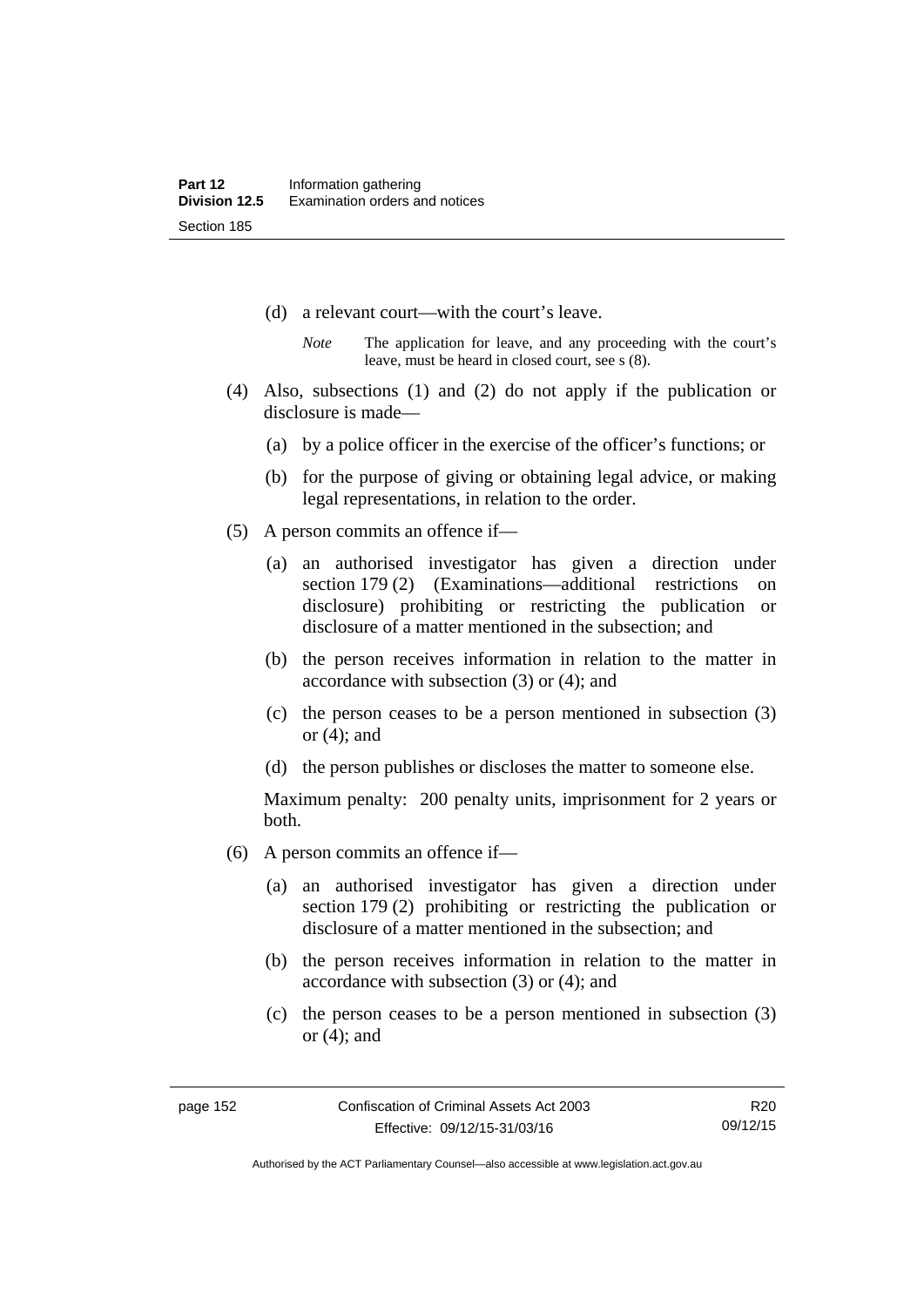- (d) the person publishes or discloses information to someone else; and
- (e) the other person could infer from the information the matter to which the direction relates.

Maximum penalty: 200 penalty units, imprisonment for 2 years or both.

- (7) An offence against this section is a strict liability offence.
- (8) For subsection (3) (d), an application for leave, and any proceeding with the court's leave, must be heard in closed court.

# **Division 12.6 Information order offences**

# **186 Meaning of** *information order*

In this Act:

*information order* means—

- (a) an inquiry notice; or
- (b) a monitoring order; or
- (c) a transaction suspension order; or
- (d) a production order; or
- (e) an examination order; or
- (f) an examination notice.

# **187 Information orders—failure to comply**

A person commits an offence if—

(a) the person is given an information order (other than an examination notice); and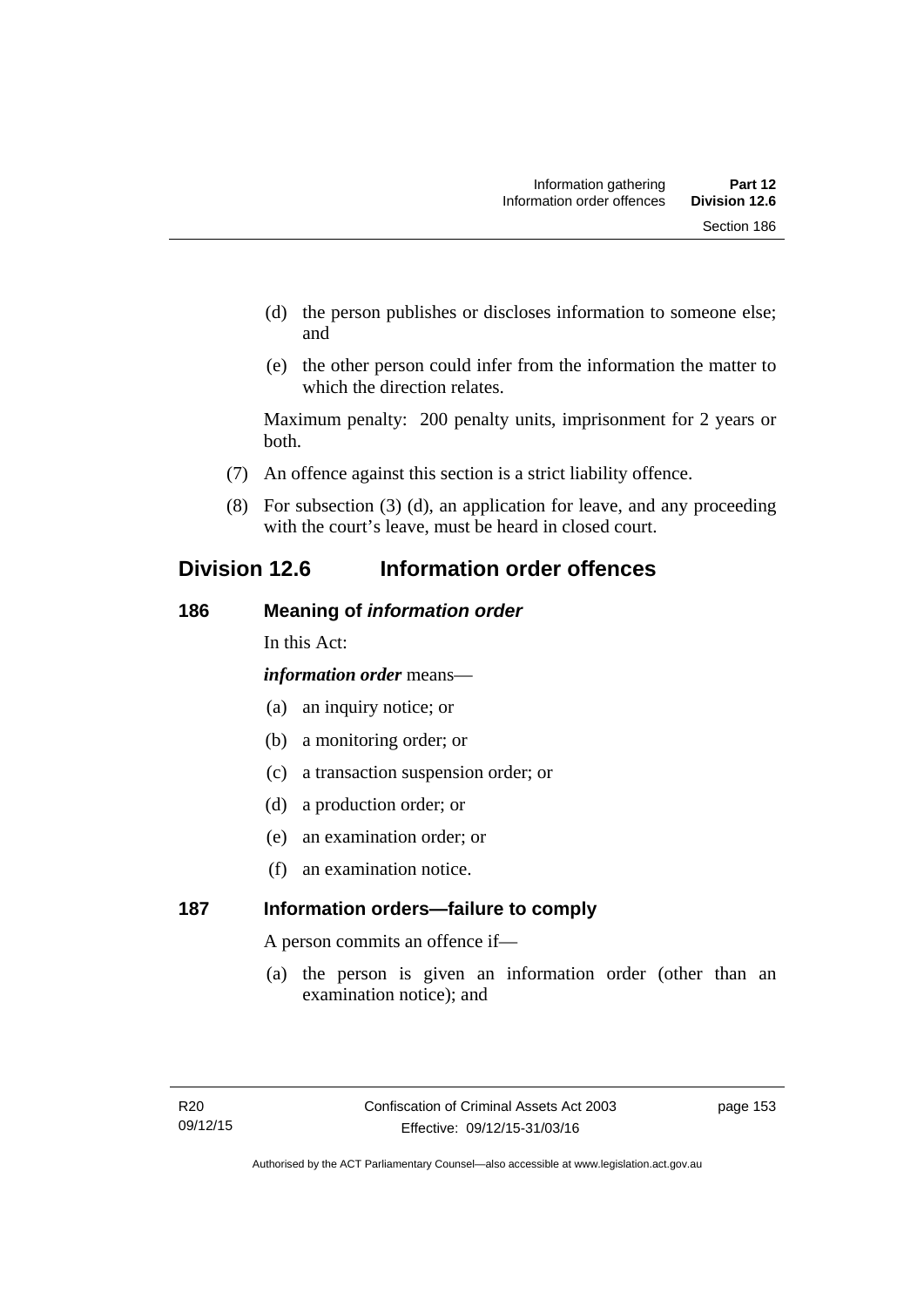(b) the person fails to comply with the order.

Maximum penalty: 200 penalty units, imprisonment for 2 years or both.

*Note* For contravention of an examination notice, see s 182.

# **188 Information orders—false or misleading information**

- (1) A person commits an offence if—
	- (a) the person gives information to a police officer; and
	- (b) the person does so knowing that the information—
		- (i) is false or misleading in a material particular; or
		- (ii) omits something that makes the information false or misleading in a material particular; and
	- (c) the information is given in compliance (or purported compliance) with an information order.

Maximum penalty: 200 penalty units, imprisonment for 2 years or both.

- (2) Subsection (1) (c) does not apply if, before the information was given by the person to the police officer, a police officer did not take reasonable steps to tell the person of the existence of the offence against subsection (1).
- (3) For subsection (2), it is sufficient if the following form of words is used:

'Giving false or misleading information is an offence with serious consequences'.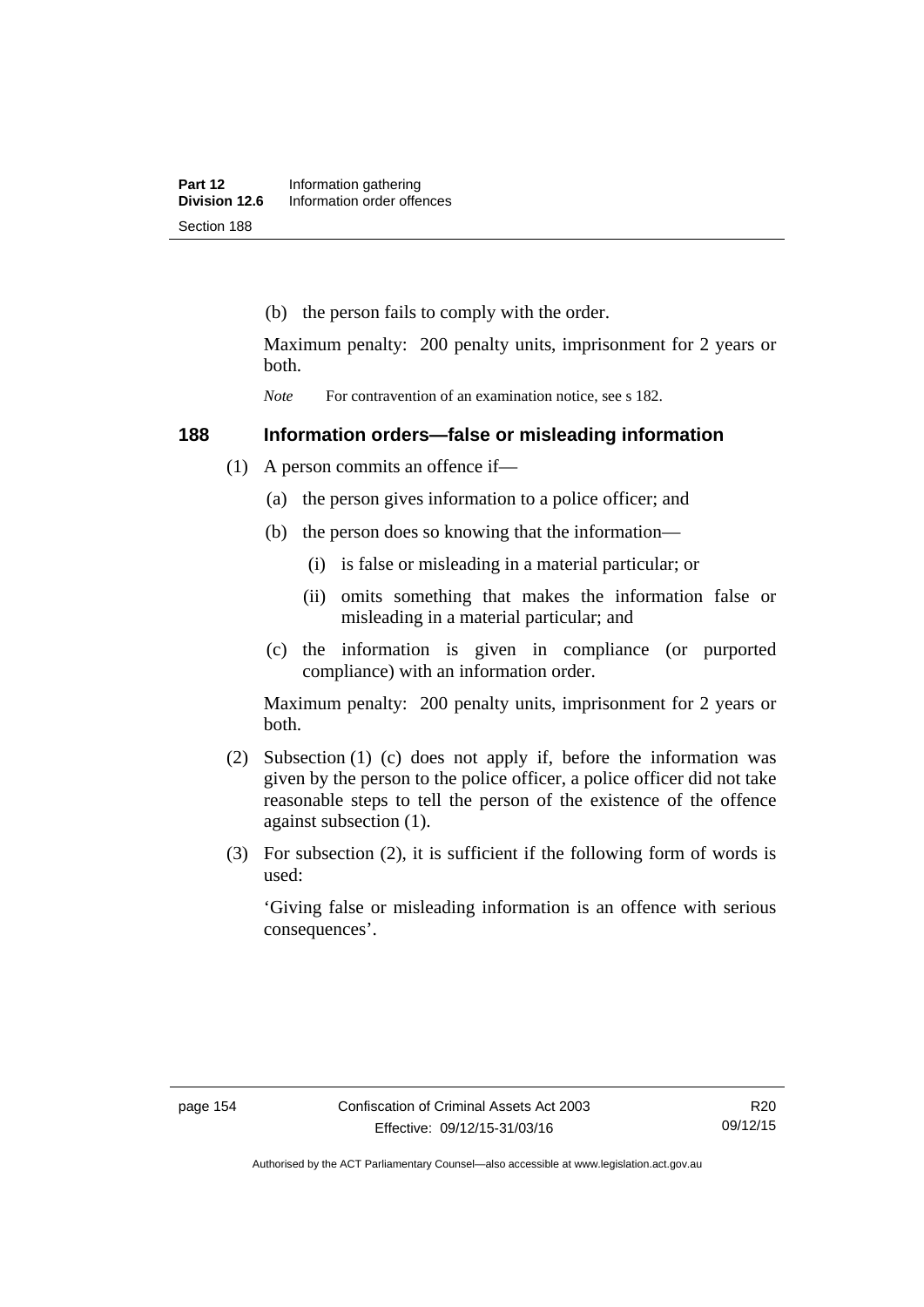#### **189 Information orders—false or misleading documents**

- (1) A person commits an offence if—
	- (a) the person produces a document to a police officer (including an authorised investigator); and
	- (b) the person does so knowing that the document is false or misleading in a material particular; and
	- (c) the document is produced in compliance (or purported compliance) with an information order.

Maximum penalty: 200 penalty units, imprisonment for 2 years or both.

- (2) Subsection (1) does not apply to a person who produces a document to a police officer if the document is accompanied by a written statement signed by the person (or, for a corporation, by an officer of the corporation)—
	- (a) stating that the document is, to the person's knowledge, false or misleading in a material particular; and
	- (b) setting out, or referring to, the material particular in which the document is, to the person's knowledge, false or misleading.

# **190 Destruction etc of documents**

- (1) A person commits an offence if—
	- (a) the person is given—
		- (i) a production order for a property-tracking document; or
		- (ii) an examination notice that requires the person to produce a document at an examination; and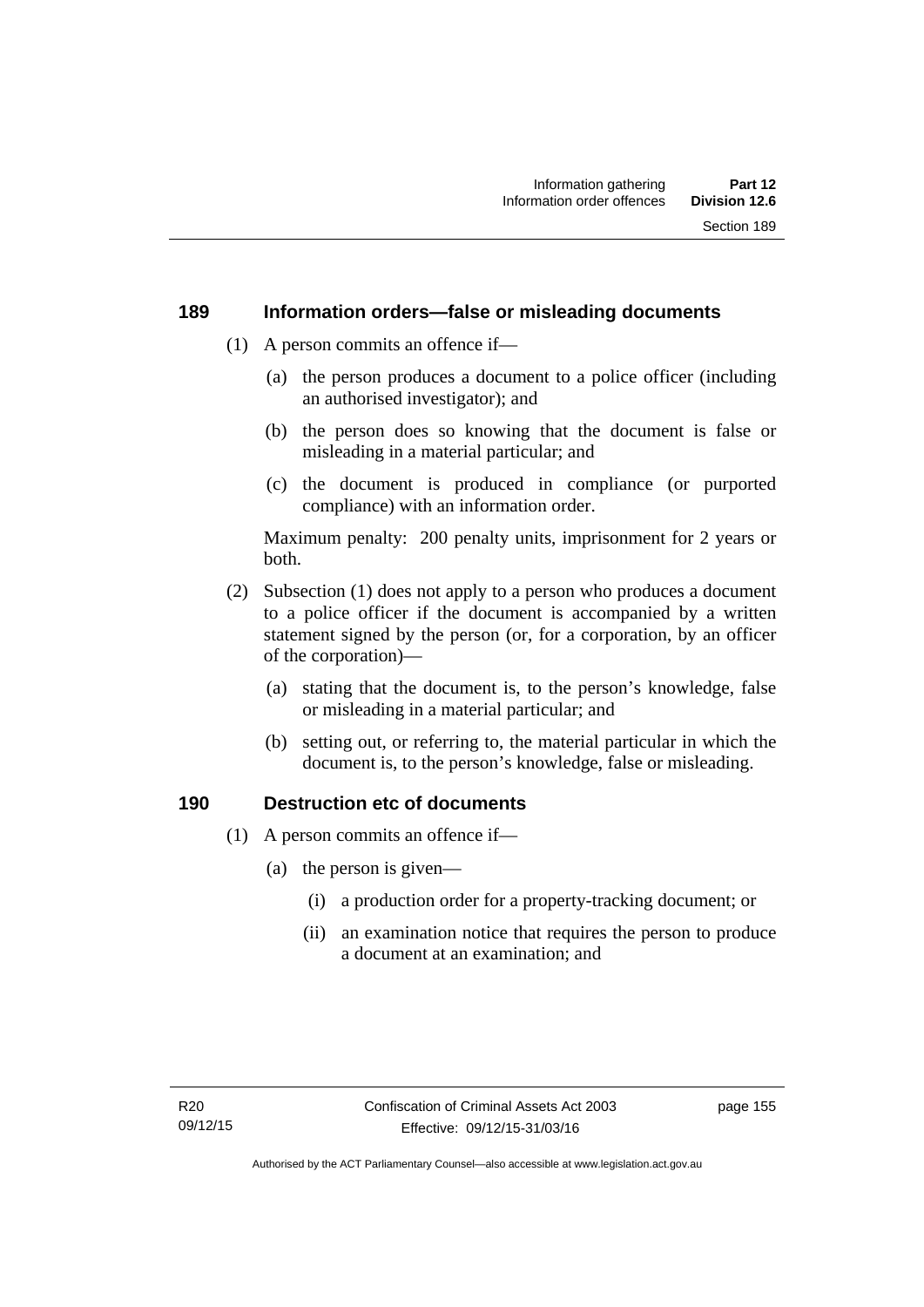(b) the person intentionally destroys, damages, changes or otherwise interferes with the document.

Maximum penalty: 500 penalty units, imprisonment for 5 years or both.

- (2) A person commits an offence if—
	- (a) the person is given—
		- (i) a production order for a property-tracking document; or
		- (ii) an examination notice that requires the person to produce a document at an examination; and
	- (b) the person destroys, damages, changes or otherwise interferes with the document.

Maximum penalty: 50 penalty units, imprisonment for 6 months or both.

- (3) An offence against subsection (2) a strict liability offence.
- (4) An offence against subsection (2) is declared to be a relevant offence.

#### **191 Meaning of** *non-disclosable information order*

In this Act:

*non-disclosable information order* means any of the following information orders:

- (a) an inquiry notice;
- (b) a monitoring order;
- (c) a transaction suspension order;
- (d) a production order that is declared under section 161 (1) (Production order proceedings—restrictions on disclosure) to be a non-disclosable production order;

R20 09/12/15

Authorised by the ACT Parliamentary Counsel—also accessible at www.legislation.act.gov.au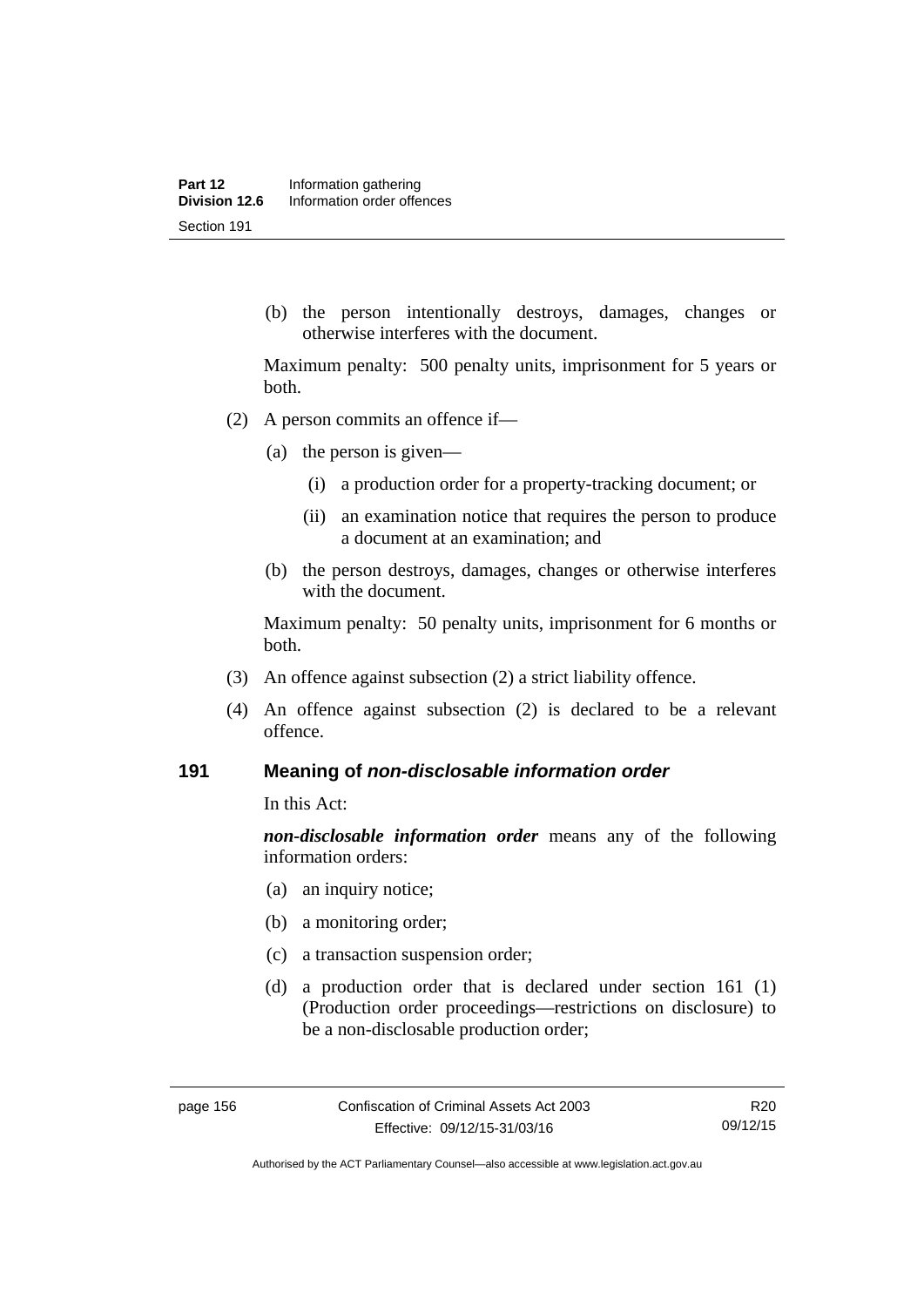- (e) an examination order that is declared under section 170 (1) (Examination order proceedings—restrictions on disclosure) to be a non-disclosable examination order;
- (f) an examination notice that is a non-disclosable examination notice under section 172 (2) (Examination notices—giving).

#### **192 Information orders—disclosure offences**

*Note* An offence against this section is a strict liability offence (see s (7)).

 (1) A person commits an offence if the person publishes or discloses the existence or operation of a non-disclosable information order to someone else.

Maximum penalty: 200 penalty units, imprisonment for 2 years or both.

- (2) A person commits an offence if—
	- (a) the person publishes or discloses information to someone else; and
	- (b) the other person could infer from the information the existence or operation of a non-disclosable information order.

Maximum penalty: 200 penalty units, imprisonment for 2 years or both.

- (3) Subsections (1) and (2) do not apply if the publication or disclosure is made to any of the following entities in the circumstances mentioned for the entity:
	- (a) a police officer—in any circumstances;
	- (b) an officer, employee or agent of the person—to ensure that the order is complied with and the person to whom the publication or disclosure is made is given notice of the offences against this section by the person making the publication or disclosure;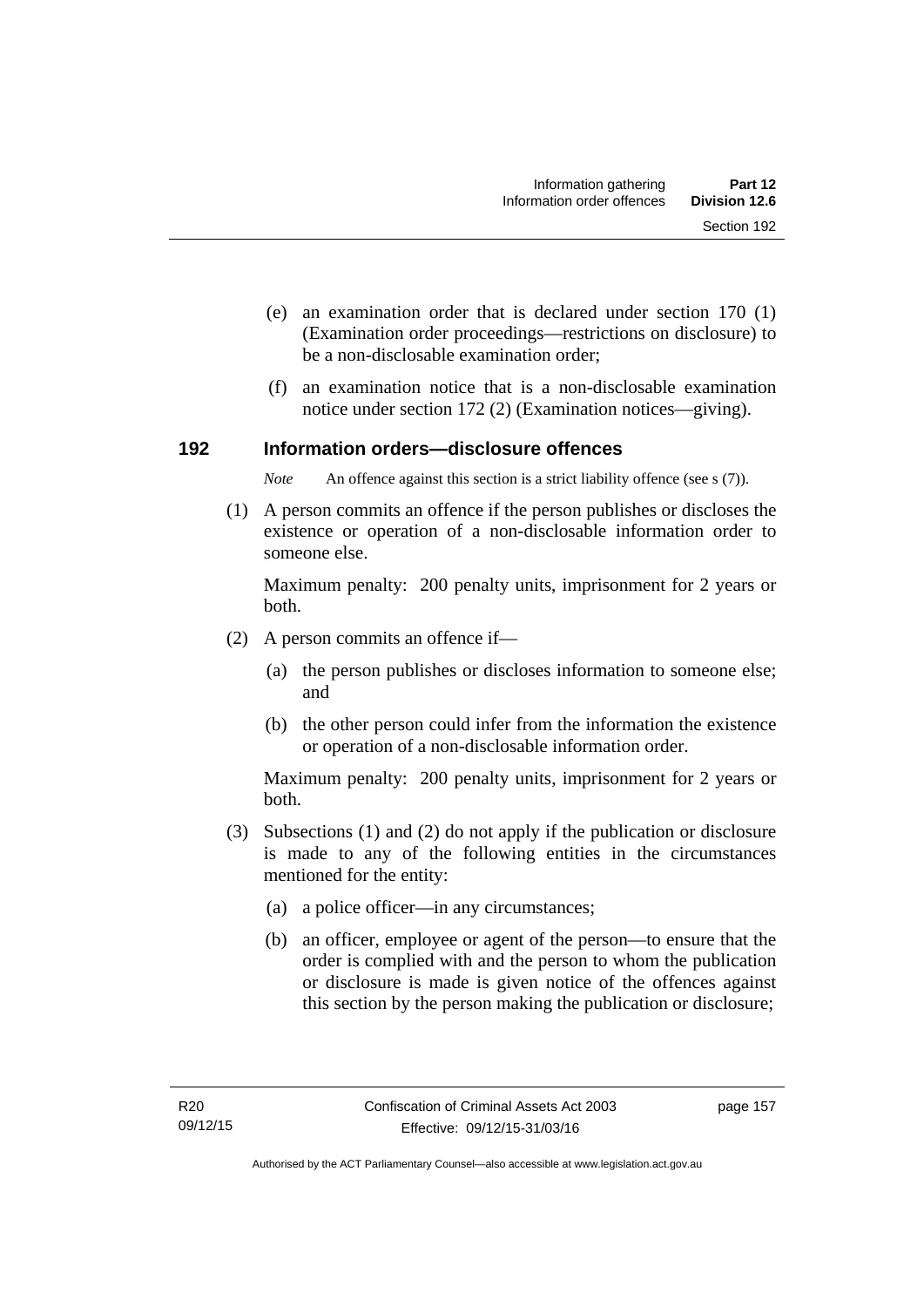- (c) a lawyer—to obtain legal advice or representation in relation to the order;
- (d) a relevant court—with the court's leave.

- (4) Also, subsections (1) and (2) do not apply if the publication or disclosure is made—
	- (a) by a police officer in the exercise of the officer's functions; or
	- (b) for the purpose of giving or obtaining legal advice, or making legal representations, in relation to the order.
- (5) A person commits an offence if—
	- (a) the person receives information in relation to a non-disclosable information order in accordance with subsection (3) or (4); and
	- (b) the person ceases to be a person mentioned in subsection (3) or  $(4)$ ; and
	- (c) the person publishes or discloses the existence or operation of the order to someone else.

Maximum penalty: 200 penalty units, imprisonment for 2 years or both.

- (6) A person commits an offence if—
	- (a) the person receives information in relation to a non-disclosable information order in accordance with subsection (3) or (4); and
	- (b) the person ceases to be a person mentioned in subsection (3) or  $(4)$ ; and
	- (c) the person publishes or discloses information to someone else; and

*Note* The application for leave, and any proceeding with the court's leave, must be heard in closed court (see s (8)).

Authorised by the ACT Parliamentary Counsel—also accessible at www.legislation.act.gov.au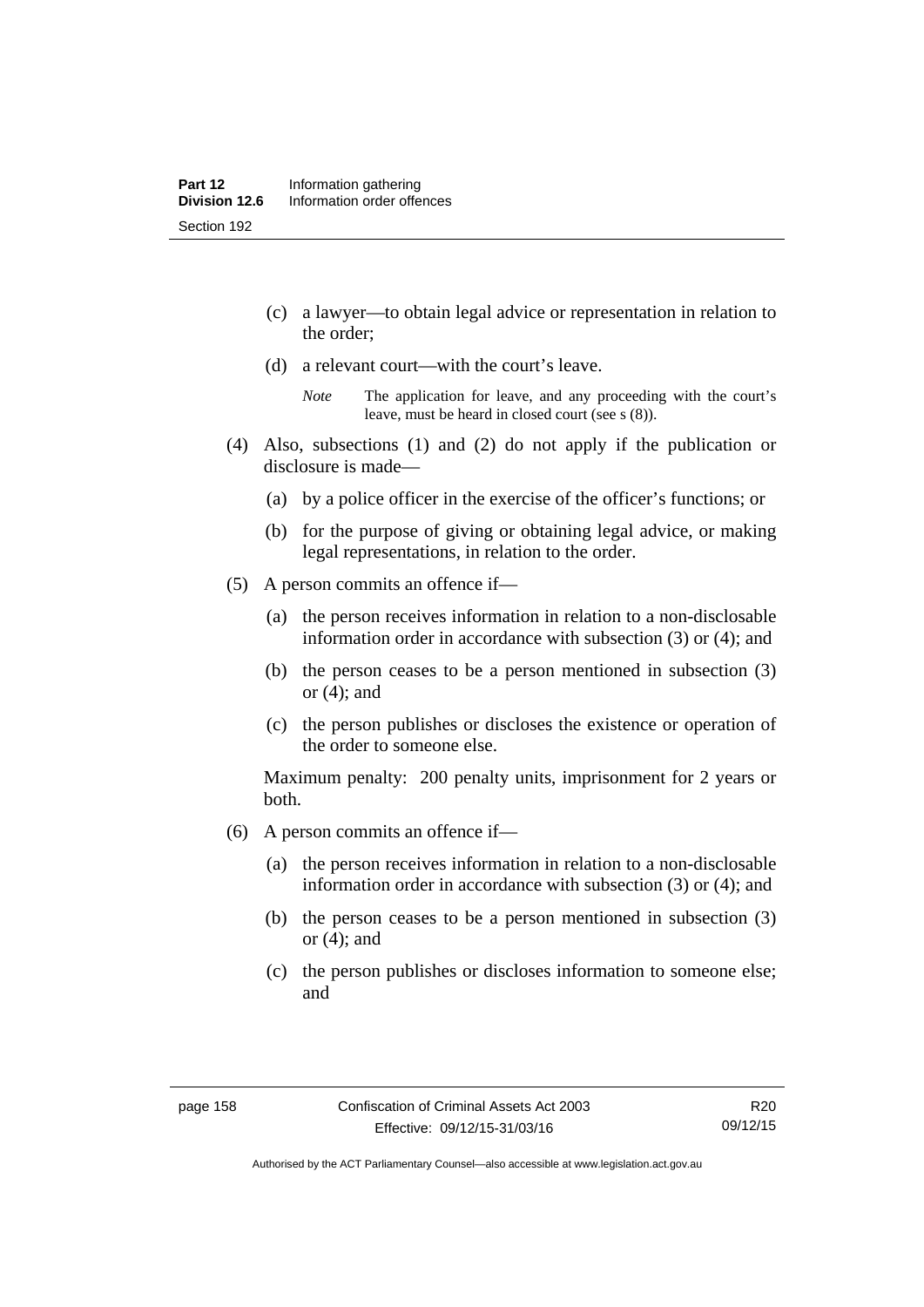(d) the other person could infer from the information the existence or operation of the order.

Maximum penalty: 200 penalty units, imprisonment for 2 years or both.

- (7) An offence against this section is a strict liability offence.
- (8) For subsection (3) (d), an application for leave, and any proceeding with the court's leave, must be heard in closed court.

# **193 Information orders—disclosure by police officers**

- (1) This section applies to a non-disclosable information order.
- (2) A police officer may disclose the existence or operation of the order for the purposes of, or in the course of, a legal proceeding.

- (3) However, a police officer is not required to disclose to a court the existence or operation of the order.
- (4) In this section:

*disclosure*, of the existence or operation of the order, includes the disclosure of information to a person from which the person could reasonably infer the existence or operation of the order.

# **194 Information orders—protection of complying financial institutions**

- (1) This section applies to a financial institution, and to an officer, employee or agent of the institution, if—
	- (a) the institution complies with an information order; and
	- (b) information given under the order relates to a money laundering offence.

*Note* A police officer may also disclose the existence or operation of the order in the exercise of the officer's functions (see s 192 (4) (b)).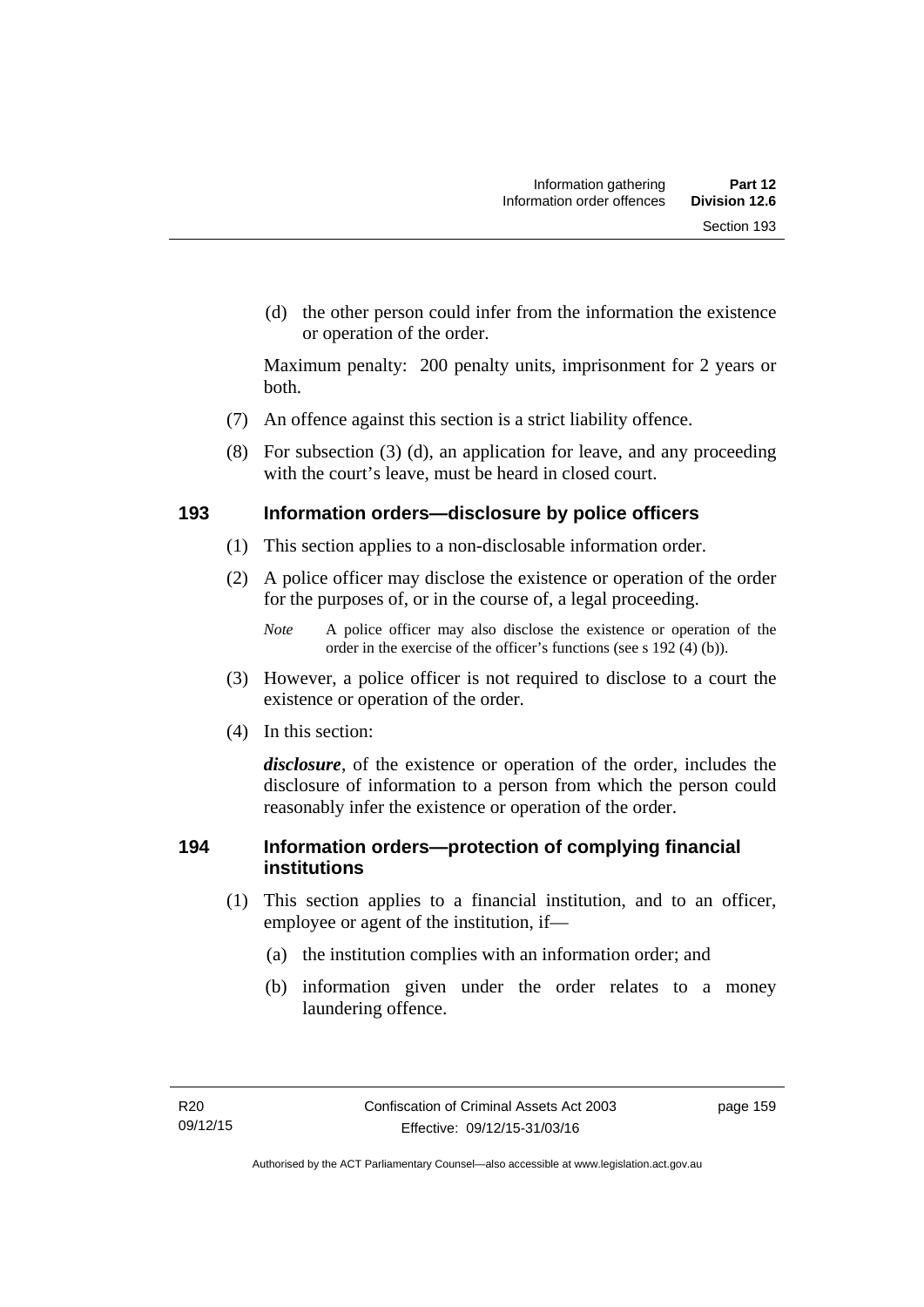(2) The institution or person is taken not to have been at any time in possession of the information given under the order.

page 160 Confiscation of Criminal Assets Act 2003 Effective: 09/12/15-31/03/16

R20 09/12/15

Authorised by the ACT Parliamentary Counsel—also accessible at www.legislation.act.gov.au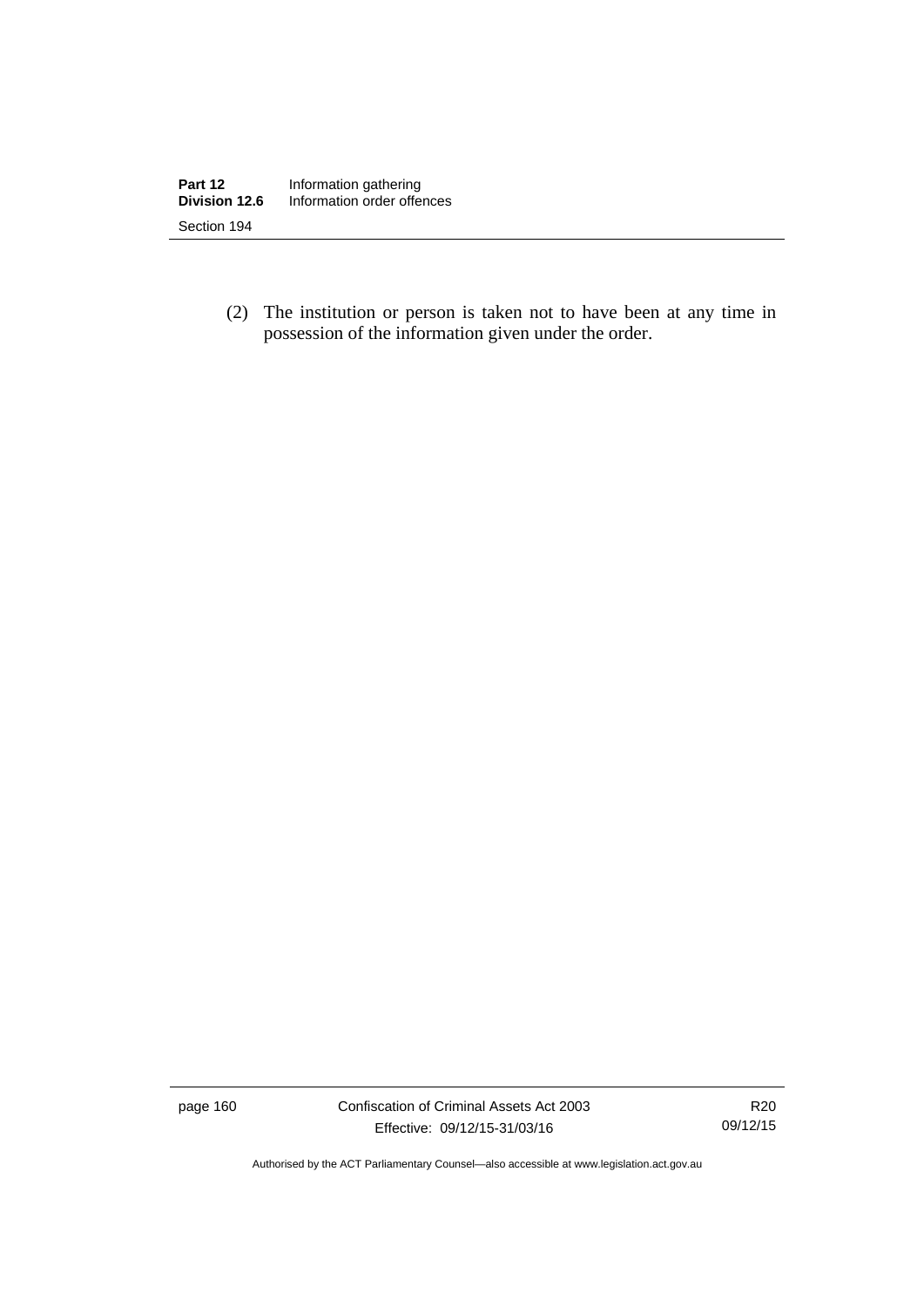# **Part 13 Search warrants**

# **Division 13.1 Preliminary**

## **195 Definitions for pt 13**

In this part:

*at* includes in or on.

*data* includes—

- (a) information in any form; and
- (b) any program (or part of a program).

*data storage device* means a thing containing, or designed to contain, data for use by a computer.

*executing police officer*, of a search warrant, means—

- (a) the police officer (the *first police officer*) named in the warrant as the police officer responsible for executing the warrant; or
- (b) if the first police officer does not intend to be present at the execution of the warrant—another police officer whose name has been written in the warrant by the first police officer; or
- (c) another police officer whose name has been written in the warrant by the police officer last named in the warrant.

*frisk search* means—

- (a) a search of a person conducted by quickly running the hands over the person's outer garments; and
- (b) an examination of anything worn or carried by the person that is conveniently and voluntarily removed by the person.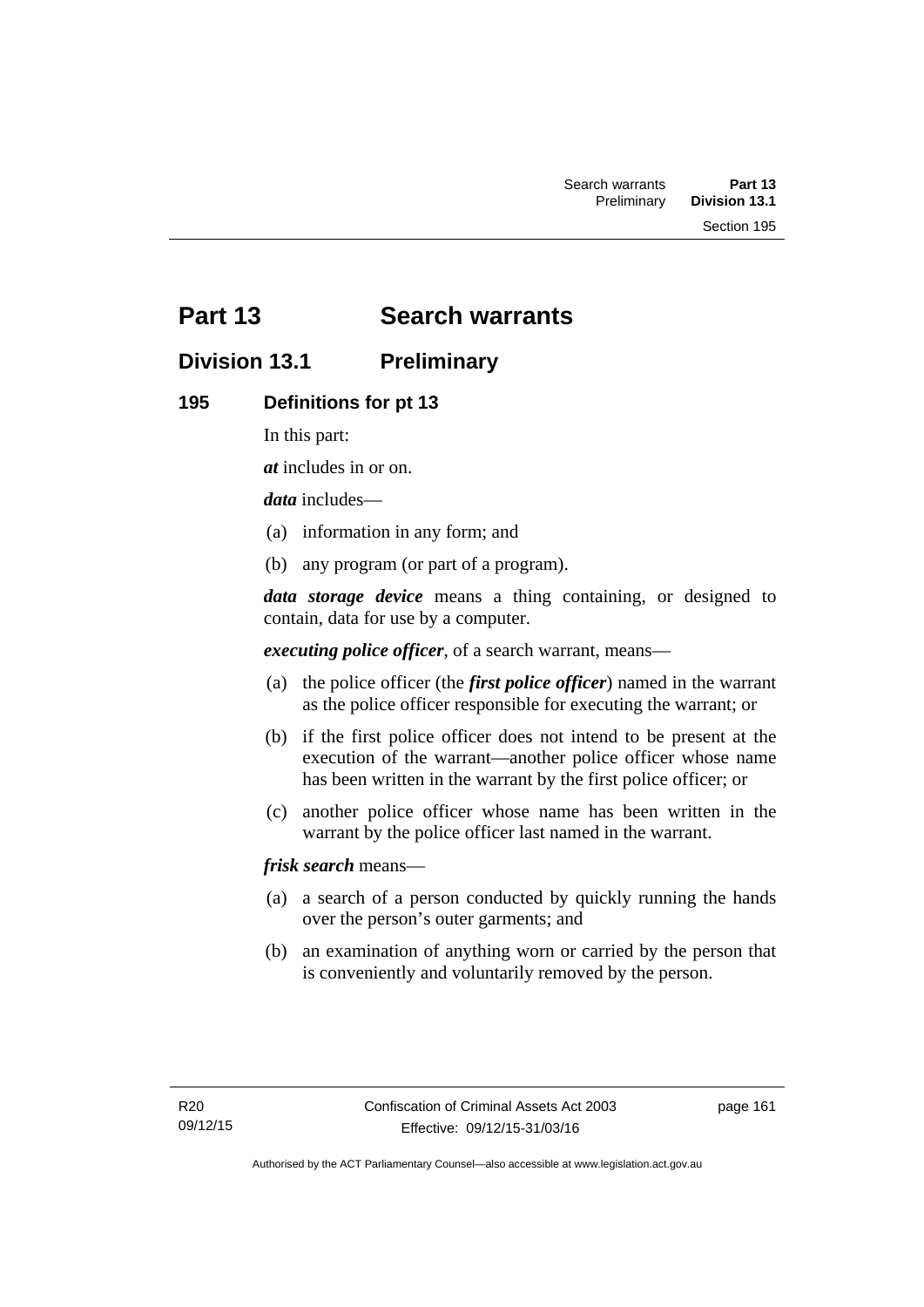*issuing officer*, for a search warrant, means—

- (a) a judge, the registrar or a deputy registrar of the Supreme Court; or
- (b) a magistrate; or
- (c) the registrar or a deputy registrar of the Magistrates Court if authorised by the Chief Magistrate to issue search warrants under this part.

*occupier*, of premises, includes—

- (a) a person believed, on reasonable grounds, to be an occupier of the premises; and
- (b) a person apparently in charge of the premises.

*ordinary search* means a search of a person or of articles in a person's possession, which may include—

- (a) requiring the person to remove the person's overcoat, coat or jacket and any gloves, shoes or hat; and
- (b) an examination of those items.

*person assisting*, in relation to a search warrant, means a person who has been authorised by an executing police officer to assist in executing the warrant.

*premises* includes the following:

- (a) land (whether vacant or occupied);
- (b) any structure, building, vehicle or place (whether built or not);
- (c) any part of a structure, building, vehicle or place.

*search warrant* means a warrant issued under section 199 (Issuing search warrants) that is in force.

R20 09/12/15

Authorised by the ACT Parliamentary Counsel—also accessible at www.legislation.act.gov.au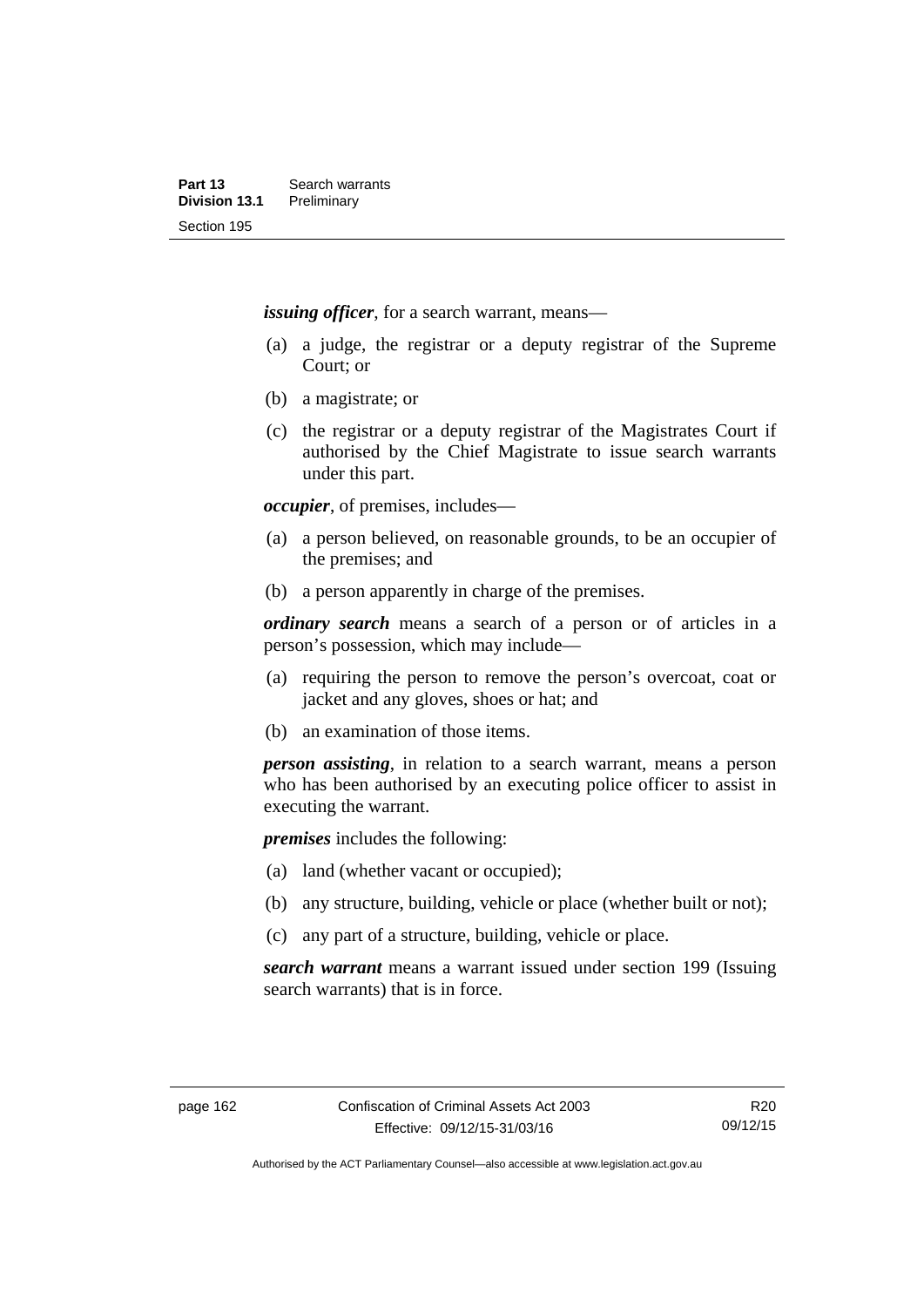#### *target material* means—

- (a) property (including tainted property and property under the effective control of a person) in relation to which action has been or could be taken under this Act; or
	- *Note 1* For the meaning of *effective control*, see s 14.
	- *Note 2* For the meaning of *in relation to*, see dict.
- (b) benefits derived by a person from the commission of a relevant offence; or
- (c) evidence in relation to property or benefits mentioned in paragraph (a) or (b); or
- (d) evidence in relation to a relevant offence.

*vehicle* includes an aircraft or vessel.

# **Division 13.2 Search warrants—general**

#### **196 Applications for search warrants—general**

- (1) A police officer may apply to an issuing officer for a search warrant to enter premises.
- (2) The application must be sworn and state the grounds on which the warrant is sought.
- (3) The issuing officer may refuse to consider the application until the applicant police officer gives the issuing officer all the information the issuing officer requires about the application in the way the issuing officer requires.

## **197 Offence for making false etc statements in search warrant applications**

A police officer commits an offence if—

 (a) the police officer makes a statement (whether orally, in a document or in any other way); and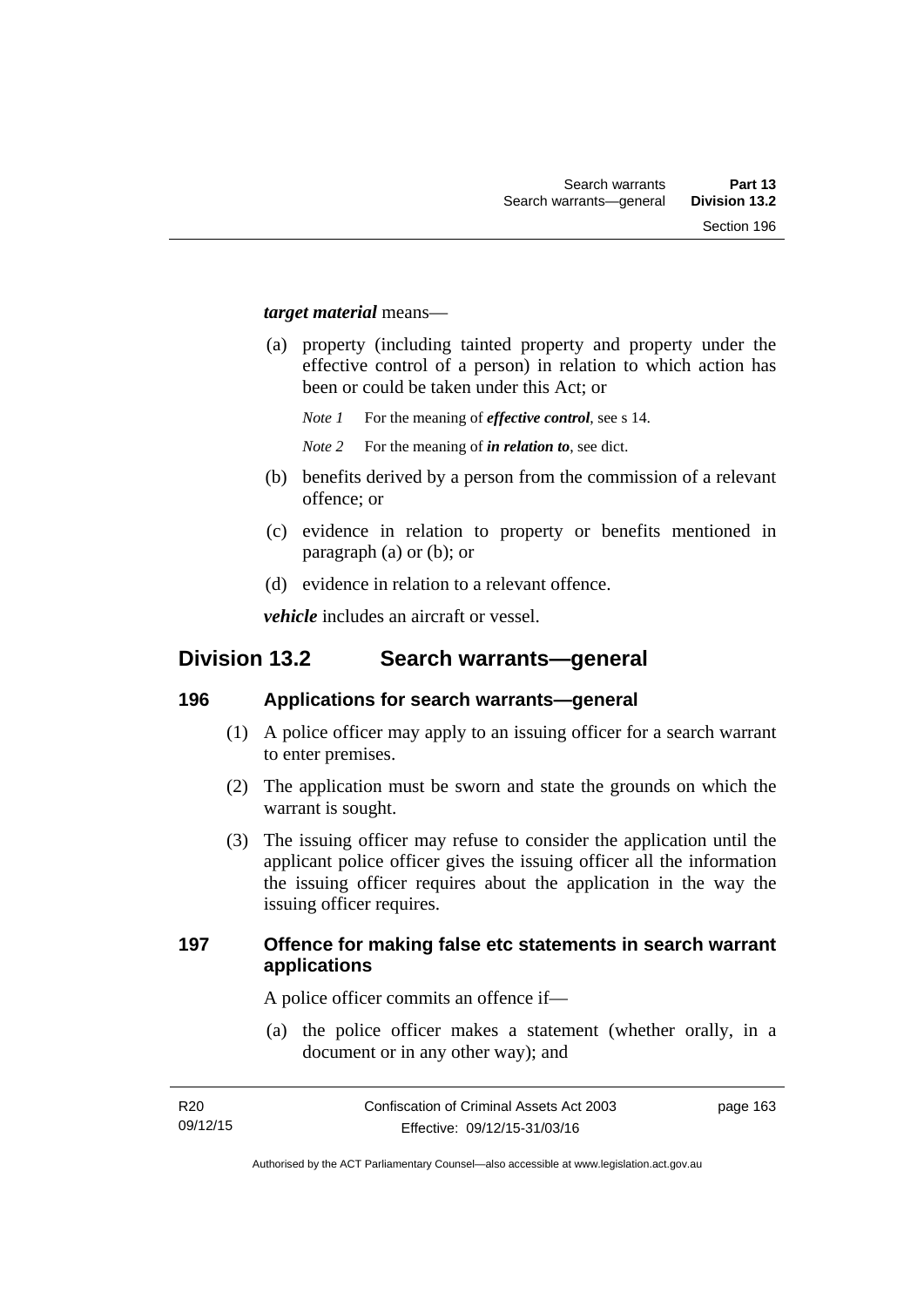- (b) the police officer does so knowing that the statement—
	- (i) is false or misleading in a material particular; or
	- (ii) omits something that makes the statement false or misleading in a material particular; and
- (c) the statement is made to an issuing officer in relation to an application for a search warrant.

Maximum penalty: 200 penalty units, imprisonment for 2 years or both.

#### **198 Additional contents of search warrant applications**

- (1) If the person applying for a search warrant suspects that it will be necessary to use firearms in executing the warrant, the person must state the suspicion, and the grounds for the suspicion, in the application.
- (2) If a person applying for a warrant to search premises has previously applied for a warrant for the same premises, the person must, in the application, include particulars of the earlier application and its outcome.

# **199 Issuing search warrants**

(1) An issuing officer may issue a warrant to search premises if satisfied that there are reasonable grounds for suspecting that there is at the premises, or will be within the next 72 hours, target material.

*Note At* includes in or on (see s 195).

 (2) If an application for a search warrant is made under section 203 (Applying for search warrants by telephone or other electronic means), this section applies as if the reference in subsection (1) to 72 hours were a reference to 48 hours.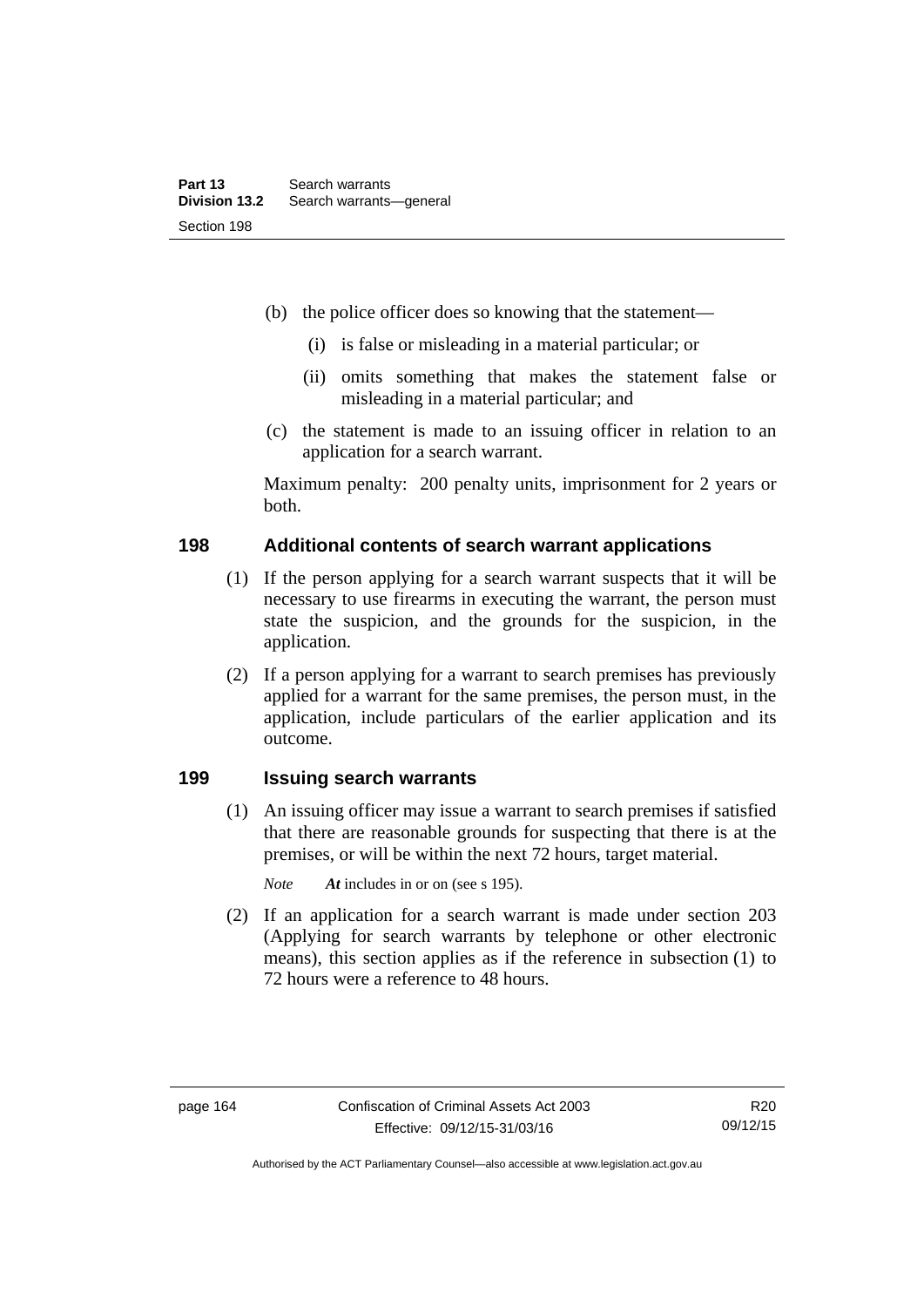## **200 When search warrant for property-tracking document may be issued**

If the target material in relation to which a search warrant is being issued is a property-tracking document, the issuing officer may issue a search warrant in relation to the document only if the issuing officer is satisfied that—

- (a) the document cannot be identified or described with sufficient particularity for the purpose of obtaining a production order; or
- (b) a production order requiring the document has been given but not complied with; or
- (c) there are reasonable grounds to suspect that a production order would not be complied with; or
- (d) the investigation to which the warrant is being sought might be prejudiced by seeking a production order.

#### **201 Contents of search warrants**

- (1) A search warrant must state—
	- (a) the kind of target material that is to be searched for under the warrant; and
	- (b) a description of the premises to which the warrant relates; and
	- (c) the name of the executing police officer; and
	- (d) when the warrant expires (see subsection (2)); and
	- (e) whether the warrant may be executed at any time or only during particular hours (see 210); and
	- (f) whether the warrant authorises an ordinary search or frisk search of a person who is at or near the premises when the warrant is executed if the executing police officer or a person assisting suspects on reasonable grounds that the person has target material in the person's possession.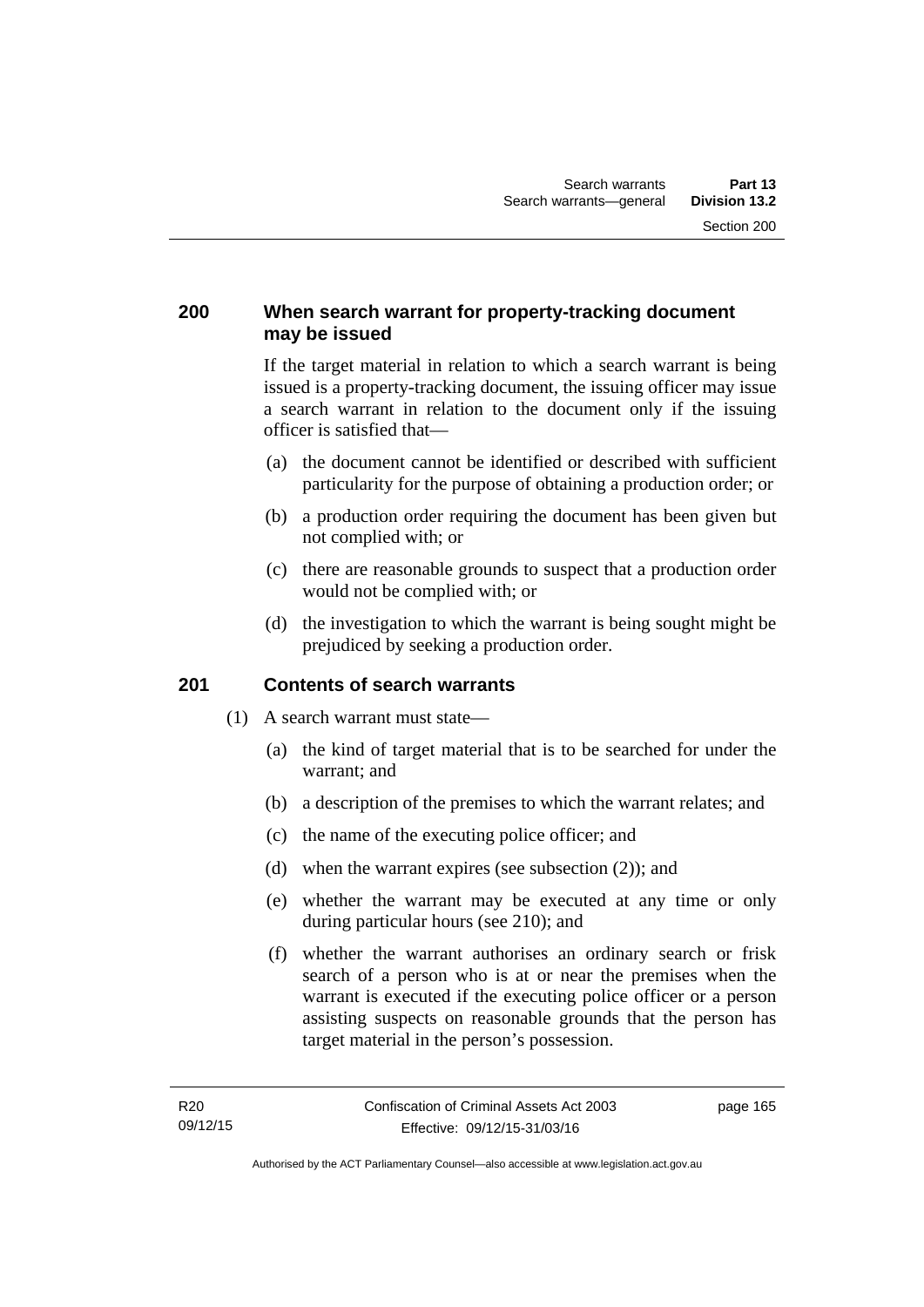- (2) The time stated in the search warrant under subsection (1) (d) as the time when the warrant expires must be not later than—
	- (a) if the application for the warrant is made under section 204 (Issuing search warrants by telephone or other electronic means)—48 hours after the warrant is issued; or
	- (b) in any other case—the end of the 7th day after the day the warrant is issued.

#### **Example**

If a warrant is issued at 3 pm on a Monday, the expiry time stated must not be later than midnight on Monday in the following week.

- *Note* An example is part of the Act, is not exhaustive and may extend, but does not limit, the meaning of the provision in which it appears (see [Legislation Act,](http://www.legislation.act.gov.au/a/2001-14) s 126 and s 132).
- (3) Subsection (1) (d) does not prevent the issue of successive search warrants in relation to the same premises.

#### **202 Authorisation given by search warrants**

- (1) A search warrant authorises an executing police officer, or a person assisting—
	- (a) to enter the premises and, if the premises are a vehicle, to enter the vehicle, wherever it is; and
	- (b) to search the premises for the kind of target material stated in the warrant, and to seize things of that kind found at the premises; and
	- (c) to seize any other thing found at the premises in the course of the search that the executing police officer or a person assisting believes on reasonable grounds to be target material in relation to which the warrant relates (including evidence of a relevant offence) or evidence of a summary offence if the police officer believes on reasonable grounds that seizure of the thing is necessary to prevent its concealment, loss or destruction or its use in committing an offence; and

Authorised by the ACT Parliamentary Counsel—also accessible at www.legislation.act.gov.au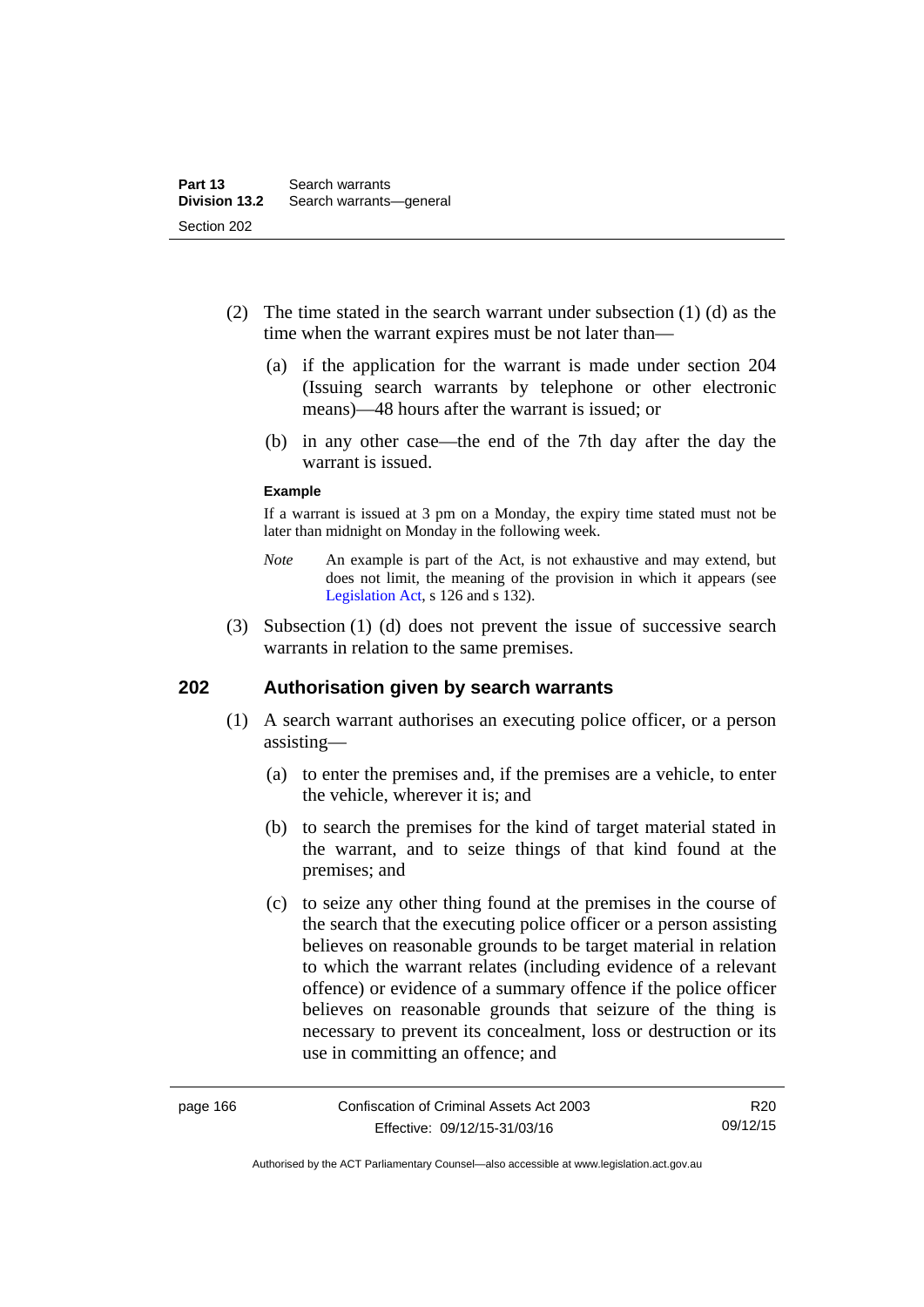- (d) if the warrant allows—to conduct an ordinary search or frisk search of a person at or near the premises if the executing police officer or a person assisting suspects on reasonable grounds that the person has target material in the person's possession.
- (2) A search warrant authorises an executing police officer to make things seized under the warrant available to another police officer, any public servant or anyone who holds a position under a territory law, or a law of the Commonwealth, a State or another Territory, if it is necessary to do so for investigating or prosecuting an offence to which the things relate.

# **Division 13.3 Telephone and electronic warrants**

# **203 Applying for search warrants by telephone or other electronic means**

- (1) A police officer may apply to an issuing officer for a search warrant by telephone, fax or other electronic means—
	- (a) in an urgent case; or
	- (b) if the delay that would happen if an application were made in person would frustrate the effective execution of the warrant.
- (2) The application—
	- (a) must include all information that would be required in an application under division 13.2 (Search warrants—general) for a search warrant; and
	- (b) may, if necessary, be made before the information is sworn.
- (3) The issuing officer may require—
	- (a) communication by voice to the extent that it is practicable in the circumstances; and
	- (b) any further information.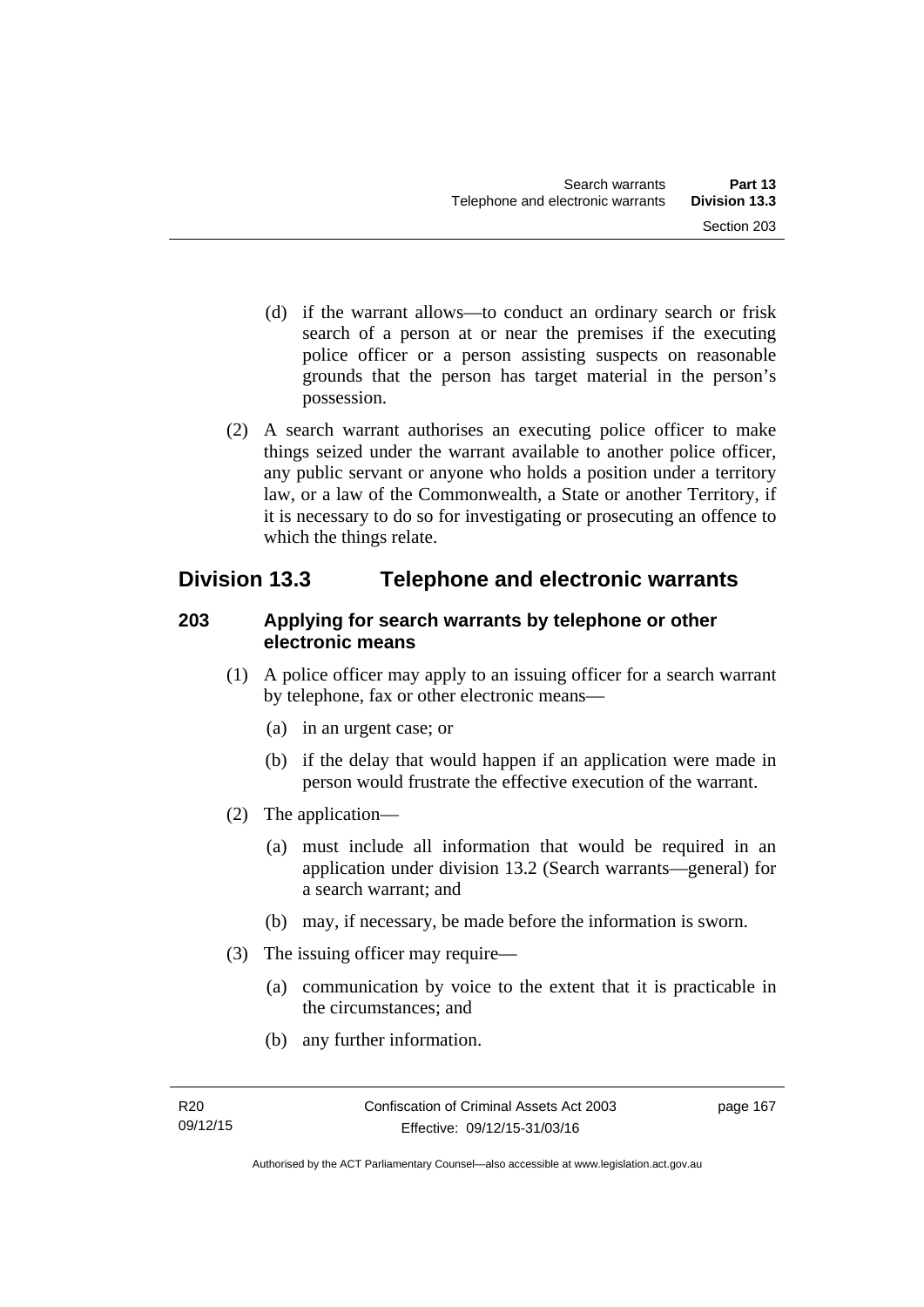# **204 Issuing search warrants by telephone or other electronic means**

- (1) The issuing officer may complete and sign the same form of search warrant that would be issued under section 199 (Issuing search warrants) if satisfied that—
	- (a) a search warrant in the terms of the application should be issued urgently; or
	- (b) the delay that would happen if an application were made in person would frustrate the effective execution of the warrant.
- (2) If the issuing officer issues the search warrant, the officer must tell the applicant, by telephone, fax or other electronic means, of the terms of the warrant and the date and time when it was signed.
- (3) The applicant must then—
	- (a) complete a form of search warrant in terms substantially corresponding to those given by the issuing officer; and
	- (b) state on the form—
		- (i) the name of the issuing officer; and
		- (ii) the date and time the warrant was signed by the issuing officer.
- (4) The applicant must, by the end of the day after the 1st of the relevant events happens, give the issuing officer—
	- (a) the form of search warrant completed by the applicant; and
	- (b) if the information was unsworn under section 203 (2) (b) (Applying for search warrants by telephone or other electronic means)—the sworn information.
- (5) The issuing officer must attach the form of search warrant completed by the issuing officer to the documents given under subsection  $(4)$ .

Authorised by the ACT Parliamentary Counsel—also accessible at www.legislation.act.gov.au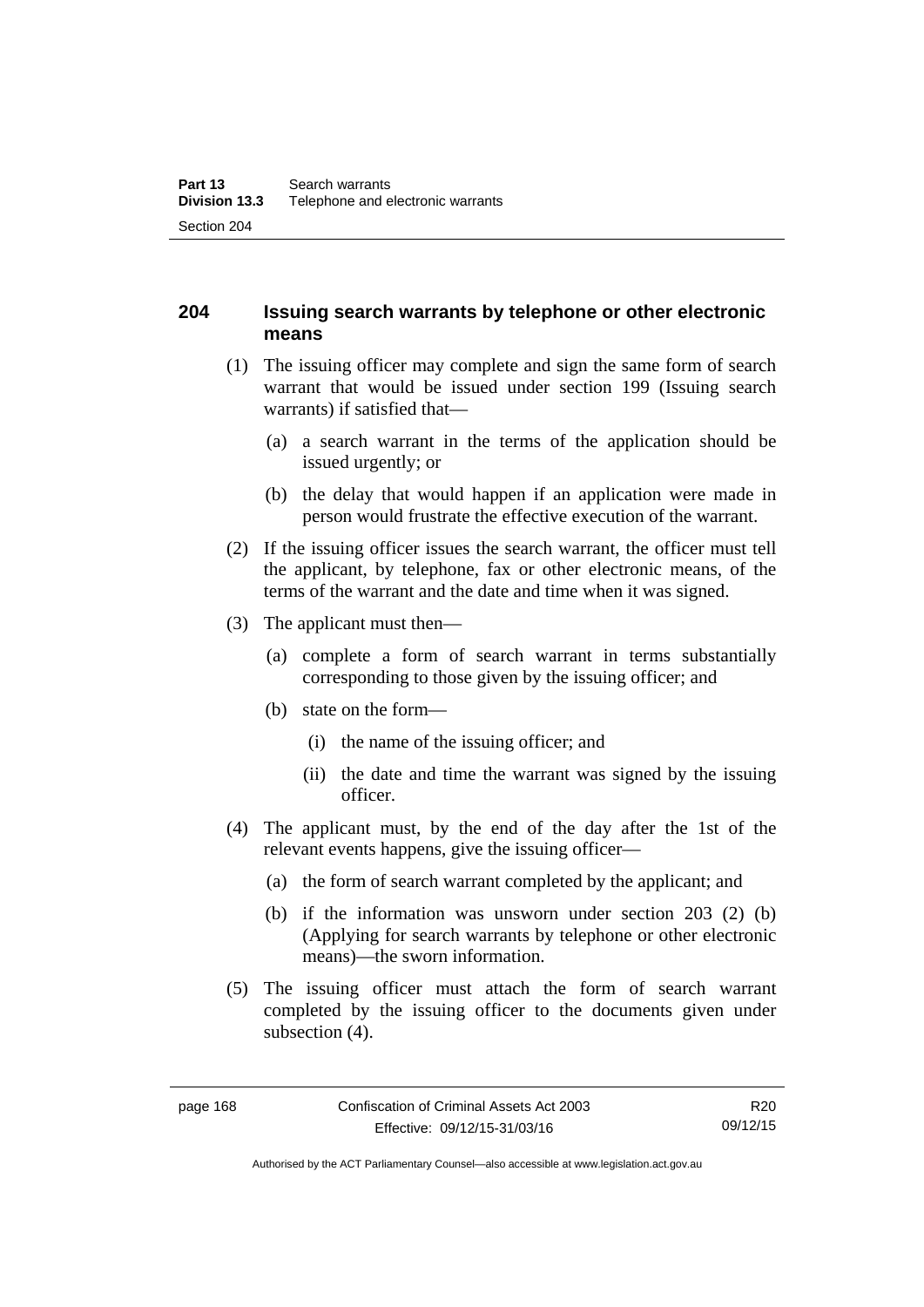(6) In subsection (4):

*relevant event* means the day when—

- (a) the warrant is executed; or
- (b) the warrant expires.

# **205 Unsigned warrants by telephone or other electronic means in court proceedings**

- (1) This section applies if—
	- (a) it is material, in any proceeding, for a court to be satisfied that the exercise of a power under a search warrant issued under this division was properly authorised; and
	- (b) the form of search warrant signed by the issuing officer is not produced in evidence.
- (2) The court must assume that the exercise of the power was not properly authorised unless the contrary is proved.

# **206 Offence for stating incorrect names in warrants by telephone or other electronic means**

A person commits an offence if—

- (a) the person executes a document or presents a document to a person; and
- (b) the document purports to be a form of search warrant under section 204 (Issuing search warrants by telephone or other electronic means); and
- (c) the person states a name of an issuing officer in the document; and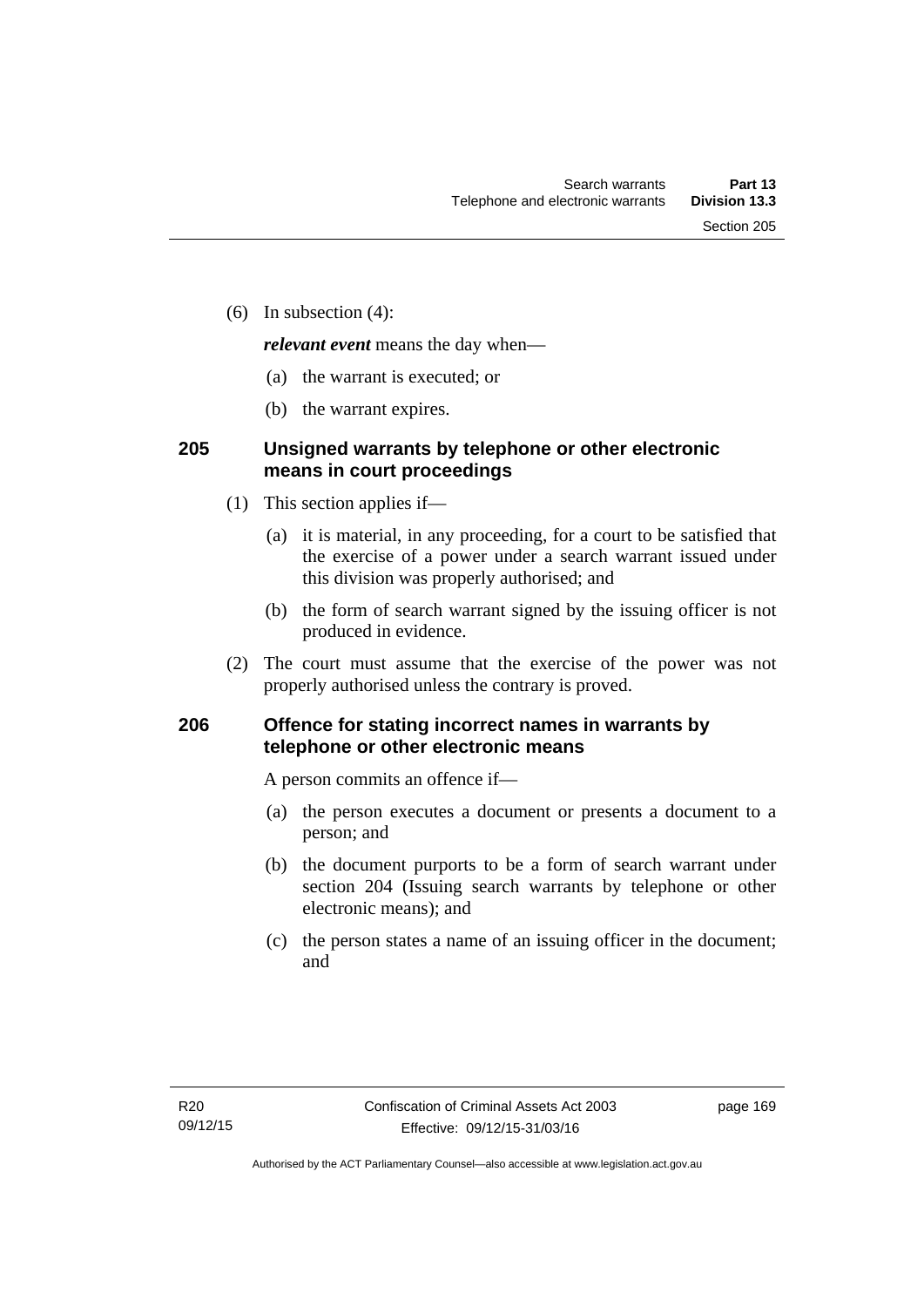(d) the name is not the name of the issuing officer that authorised the warrant.

Maximum penalty: 200 penalty units, imprisonment for 2 years or both.

### **207 Offence for execution etc of search warrant departing in material form**

A person commits an offence if—

- (a) the person executes a document or presents a document to a person; and
- (b) the document purports to be a form of search warrant under section 204 (Issuing search warrants by telephone or other electronic means); and
- (c) the document departs in a material particular from the form authorised by the issuing officer.

Maximum penalty: 200 penalty units, imprisonment for 2 years or both.

# **208 Offence for execution etc of unauthorised form of search warrant**

A person commits an offence if—

- (a) the person executes a document or presents a document to a person; and
- (b) the document purports to be a form of search warrant under section 204 (Issuing search warrants by telephone or other electronic means); and
- (c) the document—
	- (i) has not been authorised by an issuing officer under that section; or

Authorised by the ACT Parliamentary Counsel—also accessible at www.legislation.act.gov.au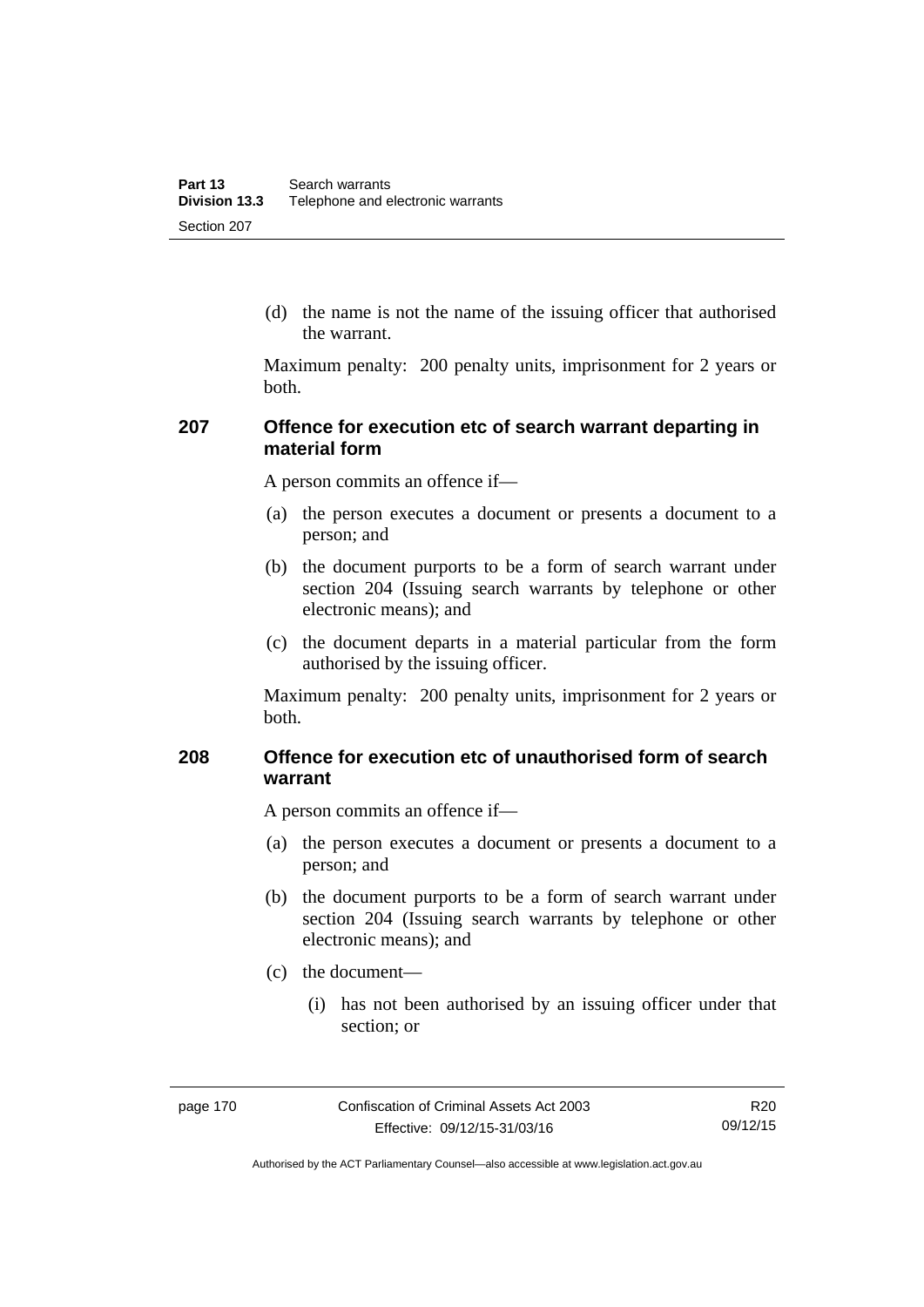(ii) departs in a material particular from the terms authorised by the issuing officer under that section.

Maximum penalty: 200 penalty units, imprisonment for 2 years or both.

### **209 Offence for giving unauthorised form of search warrant**

A person commits an offence if—

- (a) the person purports to give a form of search warrant to an issuing officer under section 204 (4) (b) (Issuing search warrants by telephone or other electronic means); and
- (b) the document is not the form of search warrant that the person executed.

Maximum penalty: 200 penalty units, imprisonment for 2 years or both.

# **Division 13.4 Executing search warrants**

*Note* A court has a discretion to admit improperly obtained evidence (see *[Evidence Act 2011](http://www.legislation.act.gov.au/a/2011-12)*, s 138).

# **210 Search warrants—whether must be executed only during particular hours**

A search warrant must not authorise a search during the period beginning at 9 pm on a day and ending at 6 am on the next day unless the issuing officer is satisfied that—

- (a) it would not be practicable to conduct the search at another time; or
- (b) it is necessary to prevent the concealment, loss or destruction of target material.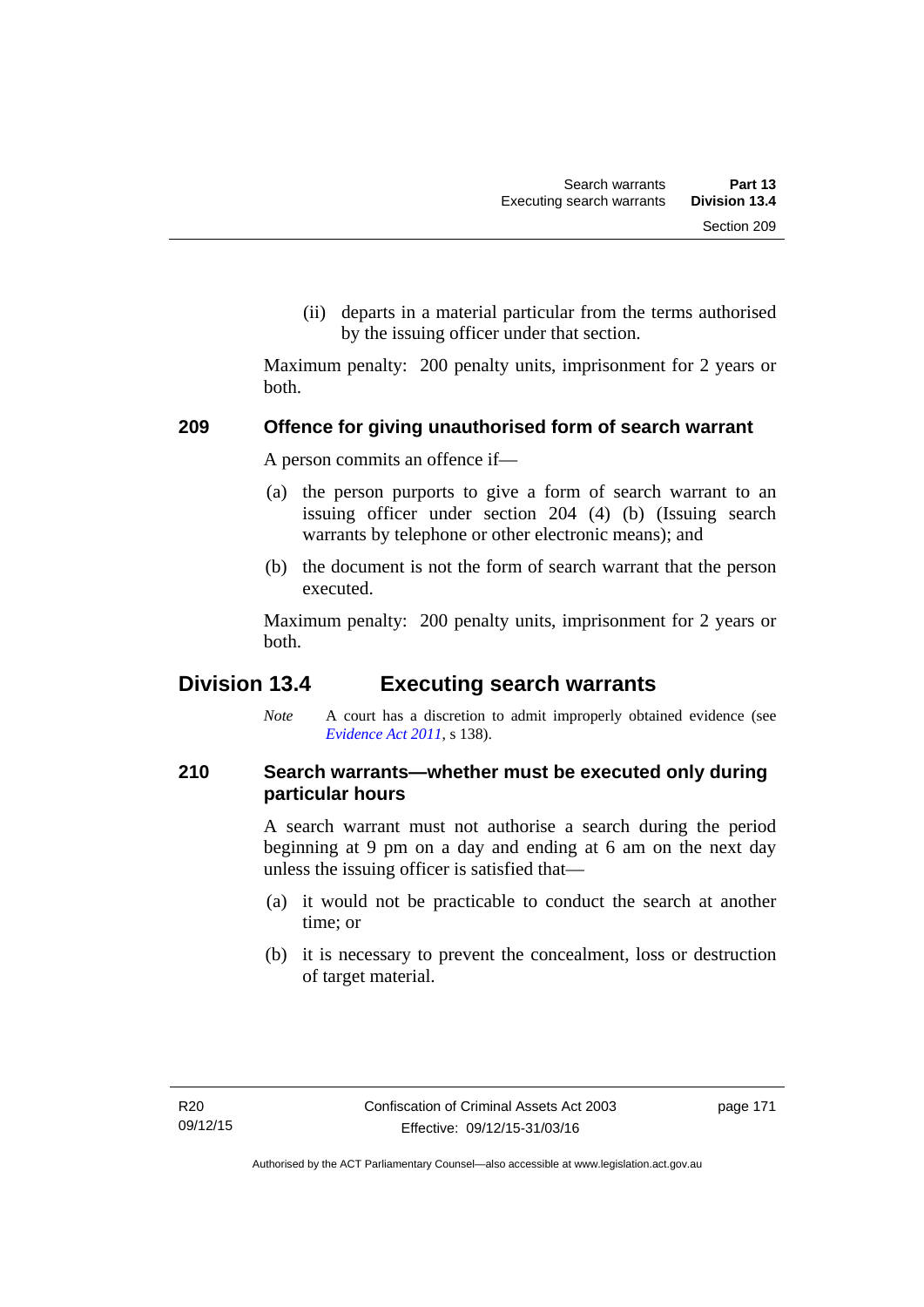### **211 Search warrants—restrictions on personal searches**

- (1) A search warrant cannot authorise a strip search or a search of a person's body cavities.
- (2) If a search warrant authorises an ordinary search or frisk search of a person—
	- (a) a different search from the search authorised must not be done under the warrant; and
	- (b) the search must be conducted by a person of the same sex as the person being searched.
- (3) However, if a transgender or intersex person is searched, the person may require that the search be conducted by either a male or a female.
- (4) If the transgender or intersex person requires that the search be conducted by a male, the person is taken, for this section, to be male.
- (5) If the transgender or intersex person requires that the search be conducted by a female, the person is taken, for this section, to be female.
- (6) A person assisting who is not a police officer must not take part in searching a person.
- (7) In this section:

*strip search* means a search of a person or of articles in the possession of a person, which may include 1 or more of the following:

- (a) requiring the person to remove all of his or her clothing;
- (b) an examination of the person's body (but not of the person's body cavities) and of those clothes.

R20 09/12/15

Authorised by the ACT Parliamentary Counsel—also accessible at www.legislation.act.gov.au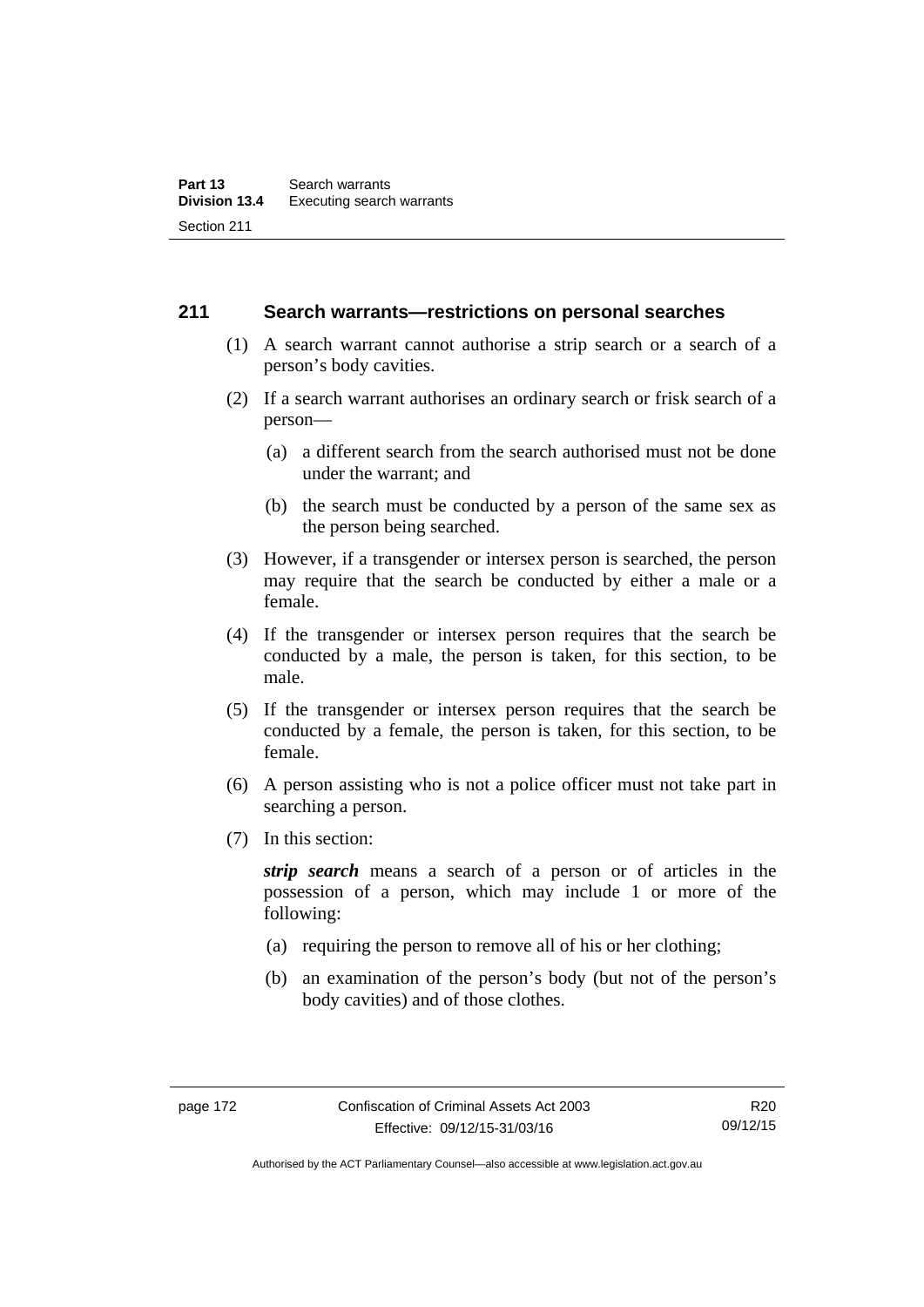# **212 Use of force and availability of assistance in executing search warrant**

- (1) Force may be used in executing a search warrant as follows:
	- (a) by an executing police officer—force against people and things may be used that is necessary and reasonable in the circumstances;
	- (b) by a person assisting who is a police officer—force against people and things may be used that is necessary and reasonable in the circumstances;
	- (c) by a person assisting who is not a police officer—force against things may be used that is necessary and reasonable in the circumstances.
- (2) An executing police officer may obtain the assistance in executing the warrant that is necessary and reasonable in the circumstances.

# **213 Search warrants—announcement before entry**

- (1) An executing police officer must, before anyone enters premises under a search warrant—
	- (a) announce that the person is authorised to enter the premises; and
	- (b) give anyone at the premises an opportunity to allow entry to the premises; and
	- (c) if the occupier of the premises, or someone else who apparently represents the occupier, is present at the premises identify himself or herself to that person.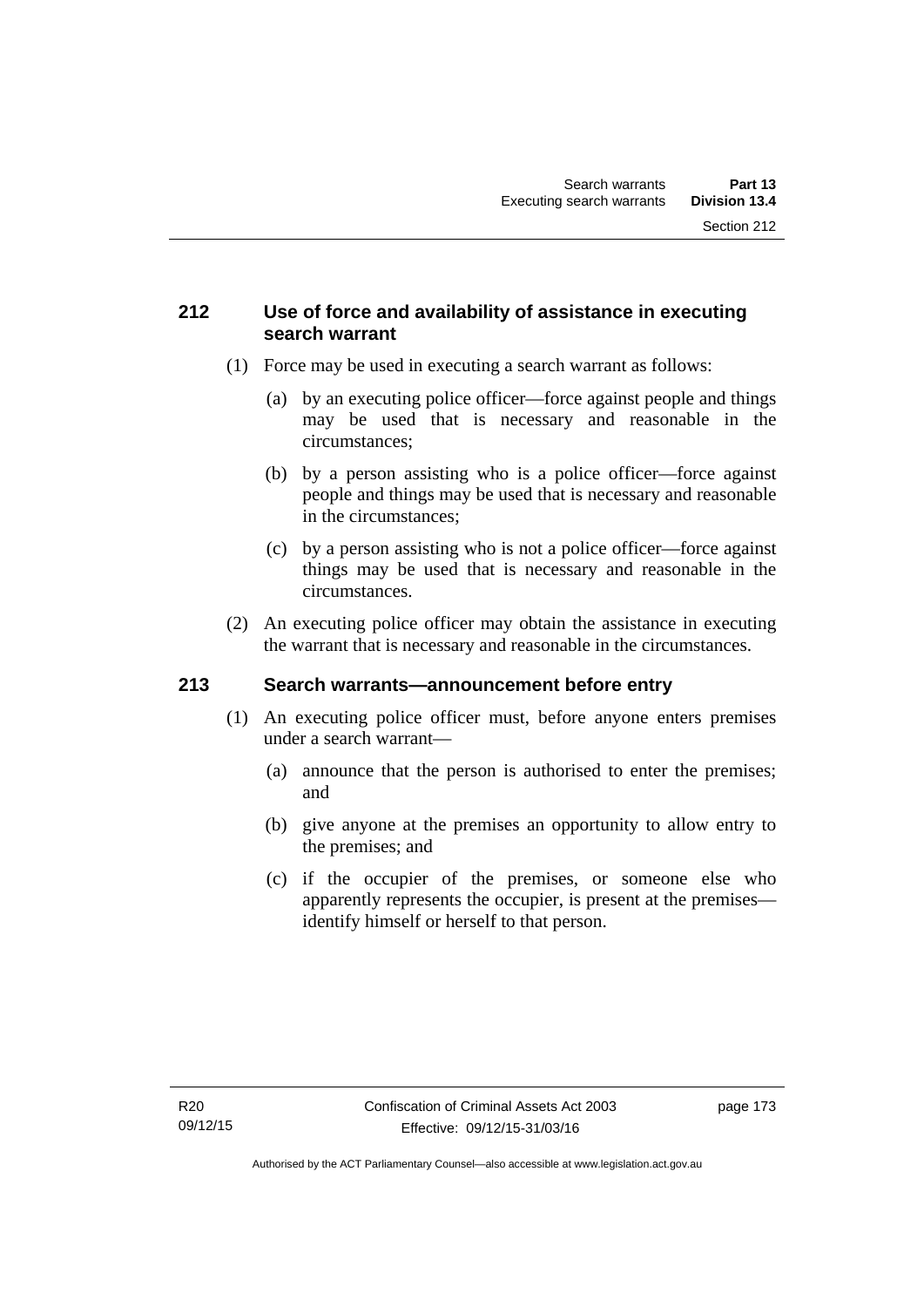- (2) The executing police officer is not required to comply with subsection (1) if the police officer believes on reasonable grounds that immediate entry to the premises is required to ensure—
	- (a) the safety of anyone (including any police officer or person assisting); or
	- (b) that the effective execution of the warrant is not frustrated.

# **214 Details of search warrant to be given to occupier etc**

- (1) If the occupier of the premises, or someone else who apparently represents the occupier, is present at the premises while a search warrant is being executed, the executing police officer or a person assisting must make available to the person—
	- (a) a copy of the warrant; and
	- (b) a document setting out the rights and obligations of the person.
- (2) Before a person is searched under a search warrant, the executing police officer or a person assisting must show the person a copy of the warrant.
- (3) The copy of the warrant need not include the issuing officer's signature or the seal or stamp of the court in which the issuing officer holds office or is employed.

# **215 Occupier entitled to be present during search etc**

- (1) If an occupier of premises, or someone else who apparently represents the occupier, is present at the premises while a search warrant is being executed, the occupier or person is entitled to observe the search being conducted.
- (2) However, the person is not entitled to observe the search if—
	- (a) to do so would impede the search; or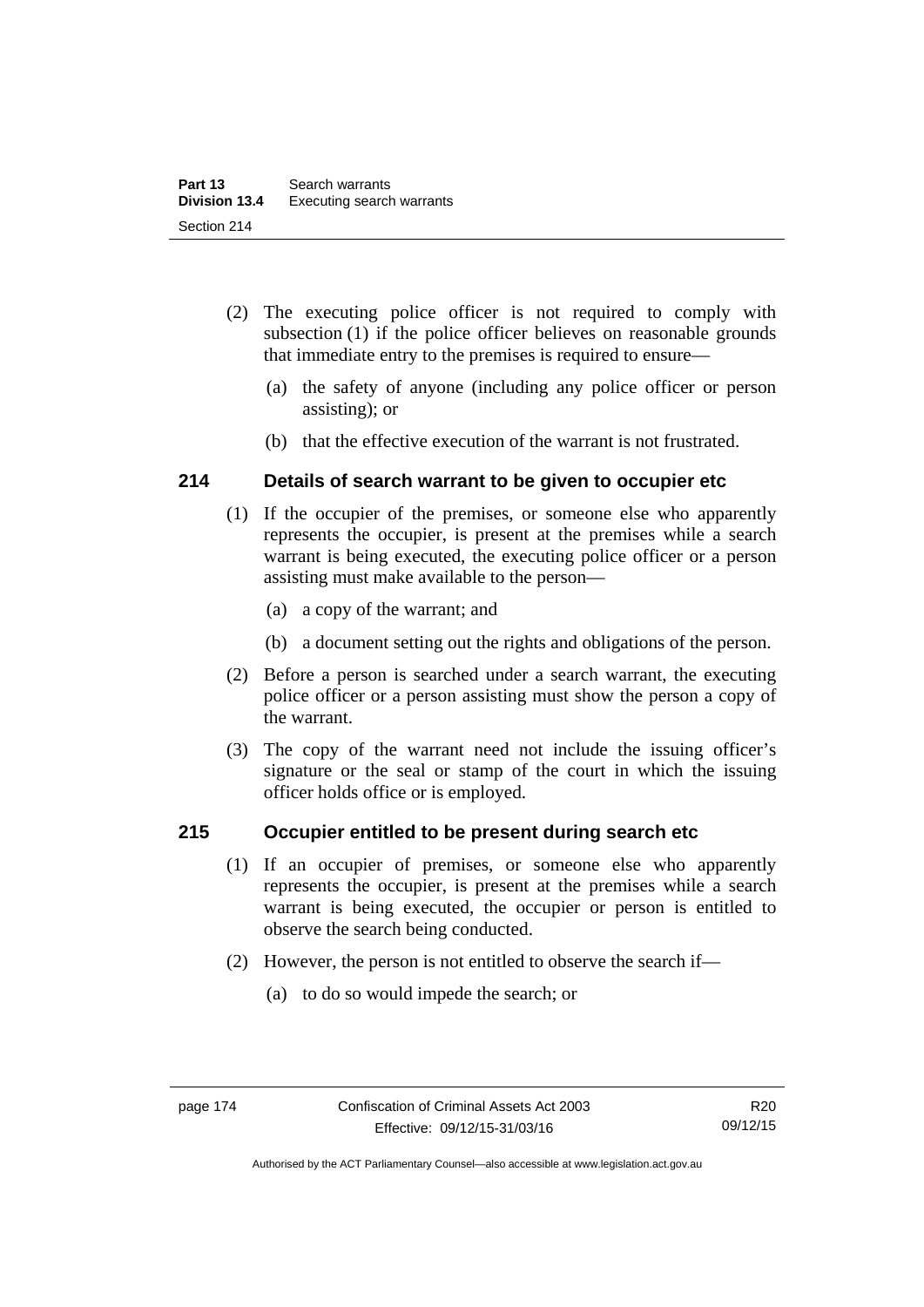- (b) the person is under arrest, and allowing the person to observe the search being conducted would interfere with the objectives of the search.
- (3) This section does not prevent 2 or more areas of the premises being searched at the same time.

# **216 Particular powers available to officers executing search warrant**

- (1) In executing a search warrant, the executing police officer or a person assisting may take photographs (including video recordings) of the premises or of people or things at the premises—
	- (a) for a purpose incidental to the execution of the warrant; or
	- (b) if the occupier of the premises consents in writing.
- (2) The executing police officer and a person assisting may complete the execution of a search warrant only if the warrant is in force, after all of them temporarily leave the premises—
	- (a) for not more than 1 hour; or
	- (b) for a longer period if the occupier of the premises consents in writing.
- (3) The execution of a search warrant may be completed if—
	- (a) the execution is stopped by an order of a court; and
	- (b) the order is later reversed or set aside on appeal; and
	- (c) the warrant is still in force.

# **217 Use of equipment to examine or process things**

(1) The executing police officer, or a person assisting, for a search warrant may bring into or onto the premises any equipment reasonably necessary to examine or process a thing found at the premises to decide whether it may be seized under the warrant.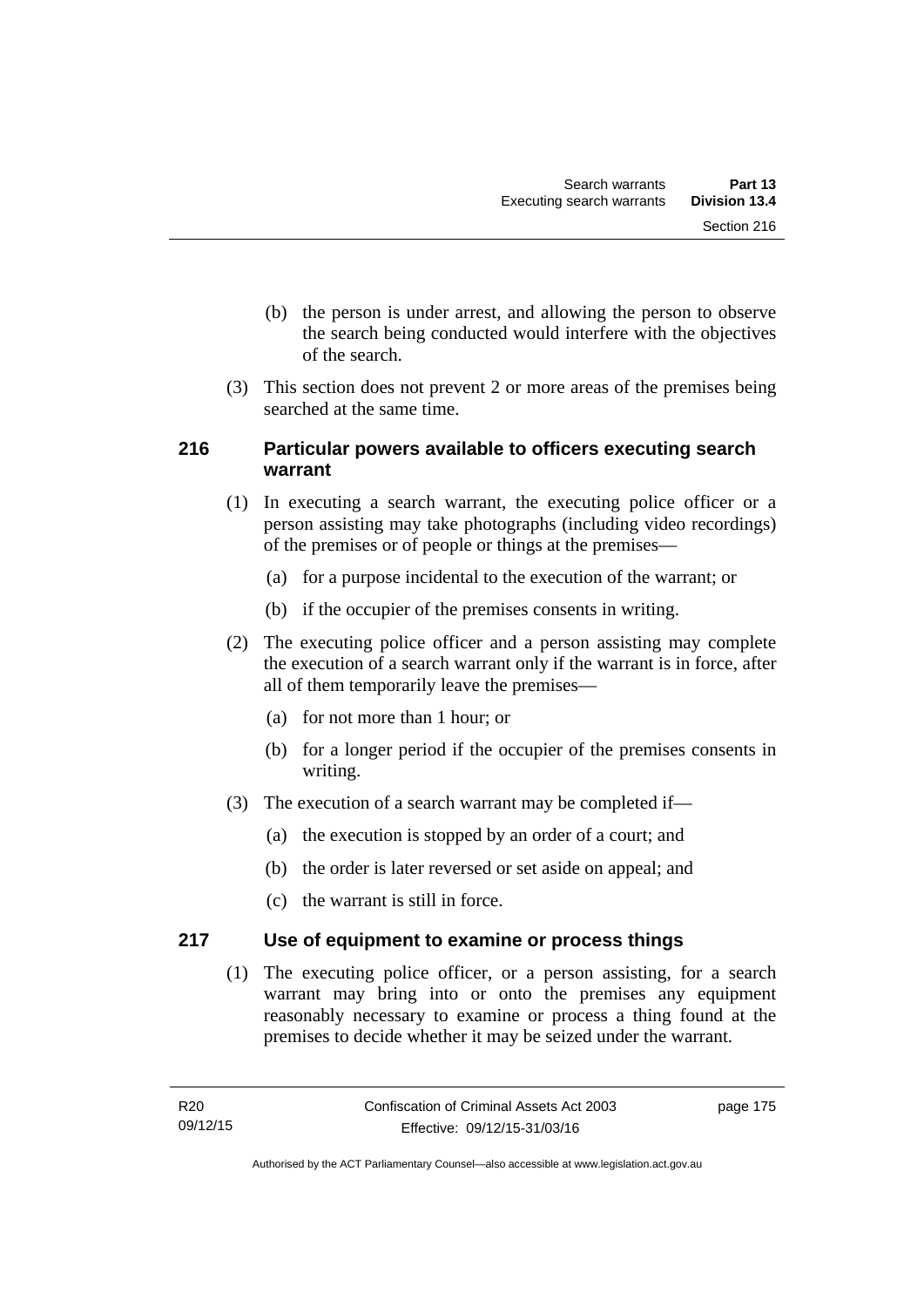- (2) The executing police officer or a person assisting may operate equipment already at the premises to carry out an examination or processing if the officer believes on reasonable grounds that—
	- (a) the equipment is suitable; and
	- (b) the examination or processing may be carried out without damaging the equipment or thing.

# **218 Moving things to another place for examination or processing**

- (1) A thing found at the premises may be moved to another place for examination or processing to decide whether it may be seized under a search warrant if—
	- (a) both of the following subparagraphs apply:
		- (i) there are reasonable grounds for believing that the thing is or contains target material;
		- (ii) it is significantly more practicable to do so having regard to the timeliness and cost of examining or processing the thing at another place and the availability of expert assistance; or
	- (b) the occupier of the premises consents in writing.
- (2) The thing may be moved to another place for examination or processing for no longer than 72 hours.
- (3) An executing police officer may apply to an issuing officer for an extension of that time if the executing police officer believes on reasonable grounds that the thing cannot be examined or processed within 72 hours.
- (4) The executing police officer must give notice of the application to the occupier of premises, and the occupier is entitled to be heard on the application.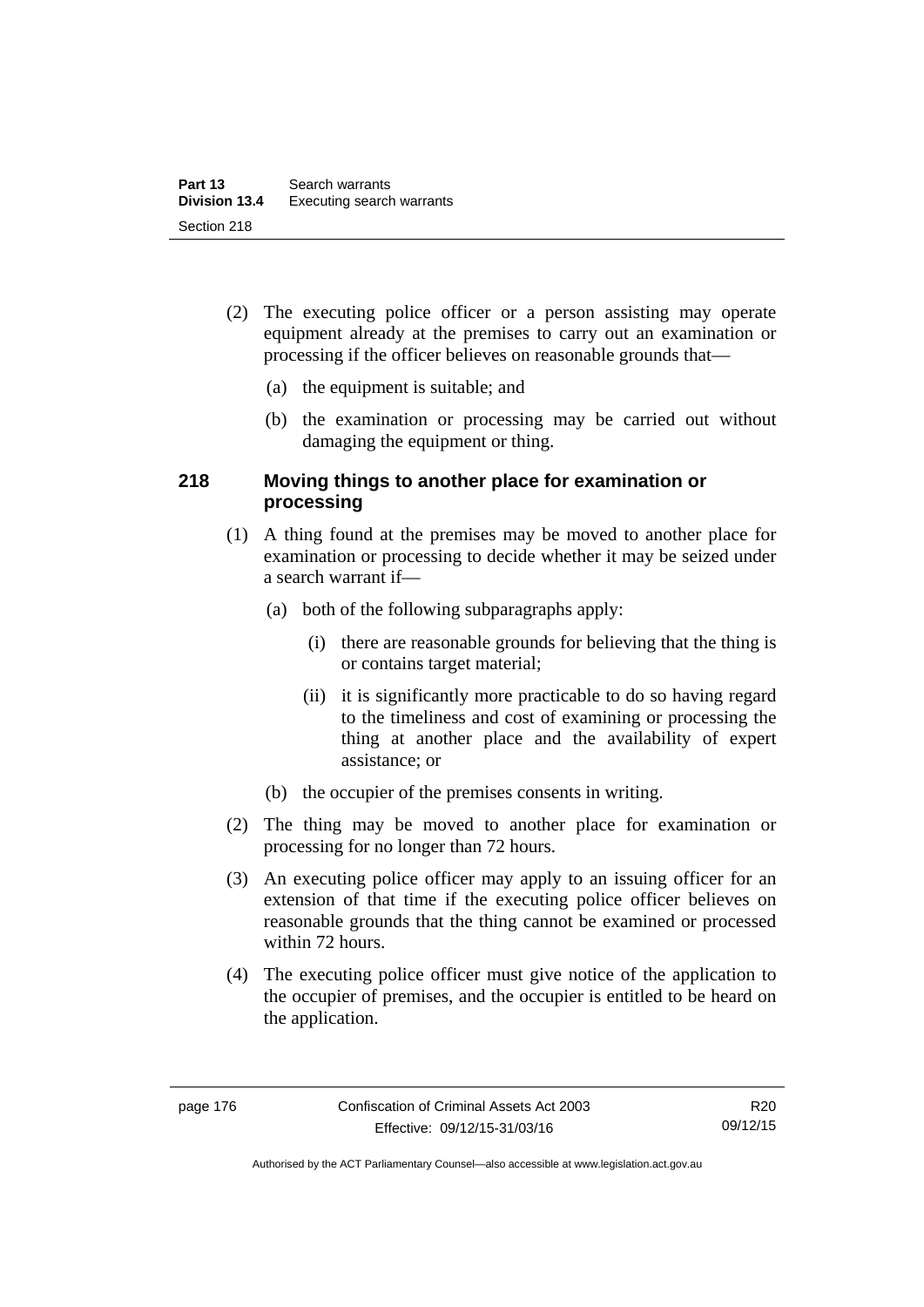- (5) If a thing is moved to another place under this section, the executing police officer must, if practicable—
	- (a) tell the occupier of the address of the place, and when, the examination or processing will be carried out; and
	- (b) allow the occupier or the occupier's representative to be present during the examination or processing.
- (6) The provisions of this part relating to the issue of search warrants apply, with any necessary changes, to the giving of an extension under this section.

# **219 Use of electronic equipment at premises**

- (1) An executing police officer or a person assisting may operate electronic equipment at the premises to access data (including data not held at the premises) if the officer or person believes on reasonable grounds that—
	- (a) the data might be target material; and
	- (b) the equipment can be operated without damaging it.
	- *Note* An executing police officer may obtain an order requiring a person with knowledge of a computer or computer system to provide assistance (see s 220).
- (2) If the executing police officer or person assisting believes that any data accessed by operating the electronic equipment might be target material, the officer or person may—
	- (a) copy the data to a data storage device brought to the premises; or
	- (b) if the occupier of the premises agrees in writing—copy the data to a data storage device at the premises.
- (3) The executing police officer or person assisting may take the device from the premises.

page 177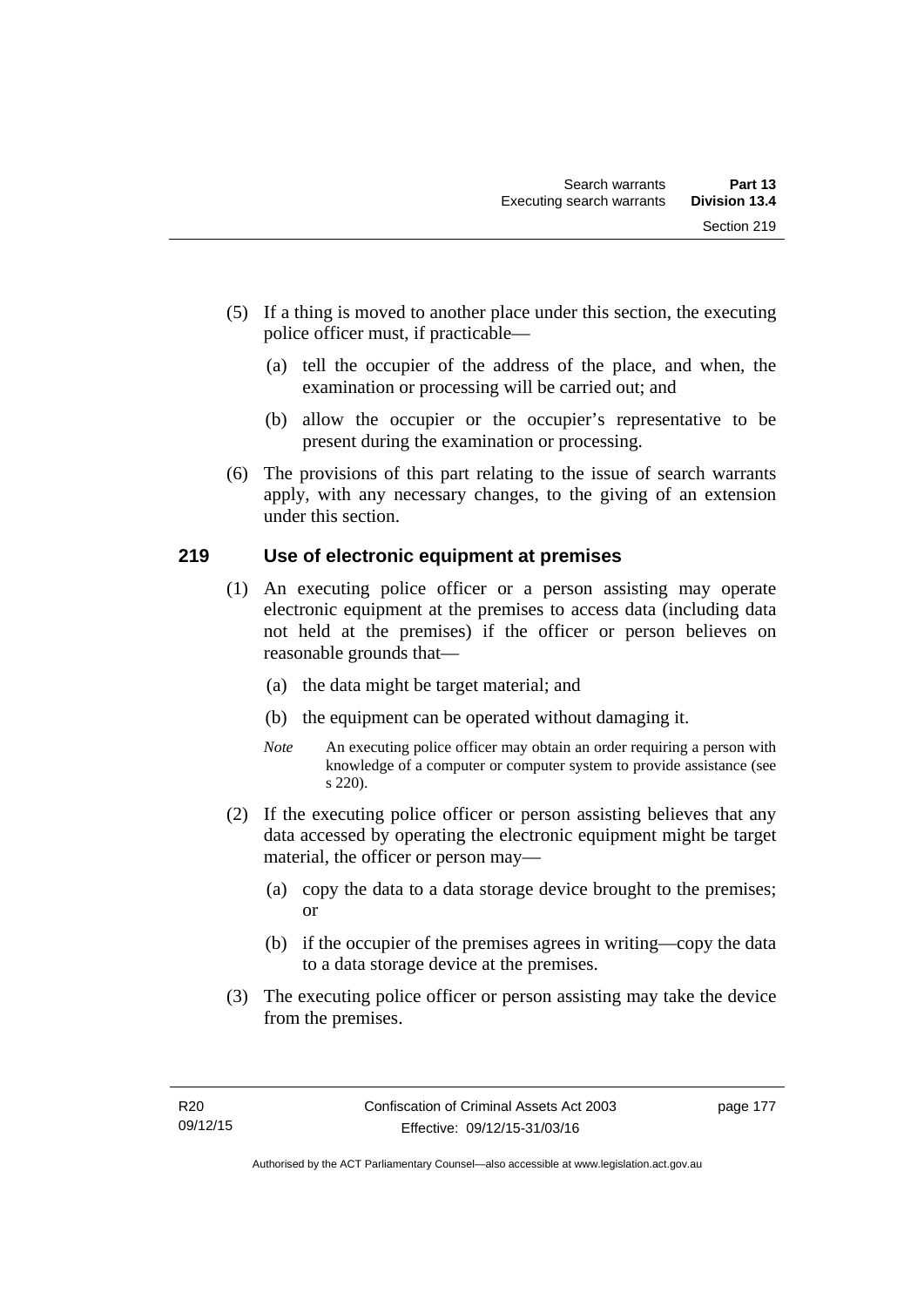- (4) The executing police officer, or a person assisting who is a police officer, may do the following things if the officer or person finds that any target material is accessible using the equipment:
	- (a) seize the equipment and any data storage device;
	- (b) if the material can, by using facilities at the premises, be put in documentary form—operate the facilities to put the material in that form and seize the documents so produced.
- (5) A police officer may seize equipment under subsection (4) (a) only if—
	- (a) it is not practicable to copy the data as mentioned in subsection (2) or to put the material in documentary form as mentioned in subsection (4) (b); or
	- (b) possession of the equipment by the occupier could be an offence.

### **220 Person with knowledge of computer or computer system to assist access etc**

- (1) An executing police officer may apply to an issuing officer for an order requiring a stated person to provide any information or assistance that is reasonably necessary to allow the executing police officer or a person assisting to do 1 or more of the following:
	- (a) access data held in or accessible from a computer that is on the premises;
	- (b) copy the data to a data storage device;
	- (c) convert the data into documentary form.
- (2) The issuing officer may make an order if satisfied that—
	- (a) there are reasonable grounds for suspecting that target material is accessible from the computer; and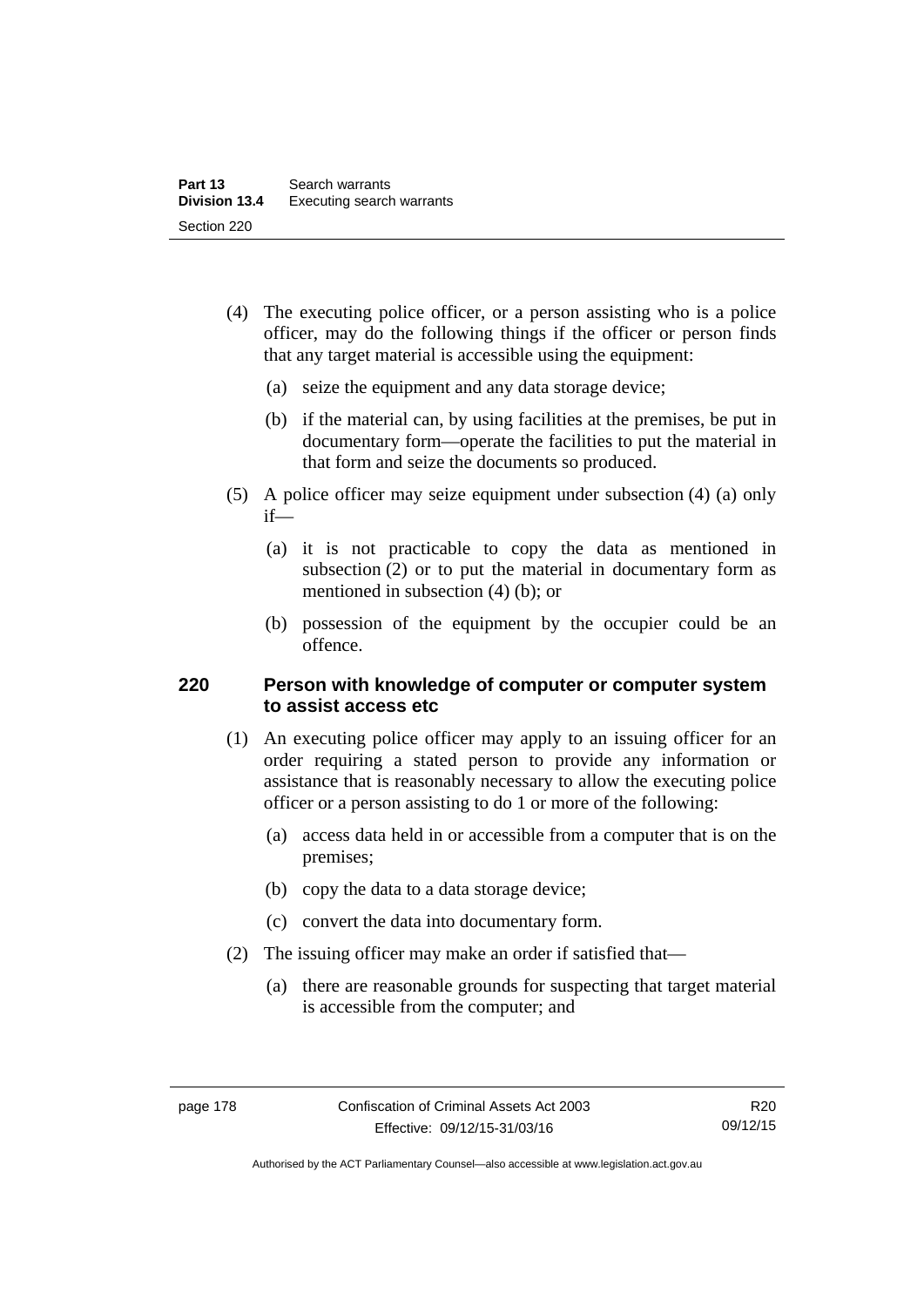- (b) the stated person is—
	- (i) reasonably suspected of possessing, or having under the person's control, target material of the kind stated in the search warrant; or
	- (ii) the owner or lessee of the computer; or
	- (iii) an employee of the owner or lessee of the computer; and
- (c) the stated person has knowledge of—
	- (i) the computer or a computer network of which the computer forms a part; or
	- (ii) measures applied to protect data held in or accessible from the computer.
- (3) A person commits an offence if a person contravenes an order under this section.

Maximum penalty: 50 penalty units, imprisonment for 6 months or both.

 (4) The provisions of this part relating to the issue of search warrants apply, with any necessary changes, to the giving of an order under this section.

## **221 Securing electronic equipment**

- (1) If the executing police officer or a person assisting believes on reasonable grounds that—
	- (a) target material may be accessible by operating electronic equipment at the premises; and
	- (b) expert assistance is required to operate the equipment; and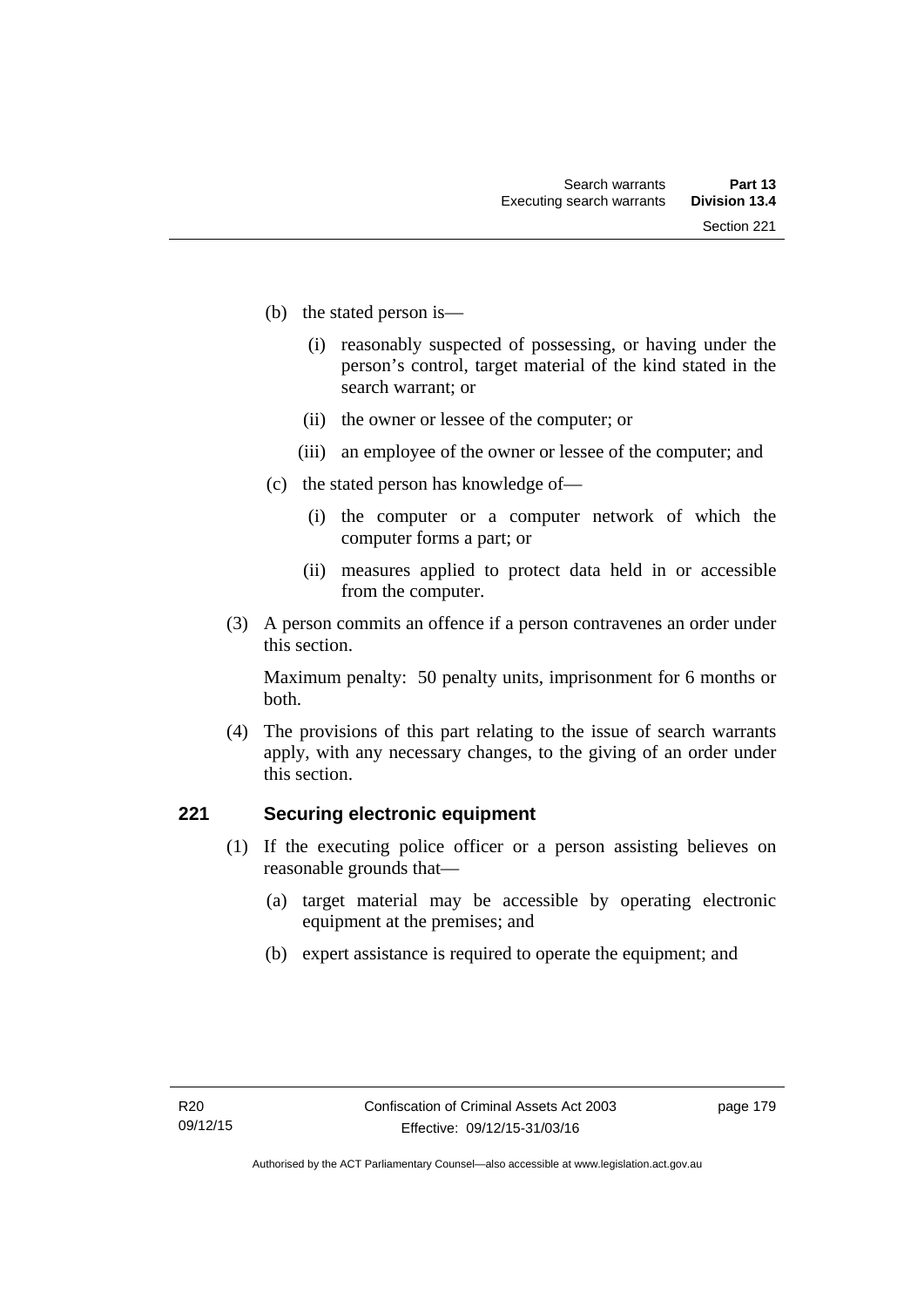(c) if the officer or person does not take action, the material may be destroyed, altered or otherwise interfered with;

the officer or person may do whatever is necessary to secure the equipment, whether by locking it up, placing a guard or otherwise.

- (2) The executing police officer or a person assisting must give written notice to the occupier of the premises of—
	- (a) the officer's or person's intention to secure the equipment; and
	- (b) the fact that the equipment may be secured for up to 24 hours.
- (3) The equipment may be secured until the earliest of the following events happens:
	- (a) the end of 24 hours;
	- (b) the equipment is operated by the expert.
- (4) If the executing police officer or a person assisting believes on reasonable grounds that the expert assistance will not be available within 24 hours, the officer or person may apply to the issuing officer to extend the period.
- (5) The executing police officer or a person assisting must tell the occupier of the premises of the officer's or person's intention to apply for an extension, and the occupier is entitled to be heard on the application.
- (6) The provisions of this part relating to the issue of search warrants apply, with any necessary changes, to the giving of an extension under this section.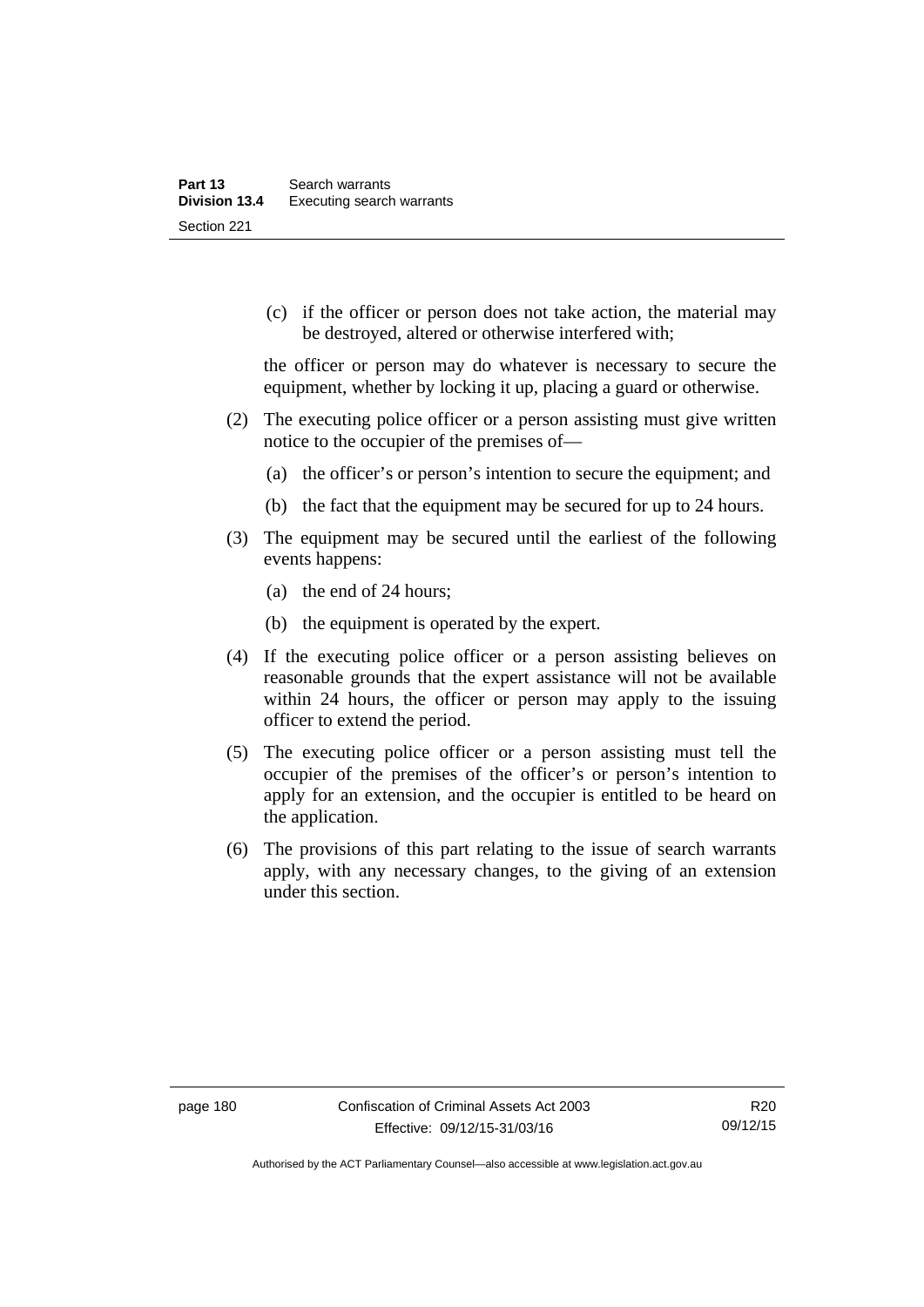## **222 Copies of seized things to be provided**

- (1) If the occupier of the premises, or someone else who apparently represents the occupier, is present at the premises while a search warrant is executed, the occupier or other person may ask a police officer who seizes—
	- (a) a document, film, computer file or other thing that can be readily copied; or
	- (b) a data storage device in which the information can be readily copied;

to give the occupier or other person a copy of the thing or the information.

- (2) The police officer must do so as soon as practicable after the seizure.
- (3) However, the police officer is not required to do so if—
	- (a) the thing was seized under section 219 (Use of electronic equipment at premises); or
	- (b) possession by the occupier of the thing or information could be an offence.

### **223 Providing documents after execution of search warrant**

Documents are taken to have been seized under a search warrant if—

- (a) the documents were at, or accessible from, the premises of a financial institution when a search warrant in relation to the premises was executed; and
- (b) the documents could not be found at that time; and
- (c) the financial institution provides them to the executing police officer as soon as practicable after the execution of the warrant.

page 181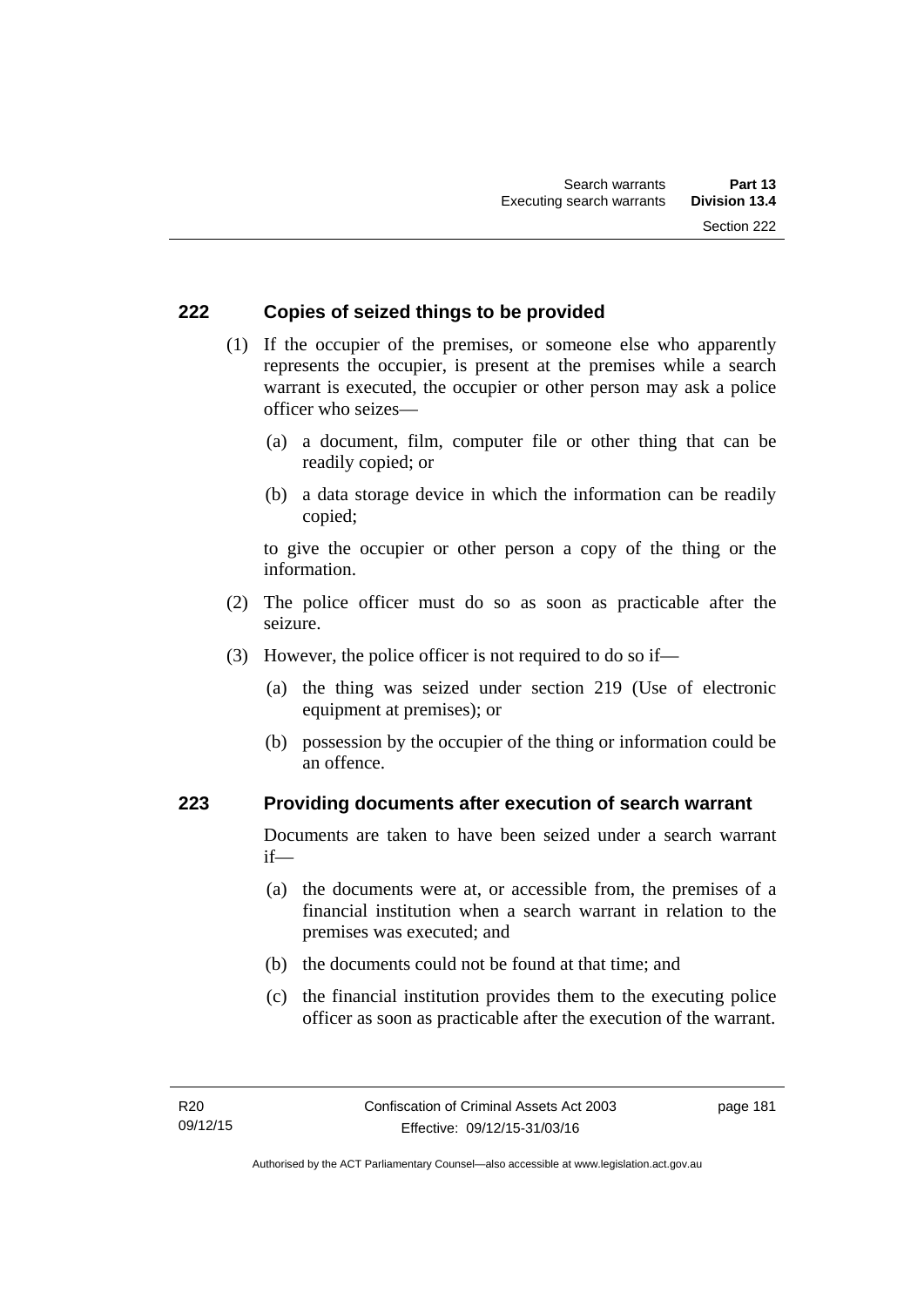# **Division 13.5 Stopping and searching vehicles**

# **224 Searches of vehicles without search warrant in emergency situations**

- (1) This section applies if a police officer believes, on reasonable grounds, that—
	- (a) a thing that is target material is in or on a vehicle; and
	- (b) it is necessary to exercise a power under subsection (2) to prevent the thing from being concealed, lost or destroyed; and
	- (c) it is necessary to exercise the power without the authority of a search warrant because the circumstances are serious and urgent.
- (2) If this section applies, the police officer may—
	- (a) stop and detain the vehicle; and
	- (b) search the vehicle, and any container in or on the vehicle, for the thing; and
	- (c) seize the thing if the officer finds it.
- (3) If, in the course of searching for the thing, the police officer finds something else that is target material, the police officer may seize that thing if the officer suspects, on reasonable grounds, that—
	- (a) it is necessary to seize it to prevent its concealment, loss or destruction; and
	- (b) it is necessary to seize it without the authority of a search warrant because the circumstances are serious and urgent.
- (4) The police officer must exercise the police officer's powers subject to section 225.

Authorised by the ACT Parliamentary Counsel—also accessible at www.legislation.act.gov.au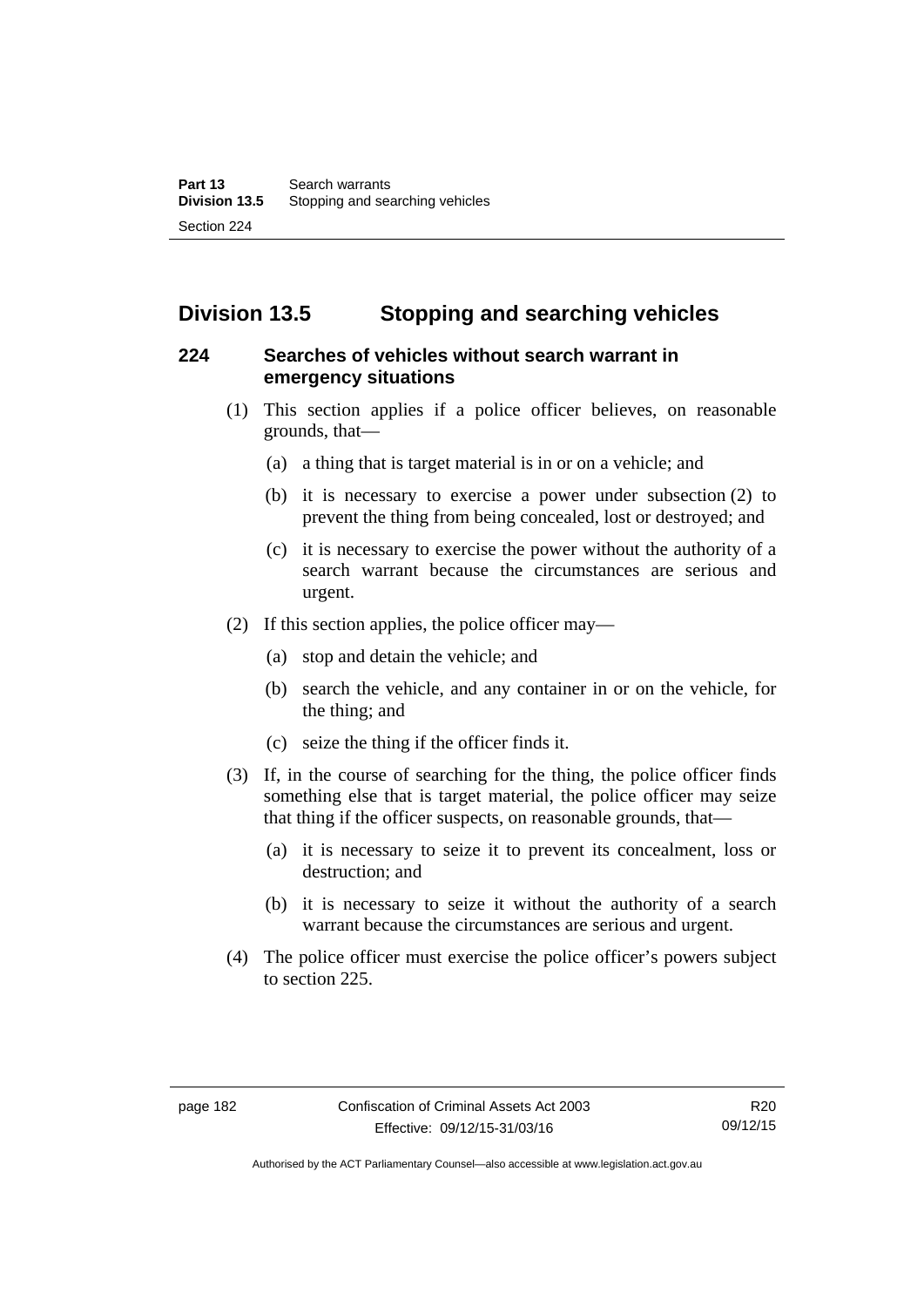### **225 How police officer exercises powers under s 224**

When a police officer exercises a power under section 224 (Searches of vehicles without search warrant in emergency situations) in relation to a vehicle, the police officer—

- (a) may use the assistance that is necessary and reasonable; and
- (b) must search the vehicle in a public place or in some other place to which members of the public have ready access; and
- (c) must not detain the vehicle for longer than is necessary and reasonable to search it and any container in or on the vehicle; and
- (d) may use the force that is necessary and reasonable in the circumstances, but must not damage the vehicle, or any container in or on the vehicle, by forcing open a part of the vehicle or container unless—
	- (i) the person (if any) apparently in charge of the vehicle has been given a reasonable opportunity to open that part or container; or
	- (ii) it is not possible to give that person such an opportunity.

# **Division 13.6 Search warrants—things seized**

### **226 Receipts for things seized under search warrants**

- (1) This section applies to—
	- (a) a thing seized under a search warrant; or
	- (b) a thing moved under section 218 (1) (Moving things to another place for examination or processing); or
	- (c) a thing seized under section 224 (Searches of vehicles without search warrant in emergency situations).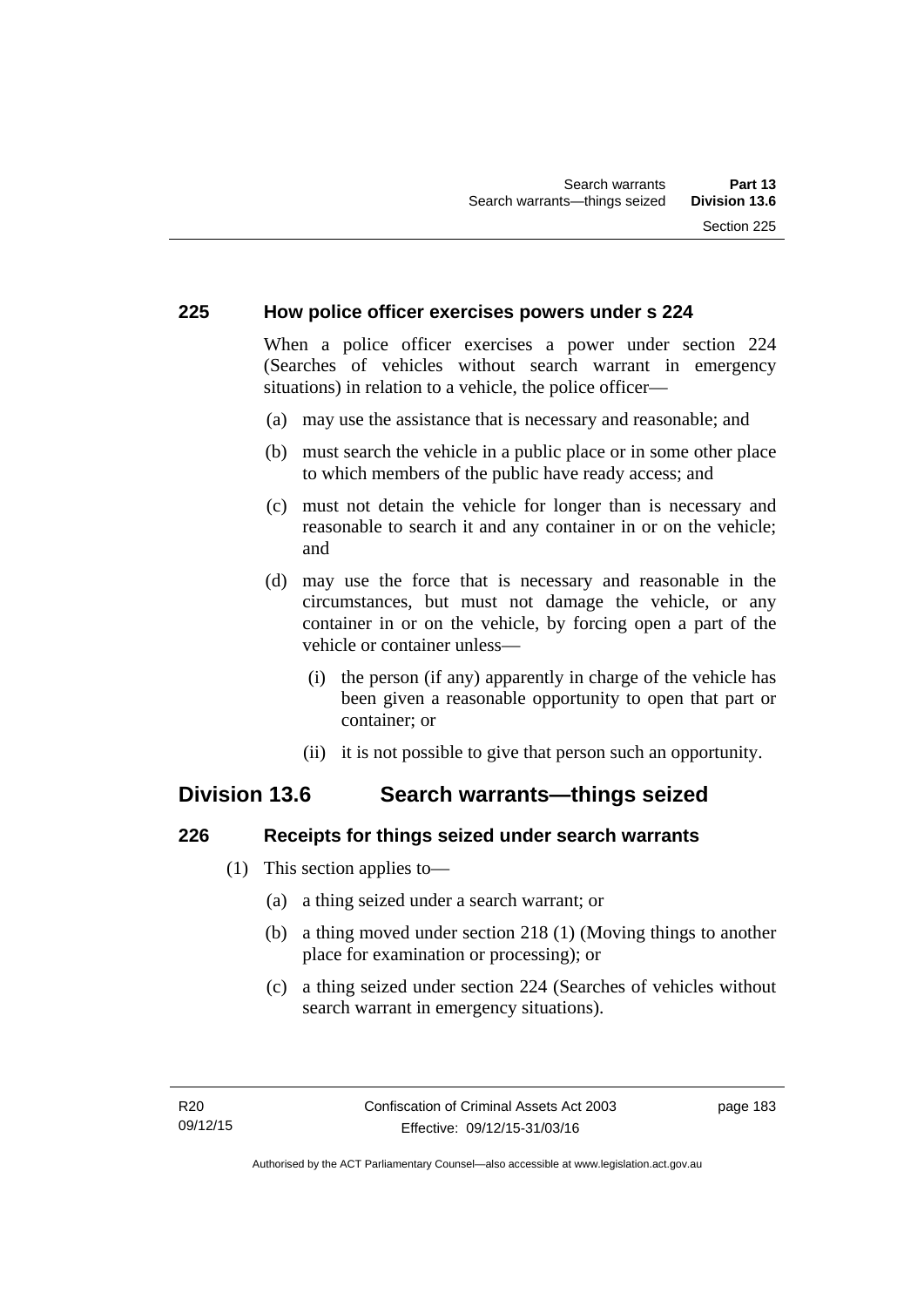- (2) As soon as practicable after a thing is seized under this part by the executing police officer or a person assisting, the officer or person must give a receipt for it to the person from whom it was seized.
- (3) If, for any reason, it is not practicable to comply with subsection (2), the executing police officer or person assisting must leave the receipt, secured conspicuously, at the place of seizure.
- (4) A receipt under this section must include—
	- (a) a description of the thing seized; and
	- (b) if the thing is moved under section 218 (1)—where the thing is to be taken to.
- (5) A single receipt may be given for 2 or more things.

# **227 Keeping seized things under search warrants**

- (1) This section applies to a police officer in relation to a thing seized under this part if—
	- (a) the reason for the thing's seizure no longer exists or it is decided that the thing is not to be used in evidence; or
	- (b) if the thing was seized under section 224 (Searches of vehicles without search warrant in emergency situations)—the period of 60 days after the day of the thing's seizure ends.
- (2) The police officer must take reasonable steps to return the thing to the person from whom it was seized or to the owner if that person is not entitled to possess it.
- (3) However, the police officer does not have to take those steps if—
	- (a) if subsection  $(1)$  (b) applies—
		- (i) a proceeding in relation to which the thing might provide evidence has been begun before the end of the 60-day period and has not been finalised (including an appeal to a court in relation to the proceeding); or

Authorised by the ACT Parliamentary Counsel—also accessible at www.legislation.act.gov.au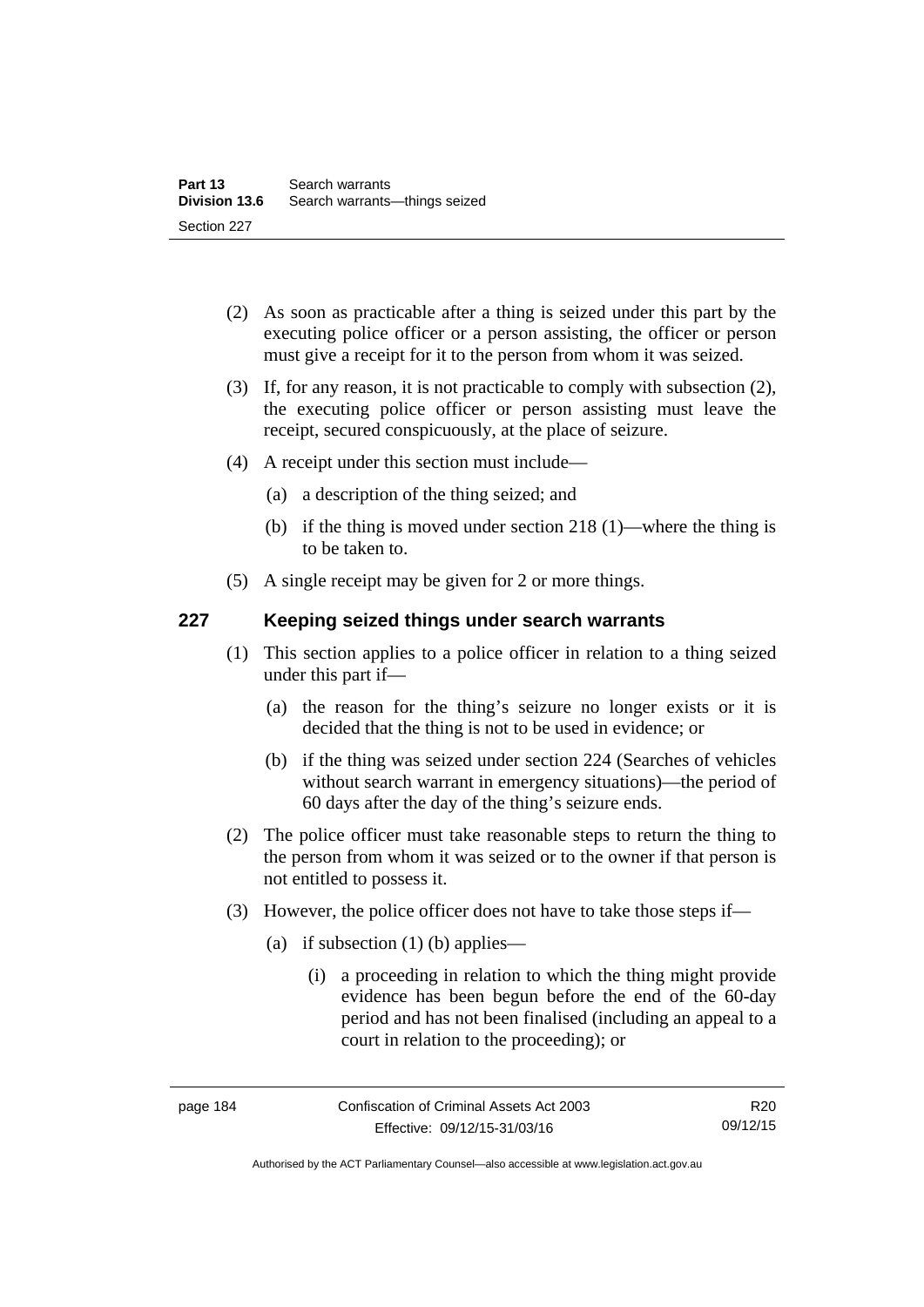- (ii) an order is in force under section 228 (Keeping things for further period); or
- (b) if subsection (1) (a) or (b) applies—the police officer is otherwise authorised (by a law, or an order of a court, of the Territory, the Commonwealth, a State or another Territory) to keep, destroy or dispose of the thing; or
- (c) the thing is forfeited or forfeitable to the Territory, the Commonwealth or a State or is the subject of a dispute about ownership.

# **228 Keeping things for further period**

- (1) This section applies if a thing has been seized by a police officer under this part and a proceeding in relation to which the thing might provide evidence has not begun before the end of—
	- (a) 60 days after the day of the seizure; or
	- (b) a period previously stated in an order of an issuing officer under this section.
- (2) A police officer may apply to an issuing officer for an order that the officer may keep the thing for a further period.
- (3) Before making the application, the police officer must—
	- (a) take reasonable steps to discover whose interests would be affected by the keeping of the thing; and
	- (b) if it is practicable to do so, tell each person the officer believes to be such a person of the proposed application.
- (4) The provisions of this part relating to the issue of search warrants apply, with any necessary changes, to the making of an order under this section.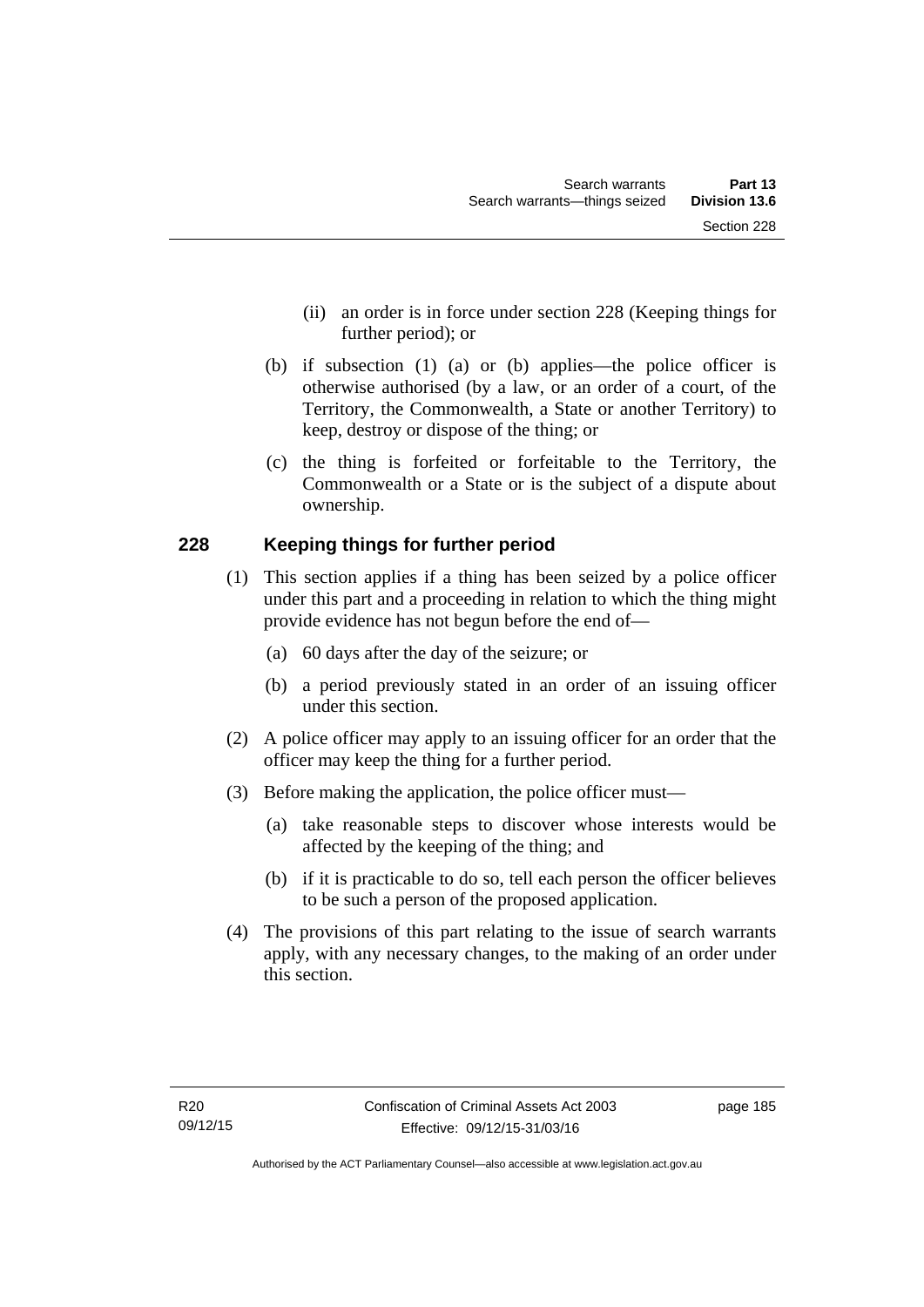## **229 Issuing officer may order keeping of thing**

- (1) The issuing officer may order that the police officer who made an application under section 228 (Keeping things for further period) may keep the thing if the issuing officer is satisfied that it is necessary for the police officer to do so for the purpose of beginning or conducting a proceeding under this Act, another territory law or the law of the Commonwealth, a State or another Territory.
- (2) The order must state the period for which the officer may keep the thing.
- (3) The provisions of this part relating to the issue of search warrants apply, with any necessary changes, to the making of an order under this section.

### **230 Transfer of things seized to public trustee**

At the direction of the DPP, a police officer must transfer custody of a thing seized under this part to the public trustee.

# **Division 13.7 Search warrants—miscellaneous**

### **231 Search warrants—false or misleading information**

- (1) A person commits an offence if—
	- (a) the person gives information to a police officer or person assisting a police officer; and
	- (b) the person does so knowing that the information—
		- (i) is false or misleading in a material particular; or
		- (ii) omits something that makes the information false or misleading in a material particular; and
	- (c) the information is given in compliance (or purported compliance) with a requirement under this part.

Authorised by the ACT Parliamentary Counsel—also accessible at www.legislation.act.gov.au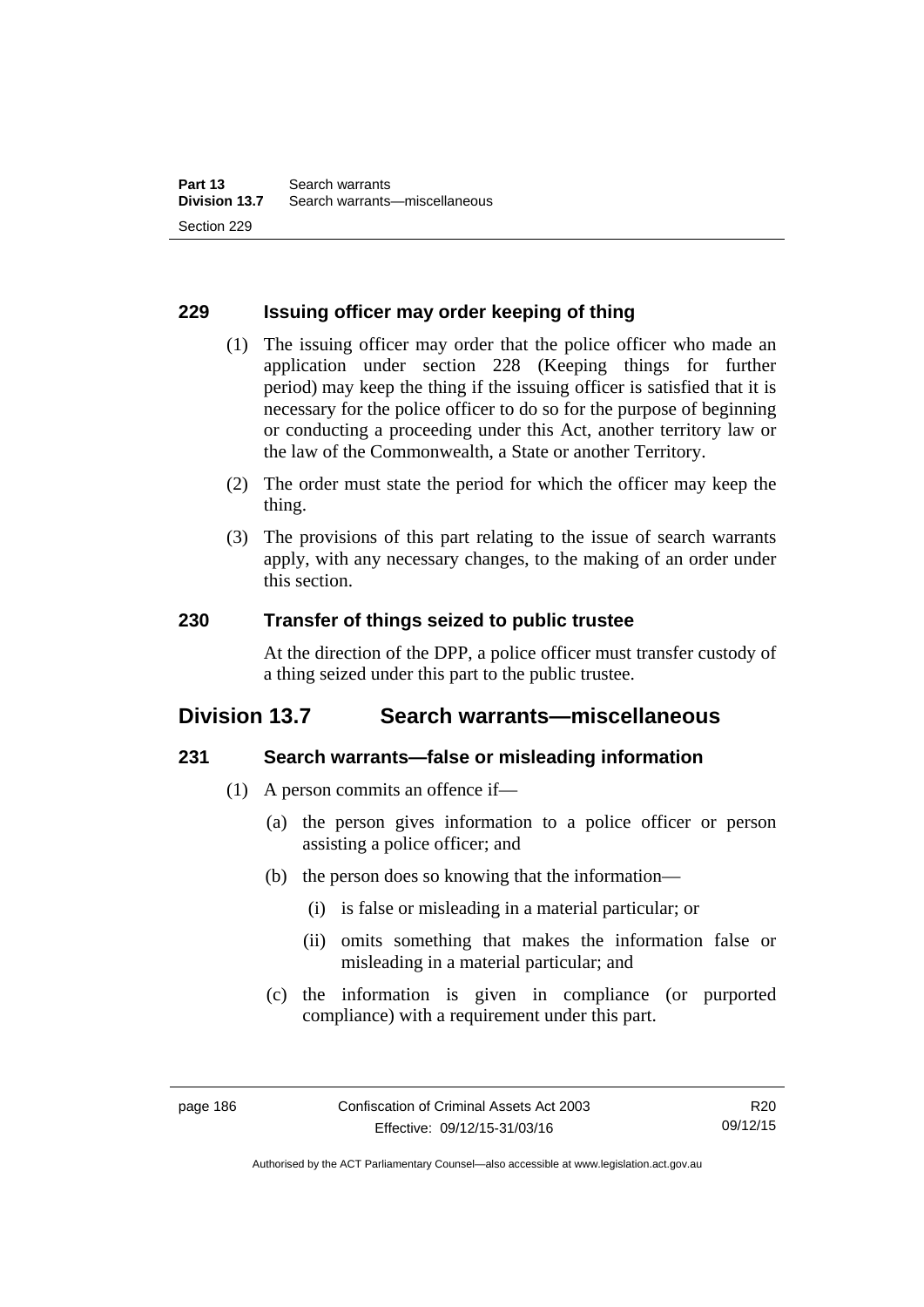Maximum penalty: 200 penalty units, imprisonment for 2 years or both.

- (2) Subsection (1) (c) does not apply if, before the information was given by the person to the police officer or person assisting, a police officer or person assisting did not take reasonable steps to tell the person of the existence of the offence against subsection (1).
- (3) For subsection (2), it is sufficient if the following form of words is used:

'Giving false or misleading information is an offence with serious consequences'.

# **232 Search warrants—false or misleading documents**

- (1) A person commits an offence if—
	- (a) the person produces a document to a police officer or a person assisting a police officer; and
	- (b) the person does so knowing that the document is false or misleading in a material particular; and
	- (c) the document is produced in compliance (or purported compliance) with a requirement under this part.

Maximum penalty: 200 penalty units, imprisonment for 2 years or both.

- (2) Subsection (1) does not apply to a person who produces a document to a police officer or person assisting if the document is accompanied by a written statement signed by the person (or, for a corporation, by an officer of the corporation)—
	- (a) stating that the document is, to the person's knowledge, false or misleading in a material particular; and
	- (b) setting out, or referring to, the material particular in which the document is, to the person's knowledge, false or misleading.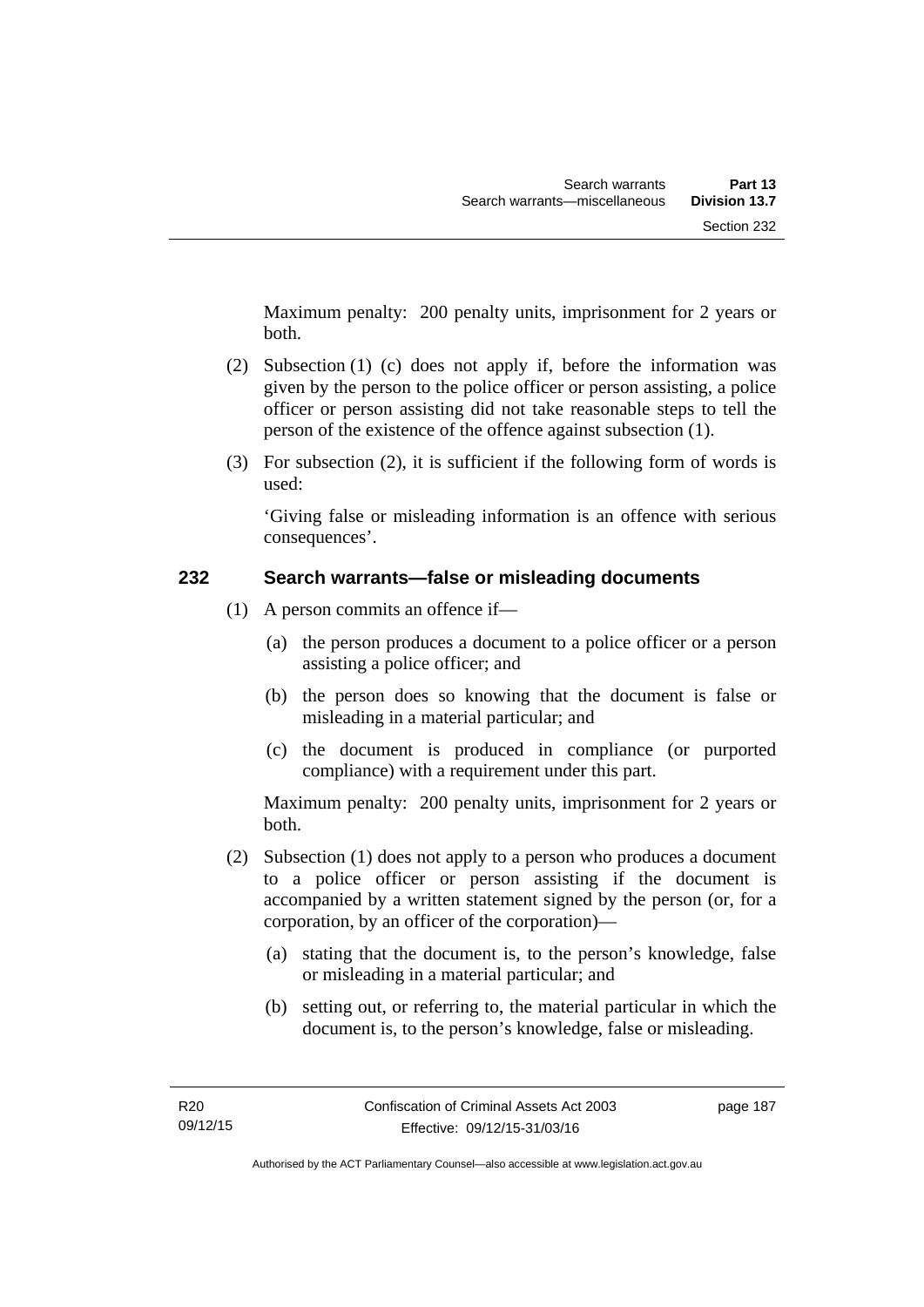### **233 Obstruction etc of police officers and people assisting**

- (1) A person commits an offence if—
	- (a) the person knows that, or is reckless about the fact that, a person is a police officer; and
	- (b) the person obstructs, hinders, intimidates or resists the officer in the exercise of the officer's functions under this part.

Maximum penalty: 200 penalty units, imprisonment for 2 years or both.

- (2) For this section, it is immaterial whether the defendant was aware that the police officer was exercising the officer's functions.
- (3) Strict liability applies to subsection (1) (b).

### **234 Damage etc to be minimised**

- (1) In the exercise, or purported exercise, of a function under this part, a police officer must take all reasonable steps to ensure that the police officer, and any person assisting who is not a police officer, causes as little inconvenience, detriment and damage as practicable.
- (2) If a police officer, or a person assisting who is not a police officer, damages anything in the exercise or purported exercise of a function under this part, the police officer or person assisting must give written notice of the particulars of the damage to the person whom the police officer or person assisting believes on reasonable grounds is the owner of the thing.
- (3) If the damage happens on premises entered under this part in the absence of the occupier, the notice may be given by securing it in a conspicuous place on the premises.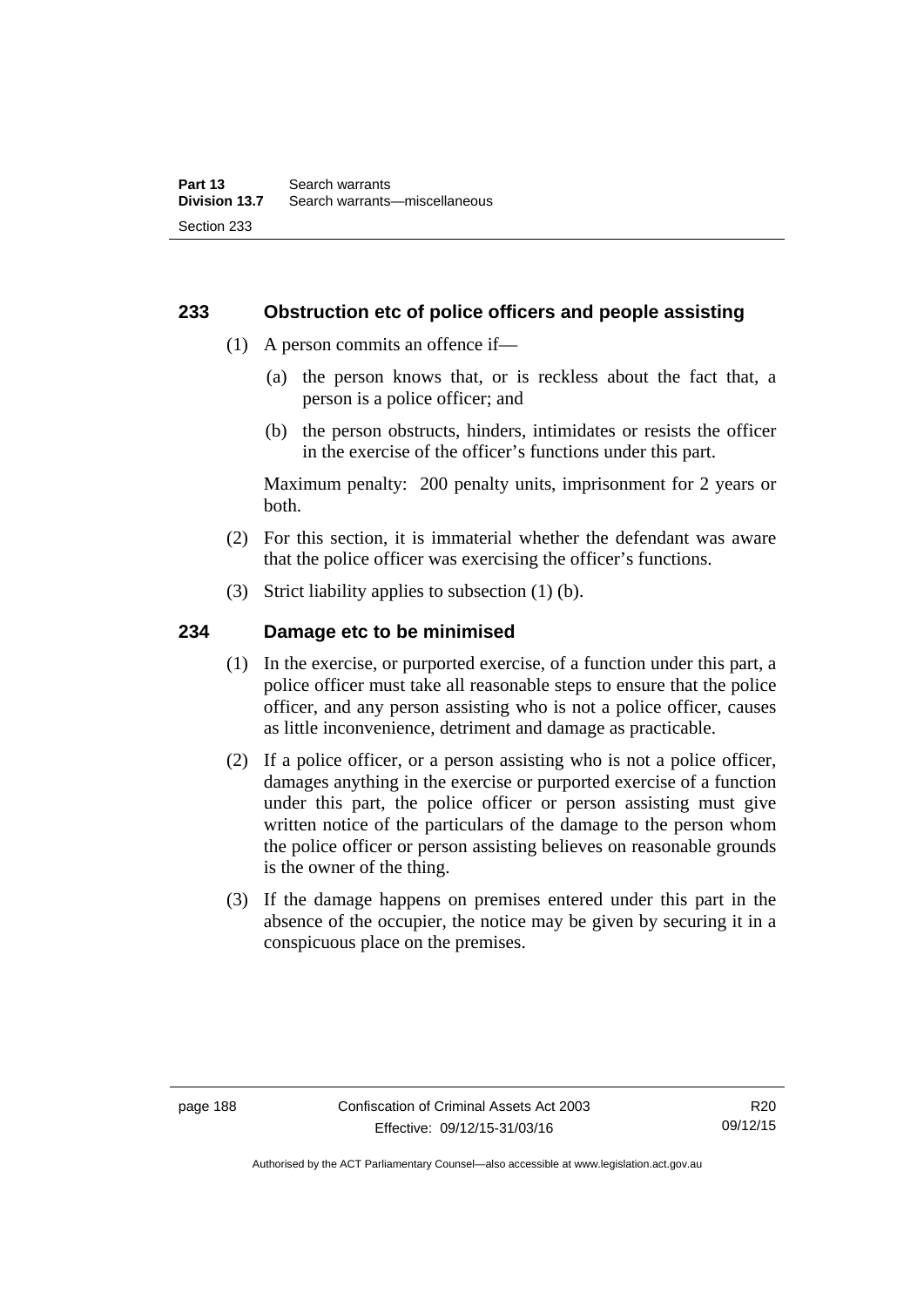## **235 Compensation**

- (1) A person may claim reasonable compensation from the Territory if the person suffers loss or expense because of the exercise, or purported exercise, of a function under this part by a police officer or a person assisting who is not a police officer.
- (2) Compensation may be claimed and ordered in a proceeding for—
	- (a) compensation brought in a court of competent jurisdiction; or
	- (b) an offence against this Act or another territory law brought against the person making the claim for compensation.
- (3) A court must not order the payment of reasonable compensation for the loss or expense unless it is satisfied it is just to make the order in the circumstances of the particular case.

#### **Example for claim for damage or corruption of computer data**

The court may have regard to whether the occupier of the premises and any employees, agents or officers of the occupier, if they were available at the time, gave any appropriate warning or guidance on the operation of the computer equipment.

- *Note* An example is part of the Act, is not exhaustive and may extend, but does not limit, the meaning of the provision in which it appears (see [Legislation Act,](http://www.legislation.act.gov.au/a/2001-14) s 126 and s 132).
- (4) A regulation may prescribe matters that may, must or must not be taken into account by the court in considering whether it is just to make the order.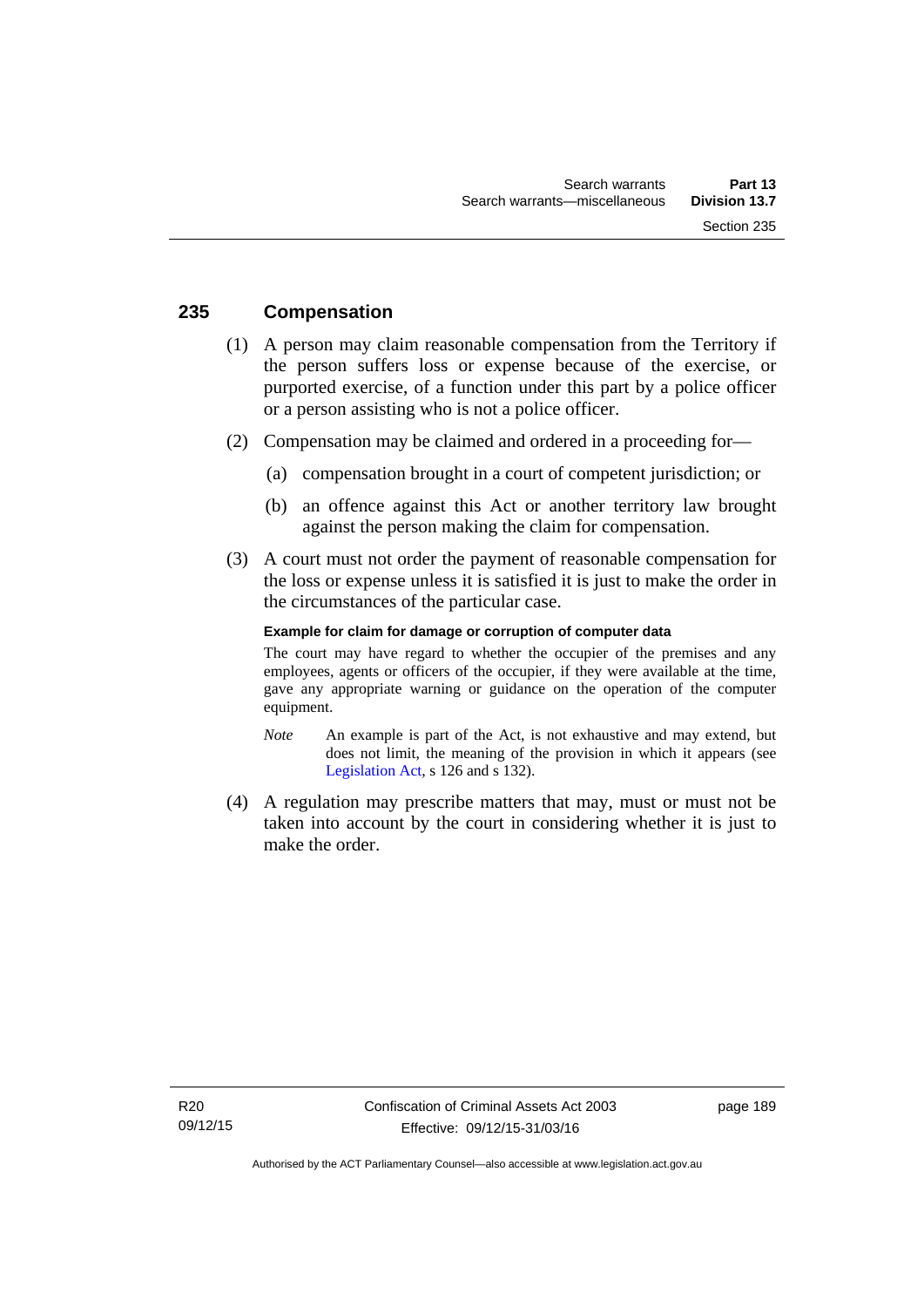#### Part 14 **Court procedure**

Section 236

# **Part 14 Court procedure**

### **236 Meaning of** *confiscation proceeding*

(1) In this Act:

*confiscation proceeding* means a proceeding in a relevant court in relation to any of the following orders under this Act:

- (a) a restraining order;
- (b) an additional order under section 39 in relation to a restraining order or restrained property;
- (c) a conviction forfeiture order;
- (d) an order under section 59 (Automatic forfeiture—court order declaring property automatically forfeited);
- (e) an order under section 60 (Automatic forfeiture—court orders);
- (f) a civil forfeiture order;
- (g) an exclusion order;
- (h) a penalty order;
- (i) an order under section 105 (Order to stop sale, modification or destruction of restrained property);
- (j) an order under section 113 for the discharge of a registered property interest in forfeited property;
- (k) an order under division 9.4 (Sale of jointly owned forfeited property);
- (l) a return or compensation order;
- (m) a monitoring order;
- (n) a transaction suspension order;

Authorised by the ACT Parliamentary Counsel—also accessible at www.legislation.act.gov.au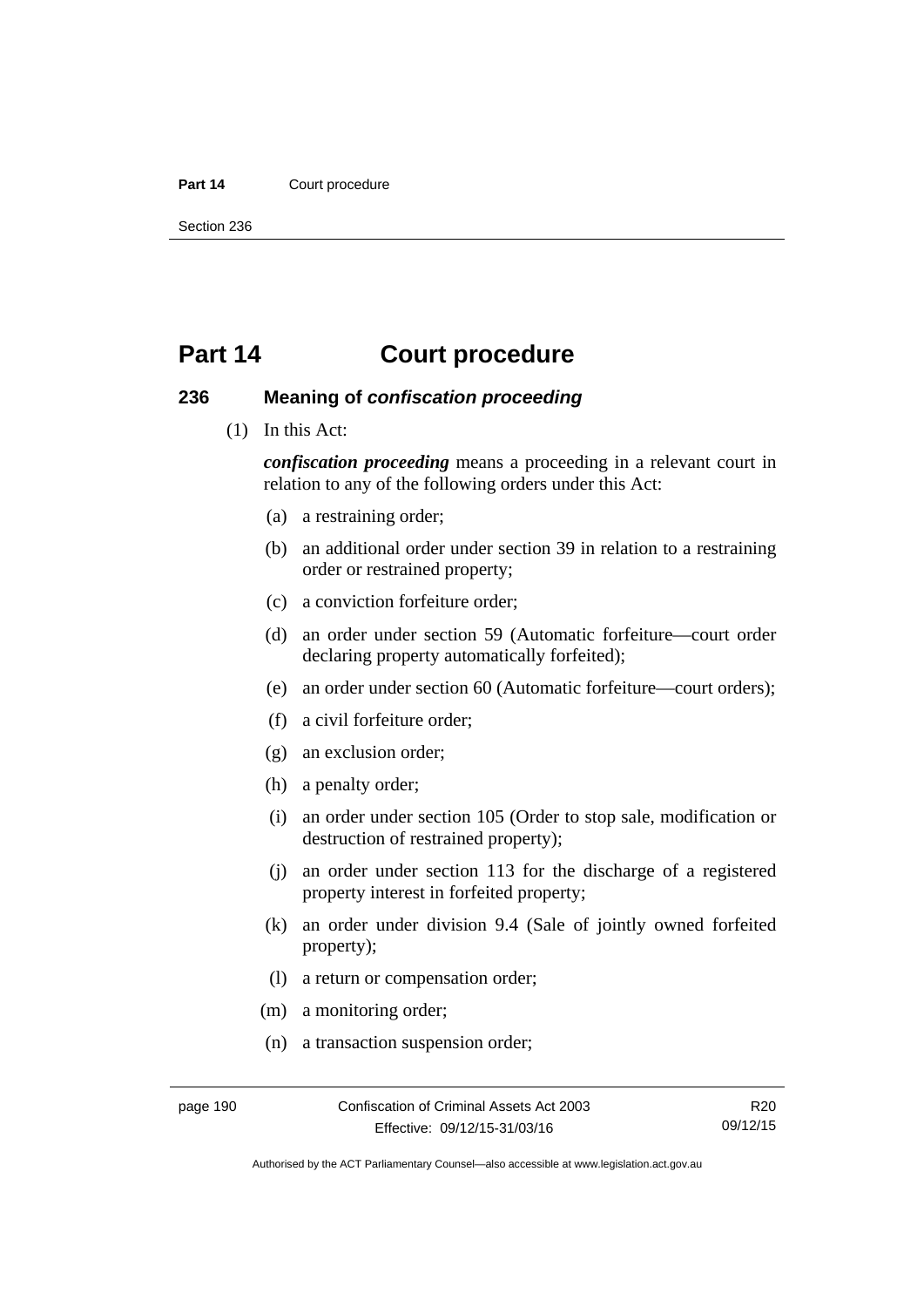- (o) a production order;
- (p) an examination order
- (q) a buyback order;
- (r) an order under section 239 (2) (c) or section 240 (2) to transfer a proceeding to another court;
- (s) an additional order under section 250 (Confiscation proceedings—additional orders);
- (t) an order under this Act in relation to an order mentioned in paragraphs (a) to (s), whether made before, at the same time, or after the making of that order.

#### **Examples for par (t)—general**

- 1 an order under section 24 to set aside a dealing with restrained property
- 2 an order under section 35 restricting the disclosure of the making of a restraining order
- 3 an order under section 49 extending the operation of a restraining order
- 4 an interlocutory order in relation to an order mentioned in paragraphs (a) to (s)

#### **Examples for par (t)—additional orders under s 39 and s 250**

- 1 see the examples to s 39 (1) for examples of additional orders in relation to restraining orders and restrained property
- 2 see the examples to s 250 (1) for examples of additional orders in relation to other confiscation proceedings
- *Note* An example is part of the Act, is not exhaustive and may extend, but does not limit, the meaning of the provision in which it appears (see [Legislation Act,](http://www.legislation.act.gov.au/a/2001-14) s 126 and s 132).
- (2) However, a *confiscation proceeding* does not include—
	- (a) a registered corresponding law order that is taken to be a kind of order mentioned in subsection (1); or
	- (b) a proceeding under part 11 (Interstate orders).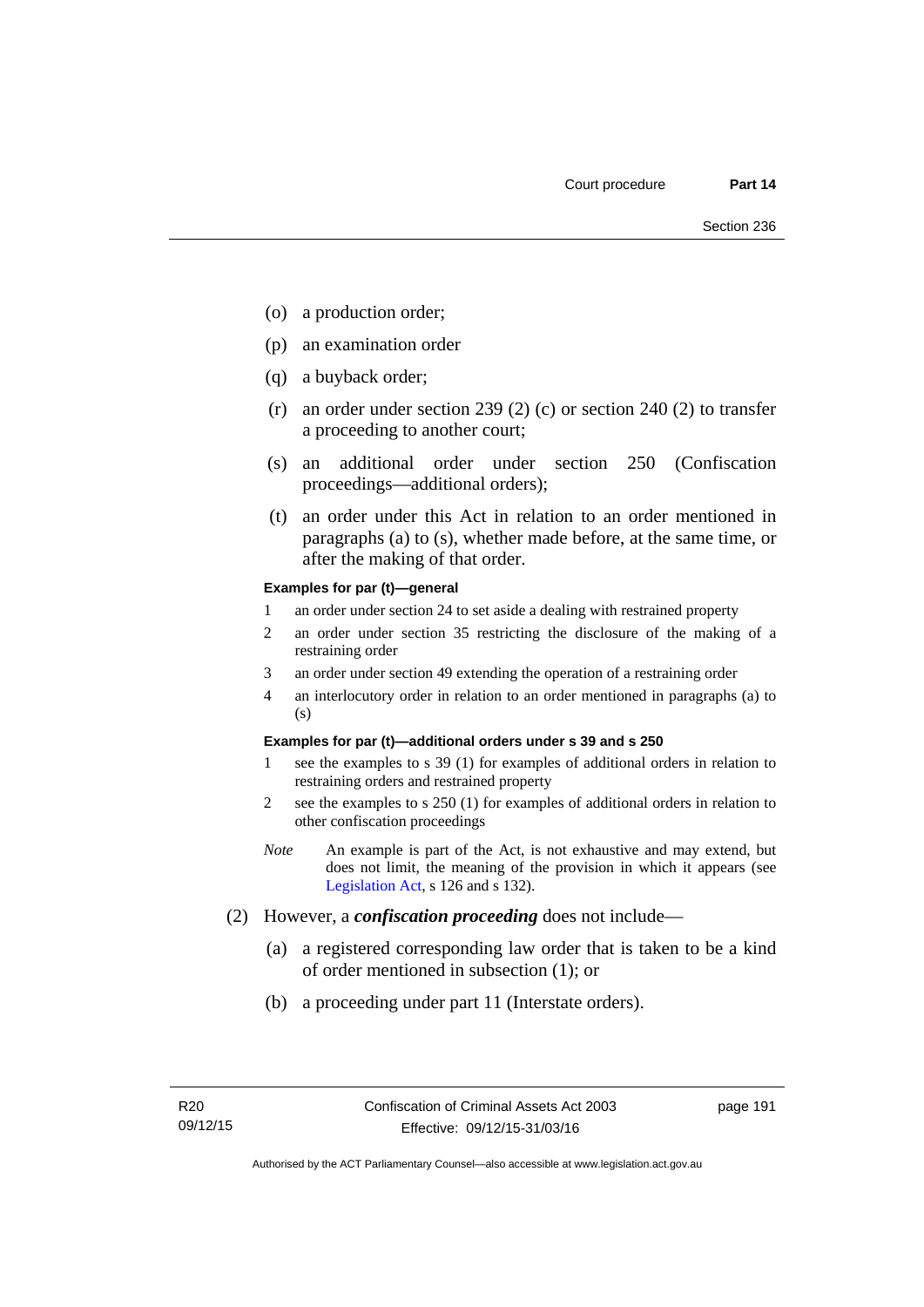#### Part 14 **Court procedure**

Section 237

# **237 Confiscation and corresponding law order proceedings are civil, not criminal**

- (1) This section applies to—
	- (a) a confiscation proceeding; and
	- (b) a proceeding under part 11 (Interstate orders) in relation to a corresponding law order.
- (2) The proceeding is a civil proceeding, not a criminal proceeding.
- (3) Without limiting subsection (2)—
	- (a) any rules of interpretation applying only to the criminal law do not apply to the interpretation of the provisions of this Act or any other territory law in relation to the proceeding; and
	- (b) the rules of evidence applying to a civil proceeding apply to the proceeding, and the rules of evidence applying to a criminal proceeding do not apply.

#### **Example for par (b)**

In hearing an application for a civil forfeiture order, whether the offender committed a serious offence is to be decided by the court on the balance of probabilities.

*Note* An example is part of the Act, is not exhaustive and may extend, but does not limit, the meaning of the provision in which it appears (see [Legislation Act,](http://www.legislation.act.gov.au/a/2001-14) s 126 and s 132).

### **238 Meaning of** *relevant court*

In this Act:

*relevant court*, for a confiscation proceeding or a proceeding under part 11 (Interstate orders) in relation to a corresponding law order, means the court, or any court, that has jurisdiction under this part to hear and decide the proceeding.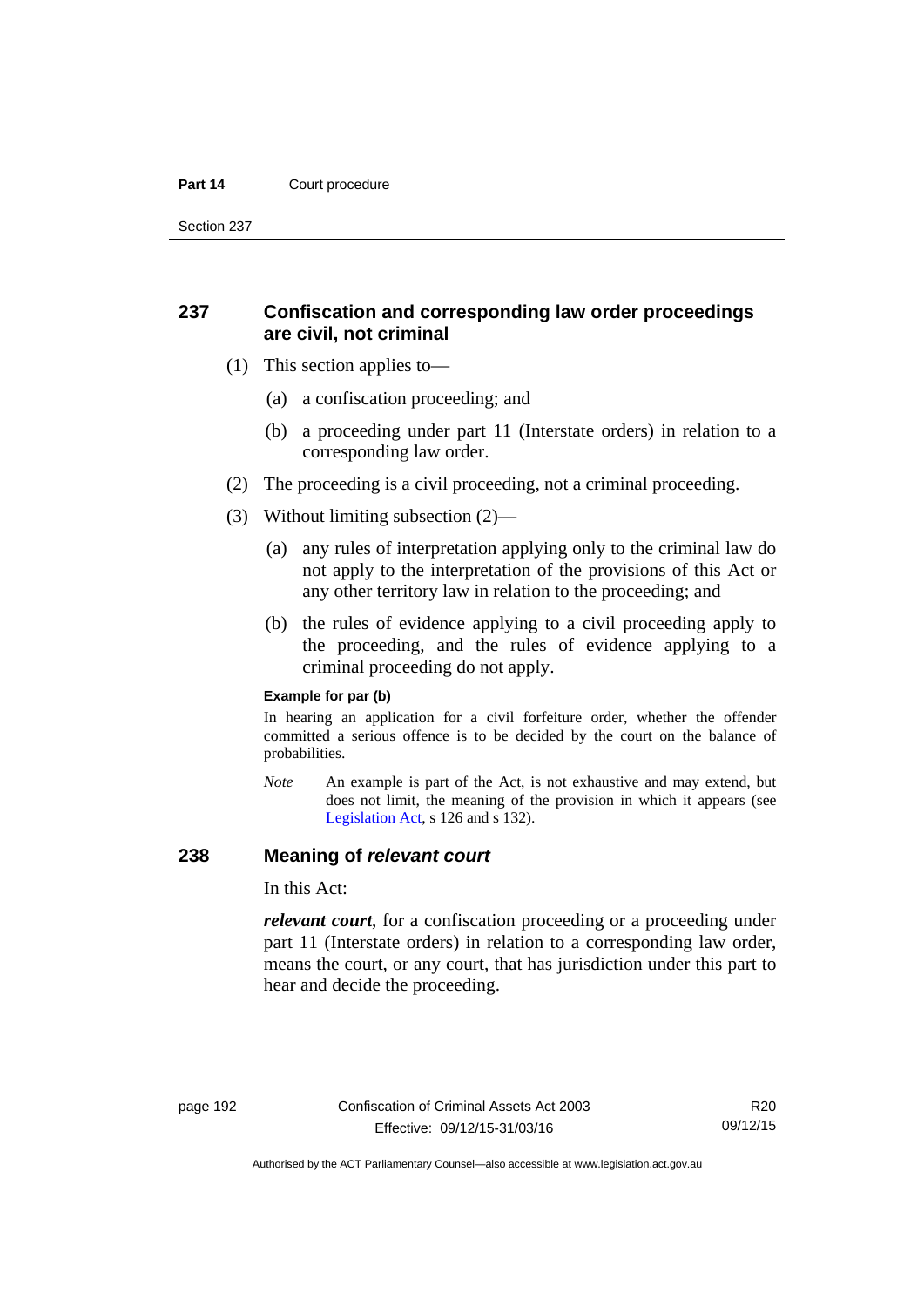# **239 Jurisdiction of Magistrates Court—confiscation proceedings**

- (1) The Magistrates Court has jurisdiction to hear and decide a confiscation proceeding if—
	- (a) the value of the property and benefits to which the proceeding relates (as decided by the Magistrates Court) is not more than the amount the Magistrates Court may award for a personal action at law (the *Magistrates Court limit*); and
	- (b) title to land is not genuinely in question in the proceeding.
	- *Note* For the amount the Magistrates Court may award for a personal action at law (see *[Magistrates Court Act 1930](http://www.legislation.act.gov.au/a/1930-21)*, s 257).
- (2) However, if the value of the property and benefits to which the proceeding relates (as decided by the Magistrates Court) is more than the Magistrates Court limit, the Magistrates Court has jurisdiction to hear and decide the matter to—
	- (a) dismiss the proceeding on its merits (but not for want of jurisdiction); or
	- (b) make an order or orders in relation to property or benefits to the value of the limit; or
	- (c) on the application of the DPP, or on the court's own initiative, by order, transfer the proceeding to the Supreme Court.
- (3) Despite the Magistrates Court limit, the Magistrates Court has jurisdiction to hear and decide the following confiscation proceedings:
	- (a) any application for a monitoring order, transaction suspension order, production order or examination order;
	- (b) any proceeding in relation to a relevant offence that has been disposed of summarily by the court;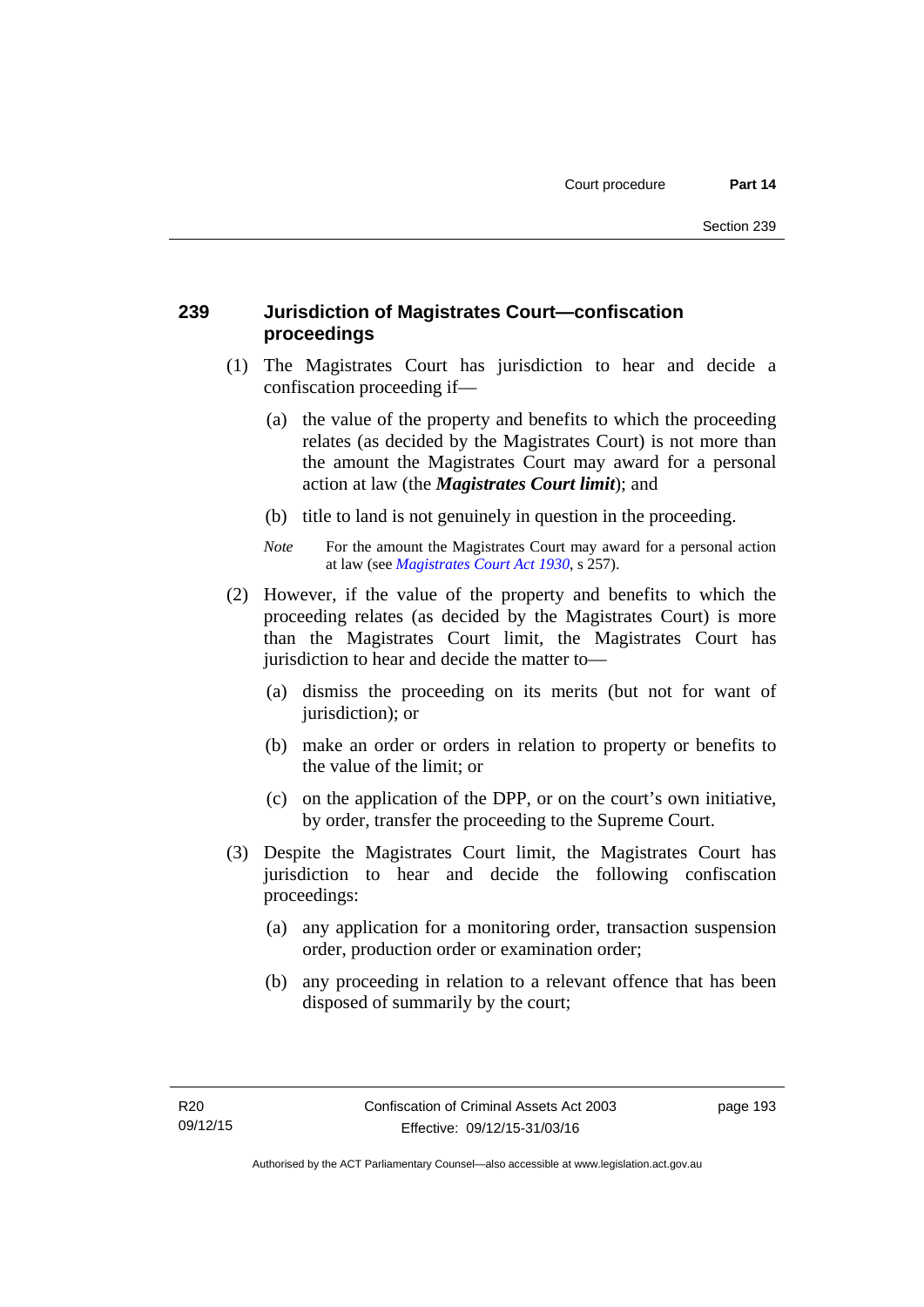(c) a proceeding transferred to the court by the Supreme Court under section 241 (2).

#### **Example for par (b)**

Mr Somewhat Wayward is summarily convicted of a relevant offence by the Magistrates Court. The value of the benefits received by Mr Wayward from the commission of the offence was \$10 000 more than the Magistrates Court limit. The Magistrates Court may make a penalty order against Mr Wayward for the full amount of the benefits despite their value being more than the amount the Magistrates Court may award for a personal action at law.

- *Note* An example is part of the Act, is not exhaustive and may extend, but does not limit, the meaning of the provision in which it appears (see [Legislation Act,](http://www.legislation.act.gov.au/a/2001-14) s 126 and s 132).
- (4) For this section—
	- (a) the Magistrates Court has jurisdiction to decide—
		- (i) what is the property and benefits to which the proceeding relates; and
		- (ii) the value of any property and benefits to which the proceeding relates; and
		- (iii) whether title to land is genuinely in question; and
	- (b) title to land is genuinely in question in the proceeding if the Magistrates Court would not have jurisdiction to hear the proceeding under the *[Magistrates Court Act 1930](http://www.legislation.act.gov.au/a/1930-21)*, section 264 (Proceedings affecting title to land).

### **240 Jurisdiction of Magistrates Court—interstate orders**

(1) The Magistrates Court has jurisdiction to hear and decide any proceeding under part 11 (Interstate orders) in relation to a corresponding law order.

Authorised by the ACT Parliamentary Counsel—also accessible at www.legislation.act.gov.au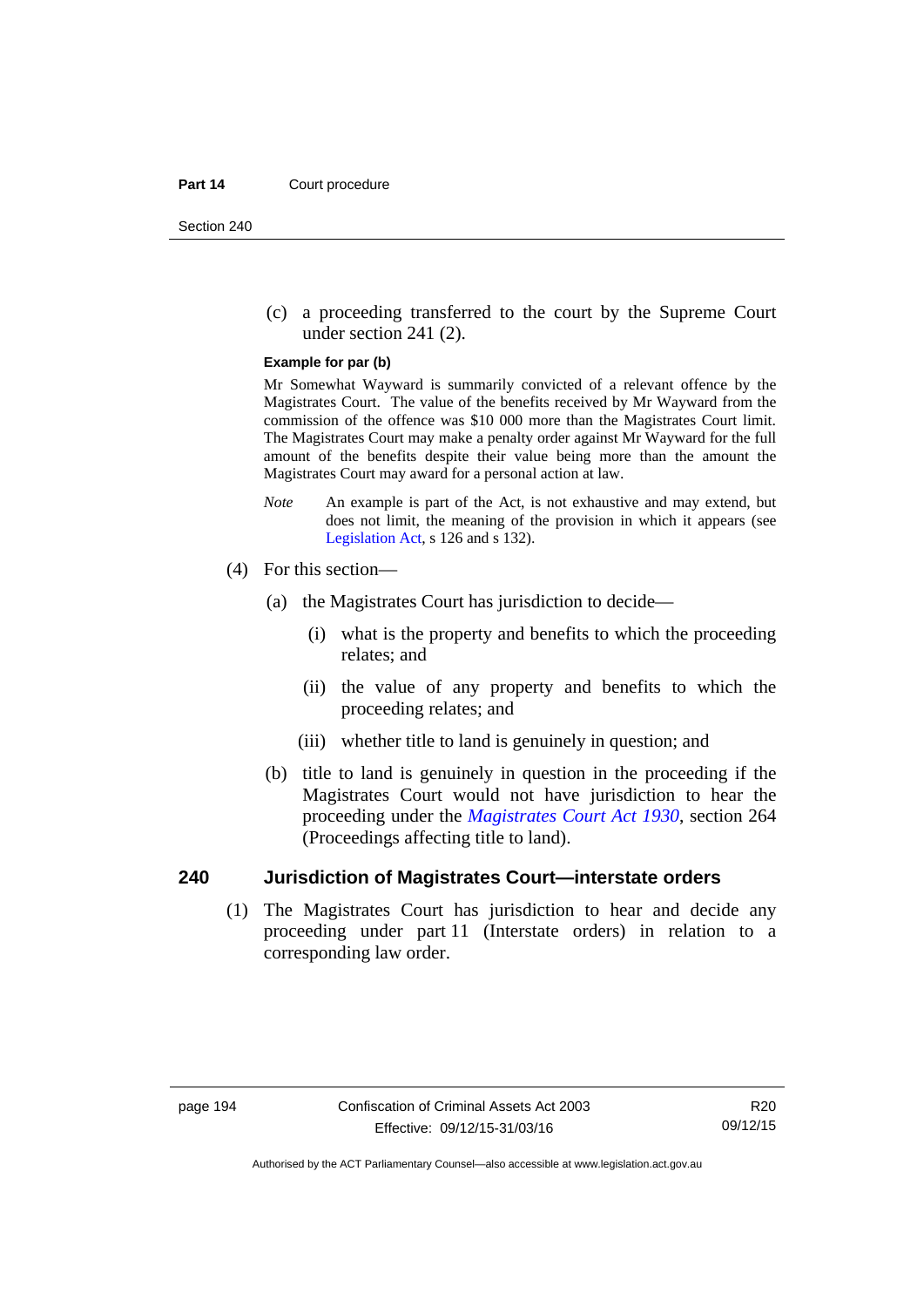- (2) To remove any doubt, the Magistrates Court is a relevant court even if—
	- (a) the value of the property and benefits to which the corresponding order relates is more than the amount the Magistrates Court may award for a personal action at law; or
	- (b) title to land was genuinely in question in the proceeding for the making of the corresponding law order.

# **241 Jurisdiction of Supreme Court**

- (1) The Supreme Court has jurisdiction to hear and decide any confiscation proceeding or any proceeding under part 11 (Interstate orders) in relation to a corresponding law order.
- (2) The Supreme Court may, by order, transfer a confiscation proceeding to the Magistrates Court if the value of the property and benefits to which the proceeding relates (as decided by the Supreme Court)—
	- (a) is less than or equal to the amount the Magistrates Court may award for a personal action at law; and
	- (b) does not include land the title to which is genuinely in question.
- (3) An order under subsection (2) may be made on the application of the DPP or of a person with an interest in the property or on the Supreme Court's own initiative.

# **242 Confiscation proceedings—transferred proceedings**

If a proceeding is transferred from a court (the *first court*) to another court under section 239 (2) (c) or section 241 (2)—

 (a) the proceeding is taken to have been begun in the other court; and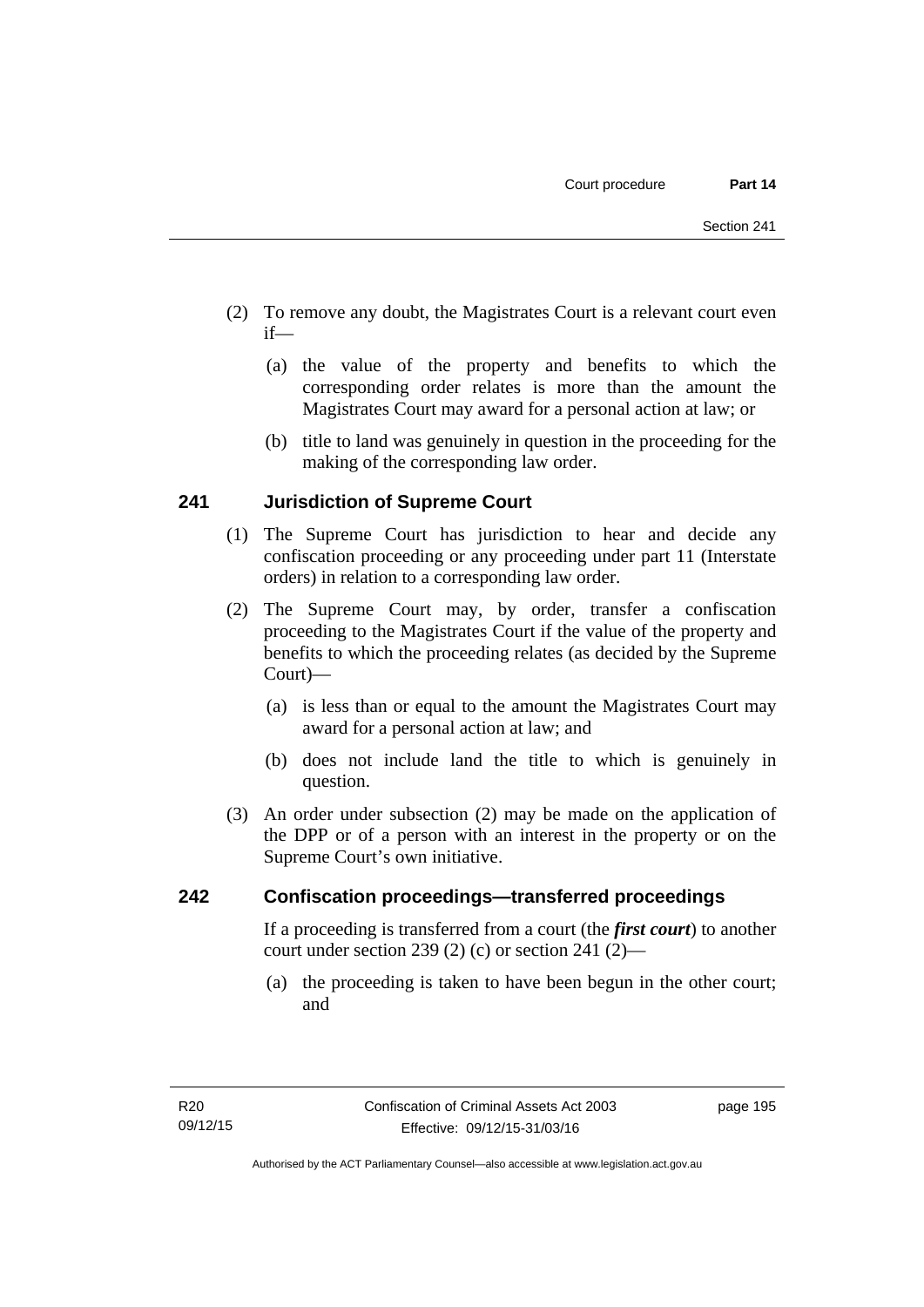#### Part 14 **Court procedure**

Section 243

 (b) evidence given before, and documents filed with, the first court are taken to have been given before, or filed with, the other court.

#### **Example for par (b)**

If a proceeding is transferred from the Magistrates Court to the Supreme Court, the Supreme Court may make findings of fact based on the transcript of evidence given before the Magistrates Court without rehearing the evidence.

*Note* An example is part of the Act, is not exhaustive and may extend, but does not limit, the meaning of the provision in which it appears (see [Legislation Act,](http://www.legislation.act.gov.au/a/2001-14) s 126 and s 132).

### **243 Restricted access proceedings—notice of applications etc**

- (1) This section applies to a confiscation proceeding for any of the following orders (a *restricted access proceeding*):
	- (a) a restraining order;
	- (b) an application by the DPP or public trustee for an additional order under section 39 in relation to a restraining order or restrained property;
	- (c) an order under section 49 (Extension of time for restraining orders) that a restraining order—
		- (i) is to remain in force for a stated period (or as stated in the order); or
		- (ii) that has ended is to be revived for a stated period (or as stated in the order);
	- (d) a monitoring order;
	- (e) a transaction suspension order;
	- (f) a production order (other than an application to vary a production order under section 162);
	- (g) an examination order.

R20 09/12/15

Authorised by the ACT Parliamentary Counsel—also accessible at www.legislation.act.gov.au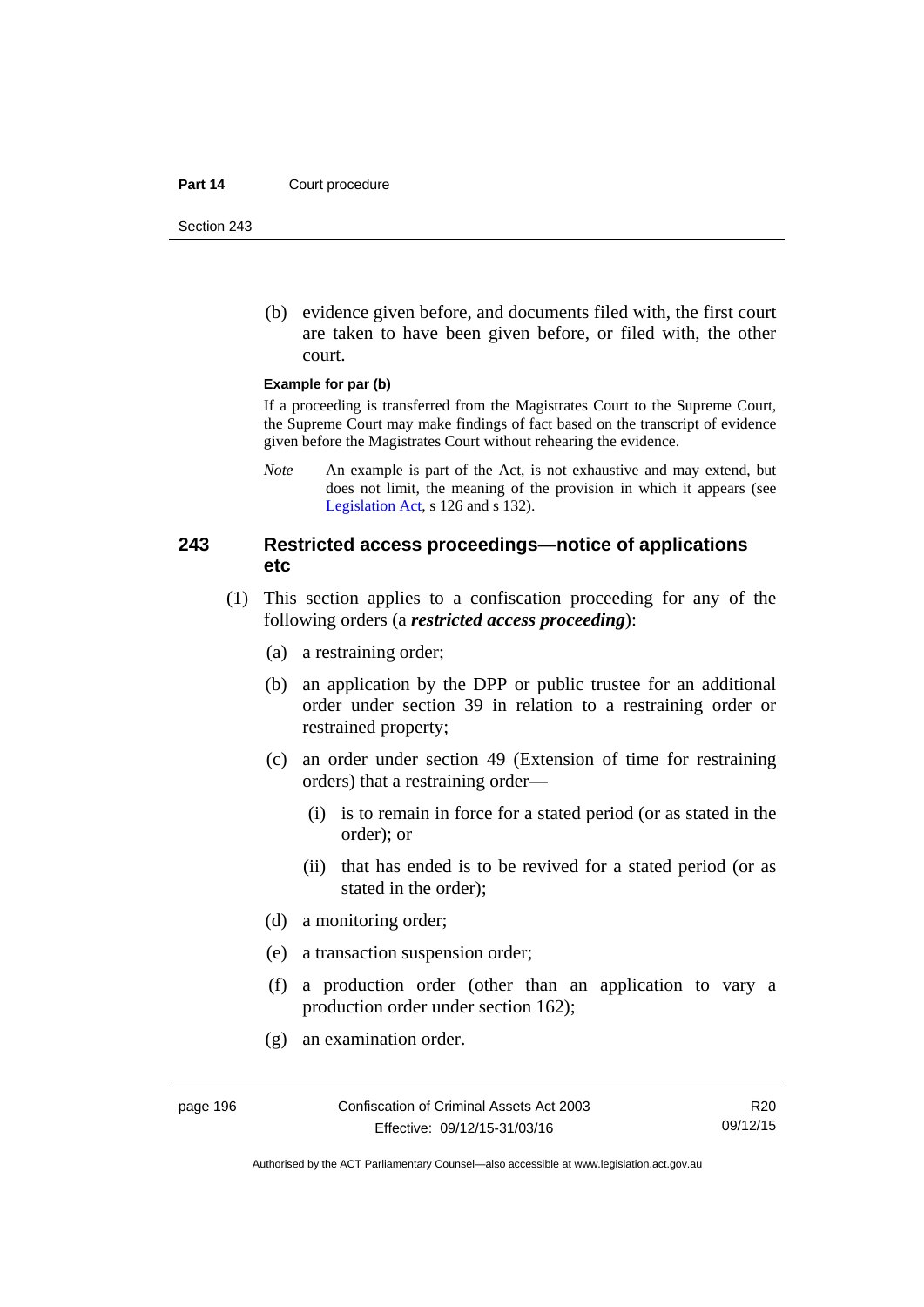- (2) An application to begin a restricted access proceeding may be made to a relevant court without notice to the person against whom the relevant order is sought.
- (3) If an application is made to begin a restricted access proceeding without notice to the person against whom the relevant order is sought, the applicant is the only party to the application.
- (4) If notice is given to the person against whom the order is sought, the person is entitled to appear and to present evidence at the hearing of the application, but the person's absence does not prevent the court from making the order.
- (5) The relevant court must hold a restricted access proceeding in closed court if the applicant asks and may give directions about who may be present.

# **244 Other confiscation proceedings—notice of applications etc**

- (1) This section applies to an application to a relevant court to begin a confiscation proceeding (other than a restricted access proceeding mentioned in section 243) or to amend such an application.
	- *Note 1* No notice of the application is required for a restricted access proceeding (see s 243 (2)).
	- *Note 2* In particular, no advance notice to anyone is required of the application for the order, and the application may be heard in closed court, without the offender or the public being present (see s 243).
	- *Note 3* Related confiscation proceedings are taken to be an interlocutory application and started in accordance with the procedure of the relevant court (see s 245).
- (2) The applicant must give written notice of the application to each of the following people, if applicable (a *notifiable person*):
	- (a) if the application is made by the DPP—the person in relation to whom the order is sought;
	- (b) if the application is made by someone else—the DPP;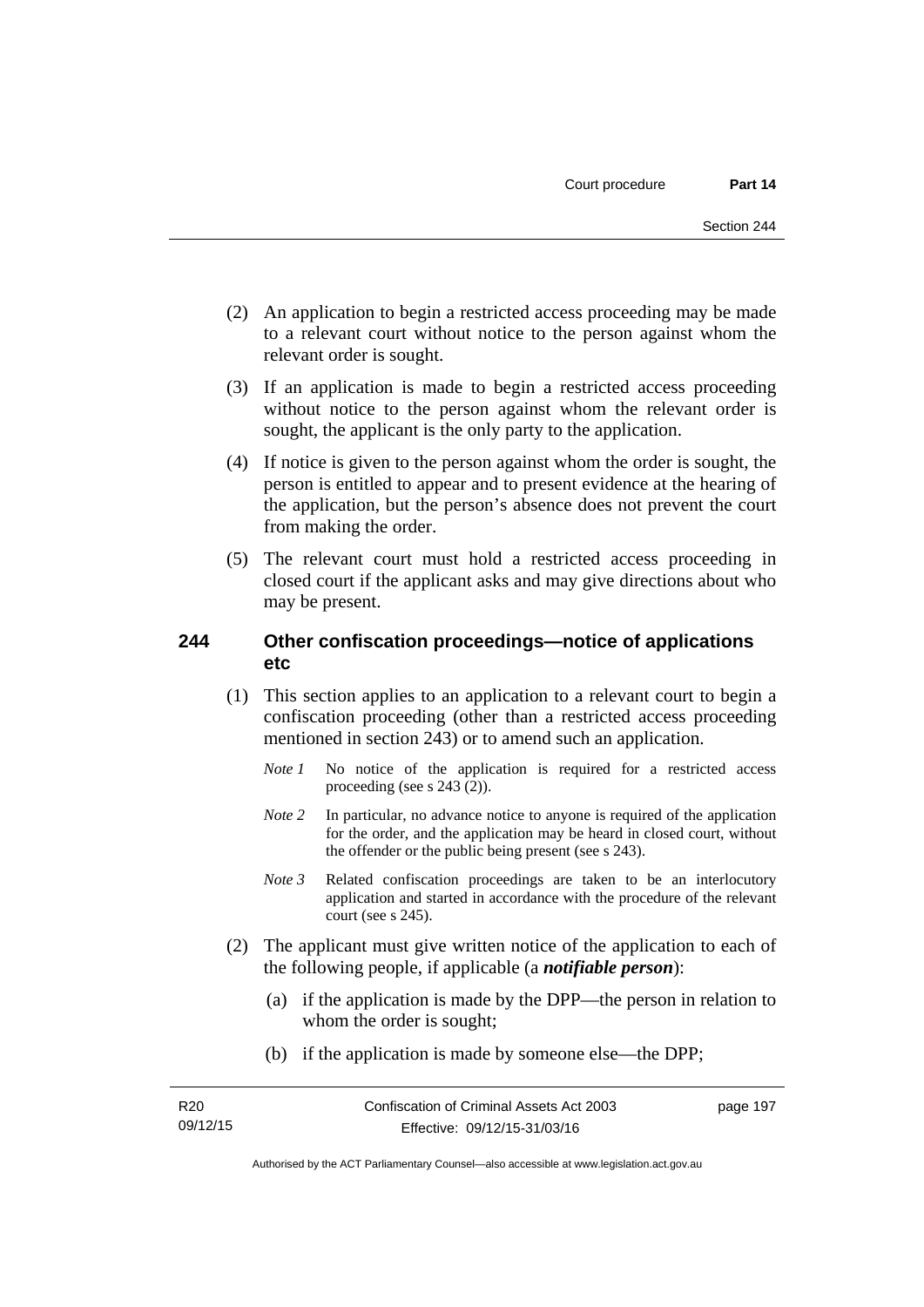Section 245

- (c) if the public trustee has been directed to take control of the property—the public trustee;
- (d) anyone else the applicant believes may have an interest in the property or benefits that are the subject of the proceeding (or, for forfeited property, may have had an interest in the property or benefits immediately before the property was forfeited).
- (3) Notice of the application must include a statement of the grounds for the application.
- (4) If a notifiable person proposes to oppose the application, the notifiable person must give the applicant written notice of the grounds on which the application will be opposed.
- (5) However, the court may waive the requirement to give written notice of the application to a notifiable person if the person is present in the court when the application is made.
- (6) The court may direct the applicant give notice of the application to anyone and may give directions about how the notice is to be given.
- (7) A notifiable person, and anyone else who claims an interest in the property or benefits, is entitled to appear and to present evidence at the hearing of the application, but the person's absence does not prevent the court from making an order.

# **245 Applications for another confiscation proceeding in relation to same offence**

After the beginning of a confiscation proceeding in relation to a particular offence, any other confiscation proceeding in relation to the same or a related offence—

- (a) is taken to be an interlocutory application in relation to the first proceeding; and
- (b) may be started in accordance with the procedure of the relevant court.

R20 09/12/15

Authorised by the ACT Parliamentary Counsel—also accessible at www.legislation.act.gov.au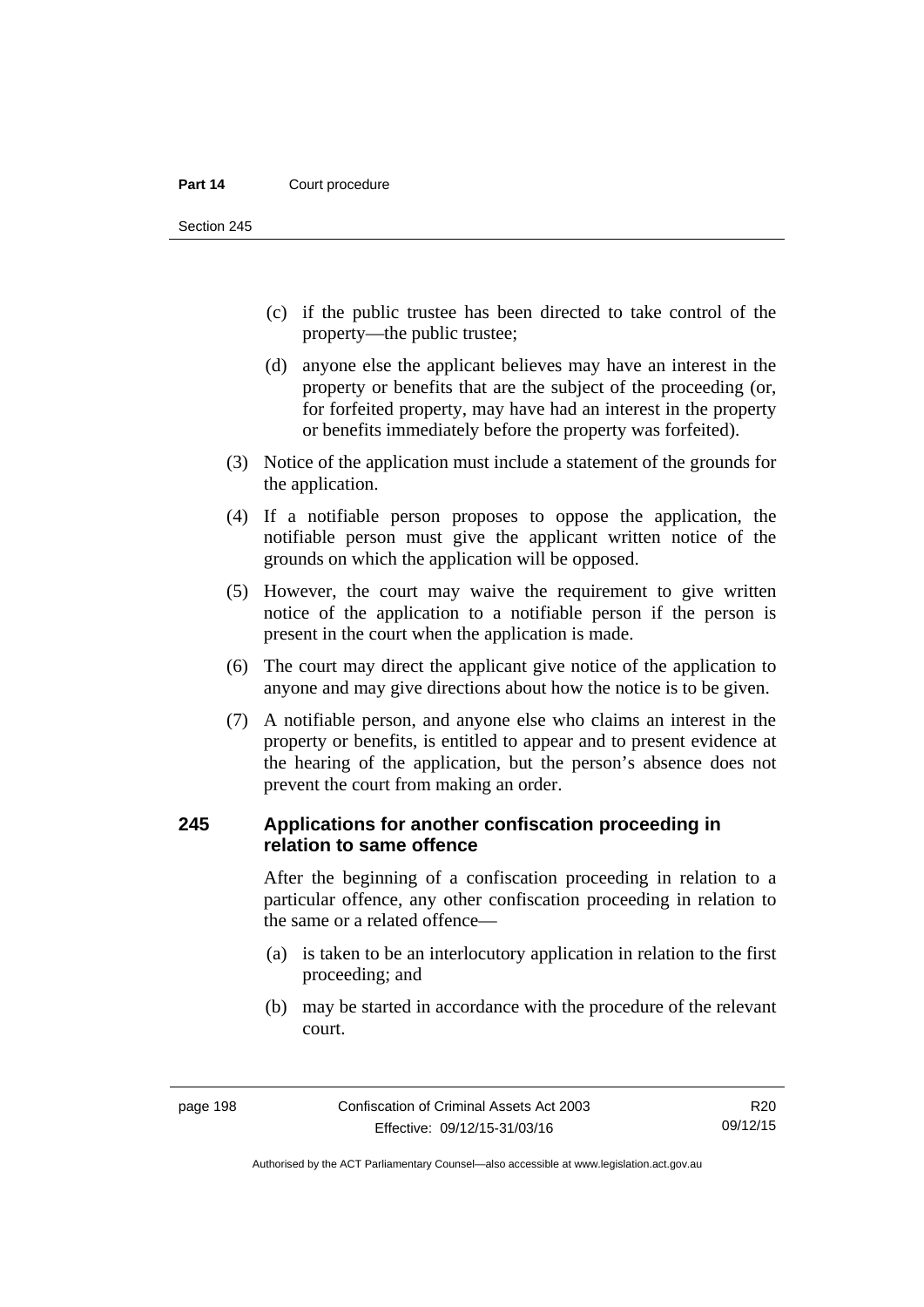# **246 Confiscation proceedings—time extensions for applications**

- (1) A relevant court may give leave for—
	- (a) an application in relation to any confiscation proceeding to be made after the end of a period otherwise provided by this Act (the *standard period*); or
	- (b) if an application for a particular order in relation to an offence has already been made in relation to the offence (or a related offence)—another application for an order of that kind to be made in relation to the same offence (or a related offence), whether before or after the end of the standard period; or
	- (c) the amendment of an application for an order under this Act to vary the property or benefits to which the application relates.
- (2) The court may give leave only if satisfied that—
	- (a) property or benefits to which the application relates were (or will be) derived from the offence, or identified, after the end of the standard period; or
	- (b) necessary evidence has (or will) become available only after the end of the standard period; or
	- (c) it is otherwise desirable having regard to the purposes of this Act.
- (3) To remove any doubt, this section does not authorise a relevant court to give leave for an application for an exclusion order in relation to property that has been forfeited.

# **247 Confiscation proceedings—amendment of applications**

- (1) A relevant court may amend an application in any confiscation proceeding on the application, or with the consent, of the applicant.
- (2) The application may be amended at any time before the proceeding for the application is finalised.

page 199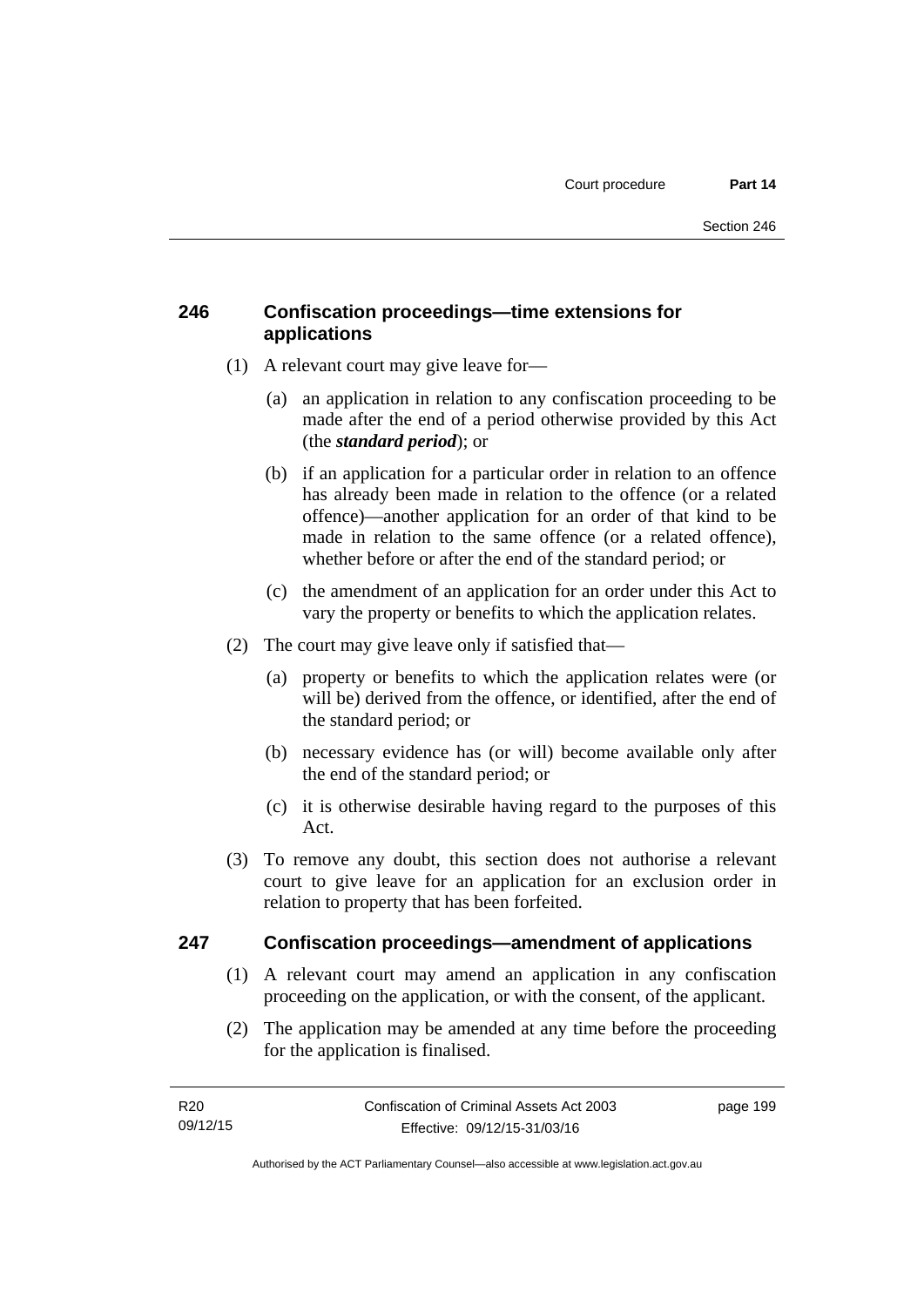#### Part 14 **Court procedure**

Section 248

### **248 Confiscation proceedings—relevant material**

For a confiscation proceeding, the relevant court may take into account any material it considers appropriate.

#### **Example of material that may be considered appropriate**

evidence given in, and the transcript of, any proceedings for or about the offence to which the order sought relates

- *Note 1* Evidence may be given in the confiscation proceeding of a conviction, acquittal, sentencing, order or about proceedings in a court by a certificate signed by a judge, magistrate, registrar or proper officer of the court (see *[Evidence Act 2011](http://www.legislation.act.gov.au/a/2011-12)*, s 178).
- *Note* 2 An example is part of the Act, is not exhaustive and may extend, but does not limit, the meaning of the provision in which it appears (see [Legislation Act,](http://www.legislation.act.gov.au/a/2001-14) s 126 and s 132).

### **249 Confiscation proceedings—witness not required to answer questions prejudicing investigation**

A witness in the hearing of a confiscation proceeding is not required to answer a question or produce a document if the relevant court is satisfied that answering the question or producing the document may prejudice an investigation or prosecution in relation to a relevant offence.

# **250 Confiscation proceedings—additional orders**

 (1) A relevant court may, when it makes an order in a confiscation proceeding (a *primary order*) or at any later time, make any other order (an *additional order*) that it considers appropriate for varying or giving effect to the primary order.

#### **Examples of additional orders**

- 1 an order for the examination of anyone before the court, or an officer of the court, about any property that may be forfeited property
- 2 an order directing the owner of forfeited property or anyone else to give to a stated person, within a stated period, a sworn statement about stated particulars of the forfeited property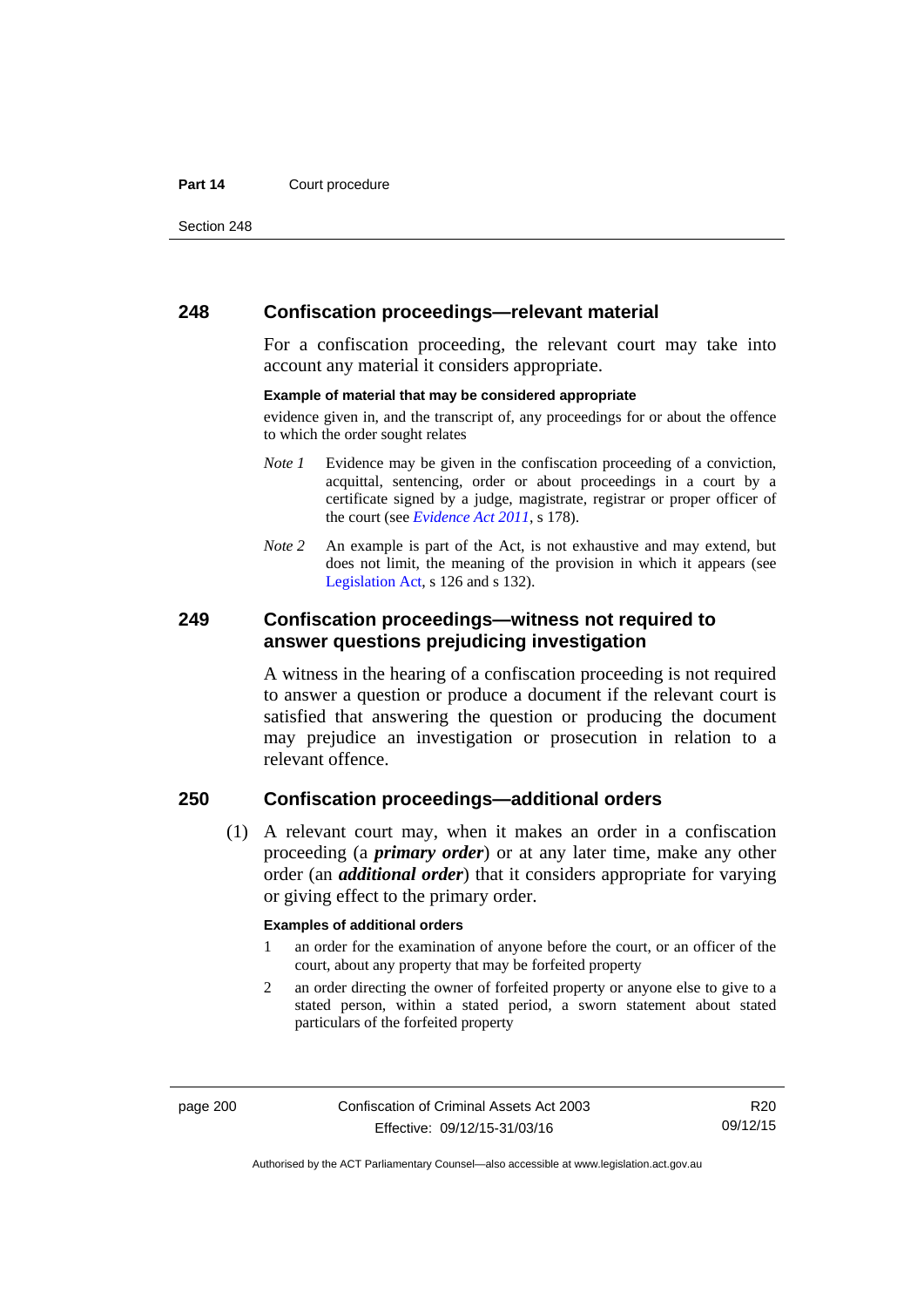- 3 an order directing the owner of forfeited property or anyone else to do anything necessary or convenient to be done to allow the public trustee to take control of the property in accordance with a forfeiture order, including anything necessary or convenient to be done to bring the property within the jurisdiction
- 4 an order in relation to the registration of title to, or charges over, property under a territory law
- 5 an order for the substituted service of a restraining order
- *Note* An example is part of the Act, is not exhaustive and may extend, but does not limit, the meaning of the provision in which it appears (see [Legislation Act,](http://www.legislation.act.gov.au/a/2001-14) s 126 and s 132).
- (2) However, this section does not authorise a relevant court to make an additional order in relation to a restraining order or restrained property (including an order for the exclusion of property from a restraining order).
	- *Note 1* For additional orders about restraining orders and restrained property, see s 39 and the notes to that section.
	- *Note 2* For the power to give orders to give effect to an automatic forfeiture for conviction for a serious offence (which operates over restrained property), see s 60.
- (3) An additional order may be made on the relevant court's own initiative, or on the application of any of the following people:
	- (a) the applicant for the primary order;
	- (b) the DPP;
	- (c) the public trustee;
	- (d) anyone with an interest in the property or benefits to which the application relates;
	- (e) anyone else with the court's leave.
- (4) To remove any doubt, an additional order under this section does not end only because the order to which the additional order relates ends.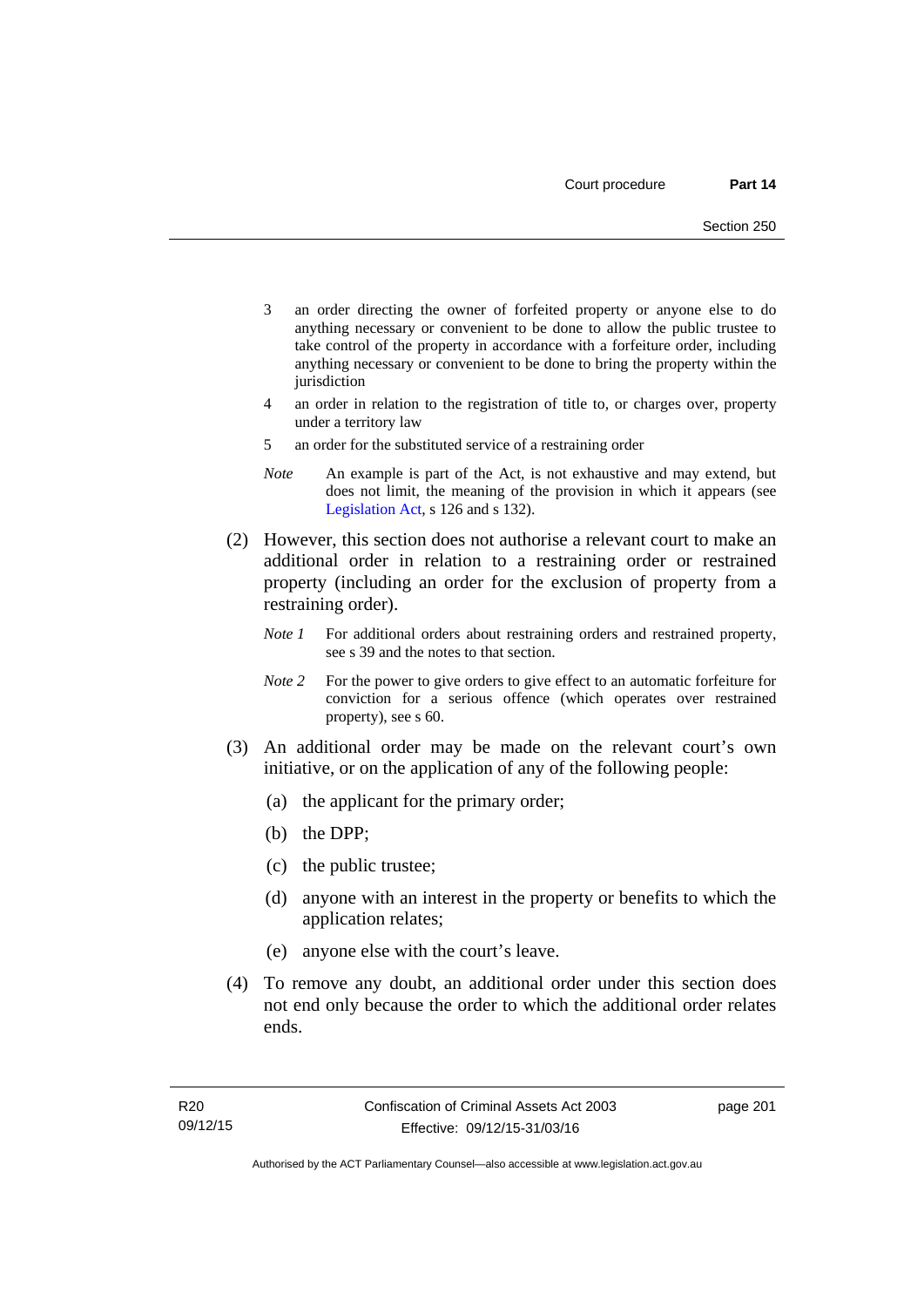#### Part 14 **Court procedure**

Section 251

### **251 Contravention of additional orders under s 250**

A person commits an offence if—

- (a) a relevant court makes an additional order under section 250; and
- (b) the person has notice of the order (whether by being given a copy of the order or otherwise); and
- (c) the person contravenes the order.

Maximum penalty: 200 penalty units, imprisonment for 2 years or both.

### **252 Confiscation proceedings—consent orders**

- (1) A relevant court may make an order in a confiscation proceeding with the consent of the applicant in the proceeding and everyone whom it has reason to believe has an interest in the property, benefits, transaction, document or information that is the subject of the proceeding.
- (2) An order may be made with consent under subsection (1) without consideration of the matters which the court would otherwise consider in the proceeding.

### **253 Confiscation proceedings—notice of making orders**

- (1) If a relevant court makes an order in a confiscation proceeding, the applicant for the order must give a copy of the order to—
	- (a) if the application is made by the DPP—the person in relation to whom the order is sought; and
	- (b) if the application is made by someone else—the DPP; and
	- (c) if the public trustee has been directed to take control of the property—the public trustee; and

Authorised by the ACT Parliamentary Counsel—also accessible at www.legislation.act.gov.au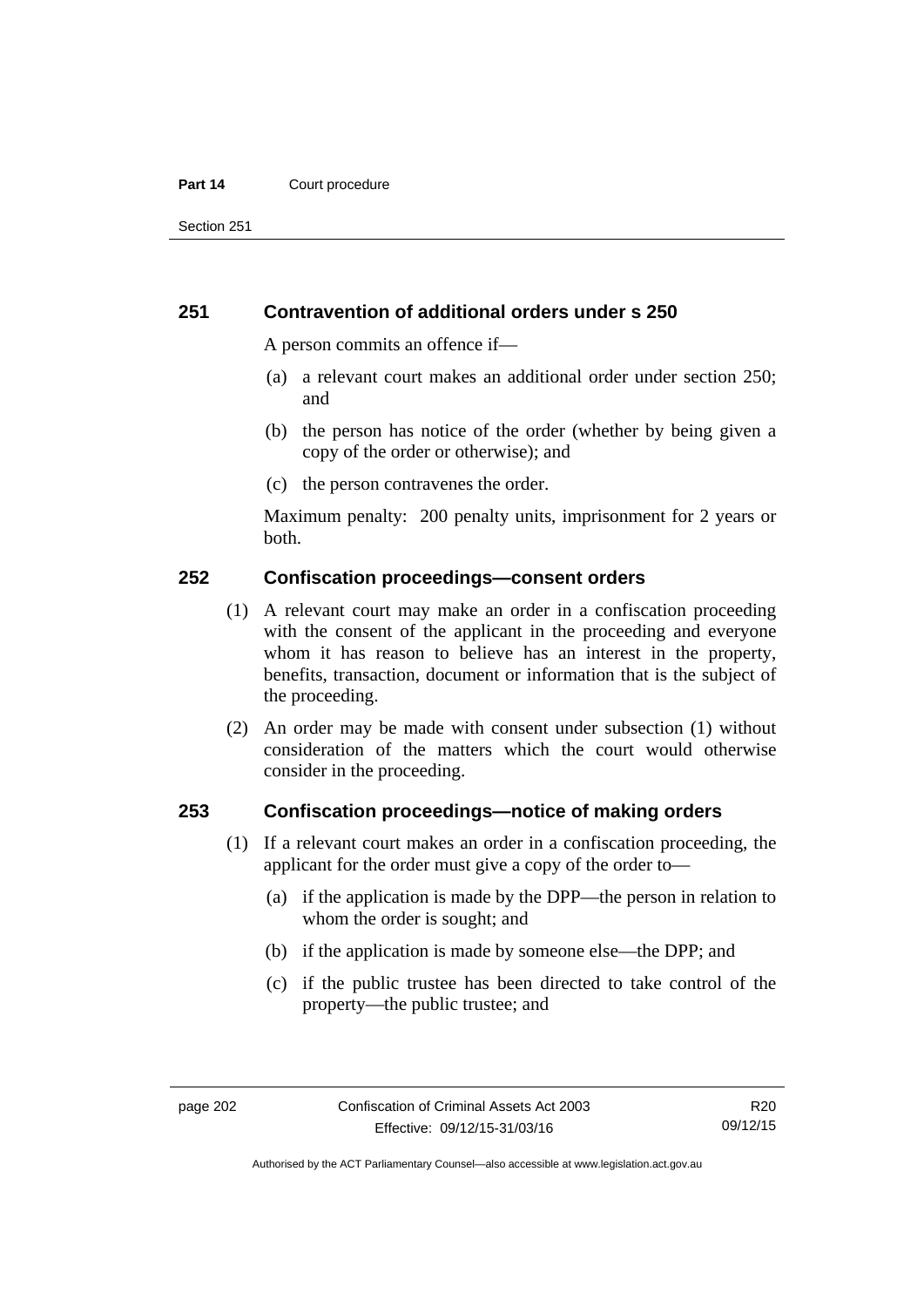- (d) anyone else the applicant believes may have an interest in the property or benefits that are the subject of the proceeding (or, for forfeited property, may have had an interest in the property or benefits immediately before the property was forfeited).
- *Note* For how documents may be served, see the [Legislation Act,](http://www.legislation.act.gov.au/a/2001-14) pt 19.5.
- (2) The court may order the applicant to give notice of the order to anyone else and may give directions about how the notice is to be given.
- (3) The court must not make an order under subsection (2) if compliance with the order would be inconsistent with a direction under section 69 (1) (b) (Civil forfeiture order proceedings restrictions on disclosure).
- (4) This section does not apply to the making of restraining orders or non-disclosable information orders.
	- *Note* See div 4.2 about notice of the making of restraining orders and pt 12 about making information orders.

## **254 Concurrent proceedings**

This Act does not prevent a relevant court from conducting a confiscation proceeding at the same time as another confiscation proceeding or another civil or criminal proceeding, if the court considers it desirable for the purposes of this Act.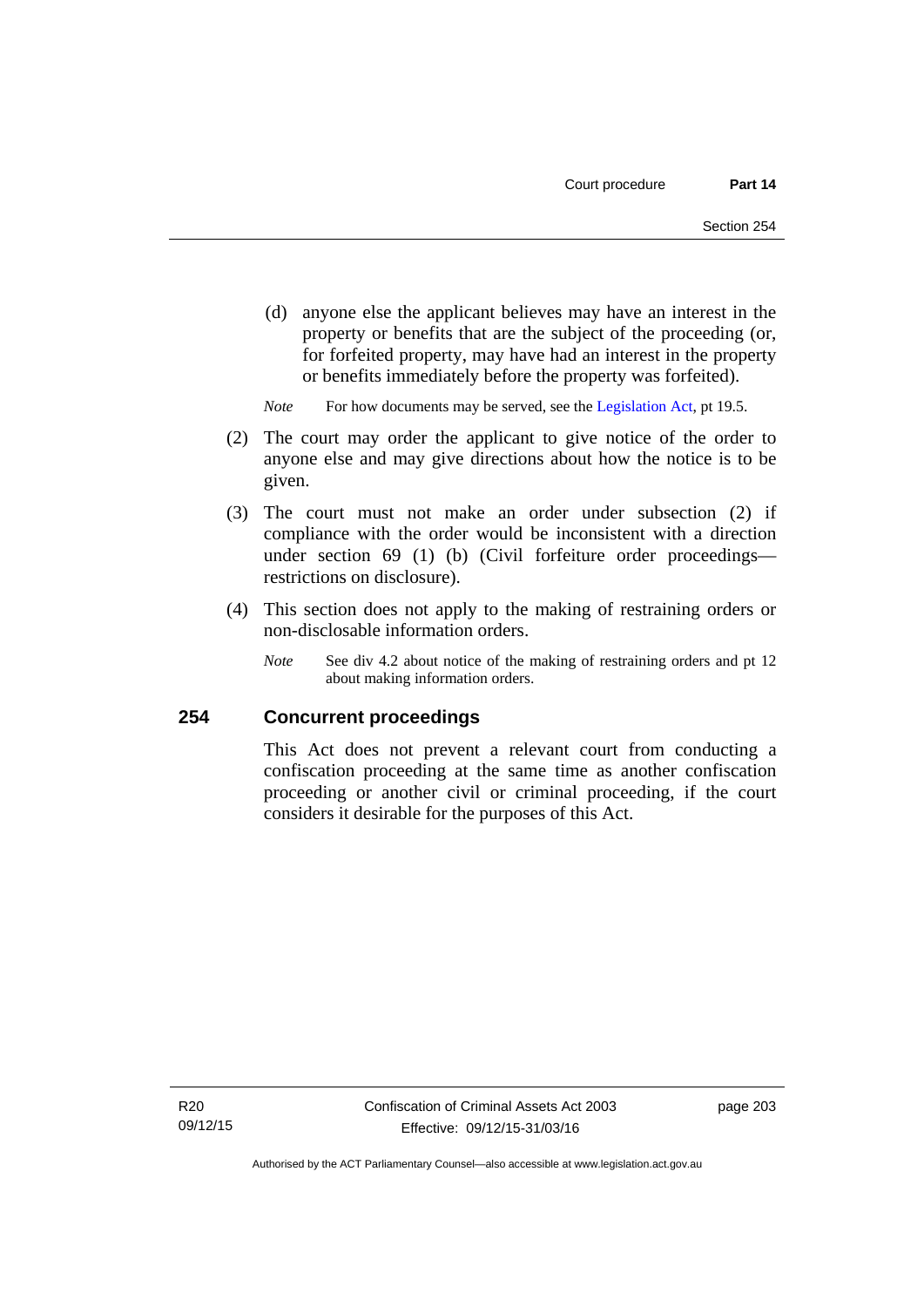#### **Part 15** Miscellaneous

Section 255

# **Part 15 Miscellaneous**

## **255 Self-incrimination and other privileges overridden**

- (1) This section applies despite the [Legislation Act](http://www.legislation.act.gov.au/a/2001-14), part 15.4 (Preservation of certain common law privileges) if a person is required to disclose anything in a confiscation proceeding, by an order under this Act, or otherwise under this Act.
- (2) The person is not excused from the disclosure because—
	- (a) the disclosure might tend to incriminate the person or make the person liable to a penalty, or the person's property liable to forfeiture, under this Act or another territory law; or
	- (b) the disclosure would be in breach of an obligation (whether imposed by law or otherwise) of the person not to make the disclosure.

## **Example—legal professional privilege**

A person is not excused from disclosing a document because to do so would be in breach of an obligation by a lawyer to a client not to disclose the existence or contents of the document.

- *Note* An example is part of the Act, is not exhaustive and may extend, but does not limit, the meaning of the provision in which it appears (see [Legislation Act,](http://www.legislation.act.gov.au/a/2001-14) s 126 and s 132).
- (3) However, the disclosure is inadmissible against the person making the disclosure in a civil or criminal proceeding except—
	- (a) in a criminal proceeding in relation to giving false or misleading documents, information or testimony; or
	- (b) in a proceeding on an application under this Act; or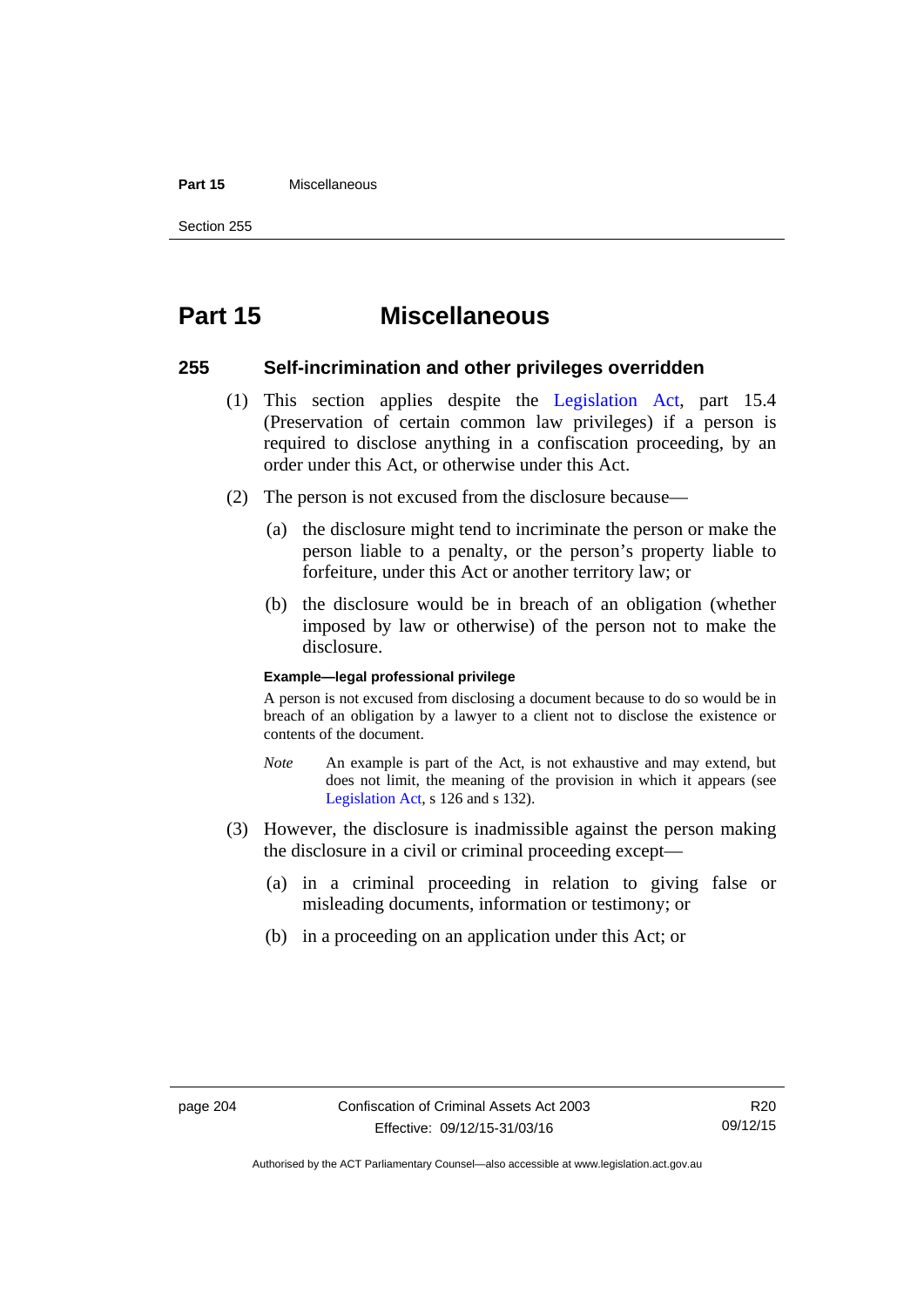- (c) in a proceeding for an additional order under section 39 or section 250 in relation to another confiscation proceeding under this Act; or
- (d) in a proceeding for enforcement of a confiscation forfeiture order, an automatic forfeiture or a penalty order; or
- (e) for a document—in a civil proceeding in relation to a right or liability it gives or imposes.
- (4) An action does not lie against a person because of the disclosure if it is in breach of an obligation the person would otherwise have (whether imposed by law or applying otherwise).
- (5) In this section:

*disclosure*, by a person, includes—

- (a) the person answering a question or giving testimony or information to someone else; and
- (b) the person giving or producing a statement, document or anything else to someone else.

## **Example of** *disclosure*

giving information about the nature or location of property held by anyone

## **256 Powers under Act not limited by criminal proceedings**

To remove any doubt, the fact that a criminal proceeding has begun, or is about to begin, (whether or not under this Act) against a person to whom an order under this Act or an examination notice applies does not prevent the person or anyone else from complying, or permit a person to refuse to comply, with the order or notice.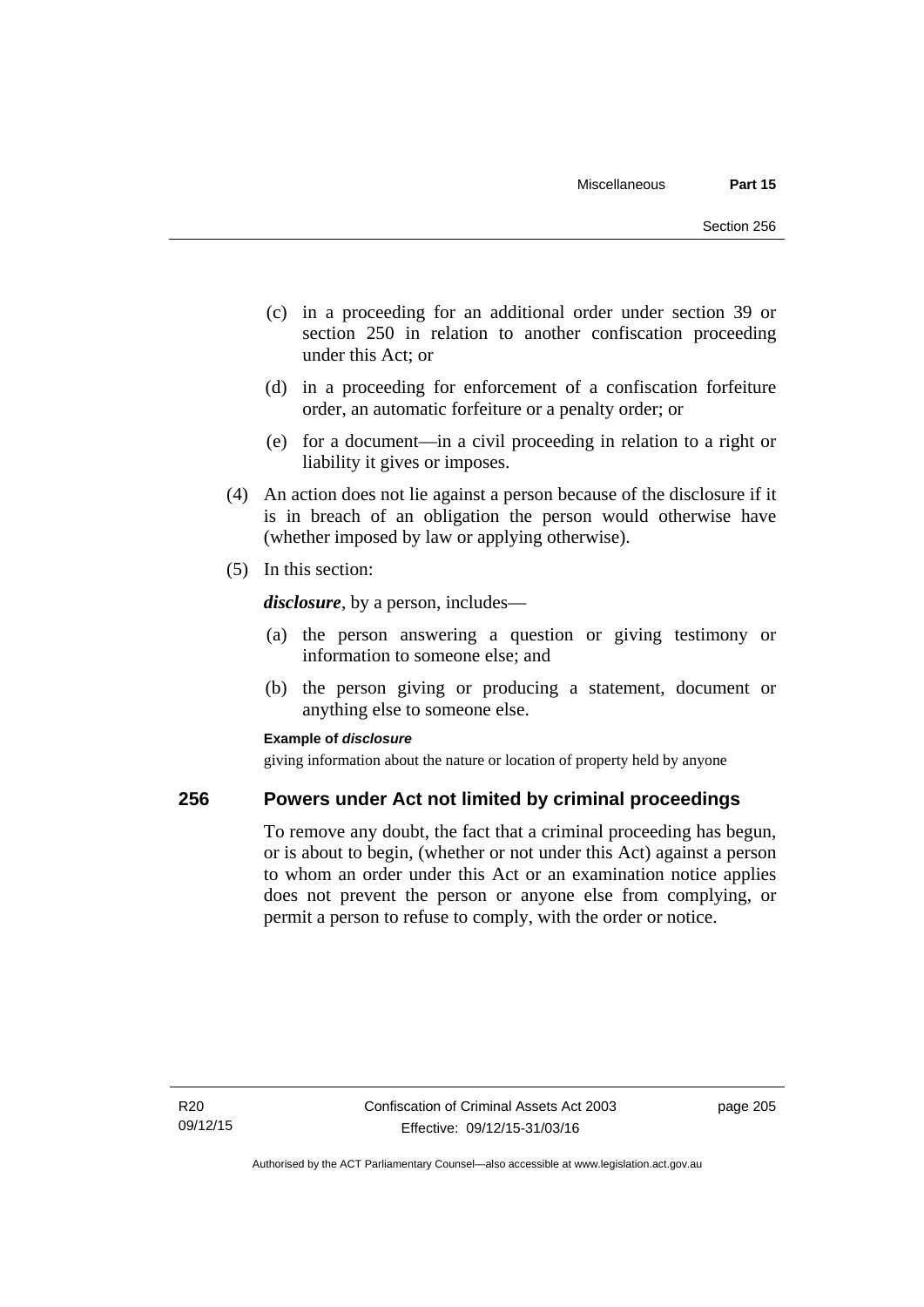#### **Part 15** Miscellaneous

Section 257

## **257 Powers under Act do not limit each other or powers under other laws**

A power under this Act does not limit or exclude—

- (a) the operation of another power under this Act; or
- (b) the operation of another territory law, or a law of the Commonwealth, a State or another Territory.

#### **Example for par (a)**

a search warrant under part 13 and an examination notice, production order and monitoring order may be used independently, or in conjunction with each other, in relation to identifying and locating tainted property and benefits derived from an offence.

## **Example for par (b)**

a search warrant under the *[Crimes Act 1900](http://www.legislation.act.gov.au/a/1900-40)* may be applied for to locate target material rather than a search warrant under this Act, part 13.

*Note* An example is part of the Act, is not exhaustive and may extend, but does not limit, the meaning of the provision in which it appears (see [Legislation Act,](http://www.legislation.act.gov.au/a/2001-14) s 126 and s 132).

## **258 Examination orders—reporting requirements**

- (1) As soon as practicable after the end of each financial year, the chief police officer must give the Minister a report about the operation of division 12.5 (Examination orders and notices) during the financial year.
- (2) The report must include the following information for the financial year:
	- (a) the number of applications for examination orders made during the year;
	- (b) the number of people given examination notices during the year;
	- (c) the number of investigations to which the notices related;
	- (d) the number of examinations conducted during the year.

R20 09/12/15

Authorised by the ACT Parliamentary Counsel—also accessible at www.legislation.act.gov.au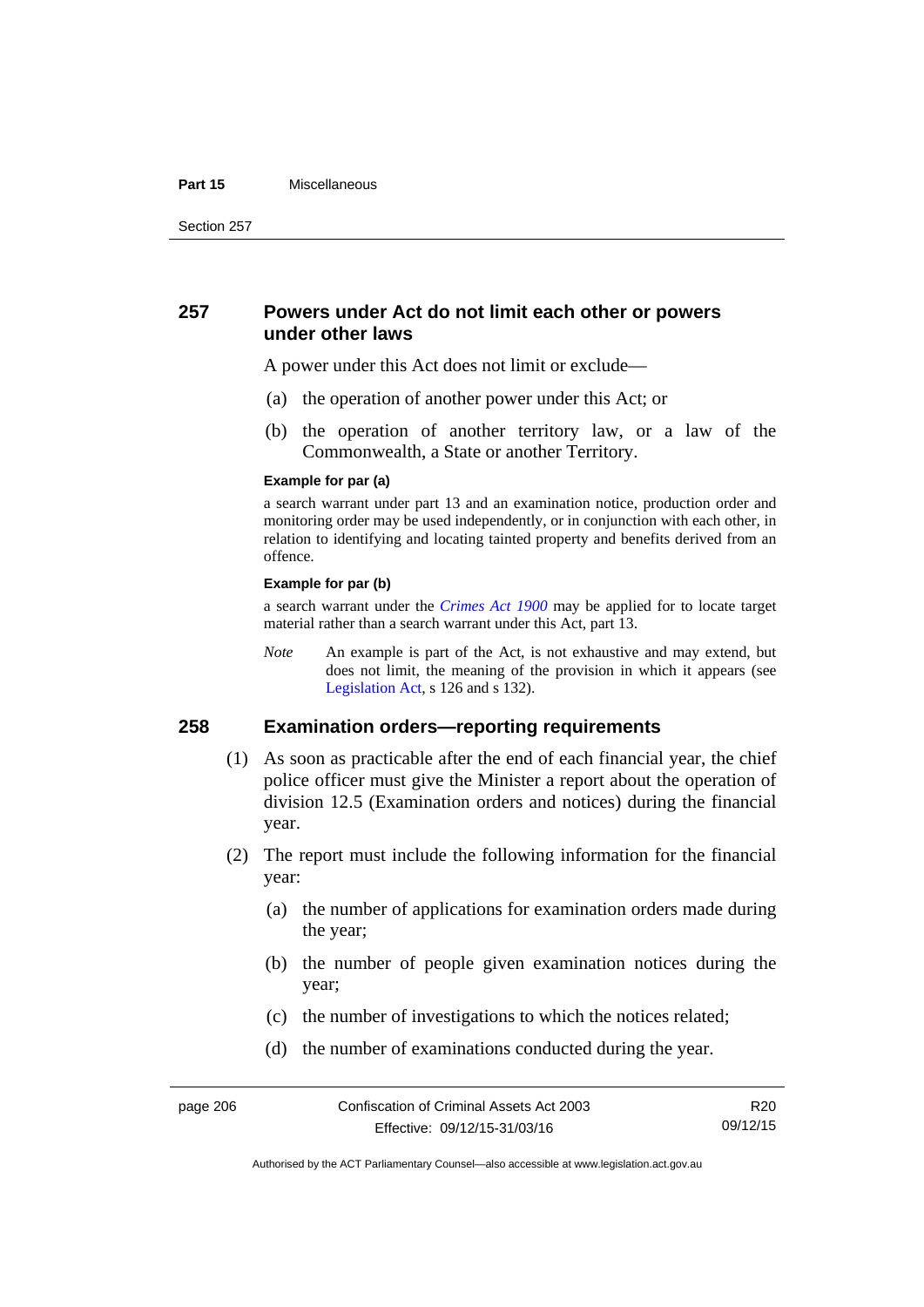- (3) The report must also include the following information for the financial year (whether or not the examination notice to which it relates was given during the year):
	- (a) the number and kind of confiscation proceedings begun during the year in relation to matters for which an examination notice has been given to a person;
	- (b) the estimated value of property either restrained or confiscated during the year in relation to matters for which an examination notice had been given to a person;
	- (c) the number of charges laid relating to examination notice offences during the year;
	- (d) the number of arrests made during the year in relation to matters for which an examination notice has been given to a person;
	- (e) the number and kind of complaints made during the year to the Australian Federal Police or the Commonwealth Ombudsman in relation to examination notices;
	- (f) the number of complaints of the kind mentioned in paragraph (e) resolved during the year and their outcome;
	- (g) the number and kind of legal proceedings begun during the year in relation to examination notices (other than charges mentioned in paragraph (c) or proceedings begun by the DPP or a police officer);
	- (h) the number of legal proceedings of the kind mentioned in paragraph (g) finalised during the year and their outcome.
- (4) The Minister must present a copy of each report given to the Minister under subsection (1) to the Legislative Assembly within 6 sitting days after the day the Minister receives it.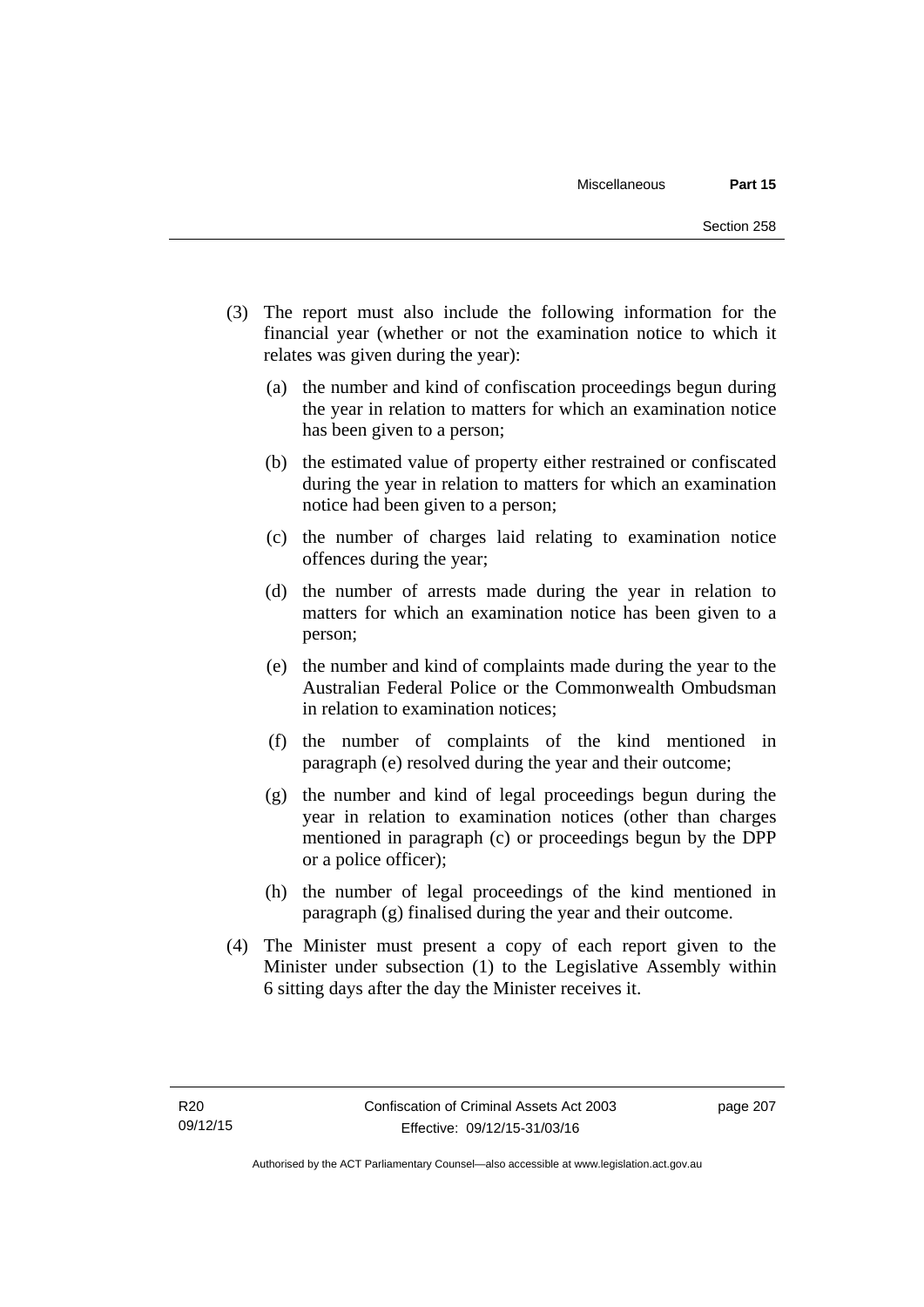## **Part 15** Miscellaneous

## **259 Approved forms**

- (1) The Minister may approve forms for this Act.
- (2) If the Minister approves a form for a particular purpose, the approved form must be used for that purpose.

*Note* For other provisions about forms, see the [Legislation Act,](http://www.legislation.act.gov.au/a/2001-14) s 255.

(3) An approved form is a notifiable instrument.

*Note* A notifiable instrument must be notified under the [Legislation Act](http://www.legislation.act.gov.au/a/2001-14).

## **260 Regulation-making power**

- (1) The Executive may make regulations for this Act.
	- *Note* A regulation must be notified, and presented to the Legislative Assembly, under the [Legislation Act](http://www.legislation.act.gov.au/a/2001-14).
- (2) A regulation may prescribe offences for contraventions of a regulation and prescribe maximum penalties of not more than 10 penalty units for offences against a regulation.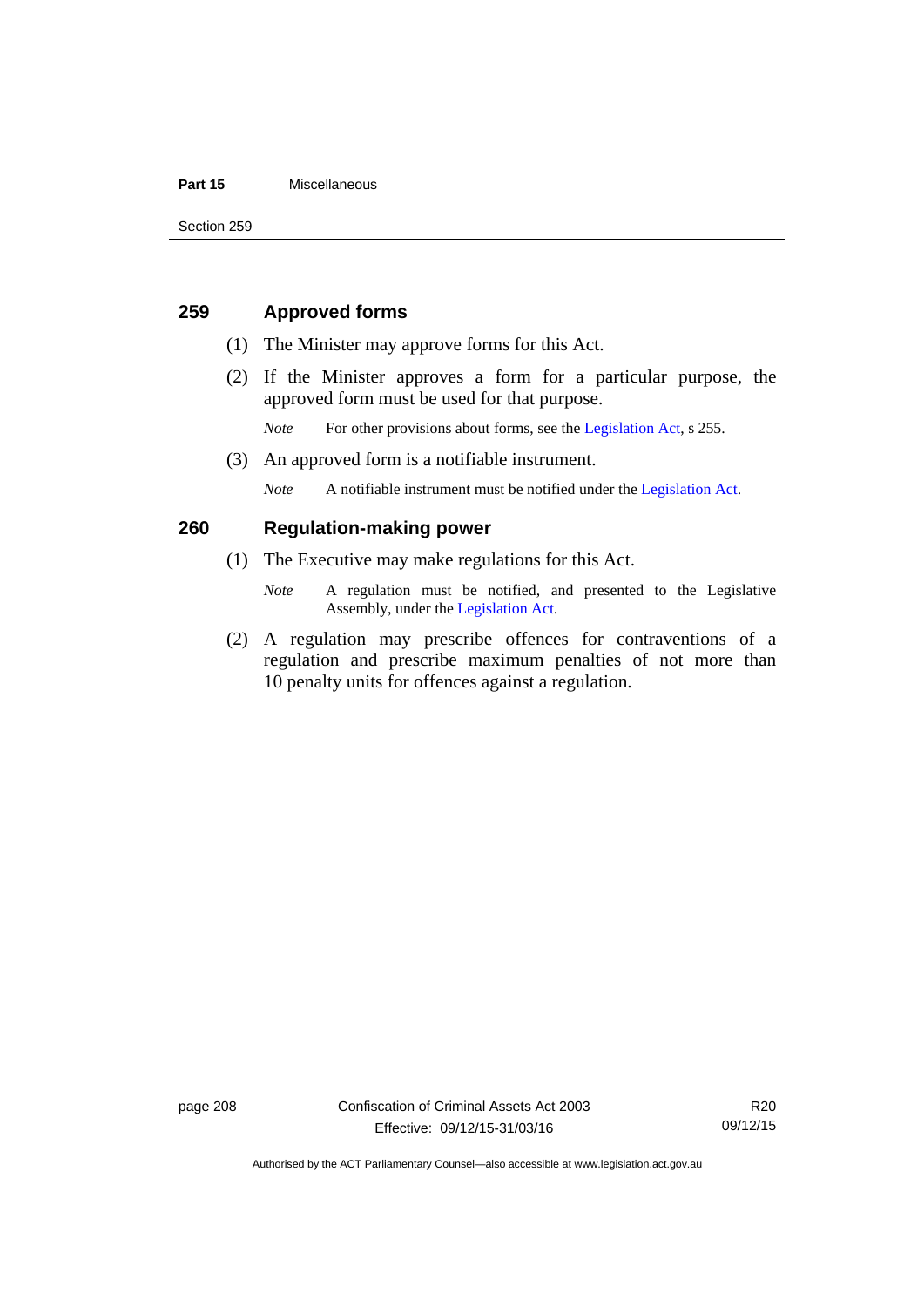# **Dictionary**

(see s 6)

- *Note 1* The [Legislation Act](http://www.legislation.act.gov.au/a/2001-14) contains definitions and other provisions relevant to this Act.
- *Note 2* In particular, the [Legislation Act,](http://www.legislation.act.gov.au/a/2001-14) dict, pt 1, defines the following terms:
	- authorised deposit-taking institution
	- child
	- domestic partner (see s 169)
	- DPP
	- entity
	- fail
	- foreign country
	- found guilty
	- function
	- indictment
	- interest (in relation to land or other property)
	- intersex person (see s 169B)
	- lawyer
	- $\bullet$  may (see also s 146)
	- must (see also s 146)
	- police officer
	- present
	- property
	- public trustee
	- registrar-general
	- transgender person (see s169A).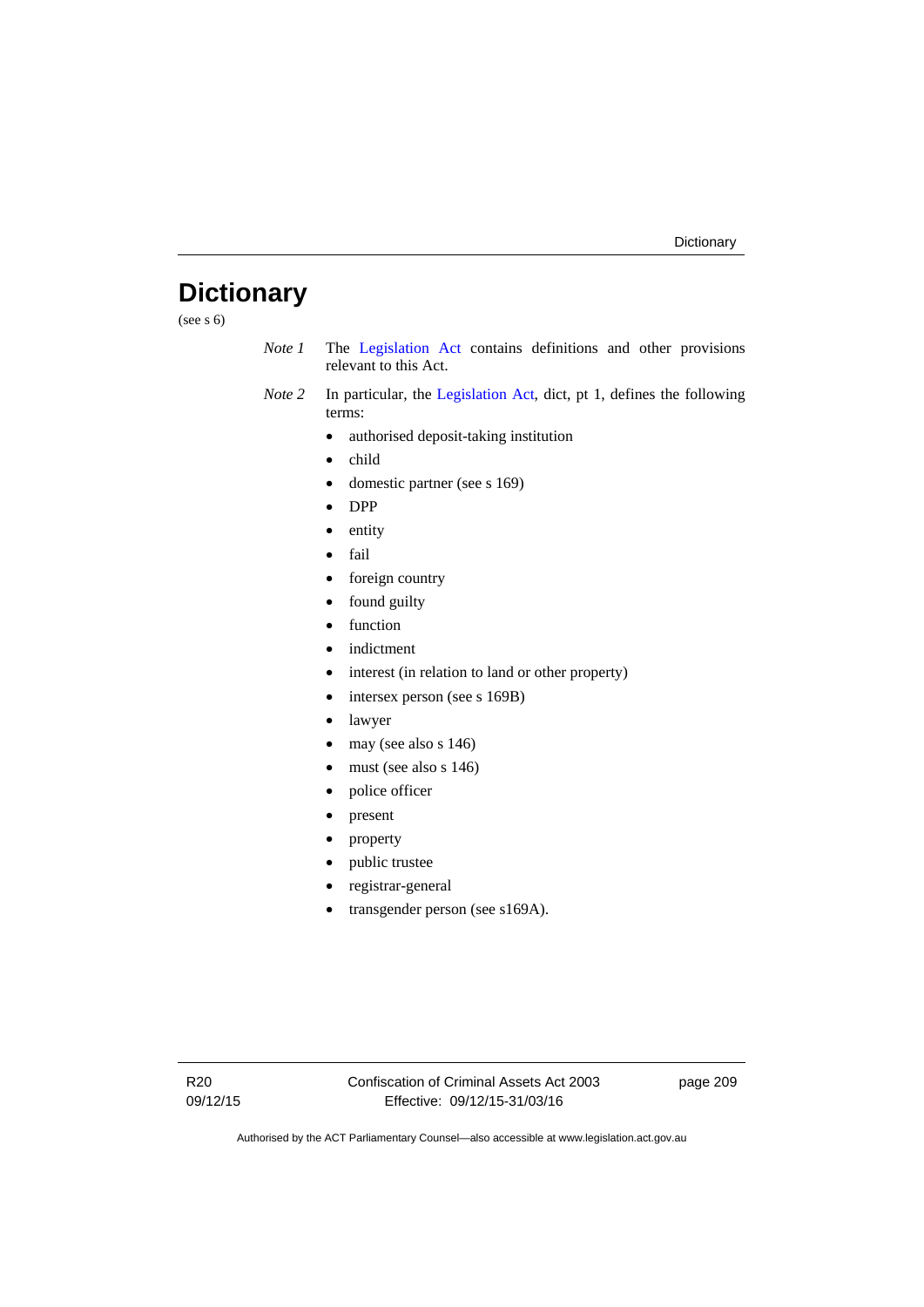*abscond*—see section 16.

*account* means any facility or arrangement through which a financial institution accepts deposits or allows withdrawals, and includes—

- (a) a facility or arrangement for a fixed term deposit or a safedeposit box; and
- (b) a facility or arrangement prescribed by regulation for this definition.

*agent*, for an agent that is a corporation, includes an officer, employee or agent of the corporation.

*artistic profits*—see section 81 (1).

*artistic profits restraining order*—see section 20.

*associate*, for division 12.5 (Examination orders and notices) see section 164.

*at*, for part 13 (Search warrants)—see section 195.

*authenticated*, in relation to a corresponding law order, for part 11 (Interstate orders)—see section 136.

*authorised investigator*, for division 12.5 (Examination orders and notices)—see section 165 (1).

*automatic forfeiture*, of property, means the forfeiture of the property—

- (a) under division 5.2 (Automatic forfeiture—conviction for serious offences); or
- (b) under division 5.3 (Automatic forfeiture—unclaimed tainted property).
- *Note* A registered interstate automatic forfeiture decision is taken to be an automatic forfeiture under this Act (see s 139).

*benefit* includes service or advantage.

| page 210 | Confiscation of Criminal Assets Act 2003 | R <sub>20</sub> |
|----------|------------------------------------------|-----------------|
|          | Effective: 09/12/15-31/03/16             | 09/12/15        |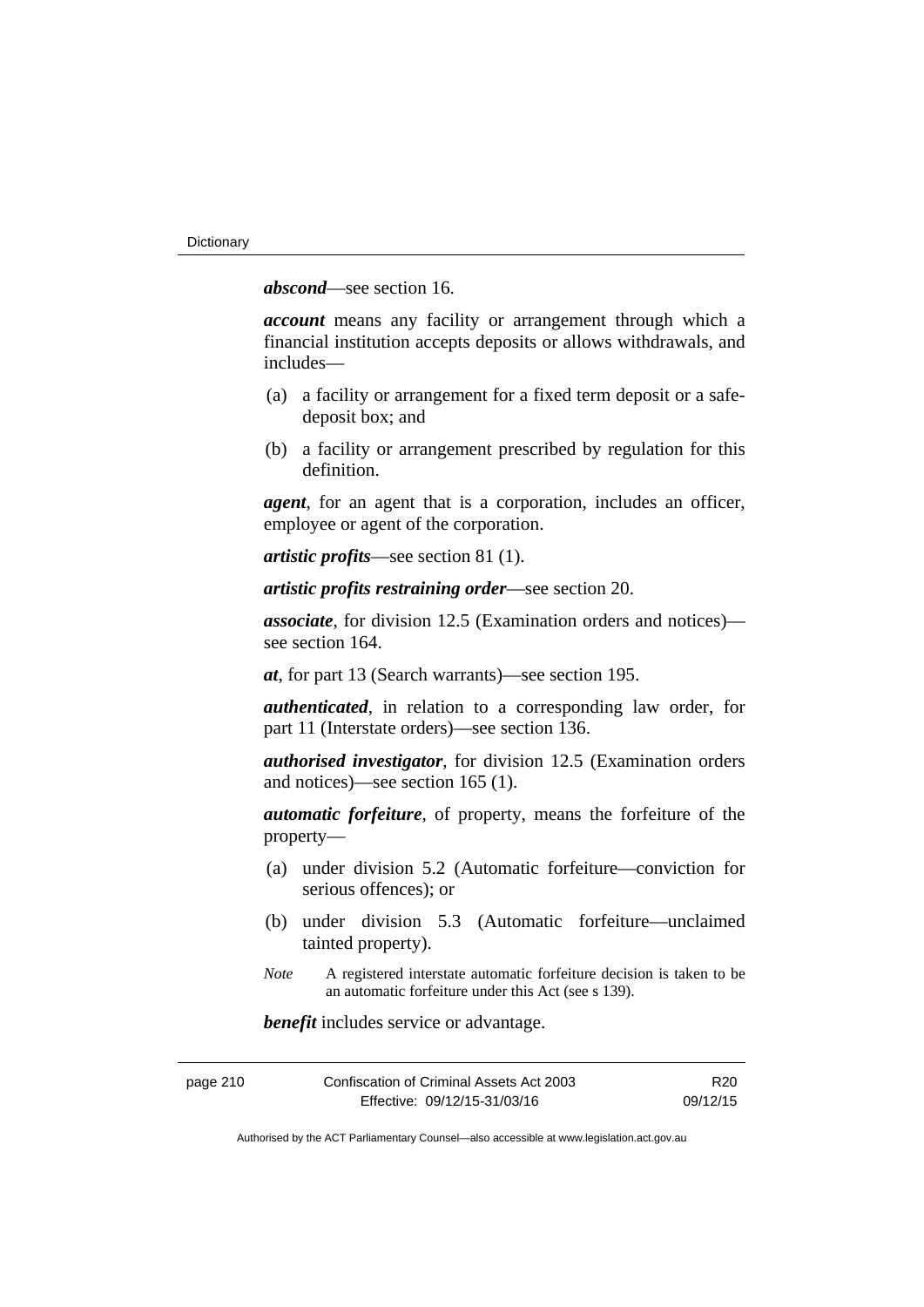*benefits*, derived by an offender—see section 80.

*buyback order*—see section 124.

*civil forfeiture order*—see section 65.

*cleared*, of an offence—see section 17.

*commission*—

- (a) of a serious offence, for part 7 (Penalty orders)—see section 79; and
- (b) of an offence by a person who has absconded—includes the alleged commission of the offence by the person.

*confiscation proceeding*—see section 236.

*convicted*—see section 15 (1).

*conviction forfeiture order*—see section 52.

*corresponding law* means a law of the Commonwealth, a State or another Territory that is declared by regulation to be a corresponding law, whether or not the law corresponds, or substantially corresponds, to this Act.

*corresponding law order* means an order, notice or decision (however described) made under a corresponding law, whether or not the order, notice or decision—

- (a) is made by a court; or
- (b) corresponds, or substantially corresponds, to an order, notice or decision under this Act.

*data*, for part 13 (Search warrants)—see section 195.

*data storage device*, for part 13 (Search warrants)—see section 195.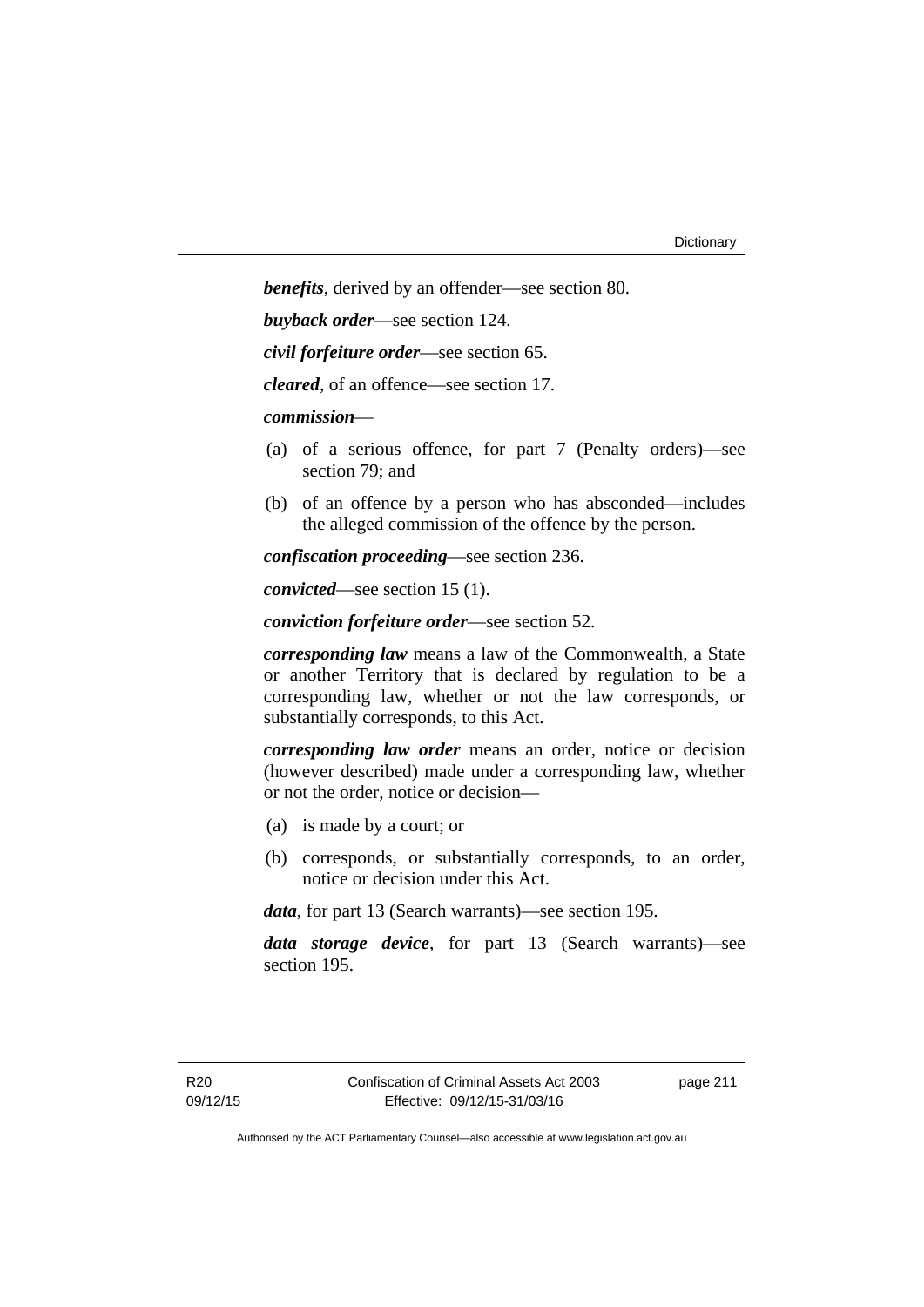*dealing*, with property of a person, includes, for example—

- (a) if a debt is owed to the person—making a payment to anyone in reduction of the debt; and
- (b) disposing of the property (including, for example, making a gift of the property or removing the property from the ACT or Australia); and
- (c) receiving the property, whether as a gift or otherwise; and
- (d) creating or assigning an interest in the property; and
- (e) using the property to obtain or extend credit; and
- (f) using credit secured against the property.
- *Note* An example is part of the Act, is not exhaustive and may extend, but does not limit, the meaning of the provision in which it appears (see [Legislation Act,](http://www.legislation.act.gov.au/a/2001-14) s 126 and s 132).

*derived*—see section 12.

*distributable funds*, for part 10 (Confiscated assets trust fund) see section 128.

*effective control*, of property—see section 14.

*encumbrance*, in relation to property, includes any interest, mortgage, charge, right, claim or demand in relation to the property.

*equitable sharing program*, for part 10 (Confiscated assets trust fund)—see section 129.

*examination notice*—see section 171.

*examination order*—see section 166.

*exclusion order*—see section 72.

*executing police officer*, of a search warrant, for part 13 (Search warrants)—see section 195.

page 212 Confiscation of Criminal Assets Act 2003 Effective: 09/12/15-31/03/16

R20 09/12/15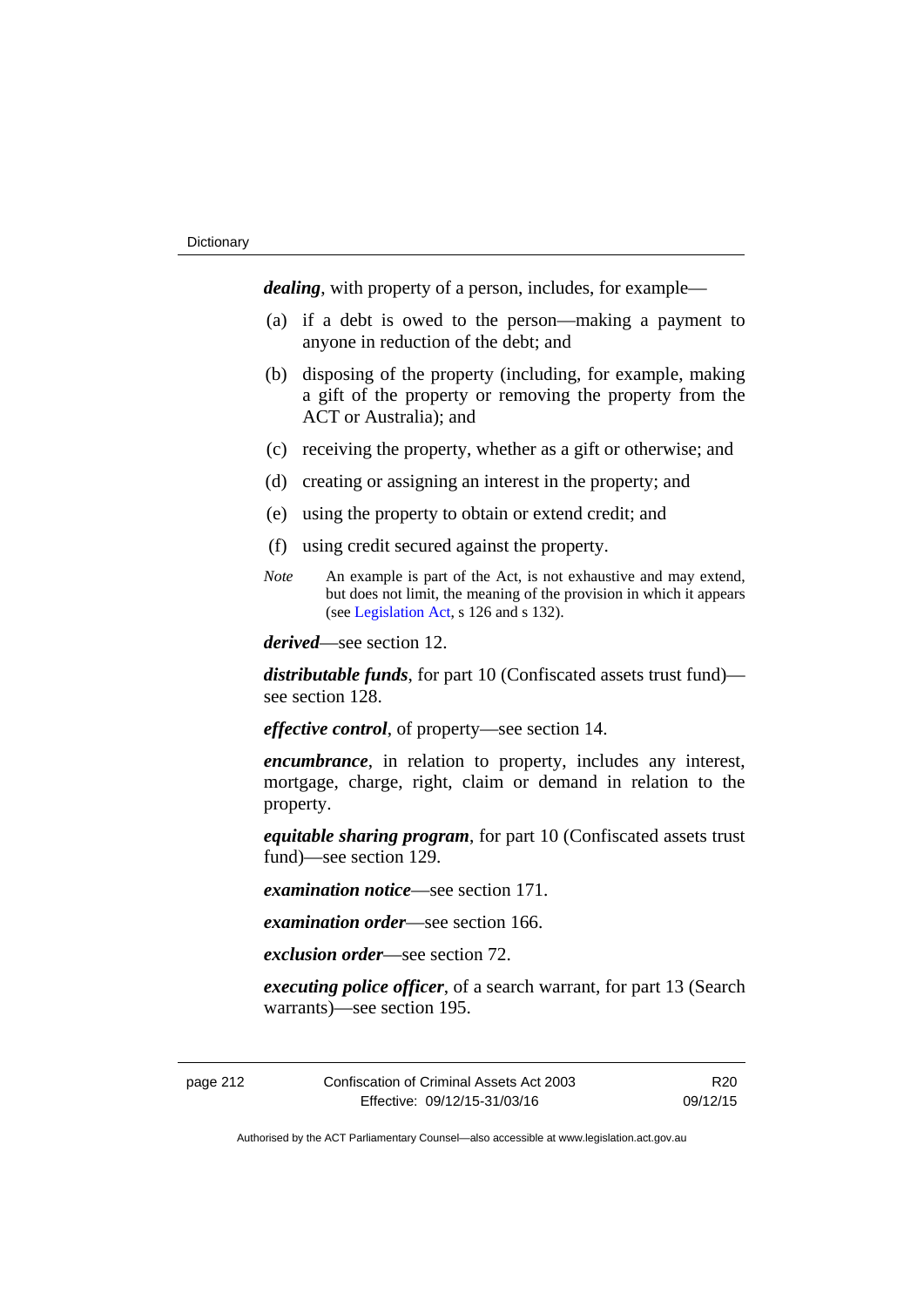*finalised*, for a confiscation or criminal proceeding—see section 18.

*financial institution* means—

- (a) an authorised deposit-taking institution; or
- (b) the Reserve Bank of Australia; or
- (c) an entity registered or incorporated as a cooperative housing society or similar society under the law of the Territory, a State or another Territory; or
- (d) a person who carries on State banking within the meaning of the Commonwealth Constitution, section 51 (13); or
- (e) a corporation that is, or that, if it had been incorporated in Australia, would be, a financial corporation within the meaning of the Commonwealth Constitution, section 51 (20); or
- (f) a person who permits someone else to deposit money with the person for use by the other person in relation to gaming or betting; or
- (g) an entity prescribed by regulation for this definition.

*forfeited* property, means property forfeited under part 5 (Forfeiture of property).

*forfeiture order* means a civil forfeiture order or a conviction forfeiture order.

*Note* A registered interstate forfeiture order is taken to be a forfeiture order under this Act (see s 139).

*forfeiture or penalty application*, for division 4.3 (Duration of restraining orders)—see section 41.

*frisk search*, for part 13 (Search warrants)—see section 195.

R20 09/12/15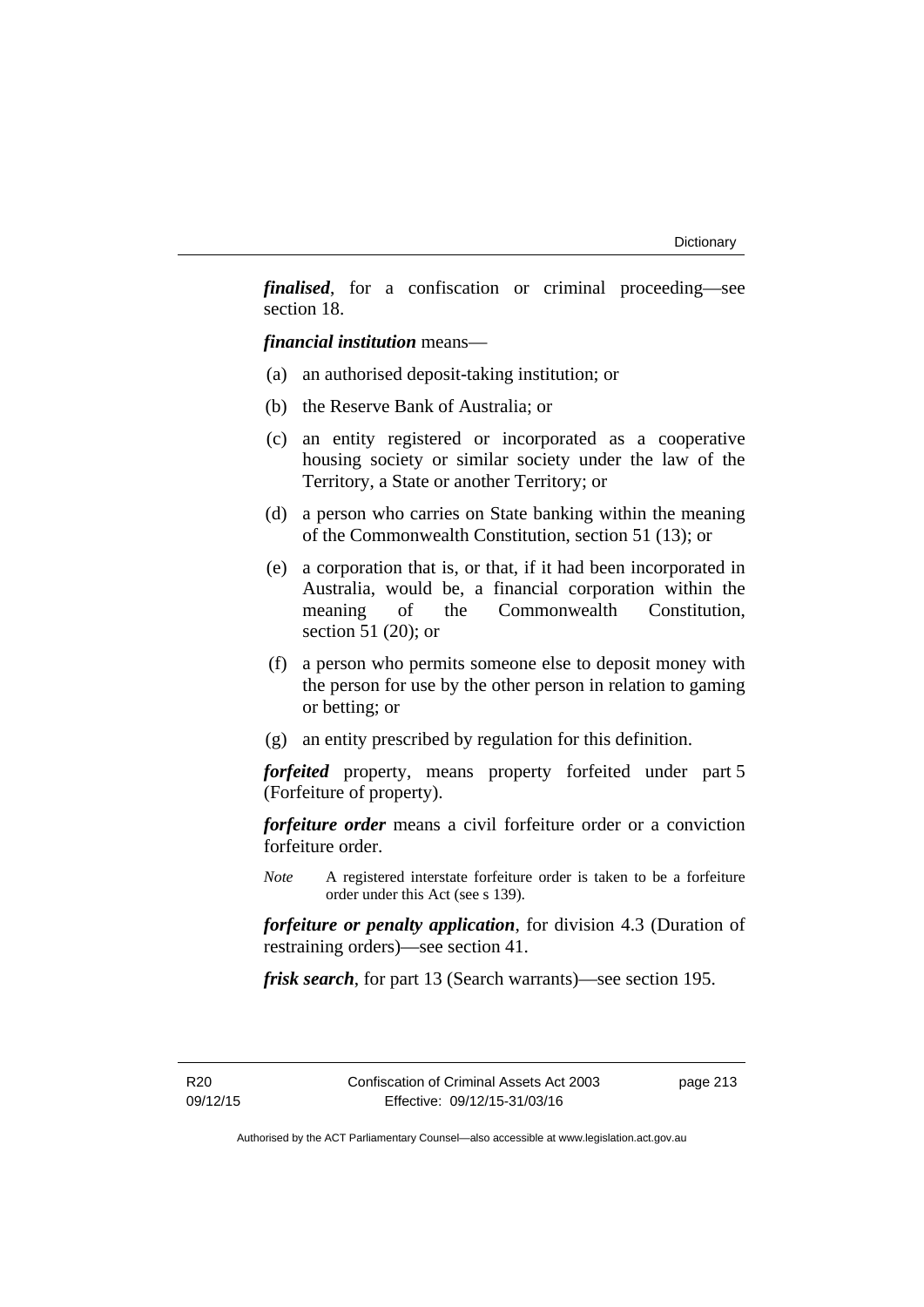#### **Dictionary**

*fully satisfied*—a forfeiture order or penalty order, or an automatic forfeiture of property, is *fully satisfied* when—

- (a) for an automatic forfeiture of property or a forfeiture order—the property that is the subject of the automatic forfeiture or order has vested in law in the Territory and the public trustee has taken control of the property; and
- (b) for a penalty order—the amount of the order has been paid to, or recovered by, the Territory or realised by the public trustee from the disposal of property.

*information order*—see section 186.

*inquiry notice*—see section 144.

*in relation to*—to remove any doubt, *in relation to* includes—

- (a) in; and
- (b) for or for the purposes of; and
- (c) in connection with; and
- (d) in respect of; and
- (e) with respect to.

## **Example**

The phrase 'property used, or intended to be used by an offender, in relation to the commission of an offence' (in s 3 (d) and elsewhere) refers to 1 or more of the following:

- (a) property used *in* or *in relation to* the commission of the offence;
- (b) property used *for* or *for the purposes of* the commission of the offence;
- (c) property used *in connection with* the commission of the offence;
- (d) property used *in respect of* the commission of the offence;
- (e) property used *with respect to* the commission of the offence.
- *Note* An example is part of the Act, is not exhaustive and may extend, but does not limit, the meaning of the provision in which it appears (see [Legislation Act,](http://www.legislation.act.gov.au/a/2001-14) s 126 and s 132).

page 214 Confiscation of Criminal Assets Act 2003 Effective: 09/12/15-31/03/16

R20 09/12/15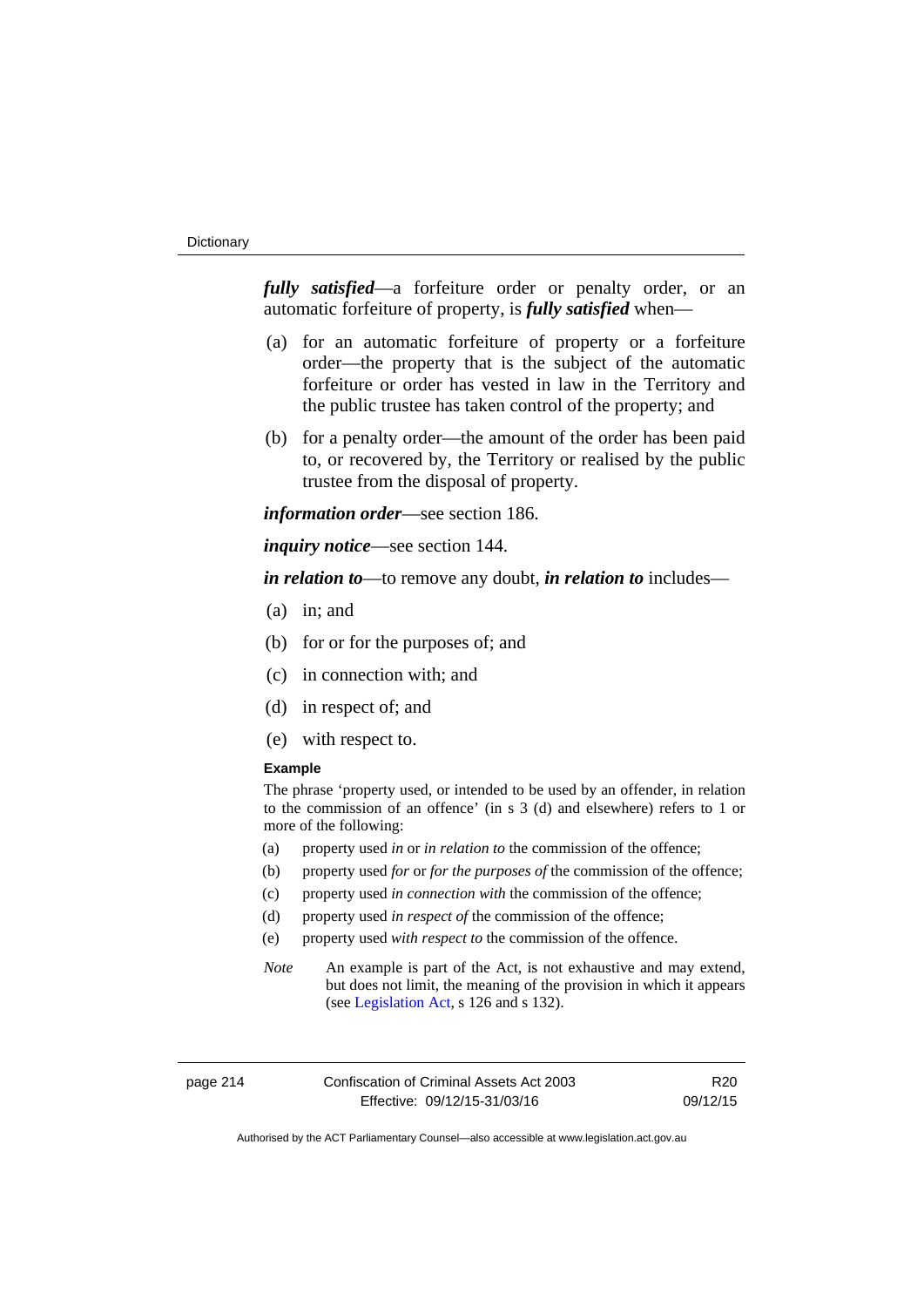*interested person*, for part 8 (Forfeited property)—see section 107.

*interstate automatic forfeiture decision* means a corresponding law order prescribed by regulation for this definition.

*interstate civil forfeiture order* means a corresponding law order prescribed by regulation for this definition.

*interstate conviction forfeiture order* means a corresponding law order prescribed by regulation for this definition.

*interstate forfeiture order* means an interstate civil forfeiture order or interstate conviction forfeiture order.

*interstate penalty charge*—see section 142 (2) (Interstate penalty charges).

*interstate penalty order* means a corresponding law order prescribed by regulation for this definition.

*interstate restraining order* means a corresponding law order prescribed by regulation for this definition.

*investigation*, for division 12.5 (Examination orders and notices)—see section 164.

*issuing officer*, for a search warrant, for part 13 (Search warrants)—see section 195.

*joint ownership*—property is *jointly owned* if the owners own the property as joint tenants or tenants in common.

## *money laundering offence* means—

 (a) an offence against the *[Crimes Act 1900](http://www.legislation.act.gov.au/a/1900-40)*, division 6.2A (Money laundering and organised fraud); or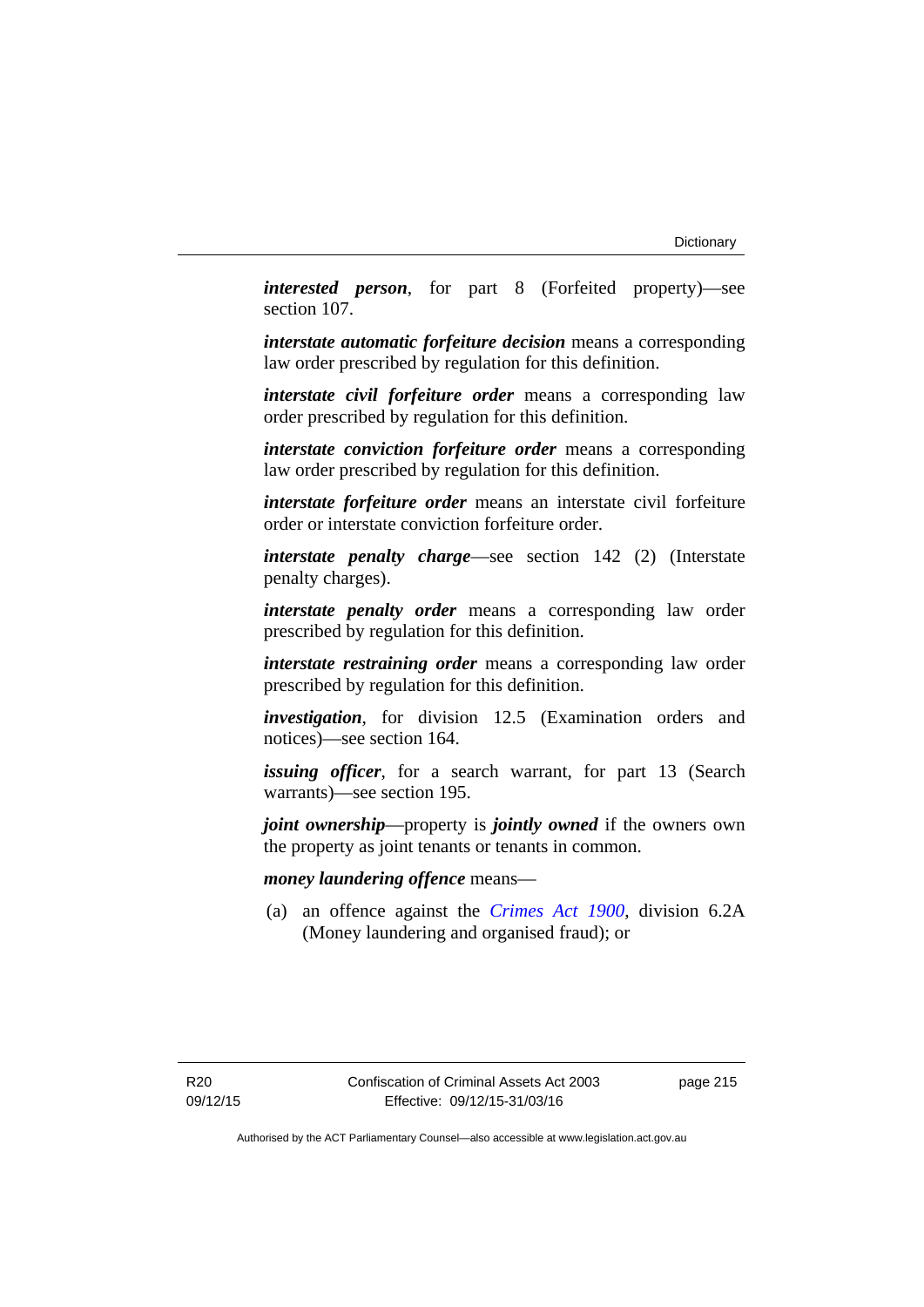(b) an offence against a law of the Commonwealth, a State or another Territory that is declared by regulation to be a corresponding offence, whether or not the offence corresponds, or substantially corresponds, to an offence mentioned in paragraph (a).

*monitoring order*—see section 148.

*narcotic substance*, for division 7.3 (Value of benefits)—see section 90.

*non-disclosable information order*—see section 191.

*occupier*, of premises, for part 13 (Search warrants)—see section 195.

*offence*—see section 13 (1).

*offender*, in relation to an offence, means a person (including a corporation) who committed, or is alleged to have committed, the offence.

*Note* A reference to a *person* generally includes a reference to a corporation as well as an individual, see the [Legislation Act](http://www.legislation.act.gov.au/a/2001-14), s 160. (See also the [Legislation Act,](http://www.legislation.act.gov.au/a/2001-14) dict, pt 1, def *person*.)

*ordinary offence*—see section 13 (2).

*ordinary search*, for part 13 (Search warrants)—see section 195.

*party*, to an offence, means a person who—

- (a) commits or participates in the offence; or
- (b) is an accessory before or after the fact to the offence.

*penalty charge*—see section 94 (4) (Creation of penalty charge over restrained property).

*Note* An interstate penalty charge is taken to be a penalty charge under this Act (see s 142).

*penalty order*—see section 82.

| page 216 | Confiscation of Criminal Assets Act 2003 | R <sub>20</sub> |
|----------|------------------------------------------|-----------------|
|          | Effective: 09/12/15-31/03/16             | 09/12/15        |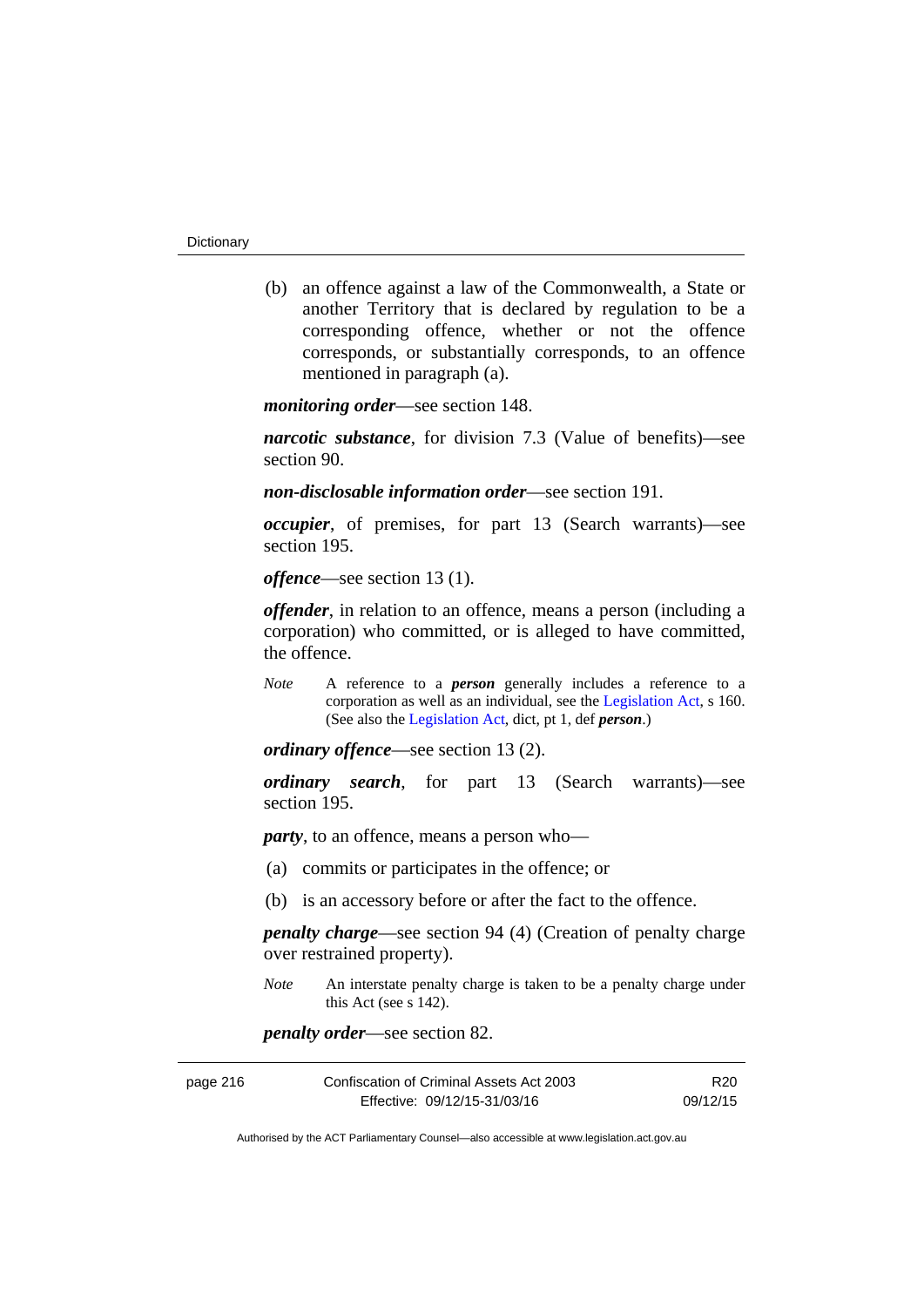*person assisting*, in relation to a search warrant, for part 13 (Search warrants)—see section 195.

*premises*, for part 13 (Search warrants)—see section 195.

*production order*—see section 156.

*property*—

- (a) of an offender, for division 7.3 (Value of benefits)—see section 90; and
- (b) of a person, includes property in which the person has a beneficial interest.

*property-tracking document*—see section 157.

*purposes of this Act*—see section 3.

*quashed*—see section 15 (3) and (4).

*registered*, for a corresponding law order, means registered under part 11 (Interstate orders).

*registrable property* means property title to which is passed by registration in a statutory property register.

*registered property interest* means an interest in property recorded in a statutory property register.

*related* offence—see section 13 (3).

*relevant court*—see section 238.

*relevant offence*—see section 13 (2).

*reserved funds*, for part 10 (Confiscated assets trust fund)—see section 128.

*restrained*, in relation to property, means property subject to a restraining order.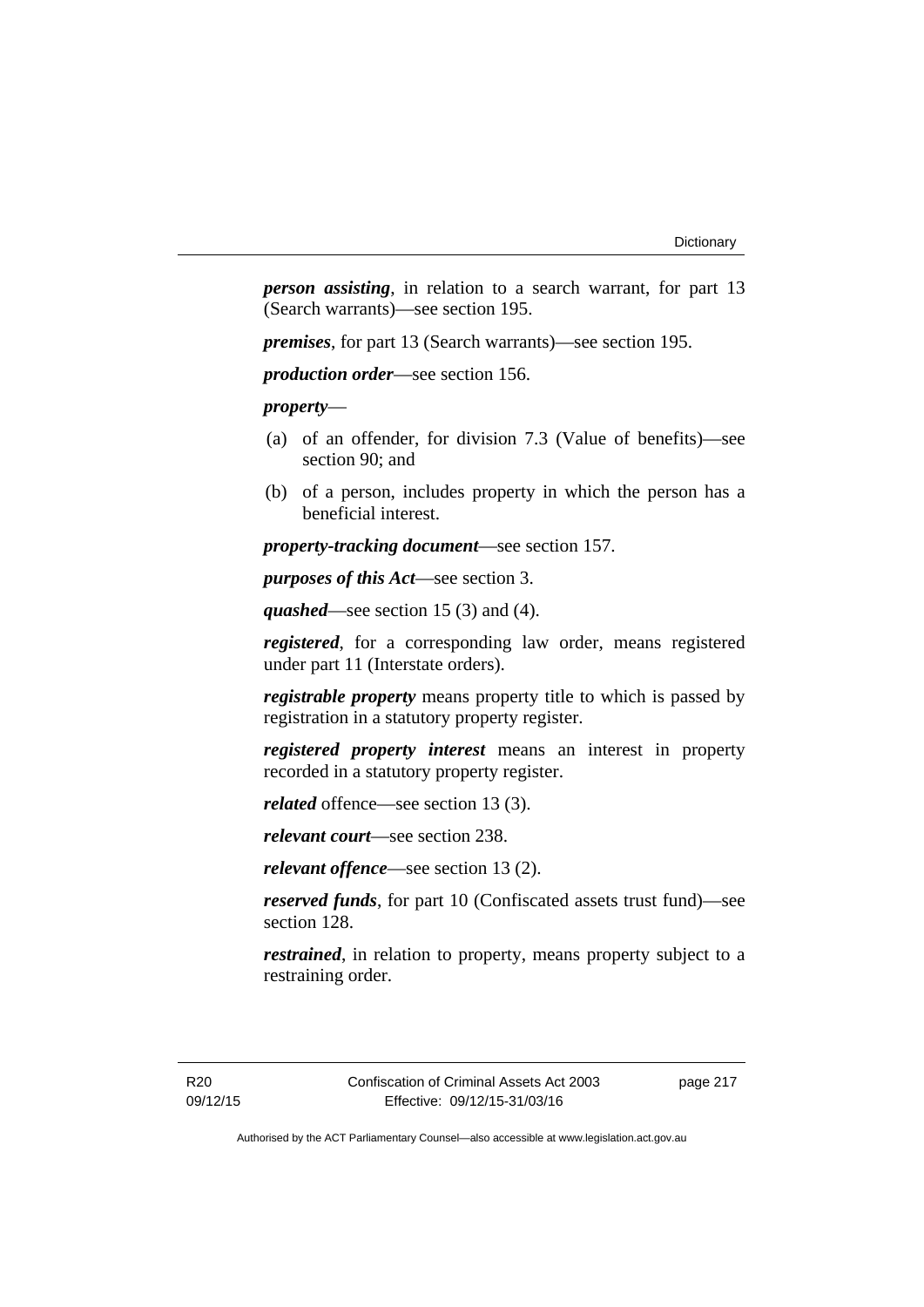*restraining order*—see section 19.

*Note* A registered interstate restraining order is taken to be a restraining order under this Act (see s 139).

*return or compensation order*—see section 121.

*search warrant*, for part 13 (Search warrants)—see section 195.

*serious offence*—see section 13 (2).

*statutory property register* means a register kept under a territory law, or a law of the Commonwealth, a State or another Territory, for recording ownership of property (including interests in property) if—

- (a) title to the property is passed by registration in the register of ownership of the property; or
- (b) the owner of an interest in the property may lose the interest if the interest is not registered in the register.

#### **Example**

the register of land titles kept under the *[Land Titles Act 1925](http://www.legislation.act.gov.au/a/1925-1)*, section 43

*Note* An example is part of the Act, is not exhaustive and may extend, but does not limit, the meaning of the provision in which it appears (see [Legislation Act,](http://www.legislation.act.gov.au/a/2001-14) s 126 and s 132).

*subject to forfeiture*, in relation to property—see section 73.

*sufficient consideration*, in relation to acquiring or disposing or otherwise dealing with property, means acquiring, disposing of, or otherwise dealing with, the property for a consideration that is sufficient and that appropriately reflects the value of the property having regard only to commercial considerations.

*tainted property*—see section 10.

*target material*, for part 13 (Search warrants)—see section 195.

*transaction suspension order*—see section 152 (1).

R20 09/12/15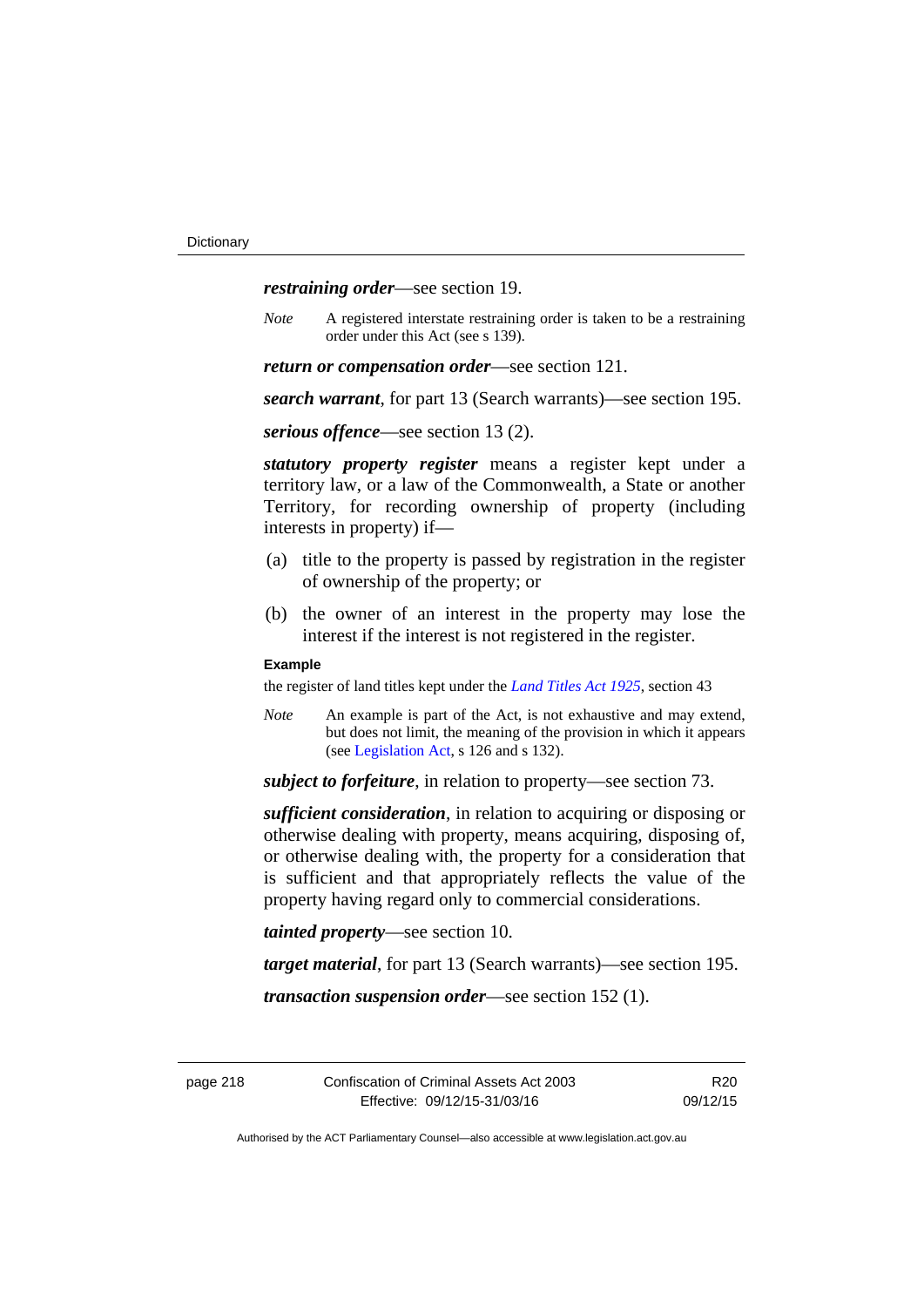*trust fund* means the confiscated assets trust fund under section 130.

*unclaimed tainted property*—see section 11. *unclaimed tainted property restraining order*—see section 21. *vehicle*, for part 13 (Search warrants)—see section 195.

R20 09/12/15 Confiscation of Criminal Assets Act 2003 Effective: 09/12/15-31/03/16

page 219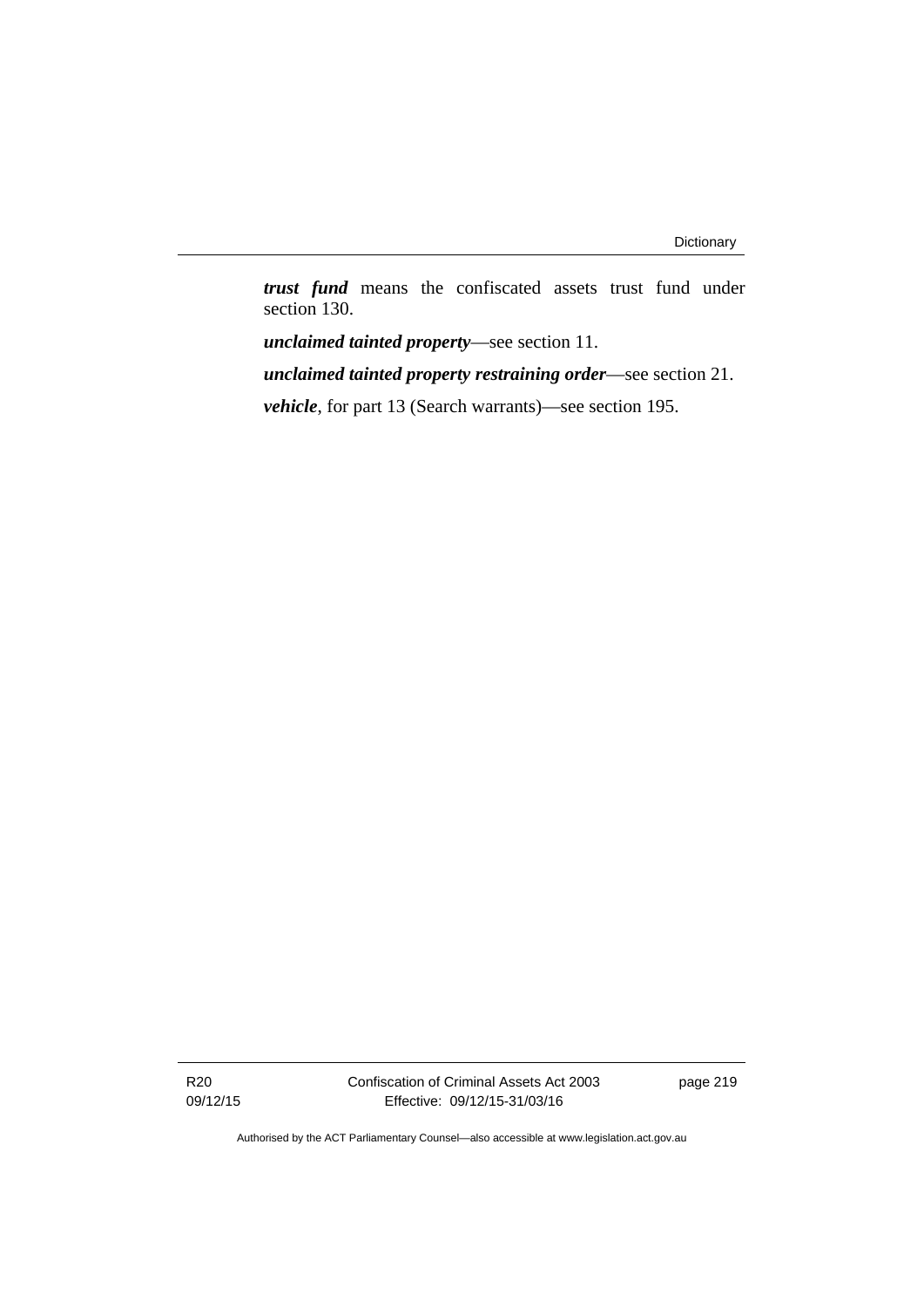1 About the endnotes

## **Endnotes**

## **1 About the endnotes**

Amending and modifying laws are annotated in the legislation history and the amendment history. Current modifications are not included in the republished law but are set out in the endnotes.

Not all editorial amendments made under the *[Legislation Act 2001](http://www.legislation.act.gov.au/a/2001-14)*, part 11.3 are annotated in the amendment history. Full details of any amendments can be obtained from the Parliamentary Counsel's Office.

Uncommenced amending laws are not included in the republished law. The details of these laws are underlined in the legislation history. Uncommenced expiries are underlined in the legislation history and amendment history.

If all the provisions of the law have been renumbered, a table of renumbered provisions gives details of previous and current numbering.

The endnotes also include a table of earlier republications.

## **2 Abbreviation key**

page 220 Confiscation of Criminal Assets Act 2003 Effective: 09/12/15-31/03/16

R20 09/12/15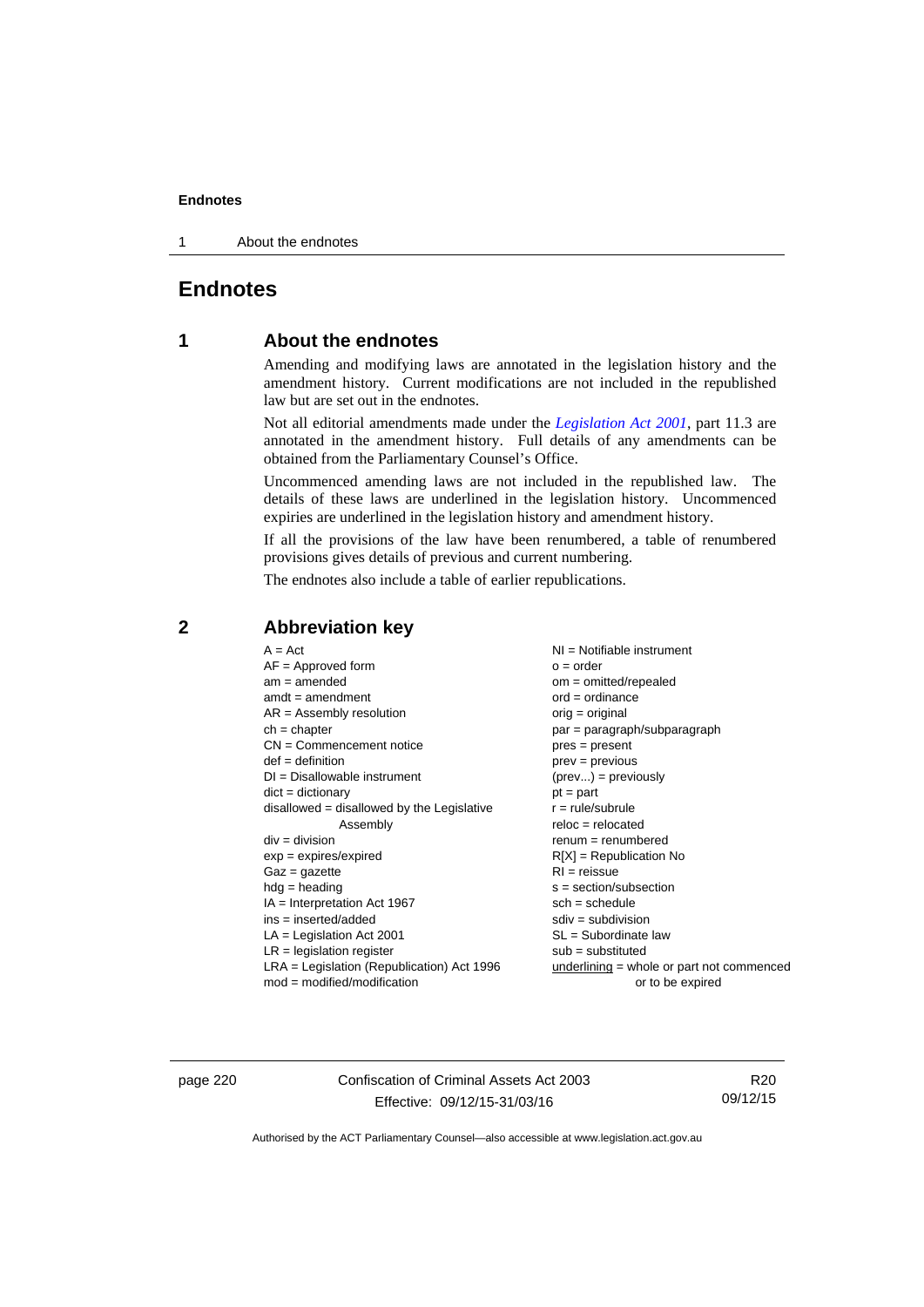## **3 Legislation history**

#### **Confiscation of Criminal Assets Act 2003 A2003-8**

notified LR 27 March 2003

s 1, s 2 commenced 27 March 2003 (LA s 75 (1))

remainder commenced 15 August 2003 (s 2 and [CN2003-7](http://www.legislation.act.gov.au/cn/2003-7/default.asp))

as amended by

## **[Legislation \(Gay, Lesbian and Transgender\) Amendment Act 2003](http://www.legislation.act.gov.au/a/2003-14) A2003-14 sch 1 pt 1.6**

notified LR 27 March 2003 s 1, s 2 commenced 27 March 2003 (LA s 75 (1)) sch 1 pt 1.6 commenced 28 March 2003 (s 2)

## **[Evidence \(Miscellaneous Provisions\) Amendment Act 2003](http://www.legislation.act.gov.au/a/2003-48) A2003-48 sch 2 pt 2.2**

notified LR 31 October 2003 s 1, s 2 commenced 31 October 2003 (LA s 75 (1)) sch 2 pt 2.2 commenced 30 April 2004 (s 2 and LA s 79)

#### **[Statute Law Amendment Act 2003 \(No 2\)](http://www.legislation.act.gov.au/a/2003-56) A2003-56 sch 3 pt 3.6**  notified LR 5 December 2003

s 1, s 2 commenced 5 December 2003 (LA s 75 (1)) sch 3 pt 3.6 commenced 19 December 2003 (s 2)

#### **[Annual Reports Legislation Amendment Act 2004](http://www.legislation.act.gov.au/a/2004-9) A2004-9 sch 1 pt 1.9**

notified LR 19 March 2004

s 1, s 2 commenced 19 March 2004 (LA s 75 (1))

pt 1.9 commenced 13 April 2004 (s 2 and see [Annual Reports](http://www.legislation.act.gov.au/a/2004-8) 

[\(Government Agencies\) Act 2004](http://www.legislation.act.gov.au/a/2004-8) A2004-8, s 2 and [CN2004-5](http://www.legislation.act.gov.au/cn/2004-5/default.asp))

## **[Statute Law Amendment Act 2004](http://www.legislation.act.gov.au/a/2004-42) A2004-42 sch 3 pt 3.5**

notified LR 11 August 2004

s 1, s 2 commenced 11 August 2004 (LA s 75 (1)) sch 3 pt 3.5 commenced 25 August 2004 (s 2 (1))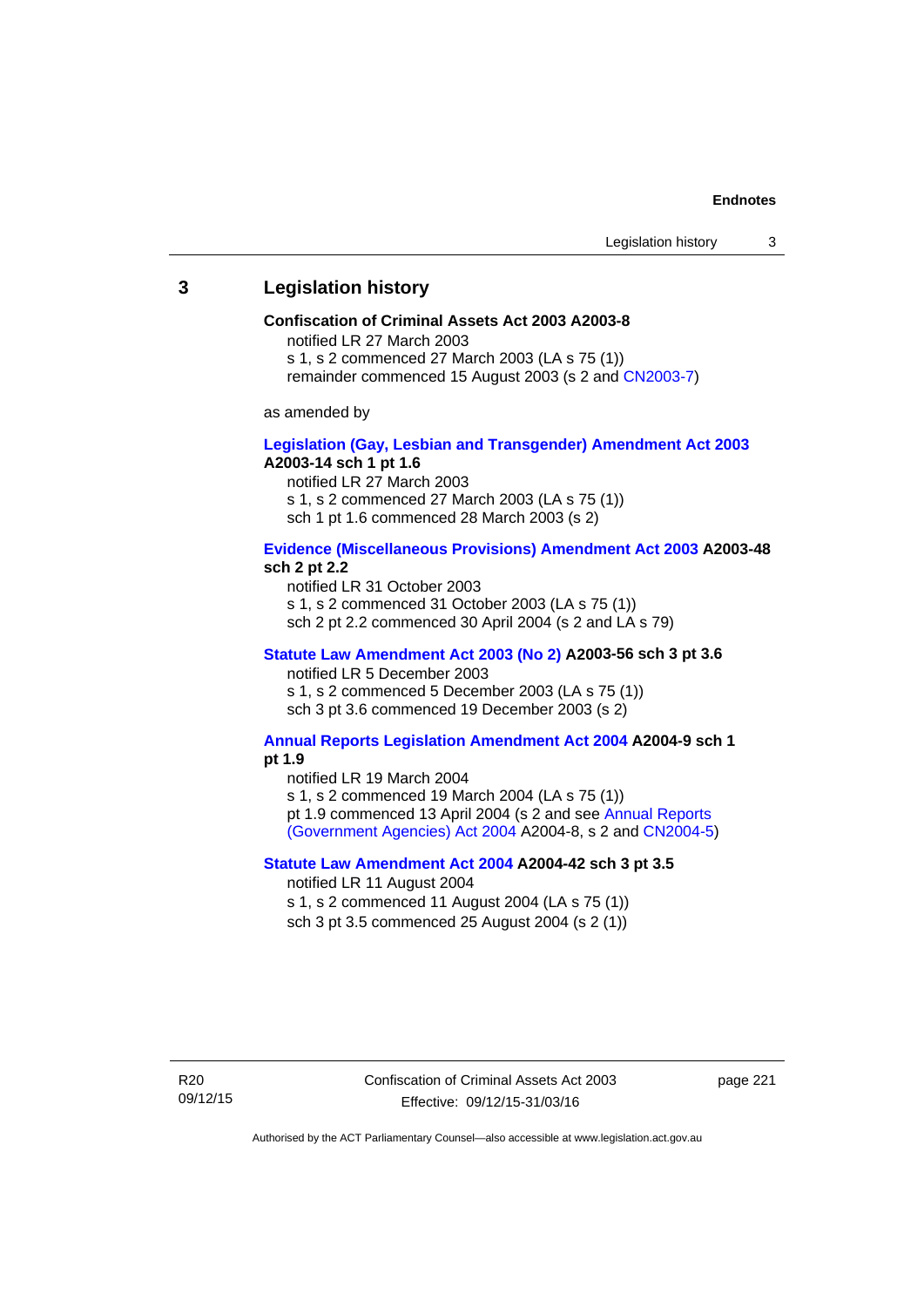3 Legislation history

## **[Court Procedures \(Consequential Amendments\) Act 2004](http://www.legislation.act.gov.au/a/2004-60) A2004-60 sch 1 pt 1.12**

notified LR 2 September 2004

s 1, s 2 commenced 2 September 2004 (LA s 75 (1)) sch 1 pt 1.12 commenced 10 January 2005 (s 2 and see Court [Procedures Act 2004](http://www.legislation.act.gov.au/a/2004-59) A2004-59, s 2 and [CN2004-29\)](http://www.legislation.act.gov.au/cn/2004-29/default.asp)

#### **[Justice and Community Safety Legislation Amendment Act 2005](http://www.legislation.act.gov.au/a/2005-5) A2005-5 pt 5**

notified LR 23 February 2005 s 1, s 2 commenced 23 February 2005 (LA s 75 (1)) pt 5 commenced 24 February 2005 (s 2 (2))

### **[Justice and Community Safety Legislation Amendment Act 2005](http://www.legislation.act.gov.au/a/2005-60)  [\(No 4\)](http://www.legislation.act.gov.au/a/2005-60) A2005-60 sch 1 pt 1.6**

notified LR 1 December 2005 s 1, s 2 taken to have commenced 23 November 2005 (LA s 75 (2)) sch 1 pt 1.6 commenced 22 December 2005 (s 2 (4))

## **[Sentencing Legislation Amendment Act 2006](http://www.legislation.act.gov.au/a/2006-23) A2006-23 sch 1 pt 1.5**

notified LR 18 May 2006

s 1, s 2 commenced 18 May 2006 (LA s 75 (1)) sch 1 pt 1.5 commenced 2 June 2006 (s 2 (1) and see [Crimes](http://www.legislation.act.gov.au/a/2005-59)  [\(Sentence Administration\) Act 2005](http://www.legislation.act.gov.au/a/2005-59) A2005-59 s 2, [Crimes](http://www.legislation.act.gov.au/a/2005-58)  [\(Sentencing\) Act 2005](http://www.legislation.act.gov.au/a/2005-58) A2005-58, s 2 and LA s 79)

## **[Civil Law \(Property\) Act 2006](http://www.legislation.act.gov.au/a/2006-38) A2006-38 sch 1 pt 1.3**

notified LR 28 September 2006

s 1, s 2 commenced 28 September 2006 (LA s 75 (1))

sch 1 pt 1.3 commenced 28 March 2007 (s 2 and LA s 79)

## **[Children and Young People \(Consequential Amendments\) Act 2008](http://www.legislation.act.gov.au/a/2008-20) A2008-20 sch 4 pt 4.3**

notified LR 17 July 2008

s 1, s 2 commenced 17 July 2008 (LA s 75 (1))

s 3 commenced 18 July 2008 (s 2 (1))

sch 4 pt 4.3 commenced 27 February 2009 (s 2 (5) and see [Children](http://www.legislation.act.gov.au/a/2008-19)  [and Young People Act 2008](http://www.legislation.act.gov.au/a/2008-19) A2008-19, s 2 and [CN2008-17 \(](http://www.legislation.act.gov.au/cn/2008-17/default.asp)and see [CN2008-13](http://www.legislation.act.gov.au/cn/2008-13/default.asp)))

page 222 Confiscation of Criminal Assets Act 2003 Effective: 09/12/15-31/03/16

R20 09/12/15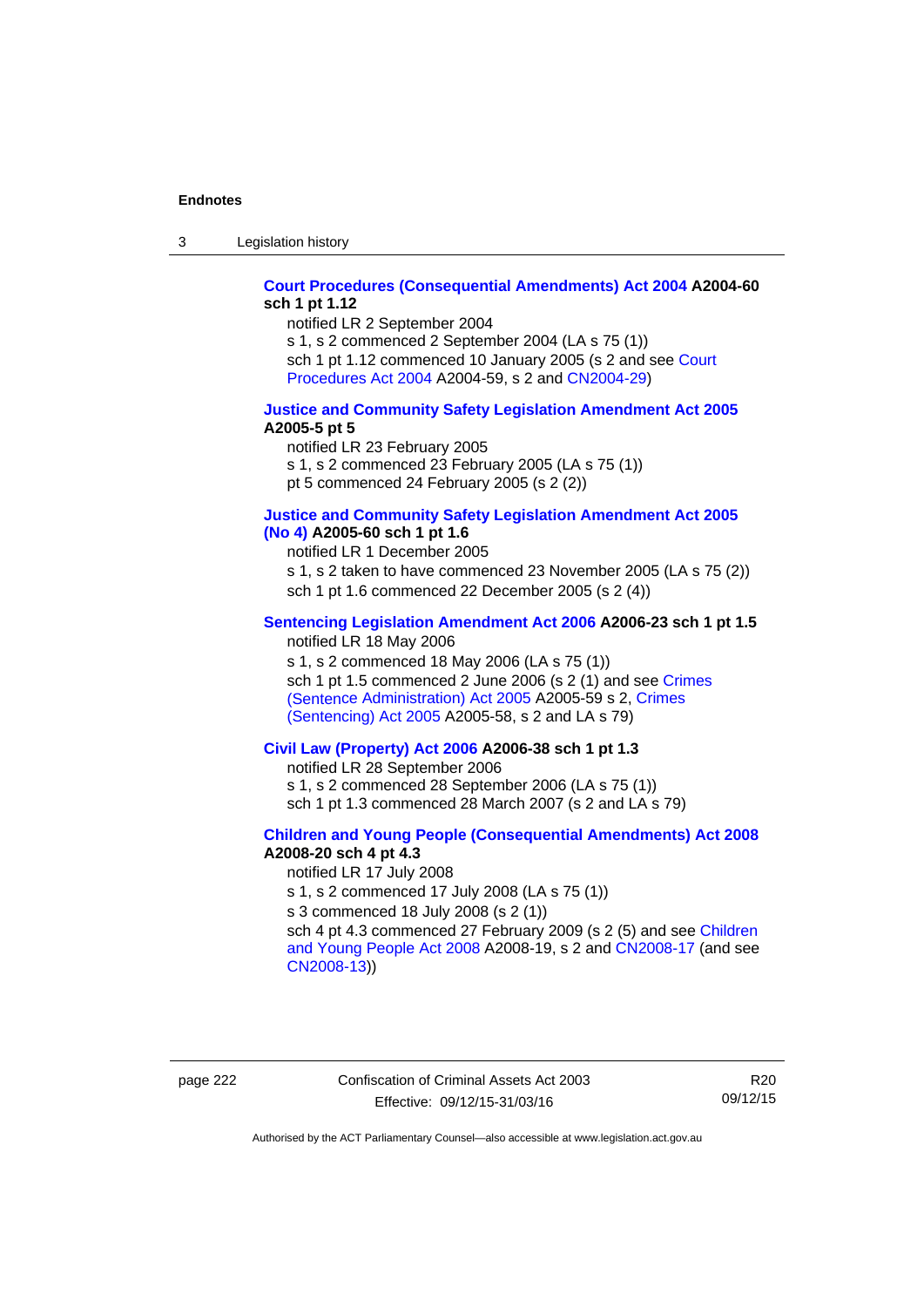| Legislation history |  |
|---------------------|--|
|---------------------|--|

## **[Crimes Legislation Amendment Act 2008](http://www.legislation.act.gov.au/a/2008-44) A2008-44 sch 1 pt 1.1**

notified LR 9 September 2008

s 1, s 2 commenced 9 September 2008 (LA s 75 (1))

sch 1 pt 1.1 commenced 30 May 2009 (s 2 and [CN2009-4\)](http://www.legislation.act.gov.au/cn/2009-4/default.asp)

#### **[Personal Property Securities Act 2010](http://www.legislation.act.gov.au/a/2010-15) A2010-15 sch 2 pt 2.1**

notified LR 1 April 2010

s 1, s 2 commenced 1 April 2010 (LA s 75 (1))

sch 2 pt 2.1 commenced 30 January 2012 (s 2 (2) (b))

## **[Administrative \(One ACT Public Service Miscellaneous Amendments\)](http://www.legislation.act.gov.au/a/2011-22)**

**[Act 2011](http://www.legislation.act.gov.au/a/2011-22) A2011-22 sch 1 pt 1.33**  notified LR 30 June 2011 s 1, s 2 commenced 30 June 2011 (LA s 75 (1)) sch 1 pt 1.33 commenced 1 July 2011 (s 2 (1))

## **[Evidence \(Consequential Amendments\) Act 2011](http://www.legislation.act.gov.au/a/2011-48) A2011-48 sch 1 pt 1.10**

notified LR 22 November 2011 s 1, s 2 commenced 22 November 2011 (LA s 75 (1)) sch 1 pt 1.10 commenced 1 March 2012 (s 2 (1) and see [Evidence Act](http://www.legislation.act.gov.au/a/2011-12)  [2011](http://www.legislation.act.gov.au/a/2011-12) A2011-12, s 2 and [CN2012-4](http://www.legislation.act.gov.au/cn/2012-4/default.asp))

#### **[Statute Law Amendment Act 2012](http://www.legislation.act.gov.au/a/2012-21) A2012-21 sch 3 pt 3.4**

notified LR 22 May 2012 s 1, s 2 commenced 22 May 2012 (LA s 75 (1)) sch 3 pt 3.4 commenced 5 June 2012 (s 2 (1))

#### **[Justice and Community Safety Legislation Amendment Act 2013](http://www.legislation.act.gov.au/a/2013-11)  [\(No 2\)](http://www.legislation.act.gov.au/a/2013-11) A2013-11 sch 1 pt 1.2**

notified LR 28 March 2013 s 1, s 2 commenced 28 March 2013 (LA s 75 (1)) sch 1 pt 1.2 commenced 4 April 2013 (s 2)

#### **[Crimes \(Domestic and Family Violence\) Legislation Amendment](http://www.legislation.act.gov.au/a/2015-40)  [Act 2015](http://www.legislation.act.gov.au/a/2015-40) A2015-40 sch 1 pt 1.2**

notified LR 4 November 2015 s 1, s 2 commenced 4 November 2015 (LA s 75 (1)) sch 1 pt 1.2 commences 4 May 2016 (s 2 (2))

R20 09/12/15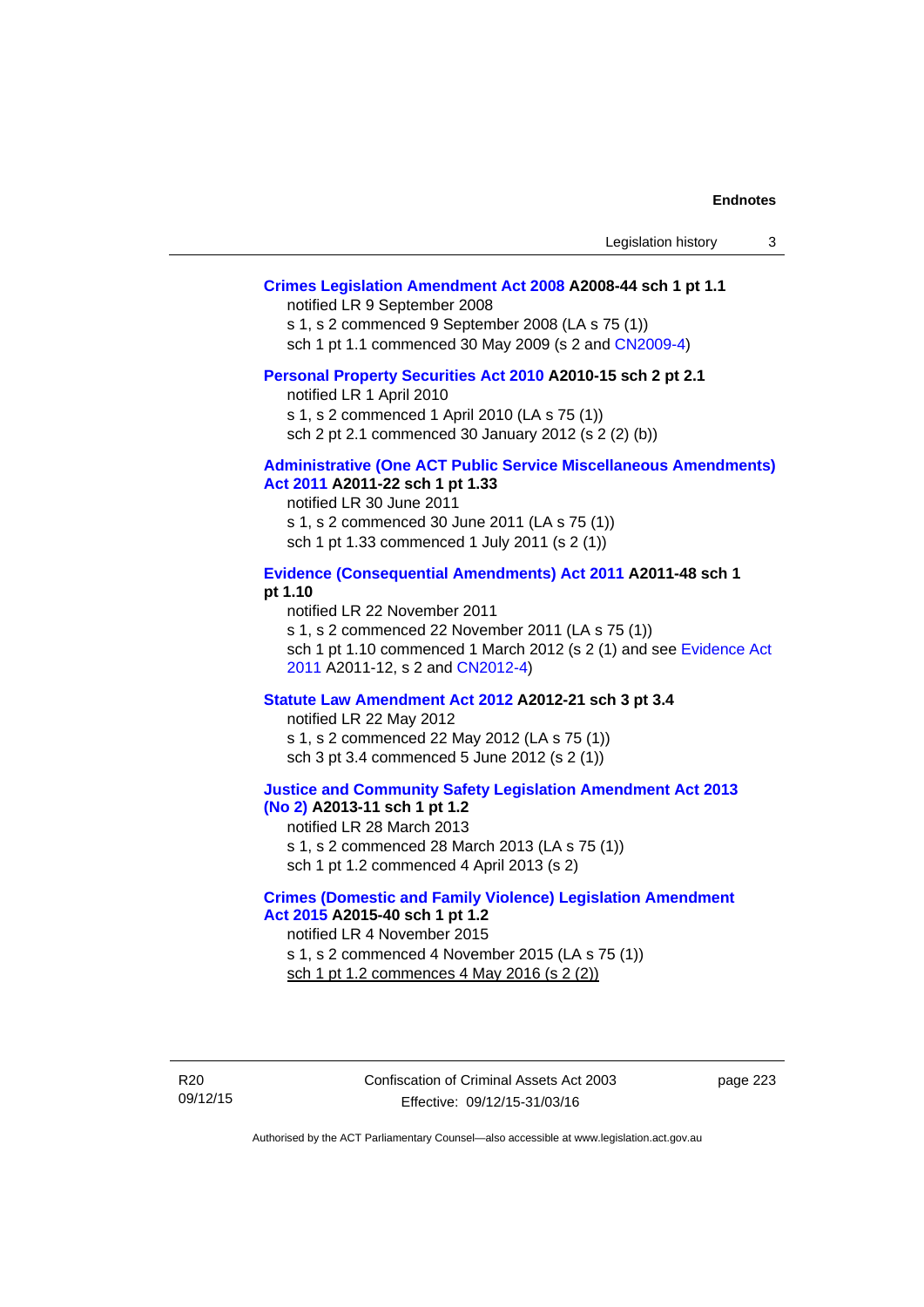3 Legislation history

## **[Statute Law Amendment Act 2015 \(No 2\)](http://www.legislation.act.gov.au/a/2015-50) A2015-50 sch 3 pt 3.7**

notified LR 25 November 2015 s 1, s 2 commenced 25 November 2015 (LA s 75 (1)) sch 3 pt 3.7 commenced 9 December 2015 (s 2)

page 224 Confiscation of Criminal Assets Act 2003 Effective: 09/12/15-31/03/16

R20 09/12/15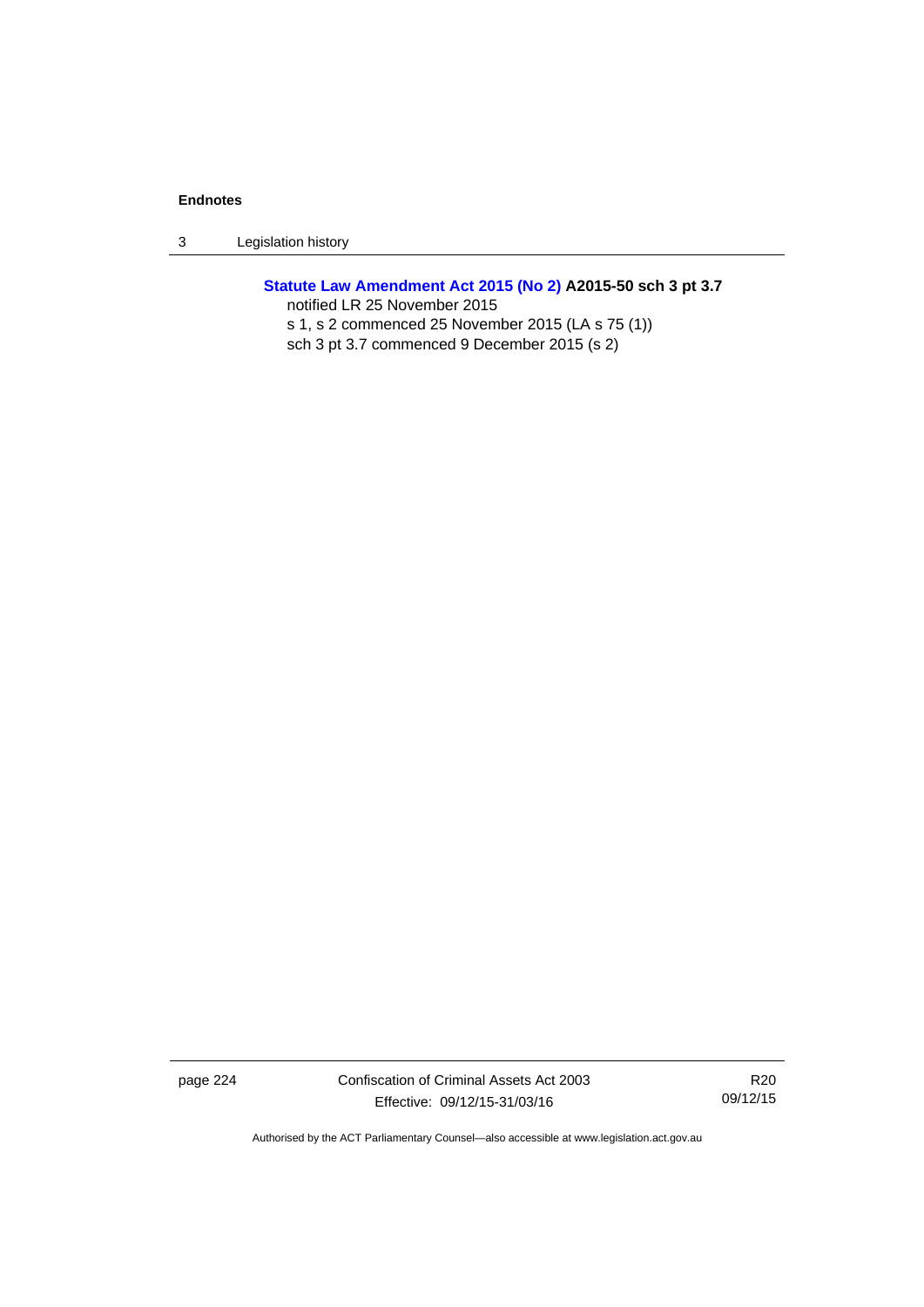Amendment history 4

## **4 Amendment history Commencement**  s 2 om LA s 89 (4) **General overview**  s 9 am [A2008-44](http://www.legislation.act.gov.au/a/2008-44) amdt 1.13 **Key concepts**  pt 3 hdg note ins [A2005-5](http://www.legislation.act.gov.au/a/2005-5) s 13 am [A2008-44](http://www.legislation.act.gov.au/a/2008-44) amdts 1.1-1.3 **Meaning of** *derived*  s 12 am [A2008-44](http://www.legislation.act.gov.au/a/2008-44) amdt 1.13 **Meaning of** *offence* **and of particular kinds of offences**  s 13 am [A2008-44](http://www.legislation.act.gov.au/a/2008-44) amdt 1.4 **Meaning of** *convicted* **and** *quashed* s 15 am [A2005-5](http://www.legislation.act.gov.au/a/2005-5) s 14; [A2006-23](http://www.legislation.act.gov.au/a/2006-23) amdt 1.38; [A2008-20](http://www.legislation.act.gov.au/a/2008-20) amdt 4.6, amdt 4.7 **When does someone** *abscond* s 16 am [A2005-5](http://www.legislation.act.gov.au/a/2005-5) s 19; [A2008-44](http://www.legislation.act.gov.au/a/2008-44) amdt 1.13 **When is someone** *cleared* **of an offence**  s 17 am [A2005-5](http://www.legislation.act.gov.au/a/2005-5) s 19 **Meaning of** *restraining order*  s 19 **am [A2006-23](http://www.legislation.act.gov.au/a/2006-23) amdt 1.39 Contravening restraining orders**  s 23 am [A2006-23](http://www.legislation.act.gov.au/a/2006-23) amdt 1.40 **Restraining orders—time for making certain applications**  s 27 am [A2005-5](http://www.legislation.act.gov.au/a/2005-5) s 15; [A2008-44](http://www.legislation.act.gov.au/a/2008-44) amdt 1.13 **Restraining orders over other property—affidavit supporting application**  s 29 am [A2005-5](http://www.legislation.act.gov.au/a/2005-5) s 16, s 19; [A2008-44](http://www.legislation.act.gov.au/a/2008-44) amdt 1.13 **Restraining orders over other property—making**  s 31 am [A2005-5](http://www.legislation.act.gov.au/a/2005-5) s 19; [A2008-44](http://www.legislation.act.gov.au/a/2008-44) amdt 1.13 **Restraining orders—contents**  s 33 am [A2006-23](http://www.legislation.act.gov.au/a/2006-23) amdt 1.41 **Restraining order proceedings—restrictions on disclosure**  s 35 am [A2015-50](http://www.legislation.act.gov.au/a/2015-50) amdt 3.55 **Payment of living and business expenses from restrained property**  s 37 def *domestic partner* om [A2003-14](http://www.legislation.act.gov.au/a/2003-14) amdt 1.18 def *domestic partnership* om [A2003-14](http://www.legislation.act.gov.au/a/2003-14) amdt 1.18

R20 09/12/15 Confiscation of Criminal Assets Act 2003 Effective: 09/12/15-31/03/16

page 225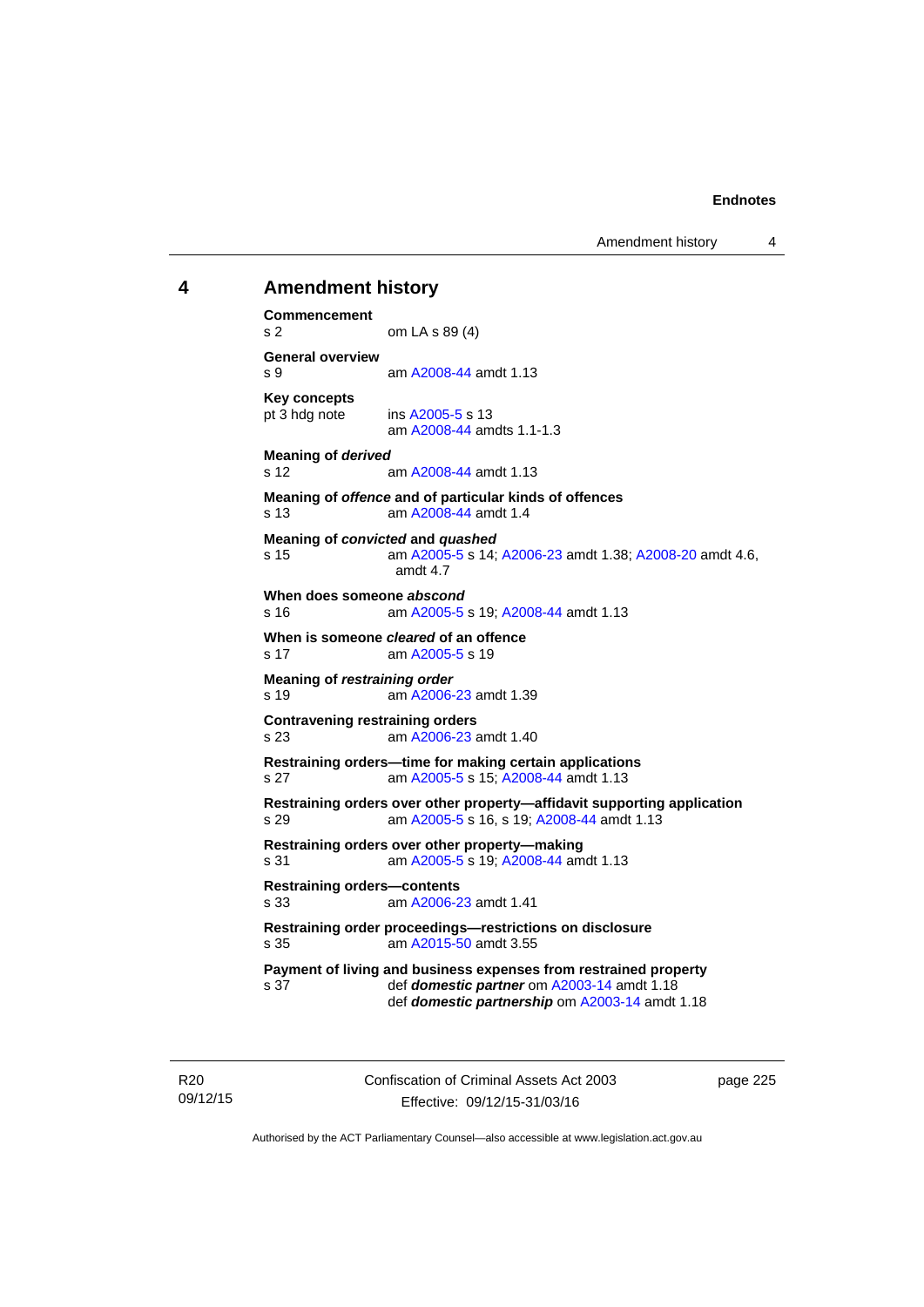4 Amendment history

| s 39                              | am A2006-23 amdt 1.42                                                |
|-----------------------------------|----------------------------------------------------------------------|
|                                   | When restraining order ends-ordinary offences                        |
| s 47 hdg                          | am A2008-44 amdt 1.13                                                |
| s <sub>47</sub>                   | table renum R3 LA<br>am A2005-5 s 19; A2008-44 amdt 1.13             |
|                                   |                                                                      |
|                                   | When restraining order ends-serious offences                         |
| s <sub>48</sub>                   | table renum R3 LA                                                    |
|                                   | am A2005-5 s 19; A2008-44 amdt 1.13                                  |
|                                   | Extension of time for restraining orders                             |
| $s$ 49                            | am A2008-44 amdt 1.13                                                |
|                                   | Restraining orders-registration in statutory property registers      |
| s, 50                             | am A2013-11 amdt 1.3, amdt 1.4; ss renum R19 LA                      |
|                                   |                                                                      |
|                                   | Penalty orders-execution against restrained property                 |
| s 51 hdg                          | sub A2006-23 amdt 1.43                                               |
|                                   | Meaning of conviction forfeiture order                               |
| s 52                              | am A2008-44 amdt 1.13                                                |
|                                   | <b>Conviction forfeiture orders-application</b>                      |
| s 53                              | am A2008-44 amdt 1.13                                                |
|                                   | <b>Conviction forfeiture orders-making</b>                           |
| s 54                              | am A2008-44 amdt 1.13                                                |
|                                   |                                                                      |
|                                   | Civil forfeiture orders-making                                       |
| s 67                              | am A2005-5 s 19                                                      |
|                                   | Civil forfeiture order proceedings-restrictions on disclosure        |
| s 69                              | am A2015-50 amdt 3.55                                                |
|                                   | Making of exclusion orders-ordinary offences                         |
| s 76 hdg                          | am A2008-44 amdt 1.13                                                |
| s76                               | am A2008-44 amdt 1.13                                                |
|                                   |                                                                      |
|                                   | Meaning of benefits derived by an offender<br>am A2003-56 amdt 3.127 |
| s 80                              |                                                                      |
| <b>Penalty orders-application</b> |                                                                      |
| s 83                              | am A2008-44 amdt 1.5, amdt 1.13                                      |
|                                   | Penalty orders-offenders convicted of ordinary offences              |
| s 84 hdg                          | am A2008-44 amdt 1.13                                                |
| s 84                              | am A2008-44 amdt 1.13                                                |
|                                   |                                                                      |
|                                   | Penalty orders-commission of serious offences                        |

page 226 Confiscation of Criminal Assets Act 2003 Effective: 09/12/15-31/03/16

R20 09/12/15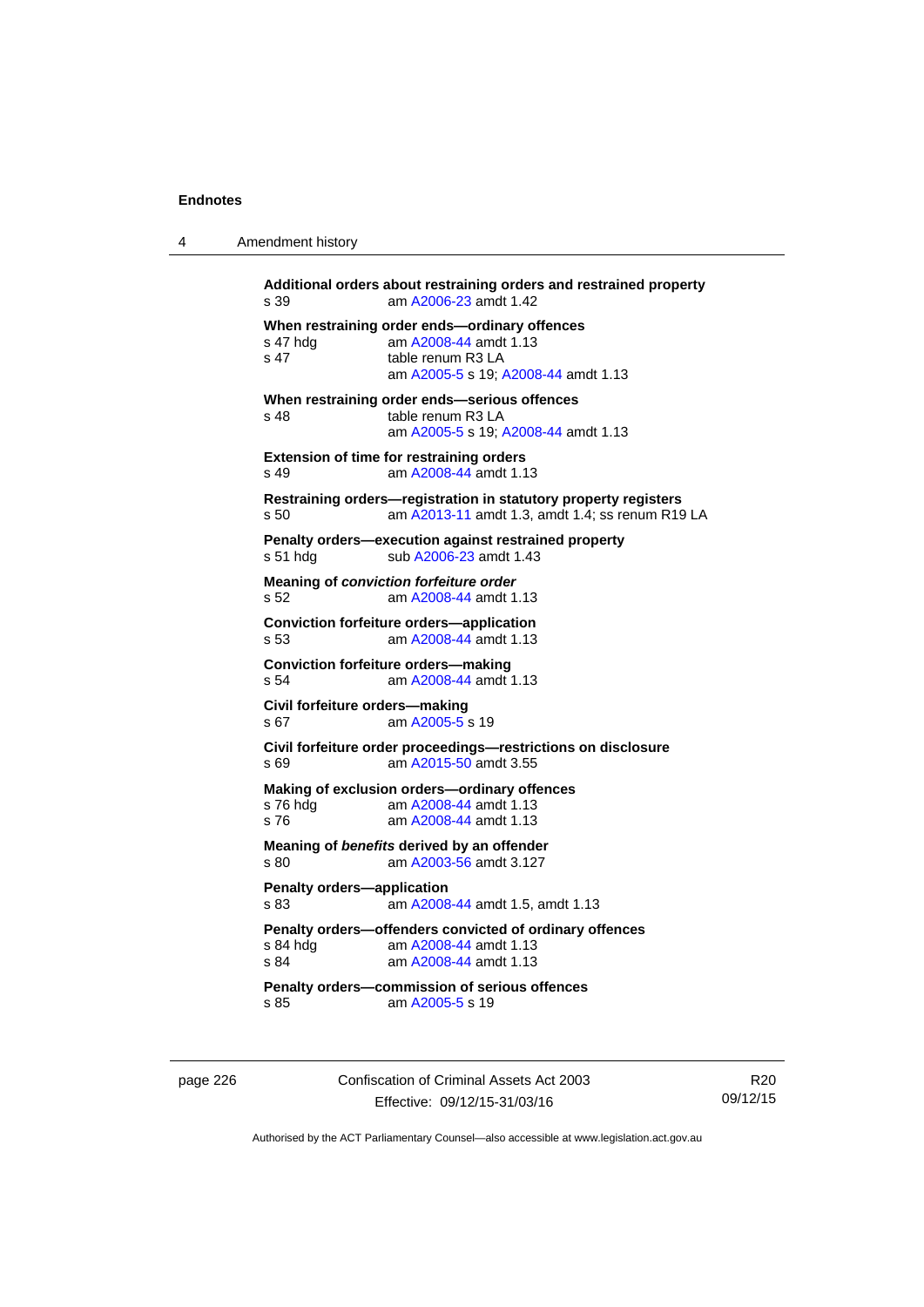| s 190                                                    | am A2008-44 amdt 1.8, amdt 1.13<br>Confiscation of Criminal Assets Act 2003                     | page 227 |
|----------------------------------------------------------|-------------------------------------------------------------------------------------------------|----------|
| s 179<br><b>Destruction etc of documents</b>             | <b>Examinations-additional restrictions on disclosure</b><br>am A2015-50 amdt 3.55              |          |
| <b>Conduct of examination</b><br>s 176                   | am A2003-48 amdt 2.2                                                                            |          |
| Definitions for div 12.5<br>s 164                        | def <i>investigation</i> am A2008-44 amdt 1.13                                                  |          |
| <b>Production orders-application</b><br>s <sub>158</sub> | am A2008-44 amdt 1.13                                                                           |          |
| s 157                                                    | Meaning of property-tracking document<br>am A2008-44 amdt 1.7, amdt 1.13                        |          |
| s 142                                                    | Creation of interstate penalty charges<br>am A2008-44 amdt 1.13                                 |          |
| <b>Payments into trust fund</b><br>s 131                 | am A2011-22 amdt 1.100                                                                          |          |
| s 129                                                    | Meaning of equitable sharing program<br>am A2008-44 amdt 1.6, amdt 1.13; A2015-50 amdt 3.55     |          |
| s 115                                                    | <b>Inconsistency with Trustee Act or Conveyancing Act</b><br>am A2006-38 amdt 1.3               |          |
| s 105                                                    | Order to stop sale, modification or destruction of restrained property<br>am A2015-50 amdt 3.51 |          |
| s 104                                                    | Notice details to be included in public trustee's report<br>am A2004-9 amdt 1.12                |          |
| When penalty order ends<br>s 98                          | am A2008-44 amdt 1.13                                                                           |          |
| s 95                                                     | When penalty charge over property ends<br>am A2008-44 amdt 1.13                                 |          |
| s 94                                                     | Creation of penalty charge over restrained property<br>am A2010-15 amdt 2.1; pars renum R16 LA  |          |
| Value of benefits-relevant matters<br>s 93               | am A2008-44 amdt 1.13                                                                           |          |
| s 91 hda<br>s.91                                         | Presumed value of benefits-ordinary offence<br>am A2008-44 amdt 1.13<br>am A2008-44 amdt 1.13   |          |
| s 86                                                     | am A2006-23 amdt 1.44<br>(3) (d) note exp 2 June 2011 (see A2005-58 s 147 (2) (a))              |          |

09/12/15

R20

Effective: 09/12/15-31/03/16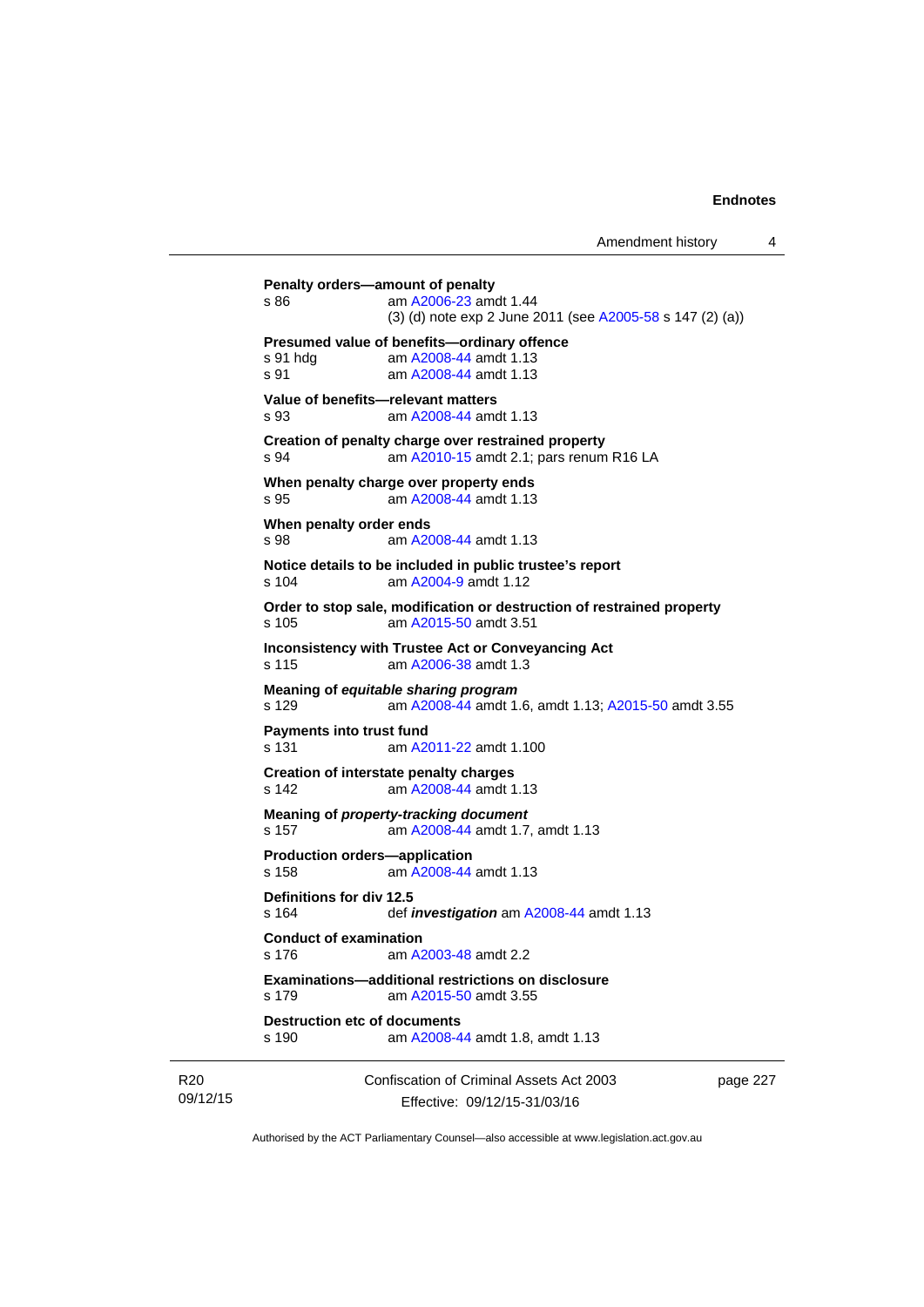| $\boldsymbol{\Lambda}$ | Amendment history |
|------------------------|-------------------|
|------------------------|-------------------|

```
page 228 Confiscation of Criminal Assets Act 2003 
                                                                 R20
Definitions for pt 13 
s 195 def target material am A2008-44 amdt 1.13 
Authorisation given by search warrants 
s 202 am A2008-44 amdt 1.13
Executing search warrants<br>div 13.4 hdg note am
                A2011-48 amdt 1.14
Search warrants—restrictions on personal searches 
s 211 am A2003-14 amdt 1.19, amdt 1.20; ss renum R1 LA (see 
                 A2003-8 amdt 1.21); A2015-50 amdt 3.55
Person with knowledge of computer or computer system to assist access etc 
s 220 am A2015-50 amdt 3.55
Copies of seized things to be provided 
s 222 am A2004-42 amdt 3.22
Jurisdiction of Magistrates Court—confiscation proceedings 
s 239 am A2004-60 amdt 1.76, amdt 1.77; A2008-44 amdt 1.13 
Other confiscation proceedings—notice of applications etc 
s 244 am A2005-60 amdt 1.14
Applications for another confiscation proceeding in relation to same offence 
s 245 am A2005-60 amdt 1.15
Confiscation proceedings—relevant material 
s 248 am A2011-48 amdt 1.15
Confiscation proceedings—witness not required to answer questions 
prejudicing investigation 
s 249 am A2008-44 amdt 1.13
Approved forms 
                 A2015-50 amdt 3.52
Consequential and transitional matters 
pt 16 hdg exp 15 August 2005 (s 269) 
Repeal of Proceeds of Crime legislation 
s 261 om LA s 89 (3) 
Orders under repealed Act 
s 262 exp 15 August 2005 (s 269) 
Proceedings for offences committed before the commencement of this Act 
s 263 exp 15 August 2005 (s 269) 
Use of information etc obtained under repealed Act 
s 264 exp 15 August 2005 (s 269) 
Confiscated assets trust fund 
s 265 exp 15 August 2005 (s 269)
```
Effective: 09/12/15-31/03/16 09/12/15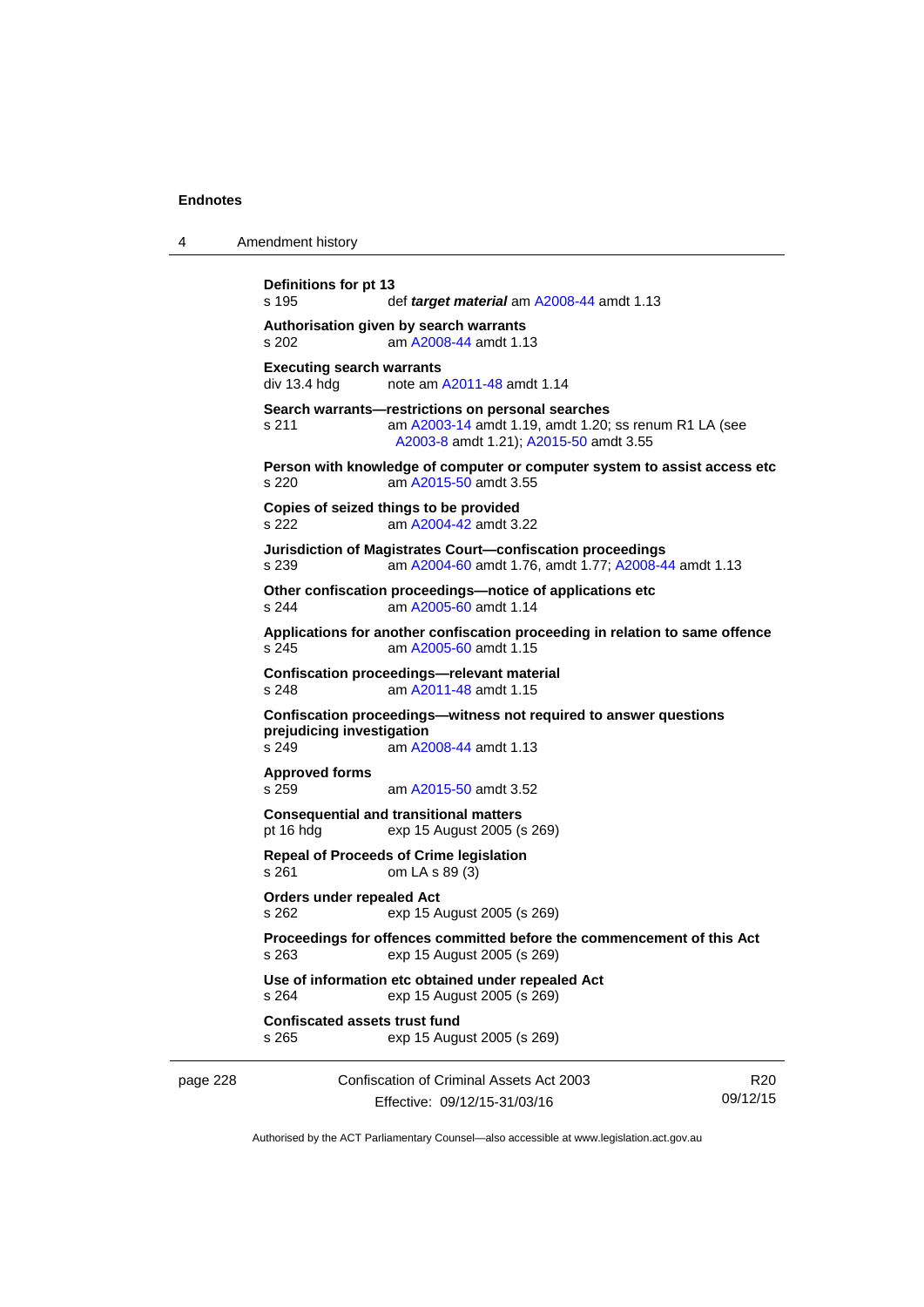Amendment history 4

**Transitional regulations**  exp 15 August 2005 (s 269) **Modification of pt 16's operation**  s 267 exp 15 August 2005 (s 269) **Amendments of other legislation—sch 1**  om  $LA$  s 89 (3) **Expiry of pt 16**  s 269 exp 15 August 2005 (s 269) **Amendments of other legislation**  sch 1 om  $\overline{LA}$  s 89 (3) **Dictionary**  dict am [A2003-14](http://www.legislation.act.gov.au/a/2003-14) amdt 1.22; [A2005-5](http://www.legislation.act.gov.au/a/2005-5) s 17; [A2008-44](http://www.legislation.act.gov.au/a/2008-44) amdt 1.9 def *artistic profits* am [A2015-50](http://www.legislation.act.gov.au/a/2015-50) amdt 3.53 def *indictable offence* om [A2008-44](http://www.legislation.act.gov.au/a/2008-44) amdt 1.10 def *in relation to* am [A2015-50](http://www.legislation.act.gov.au/a/2015-50) amdt 3.55 def *ordinary indictable offence* om [A2008-44](http://www.legislation.act.gov.au/a/2008-44) amdt 1.11 def *ordinary offence* ins [A2008-44](http://www.legislation.act.gov.au/a/2008-44) amdt 1.11 def *present* om [A2005-5](http://www.legislation.act.gov.au/a/2005-5) s 18 def *relevant offence* ins [A2008-44](http://www.legislation.act.gov.au/a/2008-44) amdt 1.12 def *statutory property register* am [A2012-21](http://www.legislation.act.gov.au/a/2012-21) amdt 3.8

def *transaction suspension order* am [A2015-50](http://www.legislation.act.gov.au/a/2015-50) amdt 3.54

R20 09/12/15 Confiscation of Criminal Assets Act 2003 Effective: 09/12/15-31/03/16

page 229